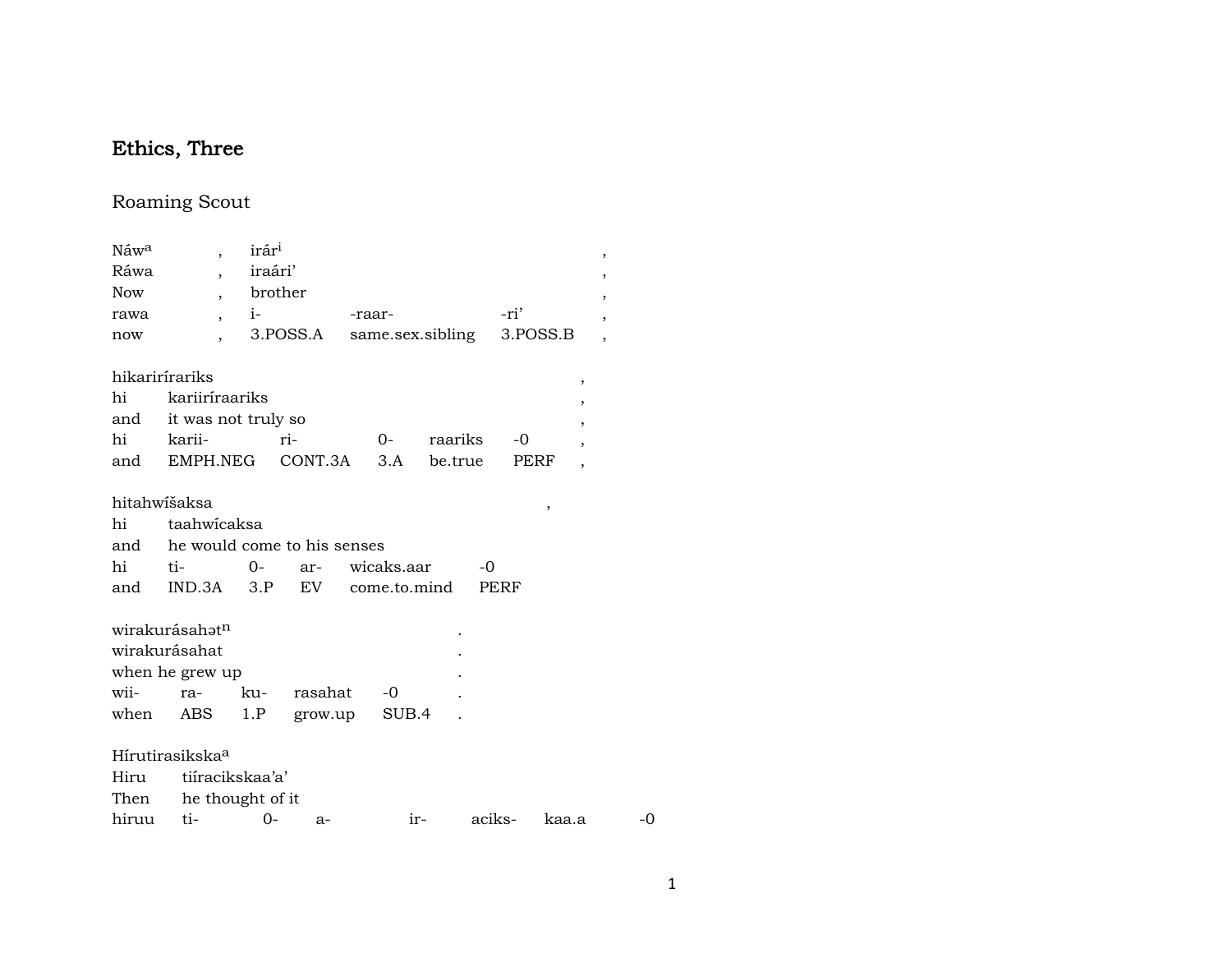| then                                                                                 | IND.3A                                                 | 3.A                                                   |                                                                       | PREV.3A  | <b>OBV</b>                                                            | mind           | come.out           | PERF         |
|--------------------------------------------------------------------------------------|--------------------------------------------------------|-------------------------------------------------------|-----------------------------------------------------------------------|----------|-----------------------------------------------------------------------|----------------|--------------------|--------------|
| $\epsilon$<br>$\boldsymbol{\zeta}\boldsymbol{\zeta}$<br>$\epsilon\epsilon$<br>Π<br>Π | Åka <sup>a</sup><br>Aáka'a<br>Oh my<br>aaka'a<br>oh.my | Ţ<br>$\overline{\phantom{a}}$<br>$\ddot{\phantom{0}}$ | Íhar <sup>i</sup><br>íhaari'<br>think of it<br>ihaari'<br>think.of.it |          | tikúrəsahət <sup>n</sup><br>tikúrasahat<br>I grew up<br>ti-<br>IND.3A | ku-<br>1.P     | rasahat<br>grow.up | $-0$<br>PERF |
| karasúrahir <sup>a</sup>                                                             |                                                        |                                                       |                                                                       |          |                                                                       |                |                    |              |
|                                                                                      | karaasúraahiira                                        |                                                       |                                                                       |          |                                                                       |                | $\,$               |              |
|                                                                                      | its not being good                                     |                                                       |                                                                       |          |                                                                       |                |                    |              |
| ka-                                                                                  | ra-                                                    | $S-$                                                  | uur-                                                                  | raa-     | hiir                                                                  | -a             |                    |              |
| NEG                                                                                  | ABS.                                                   | 2.A                                                   | PREV                                                                  | way      | be.good                                                               | SUB.1          |                    |              |
|                                                                                      |                                                        |                                                       |                                                                       |          |                                                                       |                |                    |              |
| nakútaut <sup>u</sup>                                                                |                                                        |                                                       |                                                                       |          |                                                                       | П              |                    |              |
| rakúta'uutu                                                                          |                                                        |                                                       |                                                                       |          |                                                                       | $\blacksquare$ |                    |              |
|                                                                                      | when one steals                                        |                                                       |                                                                       |          |                                                                       | Ħ              |                    |              |
| ra-                                                                                  | $O -$                                                  | ku-                                                   | ta'uut                                                                | -hus     |                                                                       | п              |                    |              |
| INF.A                                                                                | 3.A                                                    | INF.B                                                 | steal                                                                 |          | IMPF.SUB                                                              | п              |                    |              |
|                                                                                      |                                                        |                                                       |                                                                       |          |                                                                       |                |                    |              |
| Irár <sup>i</sup>                                                                    |                                                        |                                                       |                                                                       |          |                                                                       | $\, ,$         |                    |              |
| Iraári'                                                                              |                                                        |                                                       |                                                                       |          |                                                                       |                |                    |              |
| <b>Brother</b>                                                                       |                                                        |                                                       |                                                                       |          |                                                                       |                |                    |              |
| i-                                                                                   |                                                        | -raar-                                                |                                                                       | -ri'     |                                                                       |                |                    |              |
| 3.POSS.A                                                                             |                                                        |                                                       | same.sex.sibling                                                      | 3.POSS.B |                                                                       |                |                    |              |
|                                                                                      | hiirirútaruhurahatn                                    |                                                       |                                                                       |          |                                                                       |                |                    |              |
| hi                                                                                   |                                                        | iriruutaáruuhurahat                                   |                                                                       |          |                                                                       |                |                    |              |
| and                                                                                  |                                                        |                                                       | thereupon he would let the way go                                     |          |                                                                       |                |                    |              |
| hi                                                                                   | irii-                                                  | ruu-                                                  | ti-                                                                   | $0 -$    | ar-                                                                   | raa-           | uhur.ra.hak        | -0           |
| and                                                                                  | then                                                   | then                                                  | IND.3A                                                                | 3.A      | EV                                                                    | way            | release            | PERF         |
|                                                                                      |                                                        |                                                       |                                                                       |          |                                                                       |                |                    |              |

Hihítirawahat  $\bullet$ 

Tiráwaahat Hihi  $\cdot$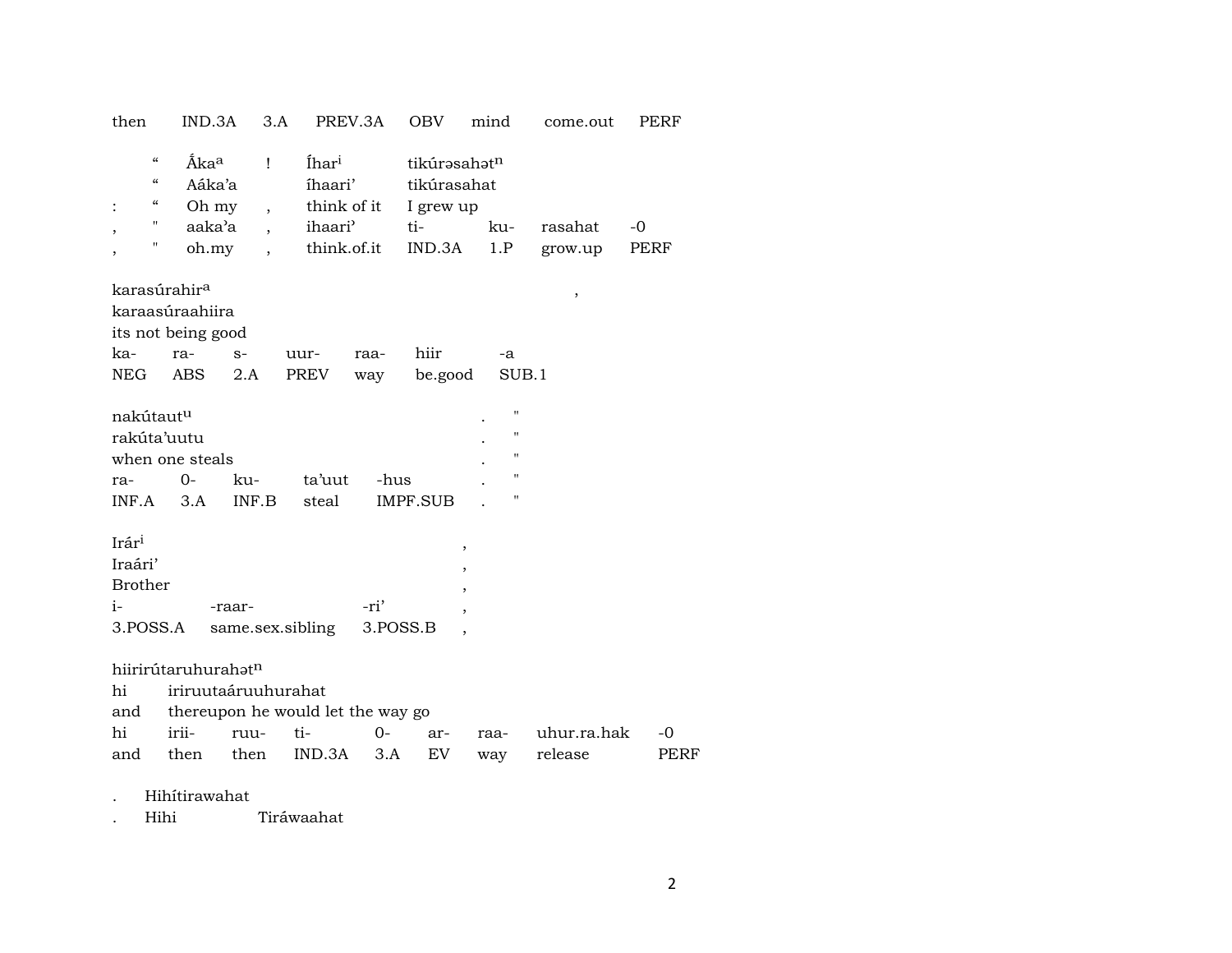| Instead<br>the Heavens |  |
|------------------------|--|
|------------------------|--|

|  |  | hi hi tii- ra- 0- a.hak . |                                                  | -waa -0 |  |
|--|--|---------------------------|--------------------------------------------------|---------|--|
|  |  |                           | and and this ABS 3.A extend.in.a.line DIST SUB.4 |         |  |

,

| hi<br>and<br>hi<br>and | hitirúhakusit <sup>n</sup><br>tiiruúhaakusit<br>ti-<br>IND.3A                      | $0-$<br>3.A         | he chose a way for him<br>ir-<br><b>OBV</b> | ar-<br>EV                            | ut-<br>BEN                          | raa-<br>way | kusik<br>pick.up                                                                               | $-0$<br>PERF |                                                                                  |            |
|------------------------|------------------------------------------------------------------------------------|---------------------|---------------------------------------------|--------------------------------------|-------------------------------------|-------------|------------------------------------------------------------------------------------------------|--------------|----------------------------------------------------------------------------------|------------|
| ra-<br>INF.A           | nakúrahir <sup>a</sup><br>rakúraahiira<br>its being good<br>$O -$<br>3.A           | ku-<br>INF.B        | uur-<br>PREV                                | raa-<br>way                          | hiir<br>be.good                     | -a          | $\, ,$<br>,<br>$\overline{\phantom{a}}$<br>$\overline{ }$<br>SUB.1<br>$\overline{\phantom{a}}$ |              |                                                                                  |            |
| hi<br>and<br>hi<br>and | hiwihiruisiritrarútik <sup>u</sup><br>wihiru<br>now<br>wii-                        | hiruu               | isiírit<br>isii.rik                         | prominently                          | raarútiiku<br>he just lived<br>raa- | ruu-        | ti-<br>IND.3A                                                                                  | $O -$<br>3.A | kus<br>be.sitting                                                                | -0<br>PERF |
| $\overline{ }$         | now<br>nakúkarik <sup>u</sup><br>rakuukáriku<br>where his home was<br>ra-<br>INF.A | then<br>$0-$<br>3.A | ku-<br>INF.B                                | in.plain.sight<br>akaar-<br>dwelling | just<br>ri-<br>PORT                 | then<br>kus | be.sitting                                                                                     | -0<br>SUB.4  | $^\mathrm{^{^\circ}}$<br>,<br>$^\mathrm{\texttt{,}}$<br>$\overline{\phantom{a}}$ |            |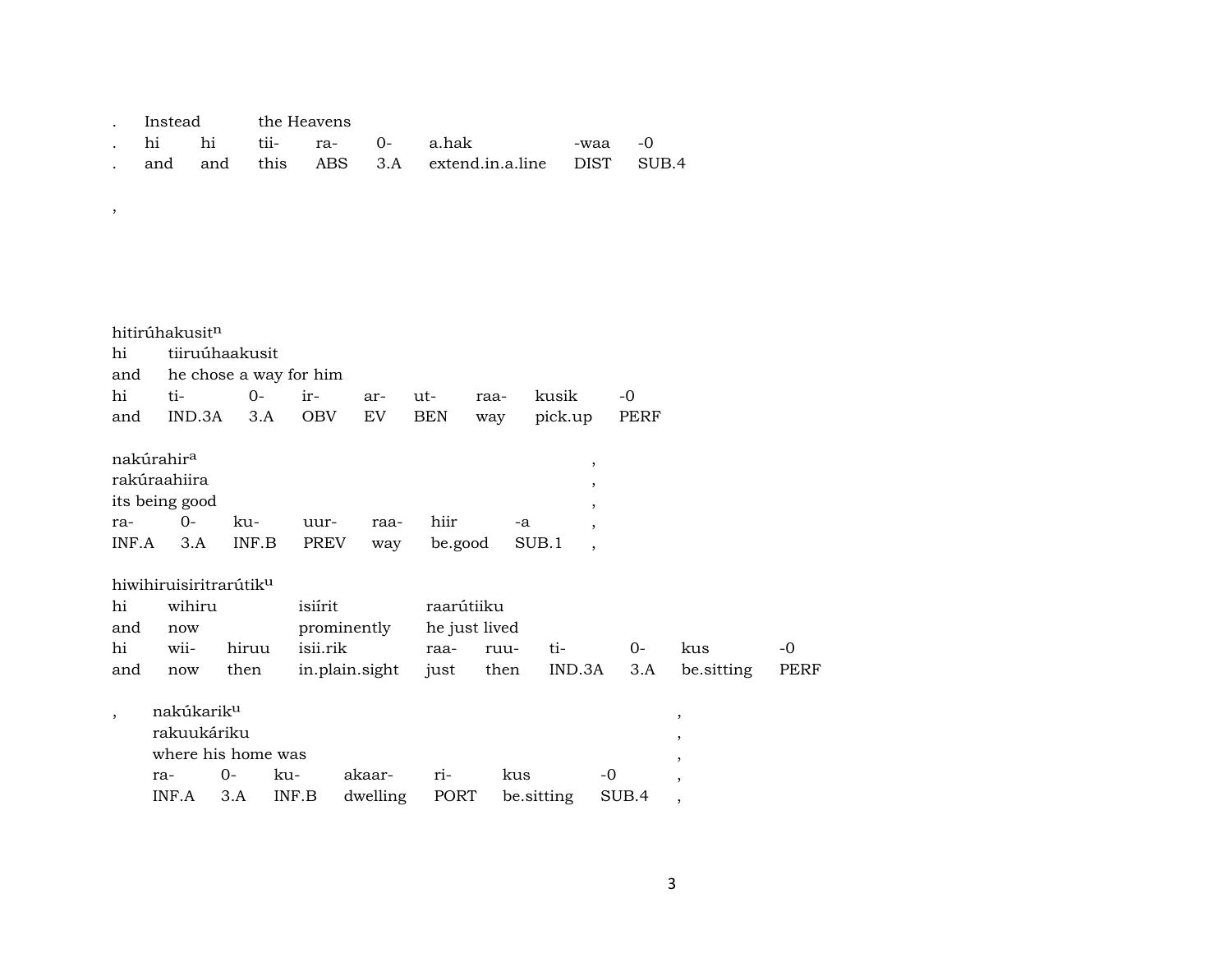|                       | kararakukapákis <sup>u</sup><br>kararakuukaapaákisu |                    |                                |           |                   |                          | $\, ,$                     |      |                          |      |
|-----------------------|-----------------------------------------------------|--------------------|--------------------------------|-----------|-------------------|--------------------------|----------------------------|------|--------------------------|------|
|                       | his not being poor                                  |                    |                                |           |                   |                          |                            |      |                          |      |
| kara-                 | ra-                                                 | $0-$               | ku-                            | kaapaakis |                   | -u                       |                            |      |                          |      |
| <b>NEG</b>            | INF.A                                               | 3.A                | INF.B                          | be.poor   |                   | SUB.D                    |                            |      |                          |      |
| níhkuruh <sup>a</sup> |                                                     |                    |                                |           |                   |                          |                            |      |                          |      |
| ríhkuruuha            |                                                     |                    |                                |           |                   |                          |                            |      |                          |      |
|                       |                                                     |                    | after the way was given to him |           |                   |                          |                            |      |                          |      |
| ra-                   | $0-$                                                | ir-                | ku-                            | raa-      | uh                | -a                       |                            |      |                          |      |
| INF.A                 | 3.A                                                 | <b>OBV</b>         | INF.B                          | way       | give              | SUB.1                    |                            |      |                          |      |
|                       | Hiwihiruisiritnarútiku                              |                    |                                |           |                   |                          |                            |      |                          |      |
| Hi                    | wihiru                                              |                    | isiírit                        |           | raarútiiku        |                          |                            |      |                          |      |
| And                   | then                                                |                    | prominently                    |           |                   | he just lived            |                            |      |                          |      |
| hi                    | wii-                                                | hiruu              | isii.rik                       |           | raa-              | ruu-                     | ti-                        | $0-$ | kus                      | $-0$ |
| and                   | now                                                 | then               | in.plain.sight                 |           | just              | then                     | IND.3A                     | 3.A  | be.sitting               | PERF |
| irár <sup>i</sup>     |                                                     |                    |                                |           |                   |                          |                            |      |                          |      |
|                       | Iraári'                                             |                    |                                |           |                   | ,                        |                            |      |                          |      |
|                       | <b>Brother</b>                                      |                    |                                |           |                   | $\overline{\phantom{a}}$ |                            |      |                          |      |
| $i-$                  |                                                     | -raar-             |                                | -ri'      |                   |                          |                            |      |                          |      |
|                       | 3.POSS.A                                            |                    | same.sex.sibling               |           | 3.POSS.B          |                          |                            |      |                          |      |
|                       |                                                     |                    |                                |           |                   |                          |                            |      |                          |      |
|                       | hirikutirákit <sup>a</sup>                          |                    |                                |           |                   |                          |                            |      |                          |      |
| hi                    | rikutiraákita                                       |                    |                                |           |                   |                          |                            |      |                          |      |
| and                   |                                                     | that is the reason |                                |           |                   |                          |                            |      |                          |      |
| hi                    | riku-                                               | ti-                | $0-$                           | raa.kita  |                   |                          | $-0$                       |      |                          |      |
| and                   | that.is                                             | IND.3A             | 3.A                            |           | be.the.way.on.top |                          | PERF                       |      |                          |      |
|                       | nihkúwakihu                                         |                    |                                |           |                   |                          | $\boldsymbol{\mathcal{C}}$ | Ah   | Ţ                        |      |
| rihkúwakihu           |                                                     |                    |                                |           |                   |                          | $\boldsymbol{\mathcal{C}}$ | Aa   |                          |      |
|                       | when they say                                       |                    |                                |           |                   |                          | $\epsilon\epsilon$         | Ah   | $\overline{\phantom{a}}$ |      |
| ra-                   | $O -$                                               | ir-                | ku-                            | waki.a    |                   | -hus                     | П                          | aa   | ,                        |      |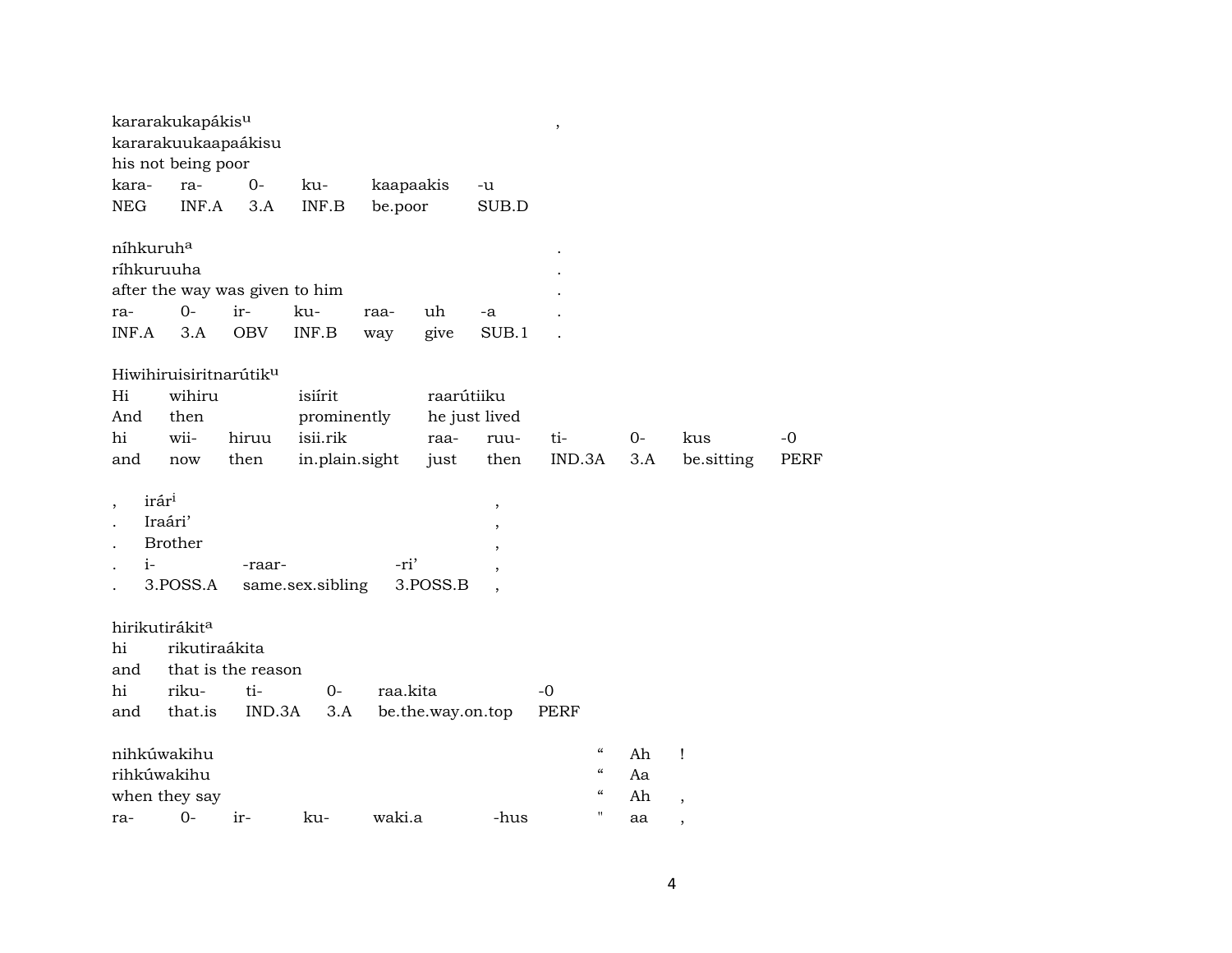| xkaa<br>Ţ<br>iíka'a                                                               |  |
|-----------------------------------------------------------------------------------|--|
| oh my<br>$\overline{\phantom{a}}$                                                 |  |
| iika'a                                                                            |  |
| oh.mu<br>$\overline{\phantom{a}}$                                                 |  |
| tirastakawáhatn<br>$\, ,$                                                         |  |
| tirastaakawaáhat<br>you (pl) in the Heavens                                       |  |
| rak-<br>tii-<br>a.hak<br>ra-<br>$-0$<br>$S-$<br>-waa                              |  |
| $1/2$ .PL<br>extend.in.a.line<br>SUB.4<br>this<br>ABS<br>2.A<br><b>DIST</b>       |  |
| iriwitastakítaw <sup>i</sup><br>iriwitastakítawi'<br>you (pl) are the authorities |  |
| irii-<br>wi-<br>rak-<br>kita.wi<br>$-0$<br>ta-<br>$S-$                            |  |
| 1/2.PL be.the.leader<br>QUOT<br>IND.1/2A<br>that<br>2.A<br>PERF                   |  |
|                                                                                   |  |
| $\pmb{\mathsf{H}}$<br>11                                                          |  |
| Ħ                                                                                 |  |
| $^{\prime}$                                                                       |  |
| П                                                                                 |  |
|                                                                                   |  |
| šáhiks<br>Tiráku<br>Tiraáku<br>cáhiks<br>This one<br>person                       |  |
|                                                                                   |  |
| kus<br>icaahiks<br>tii-<br>$0-$<br>$-0$<br>ra-                                    |  |
| this<br>be.sitting<br>ABS<br>3.A<br>SUB.4<br>person                               |  |
| narurírasahatn<br>$\, ,$                                                          |  |

INF.A  $3A$  PL.3A INF.B say.PL.IMPF IMPF.SUB " ah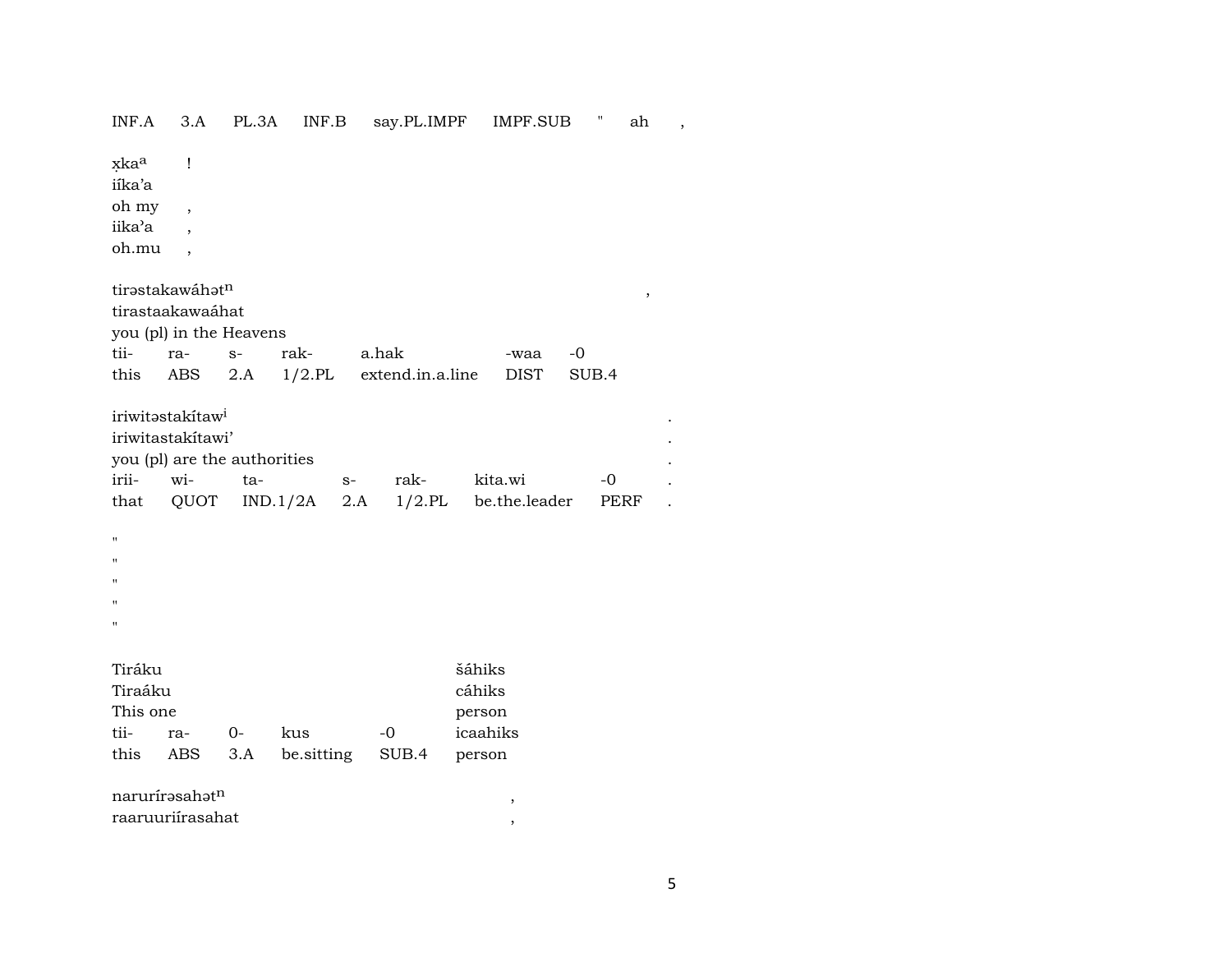|             | he just grew up            |                |                       |        |            |               | $\, ,$                   |             |        |                          |             |
|-------------|----------------------------|----------------|-----------------------|--------|------------|---------------|--------------------------|-------------|--------|--------------------------|-------------|
| raa-        | ruu-                       | rii-           | $0-$                  |        | rasahat    | $-0$          | $\overline{\phantom{a}}$ |             |        |                          |             |
| just        | then                       | ASSR           | 3.P                   |        | grow.up    | PERF          |                          |             |        |                          |             |
|             |                            |                |                       |        |            |               |                          |             |        |                          |             |
|             | hitiwirikitaw <sup>i</sup> |                |                       |        |            |               |                          |             |        |                          |             |
| hi          | tiwiriikitawi'             |                |                       |        |            |               |                          |             |        |                          |             |
| and         | he was a leader            |                |                       |        |            |               |                          |             |        |                          |             |
| hi          | tii-                       | wii-           | rii-                  | $0-$   |            | kita.wi       |                          | -0          |        |                          |             |
| and         | this                       | now            | ASSR                  | 3.A    |            | be.the.leader |                          | PERF        |        |                          |             |
|             | Kiturikutihwawakiahu       |                |                       |        |            |               |                          |             |        |                          |             |
| Kítuu'u'    |                            |                | rikutihwaawaki'aahu'  |        |            |               |                          |             |        |                          |             |
| All         |                            |                | that is what they say |        |            |               |                          |             |        |                          |             |
| kituu       | $-u'$                      | riku-          | ti-                   |        | $0-$       | ir-           |                          | waa-        | waki.a |                          | -:hus       |
| all         | <b>NOM</b>                 |                | that.is               | IND.3A | 3.A        | PL.3A         |                          | DIST        |        | say.PL.IMPF              | <b>IMPF</b> |
|             |                            |                |                       |        |            |               |                          |             |        |                          |             |
|             | Hitarúhišis                |                |                       |        |            |               |                          |             |        | $\overline{\phantom{a}}$ |             |
| Hi          |                            | taruúhiicis    |                       |        |            |               |                          |             |        |                          |             |
| And         |                            | he would learn |                       |        |            |               |                          |             |        |                          |             |
| hi          | ti-                        |                | 0-                    | ar-    | ut-        | riicis        |                          | -0          |        | $\overline{\phantom{a}}$ |             |
|             | and                        | IND.3A         | 3.A                   | EV     | PREV       | learn.about   |                          |             | PERF   |                          |             |
|             |                            |                |                       |        |            |               |                          |             |        |                          |             |
| hitarúhišis |                            |                |                       |        |            |               |                          |             | $\,$   |                          |             |
| Hi          | taruúhiicis                |                |                       |        |            |               |                          |             |        |                          |             |
| And         | he would learn             |                |                       |        |            |               |                          |             |        |                          |             |
| hi          | ti-                        | $0 -$          | ar-                   | ut-    |            | riicis        |                          | -0          |        |                          |             |
| and         | IND.3A                     | 3.A            | EV                    | PREV   |            | learn.about   |                          | <b>PERF</b> |        |                          |             |
|             |                            |                |                       |        |            |               |                          |             |        |                          |             |
| ákutu       |                            |                |                       |        |            |               |                          |             |        |                          |             |
| a           | kutuú                      |                |                       |        |            |               |                          |             |        |                          |             |
| and         | it seems                   |                |                       |        |            |               |                          |             |        |                          |             |
| a           | ku-                        | ti-            | $0-$                  |        | $-0$<br>uu |               |                          |             |        |                          |             |
| and         | INF.B                      | IND.3A         |                       | 3.A    | be         | PERF          |                          |             |        |                          |             |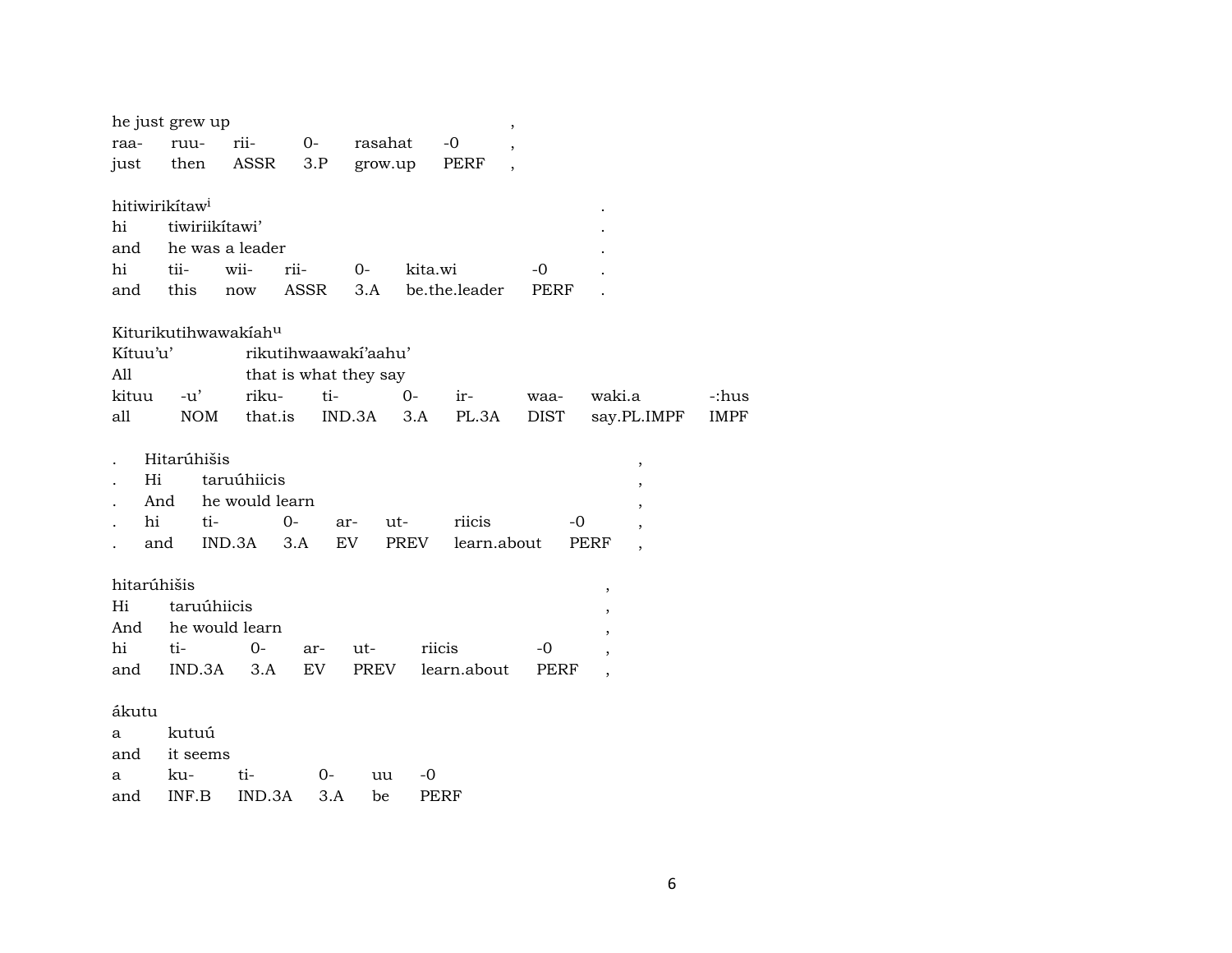| tihairikurakúrak <sup>i</sup>                                                     |                                                          |                                 |                                    |              |               |                      |      |             |
|-----------------------------------------------------------------------------------|----------------------------------------------------------|---------------------------------|------------------------------------|--------------|---------------|----------------------|------|-------------|
| tihaa'irikurakúraaki                                                              |                                                          |                                 |                                    |              |               |                      |      |             |
| its being a certain length of time here                                           |                                                          |                                 |                                    |              |               |                      |      |             |
| tii-<br>haa-                                                                      | iriku-                                                   | ra-                             | $0-$                               | ku-          | raa-          | ak                   |      | $-i$        |
| here<br>here                                                                      | that.is                                                  | INF.A                           | 3.A                                | INF.B        | way           | be.a.certain.length  |      | SUB.2       |
| hitakaráhis <sup>u</sup><br>hi<br>and<br>hi<br>and                                | takaaraáhisu'<br>suddenly<br>takaaraahis<br>all.at.once  | $-u^{\prime}$<br><b>NOM</b>     |                                    |              |               |                      |      |             |
| hikuturawákuwa<br>hi<br>and                                                       | kuturaawákuriwa<br>he spoke sensibly                     |                                 |                                    |              |               |                      |      |             |
| hi<br>ku-                                                                         | ti-                                                      | $0-$                            | uur-                               | raa-         | wakur-        | hi.wa.ar             | $-0$ |             |
| <b>INDF</b><br>and                                                                | IND.3A                                                   | 3.A                             | PREV                               | way          | word          | be.good.DIST         |      | <b>PERF</b> |
| takaráhis <sup>u</sup><br>takaaraáhisu'<br>suddenly<br>takaaraahis<br>all.at.once | $-u^{\prime}$<br><b>NOM</b>                              | hítia<br>hi<br>and<br>hi<br>and | tí'a<br>he became<br>ti-<br>IND.3A | $O -$<br>3.P | aar<br>become | $\, ,$<br>-0<br>PERF |      |             |
| šáhiks                                                                            | isíritnakuk <sup>u</sup>                                 |                                 |                                    |              |               |                      |      |             |
| cáhiks                                                                            | isiírit                                                  |                                 | rakuúku                            |              |               |                      |      |             |
| a person                                                                          | prominently                                              |                                 | his living                         |              |               |                      |      |             |
| icaahiks                                                                          | isii.rik                                                 | ra-                             | $0-$                               | ku-          | uk            | -u                   |      |             |
| person                                                                            | in.plain.sight                                           | INF.A                           | 3.A                                | INF.B        | be            | SUB.D                |      |             |
| Hírahirit <sup>n</sup><br>Hi<br>And<br>finally<br>hi                              | isíritn<br>isiírit<br>raáhiirit<br>raahiirit<br>isii.rik | prominently                     |                                    |              |               |                      |      |             |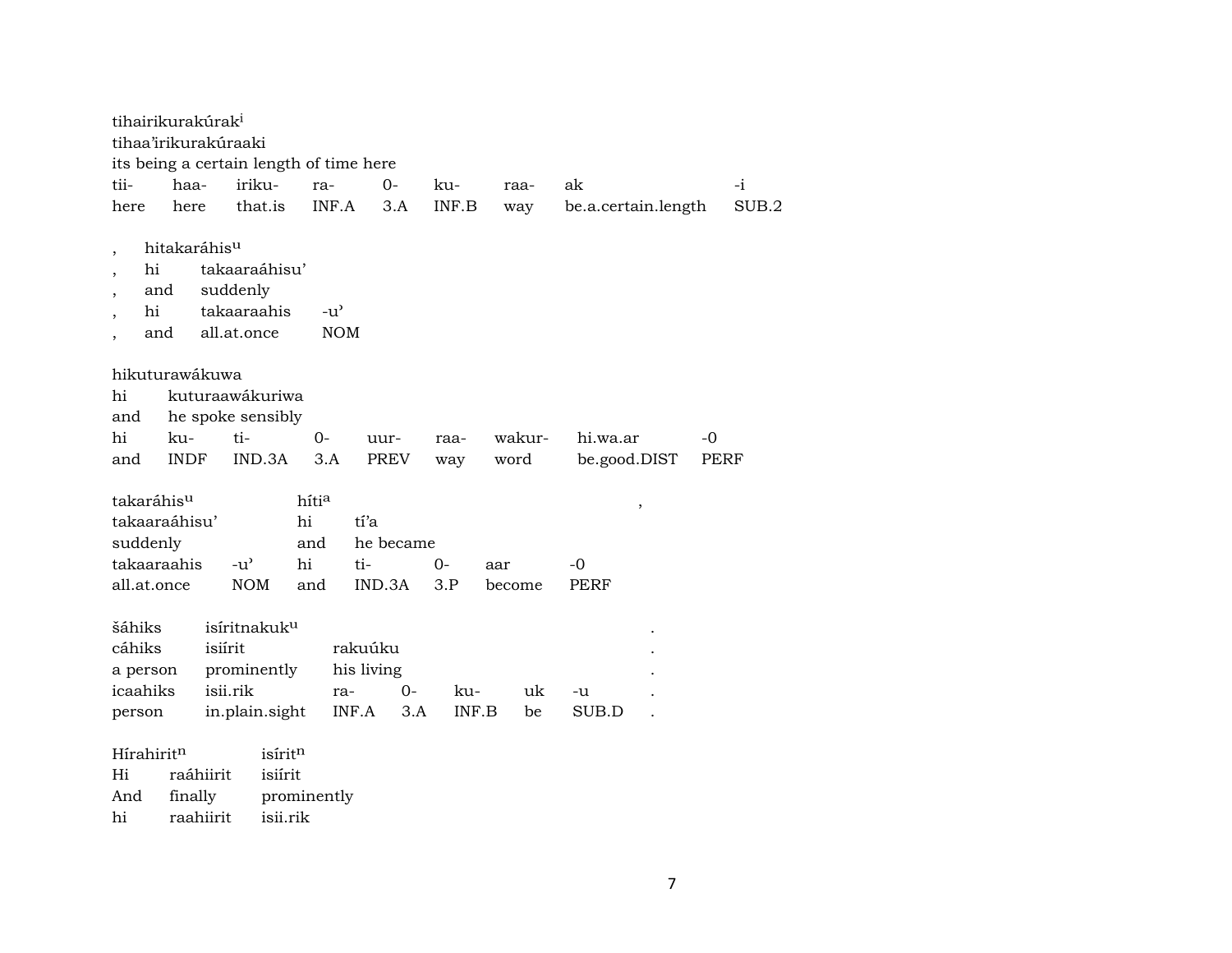and finally in.plain.sight

|                                                                    | sítirunaripákus <sup>u</sup>                                                                       |                                                                                                                      |                                                                      |              |                    |                            |                                                   |                                                                                       |      |                 |               |
|--------------------------------------------------------------------|----------------------------------------------------------------------------------------------------|----------------------------------------------------------------------------------------------------------------------|----------------------------------------------------------------------|--------------|--------------------|----------------------------|---------------------------------------------------|---------------------------------------------------------------------------------------|------|-----------------|---------------|
| sítiru'                                                            |                                                                                                    |                                                                                                                      |                                                                      |              |                    | raaripákusu'               |                                                   |                                                                                       |      |                 |               |
|                                                                    | they made him                                                                                      |                                                                                                                      |                                                                      |              |                    | a soldier                  |                                                   |                                                                                       |      |                 |               |
| $si-$                                                              | ti-                                                                                                | $O -$                                                                                                                | $ir-$                                                                | ra'uk        | $-0$               | raa-                       | ri.apak                                           |                                                                                       |      | -hus            | $-u^{\prime}$ |
| DU                                                                 | IND.3A                                                                                             | 3.A                                                                                                                  | PL.3A                                                                | make         | <b>PERF</b>        | way                        |                                                   | oppose.relinquishing                                                                  |      | <b>IMPF.SUB</b> | <b>NOM</b>    |
| wii-<br>when                                                       | wisirihkuuriríkihk <sup>u</sup><br>wisirihku'uuriiríkihku<br>when they stood him up<br>$si-$<br>DU | ra-<br>INF.A                                                                                                         | $O -$<br>3.A                                                         | ir-<br>PL.3A | ku-<br>INF.B       | uuri.arik<br>stand.upright |                                                   | -ihk<br>CAUS                                                                          | -hus | <b>IMPF.SUB</b> |               |
| ákitar <sup>u</sup><br>ákitaaru'<br>the tribe<br>akitaar-<br>tribe | $-u'$                                                                                              | ra-<br><b>NOM</b>                                                                                                    | nakuraspíihi<br>rákuraspi<br>when one hunted<br>$0-$<br>INF.A<br>3.A | ku-<br>INF.B | raspii<br>look.for | $-0$                       | SUB.4                                             | ihi<br>uh<br>$\, ,$<br>ihii<br>$\overline{\phantom{a}}$<br>uh<br>$\ddot{\phantom{0}}$ |      |                 |               |
| $\cdot$<br>$\overline{\phantom{a}}$                                | táraha<br>táraha'<br>buffalo<br>tarahaa<br>buffalo                                                 | $\ddot{\phantom{a}}$<br>$\ddot{\phantom{a}}$<br>$\ddot{\phantom{a}}$<br>$\ddot{\phantom{a}}$<br>$\ddot{\phantom{a}}$ | Isíritn<br>Isiírit<br>Prominently<br>isii.rik<br>in.plain.sight      |              |                    |                            |                                                   |                                                                                       |      |                 |               |
| árarutiku<br>a<br>and<br>a                                         | raarútiiku<br>he just lived<br>raa-                                                                | ruu-                                                                                                                 | ti-                                                                  | $0-$         | kus                | $-0$                       | $\, ,$<br>,<br>$\, ,$<br>$\overline{\phantom{a}}$ |                                                                                       |      |                 |               |
| and                                                                | just                                                                                               | then                                                                                                                 | IND.3A                                                               | 3.A          | be.sitting         | <b>PERF</b>                | $\overline{\phantom{a}}$                          |                                                                                       |      |                 |               |
|                                                                    | hitarukskápak <sup>i</sup> s                                                                       |                                                                                                                      |                                                                      |              |                    |                            |                                                   |                                                                                       |      |                 |               |

hi tarukskápaakis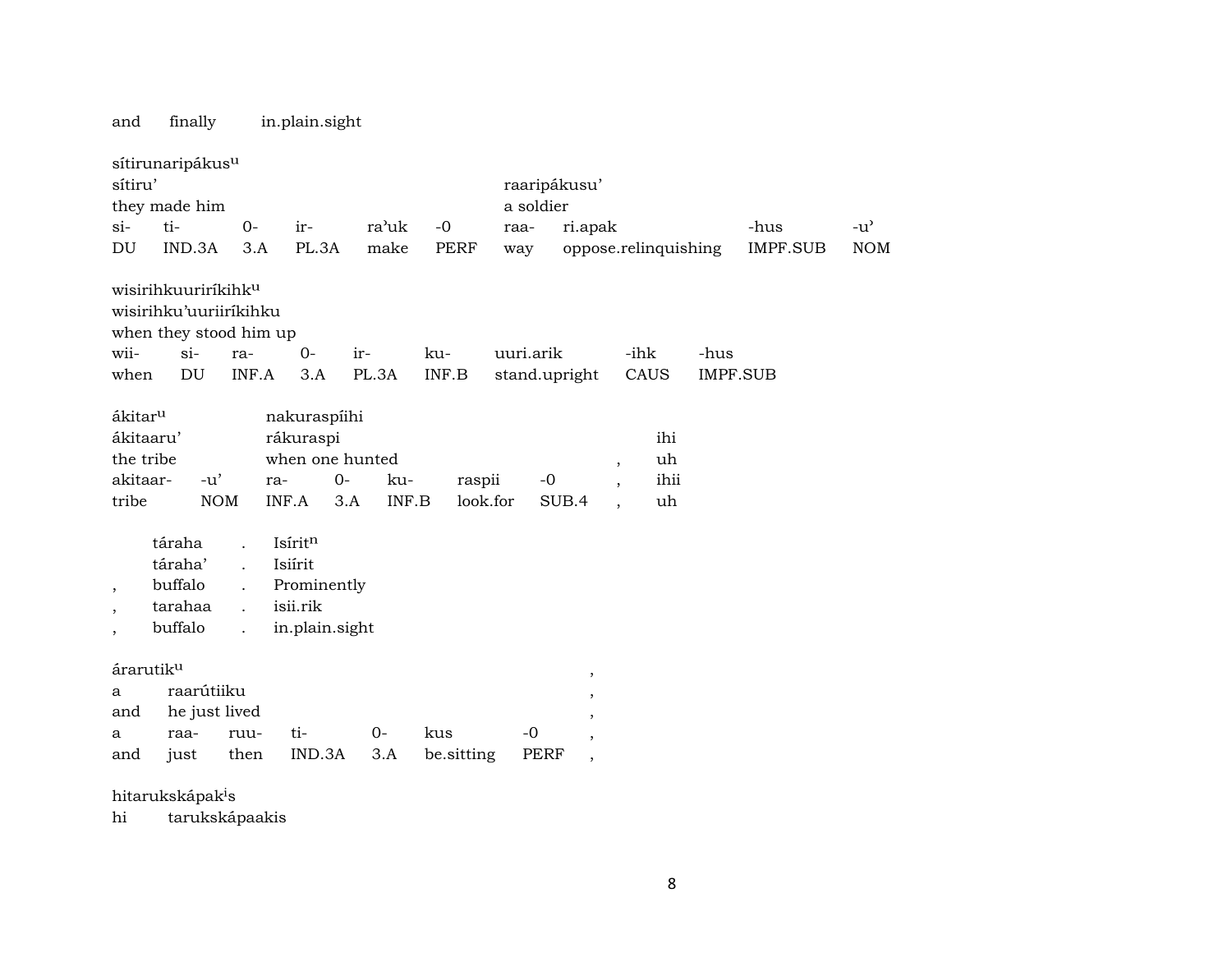| and                  |                         | he would have been pitiful |         |             |            |                    |                |                         |      |
|----------------------|-------------------------|----------------------------|---------|-------------|------------|--------------------|----------------|-------------------------|------|
| hi                   | ti-                     | $0-$                       | ar-     | uks-        | kaapaakis  | $-0$               |                |                         |      |
| and                  | IND.3A                  | 3.A                        | EV      | <b>AOR</b>  | be.pitiful |                    | PERF           |                         |      |
|                      |                         |                            |         |             |            |                    |                |                         |      |
|                      | nakurásahatn            |                            |         |             | ,          |                    |                |                         |      |
| rakurásahat          |                         |                            |         |             | ,          |                    |                |                         |      |
|                      | when he grew up         |                            |         |             |            |                    |                |                         |      |
| ra-                  | $0-$                    | ku-                        | rasahat | $-0$        |            |                    |                |                         |      |
| INF.A                | 3.P                     | INF.B                      | grow.up |             | SUB.4      |                    |                |                         |      |
|                      |                         |                            |         |             |            |                    |                |                         |      |
|                      | hiwitarúkstauatn        |                            |         |             |            |                    |                |                         |      |
| hi                   | witarúksta'uu'ut        |                            |         |             |            |                    |                | $\, ,$                  |      |
| and                  |                         | he would have been a thief |         |             |            |                    |                | ,                       |      |
| hi                   | wi-                     | ti-                        | $0-$    | ar-         | uks-       | ta'uut             | $\overline{a}$ |                         |      |
| and                  | QUOT                    | IND.3A                     | 3.A     | EV          | <b>AOR</b> | steal              | EX             |                         |      |
|                      |                         |                            |         |             |            |                    |                |                         |      |
|                      | hiwitírukskis           |                            |         |             |            |                    |                |                         |      |
|                      | witiírukskiis           |                            |         |             |            |                    |                |                         |      |
| hi                   |                         |                            |         |             |            |                    |                |                         |      |
| and                  |                         | he would have lied         |         |             |            |                    |                |                         |      |
| hi                   | wi-                     | ti-                        | $0-$    | $ir-$       | ar-        | uks-               | kiis           |                         | $-0$ |
| and                  | QUOT                    | IND.3A                     | 3.A     | OBV         | EV         | AOR                |                | be.one.who.prevaricates | PERF |
|                      |                         |                            |         |             |            |                    |                |                         |      |
|                      | Hínahiritn              |                            |         |             |            |                    |                |                         |      |
| Hi                   |                         | raáhiirit                  |         |             |            |                    |                |                         |      |
| And                  | finally                 |                            |         |             |            |                    |                |                         |      |
| hi                   |                         | raahiirit                  |         |             |            |                    |                |                         |      |
| and                  | finally                 |                            |         |             |            |                    |                |                         |      |
|                      |                         |                            |         |             |            |                    |                |                         |      |
| tirúhar <sup>u</sup> |                         |                            |         |             |            |                    |                |                         |      |
| tiiruúhaaru'         |                         |                            |         |             |            |                    |                |                         |      |
|                      | he made the way for him |                            |         |             |            |                    |                |                         |      |
| ti-                  | $0-$                    | ir-                        | ar-     | ut-         | raa-       | ra <sup>3</sup> uk | $-0$           |                         |      |
| IND.3A               | 3.A                     | <b>OBV</b>                 | EV      | <b>PREV</b> | way        | make               | <b>PERF</b>    |                         |      |
|                      |                         |                            |         |             |            |                    |                |                         |      |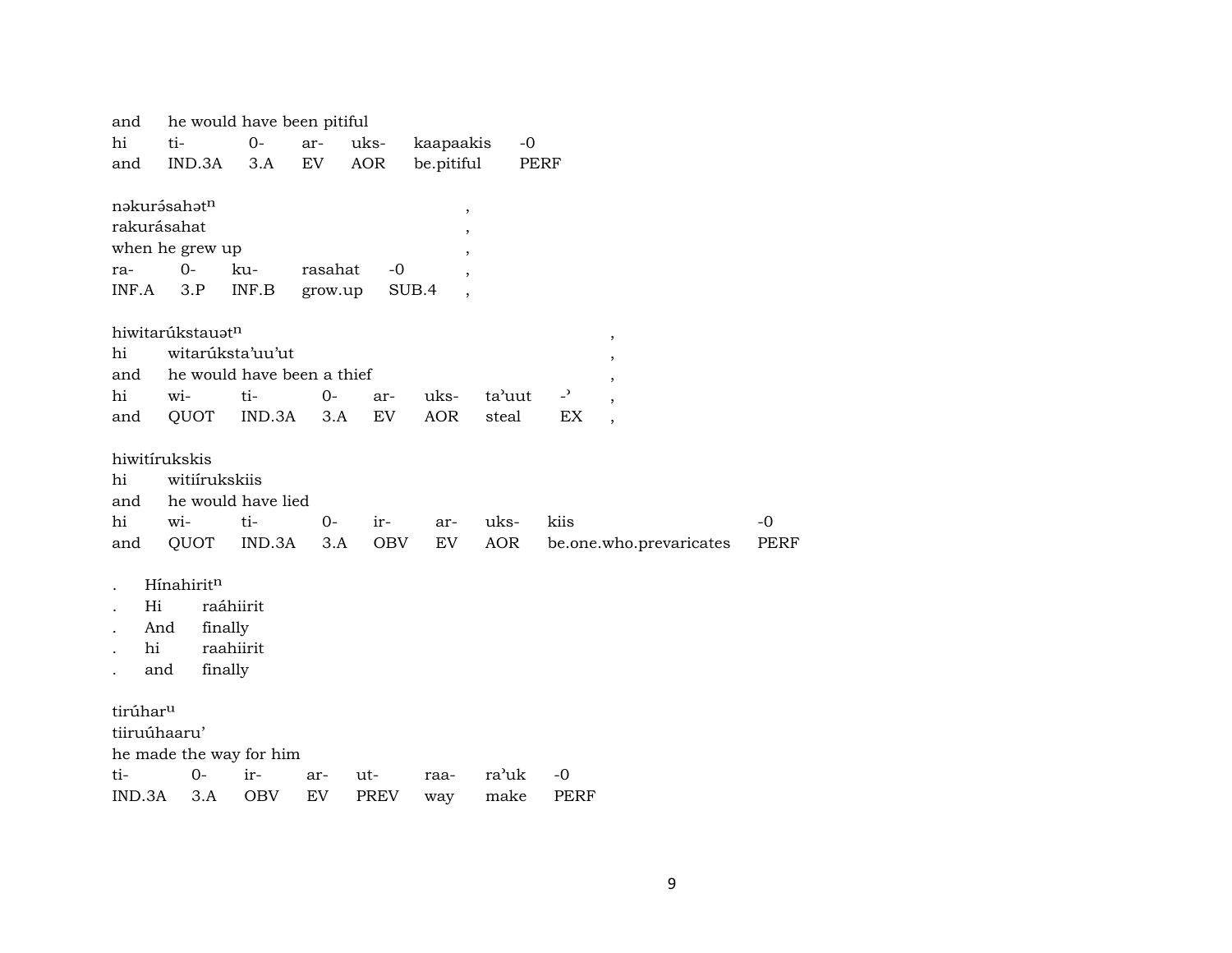| tirárawahat<br>Tiraárawaahat<br>the Heavens yonder                        |            |                      |            |                                            |                  |          |             |                               |                                     |                                |                                                                 |
|---------------------------------------------------------------------------|------------|----------------------|------------|--------------------------------------------|------------------|----------|-------------|-------------------------------|-------------------------------------|--------------------------------|-----------------------------------------------------------------|
| tii-                                                                      | ra-        | $O -$                |            | ar-                                        | a.hak            |          |             |                               | -waa                                |                                | -0                                                              |
| this                                                                      | <b>ABS</b> |                      | 3.A        | EV                                         | extend.in.a.line |          |             |                               | <b>DIST</b>                         |                                | SUB.4                                                           |
| nikuwituháa<br>Rikuwituuhá'a<br>That one is the cause<br>riku-<br>that.is |            | wi-                  | ti-        | QUOT IND.3A                                | 0-<br>3.A        | ut-      | <b>PREV</b> | raar<br>do                    |                                     | $\overline{\phantom{0}}$<br>ЕX | $\,$<br>$\,$<br>,<br>$\overline{ }$<br>$\overline{\phantom{a}}$ |
| irár <sup>i</sup><br>iraári'<br>brother<br>i-<br>3.POSS.A                 |            | -raar-               |            | same.sex.sibling                           | -ri'             | 3.POSS.B |             | $\overline{\phantom{a}}$<br>, | hínahirit<br>hi<br>and<br>hi<br>and |                                | raáhiirit<br>finally<br>raahiirit<br>finally                    |
| tirúhar <sup>u</sup><br>tiiruúhaaru'                                      |            |                      |            |                                            |                  |          |             |                               |                                     |                                |                                                                 |
| he made the way for him                                                   |            |                      |            |                                            |                  |          |             |                               |                                     |                                |                                                                 |
| ti-                                                                       |            | $O -$                | ir-        | ar-                                        | ut-              |          | raa-        |                               | ra'uk                               |                                | -0                                                              |
| IND.3A                                                                    |            | 3.A                  | <b>OBV</b> | EV                                         |                  | PREV     | way         |                               | make                                |                                | PERF                                                            |
| hírahirit<br>hi<br>and                                                    |            | raáhiirit<br>finally |            | nisár <sup>u</sup><br>riisaáru'<br>a chief |                  | $\,$     |             |                               |                                     |                                |                                                                 |
| hi                                                                        |            | raahiirit            |            | riisaar-                                   | $-u^{\prime}$    |          |             |                               |                                     |                                |                                                                 |
| and                                                                       |            | finally              |            | chief                                      | <b>NOM</b>       |          |             |                               |                                     |                                |                                                                 |
| sítihkusit <sup>n</sup><br>sítihkusit<br>they picked him up<br>si-        | ti-        |                      | $0 -$      | ir-                                        |                  | kusik    |             | $-0$                          |                                     |                                |                                                                 |
|                                                                           |            |                      |            |                                            |                  |          |             |                               |                                     |                                |                                                                 |

 $\ddot{\phantom{a}}$ 

 $\cdot$  $\ddot{\phantom{a}}$ 

> $\,$  $\overline{\phantom{a}}$  $\,$  ,  $\,$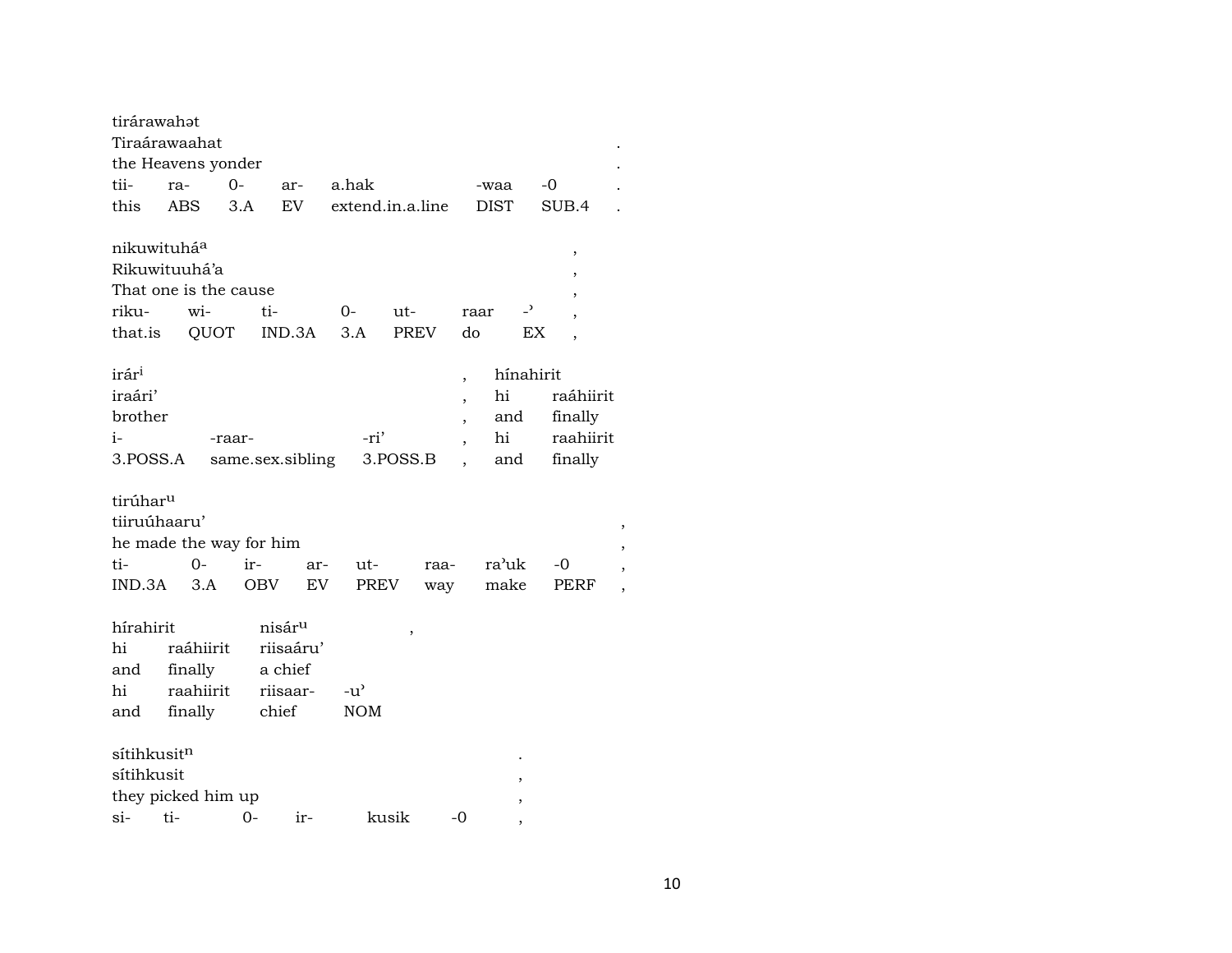| DU                    | IND.3A                       | 3.A         | PL.3A            | pick.up    | PERF          | ,     |        |
|-----------------------|------------------------------|-------------|------------------|------------|---------------|-------|--------|
| Nuhár <sup>u</sup>    |                              |             |                  |            |               |       |        |
| ruuhaáru              |                              |             |                  |            |               |       |        |
|                       | their doing it               |             |                  |            |               |       |        |
| ra-                   | $0-$                         | ut-         | raar             | -u         |               |       |        |
| <b>ABS</b>            | 3.A                          | <b>PREV</b> | do               | SUB.D      |               |       |        |
|                       | kararakukapákis <sup>u</sup> |             |                  |            |               |       | $\, ,$ |
|                       | kararakuukapaákisu           |             |                  |            |               |       |        |
|                       | his not being poor           |             |                  |            |               |       |        |
| kara-                 | ra-                          | $O -$       | ku-              | $i-$       | kaapaakis     |       | -u     |
| <b>NEG</b>            | INF.A                        | 3.A         | INF.B            | <b>SEQ</b> | be.poor       |       | SUB.D  |
| ríhkuruh <sup>a</sup> |                              |             |                  |            |               |       |        |
| ríhkuruuha            |                              |             |                  |            |               |       |        |
|                       | what was given to him        |             |                  |            |               |       |        |
| ra-                   | $0-$                         | ir-         | ku-              | raa-       | uh            | -a    |        |
| INF.A                 | 3.A                          | OBV         | INF.B            | way        | give          | SUB.1 |        |
|                       | Hihirutirakápakis            |             |                  |            |               |       |        |
| Hi                    | hiru                         |             | tiraakaápaakis   |            |               |       |        |
| And                   | then                         |             | the way was poor |            |               |       |        |
| hi                    | hiruu                        | ti-         | $0-$             | raa-       | kaapaakis     |       | -0     |
| and                   | then                         | IND.3A      | 3.A              | way        | be.poor       |       | PERF   |
|                       | nakurásahatn                 |             |                  |            |               |       |        |
| rakurásahat           |                              |             |                  |            |               |       |        |
|                       | when he grew up              |             |                  |            |               |       |        |
| ra-                   | $0-$                         | ku-         | rasahat          | -0         |               |       |        |
| INF.A                 | 3.P                          | INF.B       | grow.up          | SUB.4      |               |       |        |
| Irár <sup>i</sup>     |                              |             |                  |            | $\, ,$        |       |        |
| Iraári'               |                              |             |                  |            | $^\mathrm{,}$ |       |        |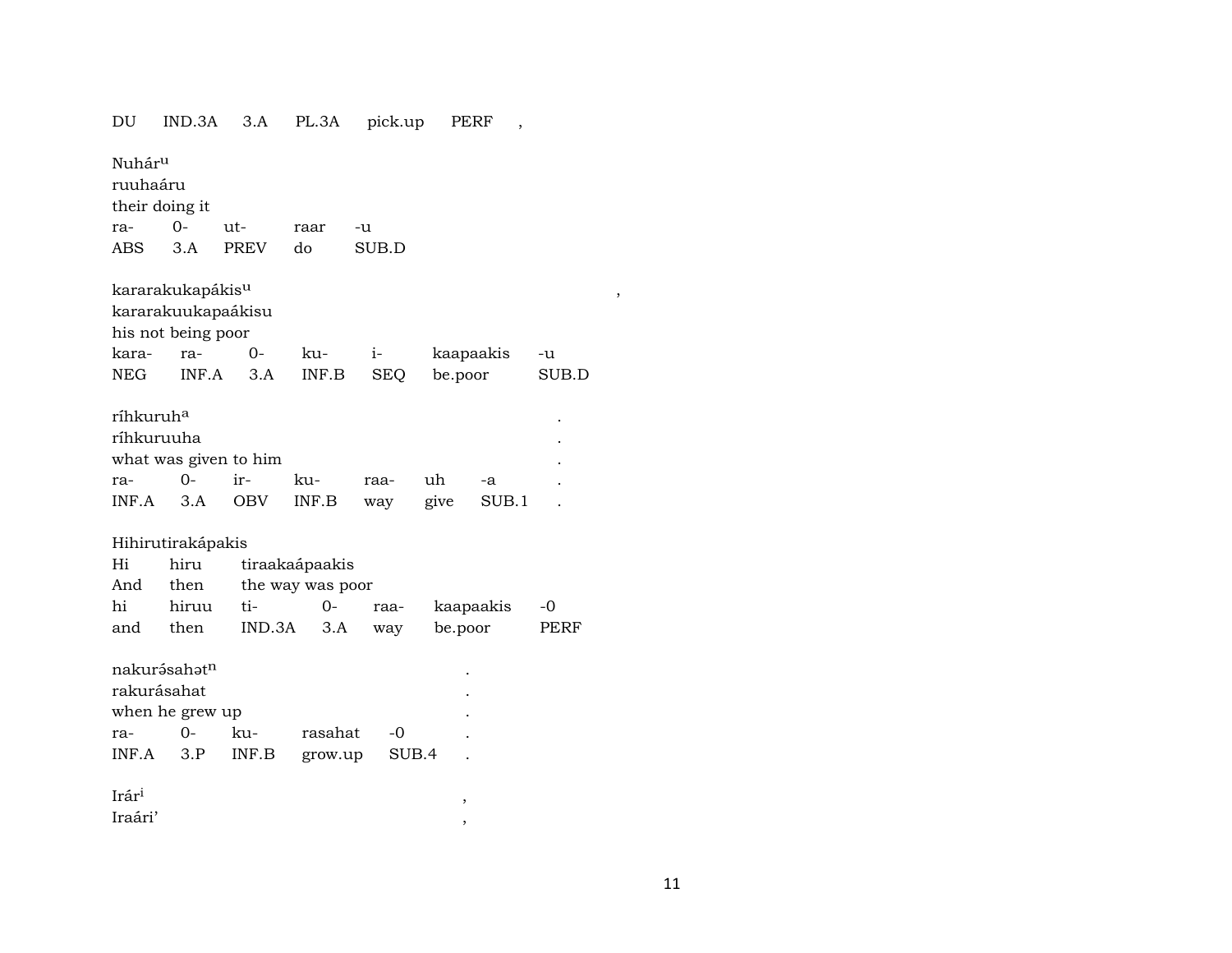| <b>Brother</b>         |                              |                         |               |           | $\, ,$                      |             |               |      |       |       |
|------------------------|------------------------------|-------------------------|---------------|-----------|-----------------------------|-------------|---------------|------|-------|-------|
| $i-$                   |                              | -raar-                  |               | -ri'      | $\overline{\phantom{a}}$    |             |               |      |       |       |
| 3.POSS.A               |                              | same.sex.sibling        |               | 3.POSS.B  |                             |             |               |      |       |       |
|                        |                              |                         |               |           |                             |             |               |      |       |       |
| tirukiriwititn         |                              |                         |               |           |                             |             | $^\mathrm{,}$ |      |       |       |
|                        | tiruukiriwiítit              |                         |               |           |                             |             |               |      |       |       |
|                        | the way was different        |                         |               |           |                             |             |               |      |       |       |
| ti-                    | $0-$                         | raa-                    | ikiriwit      |           | -ik                         | $-0$        |               |      |       |       |
| IND.3A                 | 3.A                          | way                     | be.different  |           | <b>DIST</b>                 | <b>PERF</b> |               |      |       |       |
|                        |                              |                         |               |           |                             |             |               |      |       |       |
|                        | titakurihkuhára <sup>u</sup> |                         |               |           |                             |             |               |      |       |       |
| tiítaku                |                              |                         | rihkuuhaára'u |           |                             |             |               |      |       |       |
| here                   |                              |                         |               |           | when a way was made for him |             |               |      |       |       |
| tii-                   | -taku                        | ra-                     | $0-$          | ir-       | ku-                         | ut-         | raar-         |      | ra'uk | -0    |
| here                   | <b>LOC</b>                   | INF.A                   | 3.A           | OBV       | INF.B                       | <b>BEN</b>  | 3PL.INAN.P    |      | make  | SUB.3 |
|                        |                              |                         |               |           |                             |             |               |      |       |       |
|                        | pirarisaruráku <sup>u</sup>  |                         |               |           |                             |             |               |      |       |       |
|                        | piírariisaaru'               |                         |               | ráku'u    |                             |             |               |      |       |       |
| a chief's son          |                              |                         |               | his being |                             |             |               |      |       |       |
| piira-                 | riisaar-                     | $-u^{\flat}$            | ra-           |           | $O-$<br>ku-                 | $\mathbf 0$ | -u            |      |       |       |
| child                  | chief                        | <b>NOM</b>              |               | INF.A     | 3.A                         | INF.B       | SUB.D<br>be   |      |       |       |
|                        |                              |                         |               |           |                             |             |               |      |       |       |
|                        | nakurásahatn                 |                         |               |           |                             |             |               |      |       |       |
| rakurásahat            |                              |                         |               |           |                             |             |               |      |       |       |
|                        | when he grew up              |                         |               |           |                             |             |               |      |       |       |
| ra-                    | $0-$                         | ku-                     | rasahat       | $-0$      |                             |             |               |      |       |       |
| INF.A                  | 3.P                          | INF.B                   | grow.up       |           | SUB.4                       |             |               |      |       |       |
|                        |                              |                         |               |           |                             |             |               |      |       |       |
| hitirúhar <sup>u</sup> |                              |                         |               |           |                             |             |               |      |       |       |
| hi                     | tiiruúhaaru'                 |                         |               |           |                             |             |               |      |       |       |
| and                    |                              | he made the way for him |               |           |                             |             |               |      |       |       |
| hi                     | ti-                          | $0-$                    | ir-           | ar-       | ut-                         | raa-        | ra'uk         | -0   |       |       |
| and                    | IND.3A                       | 3.A                     | OBV           | EV        | PREV                        | way         | make          | PERF |       |       |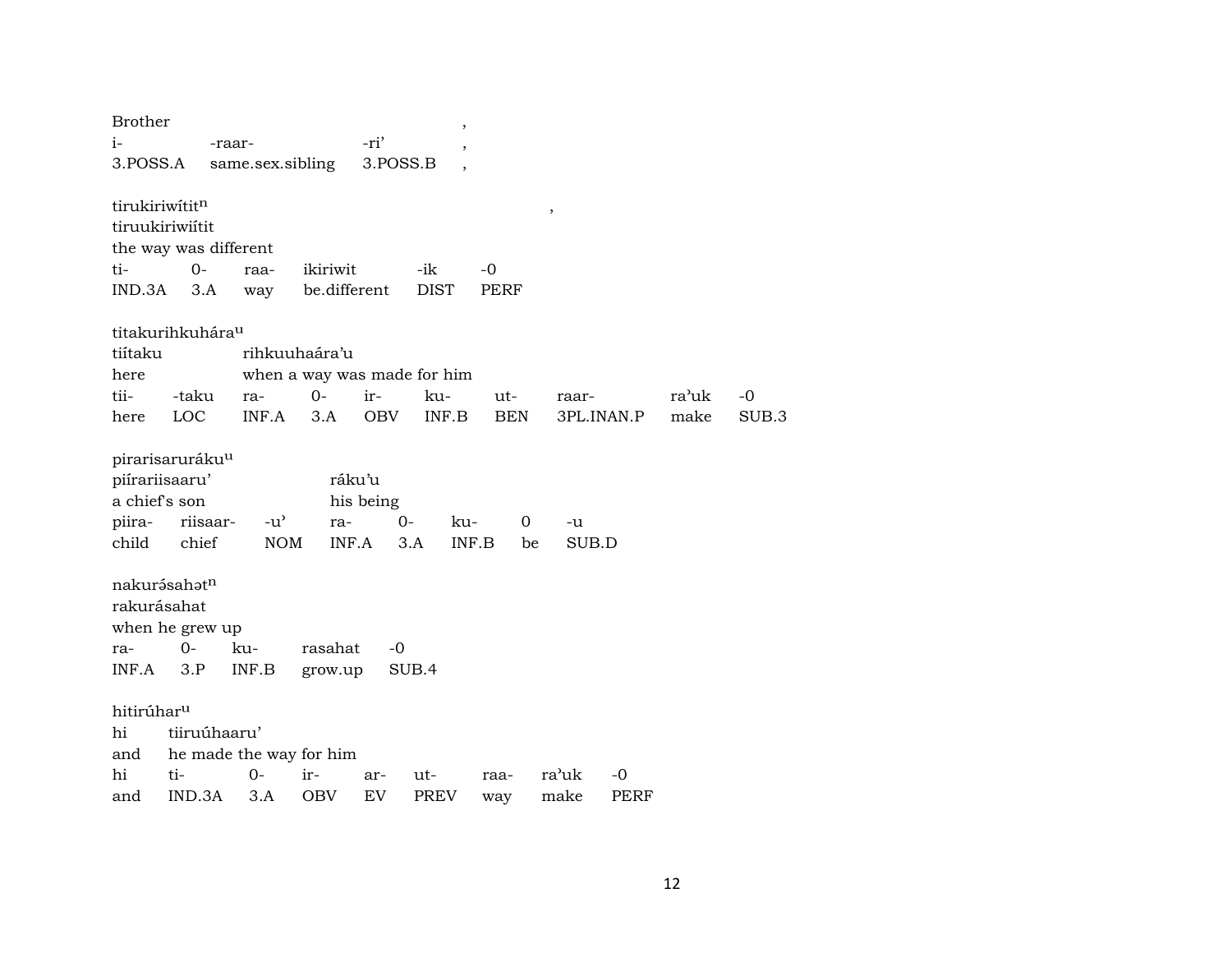|                                                                     | úrarisitn<br>uúrariisit<br>straight<br>uurariisik      | straight.forward                                                                                           |           |                  |             |                  |                                  |                |                    |                    |               |
|---------------------------------------------------------------------|--------------------------------------------------------|------------------------------------------------------------------------------------------------------------|-----------|------------------|-------------|------------------|----------------------------------|----------------|--------------------|--------------------|---------------|
| kara-<br>NEG                                                        |                                                        | karaasušíšiksuk <sup>i</sup><br>kara'asuuciicíksuuki<br>his not having proper thoughts<br>aa-<br>SUBJ.1/2A |           | $S-$<br>2.A      | ut-<br>PREV | $i-$<br>SEQ      | aciks-<br>mind                   | uu<br>be       | -uk<br><b>DIST</b> | $-i$<br>SUB.2      |               |
| $\overline{\phantom{a}}$<br>,<br>,<br>,<br>$\overline{\phantom{a}}$ | pita<br>piíta<br>a man<br>wiita<br>man                 |                                                                                                            |           |                  |             |                  |                                  |                |                    |                    |               |
| kara-<br>NEG                                                        |                                                        | karaasíšiksik <sup>i</sup><br>kara'asiíciksiiki<br>his not having the feelings of<br>aa-<br>SUBJ.1/2A      |           | $S-$<br>2.A      | $ir-$       | POSS.1/2A        | ut-<br>PREV                      | aciks-<br>mind | $\mathbf 0$<br>be  | -ik<br><b>DIST</b> | $-i$<br>SUB.2 |
|                                                                     | Irár <sup>i</sup><br>Iraári'<br><b>Brother</b><br>$i-$ | 3.POSS.A                                                                                                   | -raar-    | same.sex.sibling |             | -ri'<br>3.POSS.B | $\,$<br>$\overline{\phantom{a}}$ |                |                    |                    |               |
| ti-                                                                 |                                                        | tikapakísuk <sup>u</sup><br>tikaapaakisuuku'<br>he was usually poor<br>$O -$                               | kaapaakis |                  | $-0$        | -uuku            | ,                                |                |                    |                    |               |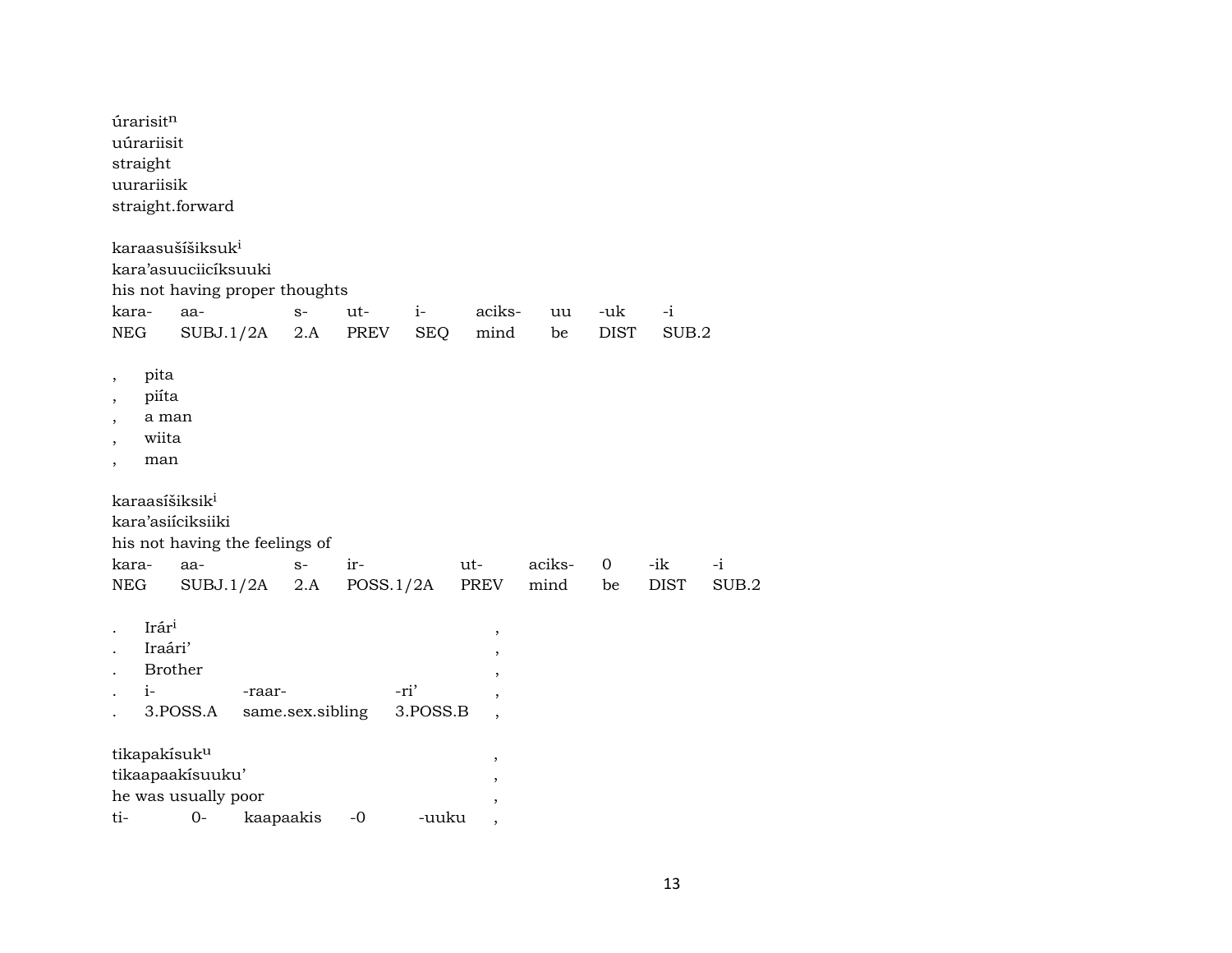## IND.3A 3.A be.poor PERF HAB ,

|                          | hipirarisarutúksawas                     |                  |                                  |          |                  |             |                                        |             |             |
|--------------------------|------------------------------------------|------------------|----------------------------------|----------|------------------|-------------|----------------------------------------|-------------|-------------|
| hi                       | piírariisaaru'                           |                  |                                  | túksawac |                  |             |                                        |             |             |
| and                      | a chief's son                            |                  |                                  |          | he would even be |             |                                        |             |             |
| hi                       | piira-                                   | riisaar-         | $-u^{\prime}$                    | ti-      | $0-$             | uks-        | awahc-                                 | 0           | $-0$        |
| and                      | child                                    | chief            | <b>NOM</b>                       | IND.3A   | 3.A              | <b>JUSS</b> | even                                   | be          | PERF        |
| hitikápak <sup>i</sup> s |                                          |                  |                                  |          |                  |             |                                        |             |             |
| hi                       | tikaápaakis                              |                  |                                  |          |                  |             |                                        |             |             |
| and                      | he was poor                              |                  |                                  |          |                  |             |                                        |             |             |
| hi                       | ti-                                      | $0-$             | kaapaakis                        | -0       |                  |             |                                        |             |             |
| and                      | IND.3A                                   | 3.A              | be.poor                          | PERF     |                  |             |                                        |             |             |
|                          | Aisisikakiriritašikstiwáhət <sup>n</sup> |                  |                                  |          |                  |             |                                        |             |             |
| A                        |                                          |                  | isiisikaakiiririitacikstiiwaahat |          |                  |             |                                        |             |             |
| And                      |                                          |                  | they did not think well of him   |          |                  |             |                                        |             |             |
| a                        |                                          |                  |                                  |          |                  |             |                                        |             |             |
| and                      |                                          |                  |                                  |          |                  |             |                                        |             |             |
| Hitíhwaki                |                                          |                  |                                  |          |                  |             | $\mathcal{C}$                          |             |             |
| Hi                       | tíhwaki'                                 |                  |                                  |          |                  |             | $\boldsymbol{\zeta}\boldsymbol{\zeta}$ |             |             |
| And                      | they said                                |                  |                                  |          |                  |             | $\boldsymbol{\zeta}\boldsymbol{\zeta}$ |             |             |
| hi                       | ti-                                      | $0-$             | ir-                              | waki     | $-0$             |             | п                                      |             |             |
| and                      | IND.3A                                   | 3.A              | PL.3A                            | say.PL   | PERF             |             | п                                      |             |             |
|                          | Isikararušišikstíwahatn                  |                  |                                  |          |                  |             |                                        |             |             |
|                          | Isiikararuuciicikstiiwaahat              |                  |                                  |          |                  |             |                                        |             |             |
|                          | He does not think well                   |                  |                                  |          |                  |             |                                        |             |             |
| isii-                    | kara-                                    | ra-              | 0-                               | ut-      | $i-$             | aciks-      | tii.hak                                | -waa        | $-0$        |
| plainly                  | NEG                                      | <b>ABS</b>       | 3.A                              | PREV     | SEQ              | mind        | be.the.end                             | <b>DIST</b> | <b>PERF</b> |
| Н                        | Nikutiwakiahu                            |                  |                                  |          |                  |             |                                        |             |             |
| н                        |                                          | Rikutiwaki'aahu' |                                  |          |                  |             |                                        |             |             |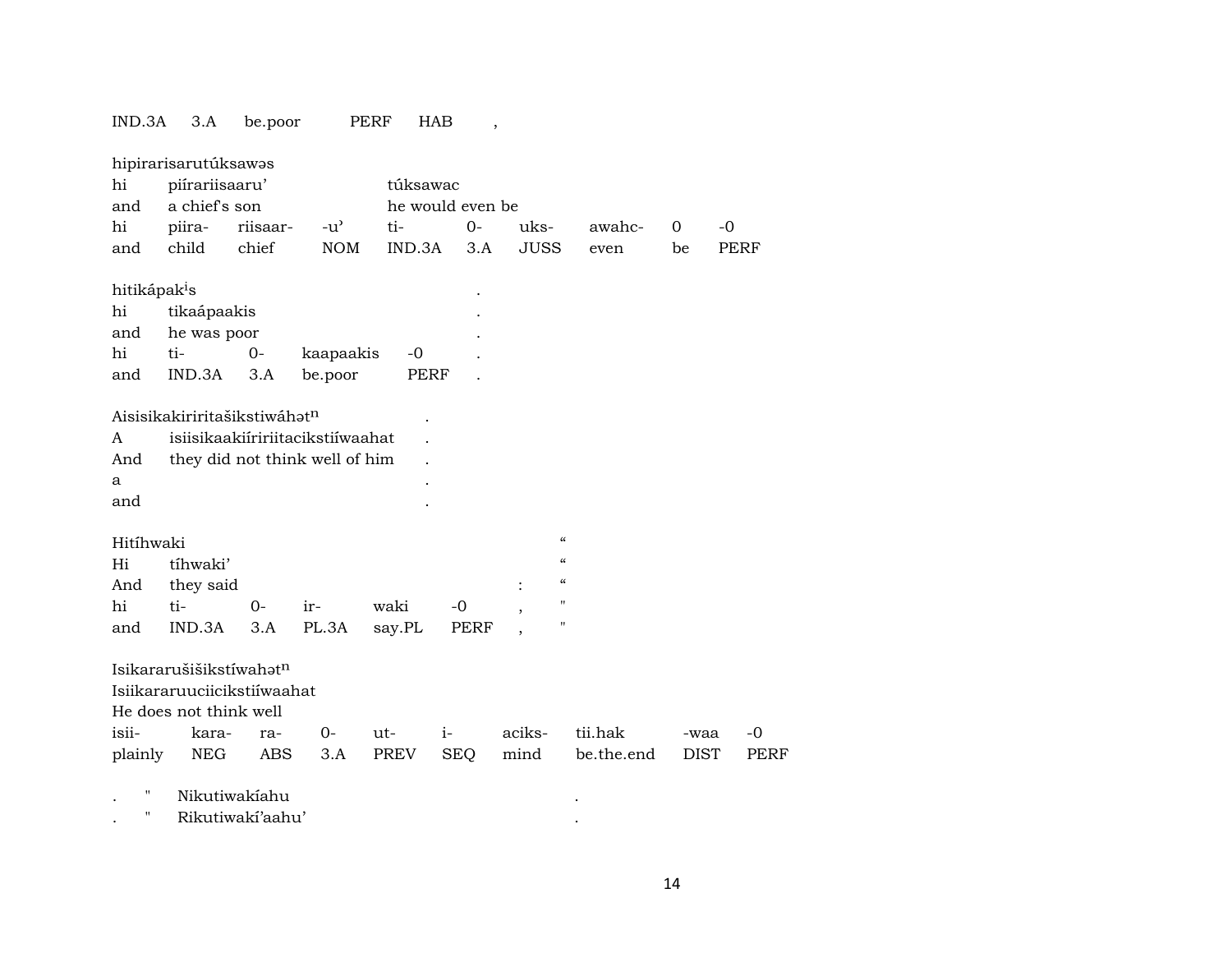|                                 |                          | That is what they said    |                                |                 |                                 |             |                      |             |           |             |           |             |
|---------------------------------|--------------------------|---------------------------|--------------------------------|-----------------|---------------------------------|-------------|----------------------|-------------|-----------|-------------|-----------|-------------|
| $\pmb{\mathsf{H}}$<br>$\bullet$ | riku-                    | ti-                       | $0-$                           | waki.a          |                                 | -:hus       |                      |             |           |             |           |             |
| Ħ<br>$\bullet$                  | that.is                  | IND.3A                    | 3.A                            |                 | say.PL.IMPF                     | <b>IMPF</b> | $\ddot{\phantom{0}}$ |             |           |             |           |             |
| A                               | pírəski                  |                           | nakurásahatn                   |                 |                                 |             |                      |             |           |             |           |             |
| A                               | piíraski                 |                           | rakurásahat                    |                 |                                 |             |                      |             |           |             |           |             |
| And                             | a boy                    |                           |                                | when he grew up |                                 |             |                      |             |           |             |           |             |
| a                               | piiras-                  | -kis                      | ra-                            | $0-$            | ku-                             | rasahat     | $-0$                 |             |           |             |           |             |
| and                             | boy                      | <b>DIM</b>                | INF.A                          | 3.P             | INF.B                           | grow.up     | SUB.4                |             |           |             |           |             |
|                                 | hiisirutuksawášku        |                           |                                |                 |                                 |             |                      |             |           |             |           |             |
| hi                              |                          | isiiruutuksawácku         |                                |                 |                                 |             |                      |             |           |             |           |             |
| and                             |                          |                           | he would even live prominently |                 |                                 |             |                      |             |           |             |           |             |
| hi                              | isiiruu-                 | ti-                       | $O -$                          | uks-            | awahc-                          | kus         |                      | $-0$        |           |             |           |             |
| and                             | plainly                  | IND.3A                    | 3.A                            | <b>JUSS</b>     | even                            |             | be.sitting           | <b>PERF</b> |           |             |           |             |
| rakurásahat                     | nakurásahat <sup>n</sup> |                           |                                |                 | pírask <sup>i</sup>             | piíraski    |                      |             |           |             |           |             |
|                                 | when he grew up          |                           |                                |                 | a boy                           |             |                      |             |           |             |           |             |
| ra-                             | $0 -$                    | ku-                       | rasahat                        | $-0$            | piiras-                         | -kis        |                      |             |           |             |           |             |
| INF.A                           | 3.P                      | INF.B                     | grow.up                        | SUB.4           | boy                             | <b>DIM</b>  |                      |             |           |             |           |             |
|                                 |                          | hihawárikusitiriritašiksa |                                |                 |                                 |             |                      |             |           |             |           |             |
| hi                              | hawá                     |                           | rikusitiiririítaciksa          |                 |                                 |             |                      |             |           |             |           |             |
| and                             | also                     |                           |                                |                 | that is the way they judged him |             |                      |             |           |             |           |             |
| hi                              | haawa                    | riku-                     | $si-$                          | ti-             | $0-$                            | ir-         | ar-                  | ri-         | ri-       | ut-         | aciks.aar | $-0$        |
| and                             | also                     | that.is                   | DU                             | IND.3A          | 3.A                             | PL.3A       | EV                   | PHYS.POSS   | PHYS.POSS | <b>PREV</b> | decide    | <b>PERF</b> |

. . . . .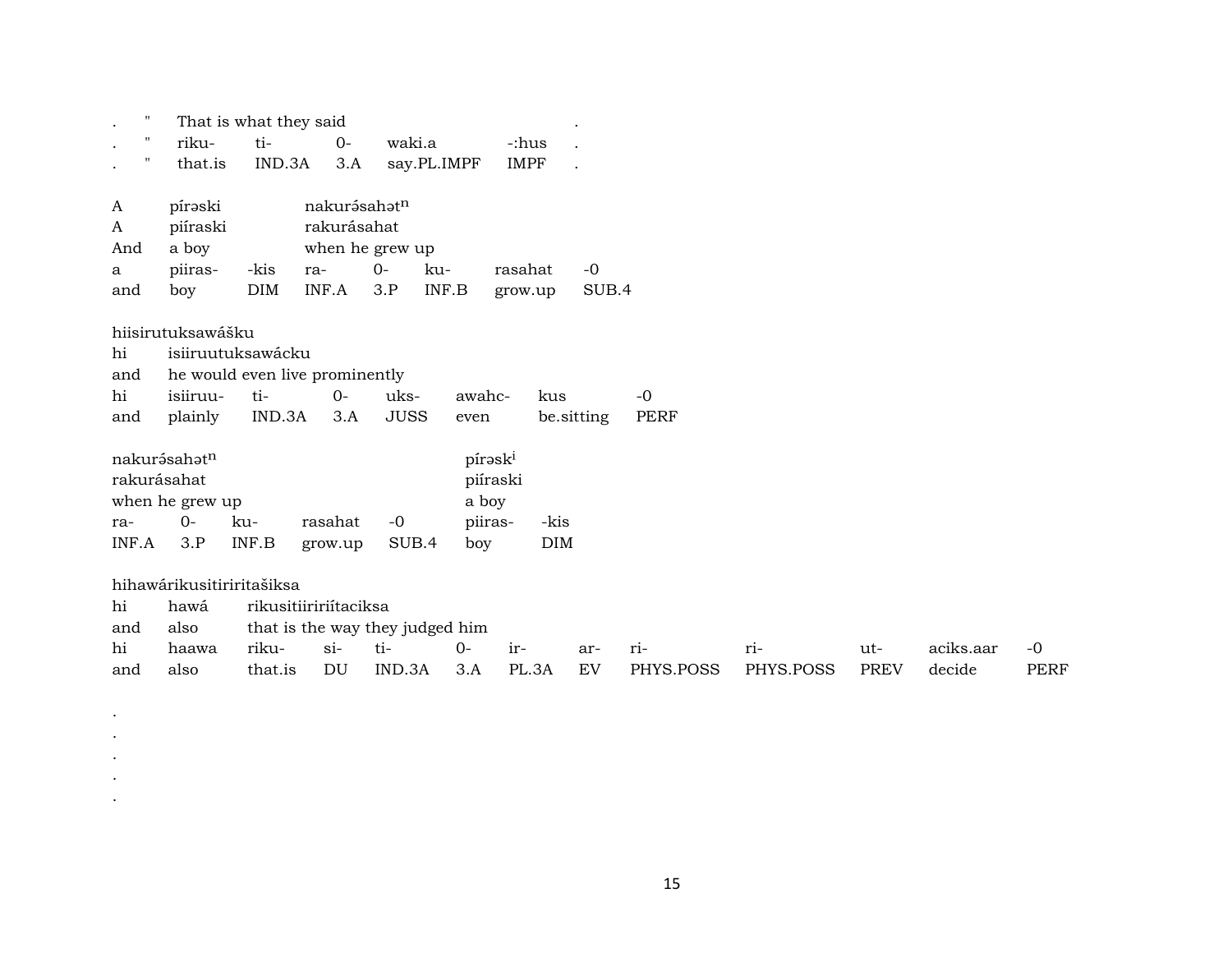| Hawarikutihiwakiahu<br>Hawá<br>Also |                            | rikutiriiwaki'aahu'<br>that is what they would say |        |                  |            |                                      |             |             |
|-------------------------------------|----------------------------|----------------------------------------------------|--------|------------------|------------|--------------------------------------|-------------|-------------|
| haawa                               | riku-                      | ti-                                                | $O -$  | ir-              | $i-$       | waki.a                               | -:hus       |             |
| also                                | that.is                    | IND.3A                                             | 3.A    | PL.3A            | <b>SEQ</b> | say.PL.IMPF                          | <b>IMPF</b> |             |
|                                     |                            |                                                    |        |                  |            |                                      |             |             |
| $\epsilon$                          |                            |                                                    |        |                  |            |                                      |             |             |
| $\epsilon$                          |                            |                                                    |        |                  |            |                                      |             |             |
| 11                                  |                            |                                                    |        |                  |            |                                      |             |             |
| 11                                  |                            |                                                    |        |                  |            |                                      |             |             |
| $\overline{\phantom{a}}$            |                            |                                                    |        |                  |            |                                      |             |             |
| isi kararusisikstíwahatn            |                            |                                                    |        |                  |            |                                      |             |             |
|                                     |                            | Isiikararuuciicikstiiwaahat                        |        |                  |            |                                      |             |             |
| He does not think well              |                            |                                                    |        |                  |            |                                      |             |             |
| isii-                               | kara-                      | $0-$<br>ra-                                        | ut-    | $i-$             |            | aciks-<br>tii.hak                    | -waa        | $-0$        |
| plainly                             | NEG                        | <b>ABS</b><br>3.A                                  | PREV   | <b>SEQ</b>       |            | mind<br>be.the.end                   | <b>DIST</b> | <b>PERF</b> |
|                                     |                            |                                                    |        |                  |            |                                      |             |             |
| П                                   | Hikakikápak <sup>i</sup> s |                                                    |        |                  |            |                                      |             |             |
|                                     | Hi                         | kaakiikaápaakis                                    |        |                  |            |                                      |             |             |
|                                     | And                        | he was not poor                                    |        |                  |            |                                      |             |             |
|                                     | hi                         | kaaki-                                             | $O -$  | $i-$             | kaapaakis  | $-0$                                 |             |             |
|                                     | and                        | NEG.IND.3A                                         | 3.A    | <b>SEQ</b>       | be.poor    | PERF                                 |             |             |
|                                     |                            |                                                    |        |                  |            |                                      |             |             |
| Náw <sup>a</sup>                    |                            | irár <sup>i</sup>                                  |        |                  |            | ,                                    |             |             |
| Ráwa                                | $\ddot{\phantom{0}}$       | iraári'                                            |        |                  |            |                                      |             |             |
| <b>Now</b>                          | $\ddot{\phantom{0}}$       | brother                                            |        |                  |            |                                      |             |             |
| rawa                                |                            | $i-$                                               | -raar- |                  | -ri'       |                                      |             |             |
| now                                 |                            | 3.POSS.A                                           |        | same.sex.sibling |            | 3.POSS.B<br>$\overline{\phantom{a}}$ |             |             |
|                                     |                            |                                                    |        |                  |            |                                      |             |             |
| tiratparíakitar <sup>u</sup>        |                            |                                                    |        |                  |            |                                      |             |             |
| tirátpari                           |                            |                                                    |        |                  |            | ákitaaru'                            |             |             |
| this of mine living                 |                            |                                                    |        |                  |            | tribe                                |             |             |
| tii-<br>ra-                         | $t-$                       | warii                                              |        |                  | -hus       | akitaar-                             | $-u'$       |             |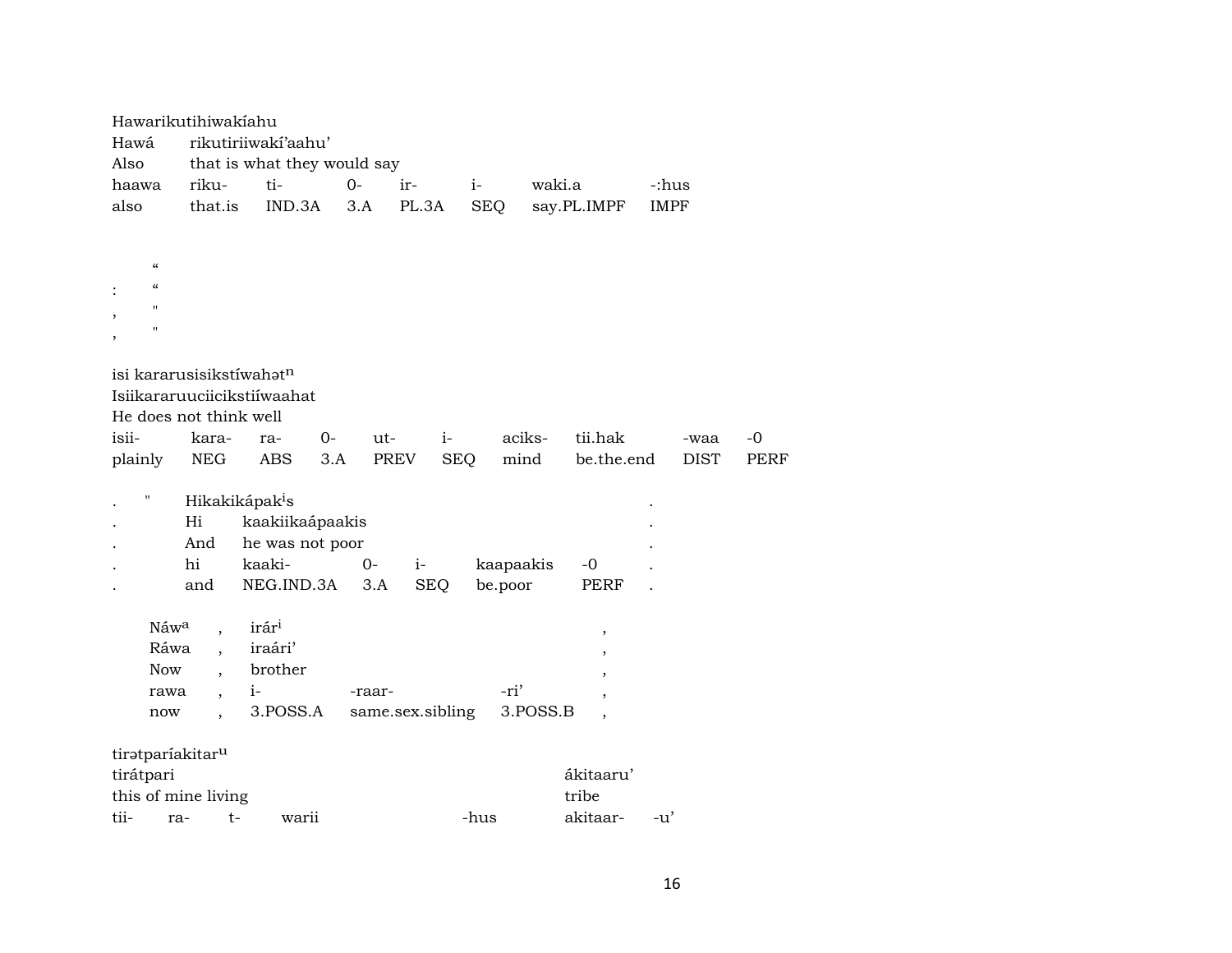### this ABS 1.A be.going.about.IMPF IMPF.SUB tribe NOM

|                                                                                               |                                                                                                                 | hirukituširutatiririks tatáwiku     |             |                                              |      |                                      |               |        |            |      |      |          |                  |
|-----------------------------------------------------------------------------------------------|-----------------------------------------------------------------------------------------------------------------|-------------------------------------|-------------|----------------------------------------------|------|--------------------------------------|---------------|--------|------------|------|------|----------|------------------|
| hiru                                                                                          | kítuu'u'                                                                                                        |                                     | ciru        | tatiriirikstaatáwiiku'                       |      |                                      |               |        |            |      |      |          |                  |
| then                                                                                          | all                                                                                                             |                                     | yet         |                                              |      | I (we) used to have ways among us    |               |        |            |      |      |          |                  |
| hiruu                                                                                         | kituu                                                                                                           | $-u'$                               | ciruu       | ta-                                          | $t-$ | ir-                                  | ri-           | uur-   | $i-$       | uks- | raa- | tawi     | -ka'uk -0        |
| then                                                                                          | all                                                                                                             | <b>NOM</b>                          | yet         | IND.1/2A                                     | 1.A  | POSS.1/2A                            | PHYS.POSS     | POSS.A | <b>SEQ</b> | AOR  | way  | be.among | <b>DIST PERF</b> |
| $\vdots$                                                                                      |                                                                                                                 |                                     |             |                                              |      |                                      |               |        |            |      |      |          |                  |
| $^\mathrm{,}$                                                                                 |                                                                                                                 |                                     |             |                                              |      |                                      |               |        |            |      |      |          |                  |
| $^\circ$                                                                                      |                                                                                                                 |                                     |             |                                              |      |                                      |               |        |            |      |      |          |                  |
|                                                                                               |                                                                                                                 |                                     |             |                                              |      |                                      |               |        |            |      |      |          |                  |
| ,                                                                                             |                                                                                                                 |                                     |             |                                              |      |                                      |               |        |            |      |      |          |                  |
| ciru<br>yet<br>ciruu<br>yet<br>$\ddot{\phantom{a}}$<br>A ball<br>ball<br>$\ddot{\phantom{0}}$ | širupiraskíripaškiraku <sup>u</sup><br>a little boy<br>piiras-<br>boy<br>Nariškiri<br>Raríckiri'<br>rariickirir | piiraskíripacki<br>kiripac<br>small | -kis<br>DIM | ráku'u<br>his being<br>$O -$<br>ra-<br>INF.A | 3.A  | $\overline{0}$<br>ku-<br>INF.B<br>be | $-u$<br>SUB.D |        |            |      |      |          |                  |
| rətkurú wari                                                                                  |                                                                                                                 |                                     |             |                                              |      |                                      | $\vdots$      |        |            |      |      |          |                  |
| ratkuruúwari                                                                                  |                                                                                                                 |                                     |             |                                              |      |                                      | $\cdot$       |        |            |      |      |          |                  |
|                                                                                               | when I carried it around                                                                                        |                                     |             |                                              |      |                                      | ,             |        |            |      |      |          |                  |
| ra-                                                                                           | t-                                                                                                              | ku-                                 | ruu-        | warii                                        |      | -hus                                 | $\,$          |        |            |      |      |          |                  |
| INF.A                                                                                         | 1.A                                                                                                             | INF.B                               | PORT        | be.going.about.IMPF                          |      | <b>IMPF.SUB</b>                      | $\cdot$       |        |            |      |      |          |                  |

aratkuštatawíšakµ

a ratkuctaatáwiicaku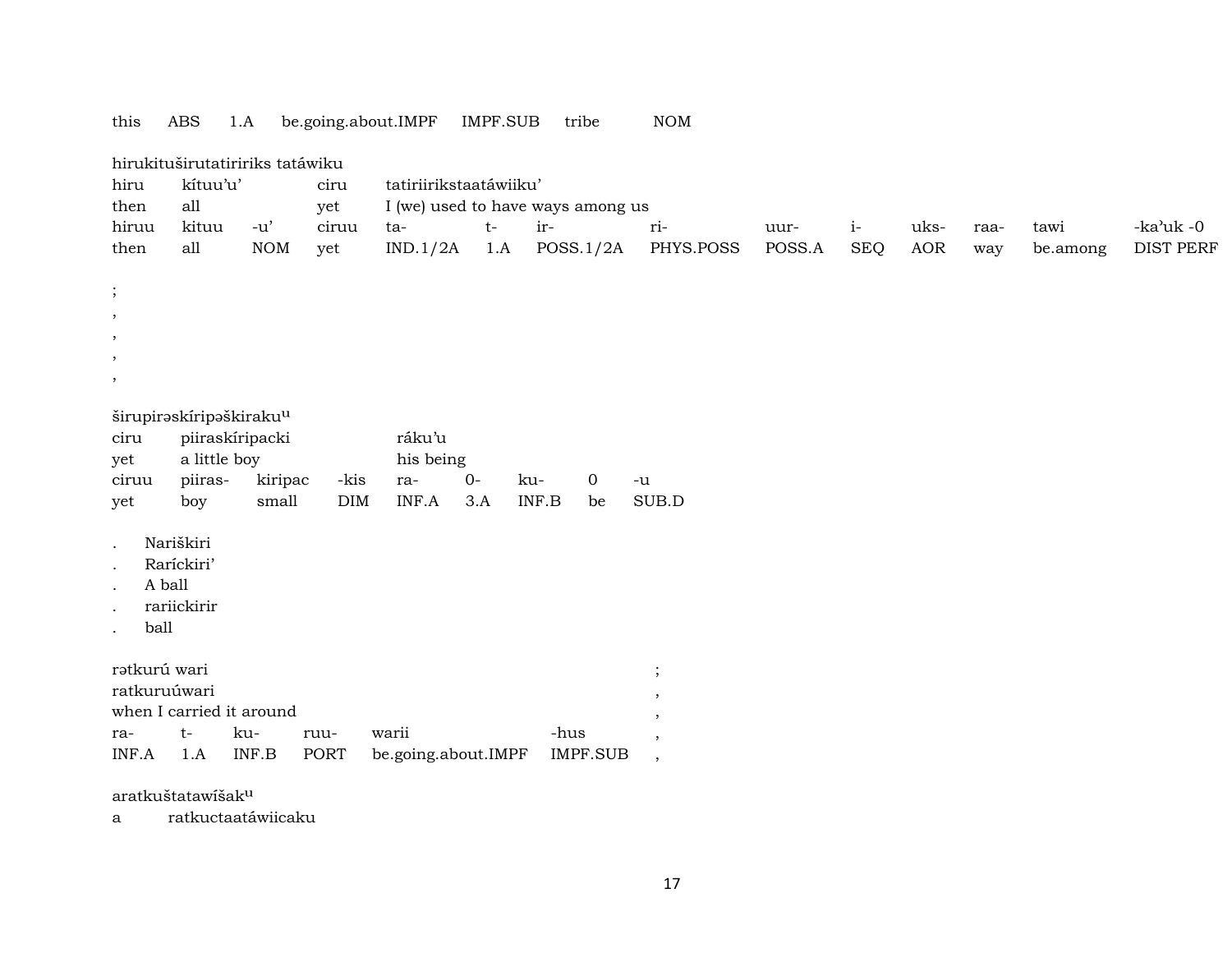| and      |                              |            | when I pierced a target |              |               |             |             |      |                |          |
|----------|------------------------------|------------|-------------------------|--------------|---------------|-------------|-------------|------|----------------|----------|
| a        | ra-                          | $t-$       | ku-                     | ut-          | taat.awi-     |             | cak         | -hus |                |          |
| and      | INF.A                        | 1.A        | INF.B                   | PREV         | target        |             | shoot       |      | IMPF.SUB       |          |
|          |                              |            |                         |              |               |             |             |      |                |          |
|          | rətkutirətarah <sup>a</sup>  |            |                         |              |               |             |             |      | $\, ,$         |          |
|          | ratkutirattaraaha            |            |                         |              |               |             |             |      | ,              |          |
|          | my having a bow and arrows   |            |                         |              |               |             |             |      | $\overline{ }$ |          |
|          | ra-                          | $t-$       | ku-                     | tiraak-      | raar-         | raah        | -a          |      |                |          |
|          | INF.A                        | 1.A        | INF.B                   | bow          | PL            | have        | SUB.1       |      | $\overline{ }$ |          |
|          |                              |            |                         |              |               |             |             |      |                |          |
| tírakis  |                              | a          | kípis <sup>u</sup>      |              |               | ,           |             |      |                |          |
| tíraakis |                              | a          | kípisu'                 |              |               |             |             |      |                |          |
| the bow  |                              | and        | arrows                  |              |               |             |             |      |                |          |
| tiraak   | -kis                         | a          | kipis-                  |              | $-u^{\prime}$ |             |             |      |                |          |
| bow      | DIM                          | and        |                         | arrow.shaft  | <b>NOM</b>    |             |             |      |                |          |
|          |                              |            |                         |              |               |             |             |      |                |          |
|          | nihuksúrakuk <sup>i</sup>    |            |                         |              |               |             |             |      | $\, ,$         |          |
| rihúksu' |                              |            | rakuúki                 |              |               |             |             |      |                |          |
| only     |                              |            | their being             |              |               |             |             |      |                |          |
| rihuks-  | $-u^{\prime}$                | ra-        |                         | $0-$<br>ku-  | $\mathbf 0$   | -uk         | -i          |      |                |          |
| only     | <b>NOM</b>                   |            | INF.A                   | 3.A<br>INF.B | be            | <b>DIST</b> | SUB.2       |      |                |          |
|          |                              |            |                         |              |               |             |             |      |                |          |
|          | atatuštatawišak <sup>u</sup> |            |                         |              |               |             |             |      |                |          |
| a        | tatuctaatáwiicaku'           |            |                         |              |               |             |             |      |                |          |
| and      | I pierced the target         |            |                         |              |               |             |             |      |                |          |
| а        | ta-                          |            | $t-$<br>ut-             |              | taat.awi-     | cak         | -:hus       |      |                |          |
| and      | IND.1/2A                     |            | 1.A                     | PREV         | target        | shoot       | <b>IMPF</b> |      |                |          |
|          |                              |            |                         |              |               |             |             |      |                |          |
|          | Akitúiratkutari              |            |                         |              |               |             |             |      |                |          |
| A        | kítuu'u'                     |            |                         | iratkuutári  |               |             |             |      |                |          |
| And      | all                          |            |                         | what I did   |               |             |             |      |                |          |
| a        | kituu                        | $-u'$      | $ii -$                  | ra-          | t-            | ku-         | ut-         |      | aar            | -i       |
| and      | all                          | <b>NOM</b> | what                    | INF.A        | 1.A           | INF.B       | <b>PREV</b> |      | do             | IMPF.SUB |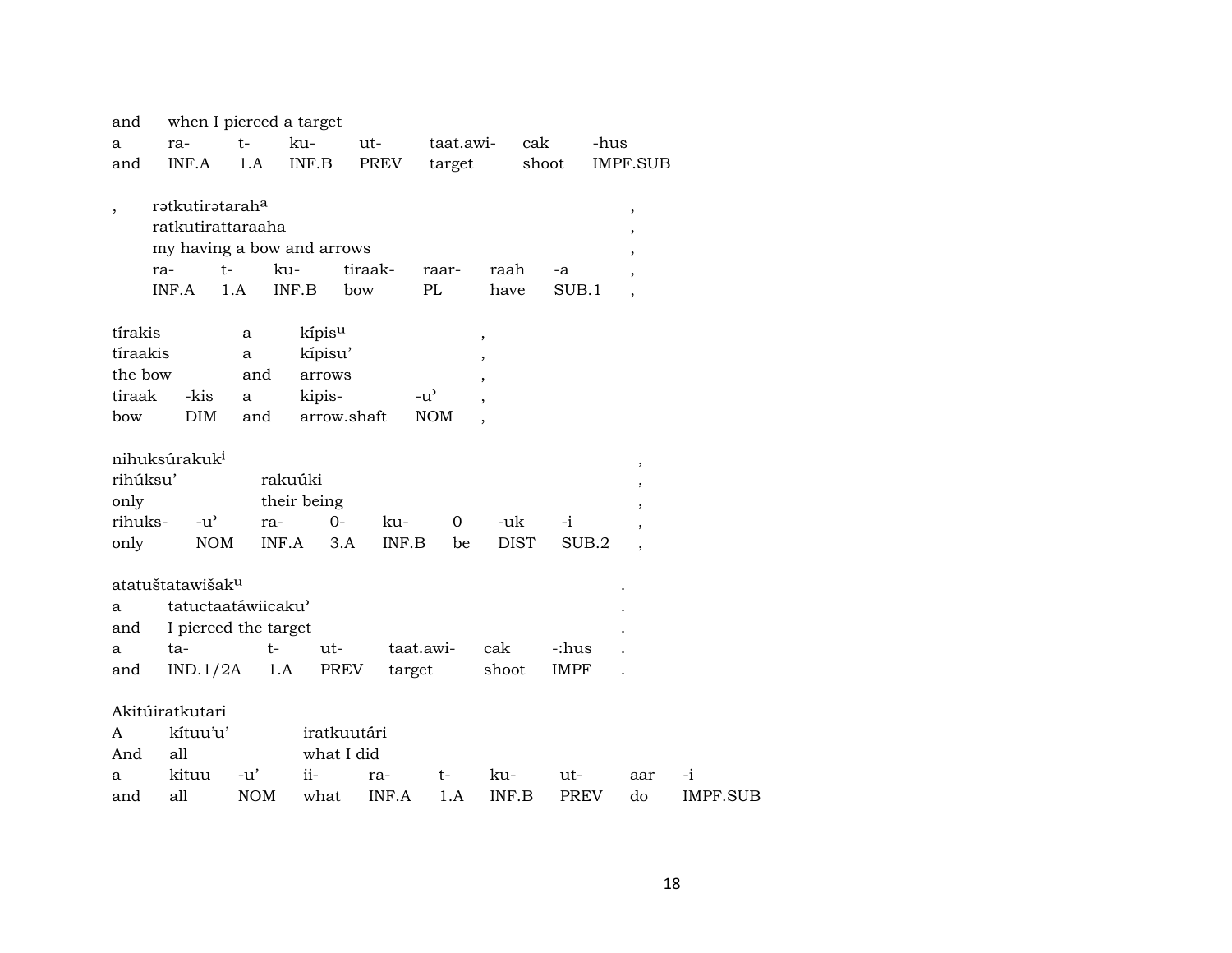| Kitapatururakukitapatkipárik <sup>i</sup><br>Kítapaatu'<br>Willows<br>kitapaat<br>willow          | $-u^{\prime}$<br><b>NOM</b>               | ruu-<br>then            | ruurakukitapatkipaáriki<br>their being green willow sticks<br>ra-<br>INF.A | $O -$<br>3.A                                                                         | ku-<br>INF.B        | kitapaat-<br>willow                                     | kipaar<br>be.green | -ik<br><b>DIST</b> | $-i$<br>SUB.2 |
|---------------------------------------------------------------------------------------------------|-------------------------------------------|-------------------------|----------------------------------------------------------------------------|--------------------------------------------------------------------------------------|---------------------|---------------------------------------------------------|--------------------|--------------------|---------------|
| hitatutári<br>$\cdot$<br>hi<br>$\cdot$<br>and<br>$\cdot$<br>hi<br>$\overline{\phantom{a}}$<br>and | tatuutári'<br>I did it<br>ta-<br>IND.1/2A | $t-$<br>1.A             | $ut-$<br><b>PREV</b>                                                       | aar<br>do                                                                            | $-i$<br><b>IMPF</b> |                                                         |                    |                    |               |
| hitihwakiahu<br>hi<br>and<br>hi<br>ti-<br>and                                                     | tihwakí'aahu'<br>they say<br>IND.3A       | $0-$<br>ir-<br>3.A      | PL.3A                                                                      | waki.a<br>say.PL.IMPF                                                                | <b>IMPF</b>         | $\mathcal{C}$<br>$\pmb{\mathsf{H}}$<br>п<br>-:hus<br>11 |                    |                    |               |
| Sawarík <sup>u</sup><br>ksawaríku<br>throwing<br>iks-<br>hand                                     | a.warik<br>throw                          | -hus<br><b>IMPF.SUB</b> |                                                                            | $\pmb{\mathsf{H}}$<br>$\pmb{\mathsf{H}}$<br>$\pmb{\mathsf{H}}$<br>$\pmb{\mathsf{H}}$ |                     |                                                         |                    |                    |               |
| wititiksawárik <sup>u</sup><br>Wititiksawáriku'<br>One threw it<br>ti-<br>witi-                   |                                           | $0-$                    | iks-                                                                       | a.warik                                                                              | -:hus               | ,<br>,<br>$\overline{ }$<br>,                           |                    |                    |               |

. . .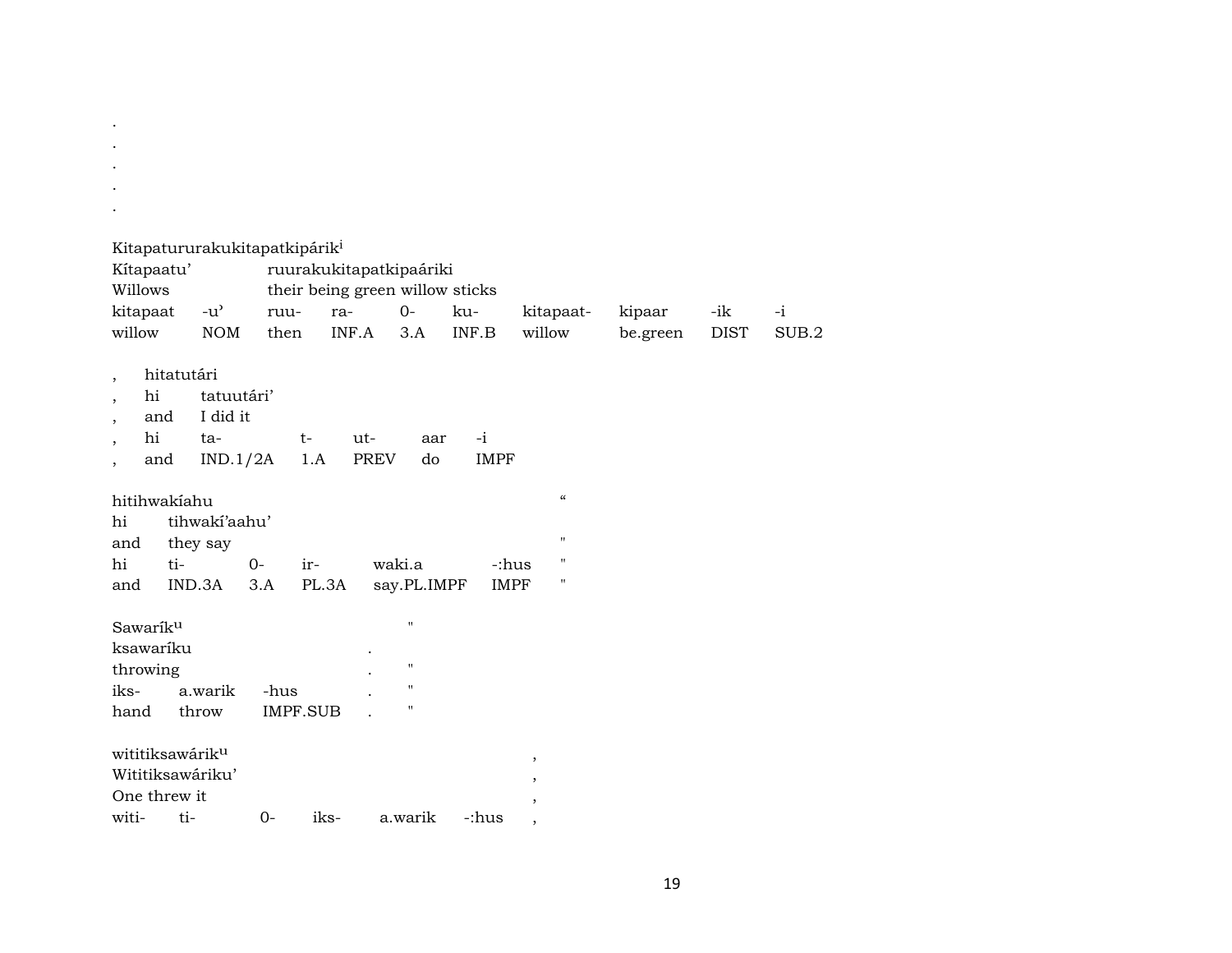| REFL                     | IND.3A                         | 3.A     |     | hand                      | throw           | IMPF                     | $\overline{\phantom{a}}$ |            |        |      |             |      |
|--------------------------|--------------------------------|---------|-----|---------------------------|-----------------|--------------------------|--------------------------|------------|--------|------|-------------|------|
|                          | hitikitapatawárik <sup>u</sup> |         |     |                           |                 |                          |                          |            |        |      |             |      |
| hi                       | tikitapaatawáriku'             |         |     |                           |                 |                          |                          |            |        |      |             |      |
| and                      | one threw the willow stick     |         |     |                           |                 |                          |                          |            |        |      |             |      |
| hi                       | ti-                            | $0-$    |     | kitapaat-                 | a.warik         | -:hus                    |                          |            |        |      |             |      |
| and                      | IND.3A                         | 3.A     |     | willow                    | throw           | <b>IMPF</b>              |                          |            |        |      |             |      |
|                          | Kiturikutatiríraritn           |         |     |                           |                 |                          |                          |            |        |      |             |      |
| Kítuu'u'                 |                                |         |     | rikutatiriíraarit         |                 |                          |                          |            |        |      |             |      |
| All                      |                                |         |     | those were the ways I had |                 |                          |                          |            |        |      |             |      |
| kituu                    | $-u'$                          | riku-   |     | ta-                       | $t-$            | ir-                      |                          | ri-        | uur-   | raa- | arik        | $-0$ |
| all                      | <b>NOM</b>                     | that.is |     | IND.1/2A                  | 1.A             |                          | POSS.1/2A                | PHYS.POSS  | POSS.A | way  | be.standing | PERF |
| $\cdot$                  | irar <sup>i</sup>              |         |     |                           |                 | $\cdot$                  | pírask <sup>i</sup>      |            |        |      |             |      |
| $\cdot$                  | iraári'                        |         |     |                           |                 |                          | piíraski                 |            |        |      |             |      |
| $\, ,$                   | brother                        |         |     |                           |                 |                          | a boy                    |            |        |      |             |      |
| $i-$<br>$\cdot$          |                                | -raar-  |     |                           | -ri'            |                          | piiras-                  | -kis       |        |      |             |      |
| $\overline{\phantom{a}}$ | 3.POSS.A                       |         |     | same.sex.sibling          | 3.POSS.B        |                          | boy                      | $\rm{DIM}$ |        |      |             |      |
| nətpari                  |                                |         |     |                           |                 |                          |                          |            |        |      |             |      |
| rátpari                  |                                |         |     |                           |                 |                          |                          |            |        |      |             |      |
|                          | when I went about              |         |     |                           |                 |                          |                          |            |        |      |             |      |
| ra-                      | $t-$                           | warii   |     |                           | -hus            |                          |                          |            |        |      |             |      |
| ABS                      | 1.A                            |         |     | be.going.about.IMPF       | <b>IMPF.SUB</b> |                          |                          |            |        |      |             |      |
|                          | wirikurásahatn                 |         |     |                           |                 | $\cdot$                  |                          |            |        |      |             |      |
|                          | wirikurásahat                  |         |     |                           |                 |                          |                          |            |        |      |             |      |
|                          | when I grew up                 |         |     |                           |                 |                          |                          |            |        |      |             |      |
| wii-                     | ri-                            |         | ku- | rasahat                   | $-0$            | $\cdot$                  |                          |            |        |      |             |      |
| when                     | CONT.3A                        |         | 1.P | grow.up                   | SUB.4           | $\overline{\phantom{a}}$ |                          |            |        |      |             |      |
| hikískir <sup>u</sup>    |                                |         |     |                           |                 |                          |                          |            |        |      |             |      |

hi kískiiru'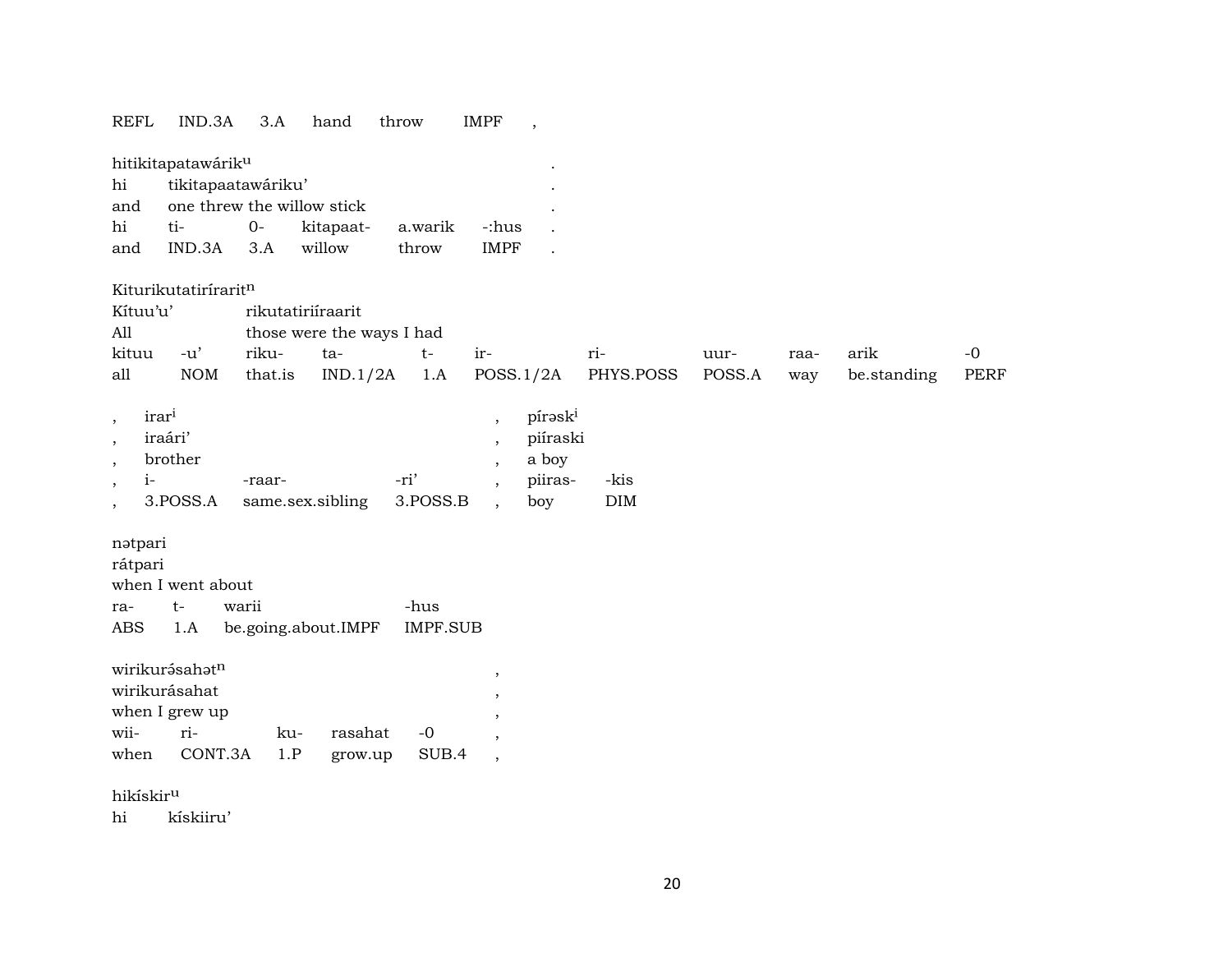| and |                          | a netted hoop         |                                     |                                 |      |            |            |             |                          |
|-----|--------------------------|-----------------------|-------------------------------------|---------------------------------|------|------------|------------|-------------|--------------------------|
| hi  | kiskiir-                 |                       | $-u$ <sup><math>\prime</math></sup> |                                 |      |            |            |             |                          |
| and |                          | netted.hoop           | <b>NOM</b>                          |                                 |      |            |            |             |                          |
|     |                          |                       |                                     |                                 |      |            |            |             |                          |
|     | hisítikuhuk <sup>u</sup> |                       |                                     |                                 |      |            |            |             | $\, ,$                   |
| hi  |                          | sitíkuuhuuku'         |                                     |                                 |      |            |            |             | $\cdot$                  |
| and |                          | they made it for me   |                                     |                                 |      |            |            |             |                          |
| hi  | $\sin$                   | ti-                   | $0-$                                | ir-                             | ku-  | ut-        | ra'uk      | -:hus       |                          |
| and | DU                       | IND.3A                | 3.A                                 | PL.3A                           | 1.P  | <b>BEN</b> | make       | <b>IMPF</b> | $\overline{\phantom{a}}$ |
|     |                          |                       |                                     |                                 |      |            |            |             |                          |
|     | asitikútkaru             |                       |                                     |                                 |      |            |            |             |                          |
| a   |                          | sitikútkaru'          |                                     |                                 |      |            |            |             |                          |
| and |                          |                       | they made them for me               |                                 |      |            |            |             |                          |
| a   | $si-$                    | ti-                   | $O -$                               | ir-                             | ku-  | $ut-$      | ka.ra'uk   | $-0$        |                          |
| and | DU                       | IND.3A                | 3.A                                 | PL.3A                           | 1.P  | <b>BEN</b> | make.PL.P  |             | PERF                     |
|     |                          |                       |                                     |                                 |      |            |            |             |                          |
|     |                          |                       |                                     |                                 |      |            |            |             |                          |
|     |                          |                       |                                     |                                 |      |            |            |             |                          |
|     |                          |                       |                                     |                                 |      |            |            |             |                          |
|     |                          |                       |                                     |                                 |      |            |            |             |                          |
|     |                          |                       |                                     |                                 |      |            |            |             |                          |
|     |                          |                       |                                     |                                 |      |            |            |             |                          |
|     | Atátiharit <sup>a</sup>  |                       |                                     |                                 |      |            |            |             |                          |
| A   |                          | tatiihaárihta         |                                     |                                 |      |            |            |             |                          |
| And |                          |                       | I had them under my belt            |                                 |      |            |            |             |                          |
| а   | ta-                      |                       | $t-$<br>ir-                         |                                 | ut-  | raar-      |            | ihta        |                          |
| and |                          | IND.1/2A              | 1.A                                 | POSS.1/2A                       | PREV |            | 3PL.INAN.P |             | have.under.one's.belt    |
|     |                          |                       |                                     |                                 |      |            |            |             |                          |
|     |                          | Širuwititaturiwátista |                                     |                                 |      |            |            |             |                          |
|     | Ciru                     |                       | wititatuuriiwaátista                |                                 |      |            |            |             |                          |
|     | Yet                      |                       |                                     | I am going to tell about myself |      |            |            |             |                          |
|     | ciruu                    | witi-                 | ta-                                 | $t-$                            | uur- | iiwaat     |            | -his        | -ta                      |
|     | yet                      | REFL                  | IND.1/2A                            | 1.A                             | PREV |            | tell.about | PERF        | <b>INT</b>               |

 $-0$ PERF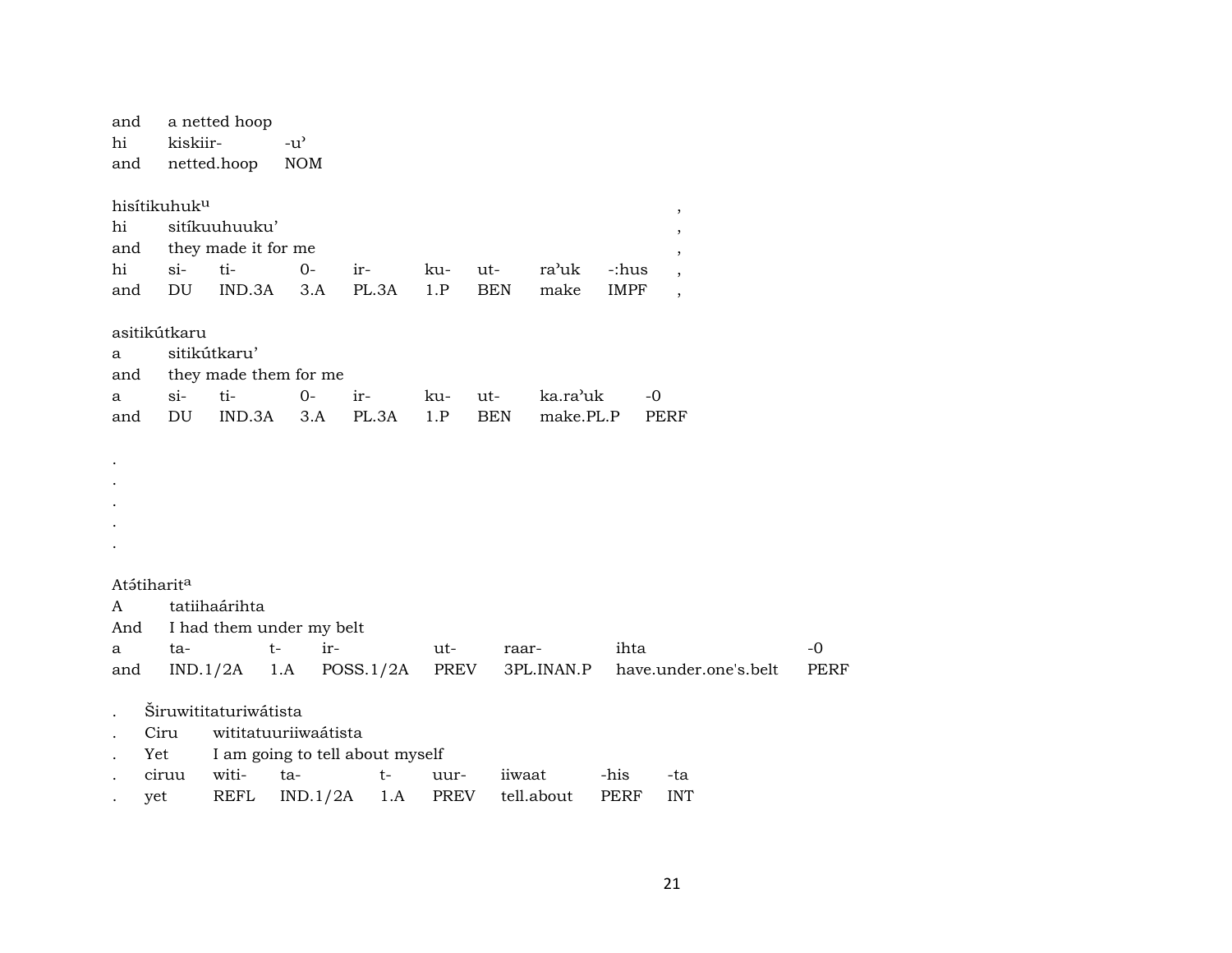| tirikurásahatn<br>tirikurásahat<br>when I grew up |            |       |        |             |            |           |                          |     |          |       |
|---------------------------------------------------|------------|-------|--------|-------------|------------|-----------|--------------------------|-----|----------|-------|
| tii-                                              | ri-        |       | ku-    | rasahat     | $-0$       |           |                          |     |          |       |
| when                                              | CONT.3A    |       | 1.P    | grow.up     | SUB.4      |           |                          |     |          |       |
| irirarátihatn<br>iriiraraátiihat                  |            |       |        |             |            |           |                          |     |          |       |
| when the time was reached                         |            |       |        |             |            |           |                          |     |          |       |
| irii-                                             | ra-        | $0-$  |        | raa.tiihak  | -0         |           |                          |     |          |       |
| where                                             | <b>ABS</b> | 3.A   |        | be.the.end  | SUB.4      |           |                          |     |          |       |
| rətuhišis                                         |            |       |        |             |            |           |                          |     |          |       |
| rátuuhiicis                                       |            |       |        |             |            |           |                          |     |          |       |
| my learning                                       |            |       |        |             |            |           |                          |     |          |       |
| ra-                                               | t-         | ut-   | riicis |             | -0         |           |                          |     |          |       |
| <b>ABS</b>                                        | 1.A        | PREV  |        | learn.about | SUB.4      |           |                          |     |          |       |
| Kituhirupírask <sup>i</sup>                       |            |       |        |             |            |           |                          |     |          |       |
| Kítuu'u'                                          |            | hiru  |        | piíraski    |            |           |                          |     |          |       |
| All                                               |            | then  |        | boys        |            |           |                          |     |          |       |
| kituu                                             | $-u'$      | hiruu |        | piiras-     | -kis       |           |                          |     |          |       |
| all                                               | $\rm{NOM}$ | then  |        | boy         | <b>DIM</b> |           |                          |     |          |       |
| wiratkuratarukiwihkasa                            |            |       |        |             |            |           |                          |     |          |       |
| wiratkurattaaruukiwihkasa                         |            |       |        |             |            |           |                          |     |          |       |
| when we were on the sandbar                       |            |       |        |             |            |           |                          |     |          |       |
| wii-                                              | ra-        | t-    | ku-    |             | rak-       | raar-     | huukiwihk-               | ka- | sa       | $-0$  |
| when                                              | INF.A      | 1.A   |        | INF.B       | $1/2$ .PL  | PL.INDV.A | sandbar                  | on  | be.lying | SUB.4 |
| tiháwarahku                                       |            |       |        |             |            |           | $\overline{\phantom{a}}$ |     |          |       |
| tiháwaaraahku                                     |            |       |        |             |            |           |                          |     |          |       |
| there are islands                                 |            |       |        |             |            |           |                          |     |          |       |
| tiir-                                             | ra-        | $0-$  | waa-   | raar-       | kus        | $-0$      |                          |     |          |       |

22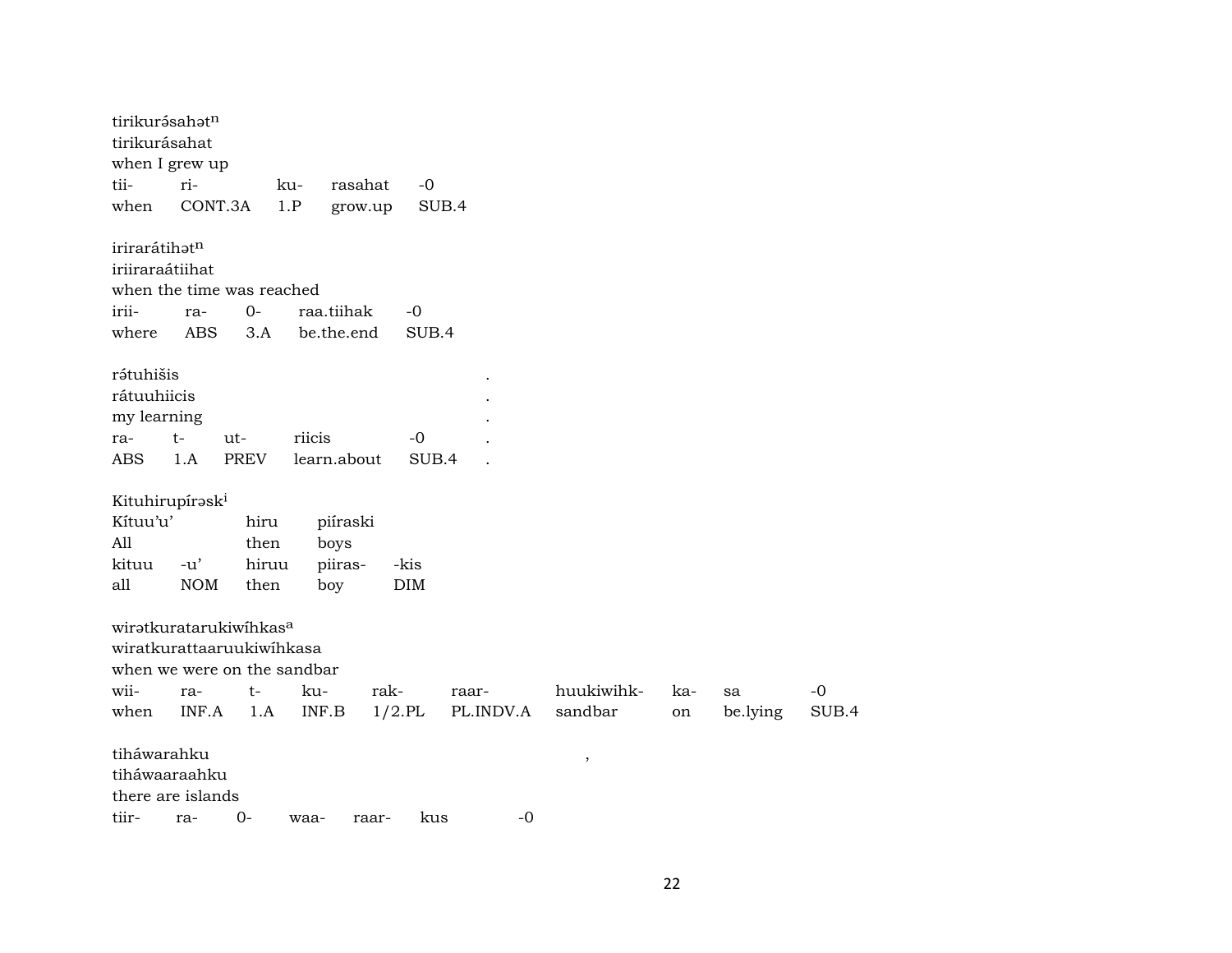#### INFR ABS 3.A hill PL be.sitting PERF

| Pahák <sup>u</sup> |                |            |  |
|--------------------|----------------|------------|--|
| Paaháku            |                |            |  |
|                    | Mound On Water |            |  |
| waa-               | ha-            | kus        |  |
| $h$ ill            | in.water       | be sitting |  |

### Hirikutahatarukíwihkáwari

Hi rikutahattaaruukiwihkáwari"

And that is where we went about on the sandbar

| hi | riku- | ta- | rak- | raar- | huukiwihk- ka- | warii                                                                         | -:hus |
|----|-------|-----|------|-------|----------------|-------------------------------------------------------------------------------|-------|
|    |       |     |      |       |                | and that.is IND.1/2A 1.A 1/2.PL PL.INDV.A sandbar on be.going.about.IMPF IMPF |       |

Širukaratkurakašíkskas<sup>a</sup>

|  | Ciru karatkuuraakacíkskasa    |  |  |  |  |                                                      |  |  |  |  |  |  |  |
|--|-------------------------------|--|--|--|--|------------------------------------------------------|--|--|--|--|--|--|--|
|  | Yet when we were not sensible |  |  |  |  |                                                      |  |  |  |  |  |  |  |
|  |                               |  |  |  |  | ciruu ka- ra- t- ku- i- rak- aciks.ka.sa -0          |  |  |  |  |  |  |  |
|  |                               |  |  |  |  | yet NEG INF.A 1.A INF.B SEQ 1/2.PL be.sensible SUB.4 |  |  |  |  |  |  |  |

 ${\bf hifahakitur^u} \hspace{2cm} \ .$ 

. . . . .

| hi tahaákituru'                            |  |  |  |
|--------------------------------------------|--|--|--|
| and we made a village                      |  |  |  |
| hi ta-  t- rak- ituur- ra'uk -0            |  |  |  |
| and IND.1/2A 1.A 1/2.PL village make PERF. |  |  |  |

Kurauwiratkuratáhkawaw<sup>i</sup>

Kúraa'u' wiratkuraattaáhkaawaawi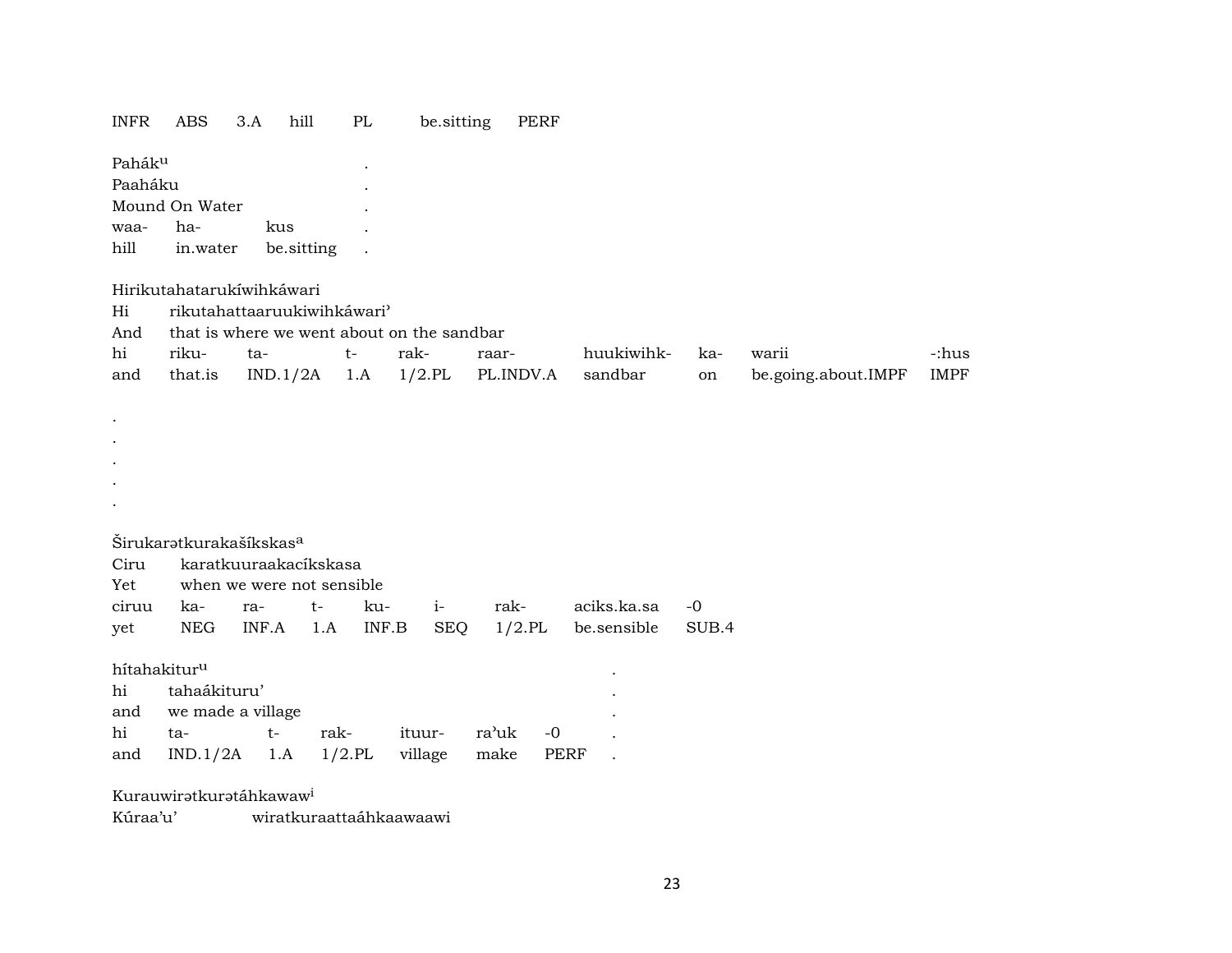| Doctors                                                                                                                                             |                                     |                                                              | when we met inside |          |                        |                     |                               |             |             |       |
|-----------------------------------------------------------------------------------------------------------------------------------------------------|-------------------------------------|--------------------------------------------------------------|--------------------|----------|------------------------|---------------------|-------------------------------|-------------|-------------|-------|
| kuraa                                                                                                                                               | $-u$ <sup><math>\prime</math></sup> | wii-                                                         | ra-                | $t-$     | ku-                    | rak-                | raar-                         | kaa         | -waa        | -wi   |
| doctor                                                                                                                                              | <b>NOM</b>                          | when                                                         | INF.A              | 1.A      | INF.B                  | $1/2$ .PL           | PL.INDV.A                     | be.inside   | <b>DIST</b> | SUB.L |
| kítapatu<br>$\overline{\phantom{a}}$<br>,<br>willow<br>$\overline{\phantom{a}}$<br>kitapaat<br>$\overline{\phantom{a}}$<br>willow<br>$\overline{ }$ | kítapaatu'                          | $-u^{\prime}$<br><b>NOM</b>                                  |                    |          |                        |                     |                               |             |             |       |
| when we made booths                                                                                                                                 |                                     | nətkurakakahkawakarúku<br>ratkuraakakaahkawaákaruku          |                    |          |                        |                     |                               |             |             |       |
| ra-                                                                                                                                                 | $t-$                                | ku-                                                          | rak-               | akaar-   |                        | kawaaka.ra'uk       | -hus                          |             |             |       |
| INF.A                                                                                                                                               | 1.A                                 | INF.B                                                        | $1/2$ .PL          | dwelling |                        | make.DIST           | IMPF.SUB                      |             |             |       |
| a<br>$\overline{\phantom{a}}$<br>and<br>$\cdot$<br>a<br>$\cdot$<br>and                                                                              | Atihtáwarukari<br>ti-<br>IND.3A     | tihtáwarukaari'<br>they were performing magic<br>$0-$<br>3.A | ir-<br>PL.3A       |          | tawaruk.aar<br>perform | $-i$<br><b>IMPF</b> | ,<br>$\overline{\phantom{a}}$ |             |             |       |
| ararutišiáwahi<br>a<br>and                                                                                                                          |                                     | raaruutiici'aáwaahi'<br>they would just do things            |                    |          |                        |                     |                               |             |             |       |
| a                                                                                                                                                   | raa-                                | ti-<br>ruu-                                                  |                    | $0 -$    | ir-                    | $i-$<br>ut-         | aar                           | -waa        | $-i$        |       |
| and                                                                                                                                                 | just                                | then                                                         | IND.3A             | 3.A      | PL.3A                  | PREV                | <b>SEQ</b><br>do              | <b>DIST</b> | <b>IMPF</b> |       |
| kītu<br>kítuu'u'<br>everything<br>kituu                                                                                                             | -u'                                 |                                                              |                    |          |                        |                     |                               |             |             |       |

all NOM .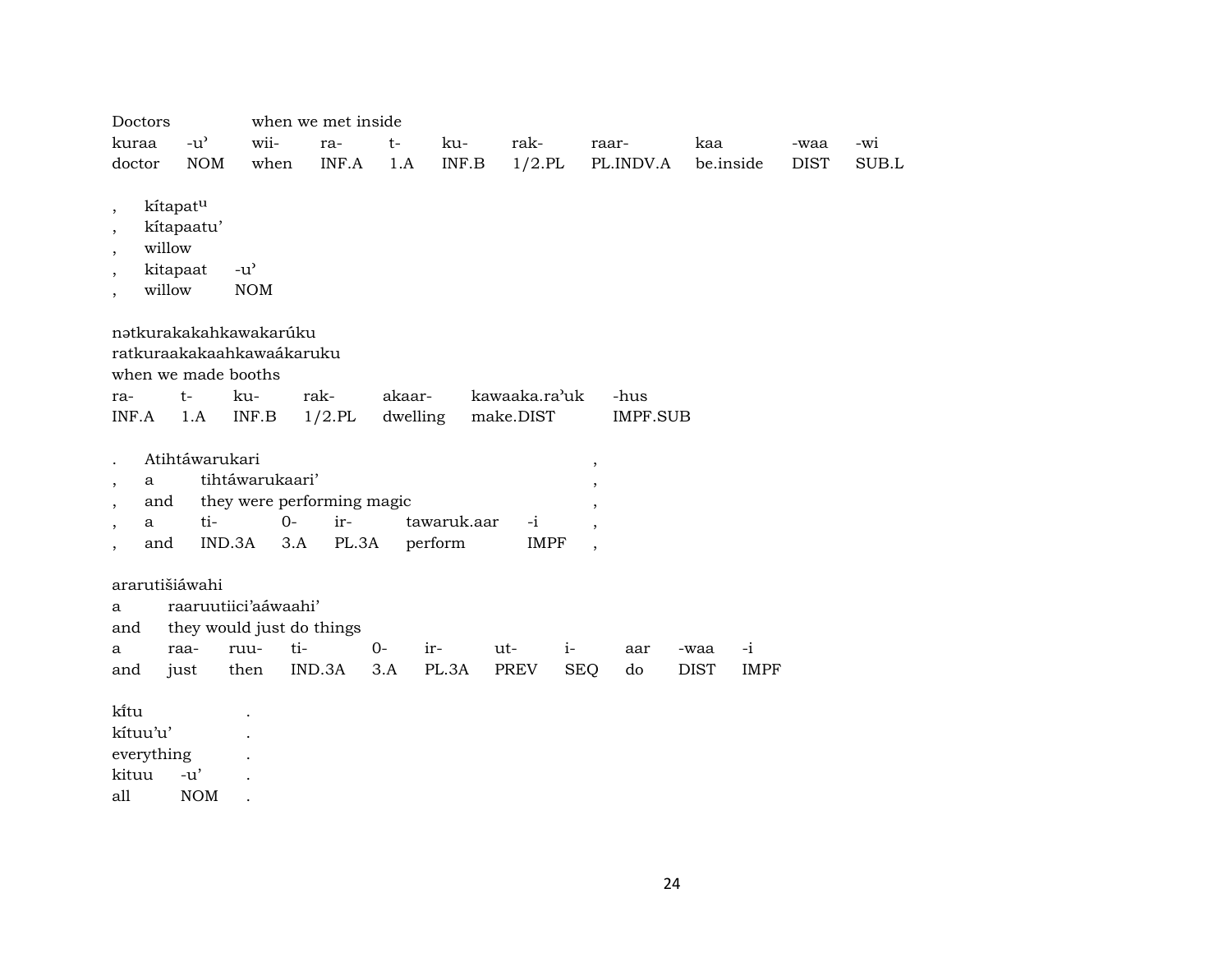|          | Wiratkuratawarúpahi     |      |      |           |           |                    |      |                |      |                |         |               |             |             |
|----------|-------------------------|------|------|-----------|-----------|--------------------|------|----------------|------|----------------|---------|---------------|-------------|-------------|
| Hi       | ratkuraattawaruúpaahi   |      |      |           |           |                    |      |                |      |                |         |               |             |             |
| And      | when we performed magic |      |      |           |           |                    |      |                |      |                |         |               |             |             |
| hi       | ra-                     | $t-$ | ku-  |           | rak-      | tawaruk.aar        |      | -waa           | $-i$ |                |         |               |             |             |
| and      | INF.A                   | 1.A  |      | INF.B     | $1/2.$ PL | perform            |      | <b>DIST</b>    |      | IMPF.SUB       |         |               |             |             |
|          | hitahátaratahapakíahu   |      |      |           |           |                    |      |                |      |                |         |               |             |             |
| hi       | tahaáttara              |      |      |           |           |                    |      |                |      | tahapaki'aahu' |         |               |             |             |
| and      | we had sticks           |      |      |           |           |                    |      |                |      | we say         |         |               |             |             |
| hi       | ta-                     | $t-$ |      | rak-      |           | raar-              | raah | $-0$           |      | ta-            | $t-$    | rak-          | waki.a      | -:hus       |
| and      | IND.1/2A                |      | 1.A  | $1/2$ .PL |           | 3PL.INAN.P         | have | PERF           |      | IND.1/2A       | 1.A     | $1/2$ .PL     | say.PL.IMPF | <b>IMPF</b> |
|          | tirətakásikus           |      |      |           |           | $\pmb{\mathsf{H}}$ |      |                |      |                |         |               |             |             |
|          | tiraattakaásikus        |      |      |           |           |                    |      |                |      |                |         |               |             |             |
| a popgun |                         |      |      |           |           |                    |      |                |      |                |         |               |             |             |
| tiraak-  | takaas.ik               |      | -hus |           |           |                    |      |                |      |                |         |               |             |             |
| bow      | shoot                   |      |      | IMPF.SUB  |           |                    |      |                |      |                |         |               |             |             |
|          | Hitahákaruhiháskatatu   |      |      |           |           |                    |      |                |      |                |         |               |             |             |
| Hi       | tahákaru'               |      |      |           |           |                    |      |                | hi   | háskataatu'    |         |               |             |             |
| And      | we made them            |      |      |           |           |                    |      | $\overline{ }$ | and  | bark           |         |               |             |             |
| hi       | ta-                     | $t-$ |      | rak-      |           | ka.ra'uk           | $-0$ | $\cdot$        | hi   | haas-          | kataat- | $-u^{\prime}$ |             |             |
| and      | IND.1/2A                |      | 1.A  | $1/2$ .PL |           | make.PL.P          | PERF | $\cdot$        | and  | string         | bark    | <b>NOM</b>    |             |             |
|          |                         |      |      |           |           |                    |      |                |      |                |         |               |             |             |
| ,        |                         |      |      |           |           |                    |      |                |      |                |         |               |             |             |

| nutihəskataharúwa |                            |  |                               |  |
|-------------------|----------------------------|--|-------------------------------|--|
|                   | ruutihaaskataaharúwa       |  |                               |  |
|                   | then one took the bark off |  |                               |  |
|                   |                            |  | haas- kataat- raar- ruwaah -0 |  |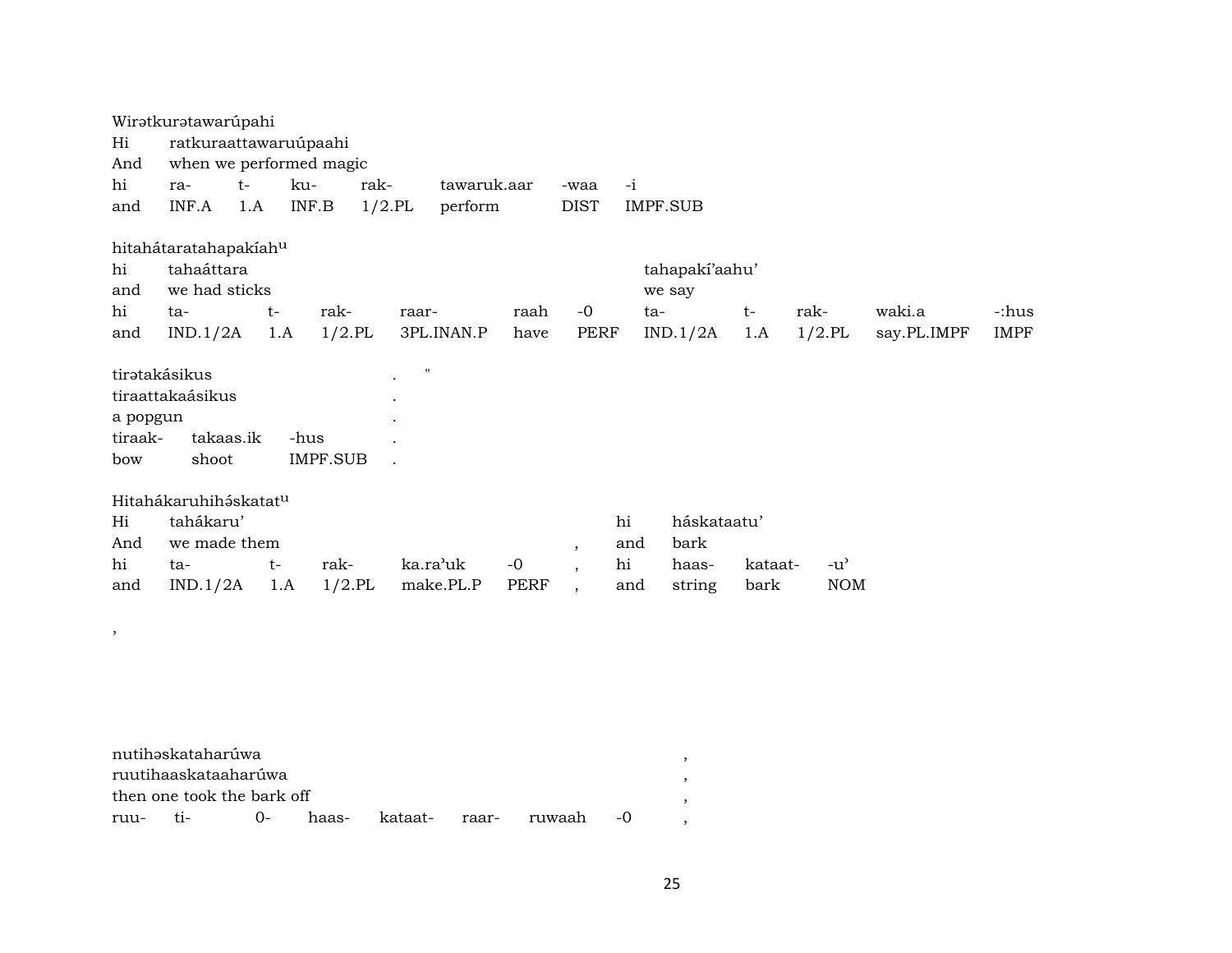then IND.3A 3.A string bark PERF  $PL$ remove  $\overline{\phantom{a}}$ hítuta tuúta hi and he did it  $ti 0$ hi ut- $-0$ aar  $3.A$ PERF IND.3A **PREV**  $d<sub>o</sub>$ and irisirikuš ákstarit<sup>n</sup> iriisirihkuucákstarit where it was going to be pierced irii $si$ - $O$ ir $i$ raku--his -rit cak -ta DU  $INF.A$  3.A 3.INDF  $\ensuremath{\mathsf{INF}.\mathsf{B}}$ **SEQ** shoot PERF **INT** INT.SUB where  $\,$  $\, ,$  $\cdot$  $\overline{\phantom{a}}$  $\cdot$ hisitíhahkukatakus sitiihaahkuhkátakus hi they put soft feathers on it and  $si$ ti- $0$ irka'ukt- $-0$ hi  $ut$ raarkata.kus.k  $IND.3A$   $3.A$   $PL.3A$ PREV downy.feather hang.on and DU 3PL.INAN.P **PERF** on  $\cdot$  $\overline{\phantom{a}}$  $\,$  $^\mathrm{,}$  $\overline{\phantom{a}}$ hitutarakurítakatn tuúta rakurítakut hi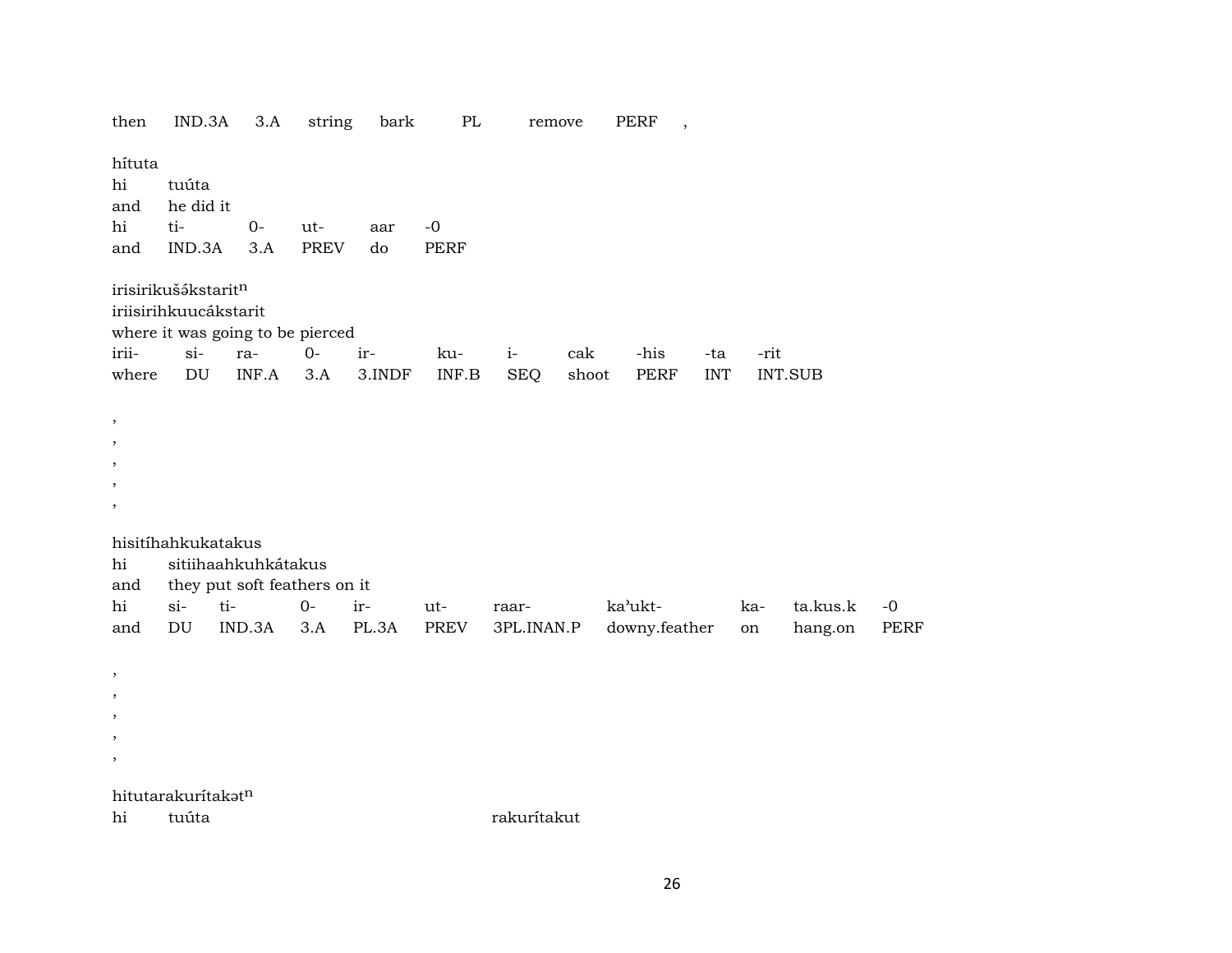| and                      | he did it        |                        |                       |                 |                          |                          |                          | (performed) his running with it |      |       |       |
|--------------------------|------------------|------------------------|-----------------------|-----------------|--------------------------|--------------------------|--------------------------|---------------------------------|------|-------|-------|
| hi                       | ti-              | $O -$                  | ut-                   | aar             | $-0$                     | ra-                      | $0-$                     | ku-                             | ri-  | takuk | $-0$  |
| and                      | IND.3A           | 3.A                    | <b>PREV</b>           | do              | <b>PERF</b>              | INF.A                    | 3.A                      | INF.B                           | PORT | run   | SUB.4 |
|                          | tiratakásikus    |                        |                       |                 |                          |                          |                          |                                 |      |       |       |
| $\overline{\phantom{a}}$ | tiraattakaásikus |                        |                       |                 | $\overline{\phantom{a}}$ |                          |                          |                                 |      |       |       |
| $\overline{\phantom{a}}$ | the popgun       |                        |                       |                 | $\overline{\phantom{a}}$ |                          |                          |                                 |      |       |       |
|                          | tiraak-          | takaas.ik              | -hus                  |                 | $\overline{\phantom{a}}$ |                          |                          |                                 |      |       |       |
|                          | bow              | shoot                  |                       | <b>IMPF.SUB</b> |                          |                          |                          |                                 |      |       |       |
|                          |                  |                        |                       |                 |                          |                          |                          |                                 |      |       |       |
|                          | atinísahašatn    |                        |                       |                 |                          |                          | $\, ,$                   |                                 |      |       |       |
| a                        |                  | tirísahaahcat          |                       |                 |                          |                          |                          |                                 |      |       |       |
| and                      |                  | he shot it in the ribs |                       |                 |                          |                          |                          |                                 |      |       |       |
| a                        | ti-              | $0-$                   | risat-                | raar-           | cak                      | $-0$                     |                          |                                 |      |       |       |
| and                      | IND.3A           | 3.A                    | rib                   | PL              | shoot                    | <b>PERF</b>              | $\overline{\phantom{a}}$ |                                 |      |       |       |
|                          | aratiriwiráwari  |                        |                       |                 |                          |                          |                          |                                 |      |       |       |
| a                        |                  | raatiiriwiraáwari'     |                       |                 |                          |                          |                          |                                 |      |       |       |
| and                      |                  |                        | he just rolled around |                 |                          |                          |                          |                                 |      |       |       |
| a                        | raa-             | ti-                    | $0-$                  | iriwiraa-       | warii                    |                          |                          | -:hus                           |      |       |       |
| and                      | just             | IND.3A                 | 3.A                   | rolling         |                          | be.going.about.IMPF      |                          | <b>IMPF</b>                     |      |       |       |
|                          | Irári            |                        |                       |                 |                          |                          |                          |                                 |      |       |       |
|                          | Iraári'          |                        |                       |                 |                          | $\overline{\phantom{a}}$ |                          |                                 |      |       |       |
|                          | <b>Brother</b>   |                        |                       |                 |                          |                          |                          |                                 |      |       |       |
|                          | $i-$             | -raar-                 |                       | -ri'            |                          |                          |                          |                                 |      |       |       |
|                          | 3.POSS.A         |                        | same.sex.sibling      |                 | 3.POSS.B                 | $\overline{ }$           |                          |                                 |      |       |       |
|                          |                  |                        |                       |                 |                          |                          |                          |                                 |      |       |       |
|                          | arakutára        |                        |                       |                 |                          |                          |                          |                                 |      |       |       |
| a                        | rakuutaára       |                        |                       |                 |                          |                          |                          |                                 |      |       |       |
| and                      |                  | when he did it         |                       |                 |                          |                          |                          |                                 |      |       |       |
| a                        | ra-              | $0-$                   | ku-                   | ut-             | aar                      | -a                       |                          |                                 |      |       |       |
| and                      | INF.A            | 3.A                    | INF.B                 | <b>PREV</b>     | do                       | SUB.1                    |                          |                                 |      |       |       |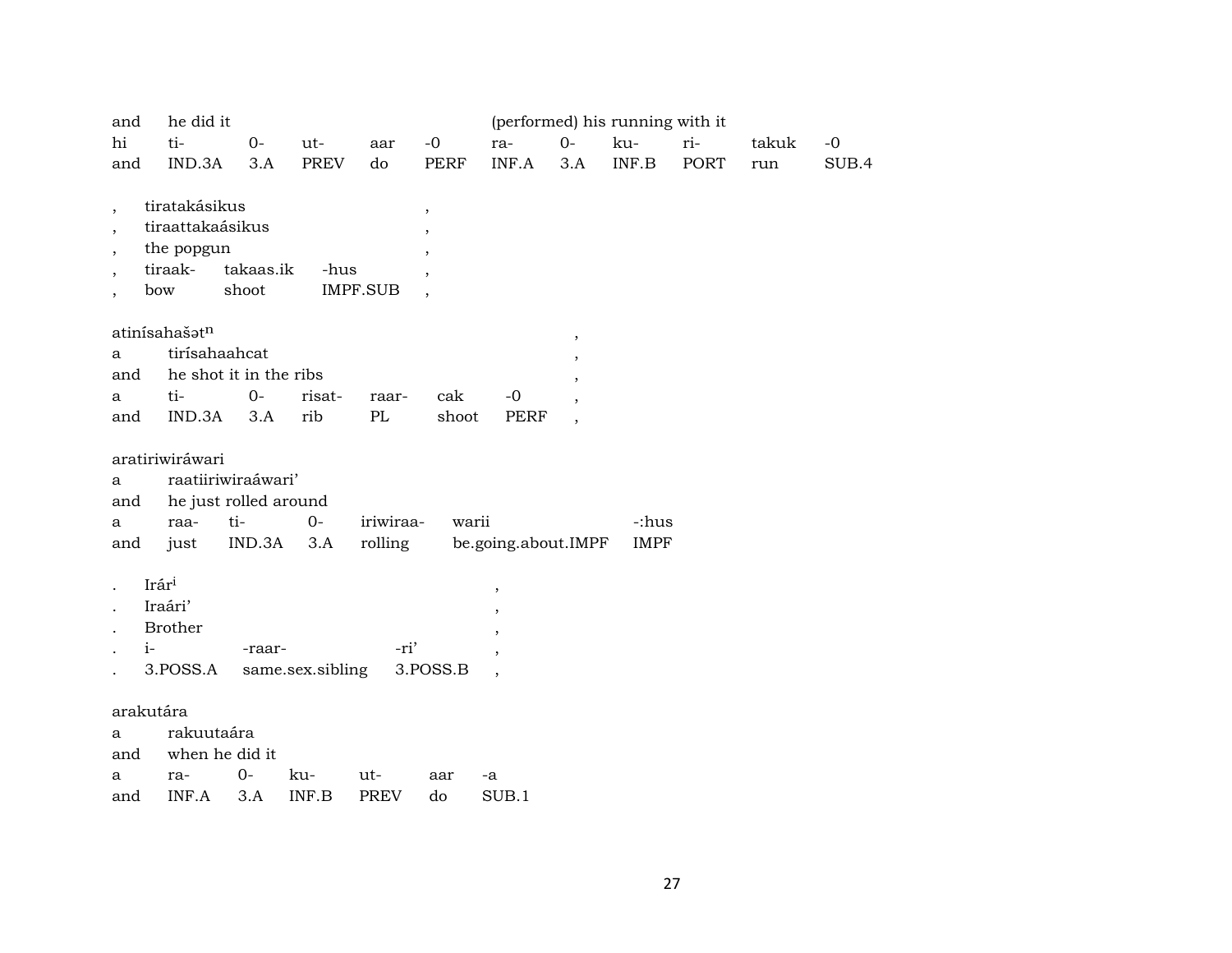| hítiwaku |                                     |                            |                          |          | $\boldsymbol{\zeta}\boldsymbol{\zeta}$                   |         |      |            |
|----------|-------------------------------------|----------------------------|--------------------------|----------|----------------------------------------------------------|---------|------|------------|
| hi       | tiwáku'                             |                            |                          |          | $\boldsymbol{\zeta}\boldsymbol{\zeta}$                   |         |      |            |
| and      | he said                             |                            |                          |          | $\boldsymbol{\zeta}\boldsymbol{\zeta}$<br>$\ddot{\cdot}$ |         |      |            |
| hi       | ti-                                 | $O -$                      | waka'u                   | $-0$     | $\blacksquare$<br>$\cdot$                                |         |      |            |
| and      | IND.3A                              | 3.A                        | say                      | PERF     | $^{\prime\prime}$                                        |         |      |            |
|          |                                     |                            |                          |          |                                                          |         |      |            |
|          | Witatapakskiráhšakst <sup>a</sup>   |                            |                          |          |                                                          |         |      |            |
|          | Witatapakskiraáhcaksta              |                            |                          |          |                                                          |         |      |            |
|          | Now I am going to shoot your brains |                            |                          |          |                                                          |         |      |            |
| wii-     | ta-                                 | $t \qquad$                 |                          | a- paks- | kiraar- cak                                              |         | -his | -ta        |
| now      |                                     |                            | $IND.1/2A$ 1.A 2.P head  |          | liquid                                                   | shoot   | PERF | <b>INT</b> |
| 11       |                                     | Hiwitikihahat <sup>n</sup> |                          |          |                                                          |         |      |            |
| 11       | Hi                                  | witikiihaahat              |                          |          |                                                          |         |      |            |
|          |                                     |                            |                          |          |                                                          |         |      |            |
| 11       |                                     |                            | And the dancers moved on |          |                                                          |         |      |            |
|          | hi                                  | wi-                        | ti-                      | $0-$     | kiihaar-                                                 | hak     | -0   |            |
| н        | and                                 |                            | QUOT IND.3A              | 3.A      | dancer                                                   | pass.by | PERF |            |
|          |                                     |                            |                          |          |                                                          |         |      |            |
|          | píraskikúrar <sup>u</sup>           |                            |                          |          |                                                          |         |      |            |
| piíraski |                                     | kúraa'u'                   |                          |          |                                                          |         |      |            |
| the boys |                                     | doctors                    |                          |          |                                                          |         |      |            |
| piiras-  | -kis                                | kuraa                      | $-u^{\prime}$            |          |                                                          |         |      |            |
| boy      | DIM                                 | doctor                     | <b>NOM</b>               |          |                                                          |         |      |            |

| nihkúraruku |                  |                        |       |           |    |          | $\bullet$ |             |         |    |
|-------------|------------------|------------------------|-------|-----------|----|----------|-----------|-------------|---------|----|
|             | rihkúraaruku     |                        |       |           |    |          | $\bullet$ |             |         |    |
|             |                  | when they were singing |       |           |    |          | $\bullet$ |             |         |    |
| ra-         | 0-               | $ir-$                  | ku-   | raa.ra'uk |    | -hus     |           |             |         |    |
| INF.A       | 3.A              | PL.3A                  | INF.B | sing      |    | IMPF.SUB |           |             |         |    |
|             |                  |                        |       |           |    |          |           |             |         |    |
|             | Hítutahitiwítitn |                        |       |           |    |          |           |             |         |    |
| Hi          | tuúta            |                        |       |           |    | hi       | tiwiítit  |             |         |    |
| And         | he did it        |                        |       |           |    | and      |           | he sat down |         |    |
| hi          | ti-              | 0-                     | ut-   | aar       | -0 | hi       | ti-       | 0-          | wi.itik | -0 |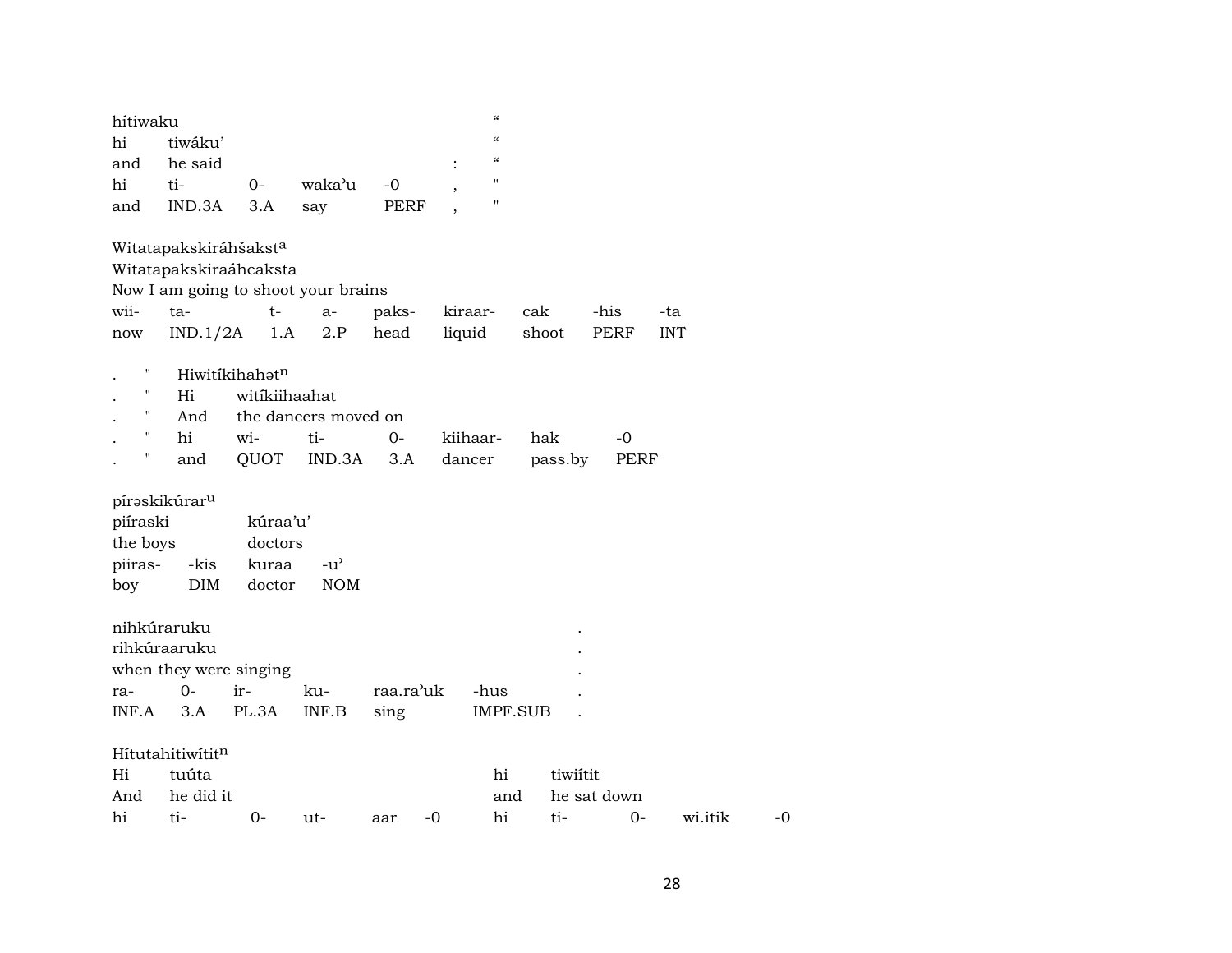| and                                                  | IND.3A                           | 3.A                      | <b>PREV</b>        | do                                                   | <b>PERF</b>   | and | IND.3A | 3.A       | sit.down | <b>PERF</b> |
|------------------------------------------------------|----------------------------------|--------------------------|--------------------|------------------------------------------------------|---------------|-----|--------|-----------|----------|-------------|
| $\,$                                                 |                                  |                          |                    |                                                      |               |     |        |           |          |             |
| $\cdot$                                              |                                  |                          |                    |                                                      |               |     |        |           |          |             |
|                                                      |                                  |                          |                    |                                                      |               |     |        |           |          |             |
|                                                      |                                  |                          |                    |                                                      |               |     |        |           |          |             |
| $\cdot$                                              |                                  |                          |                    |                                                      |               |     |        |           |          |             |
|                                                      | hitírahkukatak <sup>u</sup>      |                          |                    |                                                      |               |     |        |           |          |             |
| hi                                                   |                                  | tíraahkuhkataku          |                    |                                                      |               |     |        |           |          |             |
| and                                                  |                                  | soft feathers were on it |                    |                                                      |               |     |        |           |          |             |
| $\hbox{hi}$                                          | ti-                              | $0-$                     | raar-              |                                                      | ka'ukt-       |     | ka-    | ta.kus    | $-0$     |             |
| and                                                  | IND.3A                           | 3.A                      | 3PL.INAN.P         |                                                      | downy.feather |     | on     | hang.down | PERF     |             |
|                                                      | ihi                              | nikákiri                 |                    |                                                      |               |     |        |           |          |             |
| $\overline{\phantom{a}}$                             | ihi<br>$\overline{\phantom{a}}$  | rikákiri'                |                    | $\overline{\phantom{a}}$                             |               |     |        |           |          |             |
| $\overline{\phantom{a}}$<br>$\overline{\phantom{a}}$ | uh<br>$\overline{\phantom{a}}$   |                          | on the forehead    | $\overline{\phantom{a}}$<br>$\overline{\phantom{a}}$ |               |     |        |           |          |             |
| $\cdot$                                              | ihii<br>$\overline{\phantom{a}}$ | rikak-                   | -hiri <sup>3</sup> | $\overline{\phantom{a}}$                             |               |     |        |           |          |             |
| $\overline{\phantom{a}}$                             | uh<br>$\overline{\phantom{a}}$   | forehead                 | LOC                | $\overline{\phantom{a}}$                             |               |     |        |           |          |             |
|                                                      |                                  |                          |                    |                                                      |               |     |        |           |          |             |
| $\hbox{hi}$                                          | hitíritakutn<br>tíritakut        |                          |                    |                                                      |               |     |        |           |          |             |
| and                                                  |                                  | he ran with it           |                    |                                                      |               |     |        |           |          |             |
| hi                                                   | ti-                              | $0-$                     | ri-                | takuk                                                | $-0$          |     |        |           |          |             |
| and                                                  | IND.3A                           | 3.A                      | <b>PORT</b>        | run                                                  | <b>PERF</b>   |     |        |           |          |             |
|                                                      |                                  |                          |                    |                                                      |               |     |        |           |          |             |
|                                                      | tirátakasikus                    |                          |                    |                                                      |               |     |        |           |          |             |
|                                                      | tiraáttakaasikus                 |                          |                    |                                                      |               |     |        |           |          |             |
|                                                      | the popgun                       |                          |                    |                                                      |               |     |        |           |          |             |
| tiraak-                                              |                                  | takaas.ik                | -hus               |                                                      |               |     |        |           |          |             |
| bow                                                  | shoot                            |                          | IMPF.SUB           |                                                      |               |     |        |           |          |             |
| Irári                                                |                                  |                          |                    |                                                      | $\,$          |     |        |           |          |             |
| Iraári'                                              |                                  |                          |                    |                                                      | $\,$          |     |        |           |          |             |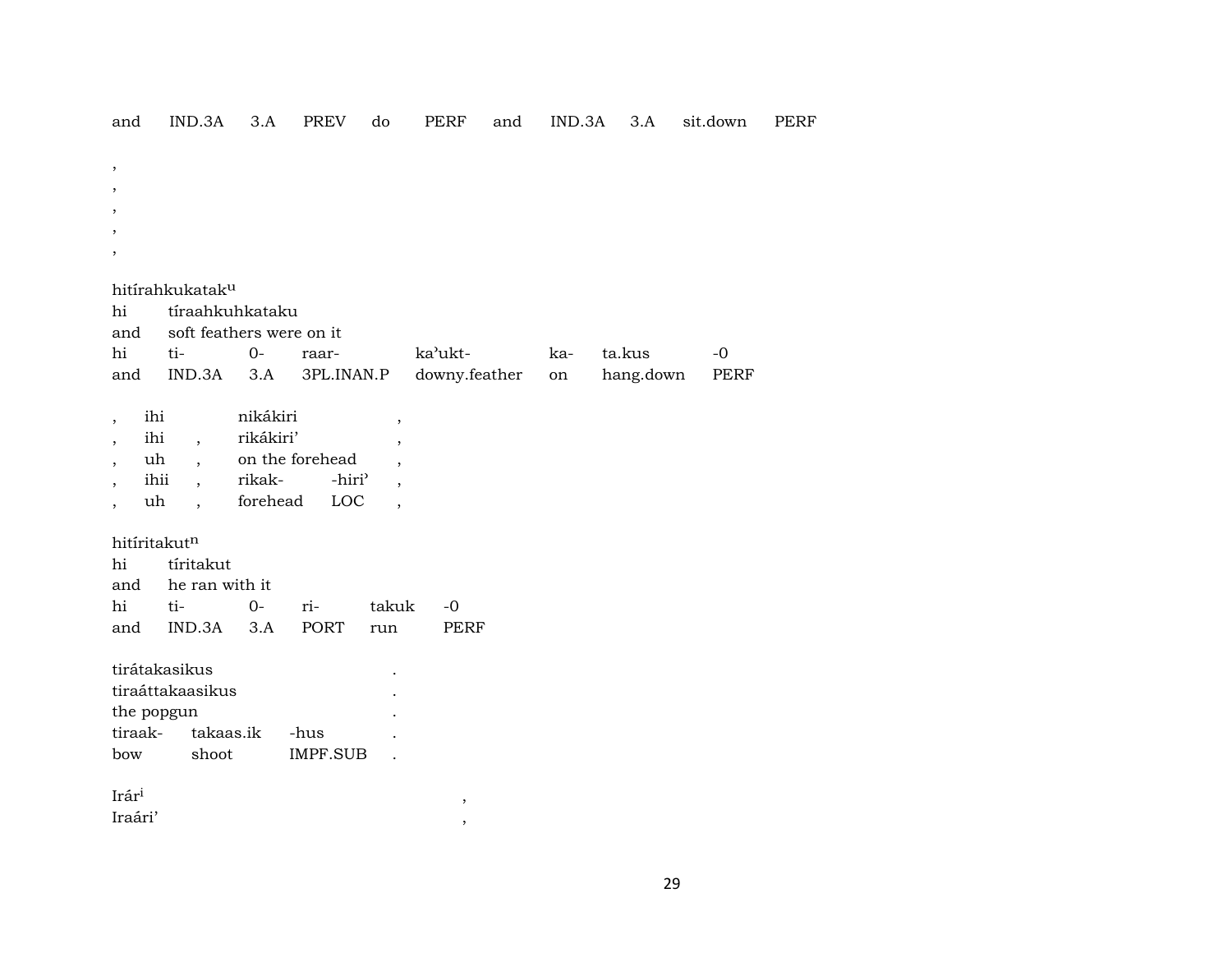| -ri'<br>i-<br>-raar-<br>$\overline{\phantom{a}}$<br>3.POSS.A<br>same.sex.sibling<br>3.POSS.B<br>tukstakasístihurit <sup>n</sup><br>tukstakaasistíhuurit<br>he discharged it loudly<br>$0 -$<br>uks-<br>ta.kaas<br>-his<br>rihur<br>-ik<br>ti-<br>-0<br>IND.3A<br><b>AOR</b><br>discharge<br>PERF<br>be.big<br>CAUS<br><b>PERF</b><br>3.A<br>hítutapiráski<br>hi<br>tuúta<br>piíraski<br>he did it<br>the boy<br>and<br>hi<br>ti-<br>piiras-<br>0-<br>-0<br>-kis<br>ut-<br>aar<br>$\overline{\phantom{a}}$<br>IND.3A<br>3.A<br><b>PREV</b><br>do<br><b>DIM</b><br>and<br>PERF<br>boy<br>$\overline{ }$<br>hititakasit <sup>n</sup><br>$\, ,$<br>títakaasit<br>hi<br>,<br>he shot it<br>and<br>,<br>hi<br>$0-$<br>takaas.ik<br>ti-<br>-0<br>,<br>IND.3A<br>3.A<br>shoot<br><b>PERF</b><br>and<br>$\cdot$<br>aratikutiriwirawari<br>raarikutiiriwiraáwari'<br>a<br>that one just rolled around<br>and<br>riku-<br>ti-<br>$0-$<br>iriwiraa-<br>warii<br>-:hus<br>raa-<br>a<br>that.is<br>3.A<br>rolling<br>be.going.about.IMPF<br><b>IMPF</b><br>and<br>IND.3A<br>just<br>wirikupakskiráhšatn<br>wirihkupakskíraahcat<br>when he was shot in the brains<br>paks-<br>kiraar-<br>wii-<br>0-<br>ir-<br>cak<br>-0<br>ku-<br>ra-<br>INF.A<br>3.A<br>INF.B<br>SUB.4<br>when<br>3.INDF<br>head<br>shoot | <b>Brother</b> |  |  |  | $\,$ |        |  |  |
|----------------------------------------------------------------------------------------------------------------------------------------------------------------------------------------------------------------------------------------------------------------------------------------------------------------------------------------------------------------------------------------------------------------------------------------------------------------------------------------------------------------------------------------------------------------------------------------------------------------------------------------------------------------------------------------------------------------------------------------------------------------------------------------------------------------------------------------------------------------------------------------------------------------------------------------------------------------------------------------------------------------------------------------------------------------------------------------------------------------------------------------------------------------------------------------------------------------------------------------------------------------------------------------------|----------------|--|--|--|------|--------|--|--|
|                                                                                                                                                                                                                                                                                                                                                                                                                                                                                                                                                                                                                                                                                                                                                                                                                                                                                                                                                                                                                                                                                                                                                                                                                                                                                              |                |  |  |  |      |        |  |  |
|                                                                                                                                                                                                                                                                                                                                                                                                                                                                                                                                                                                                                                                                                                                                                                                                                                                                                                                                                                                                                                                                                                                                                                                                                                                                                              |                |  |  |  |      |        |  |  |
|                                                                                                                                                                                                                                                                                                                                                                                                                                                                                                                                                                                                                                                                                                                                                                                                                                                                                                                                                                                                                                                                                                                                                                                                                                                                                              |                |  |  |  |      |        |  |  |
|                                                                                                                                                                                                                                                                                                                                                                                                                                                                                                                                                                                                                                                                                                                                                                                                                                                                                                                                                                                                                                                                                                                                                                                                                                                                                              |                |  |  |  |      |        |  |  |
|                                                                                                                                                                                                                                                                                                                                                                                                                                                                                                                                                                                                                                                                                                                                                                                                                                                                                                                                                                                                                                                                                                                                                                                                                                                                                              |                |  |  |  |      |        |  |  |
|                                                                                                                                                                                                                                                                                                                                                                                                                                                                                                                                                                                                                                                                                                                                                                                                                                                                                                                                                                                                                                                                                                                                                                                                                                                                                              |                |  |  |  |      |        |  |  |
|                                                                                                                                                                                                                                                                                                                                                                                                                                                                                                                                                                                                                                                                                                                                                                                                                                                                                                                                                                                                                                                                                                                                                                                                                                                                                              |                |  |  |  |      |        |  |  |
|                                                                                                                                                                                                                                                                                                                                                                                                                                                                                                                                                                                                                                                                                                                                                                                                                                                                                                                                                                                                                                                                                                                                                                                                                                                                                              |                |  |  |  |      |        |  |  |
|                                                                                                                                                                                                                                                                                                                                                                                                                                                                                                                                                                                                                                                                                                                                                                                                                                                                                                                                                                                                                                                                                                                                                                                                                                                                                              |                |  |  |  |      |        |  |  |
|                                                                                                                                                                                                                                                                                                                                                                                                                                                                                                                                                                                                                                                                                                                                                                                                                                                                                                                                                                                                                                                                                                                                                                                                                                                                                              |                |  |  |  |      |        |  |  |
|                                                                                                                                                                                                                                                                                                                                                                                                                                                                                                                                                                                                                                                                                                                                                                                                                                                                                                                                                                                                                                                                                                                                                                                                                                                                                              |                |  |  |  |      |        |  |  |
|                                                                                                                                                                                                                                                                                                                                                                                                                                                                                                                                                                                                                                                                                                                                                                                                                                                                                                                                                                                                                                                                                                                                                                                                                                                                                              |                |  |  |  |      |        |  |  |
|                                                                                                                                                                                                                                                                                                                                                                                                                                                                                                                                                                                                                                                                                                                                                                                                                                                                                                                                                                                                                                                                                                                                                                                                                                                                                              |                |  |  |  |      |        |  |  |
|                                                                                                                                                                                                                                                                                                                                                                                                                                                                                                                                                                                                                                                                                                                                                                                                                                                                                                                                                                                                                                                                                                                                                                                                                                                                                              |                |  |  |  |      |        |  |  |
|                                                                                                                                                                                                                                                                                                                                                                                                                                                                                                                                                                                                                                                                                                                                                                                                                                                                                                                                                                                                                                                                                                                                                                                                                                                                                              |                |  |  |  |      |        |  |  |
|                                                                                                                                                                                                                                                                                                                                                                                                                                                                                                                                                                                                                                                                                                                                                                                                                                                                                                                                                                                                                                                                                                                                                                                                                                                                                              |                |  |  |  |      |        |  |  |
|                                                                                                                                                                                                                                                                                                                                                                                                                                                                                                                                                                                                                                                                                                                                                                                                                                                                                                                                                                                                                                                                                                                                                                                                                                                                                              |                |  |  |  |      |        |  |  |
|                                                                                                                                                                                                                                                                                                                                                                                                                                                                                                                                                                                                                                                                                                                                                                                                                                                                                                                                                                                                                                                                                                                                                                                                                                                                                              |                |  |  |  |      |        |  |  |
|                                                                                                                                                                                                                                                                                                                                                                                                                                                                                                                                                                                                                                                                                                                                                                                                                                                                                                                                                                                                                                                                                                                                                                                                                                                                                              |                |  |  |  |      |        |  |  |
|                                                                                                                                                                                                                                                                                                                                                                                                                                                                                                                                                                                                                                                                                                                                                                                                                                                                                                                                                                                                                                                                                                                                                                                                                                                                                              |                |  |  |  |      |        |  |  |
|                                                                                                                                                                                                                                                                                                                                                                                                                                                                                                                                                                                                                                                                                                                                                                                                                                                                                                                                                                                                                                                                                                                                                                                                                                                                                              |                |  |  |  |      |        |  |  |
|                                                                                                                                                                                                                                                                                                                                                                                                                                                                                                                                                                                                                                                                                                                                                                                                                                                                                                                                                                                                                                                                                                                                                                                                                                                                                              |                |  |  |  |      |        |  |  |
|                                                                                                                                                                                                                                                                                                                                                                                                                                                                                                                                                                                                                                                                                                                                                                                                                                                                                                                                                                                                                                                                                                                                                                                                                                                                                              |                |  |  |  |      |        |  |  |
|                                                                                                                                                                                                                                                                                                                                                                                                                                                                                                                                                                                                                                                                                                                                                                                                                                                                                                                                                                                                                                                                                                                                                                                                                                                                                              |                |  |  |  |      |        |  |  |
|                                                                                                                                                                                                                                                                                                                                                                                                                                                                                                                                                                                                                                                                                                                                                                                                                                                                                                                                                                                                                                                                                                                                                                                                                                                                                              |                |  |  |  |      |        |  |  |
|                                                                                                                                                                                                                                                                                                                                                                                                                                                                                                                                                                                                                                                                                                                                                                                                                                                                                                                                                                                                                                                                                                                                                                                                                                                                                              |                |  |  |  |      |        |  |  |
|                                                                                                                                                                                                                                                                                                                                                                                                                                                                                                                                                                                                                                                                                                                                                                                                                                                                                                                                                                                                                                                                                                                                                                                                                                                                                              |                |  |  |  |      |        |  |  |
|                                                                                                                                                                                                                                                                                                                                                                                                                                                                                                                                                                                                                                                                                                                                                                                                                                                                                                                                                                                                                                                                                                                                                                                                                                                                                              |                |  |  |  |      |        |  |  |
|                                                                                                                                                                                                                                                                                                                                                                                                                                                                                                                                                                                                                                                                                                                                                                                                                                                                                                                                                                                                                                                                                                                                                                                                                                                                                              |                |  |  |  |      |        |  |  |
|                                                                                                                                                                                                                                                                                                                                                                                                                                                                                                                                                                                                                                                                                                                                                                                                                                                                                                                                                                                                                                                                                                                                                                                                                                                                                              |                |  |  |  |      | liquid |  |  |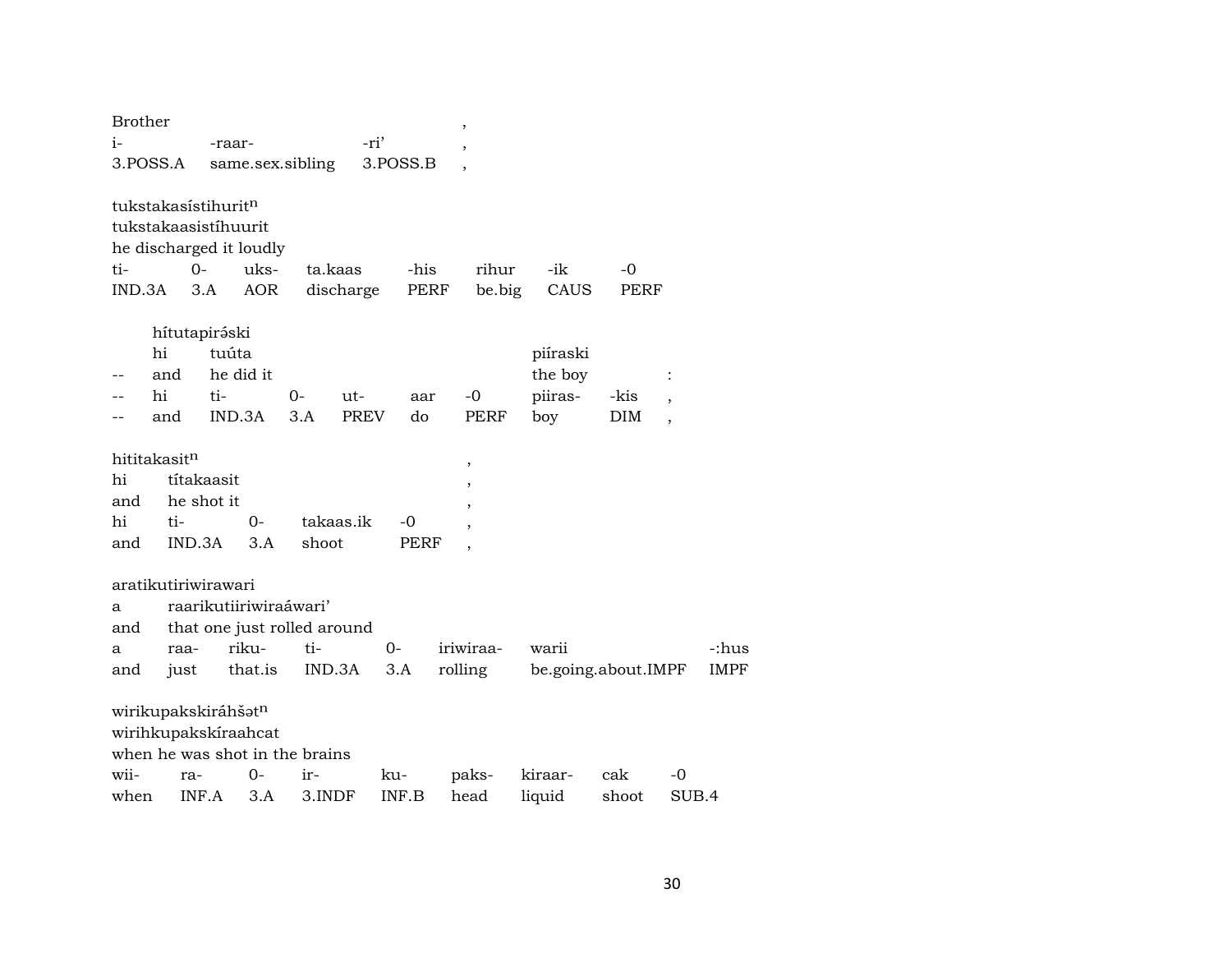- , híhawa
- . Hi hawá
- . And also
- . hi haawa
- . and also

|                                                                      |                | tutarakukíhahat <sup>n</sup> |                            |        |                                      |                              |                          |           |          |         |      |            |  |  |
|----------------------------------------------------------------------|----------------|------------------------------|----------------------------|--------|--------------------------------------|------------------------------|--------------------------|-----------|----------|---------|------|------------|--|--|
| tuúta                                                                |                |                              |                            |        |                                      | rakukiíhaahat                |                          |           |          |         |      |            |  |  |
|                                                                      | he did it      |                              |                            |        |                                      | when the dancers went around |                          |           |          |         |      |            |  |  |
| ti-                                                                  |                | $0-$                         | ut-                        | aar    | -0                                   | ra-                          | $0-$                     | ku-       | kiihaar- | hak     | -0   |            |  |  |
| IND.3A                                                               |                | 3.A                          | <b>PREV</b>                | do     | PERF                                 | INF.A                        | 3.A                      | INF.B     | dancer   | pass.by |      | SUB.4      |  |  |
| $\ddot{\phantom{a}}$                                                 | Irári          |                              |                            |        |                                      |                              | $\, ,$                   |           |          |         |      |            |  |  |
|                                                                      | Iraári'        |                              |                            |        |                                      |                              | $\, ,$                   |           |          |         |      |            |  |  |
|                                                                      | <b>Brother</b> |                              |                            |        |                                      |                              | $^\mathrm{,}$            |           |          |         |      |            |  |  |
|                                                                      | $i-$           |                              | -raar-                     |        | -ri'                                 |                              | $\overline{ }$           |           |          |         |      |            |  |  |
| 3.POSS.A<br>3.POSS.B<br>same.sex.sibling<br>$\overline{\phantom{a}}$ |                |                              |                            |        |                                      |                              |                          |           |          |         |      |            |  |  |
|                                                                      | hítiwaku       |                              |                            |        |                                      |                              |                          |           |          |         |      |            |  |  |
| hi                                                                   |                | tiwáku'                      |                            |        |                                      |                              | $\mathcal{C}\mathcal{C}$ |           |          |         |      |            |  |  |
| and                                                                  |                | he said                      |                            |        |                                      |                              | $\epsilon\epsilon$       |           |          |         |      |            |  |  |
| hi                                                                   | ti-            |                              | $0-$                       | waka'u | $-0$                                 | $\cdot$                      | $\pmb{\mathsf{H}}$       |           |          |         |      |            |  |  |
| and                                                                  |                | IND.3A                       | 3.A                        | say    | PERF                                 | $\overline{\phantom{a}}$     | $\pmb{\mathsf{H}}$       |           |          |         |      |            |  |  |
|                                                                      |                |                              | náwawitatahakaratawisaksta |        |                                      |                              |                          |           |          |         |      |            |  |  |
| Ráwa                                                                 |                |                              | witatahaakaratawicaksta    |        |                                      |                              |                          |           |          |         |      |            |  |  |
| Now                                                                  |                |                              |                            |        | I am going to shoot you in the mouth |                              |                          |           |          |         |      |            |  |  |
| rawa                                                                 |                | wii-                         | ta-                        | $t-$   | $a-$                                 | haaka-                       |                          | hata      | -wi      | cak     | -his | -ta        |  |  |
| now                                                                  |                | now                          | IND.1/2A                   | 1.A    | 2.P                                  | mouth                        |                          | be.a.hole | SUB.L    | shoot   | PERF | <b>INT</b> |  |  |

- $\mathbf{r}$  .  $\mathbf{r}$
- .  $\blacksquare$  "
- $\mathbf{.}$  "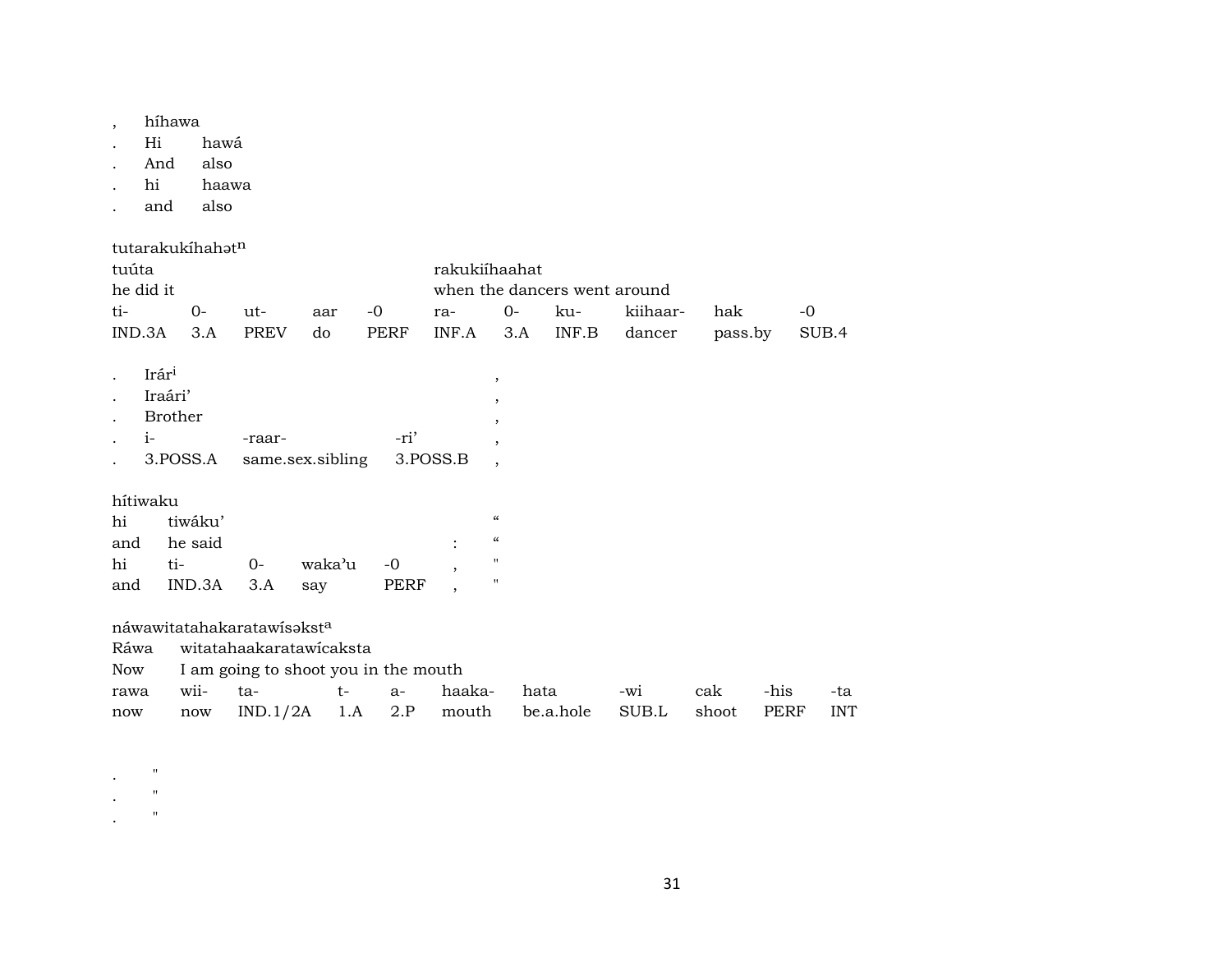| Atikauktašíratn<br>tika'uktaciírat<br>A<br>he had feathers around it<br>And<br>$O -$<br>ka'ukt-<br>ti-<br>tiirahk<br>$-0$<br>a<br>raar- |                              |                       |                                  |                         |       |             |  |  |  |  |  |
|-----------------------------------------------------------------------------------------------------------------------------------------|------------------------------|-----------------------|----------------------------------|-------------------------|-------|-------------|--|--|--|--|--|
| and                                                                                                                                     | IND.3A                       | 3.A                   | downy.feather<br>PL<br>be.around |                         |       |             |  |  |  |  |  |
| hakáhiri<br>haakáhiri'<br>in the mouth<br>-hiri <sup>3</sup><br>haaka-<br>mouth<br>LOC                                                  |                              |                       |                                  |                         |       |             |  |  |  |  |  |
| hitiwitatn                                                                                                                              |                              |                       |                                  |                         |       |             |  |  |  |  |  |
| hi                                                                                                                                      | tiwitat                      |                       |                                  |                         |       |             |  |  |  |  |  |
| and                                                                                                                                     | he wore a robe               |                       |                                  |                         |       |             |  |  |  |  |  |
| hi                                                                                                                                      | ti-                          | $O -$                 | witak                            |                         |       | $-0$        |  |  |  |  |  |
| and                                                                                                                                     | $IND.3A$ $3.A$               |                       |                                  | wear.over.the.shoulders |       | <b>PERF</b> |  |  |  |  |  |
|                                                                                                                                         |                              |                       |                                  |                         |       |             |  |  |  |  |  |
|                                                                                                                                         | hihawátiritakat <sup>n</sup> |                       |                                  |                         |       |             |  |  |  |  |  |
| hi                                                                                                                                      | hawá                         | tíritakut             |                                  |                         |       |             |  |  |  |  |  |
| and<br>hi                                                                                                                               | also                         | he ran with it<br>ti- | $0-$                             | ri-                     | takuk | -0          |  |  |  |  |  |
| and                                                                                                                                     | haawa<br>also                | IND.3A                | 3.A                              | PORT                    | run   | <b>PERF</b> |  |  |  |  |  |
|                                                                                                                                         |                              |                       |                                  |                         |       |             |  |  |  |  |  |
|                                                                                                                                         | tiratakásikus                |                       |                                  | ,                       |       |             |  |  |  |  |  |
|                                                                                                                                         | tiraattakaásikus             |                       |                                  | ,                       |       |             |  |  |  |  |  |
| the popgun                                                                                                                              |                              |                       |                                  | ,                       |       |             |  |  |  |  |  |
| tiraak-                                                                                                                                 | takaas.ik                    |                       | -hus                             |                         |       |             |  |  |  |  |  |
| bow                                                                                                                                     | shoot                        |                       | <b>IMPF.SUB</b>                  |                         |       |             |  |  |  |  |  |
|                                                                                                                                         |                              |                       |                                  |                         |       |             |  |  |  |  |  |
| hitihakakátusa<br>$^\mathrm{,}$                                                                                                         |                              |                       |                                  |                         |       |             |  |  |  |  |  |
| tihaakakátuusa<br>hi<br>$\, \,$                                                                                                         |                              |                       |                                  |                         |       |             |  |  |  |  |  |

 $\frac{1}{2} \left( \frac{1}{2} \right) \left( \frac{1}{2} \right) \left( \frac{1}{2} \right)$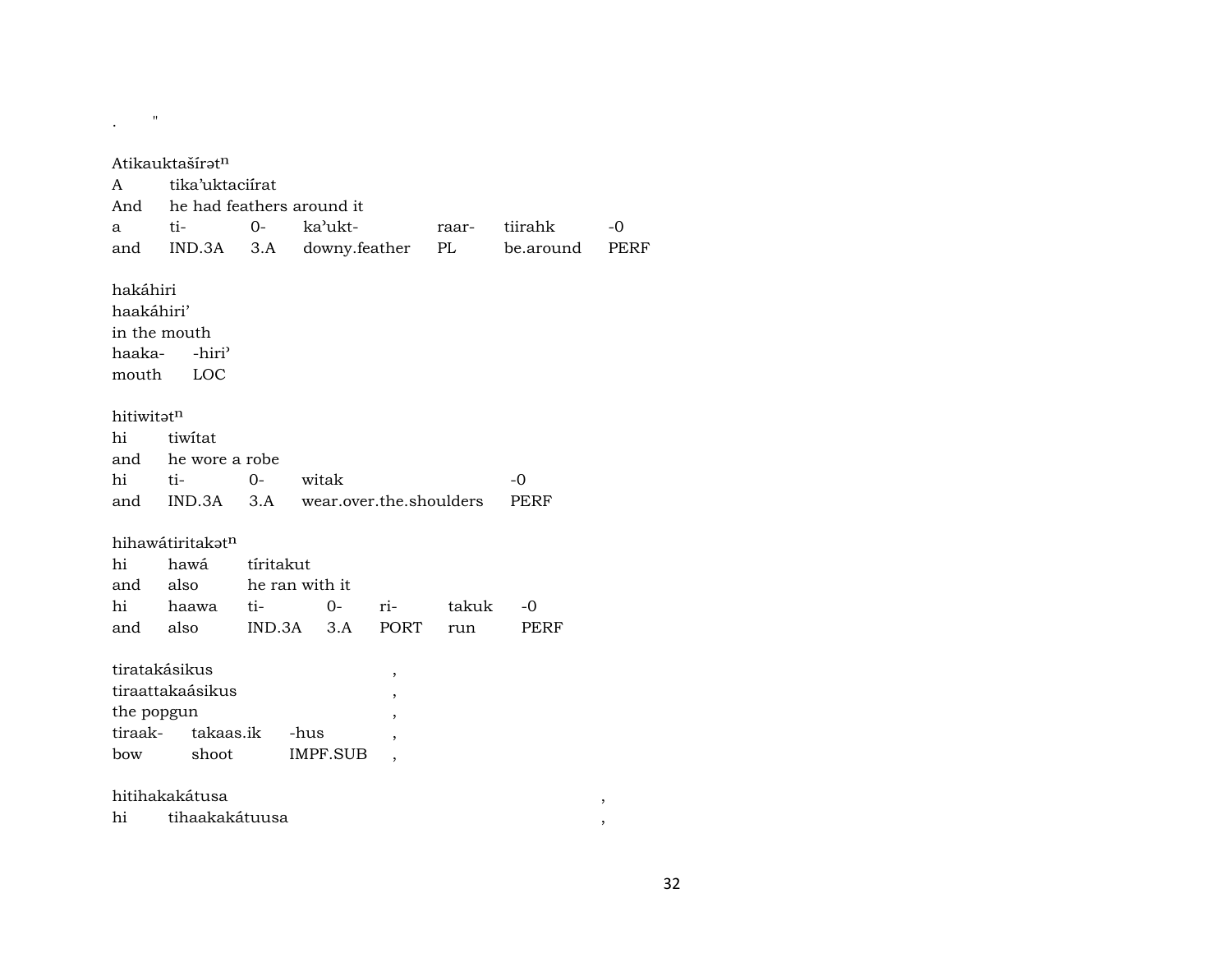| and          | he flattened his mouth    |          |                 |                          |                          |      |   |  |  |  |  |
|--------------|---------------------------|----------|-----------------|--------------------------|--------------------------|------|---|--|--|--|--|
| hi           | ti-                       | $O -$    | haaka-          | katuus                   | -aar                     | -0   |   |  |  |  |  |
| and          | IND.3A                    | 3.A      | mouth           | be.flat                  | <b>INCH</b>              | PERF |   |  |  |  |  |
|              |                           |          |                 |                          |                          |      |   |  |  |  |  |
| hítiwaku     |                           |          |                 |                          |                          |      |   |  |  |  |  |
| hi           | tiwáku'                   |          |                 |                          | $\epsilon\epsilon$       |      |   |  |  |  |  |
| and          | he said                   |          |                 |                          | $\epsilon\epsilon$       |      |   |  |  |  |  |
| hi           | ti-                       | $O-$     | waka'u          | -0                       | $^{\prime}$              |      |   |  |  |  |  |
| and          | IND.3A                    | 3.A      | say             | PERF                     | $^{\prime\prime}$        |      |   |  |  |  |  |
|              |                           |          |                 |                          |                          |      |   |  |  |  |  |
|              | suksákaritit <sup>n</sup> |          |                 |                          |                          |      |   |  |  |  |  |
|              | Suksaákaariitit           |          |                 |                          |                          |      |   |  |  |  |  |
|              | Open your mouth           |          |                 |                          |                          |      | Ţ |  |  |  |  |
| i-           |                           | $S-$     | uks-            | haaka.ara.itik           |                          | -0   |   |  |  |  |  |
|              | CONT.1/2A                 | 2.A      | JUSS            | open.one's.mouth         |                          | PERF |   |  |  |  |  |
|              | Hitihákarititn            |          |                 |                          |                          |      |   |  |  |  |  |
| Hi           | tihaákaariitit            |          |                 |                          |                          | ,    |   |  |  |  |  |
| And          | he opened his mouth       |          |                 |                          |                          |      |   |  |  |  |  |
| hi           | $t_{1}$ -                 | $\Omega$ | haaka.ara.itik  |                          | -0                       |      |   |  |  |  |  |
| and          | IND.3A                    | 3.A      |                 |                          | open.one's.mouth<br>PERF |      |   |  |  |  |  |
|              |                           |          |                 |                          |                          |      |   |  |  |  |  |
| hitíritakatn |                           |          |                 |                          |                          |      |   |  |  |  |  |
| hi           | tíritakut                 |          |                 |                          |                          |      |   |  |  |  |  |
| and          | he ran with it            |          |                 |                          |                          |      |   |  |  |  |  |
| hi           | ti-                       | $0 -$    | ri-             | takuk                    | $-0$                     |      |   |  |  |  |  |
| and          | IND.3A                    | 3.A      | PORT            | run                      | PERF                     |      |   |  |  |  |  |
|              |                           |          |                 |                          |                          |      |   |  |  |  |  |
|              | tirətakásikus             |          |                 | ,                        |                          |      |   |  |  |  |  |
|              | tiraattakaásikus          |          |                 |                          |                          |      |   |  |  |  |  |
|              | the popgun                |          |                 | $\overline{\phantom{a}}$ |                          |      |   |  |  |  |  |
| tiraak-      | takaas.ik                 |          | -hus            |                          |                          |      |   |  |  |  |  |
| bow          | shoot                     |          | <b>IMPF.SUB</b> | $\overline{ }$           |                          |      |   |  |  |  |  |
|              |                           |          |                 |                          |                          |      |   |  |  |  |  |

 $\mathbf{u}$  $\mathbf{u}$  $\bar{\mathbf{u}}$  $\boldsymbol{\mathsf{u}}$  $\mathbf{u}$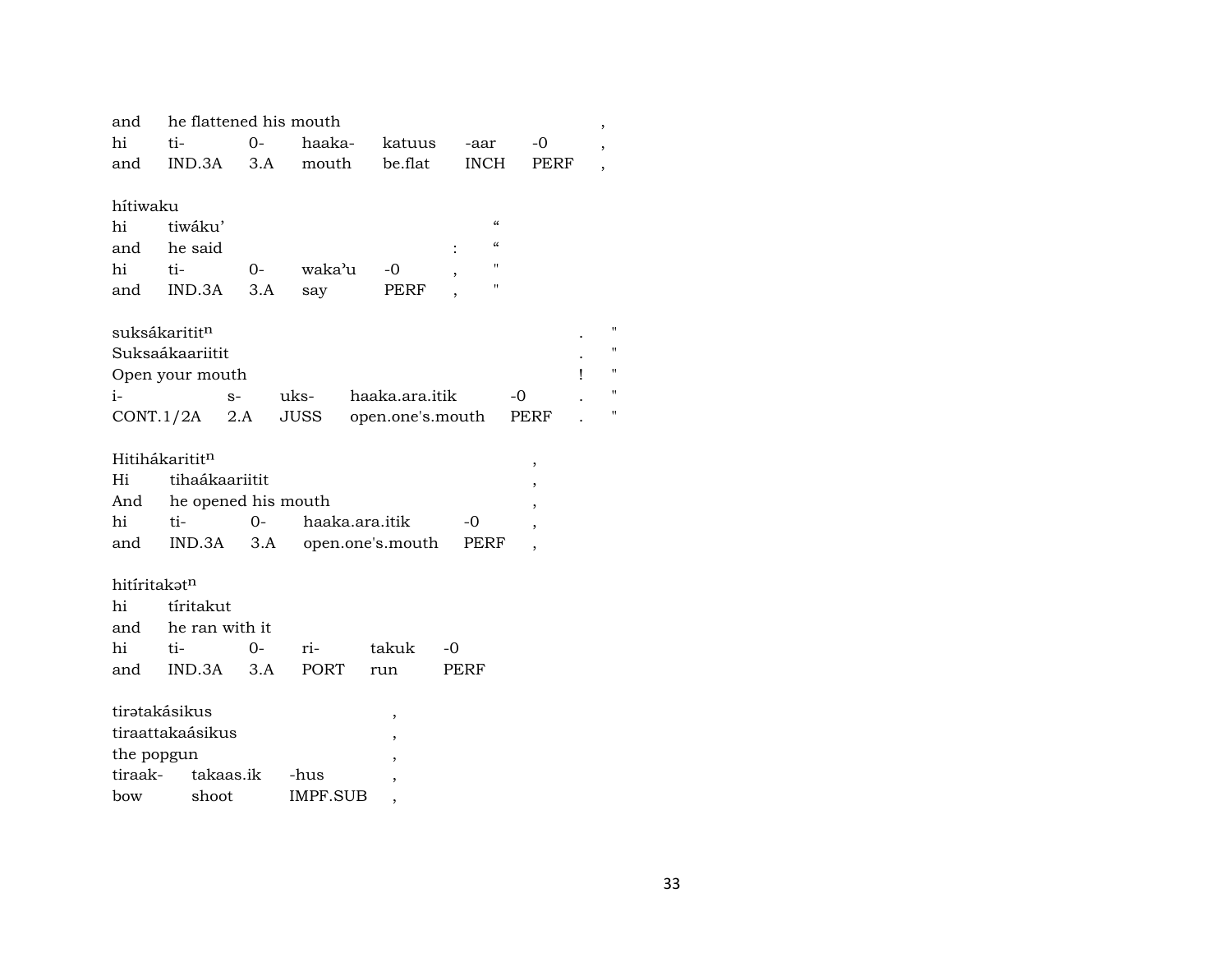| a<br>and  | atihakaśtawišət <sup>n</sup><br>tihaakarátawicat |      | he shot him in the mouth          |           |             |       |       |                            |            |            |                     |             |
|-----------|--------------------------------------------------|------|-----------------------------------|-----------|-------------|-------|-------|----------------------------|------------|------------|---------------------|-------------|
| a         | ti-                                              | $0-$ | haaka-                            | hata      |             | -wi   | cak   | $-0$                       |            |            |                     |             |
| and       | IND.3A                                           | 3.A  | mouth                             | be.a.hole |             | SUB.L | shoot | <b>PERF</b>                |            |            |                     |             |
| $\bullet$ |                                                  |      |                                   |           |             |       |       |                            |            |            |                     |             |
| $\bullet$ |                                                  |      |                                   |           |             |       |       |                            |            |            |                     |             |
| $\bullet$ |                                                  |      |                                   |           |             |       |       |                            |            |            |                     |             |
| $\bullet$ |                                                  |      |                                   |           |             |       |       |                            |            |            |                     |             |
| $\bullet$ |                                                  |      |                                   |           |             |       |       |                            |            |            |                     |             |
|           | Ašihatutkatatakúspari                            |      |                                   |           |             |       |       |                            |            |            |                     |             |
| A         | tihaatutkatatakúspari'                           |      |                                   |           |             |       |       |                            |            |            |                     |             |
| And       |                                                  |      | here he went around choking on it |           |             |       |       |                            |            |            |                     |             |
| a         | tii-                                             | haa- | ti-                               | $O-$      | ut-         | kata- |       |                            | ta         | kus        | warii               | -:hus       |
| and       | here                                             | here | IND.3A                            | 3.A       | <b>PREV</b> |       |       | against.a.vertical.surface | be.hanging | be sitting | be.going.about.IMPF | <b>IMPF</b> |

| Nakútkatat <sup>a</sup> |     |                            |                            |    |       |  |  |  |  |  |  |  |
|-------------------------|-----|----------------------------|----------------------------|----|-------|--|--|--|--|--|--|--|
| rakútkataata            |     |                            |                            |    |       |  |  |  |  |  |  |  |
| when he swallowed it    |     |                            |                            |    |       |  |  |  |  |  |  |  |
| $O-$                    | ku- | ut-                        | kata-                      | at | -a    |  |  |  |  |  |  |  |
| 3.A                     |     | <b>PREV</b>                | against.a.vertical.surface | go | SUB.1 |  |  |  |  |  |  |  |
|                         |     |                            |                            |    |       |  |  |  |  |  |  |  |
| hirutirakáwiu           |     |                            |                            |    |       |  |  |  |  |  |  |  |
|                         |     | $\bullet$                  |                            |    |       |  |  |  |  |  |  |  |
|                         |     | $\bullet$                  |                            |    |       |  |  |  |  |  |  |  |
| tiraak.awi<br>hiruu     |     | $-11'$                     |                            |    |       |  |  |  |  |  |  |  |
|                         |     | tiraakáwi'u'<br>the bullet | INF.B                      |    |       |  |  |  |  |  |  |  |

 $\sim 100$  km s  $^{-1}$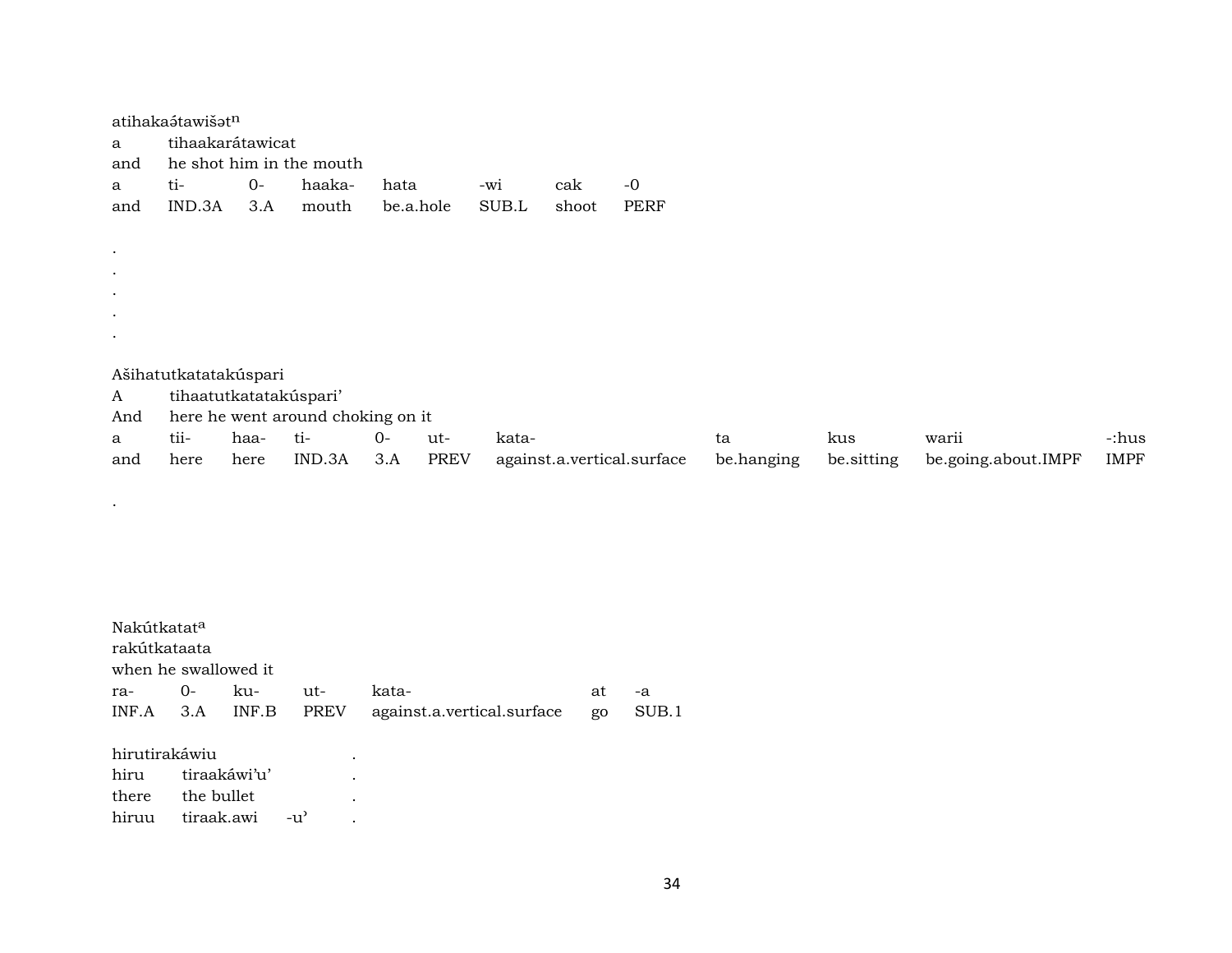| there                                                     | bullet                                                                                 | NOM              |                          |                          |                     |              |             |       |  |  |  |  |  |
|-----------------------------------------------------------|----------------------------------------------------------------------------------------|------------------|--------------------------|--------------------------|---------------------|--------------|-------------|-------|--|--|--|--|--|
| Irári                                                     |                                                                                        |                  |                          | $\, ,$                   |                     |              |             |       |  |  |  |  |  |
| Iraári'                                                   |                                                                                        |                  |                          | $\,$                     |                     |              |             |       |  |  |  |  |  |
| <b>Brother</b>                                            |                                                                                        |                  |                          | $\, ,$                   |                     |              |             |       |  |  |  |  |  |
| $i-$                                                      | -raar-                                                                                 |                  | -ri'                     | ,                        |                     |              |             |       |  |  |  |  |  |
| 3.POSS.A                                                  |                                                                                        | same.sex.sibling | 3.POSS.B                 | $\overline{\phantom{a}}$ |                     |              |             |       |  |  |  |  |  |
|                                                           | iriratíšukstakuhuruk <sup>i</sup><br>iriiratucukstaakúhuruuki<br>the way we used to do |                  |                          |                          |                     |              |             |       |  |  |  |  |  |
| irii-<br>ra-                                              | $t-$                                                                                   | ut-              | uks-                     | rak-                     | uhuur.uu            |              | -uk         | $-i$  |  |  |  |  |  |
| that<br><b>ABS</b>                                        | 1.A                                                                                    | PREV             | AOR                      | $1/2$ .PL                | be.the.way.one.does |              | <b>DIST</b> | SUB.2 |  |  |  |  |  |
| pírask <sup>i</sup><br>piíraski<br>boys<br>piiras-<br>boy | $^\mathrm{,}$<br>-kis<br><b>DIM</b>                                                    |                  |                          |                          |                     |              |             |       |  |  |  |  |  |
| tatariraíwat                                              |                                                                                        |                  |                          |                          |                     |              |             |       |  |  |  |  |  |
| tatariiraa'iiwat                                          |                                                                                        |                  |                          |                          |                     |              |             |       |  |  |  |  |  |
| I am telling you the story<br>ta-                         | $t-$                                                                                   | ir-              | a-                       | ri-                      | uur-                | raa.iiwaat   |             | $-0$  |  |  |  |  |  |
| IND.1/2A                                                  | 1.A                                                                                    | PREV.1/2A        | 1.P                      | PHYS.POSS                | PREV                | tell.a.story |             | PERF  |  |  |  |  |  |
|                                                           |                                                                                        |                  |                          |                          |                     |              |             |       |  |  |  |  |  |
| hirukítu<br>$\overline{\phantom{a}}$                      |                                                                                        |                  |                          |                          |                     |              |             |       |  |  |  |  |  |
| hiru                                                      | kítuu'u'                                                                               |                  |                          |                          |                     |              |             |       |  |  |  |  |  |
| there                                                     | all                                                                                    |                  | ,                        |                          |                     |              |             |       |  |  |  |  |  |
| hiruu                                                     | kituu                                                                                  | $-u'$            |                          |                          |                     |              |             |       |  |  |  |  |  |
| there                                                     | all                                                                                    | <b>NOM</b>       | $\overline{\phantom{a}}$ |                          |                     |              |             |       |  |  |  |  |  |
| Hiruwiraku tituhtákaku                                    |                                                                                        |                  |                          |                          |                     |              |             |       |  |  |  |  |  |

hiru wirakuutituhtaákaku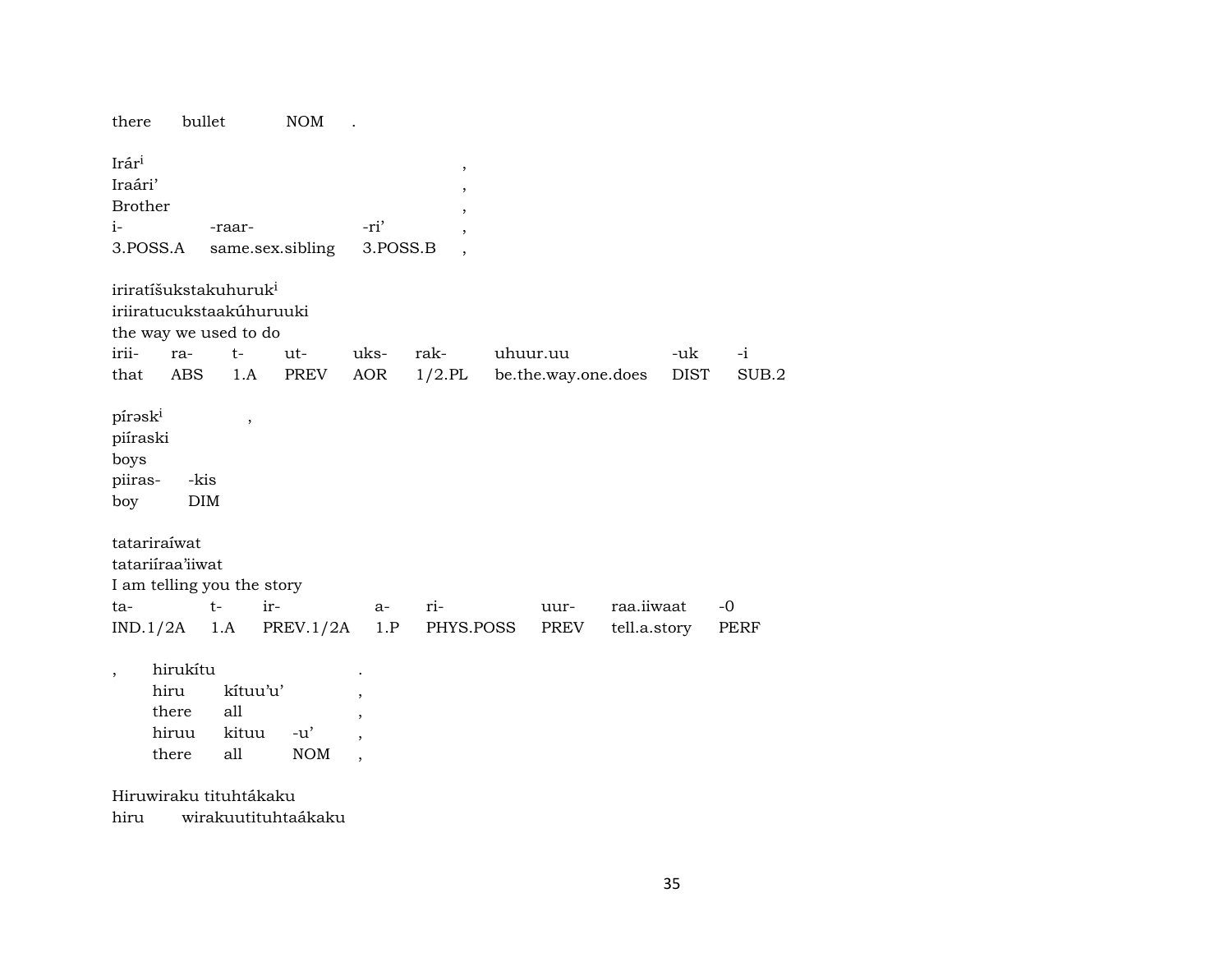| there                                                         | when the camp was in a circle |                                                                             |                     |                            |                   |      |                       |  |                    |                     |       |          |             |
|---------------------------------------------------------------|-------------------------------|-----------------------------------------------------------------------------|---------------------|----------------------------|-------------------|------|-----------------------|--|--------------------|---------------------|-------|----------|-------------|
| hiruu                                                         | wii-                          | ra-                                                                         | $0-$                | ku-                        | ut-               |      | ituur-                |  | taaka.kus          |                     | $-0$  |          |             |
| there                                                         | when                          | INF.A                                                                       | 3.A                 | INF.B                      | <b>PREV</b>       |      | village               |  | sit.in.a.circle    |                     | SUB.4 |          |             |
| pírask <sup>i</sup><br>piíraski<br>the boys<br>piiras-<br>boy | -kis<br>DIM                   | nətkurakakúhtaku<br>ratkuraakakúhtaku<br>when we would play<br>ra-<br>INF.A | $t-$<br>1.A         | ku-<br>INF.B               | rak-<br>$1/2$ .PL |      | ak.uhtaku<br>play     |  | $-0$<br>SUB.4      |                     |       |          |             |
| $\bullet$                                                     |                               |                                                                             |                     |                            |                   |      |                       |  |                    |                     |       |          |             |
|                                                               |                               |                                                                             |                     |                            |                   |      |                       |  |                    |                     |       |          |             |
|                                                               |                               |                                                                             |                     |                            |                   |      |                       |  |                    |                     |       |          |             |
|                                                               |                               |                                                                             |                     |                            |                   |      |                       |  |                    |                     |       |          |             |
|                                                               |                               |                                                                             |                     |                            |                   |      |                       |  |                    |                     |       |          |             |
| Pahakutihawarárasa                                            |                               |                                                                             |                     |                            |                   |      |                       |  |                    |                     |       |          |             |
| Paaháku                                                       |                               |                                                                             |                     | tihawaaraárasa             |                   |      |                       |  |                    |                     |       |          |             |
| Mound On Water                                                |                               |                                                                             |                     | there were little islands  |                   |      |                       |  |                    |                     |       |          |             |
| waa-                                                          | ha-                           | kus                                                                         |                     | tiir-                      | ra-               | $0-$ | waa-                  |  | raar-              | ha-                 |       | sa       | $-0$        |
| hill                                                          | in.water                      | be.sitting                                                                  |                     | <b>INFR</b>                | ABS               | 3.A  | hill                  |  | PL                 | in.water            |       | be.lying | <b>PERF</b> |
|                                                               |                               |                                                                             |                     |                            |                   |      |                       |  |                    |                     |       |          |             |
| $^\mathrm{^\mathrm{o}}$                                       |                               |                                                                             |                     |                            |                   |      |                       |  |                    |                     |       |          |             |
|                                                               |                               |                                                                             |                     |                            |                   |      |                       |  |                    |                     |       |          |             |
|                                                               |                               |                                                                             |                     |                            |                   |      |                       |  |                    |                     |       |          |             |
|                                                               |                               |                                                                             |                     |                            |                   |      |                       |  |                    |                     |       |          |             |
|                                                               |                               |                                                                             |                     |                            |                   |      |                       |  |                    |                     |       |          |             |
|                                                               |                               | tihuhkiwihkahahkatárihur <sup>i</sup> t <sup>n</sup>                        |                     |                            |                   |      |                       |  |                    |                     |       |          |             |
|                                                               |                               | Tiihuhkiwihkahaahkatárihuurit                                               |                     |                            |                   |      |                       |  |                    |                     |       |          |             |
|                                                               |                               | The sandbars were rather wide                                               |                     |                            |                   |      |                       |  |                    |                     |       |          |             |
| tiir-<br><b>INFR</b>                                          | ra-<br><b>ABS</b>             | $O -$<br>3.A                                                                | uur-<br><b>PREV</b> | kiwihk.ka.haar-<br>sandbar |                   |      | kata.rihur<br>be.wide |  | -ik<br><b>DIST</b> | $-0$<br><b>PERF</b> |       |          |             |
|                                                               |                               |                                                                             |                     |                            |                   |      |                       |  |                    |                     |       |          |             |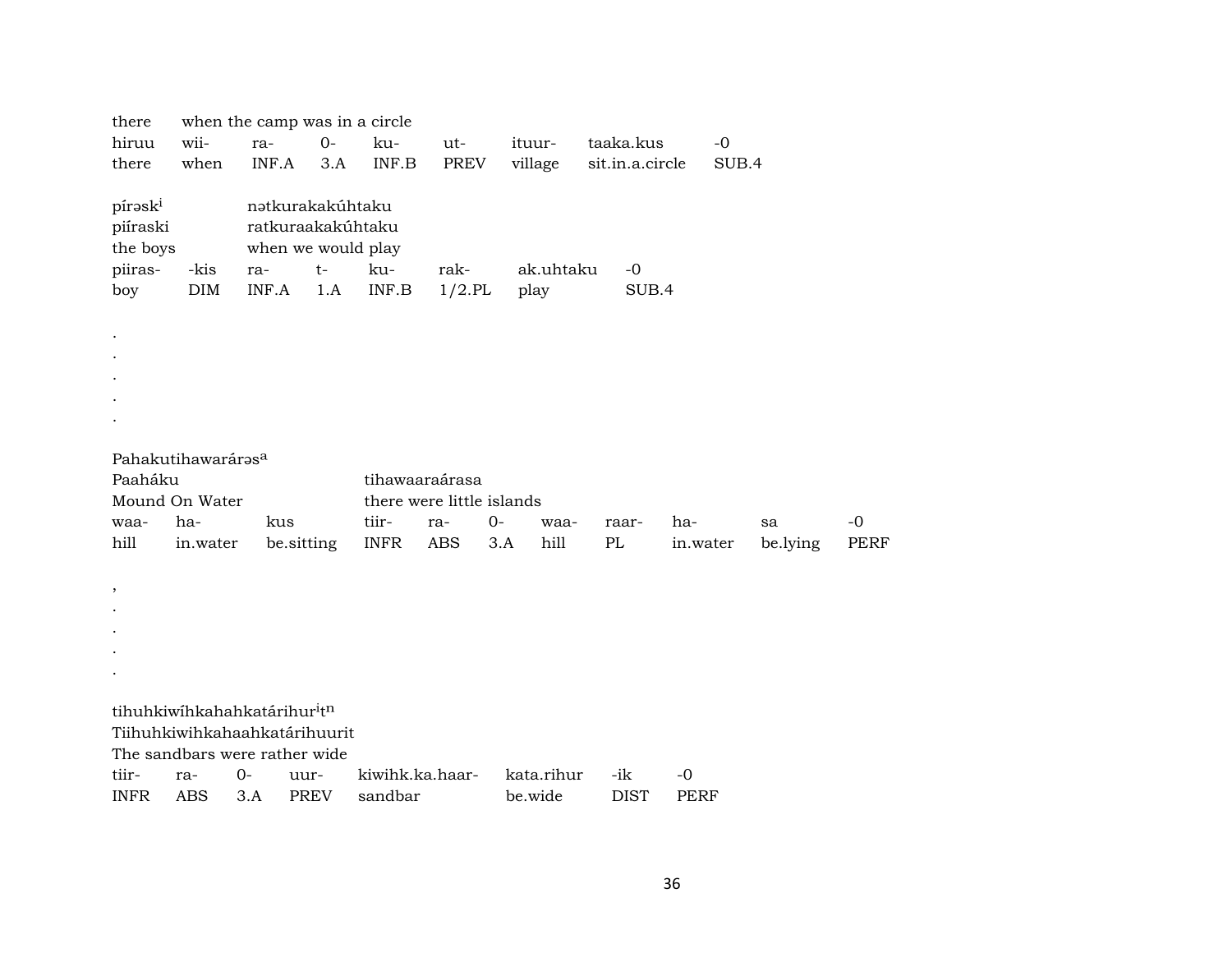$\vdots$  $\overline{\phantom{a}}$  $\cdot$  $\, ,$  $\cdot$ hirikutahatawarupáhi rikutahattawarupaáhi hi that is where we performed and hi rikuraktawaruk.aar  $-i$ ta $t-$ -waa that.is  $1/2$ .PL  $IND.1/2A$ 1.A perform **DIST IMPF.SUB** and  $\bullet$  $\bullet$  $\bullet$  $\cdot$ Hihawarutatuširatahkaúk tn hawá ruutatuciraattaahka'uúkut Hi And also then we went in the brush hi  $i$ haawa ta $t$ utrakkauukuk  $-0$ ruuraaralso  $IND.1/2A$  1.A **PREV SEQ**  $1/2$ .PL PL.INDV.A in.the.brush **PERF** and then get.into  $\overline{a}$  $\overline{a}$  $\bullet$ Irár<sup>i</sup>  $,$ Iraári'  $\overline{\phantom{a}}$ Brother  $\cdot$  $i-$ -ri' -raar- $\overline{\phantom{a}}$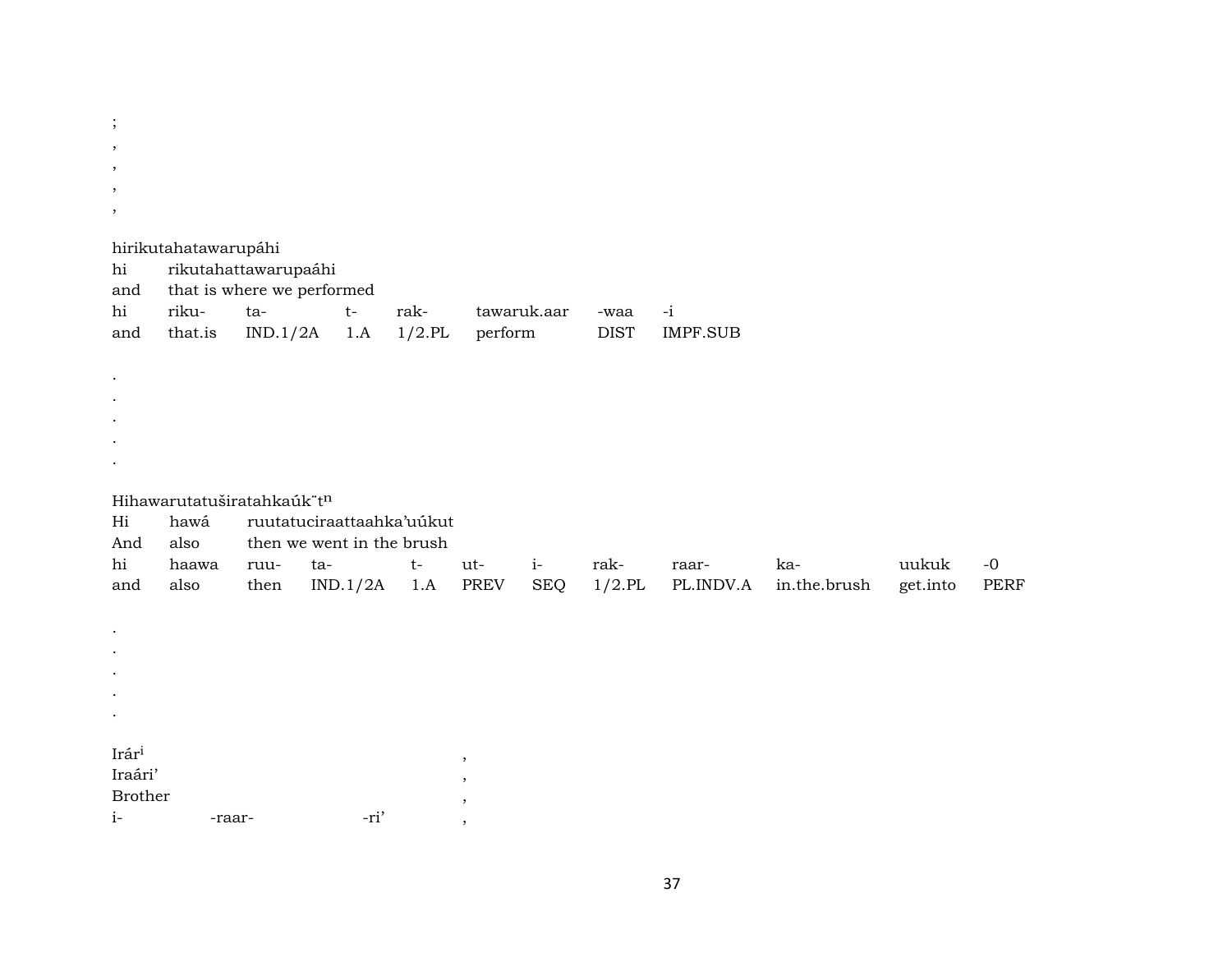3.POSS.A same.sex.sibling 3.POSS.B ,

| tahapakiahu             |             |                           |                            |                          | ,           | $\epsilon\epsilon$ |       |             |           |               |
|-------------------------|-------------|---------------------------|----------------------------|--------------------------|-------------|--------------------|-------|-------------|-----------|---------------|
| tahapaki'aahu'          |             |                           |                            |                          |             |                    |       |             |           |               |
| we say                  |             |                           |                            |                          |             |                    |       |             |           |               |
| $ta-$                   | $t-$        | rak-                      | waki.a                     |                          | -:hus       |                    |       |             |           |               |
| IND.1/2A                | 1.A         | $1/2$ .PL                 | say.PL.IMPF                |                          | <b>IMPF</b> |                    |       |             |           |               |
| Kisuhšákas <sup>u</sup> |             |                           |                            | $\mathbf{H}$<br>$\vdots$ |             |                    |       |             |           |               |
| kisuhcaákasu'           |             |                           |                            |                          |             |                    |       |             |           |               |
|                         |             |                           |                            | $\overline{\phantom{a}}$ |             |                    |       |             |           |               |
| grapevines              |             |                           |                            | $\overline{\phantom{a}}$ |             |                    |       |             |           |               |
| kisuhc-                 | haak-       | haas-                     | $-u^{\prime}$              | $\overline{ }$           |             |                    |       |             |           |               |
| grape                   | wood        | rope                      | <b>NOM</b>                 | $\overline{\phantom{a}}$ |             |                    |       |             |           |               |
| hirutuhíwaritn          |             |                           |                            |                          |             |                    |       |             |           |               |
| hiru                    | tuuhíwaarit |                           |                            |                          |             |                    |       |             |           |               |
| then                    |             | one cleaned them          |                            |                          |             |                    |       |             |           |               |
| hiruu                   | ti-         | $0 -$                     | uur-                       | hi.wa.ar                 | -ik         | $-0$               |       |             |           |               |
| then                    | IND.3A      | 3.A                       | <b>PREV</b>                | be.good.DIST             | CAUS        | <b>PERF</b>        |       |             |           |               |
|                         |             |                           |                            |                          |             |                    |       |             |           |               |
|                         |             | Natkuwitahatawirukuparisu |                            |                          |             |                    |       |             |           |               |
| Raátku'                 |             | witahaktaawiruuku'        |                            |                          |             |                    |       |             | paariisu' |               |
| Merely                  |             |                           | we were impersonating them |                          |             |                    |       |             | a hunter  |               |
| raatkuu                 | wii-        | ta-                       | $t-$                       | rak-                     |             |                    | ra'uk | -:hus       |           |               |
|                         |             |                           |                            |                          | raa-        | awi-               |       |             | paariis-  | $-u^{\prime}$ |
| merely                  | now         | IND.1/2A                  | 1.A                        | $1/2$ .PL                | way         | image              | make  | <b>IMPF</b> | hunter    | <b>NOM</b>    |
|                         |             |                           |                            |                          |             |                    |       |             |           |               |
| ihi                     |             |                           |                            |                          |             |                    |       |             |           |               |
| ihi<br>$^\mathrm{,}$    | $\cdot$     |                           |                            |                          |             |                    |       |             |           |               |

- ,  $\quad$  uh  $\quad$  ,
- , ihii ,
- $\,$  ,  $\,$   $\,$  uh $\,$  ,

rukstahparisparihúsuku rukstaahpaarispariihúsuku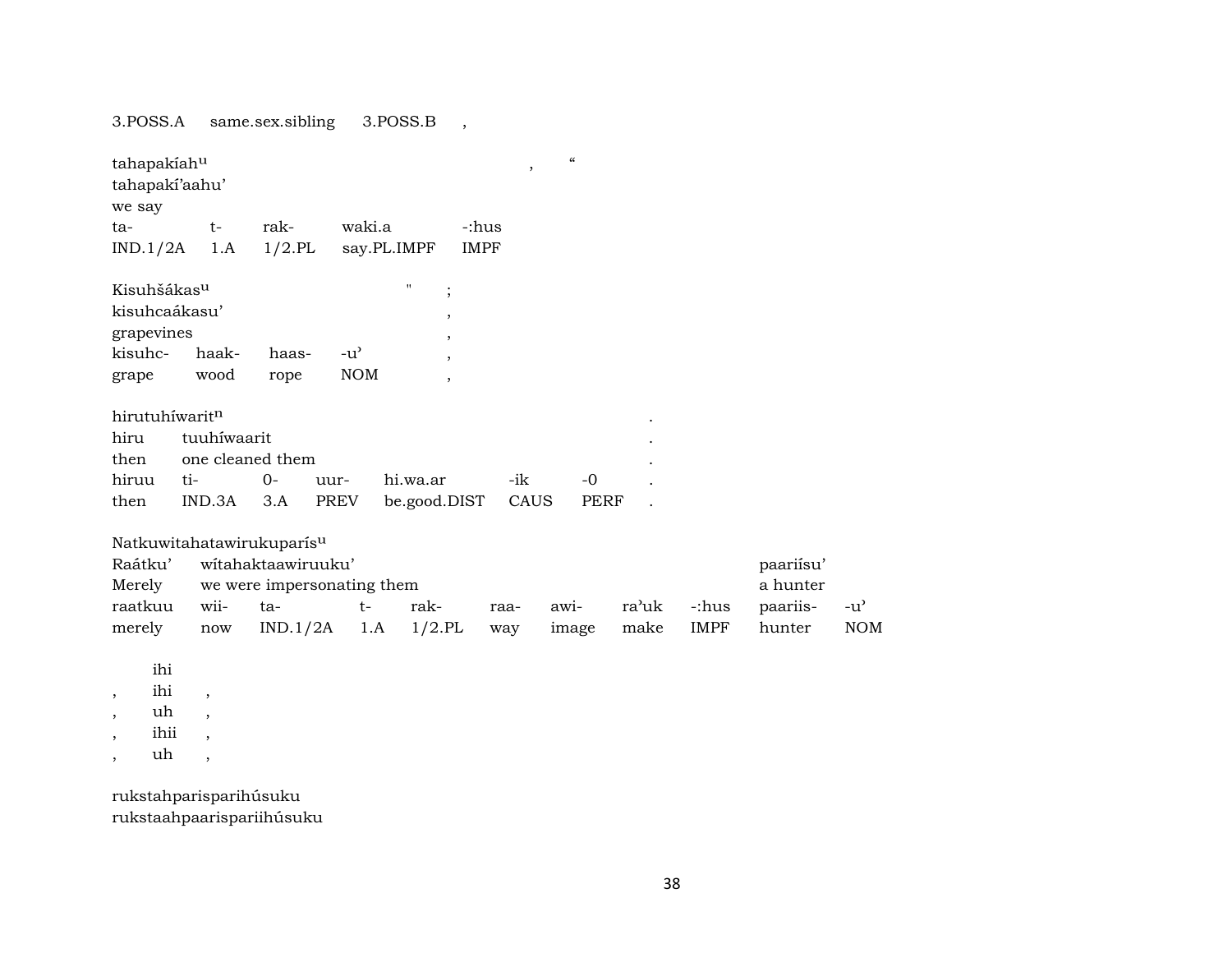| ra-<br><b>ABS</b>                                                                  | when we used to go hunting<br>$O -$<br>3.A         | uks-<br><b>AOR</b> | raar-<br>PL.INDV.A                          | paariis-<br>hunter                                                                                                 | warii                                                                           | be.going.about.IMPF        | -hus<br>IMPF.SUB              | -uku<br>HAB.SUB       |                     |              |             |
|------------------------------------------------------------------------------------|----------------------------------------------------|--------------------|---------------------------------------------|--------------------------------------------------------------------------------------------------------------------|---------------------------------------------------------------------------------|----------------------------|-------------------------------|-----------------------|---------------------|--------------|-------------|
| áwitn<br>áwit<br>formerly<br>awit<br>first                                         | $\cdot$<br>$\cdot$<br>$\overline{\phantom{a}}$     |                    |                                             |                                                                                                                    |                                                                                 |                            |                               |                       |                     |              |             |
| hi<br>and<br>hi<br>and                                                             | Hitatiratarahúrikišpata<br>ta-<br>IND.1/2A         | $t-$               | tatirattarahúrikicpaata'<br>ir-<br>1.A      | we carried the bundles out from the woods<br>PREV.1/2A                                                             | rak-<br>$1/2$ .PL                                                               | rarahuur-<br>ri-<br>bundle | kiic.waat.a<br><b>PORT</b>    | come.out.of.the.brush | $-0$<br><b>PERF</b> |              |             |
| $\bullet$<br>$\,$<br>$\,$<br>$\,$<br>$^\mathrm{,}$                                 |                                                    |                    |                                             |                                                                                                                    |                                                                                 |                            |                               |                       |                     |              |             |
| ráhiira'<br>rahiira<br>further                                                     | sometimes                                          | ku-<br><b>INDF</b> | Nahirakurakuhahkaripíraraha<br>ra-<br>INF.A | kurakuuhahkariipíraraaha<br>one's having them tied in bundles<br>$O -$<br>ku-<br>INF.B<br>3.A                      | ut-<br><b>PREV</b>                                                              | raar-<br>3PL.INAN.P        | kariik<br>be.tied.in.a.bundle | -wi<br>SUB.L          | raar-<br>PL         | raah<br>have | -a<br>SUB.1 |
| $\overline{\phantom{a}}$<br>$\,$<br>$\cdot$<br>$\cdot$<br>$\overline{\phantom{a}}$ | kutawíksapiš<br>ku<br>perhaps<br>ku<br><b>INDF</b> | eight<br>eight     | tawiksaapic<br>tawiksaapic                  | Ákaa<br>Aáka'a<br>$\ddot{\phantom{a}}$<br>Oh my<br>$\ddot{\phantom{0}}$<br>aaka'a<br>$\ddot{\phantom{a}}$<br>oh.my | $\mathbf{I}$<br>$\overline{\phantom{a}}$<br>$\overline{\phantom{a}}$<br>$\cdot$ |                            |                               |                       |                     |              |             |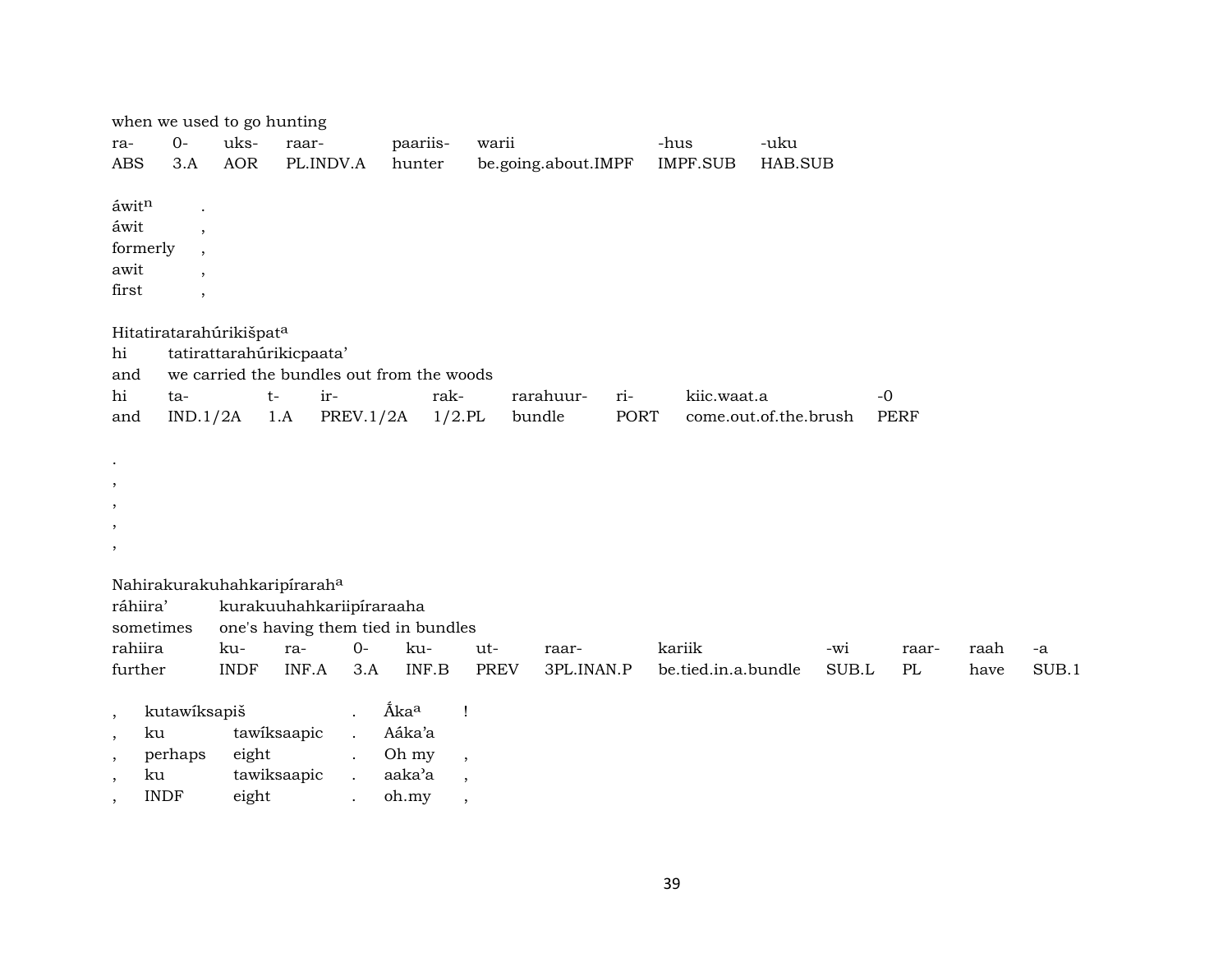|           | irirurušikíharáru <sup>a</sup><br>iriruurucikiihaaráruu'a<br>as many dances as there were |         |     |                                                |      |                     |             |     |                              |                                                 |             |                       |             |
|-----------|-------------------------------------------------------------------------------------------|---------|-----|------------------------------------------------|------|---------------------|-------------|-----|------------------------------|-------------------------------------------------|-------------|-----------------------|-------------|
| irii-     | ruu-                                                                                      | ra-     | 0-  | ut-                                            | $i-$ | kiihaar-            | raar.uu     |     | -a                           |                                                 |             |                       |             |
| then      | then                                                                                      | ABS     | 3.A | <b>PREV</b>                                    | SEQ  | dance               | be.a.number |     | SUB.1                        |                                                 |             |                       |             |
| $\,$      |                                                                                           |         |     |                                                |      |                     |             |     |                              |                                                 |             |                       |             |
| $\cdot$   |                                                                                           |         |     |                                                |      |                     |             |     |                              |                                                 |             |                       |             |
| $\,$      |                                                                                           |         |     |                                                |      |                     |             |     |                              |                                                 |             |                       |             |
| $\cdot$   |                                                                                           |         |     |                                                |      |                     |             |     |                              |                                                 |             |                       |             |
| $\cdot$   |                                                                                           |         |     |                                                |      |                     |             |     |                              |                                                 |             |                       |             |
| hi        | hikitusitatutátara huríhku rawáruksti<br>kítuu'u'                                         |         |     | sitatuutattarahuurára'aahu'                    |      |                     |             |     |                              | rihkuraawaárukstii'u                            |             |                       |             |
| and       | all                                                                                       |         |     | we were bringing the bundles for him           |      |                     |             |     |                              | for them to be holy                             |             |                       |             |
| hi<br>and | kituu -u'<br>all                                                                          | si- ta- |     | t- ut- ak-<br>NOM DU IND.1/2A 1.A BEN PL.AN.3P |      | rarahuur-<br>bundle | raar-<br>PL | ra- | -:hus<br>a<br>PORT come IMPF | 0- ir-<br>- ku-<br>-ra<br>INF.A 3.A PL.3A INF.B | raa-<br>way | waarukstii<br>be.holy | -u<br>SUB.D |

- $\bullet$
- $\ddot{\phantom{a}}$
- $\cdot$
- $\bullet$
- $\sim$

## Akihirikusiritakawikaruk<sup>u</sup>

| Aki                    |               | hi  | rikusiriitaakawikaruuku'               |           |      |     |       |             |           |             |  |  |
|------------------------|---------------|-----|----------------------------------------|-----------|------|-----|-------|-------------|-----------|-------------|--|--|
| And here<br>and        |               |     | we were pretending these were the ones |           |      |     |       |             |           |             |  |  |
| $a-$                   | ki            | hi  | riku-                                  | $\sin$    | rii- | t-  | haak- | ka.wi       | ka.ra'uk  | -:hus       |  |  |
| and                    | there         | and | that.is                                | DU        | ASSR | 1.A | wood  | outstanding | make.PL.P | <b>IMPF</b> |  |  |
|                        |               |     |                                        |           |      |     |       |             |           |             |  |  |
| kisušákas <sup>u</sup> |               |     |                                        | $\bullet$ |      |     |       |             |           |             |  |  |
|                        | kisuhcaákasu' |     |                                        |           |      |     |       |             |           |             |  |  |
| grapevines             |               |     |                                        |           |      |     |       |             |           |             |  |  |
| kisuhc-                | haak-         |     | $-u'$<br>haas-                         |           |      |     |       |             |           |             |  |  |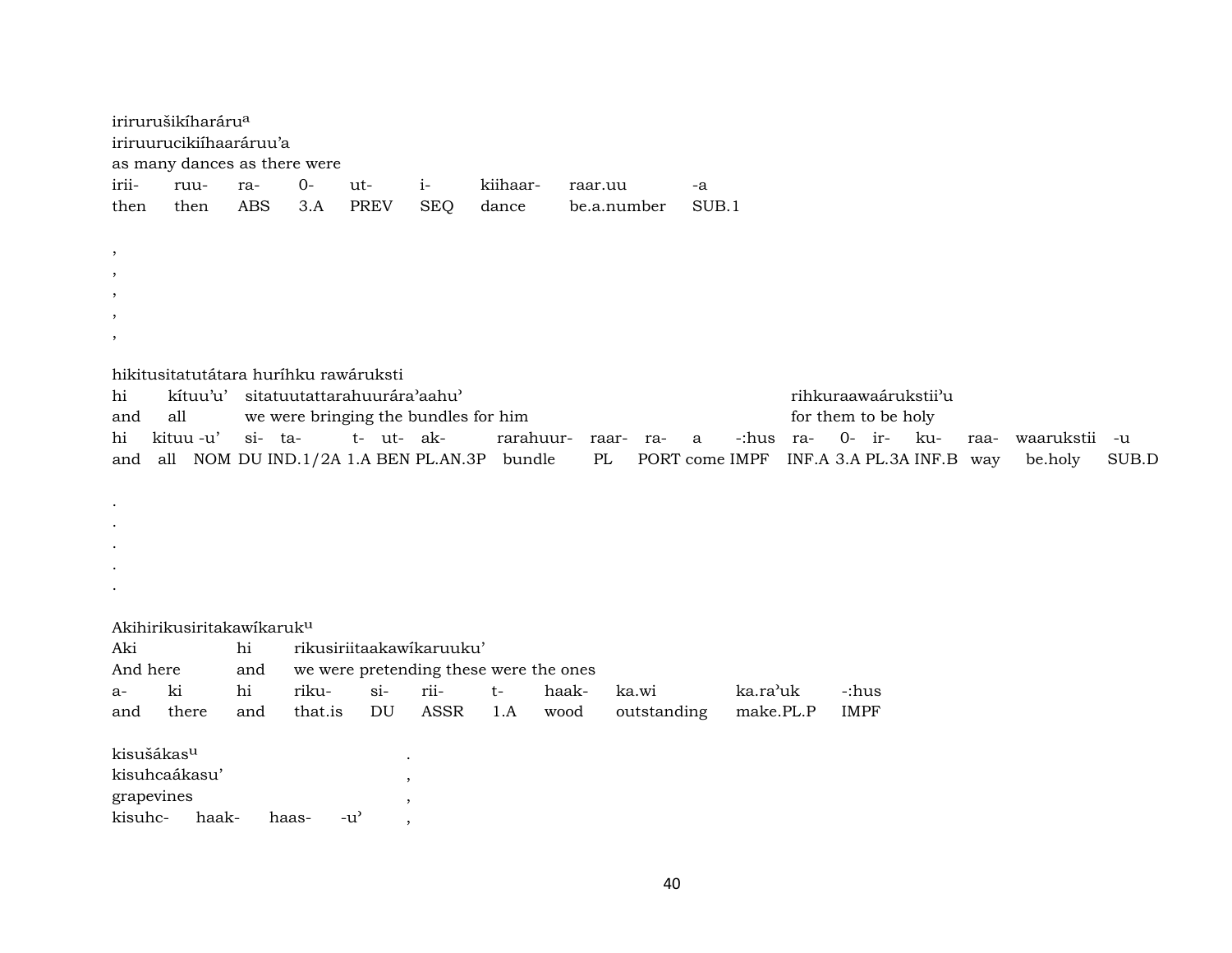NOM, wood rope grape

| Nəkuwaka              |              |     |               |      |   | $\epsilon$ |
|-----------------------|--------------|-----|---------------|------|---|------------|
| rákuwaaka             |              |     |               |      |   | $\epsilon$ |
| when one said         |              |     |               |      | ٠ | $\epsilon$ |
| ra-                   | $\bigcirc$ - | ku- | waak          | $-a$ |   |            |
| $INF.A$ $3.A$ $INF.B$ |              |     | say.SUB SUB.1 |      |   |            |

| Witahawarukstir <sup>u</sup> |                        |       |  |                           |      |      |  |  |  |  |
|------------------------------|------------------------|-------|--|---------------------------|------|------|--|--|--|--|
|                              | Witahaawaarukstiiru'   |       |  |                           |      |      |  |  |  |  |
| Now I have made it holy      |                        |       |  |                           |      |      |  |  |  |  |
| wii- ta-                     |                        | $t -$ |  | raa- waarukstii -ra'uk -0 |      |      |  |  |  |  |
|                              | now $IND.1/2A$ 1.A way |       |  | be.holv                   | CAUS | PERF |  |  |  |  |

Akututakastašakárusu

| $A \quad \alpha$ | kutú            |               |  | taakastacakárusu'              |  |                                                       |        |  |  |
|------------------|-----------------|---------------|--|--------------------------------|--|-------------------------------------------------------|--------|--|--|
|                  | And they seemed |               |  | a bundle of flat dried meat    |  |                                                       |        |  |  |
|                  |                 | a ku- ti-  0- |  | uu -0  taakaas- raar- ta.karus |  |                                                       | $-11'$ |  |  |
| and              |                 |               |  |                                |  | INDF IND.3A 3.A be PERF dried.meat PL be.deflated NOM |        |  |  |

 $^\mathrm{,}$  $, \,$  $\overline{\phantom{a}}$  $\,$  $\overline{\phantom{a}}$ 

hituhašáripira

hi tuuhacáriipira<br>and he carried them tied

| and he carried them tied |  |  |                                                        |  |  |  |  |  |  |
|--------------------------|--|--|--------------------------------------------------------|--|--|--|--|--|--|
|                          |  |  |                                                        |  |  |  |  |  |  |
|                          |  |  | and IND.3A 3.A PREV 3PL.INAN.P be.tied SUB.L have PERF |  |  |  |  |  |  |

Irirurakúkiharu  $\ddot{\phantom{a}}$ 

iriruurakuúkiihaaru  $\cdot$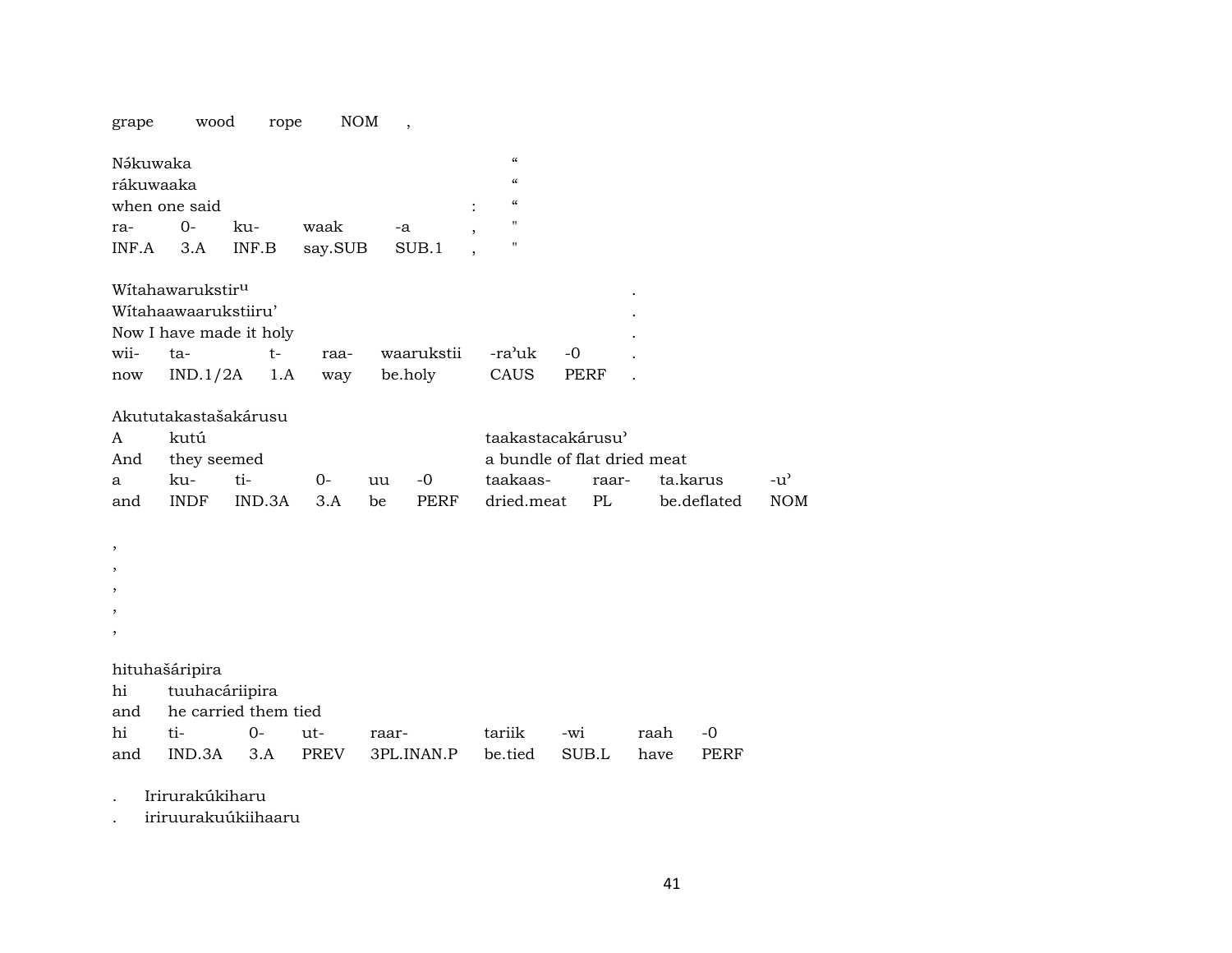|                          |                                         |                                                      | whichever dance it was |                                                 |                                |                                                                                  |                                               |                                       |                                                                                                                               |             |             |
|--------------------------|-----------------------------------------|------------------------------------------------------|------------------------|-------------------------------------------------|--------------------------------|----------------------------------------------------------------------------------|-----------------------------------------------|---------------------------------------|-------------------------------------------------------------------------------------------------------------------------------|-------------|-------------|
|                          | irii-                                   | ruu-                                                 | ra-                    | $0-$                                            | ku-                            | $i-$                                                                             |                                               | kiihaar                               | -u                                                                                                                            |             |             |
|                          | what                                    | then                                                 | INF.A                  | 3.A                                             | $\textsf{INF}.\textsf{B}$      |                                                                                  | <b>SEQ</b>                                    | be.a.dance                            |                                                                                                                               | SUB.D       |             |
| $^\mathrm{,}$            | kítu<br>kítuu'u'<br>all<br>kituu<br>all | $-u'$<br><b>NOM</b>                                  |                        | kúrau<br>kúraa'u'<br>doctors<br>kuraa<br>doctor | $-u^{\prime}$<br><b>NOM</b>    | $\overline{\phantom{a}}$<br>$\overline{\phantom{a}}$<br>$\overline{\phantom{a}}$ | kuratáraha<br>kuraatáraha'<br>kuraa<br>doctor | buffalo doctors<br>tarahaa<br>buffalo | $^\mathrm{,}$<br>$\overline{\phantom{a}}$<br>$\overline{\phantom{a}}$<br>$\overline{\phantom{a}}$<br>$\overline{\phantom{a}}$ |             |             |
| bear<br>bear             | kúruks<br>kúruks<br>kuuruks             | $\overline{\phantom{a}}$<br>$\overline{\phantom{a}}$ |                        |                                                 |                                |                                                                                  |                                               |                                       |                                                                                                                               |             |             |
|                          | kituirikurikiháraru                     |                                                      |                        |                                                 |                                |                                                                                  |                                               |                                       |                                                                                                                               |             |             |
|                          | kítuu'u'                                |                                                      |                        | iriikuuhutkiihaáraru'                           |                                |                                                                                  |                                               |                                       |                                                                                                                               |             |             |
| all                      |                                         |                                                      |                        |                                                 | however many dances there were |                                                                                  |                                               |                                       |                                                                                                                               |             |             |
| kituu                    | $-u'$                                   |                                                      | irii-                  | kuur-                                           | ra-                            | $0-$                                                                             | ut-                                           | kiihaar-                              |                                                                                                                               | raar.uu     | $-0$        |
| all                      |                                         | <b>NOM</b>                                           | what                   | DUB                                             | <b>ABS</b>                     | 3.A                                                                              | <b>PREV</b>                                   | dance                                 |                                                                                                                               | be.a.number | <b>PERF</b> |
| kúrau<br>kuraa<br>doctor | kúraa'u'<br>doctors                     | $-u^{\prime}$<br>$\rm{NOM}$                          |                        |                                                 |                                |                                                                                  |                                               |                                       |                                                                                                                               |             |             |
|                          | Náwa                                    |                                                      | irár <sup>i</sup>      |                                                 |                                |                                                                                  |                                               |                                       |                                                                                                                               |             |             |
|                          | Ráwa                                    | $\ddot{\phantom{a}}$                                 | iraári'                |                                                 |                                |                                                                                  |                                               | $\, ,$                                |                                                                                                                               |             |             |
|                          | <b>Now</b>                              |                                                      | brother                |                                                 |                                |                                                                                  |                                               |                                       |                                                                                                                               |             |             |
|                          | rawa                                    | $\overline{\phantom{a}}$                             | $i-$                   |                                                 | -raar-                         |                                                                                  | -ri'                                          |                                       |                                                                                                                               |             |             |
|                          | now                                     | ,                                                    | 3.POSS.A               |                                                 | same.sex.sibling               |                                                                                  |                                               | 3.POSS.B<br>$\, ,$                    |                                                                                                                               |             |             |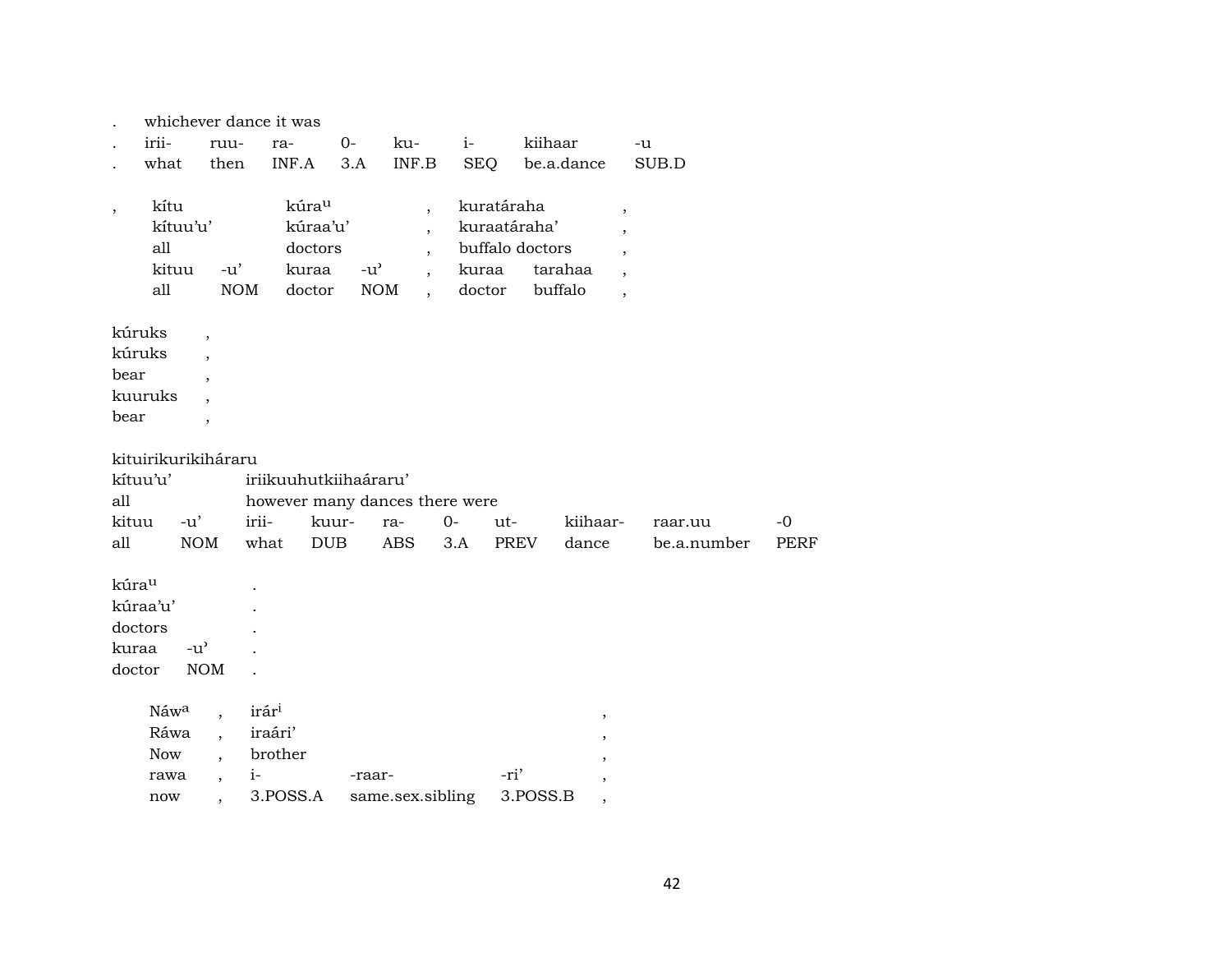| hiru<br>then                                                  | hirutatiratáhkaukatn<br>tatiraattaáhka'uukut<br>we went in the brush   |                  |                                        |                        |                   |              |          |      |
|---------------------------------------------------------------|------------------------------------------------------------------------|------------------|----------------------------------------|------------------------|-------------------|--------------|----------|------|
| hiruu                                                         | ta-                                                                    | $t-$             | $i-$                                   | rak-                   | raar-             | ka-          | uukuk    | $-0$ |
| then                                                          | IND.1/2A                                                               | 1.A              | <b>SEQ</b>                             | $1/2$ .PL              | PL.INDV.A         | in.the.brush | get.into | PERF |
| Irári<br>Iraári'<br>$i-$                                      | <b>Brother</b><br>-raar-<br>3.POSS.A                                   | same.sex.sibling |                                        | -ri'<br>3.POSS.B       | ,                 |              |          |      |
|                                                               | witítaturuhúriwatn<br>wititatuuruhúriiwat<br>I am telling about myself |                  |                                        |                        |                   |              |          |      |
| witi-                                                         | ta-                                                                    | $t-$             | uur-                                   | uhur-                  | iiwaat            | -0           |          |      |
| REFL                                                          | IND.1/2A                                                               | 1.A              | <b>PREV</b>                            | now                    | tell.about        | <b>PERF</b>  |          |      |
| piraskíripašk <sup>i</sup><br>piiraskíripacki<br>a little boy |                                                                        |                  | širurátuks <sup>u</sup><br>ciru<br>yet | rátuksu<br>while I was |                   |              |          |      |
| piiras-                                                       | kiripac                                                                | -kis             | ciruu                                  | ra-                    | uks-<br>t-        | 0<br>-u      |          |      |
| boy                                                           | small                                                                  | DIM              | yet                                    | <b>ABS</b>             | <b>AOR</b><br>1.A | SUB.D<br>be  |          |      |
| Irári<br>Iraári'<br>$i-$                                      | <b>Brother</b><br>-raar-<br>3.POSS.A                                   | same.sex.sibling |                                        | -ri'<br>3.POSS.B       | ,                 |              |          |      |
|                                                               | hiwititahákaruk <sup>u</sup>                                           |                  |                                        |                        |                   |              |          |      |
| hi                                                            | wititahaákaruuku'                                                      |                  |                                        |                        |                   |              |          |      |
| and                                                           | we imitated them                                                       |                  |                                        |                        |                   |              |          |      |
| hi                                                            | witi-<br>ta-                                                           |                  | t-                                     | rak-                   | ka.ra'uk          | -:hus        |          |      |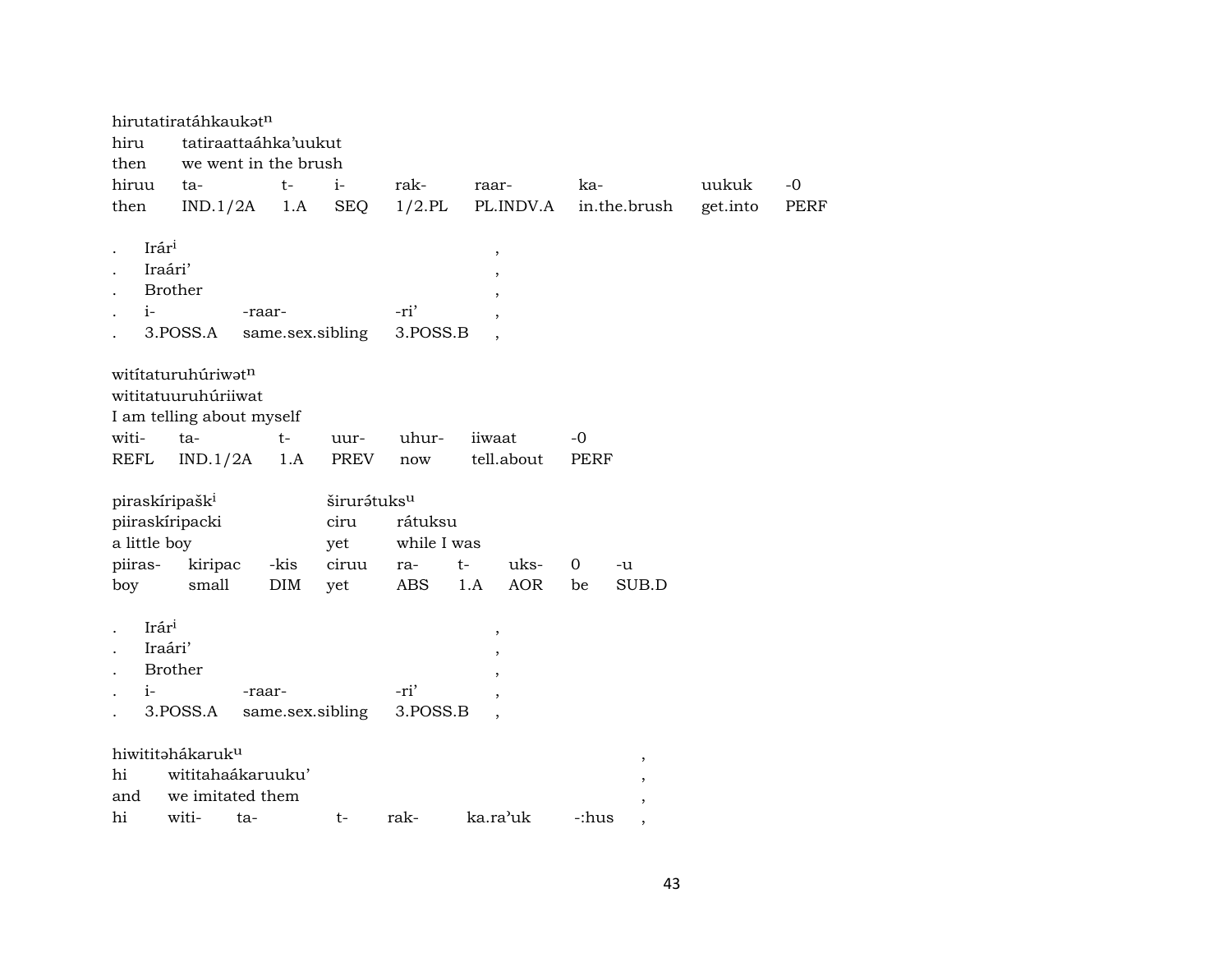| and                 | REFL                           |                              |                      |                          |                          | $IND.1/2A$ 1.A $1/2.PL$ make.PL.P | <b>IMPF</b><br>$\overline{\phantom{a}}$ |       |
|---------------------|--------------------------------|------------------------------|----------------------|--------------------------|--------------------------|-----------------------------------|-----------------------------------------|-------|
|                     | hiwititahákaruku               |                              |                      |                          |                          |                                   |                                         |       |
| hi                  |                                | wititahaákaruuku'            |                      |                          |                          |                                   |                                         |       |
| and                 |                                | we imitated them             |                      |                          |                          |                                   |                                         |       |
| hi                  | witi-                          | ta-                          | $t-$                 | rak-                     |                          | ka.ra'uk                          | -:hus                                   |       |
| and                 | REFL                           | IND.1/2A                     |                      |                          |                          | $1.A$ $1/2.PL$ make.PL.P          | <b>IMPF</b>                             |       |
|                     |                                |                              |                      |                          |                          |                                   |                                         |       |
| pírask <sup>i</sup> |                                | arús <sup>a</sup>            |                      | Áka <sup>a</sup>         | Ţ                        |                                   |                                         |       |
| piíraski            |                                | aruúsa'                      | $\ddot{\phantom{a}}$ | Aáka'a                   |                          |                                   |                                         |       |
| boys                |                                | horses                       | $\ddot{\phantom{0}}$ | Oh my                    | $\overline{\phantom{a}}$ |                                   |                                         |       |
| piiras-             | -kis                           | aruusaa                      | $\ddot{\phantom{a}}$ | aaka'a                   |                          |                                   |                                         |       |
| boy                 | <b>DIM</b>                     | horse                        | $\ddot{\phantom{a}}$ | oh.my                    | $\overline{\phantom{a}}$ |                                   |                                         |       |
|                     |                                |                              |                      |                          |                          |                                   |                                         |       |
|                     | hitatiratapíahu                |                              |                      |                          |                          |                                   |                                         |       |
| hi                  |                                | tatiraattaapí'aahu'          |                      |                          |                          |                                   |                                         |       |
|                     | and we raced                   |                              |                      |                          |                          |                                   |                                         |       |
| hi                  | ta-                            | $t-$                         | ir-                  |                          | rak-                     |                                   | raak.wi.a<br>-:hus                      |       |
| and                 |                                | $IND.1/2A$ 1.A               |                      | PREV.1/2A                | $1/2$ .PL                | race                              | IMPF                                    |       |
|                     |                                |                              |                      |                          |                          |                                   |                                         |       |
|                     | Nihkutastarúrikut <sup>n</sup> |                              |                      |                          |                          |                                   |                                         |       |
|                     | Rihkuutastaruúrikut            |                              |                      |                          |                          |                                   |                                         |       |
|                     |                                | When one's feet were grabbed |                      |                          |                          |                                   |                                         |       |
| ra-                 | $0-$                           | ir-                          | ku-                  | ut-                      |                          | as-<br>raar-                      | uurikuk                                 | -0    |
| INF.A               | 3.A                            | 3.INDF                       | INF.B                | PREV                     |                          | foot<br>PL                        | hold                                    | SUB.4 |
|                     |                                |                              |                      |                          |                          |                                   |                                         |       |
| hirúihataku         |                                |                              |                      | ,                        |                          |                                   |                                         |       |
| hiru                | ihaatáku                       |                              |                      | ,                        |                          |                                   |                                         |       |
| then                | there                          |                              |                      | ,                        |                          |                                   |                                         |       |
| hiruu               | $ii-$                          | haa-                         | -taku                |                          |                          |                                   |                                         |       |
| then                | there                          | here                         | LOC                  | $\overline{\phantom{a}}$ |                          |                                   |                                         |       |
|                     |                                |                              |                      |                          |                          |                                   |                                         |       |

narurihkuhakarahkawárik<sup>a</sup> raaruurihkuhaakaraahkawárika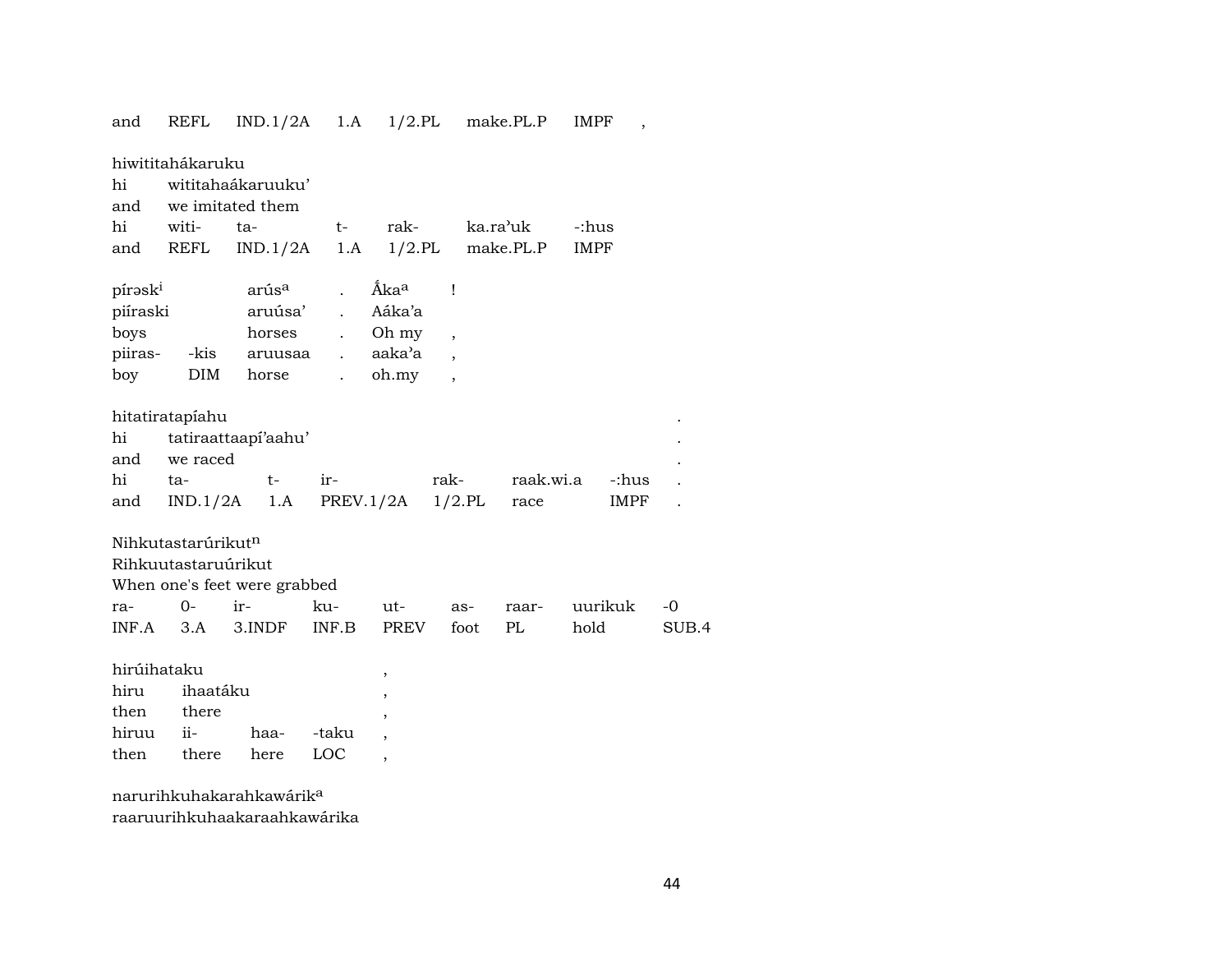|                          |                  |                    |               | when the bridle was just put on one's mouth |       |               |                          |             |             |          |       |
|--------------------------|------------------|--------------------|---------------|---------------------------------------------|-------|---------------|--------------------------|-------------|-------------|----------|-------|
| raa-                     | ruu-             | ra-                | $0-$          | ir-                                         |       | ku-           | haaka-                   | raar-       |             | ka.warik | -a    |
| just                     | then             | INF.A              |               | 3.A<br>3.INDF                               |       | INF.B         | mouth                    | <b>ITER</b> |             | put.on   | SUB.1 |
|                          |                  |                    |               |                                             |       |               |                          |             |             |          |       |
| $\overline{\phantom{a}}$ |                  | hikutiraráwiatn    |               |                                             |       |               |                          |             |             |          |       |
| ,                        | hi               | kutiraaráwi'at     |               |                                             |       |               |                          |             |             |          |       |
|                          | and              | they hung          |               |                                             |       |               |                          |             |             |          |       |
|                          | hi               | ku-                | ti-           | $0-$                                        | raar- |               | awi-                     | at          | $-0$        |          |       |
|                          | and              | <b>INDF</b>        | IND.3A        | 3.A                                         |       | PL.INDV.A     | image                    | go          | <b>PERF</b> |          |       |
|                          |                  |                    |               |                                             |       |               |                          |             |             |          |       |
| táwiu                    |                  |                    |               |                                             |       |               |                          |             |             |          |       |
| táwi'u'                  |                  |                    |               |                                             |       |               |                          |             |             |          |       |
| (?)                      |                  |                    |               |                                             |       |               |                          |             |             |          |       |
| ta                       |                  | -wi                | $-u^{\prime}$ |                                             |       |               |                          |             |             |          |       |
|                          | be.hanging       | SUB.L              |               | <b>NOM</b>                                  |       |               |                          |             |             |          |       |
|                          |                  |                    |               |                                             |       |               |                          |             |             |          |       |
|                          | Astaráwikišu     |                    |               |                                             |       |               |                          |             |             |          |       |
|                          | hastaraáwikiicu' |                    |               |                                             |       |               |                          |             |             |          |       |
|                          | the neck rope    |                    |               |                                             |       |               |                          |             |             |          |       |
| haas-                    |                  | taraa              | -wi           |                                             | kiic- | $-u^{\prime}$ |                          |             |             |          |       |
| rope                     |                  | be.together        |               | SUB.L                                       | neck  | <b>NOM</b>    | $\overline{\phantom{a}}$ |             |             |          |       |
|                          |                  |                    |               |                                             |       |               |                          |             |             |          |       |
|                          | hakarahkúku      |                    |               |                                             |       |               |                          |             |             |          |       |
|                          |                  | haakaraahkuúku'u'  |               |                                             |       |               |                          |             |             |          |       |
| the bit                  |                  |                    |               |                                             |       |               |                          |             |             |          |       |
|                          | haaka-           | raar-              | kuuku         | $-u^{\prime}$                               |       |               |                          |             |             |          |       |
| mouth                    |                  | <b>ITER</b>        | cover         | <b>NOM</b>                                  |       |               |                          |             |             |          |       |
|                          |                  |                    |               |                                             |       |               |                          |             |             |          |       |
|                          | Atatiratapíahu   |                    |               |                                             |       |               |                          |             |             |          |       |
| A                        |                  | tatirattaapí'aahu' |               |                                             |       |               |                          |             |             |          |       |
| And                      |                  | we raced           |               |                                             |       |               |                          |             |             |          |       |
| a                        | ta-              |                    | t-            | ir-                                         |       | rak-          | raak.wi.a                |             | -:hus       |          |       |
| and                      |                  | IND.1/2A           | 1.A           | PREV.1/2A                                   |       | $1/2$ .PL     | race                     |             | <b>IMPF</b> |          |       |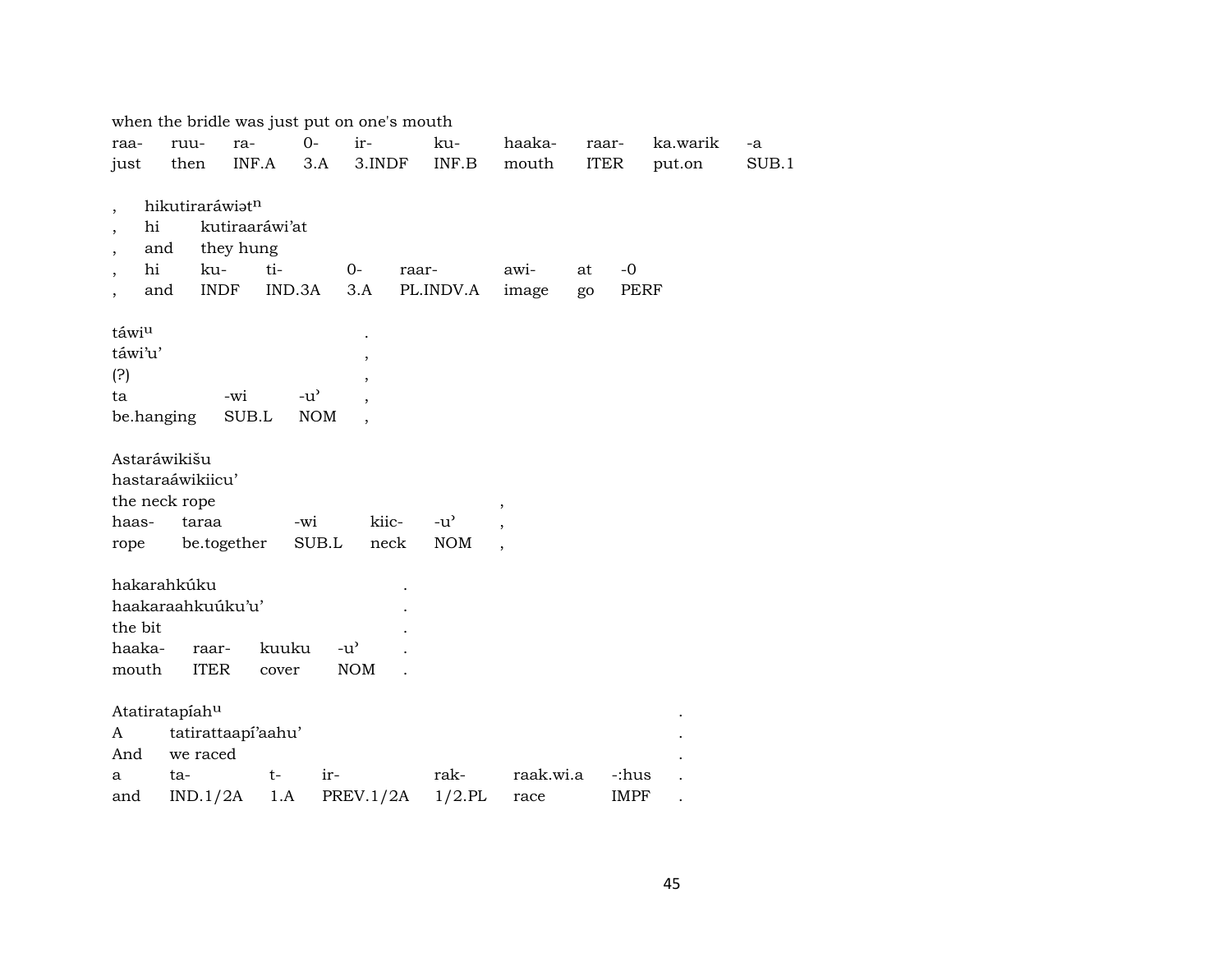| Irár <sup>i</sup>     |                       |                    |                            |                          | $\, ,$                   |                          |      |             |
|-----------------------|-----------------------|--------------------|----------------------------|--------------------------|--------------------------|--------------------------|------|-------------|
| Iraári'               |                       |                    |                            |                          | $\overline{\phantom{a}}$ |                          |      |             |
| <b>Brother</b>        |                       |                    |                            |                          |                          |                          |      |             |
| $i-$                  |                       | -raar-             |                            | -ri'                     |                          |                          |      |             |
| 3.POSS.A              |                       | same.sex.sibling   |                            | 3.POSS.B                 | $\overline{\phantom{a}}$ |                          |      |             |
|                       |                       |                    |                            |                          |                          |                          |      |             |
| hitirašawíra          |                       |                    |                            |                          |                          |                          |      |             |
| hi                    | tiiracawiraa'         |                    |                            |                          |                          |                          |      |             |
| and                   | they came down        |                    |                            |                          |                          |                          |      |             |
| hi                    | ti-                   | $0-$               | $a-$                       | ir-                      | raar-                    | tawiraa-                 | a    | $-0$        |
| and                   | IND.3A                | 3.A                | PREV.3A                    | <b>OBV</b>               | PL.INDV.A                | down                     | come | <b>PERF</b> |
|                       |                       |                    |                            |                          |                          |                          |      |             |
| háwa                  | kíši                  | šúrak <sup>i</sup> |                            |                          |                          |                          |      |             |
| haáwa'                | kici                  | cuúraki            |                            |                          |                          |                          |      |             |
| also                  | but                   | girls              |                            |                          |                          |                          |      |             |
| haawa                 | kici                  | icuura-            | -kis                       |                          |                          |                          |      |             |
| also                  | but                   | girl               | <b>DIM</b>                 |                          |                          |                          |      |             |
|                       |                       |                    |                            |                          |                          |                          |      |             |
| Hitíhwak <sup>i</sup> |                       |                    |                            |                          |                          | $\mathcal{C}$            |      |             |
| Hi                    | tíhwaki'              |                    |                            |                          |                          | $\mathcal{C}$            |      |             |
| And                   | they said             |                    |                            |                          |                          | $\mathcal{C}\mathcal{C}$ |      |             |
| hi                    | ti-                   | $0-$               | ir-                        | waki                     | $-0$<br>$\, ,$           | н                        |      |             |
| and                   | IND.3A                | 3.A                | PL.3A                      | say.PL                   | PERF                     | 11                       |      |             |
|                       |                       |                    |                            |                          |                          |                          |      |             |
|                       | Tihawirirakúhtaku     |                    |                            |                          |                          |                          |      |             |
|                       | Tihaawiiriirakúhtaku' |                    |                            |                          |                          |                          |      |             |
|                       | Here they are playing |                    |                            |                          |                          |                          |      |             |
| tii-                  | haa-                  | wii-               | ra-                        | $0-$<br>ir-              | ak.uhtaku                | -:hus                    |      |             |
| here                  | here                  | now                | ABS                        | PL.3A<br>3.A             | play                     | <b>IMPF</b>              |      |             |
|                       |                       |                    |                            |                          |                          |                          |      |             |
| šúrak <sup>i</sup>    |                       |                    | "<br>Náwa                  |                          |                          |                          |      |             |
| cuúraki               |                       |                    | 11<br>Ráwa                 |                          |                          |                          |      |             |
| the girls             |                       |                    | 11<br><b>Now</b>           |                          |                          |                          |      |             |
| icuura-               | -kis                  |                    | $\pmb{\mathsf{H}}$<br>rawa | $\overline{\phantom{a}}$ |                          |                          |      |             |
|                       |                       |                    |                            | ,                        |                          |                          |      |             |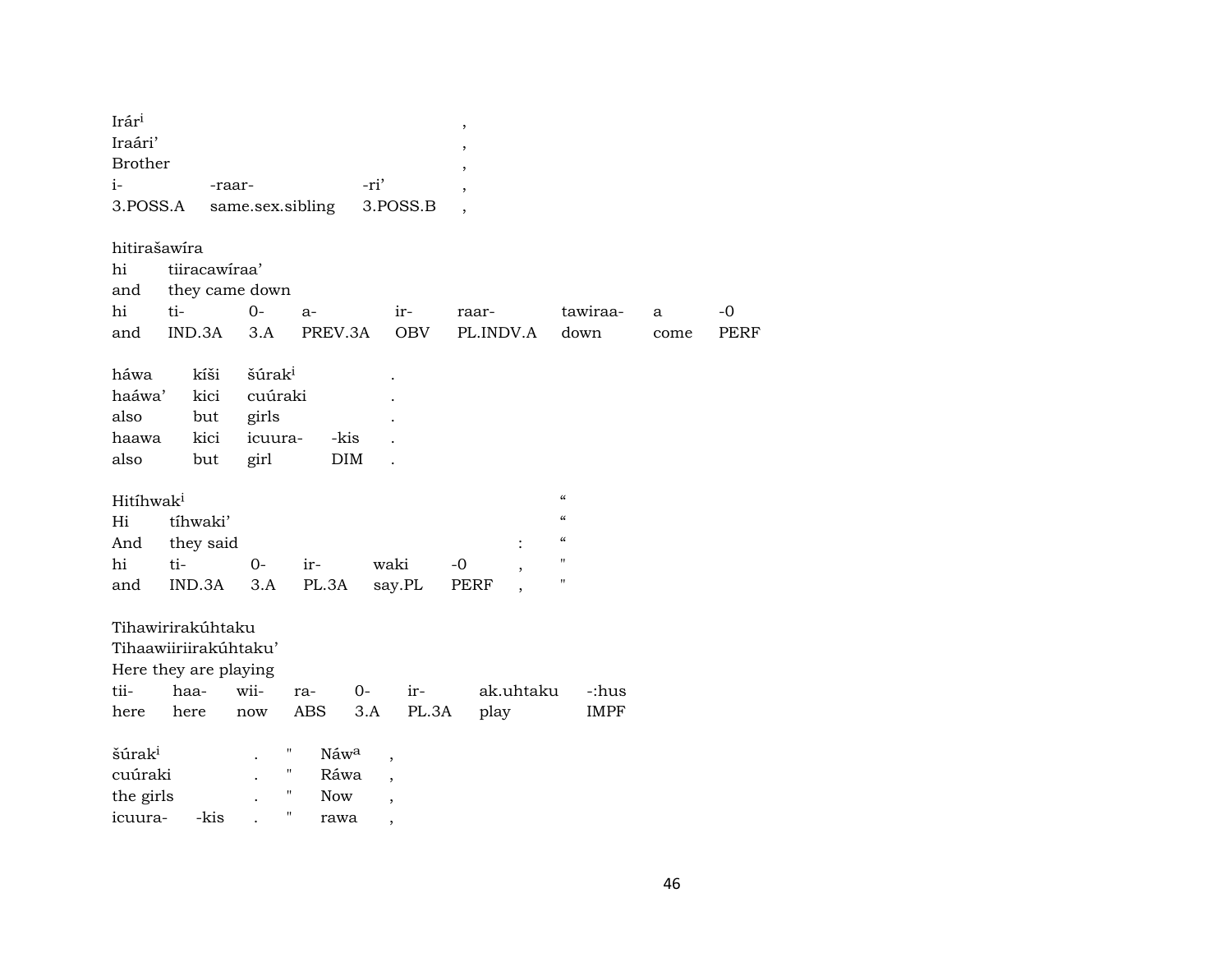girl  $\text{DIM}$  . " now

|                   | hihawarútiat <sup>n</sup>     |                           |                |        |            |                          |       |            |                          |                                        |             |
|-------------------|-------------------------------|---------------------------|----------------|--------|------------|--------------------------|-------|------------|--------------------------|----------------------------------------|-------------|
| hi<br>and         | hawá<br>also                  | ruúti'at                  | one went there |        |            |                          |       |            |                          |                                        |             |
| hi                | haawa                         | ruu-                      | ti-            |        | $O -$      | at                       | $-0$  |            |                          |                                        |             |
| and               | also                          | there                     |                | IND.3A | 3.A        | go                       | PERF  |            |                          |                                        |             |
|                   |                               |                           |                |        |            |                          |       |            |                          |                                        |             |
| Irár <sup>i</sup> |                               |                           |                |        |            | $\overline{\phantom{a}}$ |       |            |                          |                                        |             |
| Iraári'           |                               |                           |                |        |            | $\overline{\phantom{a}}$ |       |            |                          |                                        |             |
| <b>Brother</b>    |                               |                           |                |        |            | $\overline{\phantom{a}}$ |       |            |                          |                                        |             |
| $i-$              | -raar-                        |                           |                | -ri'   |            | $\cdot$                  |       |            |                          |                                        |             |
| 3.POSS.A          |                               | same.sex.sibling 3.POSS.B |                |        |            |                          |       |            |                          |                                        |             |
| hirutiríwaki      |                               |                           |                |        |            |                          |       |            | $\overline{\phantom{a}}$ | $\boldsymbol{\zeta}\boldsymbol{\zeta}$ |             |
| hiru              | tiriíwaki'                    |                           |                |        |            |                          |       |            |                          | $\boldsymbol{\zeta}\boldsymbol{\zeta}$ |             |
| then              | they said                     |                           |                |        |            |                          |       |            |                          | $\boldsymbol{\zeta}\boldsymbol{\zeta}$ |             |
| hiruu             | ti-                           | $O -$                     | $ir-$          |        | $i-$       | waki                     |       | $-0$       | $\cdot$                  | $^{\prime\prime}$                      |             |
| then              | IND.3A                        | 3.A                       | PL.3A          |        | SEQ        | say.PL                   |       | PERF       |                          | $\pmb{\mathsf{H}}$                     |             |
|                   | Hirutirakúruksat <sup>n</sup> |                           |                |        |            |                          |       |            |                          |                                        |             |
| Hiru              | tíraaku                       |                           |                |        |            |                          |       | rúksat     |                          |                                        |             |
| There             | this one                      |                           |                |        |            |                          |       | let him go |                          |                                        |             |
| hiruu             | tii-                          | ra-                       | $0-$           | kus    |            | $-0$                     |       | ri-        |                          | $O-$                                   | uks-        |
| there             | this                          | ABS                       | 3.A            |        | be sitting |                          | SUB.4 | CONT.3A    |                          | 3.A                                    | <b>JUSS</b> |
|                   |                               |                           |                |        |            |                          |       |            |                          |                                        |             |
|                   | hiriakátkaru                  |                           |                |        |            |                          |       |            |                          | $\mathbf{H}$                           |             |
| hi                |                               | ri'aakátkaru'             |                |        |            |                          |       |            |                          | $\blacksquare$                         |             |

 $\overline{\phantom{a}}$ 

|  | and he can notify them |  |                                          |  |  |
|--|------------------------|--|------------------------------------------|--|--|
|  |                        |  |                                          |  |  |
|  |                        |  | and CONT.3A 3.A PL.AN.3P notify PERF . " |  |  |

rihwakíhu

## Irírutarihwakíhu

 $\mbox{-}0$ 

PERF

 $\operatorname{\sf at}$ 

go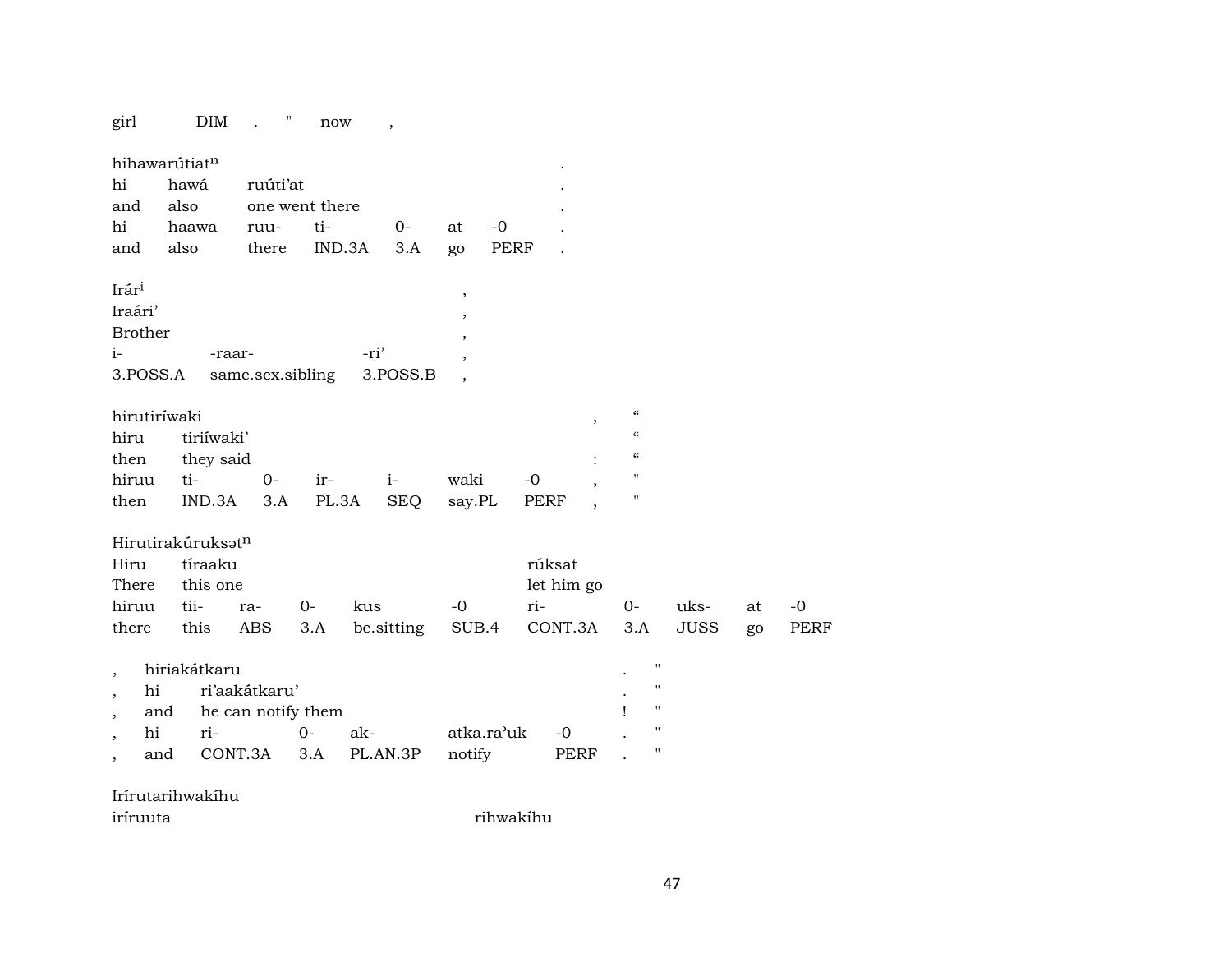| the way it is                                        |                         |       |             |                  |             |             |                          | their saying |                |             |             |          |
|------------------------------------------------------|-------------------------|-------|-------------|------------------|-------------|-------------|--------------------------|--------------|----------------|-------------|-------------|----------|
| irii-                                                | ra-                     | $O -$ | ut-         | $\mathbf 0$      | $\mbox{-a}$ |             | ra-                      | $0-$         | ir-            | waki.a      |             | -hus     |
| that                                                 | <b>ABS</b>              | 3.A   | <b>PREV</b> | be               | SUB.1       |             | <b>ABS</b>               | 3.A          | PL.3A          | say.PL.IMPF |             | IMPF.SUB |
|                                                      |                         |       |             |                  |             |             |                          |              |                |             |             |          |
|                                                      |                         |       |             |                  |             |             |                          |              |                |             |             |          |
| $\pmb{\zeta}\pmb{\zeta}$<br>$\pmb{\zeta}\pmb{\zeta}$ |                         |       |             |                  |             |             |                          |              |                |             |             |          |
| $\mathbf{H}$                                         |                         |       |             |                  |             |             |                          |              |                |             |             |          |
| $\pmb{\mathsf{H}}$                                   |                         |       |             |                  |             |             |                          |              |                |             |             |          |
|                                                      |                         |       |             |                  |             |             |                          |              |                |             |             |          |
| wituhara                                             |                         |       |             |                  |             |             |                          |              |                |             |             |          |
| Wituuhaara'                                          |                         |       |             |                  |             |             |                          |              |                |             |             |          |
|                                                      | A war party comes       |       |             |                  |             |             |                          |              |                |             |             |          |
| wi-                                                  | ti-                     |       | $O -$       | a-               | ut-         |             | raar-                    |              | a              |             | $-0$        |          |
| QUOT                                                 | IND.3A                  |       | 3.A         | PREV.3A          | <b>PREV</b> |             |                          | PL.INDV.A    | come.to.attack |             | <b>PERF</b> |          |
|                                                      |                         |       |             |                  |             |             |                          |              |                |             |             |          |
| $\mathbf{H}$                                         | Irári                   |       |             |                  |             |             |                          | $\,$         |                |             |             |          |
| п<br>$\pmb{\mathsf{H}}$                              | Iraári'                 |       |             |                  |             |             |                          | ,            |                |             |             |          |
| $\pmb{\pi}$                                          | <b>Brother</b>          |       |             |                  |             |             |                          |              |                |             |             |          |
| Ħ                                                    | $i-$                    |       | -raar-      |                  |             | -ri'        |                          |              |                |             |             |          |
|                                                      | 3.POSS.A                |       |             | same.sex.sibling |             | 3.POSS.B    |                          |              |                |             |             |          |
| hirutátiatn                                          |                         |       |             |                  |             |             | $\overline{\phantom{a}}$ |              |                |             |             |          |
| hiru                                                 | táti'at                 |       |             |                  |             |             |                          |              |                |             |             |          |
| then                                                 | I went                  |       |             |                  |             |             |                          |              |                |             |             |          |
| hiruu                                                | ta-                     |       | $t-$        | $i-$             | at          | $-0$        |                          |              |                |             |             |          |
| then                                                 | IND.1/2A                |       | 1.A         | <b>SEQ</b>       | go          | PERF        | $\overline{\phantom{a}}$ |              |                |             |             |          |
|                                                      |                         |       |             |                  |             |             |                          |              |                |             |             |          |
| arikutíutn                                           |                         |       |             |                  |             |             |                          | šúraki       |                |             |             |          |
| a                                                    | rikutií'ut              |       |             |                  |             |             |                          | cuúraki      |                |             |             |          |
| and                                                  | that was a distance off |       |             |                  |             |             |                          | the girls    |                |             |             |          |
| a                                                    | riku-                   | ti-   |             | $0-$             | i'uut       | $-0$        |                          | icuura-      | -kis           |             |             |          |
| and                                                  | that.is                 |       | IND.3A      | 3.A              | be.far      | <b>PERF</b> |                          | girl         | <b>DIM</b>     |             |             |          |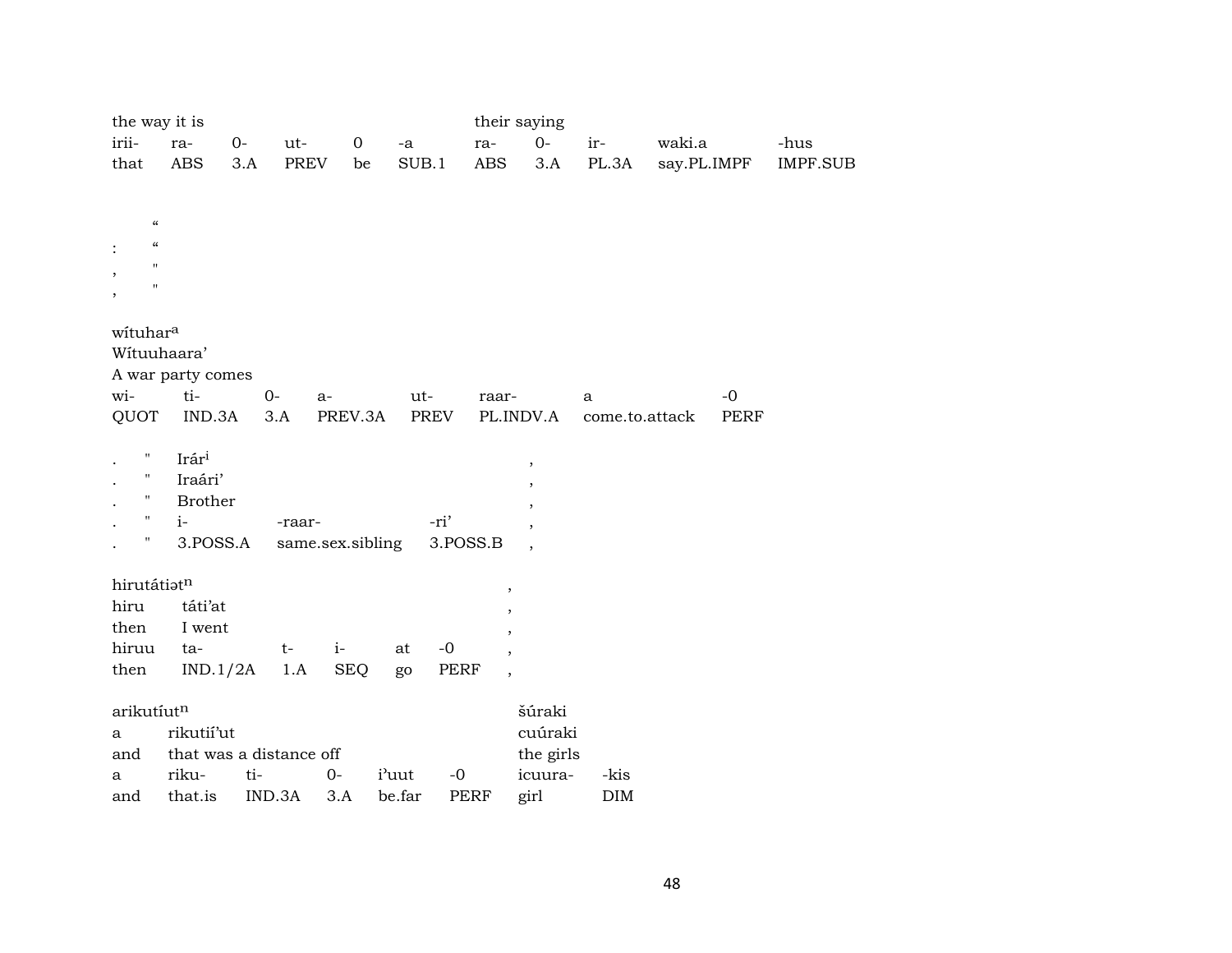| nihkukúhtaku      |      |                       |     |           |          |  |  |  |  |  |
|-------------------|------|-----------------------|-----|-----------|----------|--|--|--|--|--|
| rihkuukúhtaku     |      |                       |     |           |          |  |  |  |  |  |
| where they played |      |                       |     |           |          |  |  |  |  |  |
| ra-               | $O-$ | $ir-$                 | ku- | ak.uhtaku | -hus     |  |  |  |  |  |
|                   |      | INF.A 3.A PL.3A INF.B |     | play      | IMPF.SUB |  |  |  |  |  |

hirarutatikiskatawatáhusitit $^{\rm n}$ 

| hi  |      |                     | raaruutatikiskatawattaáhusitit |      |                |       |                                 |              |             |             |
|-----|------|---------------------|--------------------------------|------|----------------|-------|---------------------------------|--------------|-------------|-------------|
| and |      | then I just neighed |                                |      |                |       |                                 |              |             |             |
| hi  | raa- | ruu-                | ta-                            | $t-$ | $\overline{1}$ | kiis- | kata-                           | wak.taa      | -:hus       | -itik       |
| and | iust | then                | $IND.1/2A$ 1.A SEQ             |      |                |       | bone against.a.vertical.surface | make.a.noise | <b>IMPF</b> | <b>INCH</b> |
| Hí  |      | šúraki              |                                |      |                |       |                                 |              |             |             |

. Hi cuúraki . And the girls

 $\boldsymbol{\mu}$ 

.  $\frac{a}{a}$  $\bullet$ .  $\qquad$  "

. hi icuura- -kis<br>. and girl DIM . and girl

| tuharírikarahət <sup>n</sup> |  |  |       |                                            |  |  |  |  |  |
|------------------------------|--|--|-------|--------------------------------------------|--|--|--|--|--|
| tuuhaariríkaraahat           |  |  |       |                                            |  |  |  |  |  |
| they all turned around       |  |  |       |                                            |  |  |  |  |  |
| ti- 0- ut-                   |  |  | raar- | irikaraa.hak -0                            |  |  |  |  |  |
|                              |  |  |       | IND.3A 3.A PREV PL.INDV.A turn.around PERF |  |  |  |  |  |

| hirutarašaráhkis <sup>a</sup> |                                         |  |                                                       |             |  |           |  |  |  |  |
|-------------------------------|-----------------------------------------|--|-------------------------------------------------------|-------------|--|-----------|--|--|--|--|
|                               | hiru taaracaráhkisa'                    |  |                                                       |             |  |           |  |  |  |  |
|                               | then they would come running toward him |  |                                                       |             |  |           |  |  |  |  |
| hiruu ti-    0-               | — а-                                    |  | raar-                                                 | tarahkis- a |  | $-\Omega$ |  |  |  |  |
|                               |                                         |  | then IND.3A 3.A PREV.3A PL.INDV.A be.strong come PERF |             |  |           |  |  |  |  |

49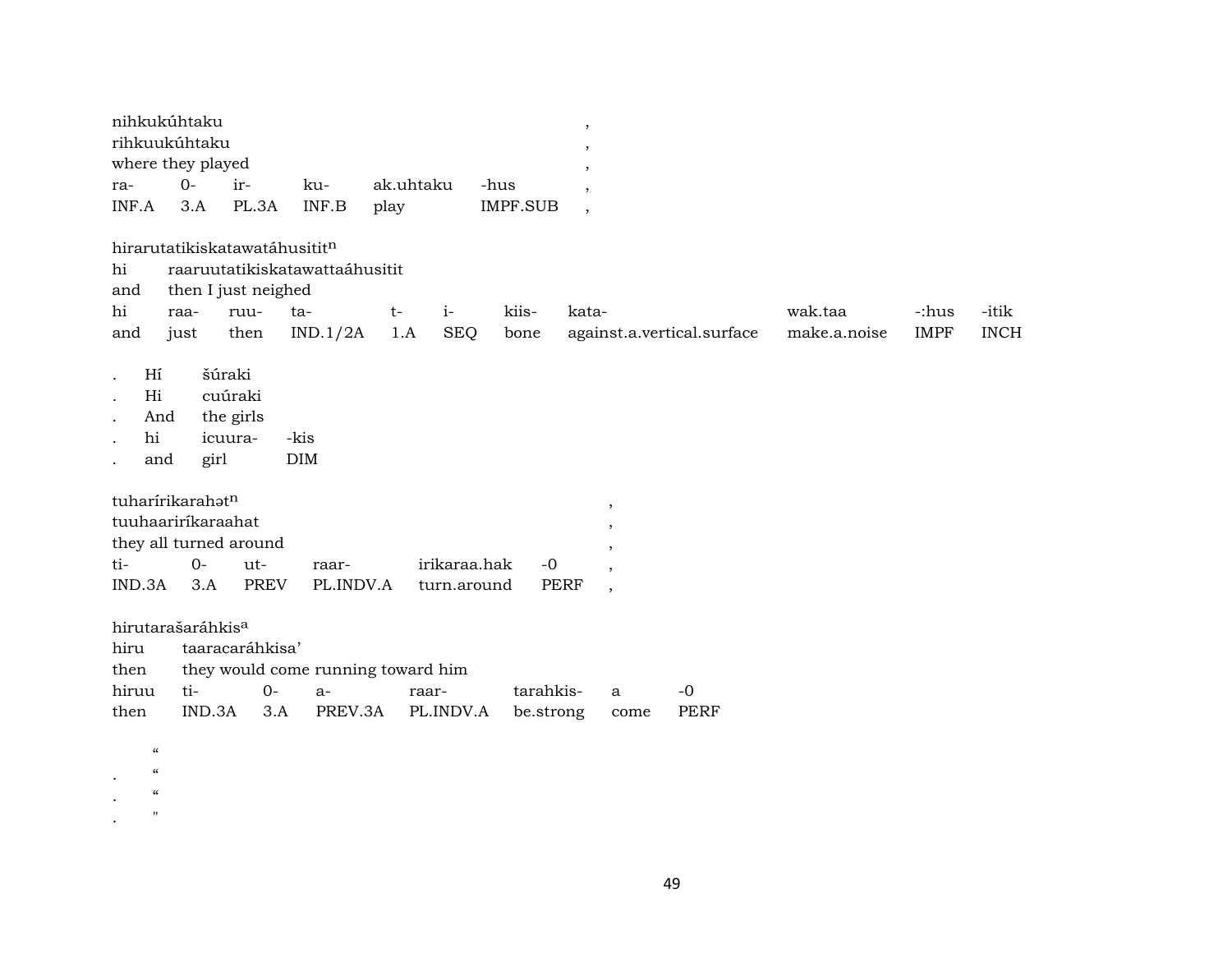| Arusáihawíra<br>Aruúsa'<br>A horse<br>aruusaa<br>horse                                | ihawiiraa'<br>there it comes<br>$ii-$<br>there              | haa-<br>wii-<br>here<br>now | ra-<br><b>ABS</b>          | $0-$<br>3.A                                                                | $a-$<br>PREV.3A | $-0$<br>a<br>come | <b>PERF</b>     |                     |             |  |
|---------------------------------------------------------------------------------------|-------------------------------------------------------------|-----------------------------|----------------------------|----------------------------------------------------------------------------|-----------------|-------------------|-----------------|---------------------|-------------|--|
| $\pmb{\mathsf{H}}$<br>"<br>11<br>$^{\prime\prime}$                                    |                                                             |                             |                            |                                                                            |                 |                   |                 |                     |             |  |
| Irári<br>Iraári'<br><b>Brother</b><br>$i-$<br>3.POSS.A                                | -raar-<br>same.sex.sibling                                  |                             | -ri'<br>3.POSS.B           | $\, \,$<br>$^\mathrm{o}$<br>$\overline{\phantom{a}}$<br>$\cdot$<br>$\cdot$ |                 |                   |                 |                     |             |  |
| asitikuhikapaštaruríkatn<br>a<br>and                                                  | sitikuuhikapactáruurikut<br>they grabbed me by the forelock |                             |                            |                                                                            |                 |                   |                 |                     |             |  |
| $si$ -<br>a<br>DU<br>and                                                              | ti-<br>IND.3A                                               | $O -$<br>3.A                | ir-<br>ku-<br>PL.3A<br>1.P | $ut -$<br><b>PREV</b>                                                      | forelock        | rikak.wac.raar-   | uurikuk<br>hold | $-0$<br><b>PERF</b> |             |  |
| wisirakukuhastawirata<br>wisirakukuhaastawirata<br>when they led me<br>wii-<br>$si$ - | ra-                                                         | $O-$                        | ku-<br>ku-                 | haas-                                                                      | ta              | -wi               | ra-             |                     | at<br>-a    |  |
| DU<br>when                                                                            | INF.A                                                       | 3.A                         | 1.P<br>INF.B               | rope                                                                       | be.hanging      |                   | SUB.L           | PORT                | SUB.1<br>go |  |

 $\sigma_{\rm{max}}$  and  $\sigma_{\rm{max}}$  $\mathcal{L}$ 

 $\mathcal{L}^{(n)}$  and

50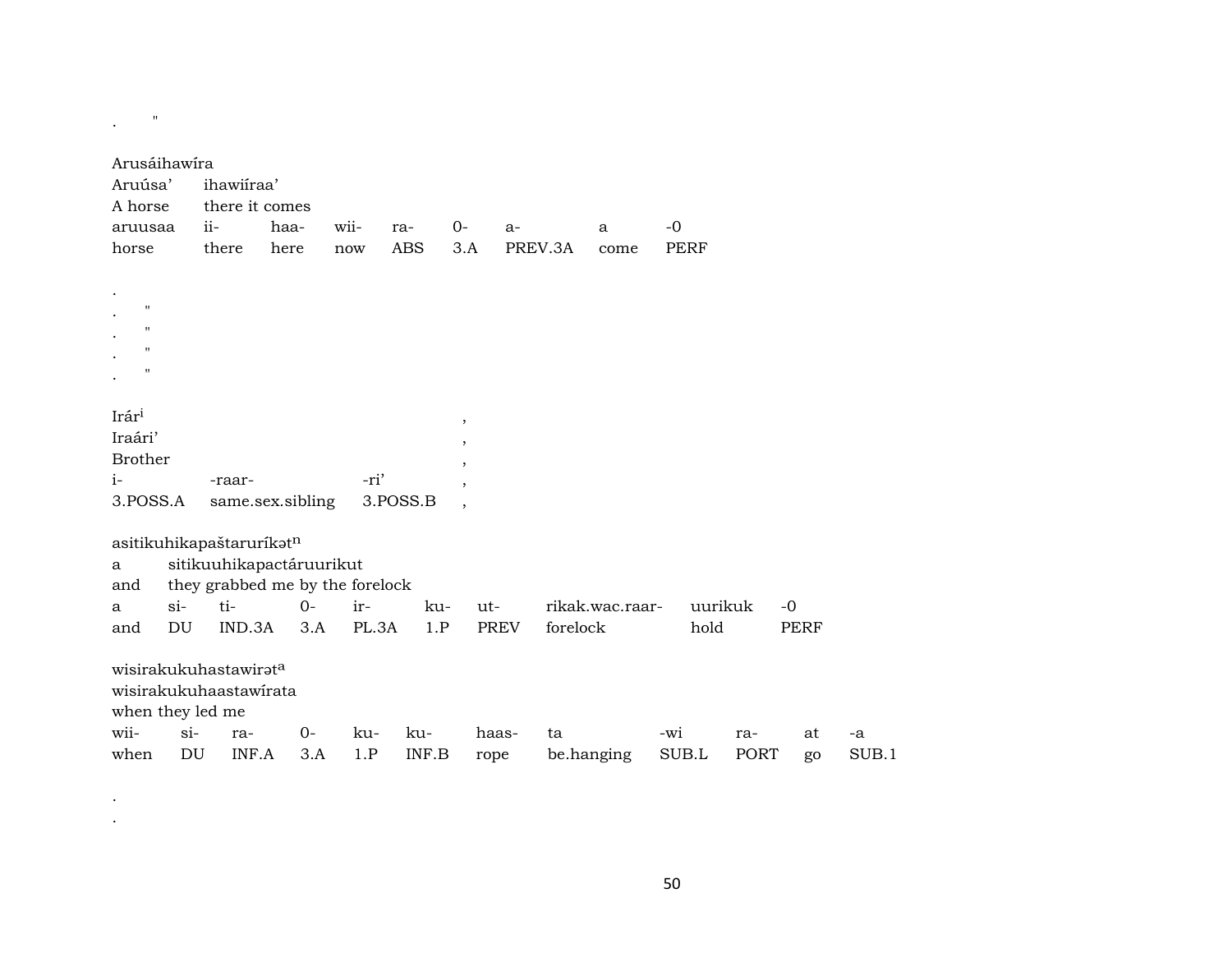| $\bullet$                |                    |                                       |       |           |       |             |          |        |             |       |
|--------------------------|--------------------|---------------------------------------|-------|-----------|-------|-------------|----------|--------|-------------|-------|
|                          |                    |                                       |       |           |       |             |          |        |             |       |
|                          |                    | Asirakukutkiriharahatn                |       |           |       |             |          |        |             |       |
| A                        |                    | sirakukutkiirihaárahut                |       |           |       |             |          |        |             |       |
| And<br>a                 | $si-$              | while they held me by the nape<br>ra- | $0 -$ | ku-       | ku-   | ut-         | kiiriit- | raar-  | ahuk        | $-0$  |
| and                      | DU                 | INF.A                                 | 3.A   | 1.P       | INF.B | <b>PREV</b> | nape     | PL     | hold        | SUB.4 |
|                          |                    |                                       |       |           |       |             |          |        |             |       |
|                          |                    |                                       |       |           |       |             |          |        |             |       |
|                          |                    |                                       |       |           |       |             |          |        |             |       |
|                          |                    |                                       |       |           |       |             |          |        |             |       |
| ,                        |                    |                                       |       |           |       |             |          |        |             |       |
|                          |                    |                                       |       |           |       |             |          |        |             |       |
|                          | Asitikuširáspišatn |                                       |       |           |       |             |          |        |             |       |
| a                        |                    | sitikuciráspicat                      |       |           |       |             |          |        |             |       |
| and                      |                    | they led me there                     |       |           |       |             |          |        |             |       |
| a                        | $si-$              | ti-                                   | 0-    | ir-       | ku-   | ut-         | ciras-   | wic.at | $-0$        |       |
| and                      | DU                 | IND.3A                                | 3.A   | PL.3A     | 1.P   | <b>PREV</b> | COM      | arrive | <b>PERF</b> |       |
| $\overline{\phantom{a}}$ | irišúraki          |                                       |       |           |       |             |          |        |             |       |
|                          | irii               | cuúraki                               |       |           |       |             |          |        |             |       |
|                          | where              | the girls                             |       |           |       |             |          |        |             |       |
|                          | irii               | icuura-                               | -kis  |           |       |             |          |        |             |       |
|                          | where              | girl                                  | DIM   |           |       |             |          |        |             |       |
| nakútatn                 |                    |                                       |       |           |       |             |          |        |             |       |
| rakuútat                 |                    |                                       |       |           |       |             |          |        |             |       |
|                          | its being the camp |                                       |       |           |       |             |          |        |             |       |
| ra-                      | $0-$               | ku-                                   | itak  |           | $-0$  |             |          |        |             |       |
| INF.A                    | 3.A                | INF.B                                 |       | be.a.camp | SUB.4 |             |          |        |             |       |

 $\sim$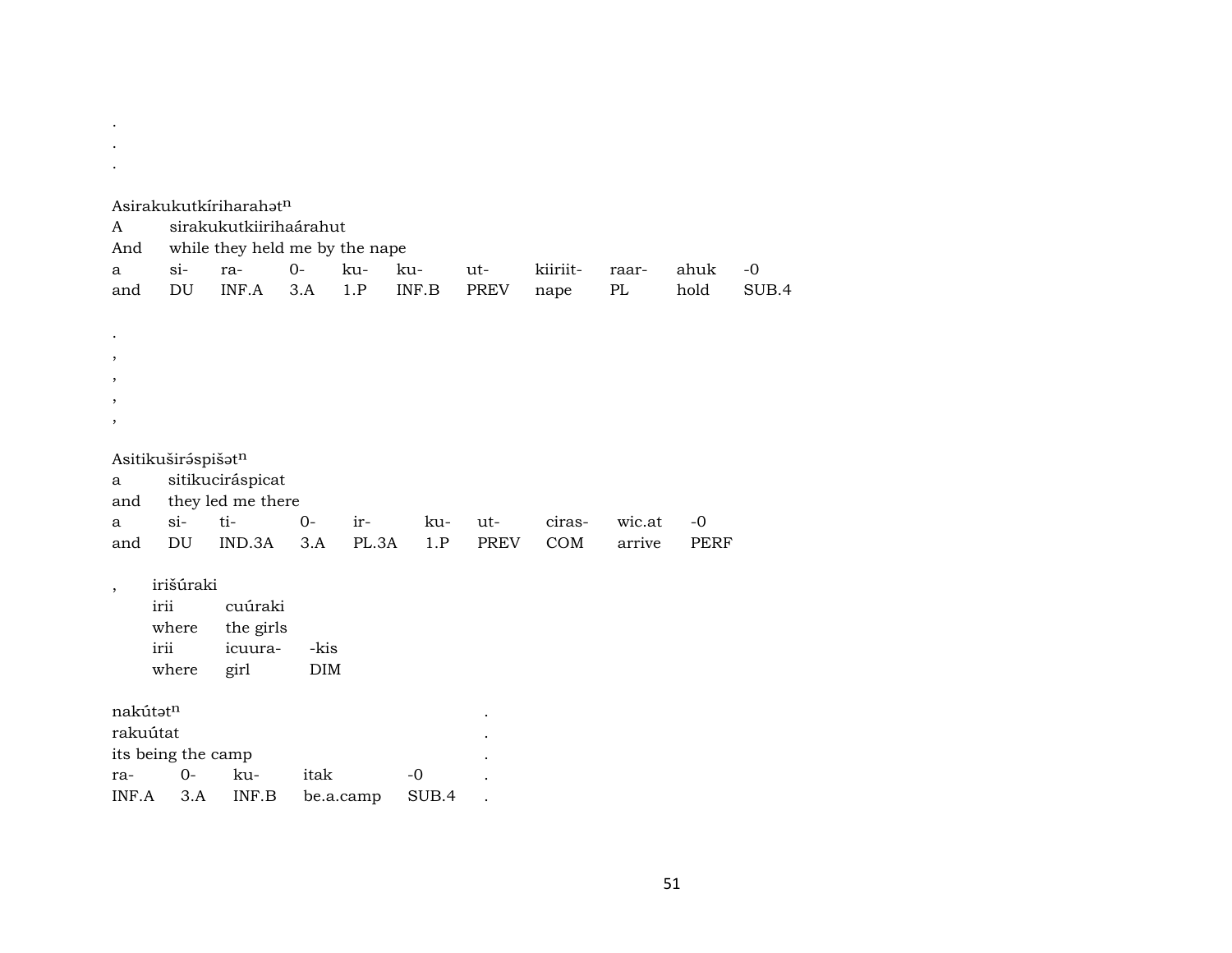|             | $\epsilon$<br>Hirutátiwaku |  |  |                     |       |  |            |                     |  |  |  |
|-------------|----------------------------|--|--|---------------------|-------|--|------------|---------------------|--|--|--|
|             | Hiru tátiwaku'             |  |  |                     |       |  | $\epsilon$ | Ihi                 |  |  |  |
| Then I said |                            |  |  |                     |       |  |            | $\therefore$ " Uh , |  |  |  |
| hiruu ta-   |                            |  |  | t- i- waka'u -0 , " |       |  |            | ihii ,              |  |  |  |
|             | then $IND.1/2A$ 1.A SEQ    |  |  | say                 | PERF, |  |            | uh                  |  |  |  |

| nakúsi <sup>i</sup> | ihátaku  |      |       |
|---------------------|----------|------|-------|
| raakúsi'i           | ihaátaku |      |       |
| one seated          | there    |      |       |
| raa.kus.i'          | $i$ i –  | haa- | -taku |
| wife                | there    | here | LOC.  |

| atarapítik <sup>u</sup>          |    |    |      |          |          |  |
|----------------------------------|----|----|------|----------|----------|--|
| aataraápiitiku                   |    |    |      |          |          |  |
| we ought to camp                 |    |    |      |          |          |  |
| aa-                              | t- | а- | rak- | wi.itik  | -hus     |  |
| $SUBJ.1/2A$ 1.A IN.PL.A $1/2.PL$ |    |    |      | sit.down | IMPF.SUB |  |

| titakukakuhúrari |
|------------------|
|------------------|

,

| Tiítaku    |       | kaakuuhúrari              |      |              |              |                |
|------------|-------|---------------------------|------|--------------|--------------|----------------|
| Here       |       | the place is not good     |      |              |              |                |
| tii- -taku |       |                           | uur- | huraar- hiir |              | $\overline{a}$ |
| here       | LOC – | NEG.IND.3A 3.A PREV earth |      |              | be.good PERF |                |

| tiirirátarakitat <sup>n</sup> |  |       |      |      |                |
|-------------------------------|--|-------|------|------|----------------|
| ti'iriirátaraakitat           |  |       |      |      |                |
| here where we are camped      |  |       |      |      |                |
| tii- irii- ra- t-             |  | $a -$ | rak- | itak | $\overline{a}$ |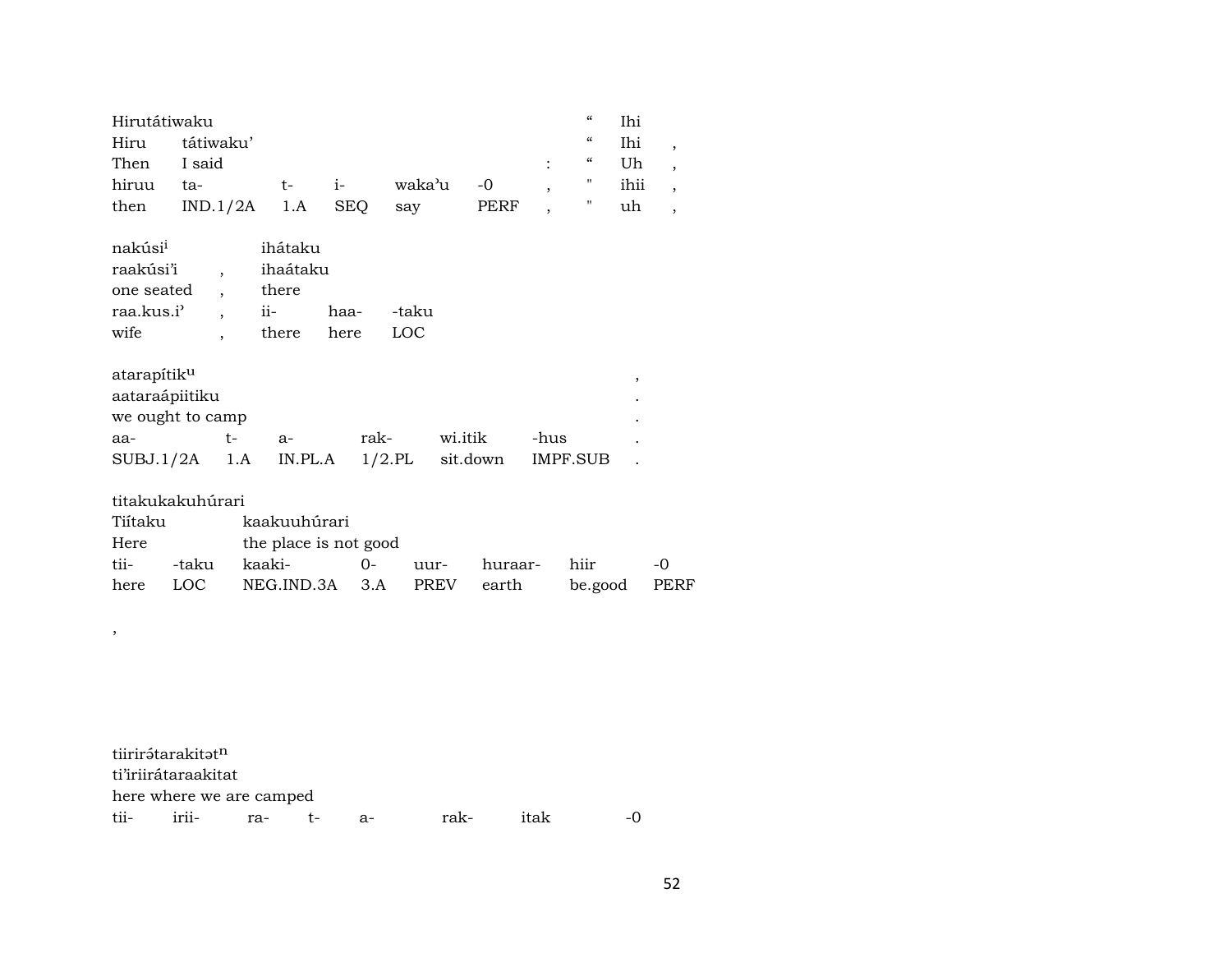| here                                                                                | where                                                                                                                                          | $\mathbf{ABS}$                                  | 1.A                             | $\textup{IN}.\textup{PL}.\textup{P}$                                                 | $1/2$ .PL                                          | be.a.camp      |              | SUB.4                                                 |              |                   |  |
|-------------------------------------------------------------------------------------|------------------------------------------------------------------------------------------------------------------------------------------------|-------------------------------------------------|---------------------------------|--------------------------------------------------------------------------------------|----------------------------------------------------|----------------|--------------|-------------------------------------------------------|--------------|-------------------|--|
| Ħ<br>$\blacksquare$<br>Ħ<br>Н<br>Ħ                                                  | Akihítatiška<br>Aki<br>And here<br>$a-$<br>and                                                                                                 | ki<br>there                                     | hi<br>and<br>$\hbox{hi}$<br>and | táticka'<br>I thought<br>ta-<br>IND.1/2A                                             | $t-$<br>1.A                                        | wicka<br>think | $-0$<br>PERF | $\ddot{\cdot}$<br>$\cdot$<br>$\overline{\phantom{a}}$ |              |                   |  |
| $\boldsymbol{\mathcal{C}}$<br>$\boldsymbol{\zeta}\boldsymbol{\zeta}$<br>$^{\prime}$ |                                                                                                                                                |                                                 |                                 |                                                                                      |                                                    |                |              |                                                       |              |                   |  |
| wii-<br>$\operatorname{now}$                                                        | wirikutuharáhista<br>Wirikutuuhaaráhista<br>riku-<br>that.is                                                                                   | The war party is going to come<br>ti-<br>IND.3A | $0-$<br>3.A                     | $a-$<br>PREV.3A                                                                      | ut-<br>PREV                                        | raar-          | PL.INDV.A    | a<br>come                                             | -his<br>PERF | -ta<br><b>INT</b> |  |
| $\cdot$<br>$\cdot$<br>$\cdot$<br>$^\mathrm{,}$                                      | ihi<br>ihi<br>$\overline{\phantom{a}}$<br>uh<br>$\overline{\phantom{a}}$<br>ihii<br>$\overline{\phantom{a}}$<br>uh<br>$\overline{\phantom{a}}$ | pírəski<br>piíraski<br>boys<br>piiras-<br>boy   | -kis<br>$\rm{DIM}$              | $\pmb{\mathsf{H}}$<br>$\pmb{\mathsf{H}}$<br>$\pmb{\mathsf{H}}$<br>$\pmb{\mathsf{H}}$ |                                                    |                |              |                                                       |              |                   |  |
| ra-<br>$\ensuremath{\mathsf{INF}}\xspace\text{-}\mathrm{A}\xspace$                  | Nətkúrakakútaku<br>ratkuraakakúhtaku<br>when we were playing<br>$t-$<br>1.A                                                                    | ku-<br>$\ensuremath{\mathsf{INF}.\mathsf{B}}$   | rak-<br>$1/2$ .PL               | ak.uhtaku<br>play                                                                    | $-0$                                               | SUB.4          |              |                                                       |              |                   |  |
| Irári<br>Iraári'                                                                    |                                                                                                                                                |                                                 |                                 |                                                                                      | $^\mathrm{^\mathrm{o}}$<br>$^\mathrm{^\mathrm{o}}$ |                |              |                                                       |              |                   |  |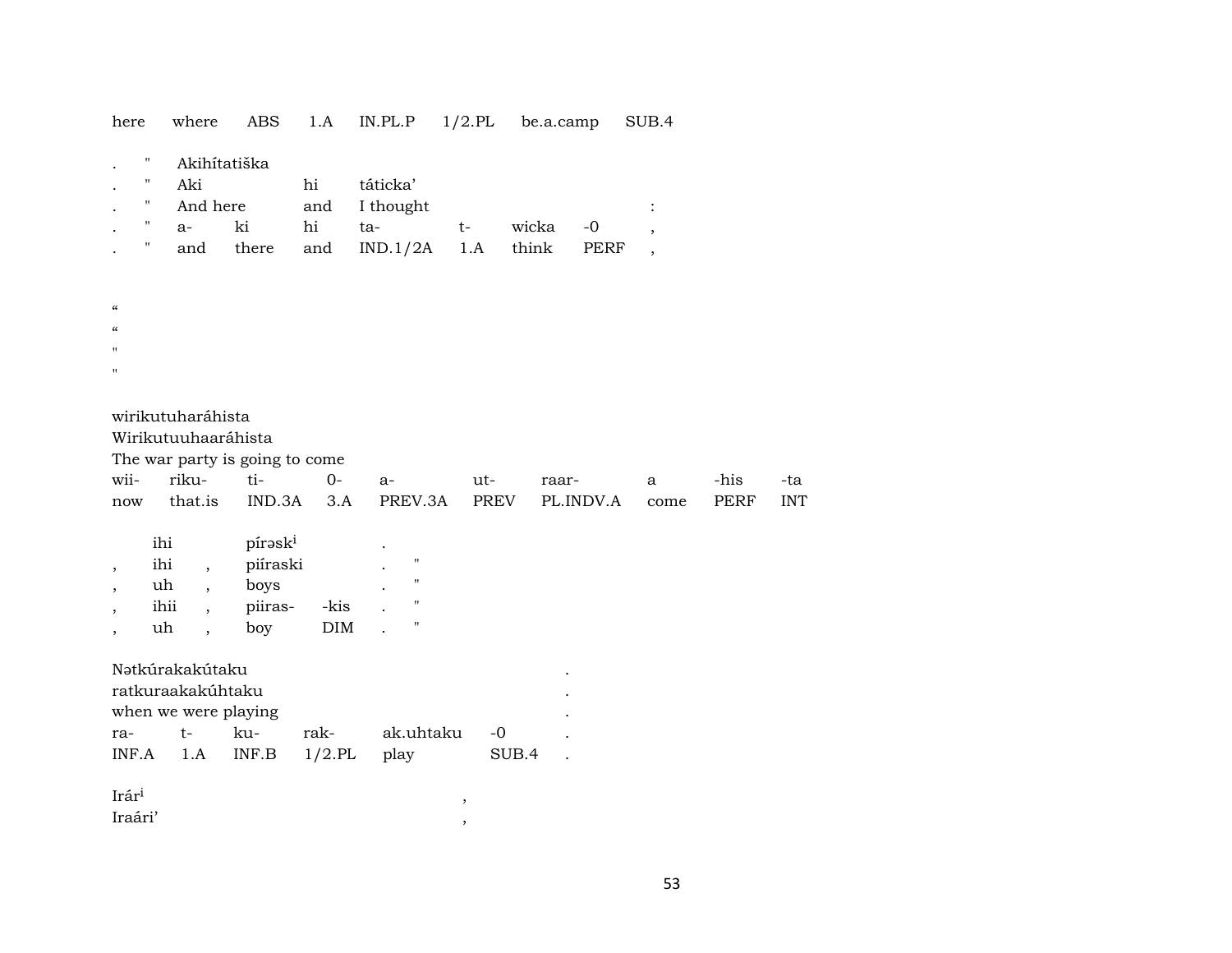| <b>Brother</b>           |                          |                                                   |                   |               | ,       |             |           |                |             |
|--------------------------|--------------------------|---------------------------------------------------|-------------------|---------------|---------|-------------|-----------|----------------|-------------|
| $i-$                     |                          | -raar-                                            |                   | -ri'          |         |             |           |                |             |
| 3.POSS.A                 |                          | same.sex.sibling                                  |                   | 3.POSS.B      |         |             |           |                |             |
|                          | hihítakuríhuksu          |                                                   |                   |               |         |             |           |                |             |
| hi                       | hiítaku                  |                                                   | ríhuksu'          |               |         |             |           |                |             |
| and                      |                          | over there                                        | just              |               |         |             |           |                |             |
| hi                       | hii-                     | -taku                                             | rihuks            | $-u^{\prime}$ |         |             |           |                |             |
| and                      | other                    | LOC                                               | alone             | <b>NOM</b>    |         |             |           |                |             |
|                          | tahákituru               |                                                   |                   |               |         |             |           |                |             |
|                          | tahaakítúru'             |                                                   |                   |               |         |             |           |                |             |
|                          | we made camp             |                                                   |                   |               |         |             |           |                |             |
| ta-                      |                          | $t-$                                              | rak-              | ituur-        | ra'uk   | $-0$        |           |                |             |
|                          | $IND.1/2A$ 1.A           |                                                   | $1/2$ .PL         | village       | make    | <b>PERF</b> |           |                |             |
|                          |                          |                                                   |                   |               |         |             |           |                |             |
| hi                       |                          | hitakarahisutahápak <sup>i</sup><br>takaaraáhisu' |                   | tahápaki'     |         |             |           |                |             |
| and                      |                          | suddenly                                          |                   | we said       |         |             |           |                |             |
| hi                       |                          | takaaraahis                                       | $-u^{\prime}$     | ta-           | $t-$    | rak-        | waki      | $-0$           |             |
| and                      |                          | all.at.once                                       | <b>NOM</b>        | IND.1/2A      | 1.A     | $1/2$ .PL   | say.PL    | PERF           |             |
|                          |                          |                                                   |                   |               |         |             |           |                |             |
|                          | $\pmb{\mathsf{H}}$       |                                                   |                   |               |         |             |           |                |             |
|                          | $\pmb{\mathsf{H}}$       |                                                   |                   |               |         |             |           |                |             |
|                          | $\pmb{\mathsf{H}}$       |                                                   |                   |               |         |             |           |                |             |
| $\overline{\phantom{a}}$ | $\pmb{\mathsf{H}}$       |                                                   |                   |               |         |             |           |                |             |
|                          |                          |                                                   |                   |               |         |             |           |                |             |
|                          | ariwituhara              |                                                   |                   |               |         |             |           |                |             |
| Ári'                     |                          | wituuhaara'                                       |                   |               |         |             |           |                |             |
| Why                      | $\overline{\phantom{a}}$ |                                                   | a war party comes |               |         |             |           |                |             |
| arii                     | $\overline{ }$ ,         | wi-                                               | ti-               | $0 -$         | a-      | ut-         | raar-     | a              | $-0$        |
| oh                       | $\overline{\phantom{a}}$ | QUOT                                              | IND.3A            | 3.A           | PREV.3A | PREV        | PL.INDV.A | come.to.attack | <b>PERF</b> |

54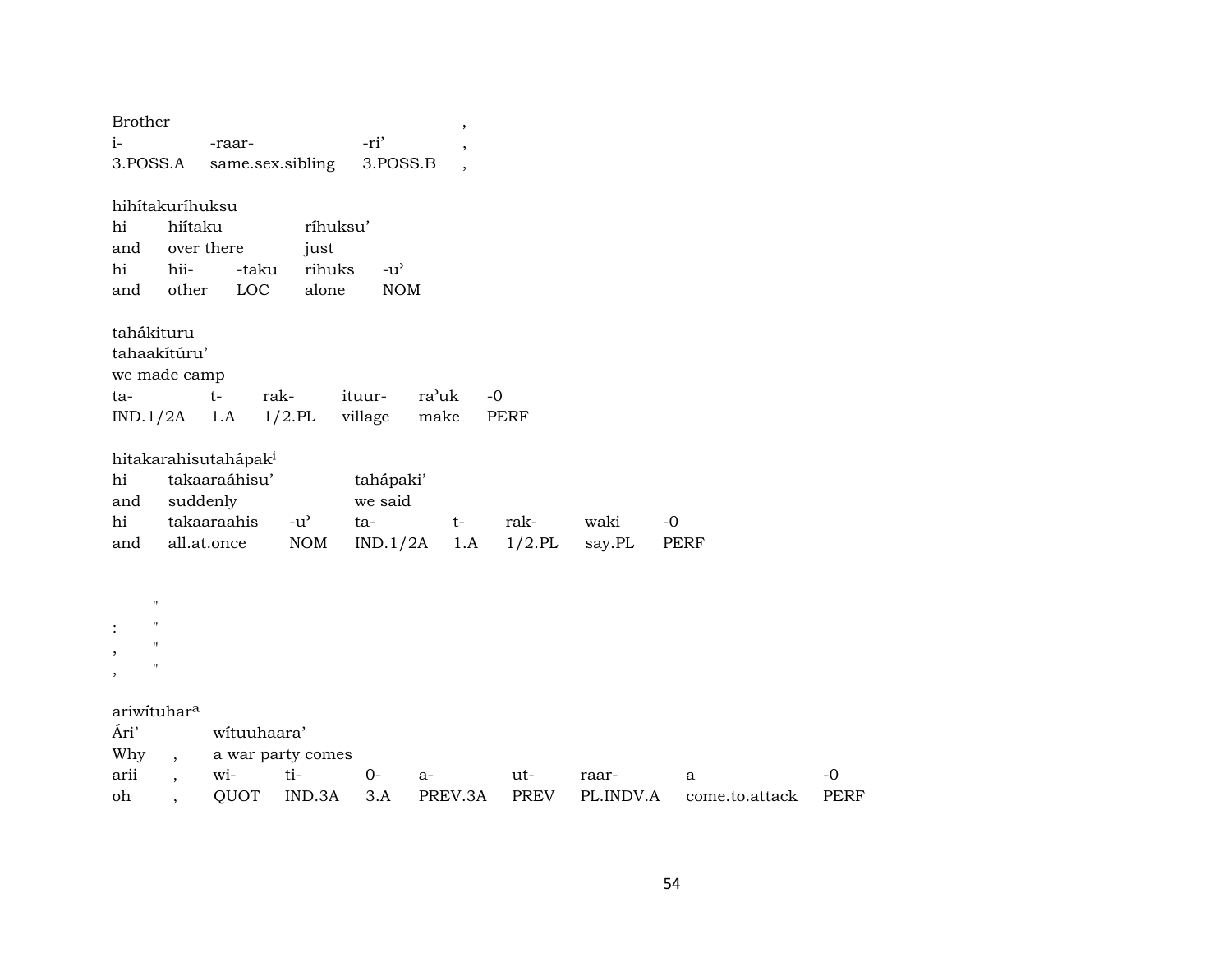| $\pmb{\mathsf{H}}$<br>$\pmb{\mathsf{H}}$<br>$\pmb{\mathsf{H}}$<br>$\pmb{\mathsf{H}}$ | Ákaa<br>Aáka'a<br>Oh my                                                                                | $\mathbf{I}$<br>$\ddot{\phantom{1}}$        | irár <sup>i</sup><br>iraári'<br>brother |                     |                                                   |                       | $\overline{\phantom{a}}$ |           |               |                                    |             |
|--------------------------------------------------------------------------------------|--------------------------------------------------------------------------------------------------------|---------------------------------------------|-----------------------------------------|---------------------|---------------------------------------------------|-----------------------|--------------------------|-----------|---------------|------------------------------------|-------------|
| н.                                                                                   | aaka'a<br>oh.my                                                                                        | $i-$<br>$\cdot$<br>$\overline{\phantom{a}}$ | 3.POSS.A                                | -raar-              | same.sex.sibling                                  | -ri'<br>3.POSS.B      | $\cdot$                  |           |               |                                    |             |
| hiru<br>then<br>hiruu<br>then                                                        | hirutatiráwitakatn<br>tatiraáwihtakut<br>I charged<br>ta-<br>IND.1/2A                                  | $t-$<br>1.A                                 | $i-$<br><b>SEQ</b>                      | raawiir-<br>angrily | run                                               | takuk<br>$-0$<br>PERF | $\overline{\phantom{a}}$ |           |               |                                    |             |
| irii-<br>where                                                                       | iriwirákuharapírask <sup>i</sup><br>iriwiiraákuuhara<br>where the war party came<br>wii-<br>ra-<br>now | INF.A                                       | $0-$<br>a-<br>3.A                       | PREV.3A             | ku-<br>INF.B                                      | ut-<br>PREV           | raar-<br>PL.INDV.A       | a<br>come | $-0$<br>SUB.3 | piíraski<br>boys<br>piiras-<br>boy | -kis<br>DIM |
| A<br>And<br>a<br>and                                                                 | Arahírahšúrak <sup>i</sup><br>ráhiira'<br>sometimes<br>rahiira<br>further                              |                                             | cuúraki<br>the girls<br>icuura-<br>girl | -kis<br><b>DIM</b>  | $\overline{\phantom{a}}$                          |                       |                          |           |               |                                    |             |
| hitiharáruhku<br>hi<br>and                                                           | tiihattáruhku'<br>they carried sticks                                                                  |                                             |                                         |                     |                                                   |                       |                          |           |               |                                    |             |
| hi                                                                                   | ti-                                                                                                    | $0-$<br>ir-                                 |                                         | haak-               | raar-                                             | ruhka'uk              | $-0$                     |           |               |                                    |             |
| and<br>Irár <sup>i</sup><br>Iraári'<br><b>Brother</b><br>$i-$                        | IND.3A<br>-raar-                                                                                       | 3.A                                         | PL.3A<br>-ri'                           | wood                | PL<br>$\,$<br>$\overline{\phantom{a}}$<br>$\cdot$ | have.DIST             | <b>PERF</b>              |           |               |                                    |             |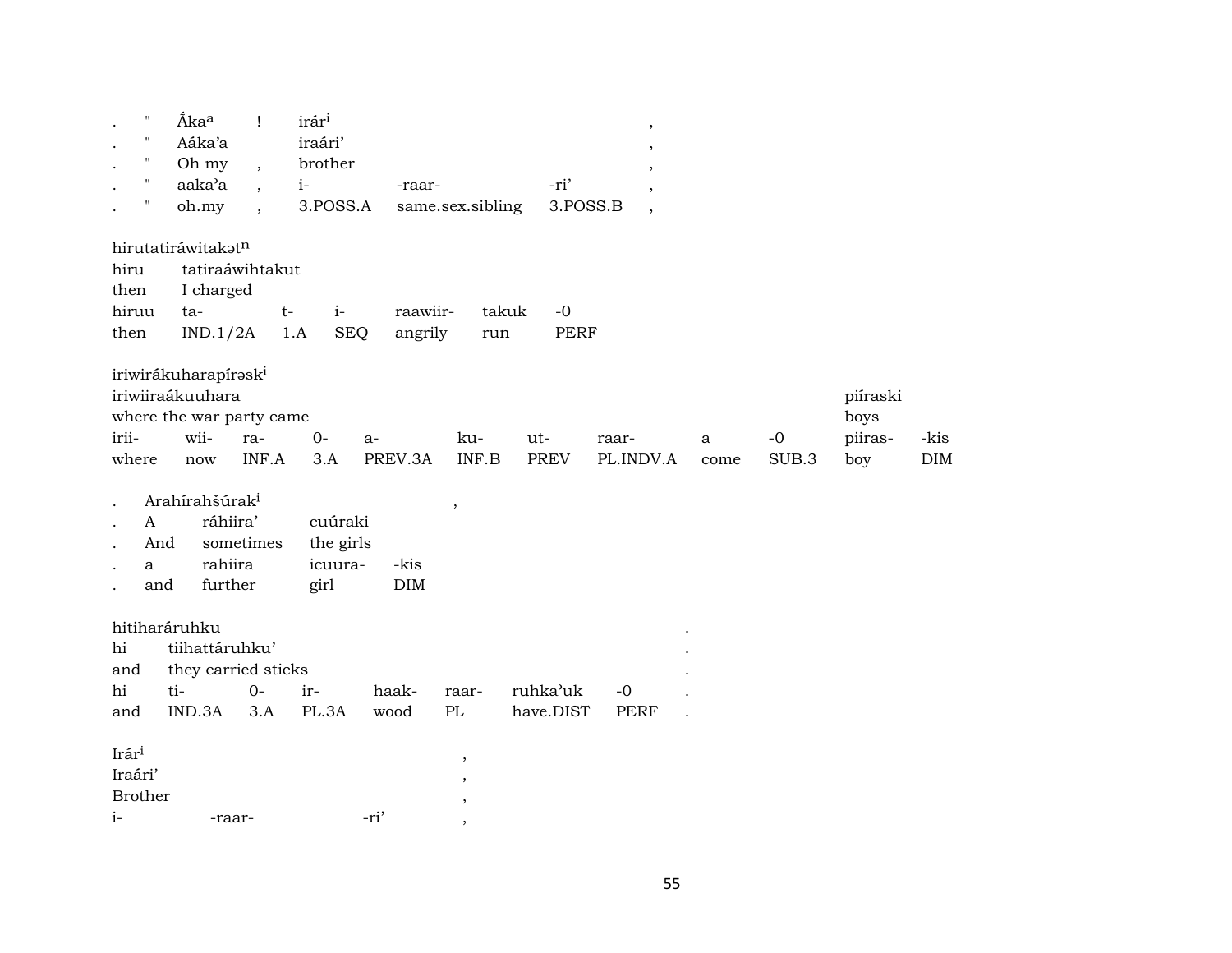3.POSS.A same.sex.sibling 3.POSS.B ,

| hitikuhatarawáurikatn<br>tikuuhaattaarawá'uurikut<br>hi<br>they captured some of us<br>and |                         |                  |       |          |           |           |             |      |         |             |  |  |  |  |
|--------------------------------------------------------------------------------------------|-------------------------|------------------|-------|----------|-----------|-----------|-------------|------|---------|-------------|--|--|--|--|
| hi                                                                                         | ti-                     | $0-$             | ku-   | ut-      | rak-      | raar-     | awa-        |      | uurikuk | $-0$        |  |  |  |  |
| and                                                                                        | IND.3A                  | 3.A              | 1.P   | PREV     | $1/2.$ PL | PL.INDV.P | <b>DIST</b> |      | catch   | <b>PERF</b> |  |  |  |  |
|                                                                                            |                         |                  |       |          |           |           |             |      |         |             |  |  |  |  |
| $\cdot$                                                                                    |                         |                  |       |          |           |           |             |      |         |             |  |  |  |  |
|                                                                                            |                         |                  |       |          |           |           |             |      |         |             |  |  |  |  |
|                                                                                            |                         |                  |       |          |           |           |             |      |         |             |  |  |  |  |
|                                                                                            |                         |                  |       |          |           |           |             |      |         |             |  |  |  |  |
|                                                                                            |                         |                  |       |          |           |           |             |      |         |             |  |  |  |  |
|                                                                                            |                         |                  |       |          |           |           |             |      |         |             |  |  |  |  |
| Irári                                                                                      |                         |                  |       |          |           |           |             |      |         |             |  |  |  |  |
| Iraári'                                                                                    |                         |                  |       |          | $\, ,$    |           |             |      |         |             |  |  |  |  |
| <b>Brother</b>                                                                             |                         |                  |       |          |           |           |             |      |         |             |  |  |  |  |
| $i-$                                                                                       | -raar-                  |                  |       | -ri'     |           |           |             |      |         |             |  |  |  |  |
| 3.POSS.A                                                                                   |                         | same.sex.sibling |       | 3.POSS.B |           |           |             |      |         |             |  |  |  |  |
|                                                                                            |                         |                  |       |          |           |           |             |      |         |             |  |  |  |  |
| hitikurakáru                                                                               |                         |                  |       |          |           |           |             |      |         |             |  |  |  |  |
| hi                                                                                         | tikuraakáru'            |                  |       |          |           |           |             |      | $\, ,$  |             |  |  |  |  |
| and                                                                                        | they made us            |                  |       |          |           |           |             |      |         |             |  |  |  |  |
| hi                                                                                         | ti-                     | $0-$             | ir-   | ku-      | rak-      | ka.ra'uk  | $-0$        |      |         |             |  |  |  |  |
| and                                                                                        | IND.3A                  | 3.A              | PL.3A | 1.P      | $1/2$ .PL | make.PL.P |             | PERF |         |             |  |  |  |  |
|                                                                                            |                         |                  |       |          |           |           |             |      |         |             |  |  |  |  |
|                                                                                            | wirakukuhatarúrikatn    |                  |       |          |           |           |             |      |         |             |  |  |  |  |
|                                                                                            | wirakukuuhaattaruurikut |                  |       |          |           |           |             |      |         |             |  |  |  |  |
|                                                                                            | after they captured us  |                  |       |          |           |           |             |      |         |             |  |  |  |  |
| wii-                                                                                       | ra-                     | $0-$             | ku-   | ku-      | ut-       | rak-      | raar-       |      | uurikuk | $-0$        |  |  |  |  |
| when                                                                                       | INF.A                   | 3.A              | 1.P   | INF.B    | PREV      | $1/2$ .PL | PL.INDV.P   |      | catch   | SUB.4       |  |  |  |  |
|                                                                                            |                         |                  |       |          |           |           |             |      |         |             |  |  |  |  |
|                                                                                            |                         |                  |       |          |           |           |             |      |         |             |  |  |  |  |
|                                                                                            |                         |                  |       |          |           |           |             | ,    |         |             |  |  |  |  |
| $\overline{\phantom{a}}$<br>$\hbox{hi}$<br>,                                               | hiwirikutaštawi         | wirikutactawi'   |       |          |           |           |             | ,    |         |             |  |  |  |  |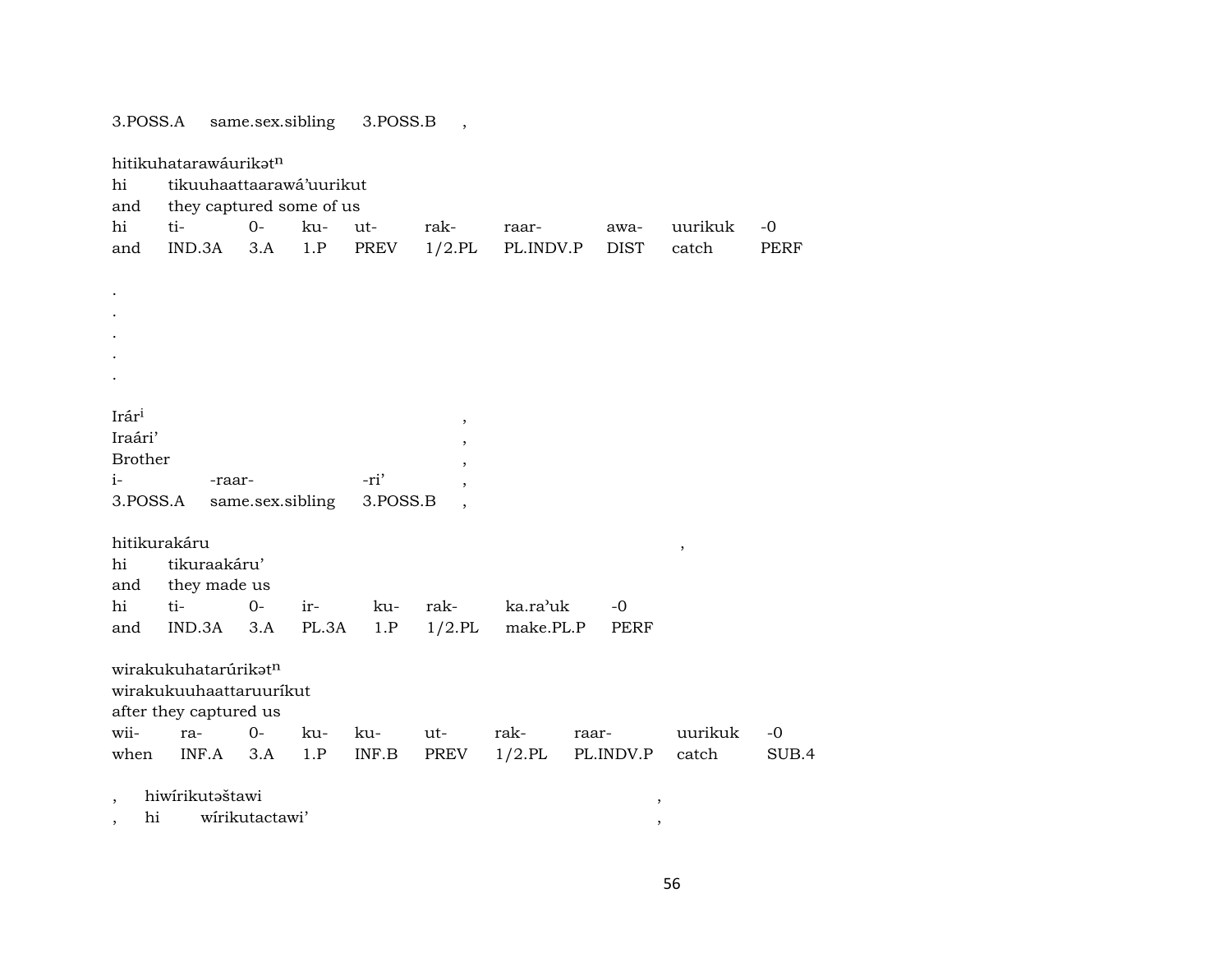| $\overline{\phantom{a}}$                 | and                               | I was one among them |                |                                   |                        |           |          |                     |                                 | ,              |      |        |         |
|------------------------------------------|-----------------------------------|----------------------|----------------|-----------------------------------|------------------------|-----------|----------|---------------------|---------------------------------|----------------|------|--------|---------|
| $\overline{\phantom{a}}$                 | hi                                | wii-                 | riku-          | ta-                               |                        | t-        | tawi     |                     | $-0$                            | ,              |      |        |         |
|                                          | and                               | now                  |                |                                   | that.is $IND.1/2A$ 1.A |           | be.among |                     | PERF                            | $\overline{ }$ |      |        |         |
|                                          |                                   |                      |                |                                   |                        |           |          |                     |                                 |                |      |        |         |
|                                          | hitikurákawakarukúrahwa           |                      |                |                                   |                        |           |          |                     |                                 |                |      |        |         |
| hi                                       |                                   |                      |                | tikuraákawaakaruuku'              |                        |           |          |                     |                                 |                |      | ráhwa  |         |
| and                                      | they were making us               |                      |                |                                   |                        |           |          |                     |                                 |                |      | slaves |         |
| ti-<br>$O -$<br>ir-<br>hi<br>rak-<br>ku- |                                   |                      |                |                                   |                        |           |          |                     | kawaaka.ra'uk<br>-:hus<br>rahwa |                |      |        |         |
| and                                      |                                   |                      | $IND.3A$ $3.A$ | PL.3A                             | 1.P                    | $1/2$ .PL |          | make.DIST           |                                 |                | IMPF |        | captive |
|                                          |                                   |                      |                |                                   |                        |           |          |                     |                                 |                |      |        |         |
|                                          | Kítu                              |                      |                |                                   |                        |           |          |                     |                                 |                |      |        |         |
|                                          | Kítuu'u'                          |                      |                |                                   |                        |           |          |                     |                                 |                |      |        |         |
|                                          | All                               |                      |                |                                   |                        |           |          |                     |                                 |                |      |        |         |
|                                          | kituu                             | $-u'$                |                |                                   |                        |           |          |                     |                                 |                |      |        |         |
|                                          | all                               | <b>NOM</b>           |                |                                   |                        |           |          |                     |                                 |                |      |        |         |
|                                          |                                   |                      |                |                                   |                        |           |          |                     |                                 |                |      |        |         |
|                                          | iriratusúkstakuhuruk <sup>i</sup> |                      |                |                                   |                        |           |          |                     |                                 |                |      |        |         |
|                                          | iriíratucukstaakuhúruuki          |                      |                |                                   |                        |           |          |                     |                                 |                |      |        |         |
|                                          |                                   |                      |                | the ways that used to be among us |                        |           |          |                     |                                 |                |      |        |         |
| irii-                                    | ra-                               | $t-$                 |                | ut-                               | uks-                   | rak-      | uhuur.uu |                     |                                 |                | -uk  |        | $-i$    |
| that                                     |                                   | ABS                  | 1.A            | PREV                              | AOR                    | $1/2$ .PL |          | be.the.way.one.does |                                 |                | DIST |        | SUB.2   |
|                                          |                                   |                      |                |                                   |                        |           |          |                     |                                 |                |      |        |         |
| $\overline{\phantom{a}}$                 |                                   | tirikurəsahət        |                |                                   |                        |           |          | kīš <sup>i</sup>    | $\ddot{\phantom{a}}$            | $\mathbf I$    |      |        |         |
|                                          |                                   | tirikurásahat        |                |                                   |                        |           |          | kiíci               |                                 | $\mathbf I$    |      |        |         |
|                                          |                                   | when I grew up       |                |                                   |                        |           |          | but                 |                                 | And            |      |        |         |
|                                          | tii-                              | ri-                  |                | ku-                               | rasahat                | -0        |          | kii.ci              |                                 | $\mathbf{i}$   |      |        |         |
|                                          | when                              |                      | CONT.3A        | 1.P                               | grow.up                |           | SUB.4    | but                 |                                 | and            |      |        |         |

,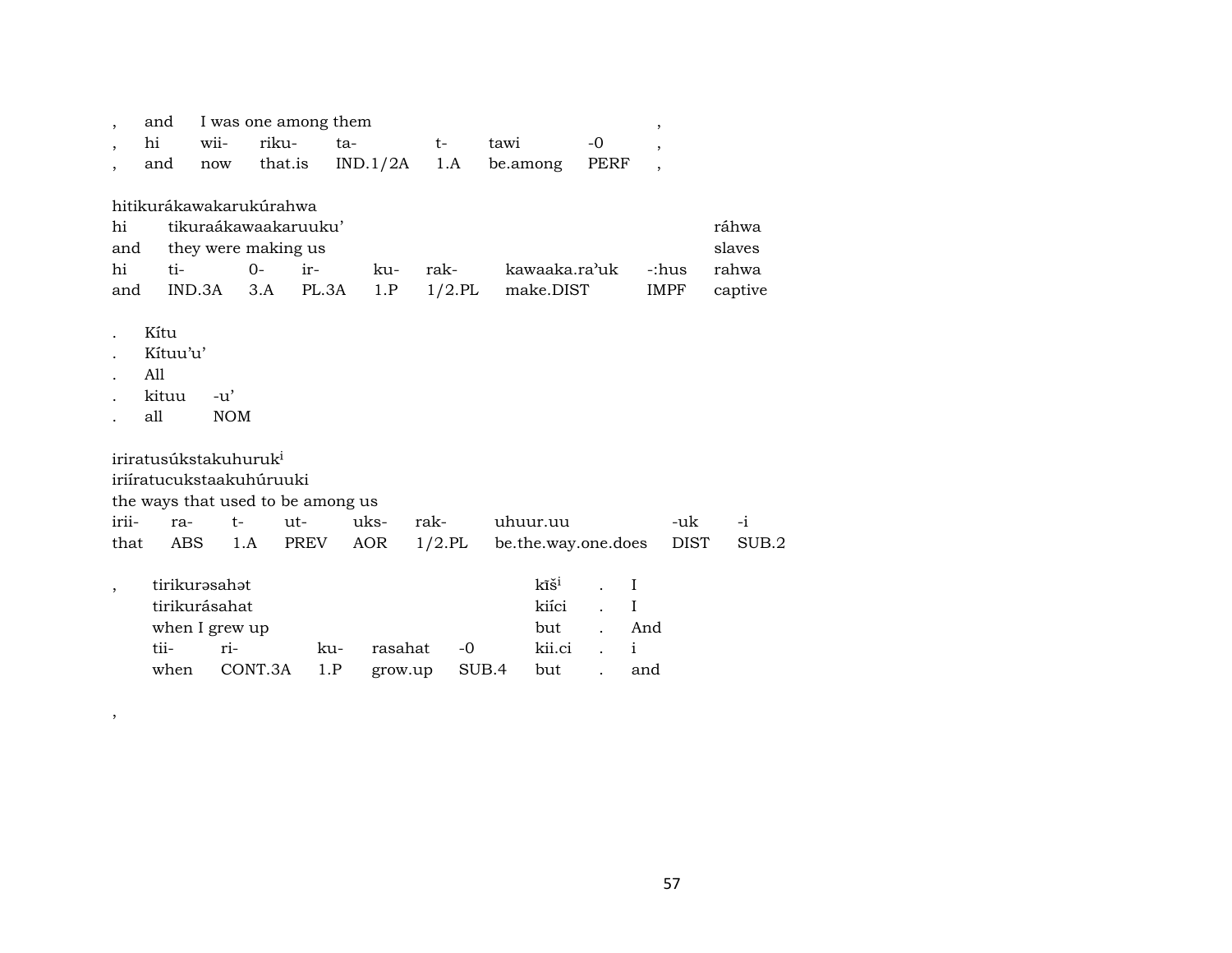|                            | Askukuwikariritirirátawi           |                      |                                         |                  |        |                                      |           |            |        |      |          |      |  |  |  |
|----------------------------|------------------------------------|----------------------|-----------------------------------------|------------------|--------|--------------------------------------|-----------|------------|--------|------|----------|------|--|--|--|
| ásku                       | kuwikariiriitiriiraátawi'          |                      |                                         |                  |        |                                      |           |            |        |      |          |      |  |  |  |
| one                        |                                    |                      | none of the ways is among us any longer |                  |        |                                      |           |            |        |      |          |      |  |  |  |
| asku                       | ku-                                | wii-                 | karii-                                  | rii-             | $t-$   | ir-                                  | ri-       |            | uur-   | raa- | tawi     | $-0$ |  |  |  |
| one                        | <b>INDF</b>                        | $\operatorname{now}$ | EMPH.NEG                                | ASSR             | 1.A    | POSS.1/2A                            | PHYS.POSS |            | POSS.A | way  | be.among | PERF |  |  |  |
|                            |                                    |                      |                                         |                  |        |                                      |           |            |        |      |          |      |  |  |  |
| $\bullet$                  |                                    |                      |                                         |                  |        |                                      |           |            |        |      |          |      |  |  |  |
|                            |                                    |                      |                                         |                  |        |                                      |           |            |        |      |          |      |  |  |  |
|                            |                                    |                      |                                         |                  |        |                                      |           |            |        |      |          |      |  |  |  |
|                            |                                    |                      |                                         |                  |        |                                      |           |            |        |      |          |      |  |  |  |
|                            |                                    |                      |                                         |                  |        |                                      |           |            |        |      |          |      |  |  |  |
|                            |                                    |                      |                                         |                  |        |                                      |           |            |        |      |          |      |  |  |  |
|                            | Náwa                               | irári                |                                         |                  |        | $\overline{\phantom{a}}$             |           |            |        |      |          |      |  |  |  |
|                            | Ráwa<br>$\overline{\phantom{a}}$   | iraári'              |                                         |                  |        |                                      |           |            |        |      |          |      |  |  |  |
| <b>Now</b>                 | $\overline{\phantom{a}}$           | brother              |                                         |                  |        |                                      |           |            |        |      |          |      |  |  |  |
|                            | rawa<br>$\overline{\phantom{a}}$   | $i-$                 | -raar-                                  |                  | -ri'   |                                      |           |            |        |      |          |      |  |  |  |
| $\operatorname{now}$       | $\overline{\phantom{a}}$           | 3.POSS.A             |                                         | same.sex.sibling |        | 3.POSS.B<br>$\overline{\phantom{a}}$ |           |            |        |      |          |      |  |  |  |
|                            |                                    |                      |                                         |                  |        |                                      |           |            |        |      |          |      |  |  |  |
|                            | hitarahwišapiraski                 |                      |                                         |                  |        |                                      |           |            |        |      |          |      |  |  |  |
| hi                         | taráhwica'                         |                      |                                         |                  |        |                                      | piíraski  |            |        |      |          |      |  |  |  |
| and                        | they came there                    |                      |                                         |                  |        |                                      | the boys  |            |        |      |          |      |  |  |  |
| hi                         | ti-                                | $O -$                | $a-$                                    | raar-            | wic.a  | $-0$                                 | piiras-   | -kis       |        |      |          |      |  |  |  |
| and                        | IND.3A                             | 3.A                  | PREV.3A                                 | PL.INDV.A        | arrive | <b>PERF</b>                          | boy       | $\rm{DIM}$ |        |      |          |      |  |  |  |
|                            |                                    |                      |                                         |                  |        |                                      |           |            |        |      |          |      |  |  |  |
| Áka <sup>a</sup>           | $\mathbf{I}$                       | šúraki               |                                         |                  |        |                                      |           |            |        |      |          |      |  |  |  |
|                            | Aáka'a<br>$\overline{\phantom{a}}$ | cuúraki              |                                         |                  |        |                                      |           |            |        |      |          |      |  |  |  |
|                            | Oh my<br>$\overline{ }$            | girls                |                                         |                  |        |                                      |           |            |        |      |          |      |  |  |  |
|                            | aaka'a<br>$\overline{\phantom{a}}$ | icuura-              | -kis                                    |                  |        |                                      |           |            |        |      |          |      |  |  |  |
|                            | oh.my<br>$\cdot$                   | girl                 | $\rm{DIM}$                              |                  |        |                                      |           |            |        |      |          |      |  |  |  |
|                            |                                    |                      |                                         |                  |        |                                      |           |            |        |      |          |      |  |  |  |
| iririhkuríšti <sup>u</sup> |                                    |                      |                                         |                  |        |                                      |           |            |        |      |          |      |  |  |  |
|                            | iriirihkuríctii'u                  |                      |                                         |                  |        |                                      |           |            |        |      |          |      |  |  |  |
|                            | the ones they liked                |                      |                                         |                  |        |                                      |           |            |        |      |          |      |  |  |  |
| irii-                      | ra-                                | $0-$                 | $a-$                                    | ir-<br>ku-       |        | ri-                                  | ut-       | tii        | -u     |      |          |      |  |  |  |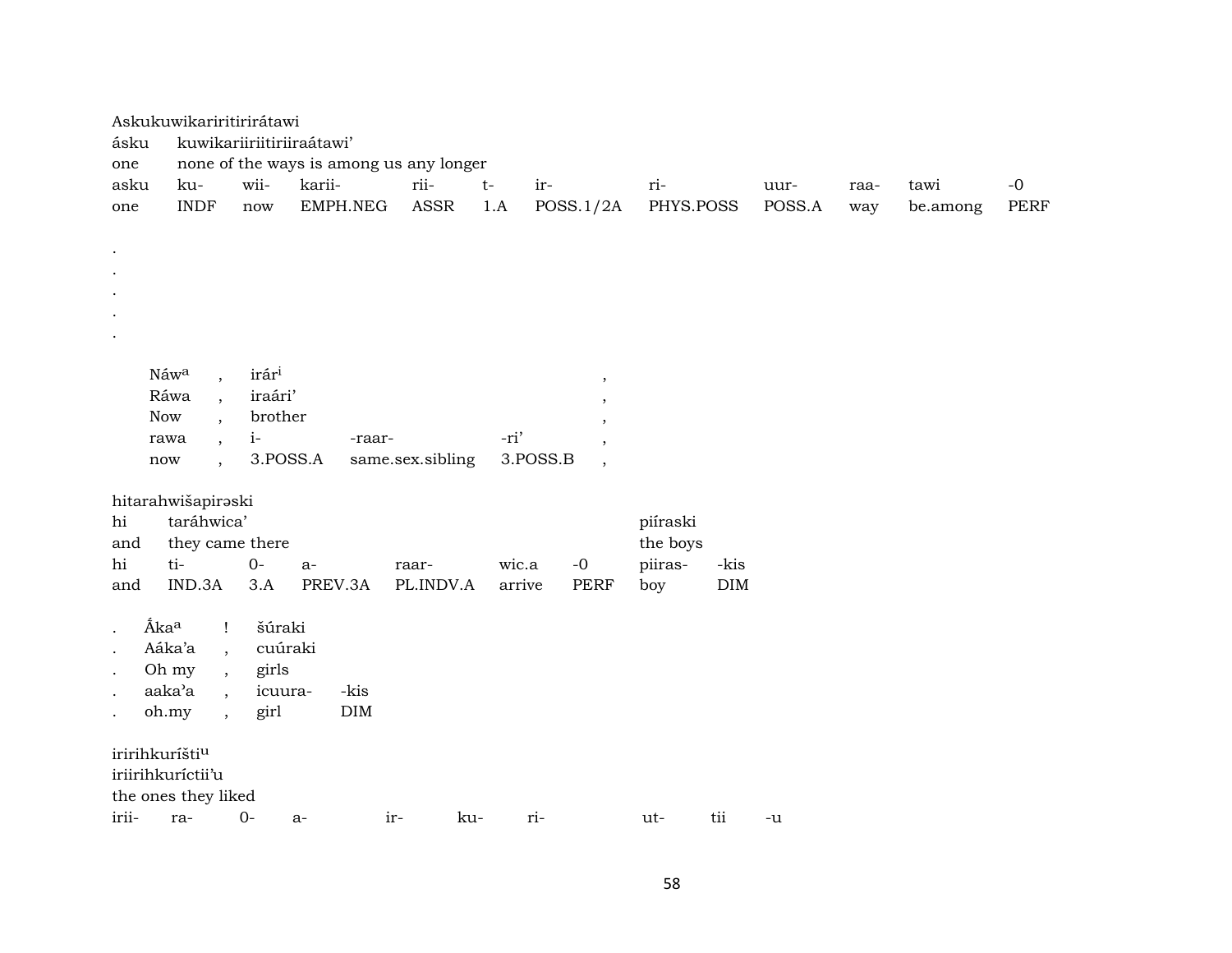that  $INF.A$  3.A PREV.3A PL.3A INF.B PHYS.POSS PREV like SUB.D hirusiwititatakúksa hiru siwitiirattákuksa they got married then hiruu  $si$ witi- $0$  $a$ iraktaku uk -his  $-0$ -aar IND.3A POSS.3A then **DU** QUOT  $3.A$ PL.3A have.as.a.wife be **PERF INCH PERF** Širusikararakušíkskas<sup>a</sup>  $\mathbf{r}$ sikararakuucíkskasa  $C<sub>ir11</sub>$ their not being sensible Yet ciruu  $si$  $O -0$ kararakuaciks.ka.sa **NEG**  $3.A$ INF.A  $INF.B$ be.sensible SUB.4 yet DU híšikarirariks  $\,$  $\cdot$ hici kariíraariks  $\overline{\phantom{a}}$ but it is not real  $\overline{a}$ hi.ci karii- $0$ raariks  $-0$  $\frac{1}{2}$ and **NEG ASSR**  $3.A$ be.true **PERF**  $\sim$   $\sim$ tišiharísari tiiciiharísaari' they are teasing (ie imitating)  $O$ tiirutciiharis  $-i$ -aar  $IND.3A$   $3.A$ PL.3A **PREV** be.a.teaser **INCH IMPF** irár<sup>i</sup> Náw<sup>a</sup>  $\overline{\phantom{a}}$  $\cdot$ iraári' Ráwa  $\overline{\phantom{a}}$ Now brother  $\overline{\phantom{a}}$  $i-$ -ri' rawa -raar- $\overline{\phantom{a}}$  $\cdot$ 3.POSS.A 3.POSS.B same.sex.sibling  $\operatorname{now}$  $\overline{\phantom{a}}$  $\overline{\phantom{a}}$ 

hihawakiširutatiratukiriwihu

hi hawá kici ruutatírattuukiriwiíhu'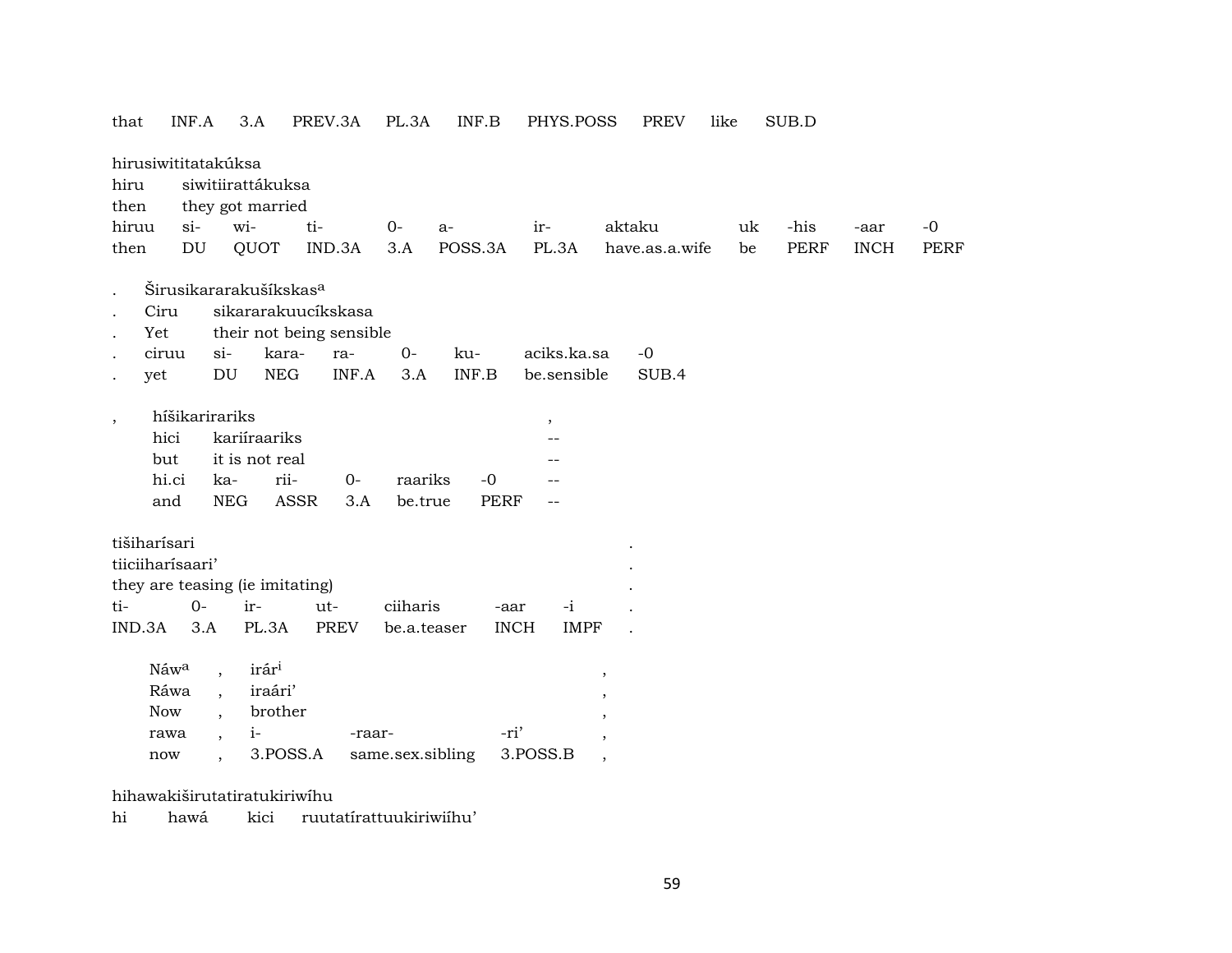| and                      | also                     | but                    |               | then we changed the way |            |            |             |      |                         |                                        |              |         |        |            |       |
|--------------------------|--------------------------|------------------------|---------------|-------------------------|------------|------------|-------------|------|-------------------------|----------------------------------------|--------------|---------|--------|------------|-------|
| hi                       | haawa                    | kici                   | ruu-          | ta-                     |            | $t-$       | $i-$        | rak- |                         | raa-                                   | ikiriwit     |         | -ra'uk | $-0$       |       |
| and                      | also                     | but                    | then          | IND.1/2A                |            | 1.A        | <b>SEQ</b>  |      | $1/2$ .PL               | way                                    | be.different |         | CAUS   | PERF       |       |
|                          |                          |                        |               |                         |            |            |             |      |                         |                                        |              |         |        |            |       |
| $^\mathrm{,}$            | hirutiríwak <sup>i</sup> |                        |               |                         |            |            |             |      | $^\mathrm{^\mathrm{o}}$ | $\boldsymbol{\zeta}\boldsymbol{\zeta}$ |              |         |        |            |       |
| $\overline{\phantom{a}}$ | hiru                     | tiriíwaki'             |               |                         |            |            |             |      |                         | $\boldsymbol{\mathcal{U}}$             |              |         |        |            |       |
| $\cdot$                  | then                     | they said              |               |                         |            |            |             |      |                         | $\boldsymbol{\mathcal{C}}$             |              |         |        |            |       |
| $\overline{\phantom{a}}$ | hiruu                    | ti-                    | $O -$         | ir-                     | $i-$       | waki       | $-0$        |      |                         | $\pmb{\mathsf{H}}$                     |              |         |        |            |       |
| $\cdot$                  | then                     | IND.3A                 | 3.A           | PL.3A                   | <b>SEQ</b> | say.PL     |             | PERF |                         | $\pmb{\mathsf{H}}$                     |              |         |        |            |       |
|                          |                          |                        |               |                         |            |            |             |      |                         |                                        |              |         |        |            |       |
| Tuhúrapu                 |                          |                        |               |                         |            |            |             |      |                         |                                        |              |         |        |            |       |
| Tuhúraapu'               |                          |                        |               |                         |            |            |             |      |                         |                                        |              |         |        |            |       |
| Now let's go             |                          |                        |               |                         |            |            |             |      |                         |                                        |              |         |        |            |       |
| $i-$                     |                          | $t-$                   | uhur-         | rak-                    | wuu        |            | -:hus       |      |                         |                                        |              |         |        |            |       |
|                          | CONT.1/2A                | 1.A                    | now           | $1/2$ .PL               |            | go.IMPF    | <b>IMPF</b> |      |                         |                                        |              |         |        |            |       |
|                          |                          |                        |               |                         |            |            |             |      |                         |                                        |              |         |        |            |       |
|                          | iriratarurákurahku       |                        |               |                         |            |            |             |      |                         |                                        |              |         |        |            |       |
|                          |                          | iriirataruuraakúraahku |               |                         |            |            |             |      |                         |                                        |              |         |        |            |       |
|                          | where our place is       |                        |               |                         |            |            |             |      |                         |                                        |              |         |        |            |       |
| irii-                    | ra-                      | $t-$                   | $a-$          | ir-                     |            | ri-        |             |      | uur-                    |                                        | rak-         | huraar- | kus    |            | $-0$  |
| where                    | <b>ABS</b>               | 1.A                    | IN.PL.A       |                         | POSS.1/2A  |            | PHYS.POSS   |      | POSS.A                  |                                        | $1/2$ .PL    | earth   |        | be.sitting | SUB.4 |
|                          |                          |                        |               |                         |            |            |             |      |                         |                                        |              |         |        |            |       |
| $\pmb{\mathsf{H}}$       |                          |                        |               |                         |            |            |             |      |                         |                                        |              |         |        |            |       |
| $\pmb{\mathsf{H}}$       |                          |                        |               |                         |            |            |             |      |                         |                                        |              |         |        |            |       |
| $\pmb{\mathsf{H}}$       |                          |                        |               |                         |            |            |             |      |                         |                                        |              |         |        |            |       |
| $\pmb{\mathsf{H}}$       |                          |                        |               |                         |            |            |             |      |                         |                                        |              |         |        |            |       |
| $\pmb{\mathsf{H}}$       |                          |                        |               |                         |            |            |             |      |                         |                                        |              |         |        |            |       |
|                          |                          |                        |               |                         |            |            |             |      |                         |                                        |              |         |        |            |       |
|                          | Hihirurutatirapu         |                        |               |                         |            |            |             |      |                         |                                        |              |         |        |            |       |
| Hi                       | hiru                     |                        | ruutatiraapu' |                         |            |            |             |      |                         |                                        |              |         |        |            |       |
| And                      | then                     |                        | we went there |                         |            |            |             |      |                         |                                        |              |         |        |            |       |
| hi                       | hiruu                    | ruu-                   | ta-           |                         | $t-$       | $i-$       | rak-        |      | wuu                     |                                        | -:hus        |         |        |            |       |
| and                      | then                     | there                  |               | IND.1/2A                | 1.A        | <b>SEQ</b> | $1/2$ .PL   |      | go.IMPF                 |                                        | <b>IMPF</b>  |         |        |            |       |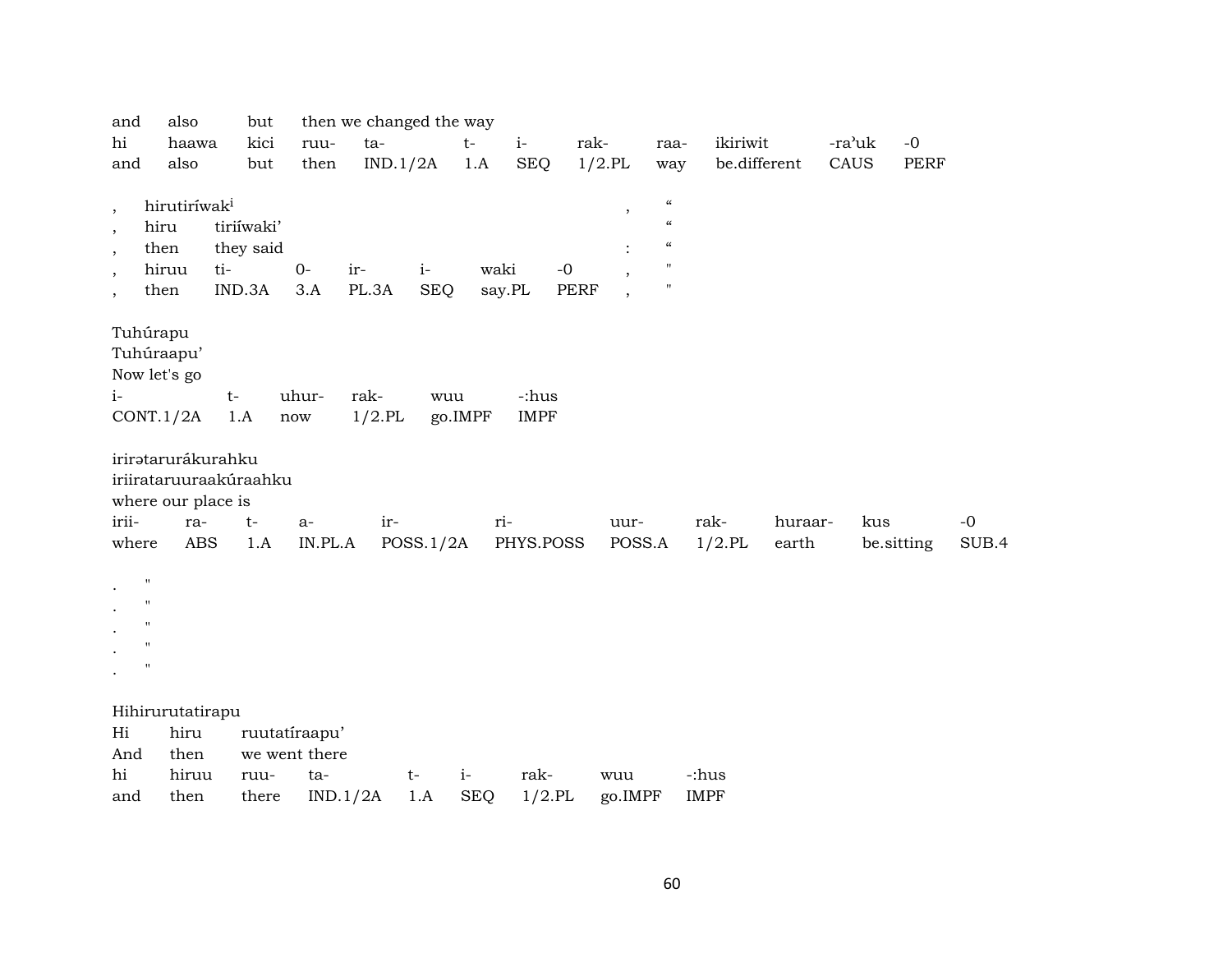|                                                                   | iriratirirakuráhku                               | iriiratiriiraakúraahku<br>where our campground was                                                                 |                  |                                                                                |                                                                                                                      |                                                    |             |                          |          |            |       |
|-------------------------------------------------------------------|--------------------------------------------------|--------------------------------------------------------------------------------------------------------------------|------------------|--------------------------------------------------------------------------------|----------------------------------------------------------------------------------------------------------------------|----------------------------------------------------|-------------|--------------------------|----------|------------|-------|
| irii-                                                             | ra-                                              | $t-$                                                                                                               | ir-              |                                                                                | ri-                                                                                                                  |                                                    | uur-        | rak-                     | huraar-  | kus        | $-0$  |
| where                                                             | <b>ABS</b>                                       | 1.A                                                                                                                |                  | POSS.1/2A                                                                      | PHYS.POSS                                                                                                            |                                                    | POSS.A      | $1/2$ .PL                | earth    | be.sitting | SUB.4 |
| Irári<br>$i-$                                                     | Iraári'<br><b>Brother</b><br>3.POSS.A            | -raar-                                                                                                             | same.sex.sibling |                                                                                | -ri'<br>3.POSS.B                                                                                                     | $\, ,$<br>,<br>$\cdot$<br>$\overline{\phantom{a}}$ |             |                          |          |            |       |
| hiru<br>then                                                      | hirutatirákaru                                   | tatiraákaru'<br>we made them                                                                                       |                  |                                                                                |                                                                                                                      |                                                    |             | $\, ,$                   |          |            |       |
| hiruu                                                             | ta-                                              |                                                                                                                    | $i-$<br>t-       |                                                                                | rak-                                                                                                                 | ka.ra'uk                                           | $-0$        |                          |          |            |       |
| then                                                              |                                                  | IND.1/2A                                                                                                           | 1.A              | <b>SEQ</b>                                                                     | $1/2$ .PL                                                                                                            | make.PL.P                                          | <b>PERF</b> | $\overline{\phantom{a}}$ |          |            |       |
| ihipáhukas <sup>a</sup><br>ihi<br>uh<br>ihii<br>uh                | $\overline{\phantom{a}}$<br>$\ddot{\phantom{0}}$ | paahúkasa<br>a roach<br>waa.huka.sa<br>roach.hairstyle                                                             |                  | ihi<br>ihi<br>uh<br>$\overline{\phantom{a}}$<br>$\overline{\phantom{a}}$<br>uh | $\overline{\phantom{a}}$<br>$\overline{\phantom{a}}$<br>ihii<br>$\overline{\phantom{a}}$<br>$\overline{\phantom{a}}$ |                                                    |             |                          |          |            |       |
| raa-                                                              | ruu-                                             | naruwitarakupakspáhukuš <sup>a</sup><br>raaruuwitirakupakspaahúkasa<br>for one to merely wear on the head<br>witi- | ra-              | $0-$                                                                           | ku-                                                                                                                  | paks-                                              | waa-        | huka-                    | sa       | $-0$       |       |
| just                                                              | then                                             | <b>REFL</b>                                                                                                        | INF.A            | 3.A                                                                            | INF.B                                                                                                                | head                                               | <b>DIST</b> | on                       | be.lying | SUB.4      |       |
| $\cdot$<br>hi<br>$\cdot$<br>and<br>$\overline{\phantom{a}}$<br>hi | hiratahšu                                        | ráttahcu'<br>a shield<br>rak.tahc                                                                                  | $-u^{\prime}$    | $\cdot$<br>$\overline{\phantom{a}}$                                            | tíra<br>tíra<br>he had it<br>ti-                                                                                     | $0-$                                               | raah        | $-0$                     |          |            |       |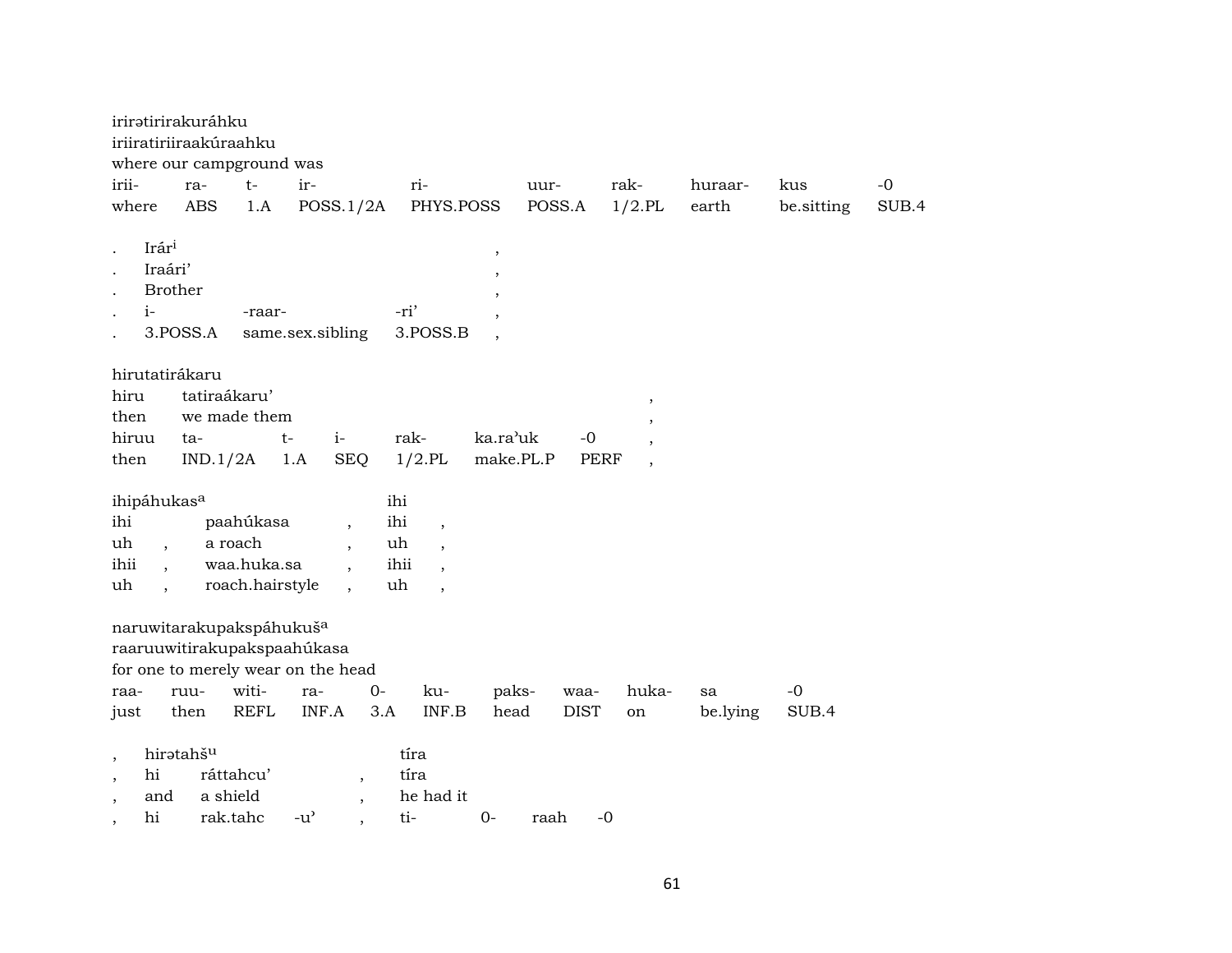|                  | and                                      |            | shield                                                                                                                                                                                                                                                                                                                                                                                                                                                                            |                                                                                           | <b>NOM</b> | $\ddot{\phantom{0}}$ | IND.3A                      |           | 3.A | have     | PERF                |             |
|------------------|------------------------------------------|------------|-----------------------------------------------------------------------------------------------------------------------------------------------------------------------------------------------------------------------------------------------------------------------------------------------------------------------------------------------------------------------------------------------------------------------------------------------------------------------------------|-------------------------------------------------------------------------------------------|------------|----------------------|-----------------------------|-----------|-----|----------|---------------------|-------------|
| a spear<br>spear | húruksəs<br>huúruksas<br>huuruksas       |            | --<br>$\frac{1}{2} \frac{1}{2} \left( \frac{1}{2} \right) \left( \frac{1}{2} \right) \left( \frac{1}{2} \right) \left( \frac{1}{2} \right) \left( \frac{1}{2} \right) \left( \frac{1}{2} \right) \left( \frac{1}{2} \right) \left( \frac{1}{2} \right) \left( \frac{1}{2} \right) \left( \frac{1}{2} \right) \left( \frac{1}{2} \right) \left( \frac{1}{2} \right) \left( \frac{1}{2} \right) \left( \frac{1}{2} \right) \left( \frac{1}{2} \right) \left( \frac{1}{2} \$<br>$--$ | Haskíškatat <sup>u</sup><br>haskíckataatu'<br>corn husks<br>haas.kiic.katat-<br>corn.husk |            |                      | $-u^{\prime}$<br><b>NOM</b> |           |     |          |                     |             |
|                  | hitatuhákawa                             |            |                                                                                                                                                                                                                                                                                                                                                                                                                                                                                   |                                                                                           |            |                      |                             |           |     |          |                     |             |
| hi               |                                          |            | tatuuhaákawa                                                                                                                                                                                                                                                                                                                                                                                                                                                                      |                                                                                           |            |                      |                             |           |     |          |                     |             |
| and              |                                          |            | we did the work                                                                                                                                                                                                                                                                                                                                                                                                                                                                   |                                                                                           |            |                      |                             |           |     |          |                     |             |
| hi               | ta-                                      |            |                                                                                                                                                                                                                                                                                                                                                                                                                                                                                   | $t-$                                                                                      | ut-        |                      | rak-                        | aar       |     | -waa     | $-0$                |             |
| and              |                                          |            | IND.1/2A                                                                                                                                                                                                                                                                                                                                                                                                                                                                          | 1.A                                                                                       | PREV       |                      | $1/2$ .PL                   | do        |     | DIST     | PERF                |             |
| kítu             |                                          |            |                                                                                                                                                                                                                                                                                                                                                                                                                                                                                   | Irár <sup>i</sup>                                                                         |            |                      |                             |           |     |          | ,                   |             |
|                  | kítuu'u'                                 |            |                                                                                                                                                                                                                                                                                                                                                                                                                                                                                   | Iraári'                                                                                   |            |                      |                             |           |     |          | ,                   |             |
| all              |                                          |            |                                                                                                                                                                                                                                                                                                                                                                                                                                                                                   | <b>Brother</b>                                                                            |            |                      |                             |           |     |          |                     |             |
| kituu            |                                          | $-u'$      |                                                                                                                                                                                                                                                                                                                                                                                                                                                                                   | $i-$                                                                                      |            |                      | -raar-                      |           |     | -ri'     |                     |             |
| all              |                                          | <b>NOM</b> | $\ddot{\phantom{a}}$                                                                                                                                                                                                                                                                                                                                                                                                                                                              |                                                                                           | 3.POSS.A   |                      | same.sex.sibling            |           |     | 3.POSS.B |                     |             |
| irii-<br>that    | iriratušukstakuhúruk <sup>i</sup><br>ra- | ABS        | $t-$<br>1.A                                                                                                                                                                                                                                                                                                                                                                                                                                                                       | iriiratucukstaakuhúruuki<br>the ways that used to be ours<br>ut-                          | PREV       | uks-<br>AOR          | rak-                        | $1/2$ .PL |     | uhuur.uu | be.the.way.one.does | -uk<br>DIST |
|                  | Hitahatarikítawititn                     |            |                                                                                                                                                                                                                                                                                                                                                                                                                                                                                   |                                                                                           |            |                      |                             |           |     |          |                     |             |
|                  | Hi                                       |            |                                                                                                                                                                                                                                                                                                                                                                                                                                                                                   | tahattaarikitawiitit                                                                      |            |                      |                             |           |     |          |                     |             |
|                  | And                                      |            | we mounted                                                                                                                                                                                                                                                                                                                                                                                                                                                                        |                                                                                           |            |                      |                             |           |     |          |                     |             |
|                  | hi                                       | ta-        |                                                                                                                                                                                                                                                                                                                                                                                                                                                                                   | $t-$                                                                                      |            | rak-                 |                             | raar-     |     |          | ikita.wi.itik       | -0          |
|                  | and                                      |            | IND.1/2A                                                                                                                                                                                                                                                                                                                                                                                                                                                                          |                                                                                           | 1.A        | $1/2$ .PL            |                             | PL.INDV.A |     | mount    |                     | PERF        |
|                  |                                          |            |                                                                                                                                                                                                                                                                                                                                                                                                                                                                                   |                                                                                           |            |                      |                             |           |     |          |                     |             |

arús<sup>a</sup>  $\ddot{ }$ 

 $a$ ruúsa'

 $-i$  $\rm SUB.2$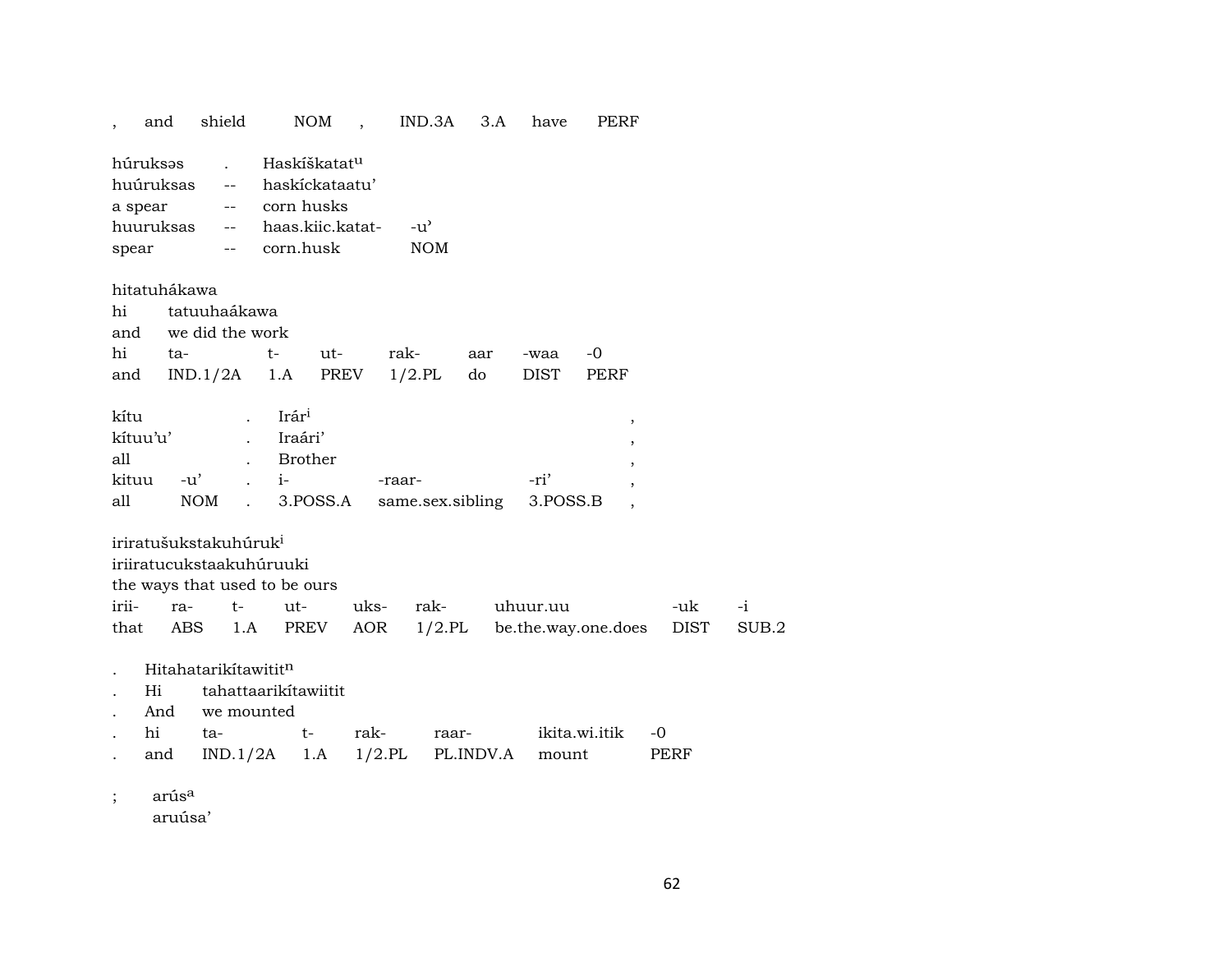|                                                                                  | the horses<br>aruusaa<br>horse                                        |                                                                                                                              |                                                                    |                                             |                          |                     |                                                                                                                       |               |             |       |
|----------------------------------------------------------------------------------|-----------------------------------------------------------------------|------------------------------------------------------------------------------------------------------------------------------|--------------------------------------------------------------------|---------------------------------------------|--------------------------|---------------------|-----------------------------------------------------------------------------------------------------------------------|---------------|-------------|-------|
| $si-$                                                                            | ra-                                                                   | siratkutatšíraspiwahatn<br>siratkuutacciraspiwaahat<br>while we held their ropes<br>$t-$                                     | ku-                                                                | ut-                                         | ak-                      | ciras-              | wi.hak                                                                                                                |               | -waa        | $-0$  |
| $\mathop{\rm DU}\nolimits$                                                       | INF.A                                                                 | 1.A                                                                                                                          | INF.B                                                              | <b>PREV</b>                                 | PL.AN.3P                 | COM                 |                                                                                                                       | be.sitting.PL | <b>DIST</b> | SUB.4 |
| hi<br>and<br>hi<br>and                                                           | Ha<br>Ha<br>ha<br>ha<br>hitáturakas<br>ta-                            | Hatakaráhis <sup>u</sup><br>suddenly<br>$\overline{\phantom{a}}$<br>$\ddot{\phantom{0}}$<br>táturaakas<br>we ran<br>IND.1/2A | takaaraáhisu'<br>takaaraahis<br>all.at.once<br>$t-$<br>uur-<br>1.A | $-u^{\prime}$<br><b>NOM</b><br>rak-<br>PREV | as-i<br>$1/2$ .PL<br>run | $-0$<br><b>PERF</b> |                                                                                                                       |               |             |       |
|                                                                                  | Šáhikstakuráku <sup>a</sup><br>cáhiks<br>person<br>icaahiks<br>person | táku'<br>someone<br>taku<br>someone                                                                                          | raáku'a<br>ra-<br>INF.A                                            | when he came<br>$0-$<br>3.A                 | $a-$<br>PREV.3A          | ku-<br>INF.B        | a<br>come                                                                                                             | $-0$<br>SUB.4 |             |       |
| $\overline{\phantom{a}}$<br>$\overline{\phantom{a}}$<br>$\overline{\phantom{a}}$ | hitáhwiška<br>hi<br>and<br>hi                                         | taáhwicka'<br>he thought<br>ti-                                                                                              | $0-$                                                               | wicka<br>ar-                                | $-0$                     | $\overline{ }$      | $\mathcal{C}\mathcal{C}$<br>$\pmb{\zeta}\pmb{\zeta}$<br>$\mathcal{C}\mathcal{C}$<br>$\pmb{\mathsf{H}}$<br>$\mathbf H$ |               |             |       |
|                                                                                  | and                                                                   | IND.3A                                                                                                                       | 3.A                                                                | EV<br>think                                 | <b>PERF</b>              |                     |                                                                                                                       |               |             |       |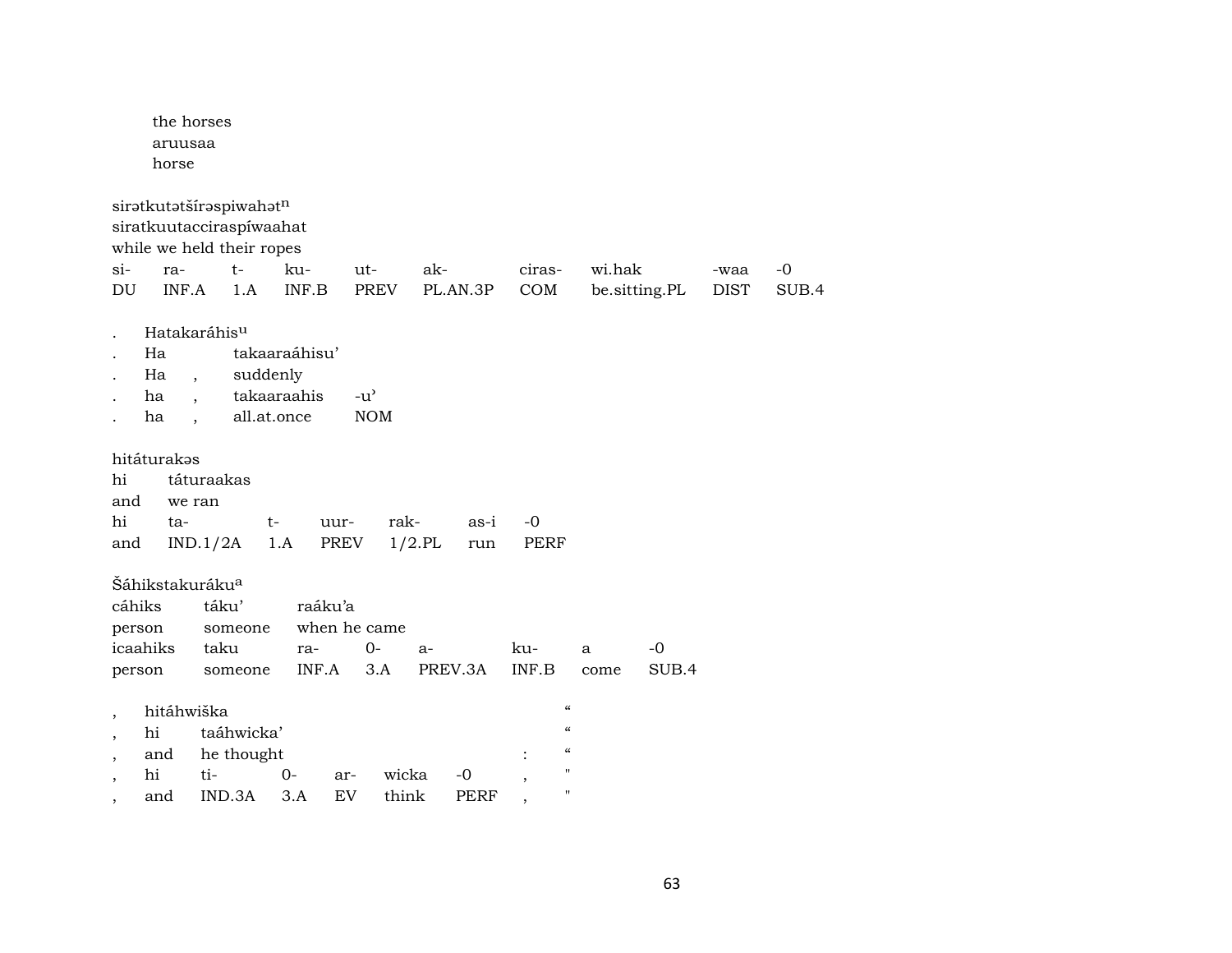| Wituuhaara'                                   | Wituharakátahka<br>A war party comes |                   |                 |                       |      |                    |                                |                     | kátahka<br>enemy  |
|-----------------------------------------------|--------------------------------------|-------------------|-----------------|-----------------------|------|--------------------|--------------------------------|---------------------|-------------------|
| wi-<br>QUOT                                   | ti-<br>IND.3A                        | $0-$<br>3.A       | $a-$<br>PREV.3A | ut-                   | PREV | raar-<br>PL.INDV.A | a<br>come.to.attack            | $-0$<br><b>PERF</b> | katahkaa<br>enemy |
|                                               |                                      |                   |                 |                       |      |                    |                                |                     |                   |
| Н                                             | Akihíarusa                           |                   |                 |                       |      |                    |                                |                     |                   |
| $\pmb{\mathsf{H}}$<br>$\pmb{\mathsf{H}}$      | Aki                                  |                   | hi              | áruusa'               |      |                    |                                |                     |                   |
| $\pmb{\mathsf{H}}$                            | And here<br>ki<br>$a-$               |                   | and<br>hi       | the horses<br>aruusaa |      |                    |                                |                     |                   |
| $\pmb{\mathsf{H}}$                            | and                                  | there             | and             | horse                 |      |                    |                                |                     |                   |
|                                               |                                      |                   |                 |                       |      |                    |                                |                     |                   |
| sitátatiku<br>sitaátattiku                    |                                      |                   |                 |                       |      |                    |                                |                     |                   |
|                                               | we herded them                       |                   |                 |                       |      |                    |                                |                     |                   |
| $\sin$                                        | $ta-$                                | $t-$              | ak-             | ri-                   |      | kus                | $-0$                           |                     |                   |
| DU                                            | IND.1/2A                             | 1.A               | PL.AN.3P        |                       | PORT | be.sitting         | <b>PERF</b>                    |                     |                   |
| piraskíripašk <sup>i</sup><br>piiraskíripacki |                                      |                   |                 |                       |      |                    |                                |                     |                   |
| the little boys                               |                                      |                   |                 |                       |      |                    |                                |                     |                   |
| piiras-                                       | kiripac                              | -kis              |                 |                       |      |                    |                                |                     |                   |
| boy                                           | small                                | <b>DIM</b>        |                 |                       |      |                    |                                |                     |                   |
|                                               | Náwa<br>$\ddot{\phantom{0}}$         | irár <sup>i</sup> |                 |                       |      |                    |                                |                     |                   |
|                                               | Ráwa<br>$\cdot$                      | iraári'           |                 |                       |      |                    | $^\mathrm{,}$<br>$^\mathrm{,}$ |                     |                   |
| Now                                           | $\ddot{\phantom{0}}$                 | brother           |                 |                       |      |                    | $\overline{\phantom{a}}$       |                     |                   |
|                                               | rawa<br>$\cdot$                      | $i-$              |                 | -raar-                |      | -ri'               | $\overline{\phantom{a}}$       |                     |                   |
| now                                           | $\ddot{\phantom{1}}$                 | 3.POSS.A          |                 | same.sex.sibling      |      | 3.POSS.B           | $\overline{\phantom{a}}$       |                     |                   |

 $h$ ínahirit $^n$ 

raahiírit  $hi$ 

and finally

raahiirit hi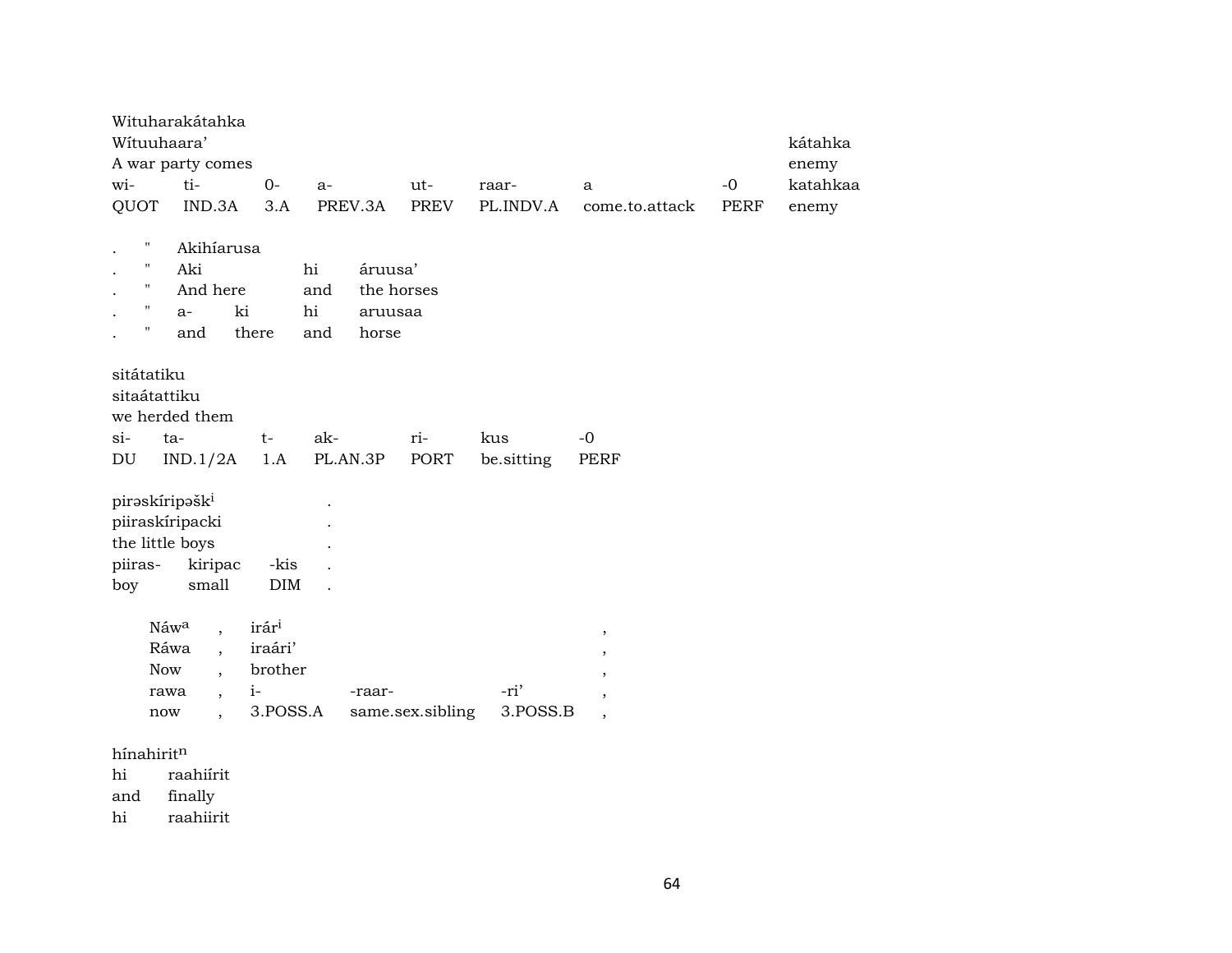and finally

|                                 | sitatarutíwišət <sup>n</sup><br>sitataruutiiwicat                         |           |           |                |           |                          |      | šáhiks<br>cáhiks       |  |
|---------------------------------|---------------------------------------------------------------------------|-----------|-----------|----------------|-----------|--------------------------|------|------------------------|--|
|                                 | we came across him                                                        |           |           |                |           |                          |      | a person               |  |
| $\sin$                          | ta-                                                                       | t-        | ar-       | $ut -$         | ii.wic.at |                          | -0   | icaahiks               |  |
| DU                              | IND.1/2A                                                                  | 1.A       | EV        | PREV           | come.upon |                          | PERF | person                 |  |
|                                 | sirətkuriruháhk <sup>a</sup>                                              |           |           |                |           | $\overline{ }$           |      | hínahiritn             |  |
|                                 | siratkurirúhaahka                                                         |           |           |                |           | $\overline{\phantom{a}}$ | hi   | raahiírit              |  |
|                                 | one we frightened                                                         |           |           |                |           | ,                        | and  | finally                |  |
| $\sin$                          | ra-                                                                       | ku-<br>t- |           | riruhahk       | -a        | $\overline{\phantom{a}}$ | hi   | raahiirit              |  |
| DU                              | INF.A                                                                     | 1.A       | INF.B     | frighten       | SUB.1     |                          | and  | finally                |  |
|                                 | sitatarutíwisət <sup>n</sup><br>sitataruutiíwicat<br>we came across him   |           |           |                |           |                          |      |                        |  |
| $\sin$ -                        | ta-                                                                       | t-        | ar-       | ut-            | ii.wic.at |                          | -0   |                        |  |
| DU                              | IND.1/2A                                                                  | 1.A       | <b>EV</b> | PREV           | come.upon |                          | PERF |                        |  |
|                                 | kararakukiríkahur <sup>u</sup><br>kararakukiríkaahuuru<br>one who is mean |           |           |                |           |                          |      | píta<br>piíta<br>a man |  |
| kara-                           | ra-                                                                       | $0-$      | ku-       | kirik.kaa.huur |           | -u                       |      | wiita                  |  |
| NEG                             | INF.A                                                                     | 3.A       | INF.B     | be.kind        |           | SUB.D                    |      | man                    |  |
| Píta<br>piíta<br>a man<br>wiita | wiráku<br>wirákuu<br>when he is<br>wii-                                   | ra-       | 0-        | ku-            | 0         | -u                       |      |                        |  |
| man                             | when                                                                      | INF.A     | 3.A       | INF.B          | be        | SUB.D                    |      |                        |  |
|                                 | wirakušíkskas <sup>a</sup><br>wirakuucíkskasa                             |           |           |                |           |                          |      |                        |  |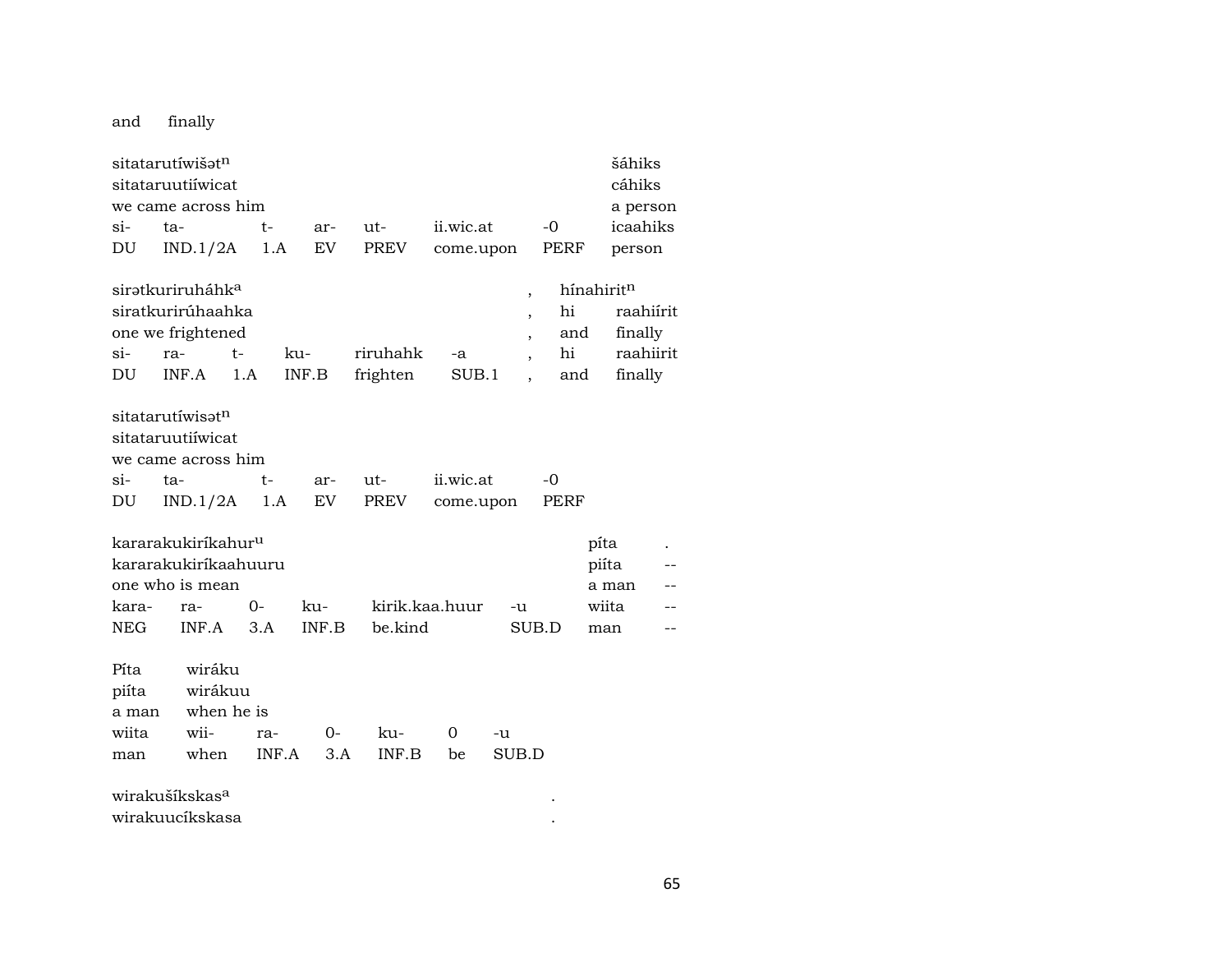| when he is mature                                                                     |                                                  |                                                             |          |                                     |                   |              |                    |            |                   |           |                         |      |
|---------------------------------------------------------------------------------------|--------------------------------------------------|-------------------------------------------------------------|----------|-------------------------------------|-------------------|--------------|--------------------|------------|-------------------|-----------|-------------------------|------|
| wii-                                                                                  | ra-                                              | $0 -$                                                       | ku-      |                                     | aciks.ka.sa       | $-0$         |                    |            |                   |           |                         |      |
| now                                                                                   | INF.A                                            | 3.A                                                         | INF.B    |                                     | be.sensible       | SUB.3        |                    |            |                   |           |                         |      |
| Náw <sup>a</sup><br>Ráwa<br>Now<br>rawa<br>now                                        | $\overline{\phantom{a}}$<br>$\ddot{\phantom{0}}$ | irár <sup>i</sup><br>iraári'<br>brother<br>$i-$<br>3.POSS.A |          | -raar-                              | same.sex.sibling  | -ri'         | 3.POSS.B           |            | ,                 |           |                         |      |
| kakurukstáhi                                                                          |                                                  |                                                             |          |                                     |                   |              |                    |            | ,                 |           |                         |      |
| kaakuurúkstaahi                                                                       |                                                  |                                                             |          |                                     |                   |              |                    |            |                   |           |                         |      |
| it was not good                                                                       |                                                  |                                                             |          |                                     |                   |              |                    |            |                   |           |                         |      |
| kaaki-                                                                                |                                                  | $0-$                                                        | uur-     | uks-                                | raa-              | hiir         |                    | -0         |                   |           |                         |      |
| NEG.IND.3A                                                                            |                                                  | 3.A                                                         | PREV     | <b>AOR</b>                          | way               | be.good      |                    | PERF       |                   |           |                         |      |
| nətihkuratakusisari<br>ratihkurattahkusisaari<br>when we were playing<br>ra-<br>INF.A | $t-$<br>1.A                                      | ir-<br>PREV.1/2A                                            |          | ku-<br>INF.B                        | rak-<br>$1/2$ .PL |              | raar-<br>PL.INDV.A |            | kusis.aar<br>play |           | $-i$<br><b>IMPF.SUB</b> |      |
| $\overline{\phantom{a}}$                                                              | tiiriratpawákahu                                 |                                                             |          |                                     |                   |              |                    |            |                   |           |                         |      |
|                                                                                       |                                                  | ti'iriiratpaawaákahu                                        |          |                                     |                   |              |                    |            |                   |           |                         |      |
|                                                                                       |                                                  | these things I am saying                                    |          |                                     |                   |              |                    |            |                   |           |                         |      |
| tii-                                                                                  | irii-                                            | ra-                                                         | t-       | waa-                                |                   | waak.a       |                    | -hus       |                   |           |                         |      |
| this                                                                                  | that                                             | <b>ABS</b>                                                  | 1.A      | <b>DIST</b>                         |                   | say.IMPF.SUB |                    |            | <b>IMPF.SUB</b>   |           |                         |      |
| Kituatahatárihk <sup>u</sup><br>Kítuu'u'<br>A11                                       |                                                  | a<br>and                                                    |          | tahaattáruhku'<br>we carried things |                   |              |                    |            |                   |           |                         |      |
| kituu                                                                                 | $-u'$                                            | a                                                           | ta-      |                                     | $t-$              | rak-         | raar-              |            |                   | ruhka'uk  |                         | $-0$ |
| all                                                                                   | <b>NOM</b>                                       | and                                                         | IND.1/2A |                                     | 1.A               | $1/2$ .PL    |                    | 3PL.INAN.P |                   | have.DIST |                         | PERF |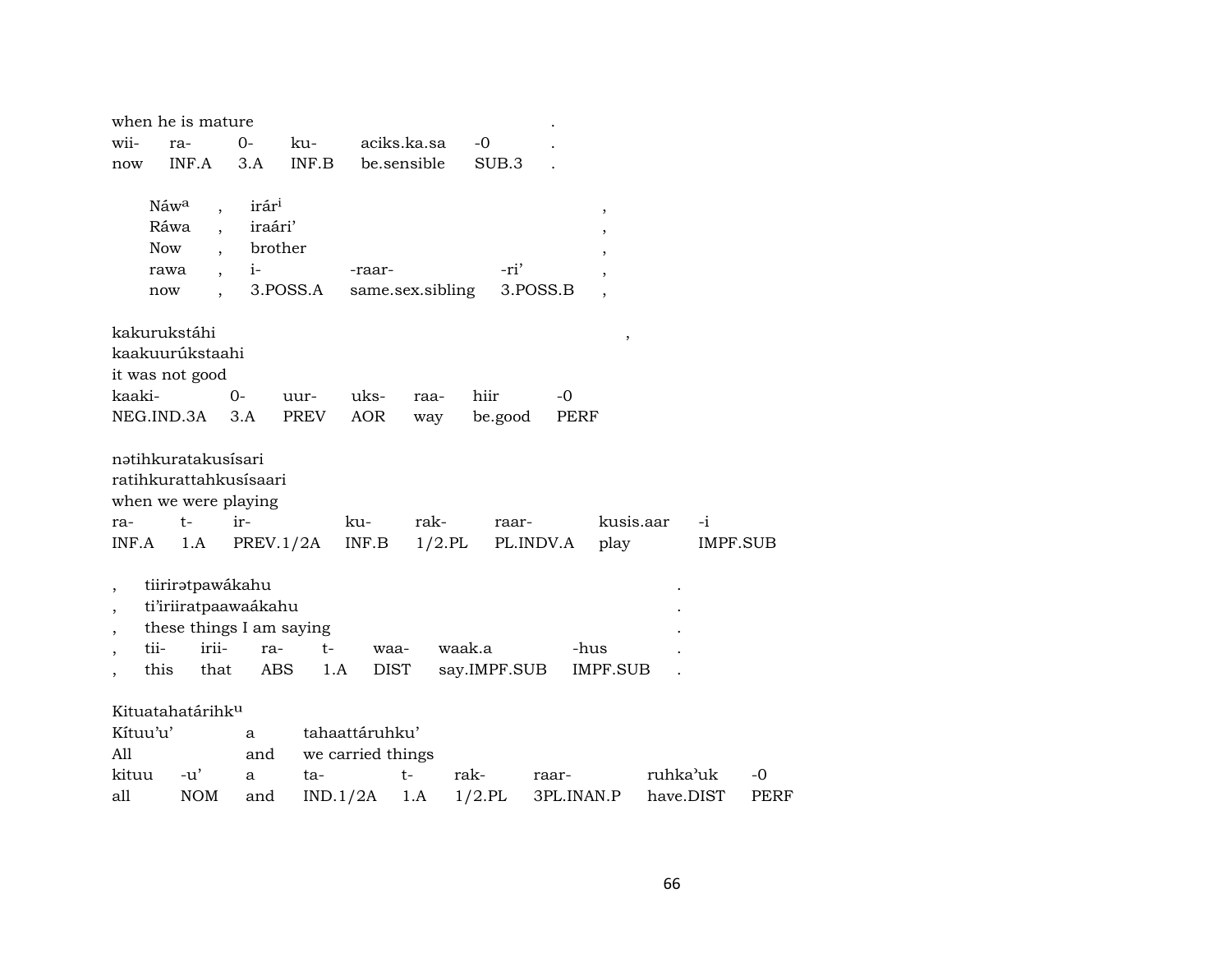| nətahš <sup>u</sup><br>ráttahcu'<br>shields<br>rak.tahc<br>shield | $-u^{\prime}$<br><b>NOM</b>                                               | $\overline{\phantom{a}}$                                                                            |                   |       |                            |       |                         |          |       |
|-------------------------------------------------------------------|---------------------------------------------------------------------------|-----------------------------------------------------------------------------------------------------|-------------------|-------|----------------------------|-------|-------------------------|----------|-------|
|                                                                   | natkurakawákaruk <sup>u</sup><br>ratkuraakawaákaruku<br>when we made them |                                                                                                     |                   |       |                            |       |                         |          |       |
| ra-<br>INF.a                                                      | $t-$<br>1.A                                                               | ku-<br>INF.B                                                                                        | rak-<br>$1/2$ .PL |       | kawaaka.ra'uk<br>make.DIST |       | -hus<br><b>IMPF.SUB</b> |          |       |
| Ahúruksəs<br>a<br>and<br>a<br>and                                 | huúruksas<br>spears<br>huuruksas<br>spear                                 |                                                                                                     |                   |       |                            |       |                         |          |       |
| a<br>and<br>a                                                     | ra-                                                                       | arakupakstarúkawirata<br>rakupakstaarúkawiirata<br>one's wearing war bonnets with trailers<br>$O -$ | ku-               | paks- | raar-                      | huka- | wiir-                   | at       | -a    |
| and                                                               | INF.A                                                                     | 3.A                                                                                                 | INF.B             | head  | <b>ITER</b>                | on    | arm                     | go       | SUB.1 |
|                                                                   |                                                                           |                                                                                                     |                   |       |                            |       |                         |          |       |
|                                                                   | Hisitataríruhat <sup>n</sup>                                              |                                                                                                     |                   |       |                            |       |                         |          |       |
| Hi                                                                |                                                                           | sitaatattaríruhaat                                                                                  |                   |       |                            |       |                         |          |       |
| And<br>hi                                                         | $si-$                                                                     | we frightened them<br>ta-                                                                           | t-                | ak-   | raar-                      |       |                         | riruhahk | $-0$  |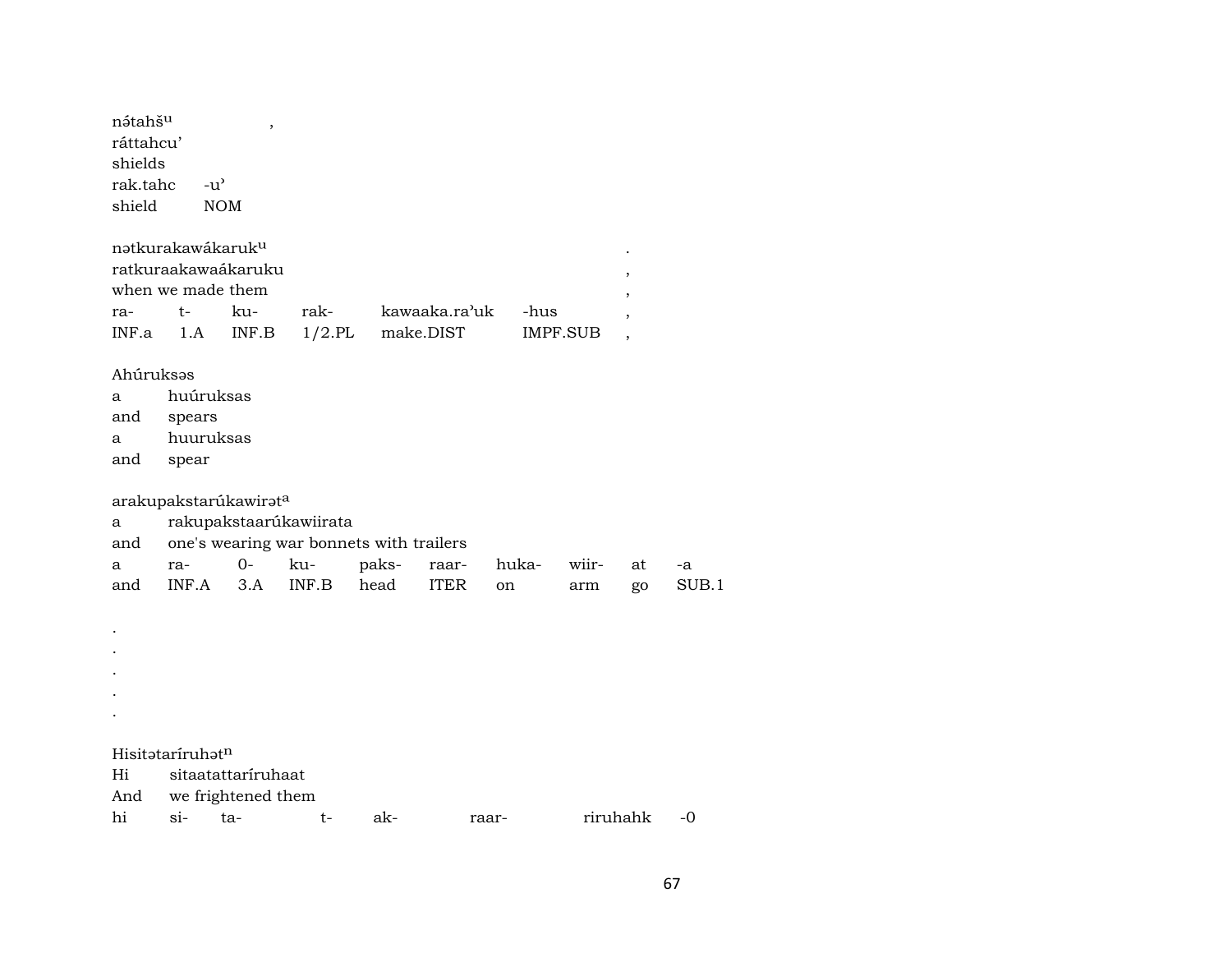| DU<br>and                                                  | IND.1/2A                                                                                                                                            | 1.A                               | PL.AN.3P                   |                | 3PL.INAN.P          |                                                                           | frighten            | PERF                                                                             |                              |                     |                     |
|------------------------------------------------------------|-----------------------------------------------------------------------------------------------------------------------------------------------------|-----------------------------------|----------------------------|----------------|---------------------|---------------------------------------------------------------------------|---------------------|----------------------------------------------------------------------------------|------------------------------|---------------------|---------------------|
| sáhiks<br>cáhiks<br>people<br>icaahiks<br>person           | Irár <sup>i</sup><br>$\ddot{\phantom{a}}$<br>Iraári'<br>$\mathbf{r}$<br>Brother<br>$\ddot{\phantom{a}}$<br>$i-$<br>$\ddot{\phantom{0}}$<br>3.POSS.A |                                   | -raar-<br>same.sex.sibling |                | -ri'<br>3.POSS.B    | $\, ,$<br>$\cdot$<br>$\overline{\phantom{a}}$<br>$\overline{\phantom{a}}$ |                     |                                                                                  |                              |                     |                     |
| hírutarikitawititn<br>hiru<br>then<br>hiruu<br>ti-<br>then | taarikítawiitit<br>he would mount<br>$0-$<br>IND.3A<br>3.A                                                                                          | ar-<br>$\mathop{\rm EV}\nolimits$ | ikita.wi.itik<br>mount     |                | $-0$<br><b>PERF</b> | $\,$<br>$\overline{\phantom{a}}$<br>,<br>$\overline{\phantom{a}}$         |                     |                                                                                  |                              |                     |                     |
| hitikurapáha<br>hi<br>and<br>hi<br>ti-<br>IND.3A<br>and    | tikuraapáhaa'<br>he scattered us<br>$0-$<br>3.A                                                                                                     | $a-$<br>PREV.3A                   | ku-<br>1.P                 | rak-           | $1/2.$ PL           | waha.a<br>lift.up                                                         | $-0$<br><b>PERF</b> | $\overline{\phantom{a}}$<br>$\overline{\phantom{a}}$<br>$\overline{\phantom{a}}$ |                              |                     |                     |
| ararutišikisaštahkitírapap <sup>u</sup><br>a               | raaruutiicikisactahkitiirahpaapu                                                                                                                    |                                   |                            |                |                     |                                                                           |                     |                                                                                  |                              |                     |                     |
| and                                                        | then he just wrapped his whip around him                                                                                                            |                                   |                            |                |                     |                                                                           |                     |                                                                                  |                              |                     |                     |
| raa-<br>a<br>and<br>just                                   | ruu-<br>then                                                                                                                                        | ti-<br>IND.3A                     | $O -$<br>3.A               | ir-<br>OBV     | ut-<br>PREV         | $i-$<br><b>SEQ</b>                                                        | kisaac-<br>meat     | raar-<br>$\rm PL$                                                                | kitiirahk.wuh<br>wrap.around | -waa<br><b>DIST</b> | $-0$<br><b>PERF</b> |
| Širútahakatn<br>Ciru<br>Yet<br>ciruu                       | táhaakut<br>we were<br>ta-                                                                                                                          | t-                                | rak-                       | $\overline{0}$ | -uk                 | $-0$                                                                      |                     |                                                                                  |                              |                     |                     |
| yet                                                        | IND.1/2A                                                                                                                                            | 1.A                               | $1/2$ .PL                  | be             | <b>DIST</b>         | <b>PERF</b>                                                               |                     |                                                                                  |                              |                     |                     |
| piraskíripašk <sup>i</sup>                                 |                                                                                                                                                     |                                   |                            |                |                     |                                                                           |                     |                                                                                  |                              |                     |                     |

piiraskíripacki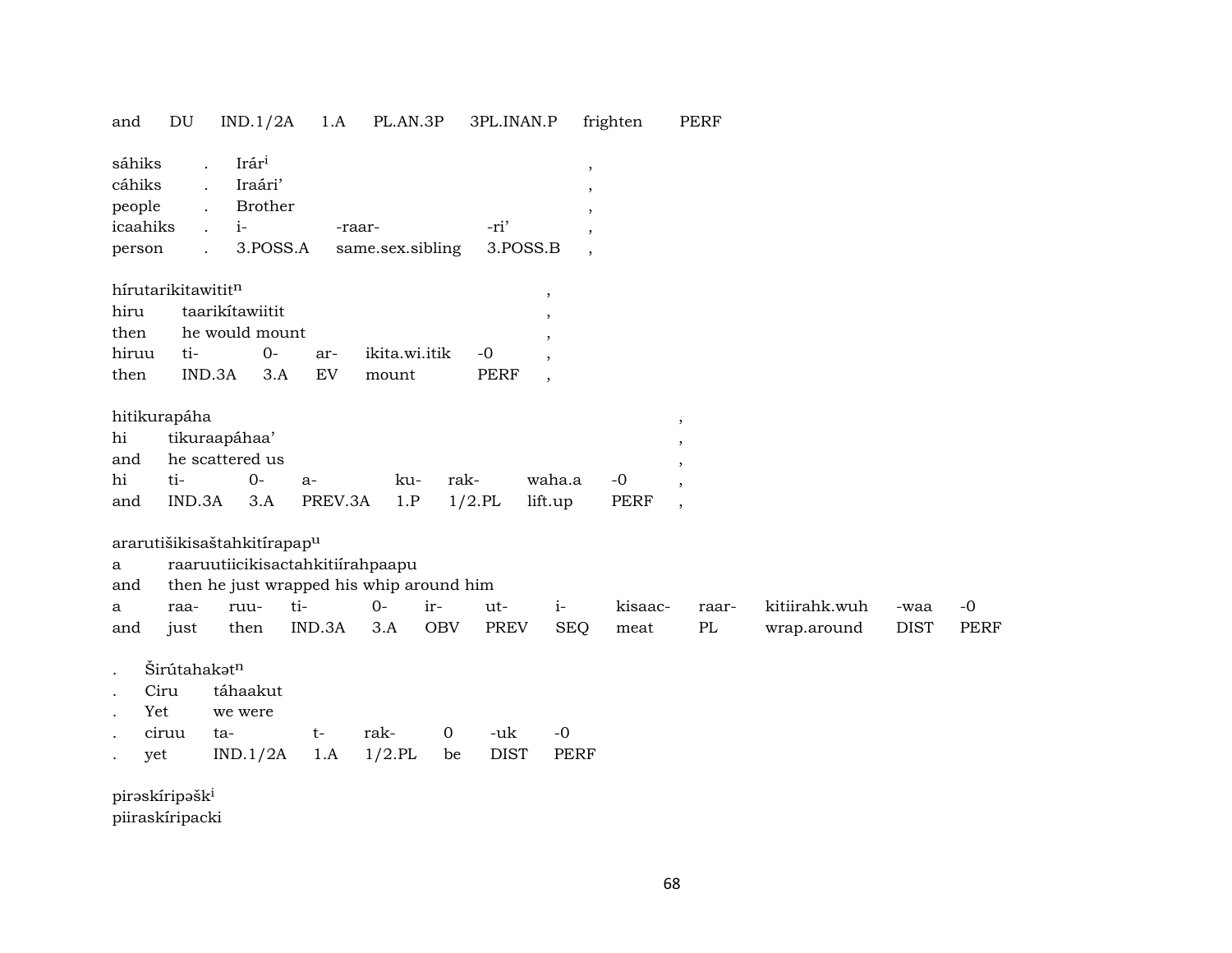| little boys                  |                              |                |           |             |      |             |                                        |     |                     |             |
|------------------------------|------------------------------|----------------|-----------|-------------|------|-------------|----------------------------------------|-----|---------------------|-------------|
| piiras-                      | kiripac                      | -kis           |           |             |      |             |                                        |     |                     |             |
| boy                          | small                        | <b>DIM</b>     |           |             |      |             |                                        |     |                     |             |
|                              |                              |                |           |             |      |             |                                        |     |                     |             |
| ikirikirutárist <sup>a</sup> |                              |                |           |             |      |             | $^\mathrm{,}$                          |     |                     |             |
| i                            | kiriki ruutárista            |                |           |             |      |             | $\,$                                   |     |                     |             |
| and                          | what was he going to do      |                |           |             |      |             | $\cdot$                                |     |                     |             |
| i                            | kirikii                      | ra-            | $0-$      | ut-         | aar  | -his        | -ta<br>$\overline{ }$                  |     |                     |             |
| and                          | what                         | <b>ABS</b>     | 3.A       | <b>PREV</b> | do   | <b>PERF</b> | <b>INT</b><br>$\overline{\phantom{a}}$ |     |                     |             |
|                              |                              |                |           |             |      |             |                                        |     |                     |             |
|                              | áratikikaksirikispari        |                |           |             |      |             |                                        |     |                     |             |
| a                            | raatikíkaksirikíspari'       |                |           |             |      |             |                                        |     |                     |             |
| and                          | he just rolled around crying |                |           |             |      |             |                                        |     |                     |             |
| a                            | raa-                         | ti-            | $0-$      | kikak       | -his | irikis-     | warii                                  |     |                     | -:hus       |
| and                          | just                         | IND.3A         | 3.A       | cry         | PERF | crawl       |                                        |     | be.going.about.IMPF | <b>IMPF</b> |
|                              | Hirutiwaku                   |                |           |             |      |             | $\boldsymbol{\zeta}\boldsymbol{\zeta}$ |     |                     |             |
| Hiru                         |                              | tiwáku'        |           |             |      |             | $\boldsymbol{\zeta}\boldsymbol{\zeta}$ |     |                     |             |
| Then                         |                              | he said        |           |             |      |             | $\pmb{\zeta}\pmb{\zeta}$               |     |                     |             |
| hiruu                        | ti-                          |                | $0-$      | waka'u      | $-0$ | $\cdot$     | $\pmb{\mathsf{H}}$                     |     |                     |             |
| then                         |                              | IND.3A         | 3.A       | say         | PERF |             | $\pmb{\mathsf{H}}$                     |     |                     |             |
|                              |                              |                |           |             |      |             |                                        |     |                     |             |
|                              | Hawákarisuširaka             |                |           |             |      |             |                                        |     |                     |             |
| Hawá                         |                              | kariísuciraaka |           |             |      |             |                                        |     |                     |             |
| Also                         |                              | do not do it   |           |             |      |             |                                        |     |                     |             |
| haawa                        | kara-                        | $i-$           |           | $S-$        | ut-  | $i-$        | rak-                                   | aar | $-0$                |             |
| also                         | <b>NEG</b>                   |                | CONT.1/2A | 2.A         | PREV | <b>SEQ</b>  | $1/2$ .PL                              | do  | PERF                |             |
|                              |                              |                |           |             |      |             |                                        |     |                     |             |
| $\pmb{\mathsf{H}}$           |                              |                |           |             |      |             |                                        |     |                     |             |

 $\cdot$  "  $\mathbf{.}$  "  $\cdot$  " .  $"$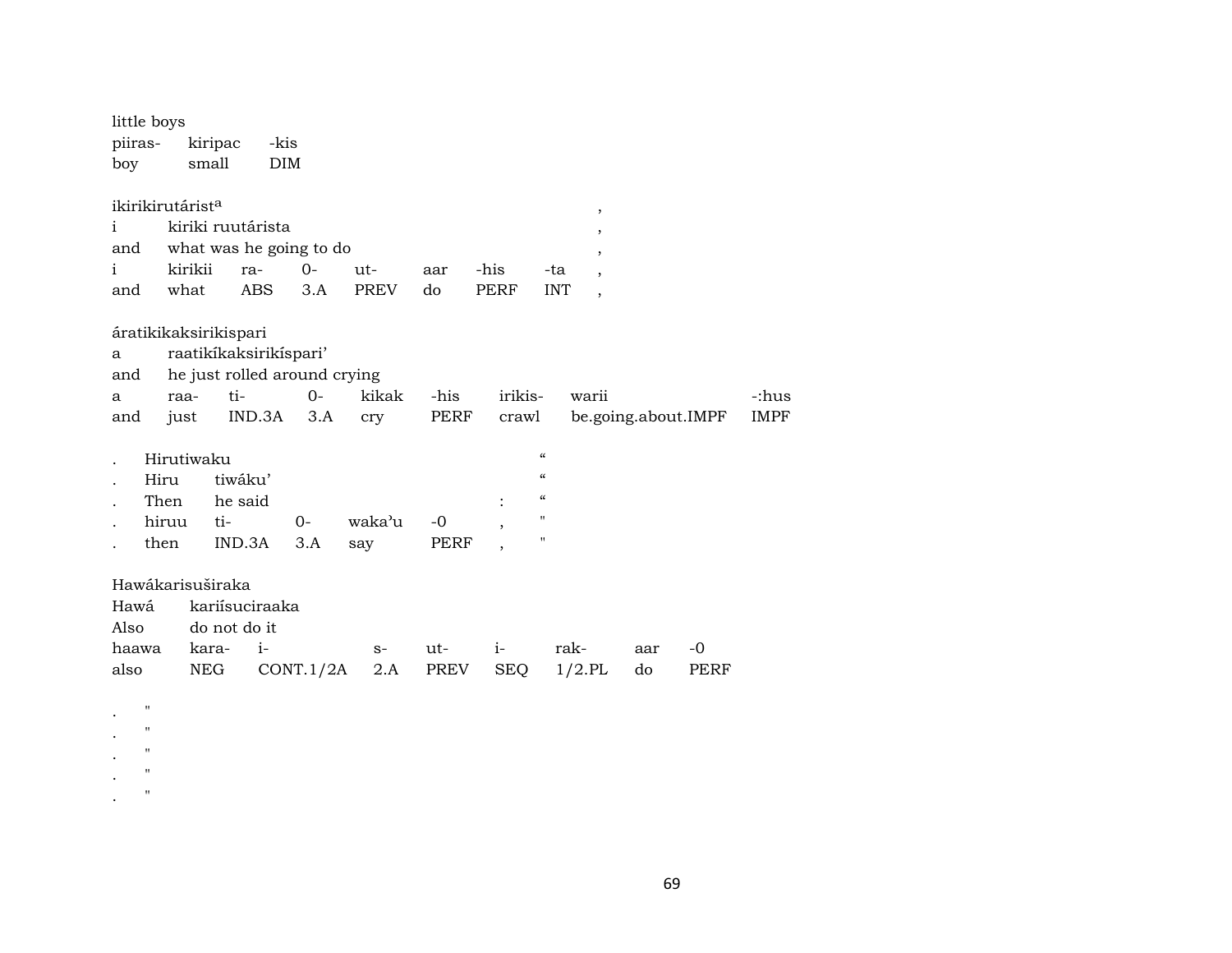| Náw <sup>a</sup> , |            | irár <sup>i</sup> |                                    |      |  |
|--------------------|------------|-------------------|------------------------------------|------|--|
| Ráwa ,             |            | iraári'           |                                    |      |  |
|                    |            | Now, brother      |                                    |      |  |
| rawa               | $\sim$ $1$ |                   | -raar-                             | -ri' |  |
| now                |            |                   | 3.POSS.A same.sex.sibling 3.POSS.B |      |  |
|                    |            |                   |                                    |      |  |

| níhkuwáki <sup>a</sup> |      |                        |     |              |    |  |
|------------------------|------|------------------------|-----|--------------|----|--|
| ríhkuwáki'a            |      |                        |     |              |    |  |
| when they said         |      |                        |     |              |    |  |
| ra-                    | . Q- | $ir-$                  | ku- | waki         | -a |  |
|                        |      | INF.A 3.A 3.INDF INF.B |     | say.PL SUB.1 |    |  |

Arusaihasiriratíkuhawa

|         | Aruúsa' ihaasiriirattíku      |                             |         |  |           |       |     |       |                                                |       |       |  |  |  |
|---------|-------------------------------|-----------------------------|---------|--|-----------|-------|-----|-------|------------------------------------------------|-------|-------|--|--|--|
| Horses  |                               | they herded them over there |         |  |           |       |     |       |                                                |       |       |  |  |  |
| aruusaa | $\overrightarrow{\textbf{i}}$ | haa-                        | si- ra- |  | <u>ດ-</u> | $ir-$ | ak- | $ri-$ | kus                                            | $-()$ | haawa |  |  |  |
| horse   | there                         | here                        |         |  |           |       |     |       | DU ABS 3.A PL.3A PL.AN.3P PORT be.sitting PERF |       | also  |  |  |  |

| hawahasirirətikuarus <sup>a</sup> |  |  |
|-----------------------------------|--|--|
|                                   |  |  |
|                                   |  |  |

| hawá  | haasiriirattíku       |  |  |          |  |     |       |                                            |      |         |  |
|-------|-----------------------|--|--|----------|--|-----|-------|--------------------------------------------|------|---------|--|
| also  | they herded them here |  |  |          |  |     |       |                                            |      |         |  |
| haawa | haa- si- ra-          |  |  | $O-$ ir- |  | ak- | $ri-$ | kus                                        | $-0$ | aruusaa |  |
| also  | here DU               |  |  |          |  |     |       | ABS 3.A PL.3A PL.AN.3P PORT besitting PERF |      | horse   |  |

 $\mathbf{.}$  "  $\mathbf{.}$  "

.  $"$  "

 $\mathbf{.}$  "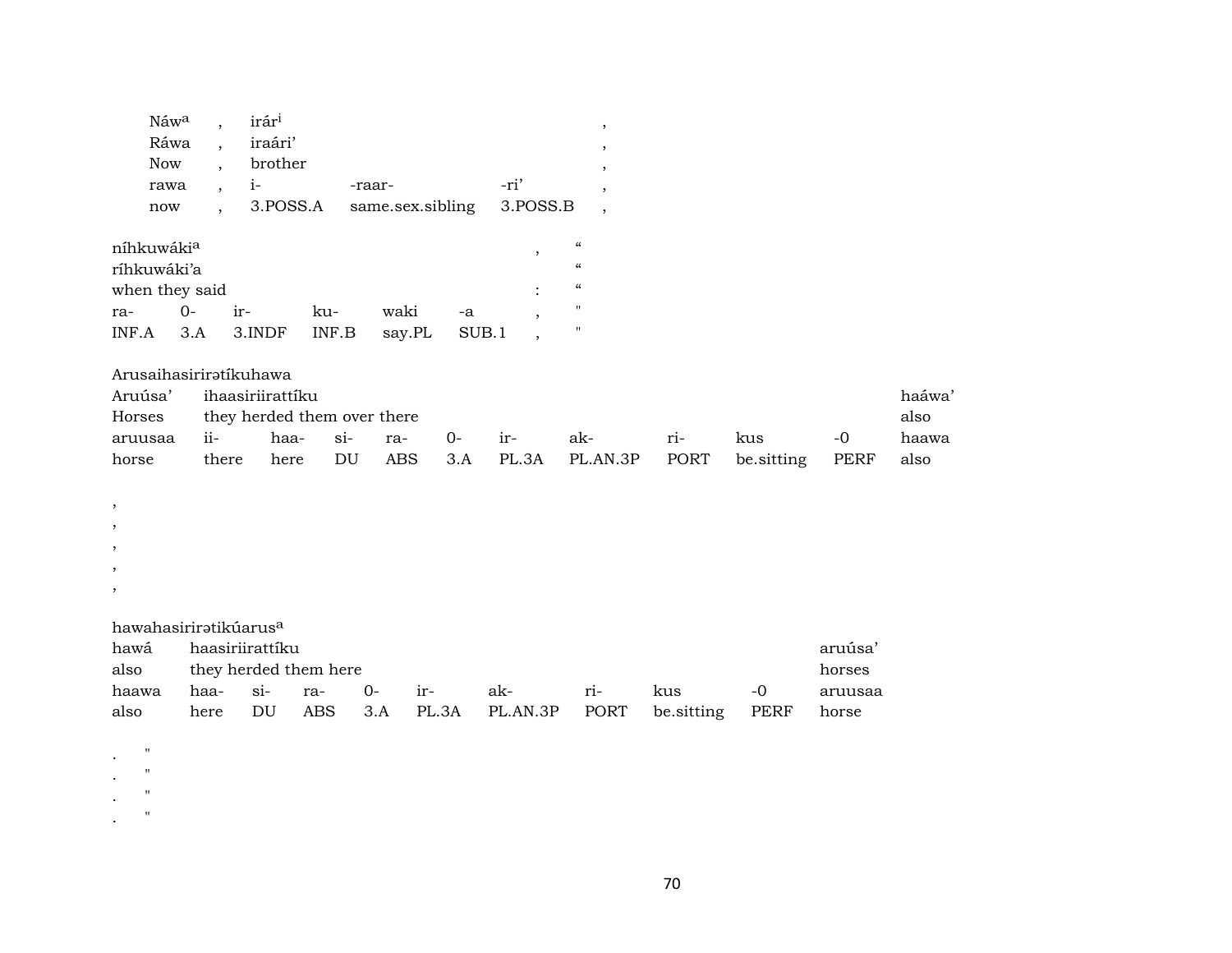| $\pmb{\mathsf{H}}$                                                                                     |                                                                                            |                                                                        |                |                                                                                                            |                                |                                                                        |                      |                     |                  |                     |
|--------------------------------------------------------------------------------------------------------|--------------------------------------------------------------------------------------------|------------------------------------------------------------------------|----------------|------------------------------------------------------------------------------------------------------------|--------------------------------|------------------------------------------------------------------------|----------------------|---------------------|------------------|---------------------|
| Hisitiriratíwaritn<br>Hi<br>And<br>$si$ -<br>hi<br>$\mathop{\rm DU}\nolimits$<br>and                   | sitiriirattíwarit<br>they lost it to them<br>ti-<br>IND.3A                                 | $0-$<br>$a-$<br>3.A<br>PREV.3A                                         | ir-<br>PL.3A   | ri-                                                                                                        | PHYS.POSS                      | uur-<br><b>PREV</b>                                                    | ak-                  | PL.AN.3P            | ri.warik<br>lose | $-0$<br><b>PERF</b> |
| Hitihwak <sup>i</sup><br>Hi<br>And<br>hi<br>ti-<br>and                                                 | tíhwaki'<br>they said<br>$0-$<br>IND.3A                                                    | ir-<br>PL.3A<br>3.A                                                    | waki<br>say.PL | $\, ,$<br>$\overline{\phantom{a}}$<br>$-0$<br>$\overline{\phantom{a}}$<br>PERF<br>$\overline{\phantom{a}}$ | ihi<br>ihi<br>uh<br>ihii<br>uh | $\ddot{\cdot}$<br>$\overline{\phantom{a}}$<br>$\overline{\phantom{a}}$ |                      |                     |                  |                     |
| $\mathcal{C}$<br>$\mathcal{C}$<br>$\mathbf{H}$<br>$\pmb{\mathsf{H}}$                                   |                                                                                            |                                                                        |                |                                                                                                            |                                |                                                                        |                      |                     |                  |                     |
| kasišíratar <sup>a</sup><br>Kaasiicíraattaara'<br>You must charge us<br>kaas-<br>$S-$<br>POT.2A<br>2.A | ir-<br>PREV.1/2A                                                                           | ut-<br>PREV                                                            | $i-$<br>SEQ    | rak-<br>$1/2$ .PL                                                                                          | raar-<br>3PL.INAN.P            |                                                                        | $\mathbf{a}$<br>come | $-0$<br><b>PERF</b> |                  |                     |
| hawáihi<br>$\vdots$<br>Hawá<br>Also<br>haawa<br>also                                                   | ihi<br>uh<br>$\cdot$<br>ihii<br>$\overline{\phantom{a}}$<br>uh<br>$\overline{\phantom{a}}$ | $\overline{\phantom{a}}$<br>$\overline{ }$<br>$\overline{\phantom{a}}$ |                |                                                                                                            |                                |                                                                        |                      |                     |                  |                     |

kustušírataratn

kustucíraattaarat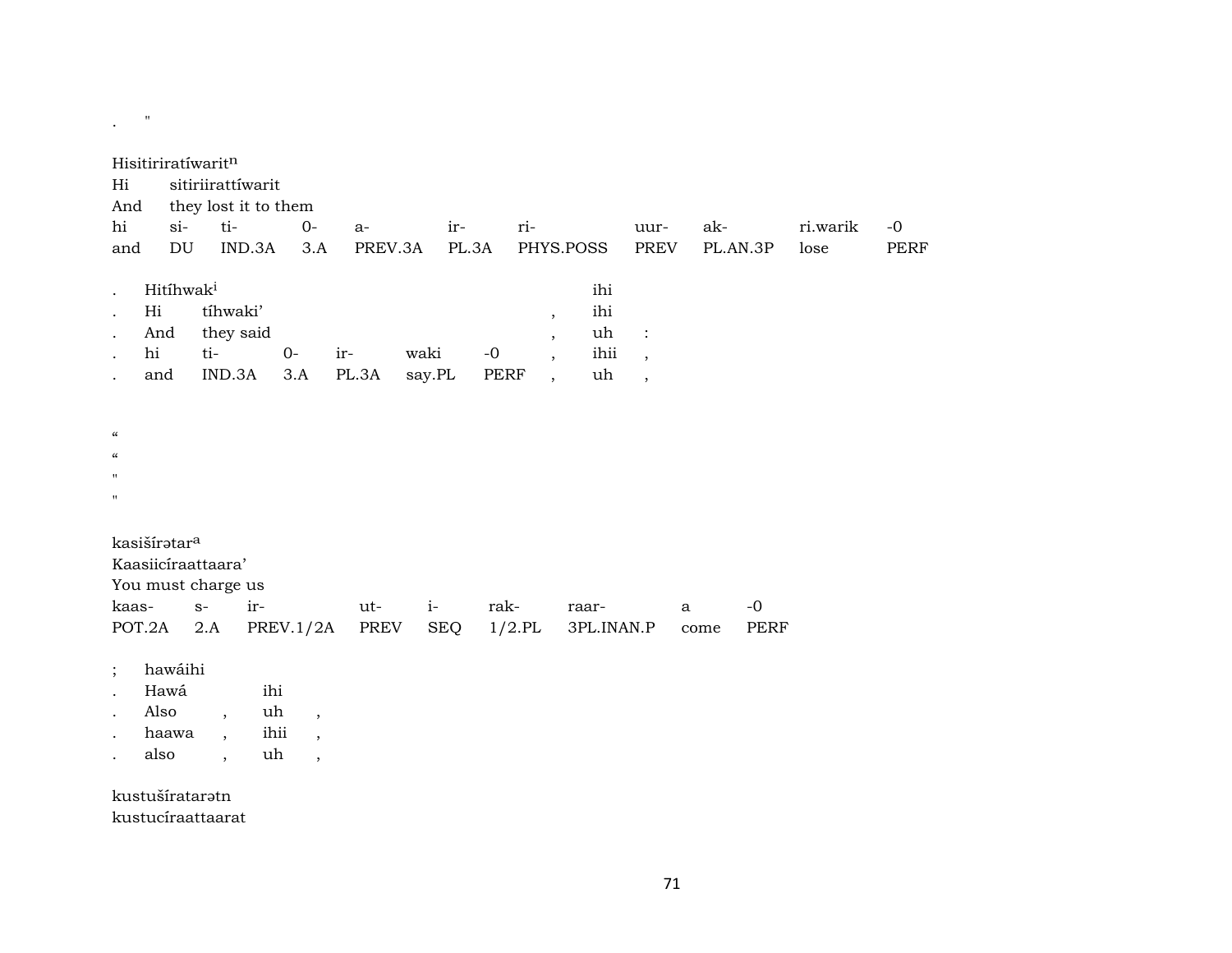| we will charge at them                 |                         |      |               |            |                           |                                         |           |       |                |                       |      |             |            |             |             |                 |
|----------------------------------------|-------------------------|------|---------------|------------|---------------------------|-----------------------------------------|-----------|-------|----------------|-----------------------|------|-------------|------------|-------------|-------------|-----------------|
| kuus-                                  |                         | $t-$ | ut-           | $i-$       | rak-                      | raar-                                   |           | at    | $-0$           |                       |      |             |            |             |             |                 |
| POT.1/3A                               |                         | 1.A  | <b>PREV</b>   | <b>SEQ</b> | $1/2$ .PL                 | 3PL.INAN.P                              |           | go    | <b>PERF</b>    |                       |      |             |            |             |             |                 |
| $\mathbf{H}$                           |                         |      |               |            |                           |                                         |           |       |                |                       |      |             |            |             |             |                 |
| $\bullet$                              |                         |      |               |            |                           |                                         |           |       |                |                       |      |             |            |             |             |                 |
| $\bullet$                              |                         |      |               |            |                           |                                         |           |       |                |                       |      |             |            |             |             |                 |
| $\blacksquare$<br>$\ddot{\phantom{a}}$ |                         |      |               |            |                           |                                         |           |       |                |                       |      |             |            |             |             |                 |
| $\ddot{\phantom{0}}$                   |                         |      |               |            |                           |                                         |           |       |                |                       |      |             |            |             |             |                 |
|                                        |                         |      |               |            |                           |                                         |           |       |                |                       |      |             |            |             |             |                 |
| Kitukasúširaatn                        |                         |      |               |            |                           |                                         |           |       |                |                       |      |             |            |             |             |                 |
| Kítuu'u'                               |                         |      | kaasúciraa'at |            |                           |                                         |           |       |                |                       |      |             |            |             |             |                 |
| All                                    |                         |      |               |            | you must have them on you |                                         |           |       |                |                       |      |             |            |             |             |                 |
| kituu                                  | $-u'$                   |      | kaas-         | $S-$       | ut-                       | rak-<br>$i-$                            |           | 0     | $\overline{a}$ |                       |      |             |            |             |             |                 |
| all                                    | <b>NOM</b>              |      | POT.2A        | 2.A        | <b>PREV</b>               | <b>SEQ</b>                              | $1/2$ .PL | be    | EX             |                       |      |             |            |             |             |                 |
|                                        | nihkutakúk <sup>i</sup> |      |               |            |                           |                                         |           |       |                |                       |      |             |            |             |             |                 |
| $\mathbf H$                            | Rihkuutakuúki           |      |               |            |                           |                                         |           |       |                |                       |      |             |            |             |             |                 |
| $\mathbf{H}$                           | What they wore          |      |               |            |                           |                                         |           |       |                |                       |      |             |            |             |             |                 |
| $\mathbf{H}$<br>ra-                    |                         | $0-$ | ir-           | ku-        | ut-                       | aka'uk                                  |           | $-i$  |                |                       |      |             |            |             |             |                 |
| $\mathbf{H}$                           | INF.A                   | 3.A  | PL.3A         | INF.B      |                           | <b>PREV</b><br>be.clothed               |           | SUB.2 |                |                       |      |             |            |             |             |                 |
|                                        |                         |      |               |            |                           |                                         |           |       |                |                       |      |             |            |             |             |                 |
| tuharáihku                             |                         |      |               |            |                           | $\cdot$                                 |           |       |                |                       |      |             |            |             |             |                 |
| tuuhaará'ihku'                         |                         |      |               |            |                           | $\cdot$                                 |           |       |                |                       |      |             |            |             |             |                 |
| he means                               |                         |      |               |            |                           | $\cdot$                                 |           |       |                |                       |      |             |            |             |             |                 |
| ti-                                    | $0-$                    |      | ut-           | raa.ra'ihk |                           | -:hus<br>$\overline{\phantom{a}}$       |           |       |                |                       |      |             |            |             |             |                 |
| IND.3A                                 | 3.A                     |      | <b>PREV</b>   | mean       |                           | <b>IMPF</b><br>$\overline{\phantom{a}}$ |           |       |                |                       |      |             |            |             |             |                 |
| nihkutakúkiirirušúksahu                |                         |      |               |            |                           |                                         |           |       |                |                       |      |             |            |             |             |                 |
| rihkuutakuúki                          |                         |      |               |            |                           |                                         |           |       | iriirucúksahu  |                       |      |             |            |             |             |                 |
| what they wore                         |                         |      |               |            |                           |                                         |           |       |                | the way it used to be |      |             |            |             |             |                 |
| ra-                                    | $0-$                    | ir-  |               | ku-        | ut-                       | aka'uk                                  | $-i$      |       | irii-          | ra-                   | $0-$ | ut-         | uks-       | $\mathbf 0$ | $\mbox{-a}$ | -hus            |
| INF.A                                  | 3.A                     |      | PL.3A         | INF.B      | <b>PREV</b>               | be.clothed                              | SUB.2     |       | that           | <b>ABS</b>            | 3.A  | <b>PREV</b> | <b>AOR</b> | be          | SUB.1       | <b>IMPF.SUB</b> |
|                                        |                         |      |               |            |                           |                                         |           |       |                |                       |      |             |            |             |             |                 |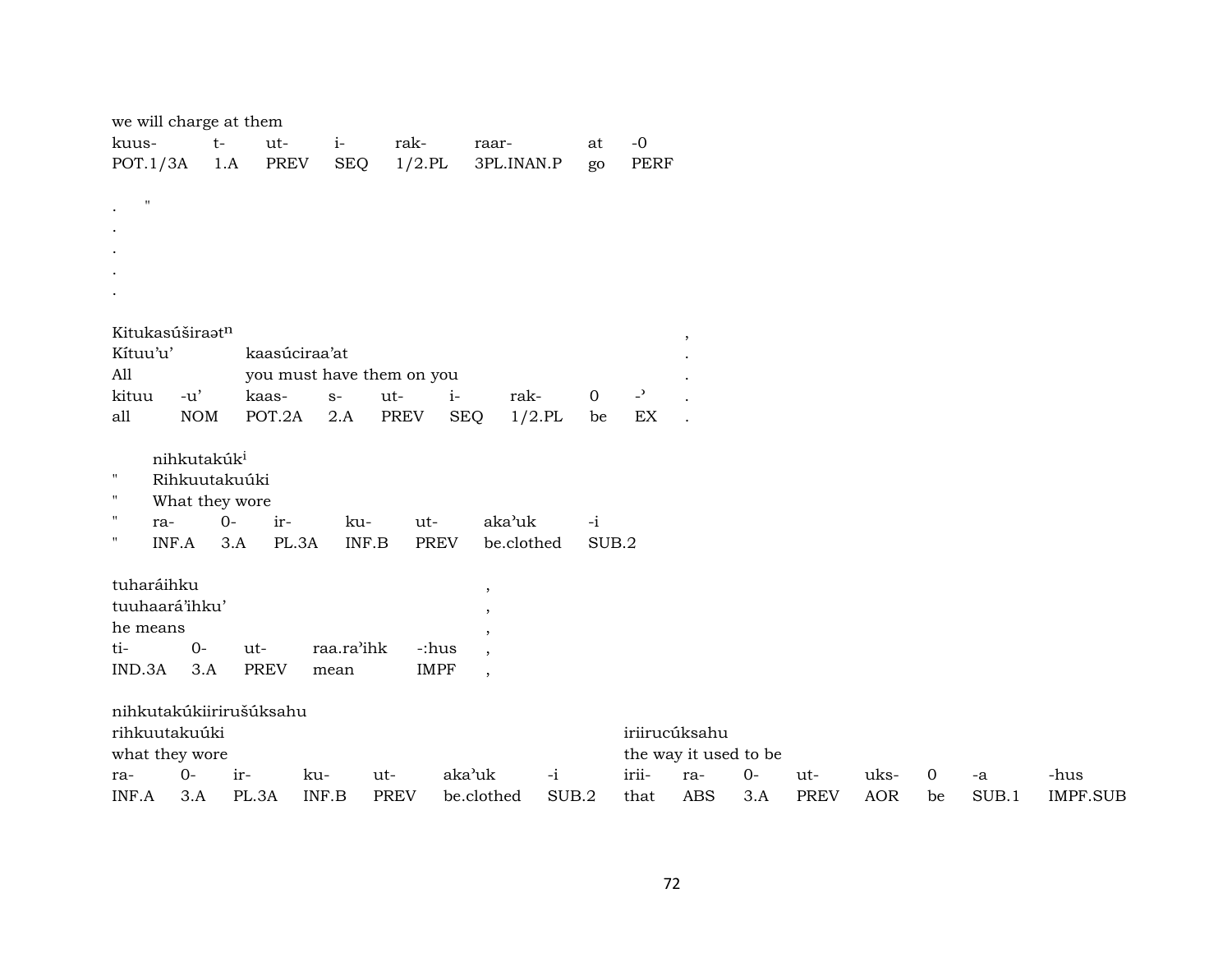|                                          |      |                                           | katahkárihku pákstarit <sup>n</sup> |                                        |                           |       |                                                    |                          |                       |                          |                     |               |      |         |       |
|------------------------------------------|------|-------------------------------------------|-------------------------------------|----------------------------------------|---------------------------|-------|----------------------------------------------------|--------------------------|-----------------------|--------------------------|---------------------|---------------|------|---------|-------|
| kátahka                                  |      |                                           |                                     | rihkuupákstarit                        |                           |       |                                                    |                          |                       |                          |                     |               |      |         |       |
| the enemy                                |      |                                           |                                     | when they were going to fight          |                           |       |                                                    |                          |                       |                          |                     |               |      |         |       |
| katahkaa                                 |      |                                           | ra-                                 | $0-$                                   | ir-                       |       | ku-                                                |                          | apak                  | -his                     |                     | -ta           | -rit |         |       |
| enemy                                    |      |                                           | INF.A                               | 3.A                                    | PL.3A                     |       | INF.B                                              | fight                    |                       | PERF                     |                     | <b>INT</b>    |      | INT.SUB |       |
| hiarusatíhkaru<br>hi<br>and<br>hi<br>and |      | aruúsa'<br>the horses<br>aruusaa<br>horse |                                     | tíhkaru'<br>ti-<br>IND.3A              | they painted them<br>$0-$ | 3.A   | ir-<br>PL.3A                                       |                          | ka.ra'uk<br>make.PL.P |                          | $-0$<br><b>PERF</b> |               |      |         |       |
| Akíturihkukára <sup>u</sup><br>A<br>And  |      | kítuu'u'<br>everything                    |                                     |                                        | rihkukawaakára'u          |       | when they made them                                |                          |                       |                          |                     |               |      |         |       |
| a                                        |      | kituu                                     | $-11'$                              | ra-                                    |                           | $O -$ | ir-                                                |                          | ku-                   |                          |                     | kawaaka.ra'uk |      | -0      |       |
| and                                      | all  |                                           | NOM                                 |                                        | INF.A                     | 3.A   | PL.3A                                              |                          | INF.B                 |                          |                     | make.DIST     |      | SUB.3   |       |
|                                          |      | ihinátahšu                                |                                     |                                        |                           |       | áihi                                               |                          |                       |                          |                     |               |      |         |       |
| $\overline{\phantom{a}}$                 | ihi  |                                           |                                     | ráttahcu'                              |                           |       | а                                                  |                          | ihi                   | $\overline{\phantom{a}}$ |                     |               |      |         |       |
|                                          | uh   | $\overline{\phantom{a}}$                  |                                     | shields                                |                           |       | and                                                |                          | uh                    | $\overline{\phantom{a}}$ |                     |               |      |         |       |
|                                          | ihii | $\overline{\phantom{a}}$                  |                                     | rak.tahc                               | $-u^{\prime}$             |       | a                                                  |                          | ihii                  |                          |                     |               |      |         |       |
| $\overline{ }$                           | uh   | $\ddot{\phantom{0}}$                      |                                     | shield                                 | <b>NOM</b>                |       | and                                                |                          | uh                    |                          |                     |               |      |         |       |
| pakstarukawiratn<br>pakstaarúkawiirat    |      |                                           |                                     |                                        |                           |       | áihi<br>a                                          |                          | ihi                   |                          | $\, ,$              |               |      |         |       |
| war bonnets                              |      |                                           |                                     |                                        |                           |       | and                                                | $\overline{\phantom{a}}$ | uh                    |                          |                     |               |      |         |       |
| paks-                                    |      | raar-                                     |                                     | huka-                                  | wiir-                     | at    | a                                                  | $\overline{\phantom{a}}$ | ihii                  |                          |                     |               |      |         |       |
| head                                     |      | <b>ITER</b>                               | on                                  |                                        | arm                       | go    | and                                                |                          | uh                    |                          |                     |               |      |         |       |
| Asiicákahuuru'<br>Wild Horse society     |      |                                           |                                     | asišakahururaráhpakskawaw <sup>i</sup> |                           |       | raraahpákskawaawi<br>what they wore on their heads |                          |                       |                          |                     |               |      |         |       |
| asuu-                                    |      | icakahur                                  |                                     | $-u^{\prime}$                          |                           | ra-   | $0-$                                               | raar-                    |                       |                          |                     | paks-         | ka   | -waa    | $-W1$ |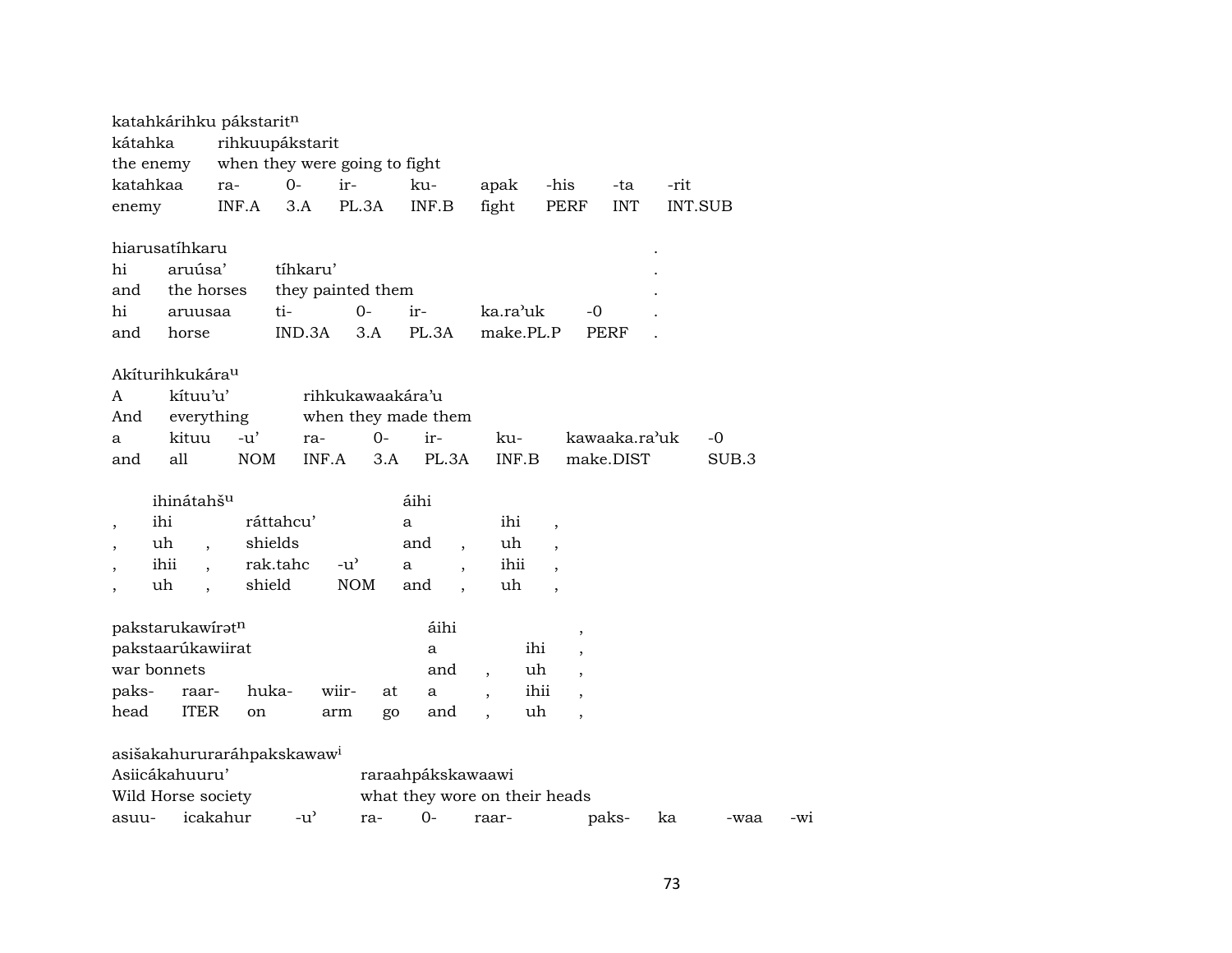| dog                                                                       | be.reckless              |                                                            | NOM           | ABS           | 3.A        | 3PL.INAN.P | head          | be.on       | DIST       | SUB.L |      |
|---------------------------------------------------------------------------|--------------------------|------------------------------------------------------------|---------------|---------------|------------|------------|---------------|-------------|------------|-------|------|
| tisiksarihúsuk <sup>u</sup><br>tiiciksaariíhusuuku'<br>they used to do it |                          |                                                            |               |               |            |            |               |             |            |       |      |
| ti-                                                                       | $O -$                    | ir-                                                        | ut-           | $i-$          | uks-       | aar        | $-i$          | -:hus       | -uuku      |       |      |
| IND.3A                                                                    | 3.A                      | PL.3A                                                      | <b>PREV</b>   | <b>SEQ</b>    | <b>AOR</b> | do         | <b>IMPF</b>   | <b>IMPF</b> | <b>HAB</b> |       |      |
|                                                                           |                          |                                                            |               |               |            |            |               |             |            |       |      |
| Hã                                                                        | $\mathbf{I}$             | takaráhisu                                                 |               |               |            |            |               |             |            |       |      |
| Haa                                                                       |                          |                                                            | takaaraáhisu' |               |            |            |               |             |            |       |      |
| Ha                                                                        | $\overline{\phantom{a}}$ | suddenly                                                   |               |               |            |            |               |             |            |       |      |
| haa                                                                       |                          | takaaraahis                                                |               | $-u^{\prime}$ |            |            |               |             |            |       |      |
| ha                                                                        |                          | all.at.once                                                |               | <b>NOM</b>    |            |            |               |             |            |       |      |
|                                                                           |                          |                                                            |               |               |            |            |               |             |            |       |      |
| tikurirákarikstaəs<br>tikuriiraákariksta'as<br>they drove our herd away   |                          |                                                            |               |               |            |            |               |             |            |       |      |
| ti-                                                                       | $0-$                     | ir-                                                        | ku-           | ri-           |            | uur-       | rak-          | kariiks-    | ra-        | as-i  | $-0$ |
| IND.3A                                                                    | 3.A                      | PL.3A                                                      | 1.P           |               | PHYS.POSS  | PREV       | $1/2$ .PL     | herd        | PORT       | run   | PERF |
|                                                                           |                          |                                                            |               |               |            |            |               |             |            |       |      |
| Hi<br>And                                                                 |                          | Hitahatarikítawititn<br>tahattaarikitawiitit<br>we mounted |               |               |            |            |               |             |            |       |      |
| hi                                                                        | ta-                      |                                                            | $t-$          | rak-          | raar-      |            | ikita.wi.itik | $-0$        |            |       |      |
| and                                                                       |                          | IND.1/2A                                                   | 1.A           | $1/2$ .PL     |            | PL.INDV.A  | mount         | <b>PERF</b> |            |       |      |
| wiratihkurataítaw <sup>i</sup><br>wiratihkuraattaa'iitawi<br>when we knew |                          |                                                            |               |               |            |            |               |             |            |       |      |
| wii-                                                                      | ra-                      | $t-$                                                       | ir-           |               | ku-        | rak-       | raa.iita      | -wi         |            |       |      |
| when                                                                      | INF.A                    | 1.A                                                        | PREV.1/2A     |               | INF.B      | $1/2$ .PL  | know          | SUB.L       |            |       |      |
|                                                                           |                          |                                                            |               |               |            |            |               |             |            |       |      |
| kišiwirihkukarukúarus <sup>a</sup>                                        |                          |                                                            |               |               |            |            |               |             |            |       |      |
| kici                                                                      | wirihkúkaruku            |                                                            |               |               |            |            |               |             | aruúsa'    |       |      |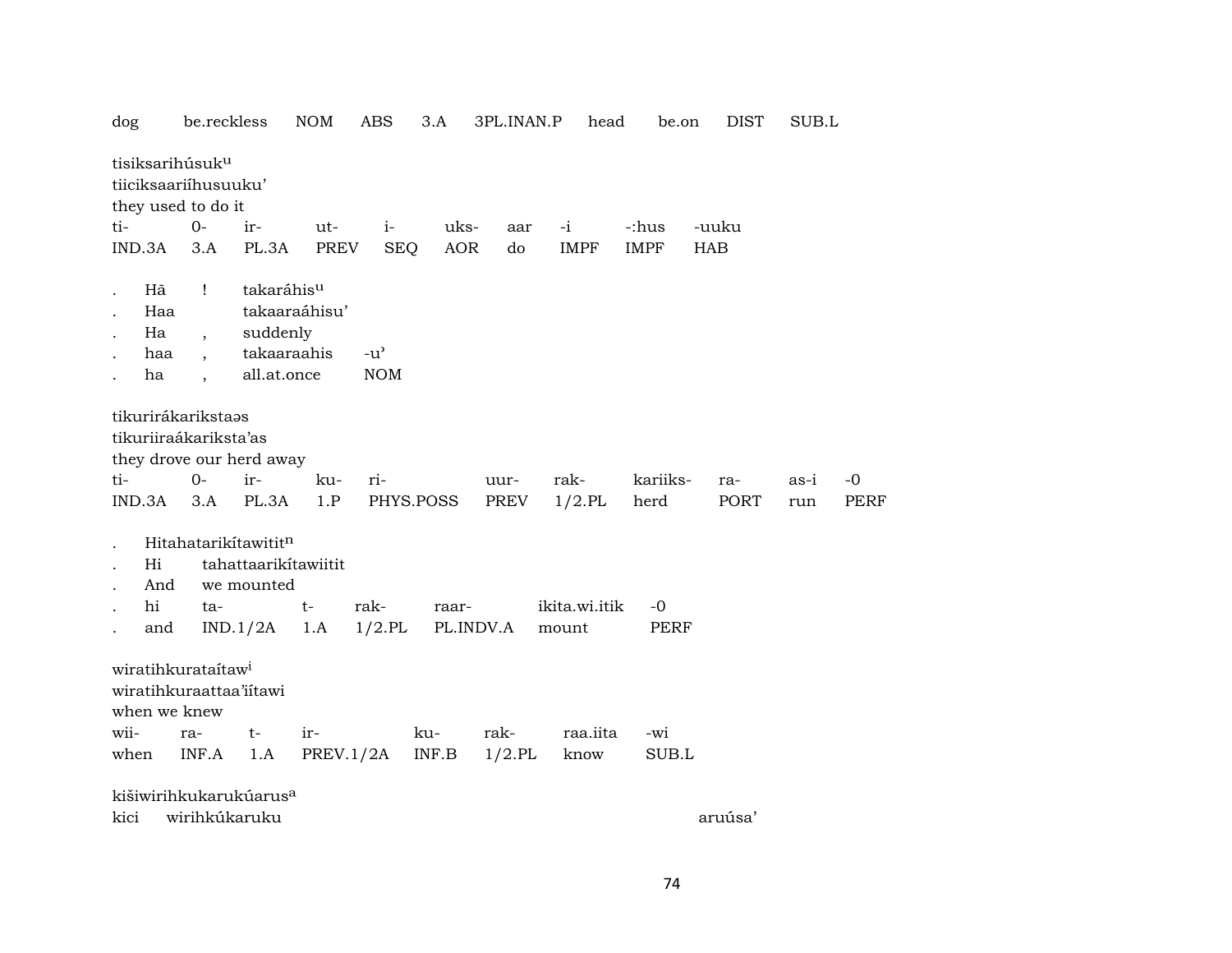| but            |                  | when they decorated them             |      |           |            |           |               |             |         | the horses  |
|----------------|------------------|--------------------------------------|------|-----------|------------|-----------|---------------|-------------|---------|-------------|
| kici           | wii-             | ra-                                  | $0-$ | ir-       | ku-        | ka.ra'uk  | -hus          |             | aruusaa |             |
| but            | when             | INF.A                                | 3.A  | OBV       | INF.B      | make.PL.P |               | IMPF.SUB    | horse   |             |
|                |                  |                                      |      |           |            |           |               |             |         |             |
| $\, ,$         |                  |                                      |      |           |            |           |               |             |         |             |
| ,              |                  |                                      |      |           |            |           |               |             |         |             |
|                |                  |                                      |      |           |            |           |               |             |         |             |
|                |                  |                                      |      |           |            |           |               |             |         |             |
|                |                  |                                      |      |           |            |           |               |             |         |             |
|                |                  |                                      |      |           |            |           |               |             |         |             |
|                |                  | hitahat tarikitáwirutitn             |      |           |            |           |               |             |         |             |
| hi             |                  | tahattaarikitáwiruutit               |      |           |            |           |               |             |         |             |
| and            |                  | we mounted them                      |      |           |            |           |               |             |         |             |
| hi             | ta-              | $t-$                                 | rak- |           | raar-      |           | ikita.wi.itik | -ruu        | $-0$    |             |
| and            |                  | $IND.1/2A$ 1.A                       |      | $1/2$ .PL | 3PL.INAN.P | mount     |               | <b>DIST</b> | PERF    |             |
|                |                  |                                      |      |           |            |           |               |             |         |             |
| hi             | hisitatirakapáha |                                      |      |           |            |           |               |             |         |             |
| and            |                  | sitatiiraakapáhaa'<br>we chased them |      |           |            |           |               |             |         |             |
| hi             | $si-$            | ta-                                  | $t-$ | ir-       |            | rak-      | ak-           |             | waha.a  | $-0$        |
| and            | DU               | IND.1/2A                             | 1.A  |           | PREV.1/2A  | $1/2$ .PL | PL.AN.3P      |             | lift.up | <b>PERF</b> |
|                |                  |                                      |      |           |            |           |               |             |         |             |
|                |                  |                                      |      |           |            |           |               |             |         |             |
|                |                  |                                      |      |           |            |           |               |             |         |             |
|                |                  |                                      |      |           |            |           |               |             |         |             |
|                |                  |                                      |      |           |            |           |               |             |         |             |
|                |                  |                                      |      |           |            |           |               |             |         |             |
|                |                  |                                      |      |           |            |           |               |             |         |             |
| Irári          |                  |                                      |      |           | $\,$       |           |               |             |         |             |
| Iraári'        |                  |                                      |      |           |            |           |               |             |         |             |
| <b>Brother</b> |                  |                                      |      |           |            |           |               |             |         |             |
| $i-$           |                  | -raar-                               |      | -ri'      |            |           |               |             |         |             |
| 3.POSS.A       |                  | same.sex.sibling                     |      | 3.POSS.B  |            |           |               |             |         |             |
|                |                  |                                      |      |           |            |           |               |             |         |             |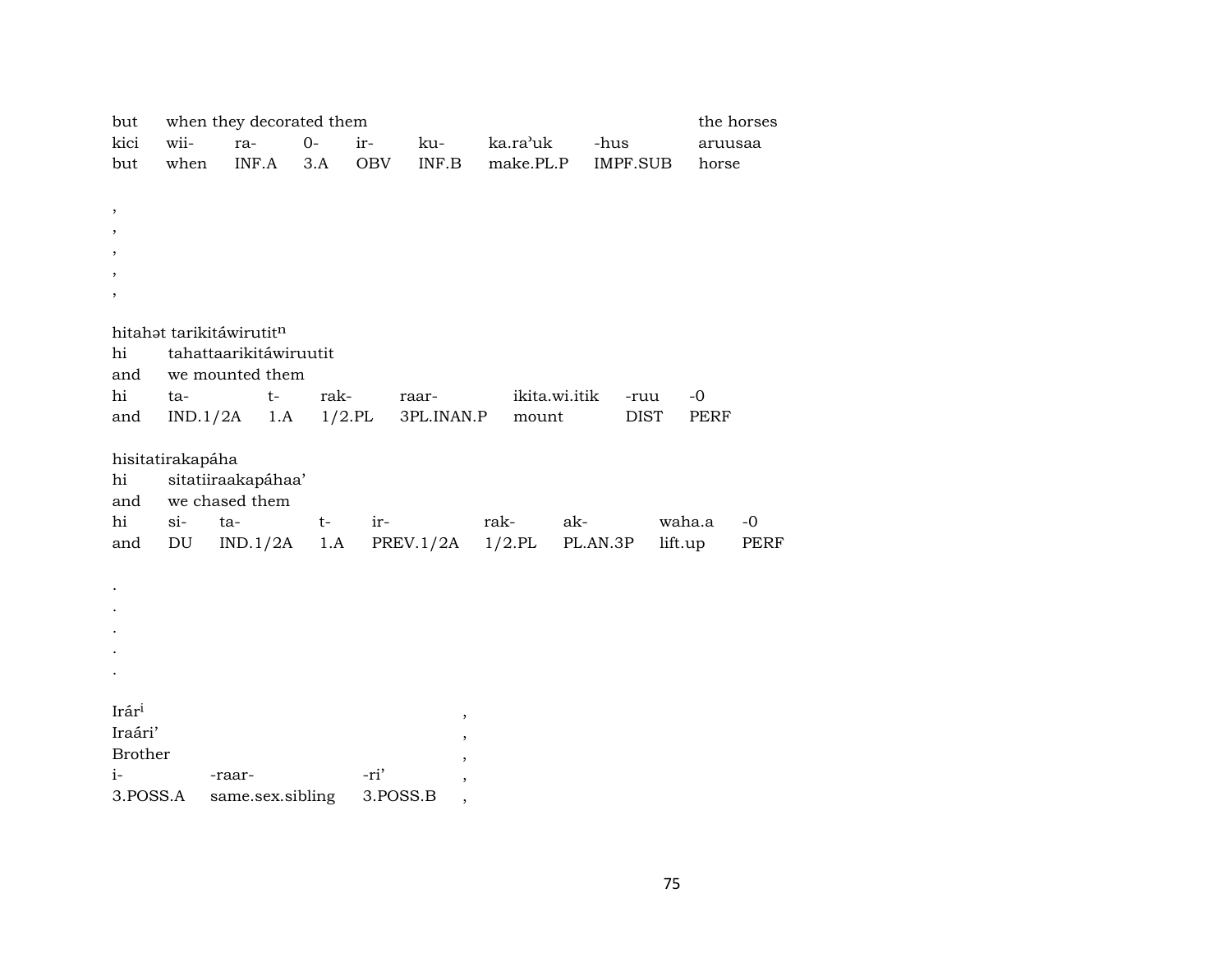|            | hituhariríkarahatn             |       |                                  |                |                  |                                  |             |                          |       |       |      |
|------------|--------------------------------|-------|----------------------------------|----------------|------------------|----------------------------------|-------------|--------------------------|-------|-------|------|
| hi         | tuuhaariríkaraahat             |       |                                  |                |                  |                                  |             |                          |       |       |      |
| and        | they all turned around         |       |                                  |                |                  |                                  |             |                          |       |       |      |
| hi         | ti-                            | $O -$ | ut-                              | raar-          |                  | irikaraa.hak                     | $-0$        |                          |       |       |      |
| and        | IND.3A                         | 3.A   | <b>PREV</b>                      | PL.INDV.A      |                  | turn.around                      | <b>PERF</b> |                          |       |       |      |
|            |                                |       |                                  |                |                  |                                  |             |                          |       |       |      |
| Nawaháa    |                                |       | irár <sup>i</sup>                |                |                  |                                  |             | $\,$                     |       |       |      |
| Ráwa       |                                | haá'a | $\ddot{\phantom{0}}$             | iraári'        |                  |                                  |             | $\overline{\phantom{a}}$ |       |       |      |
| Now        | oh<br>$\overline{\phantom{a}}$ |       |                                  | brother        |                  |                                  |             |                          |       |       |      |
| rawa       | $\overline{\phantom{a}}$       | haa'a | $i-$<br>$\overline{\phantom{a}}$ |                | -raar-           |                                  | -ri'        | $\overline{\phantom{a}}$ |       |       |      |
| now        | ha                             |       |                                  | 3.POSS.A       | same.sex.sibling |                                  | 3.POSS.B    | $\overline{\phantom{a}}$ |       |       |      |
|            |                                |       |                                  |                |                  |                                  |             |                          |       |       |      |
| kakúrahi   |                                |       |                                  |                |                  | $\overline{\phantom{a}}$         |             |                          |       |       |      |
| kaakúraahi |                                |       |                                  |                |                  | ,                                |             |                          |       |       |      |
|            | it was not good                |       |                                  |                |                  |                                  |             |                          |       |       |      |
| kaaki-     |                                | $O -$ | uur-                             | hiir<br>raa-   | $-0$             | $\overline{\phantom{a}}$         |             |                          |       |       |      |
|            | NEG.IND.3A                     | 3.A   | <b>PREV</b>                      | be.good<br>way |                  | PERF<br>$\overline{\phantom{a}}$ |             |                          |       |       |      |
|            |                                |       |                                  |                |                  |                                  |             |                          |       |       |      |
|            | hitihkitapáhara                |       |                                  |                |                  |                                  |             |                          |       |       |      |
| hi         | tihkitapáhara                  |       |                                  |                |                  |                                  |             |                          |       |       |      |
| and        | they had willows               |       |                                  |                |                  |                                  |             |                          |       |       |      |
| hi         | ti-                            | $0-$  | ir-                              | kitapaat-      | raar-            | raah                             | $-0$        |                          |       |       |      |
| and        | IND.3A                         | 3.A   | PL.3A                            | willow         | PL               | have                             | <b>PERF</b> |                          |       |       |      |
|            |                                |       |                                  |                |                  |                                  |             |                          |       |       |      |
|            | Hitikurapáha                   |       |                                  |                |                  |                                  |             |                          |       |       |      |
| Hi         | tikuraapáhaa'                  |       |                                  |                |                  |                                  |             |                          |       |       |      |
| And        | he scattered us                |       |                                  |                |                  |                                  |             |                          |       |       |      |
| hi         | ti-                            | $0-$  | a-                               | ku-            | rak-             | waha.a                           | $-0$        |                          |       |       |      |
| and        | IND.3A                         | 3.A   | PREV.3A                          | 1.P            | $1/2$ .PL        | lift.up                          | <b>PERF</b> |                          |       |       |      |
|            |                                |       |                                  |                |                  |                                  |             |                          |       |       |      |
|            | ararutuširarikáis <sup>a</sup> |       |                                  |                |                  |                                  |             |                          |       |       |      |
| a          |                                |       | raaruutuucirariiká'iisa'         |                |                  |                                  |             |                          |       |       |      |
| and        |                                |       | then they just came among us     |                |                  |                                  |             |                          |       |       |      |
| a          | raa-                           | ruu-  | ti-                              | $O -$<br>$a-$  |                  | ut-                              | $i-$        | raar-                    | iika- | iis.a | $-0$ |
|            |                                |       |                                  |                |                  |                                  |             |                          |       |       |      |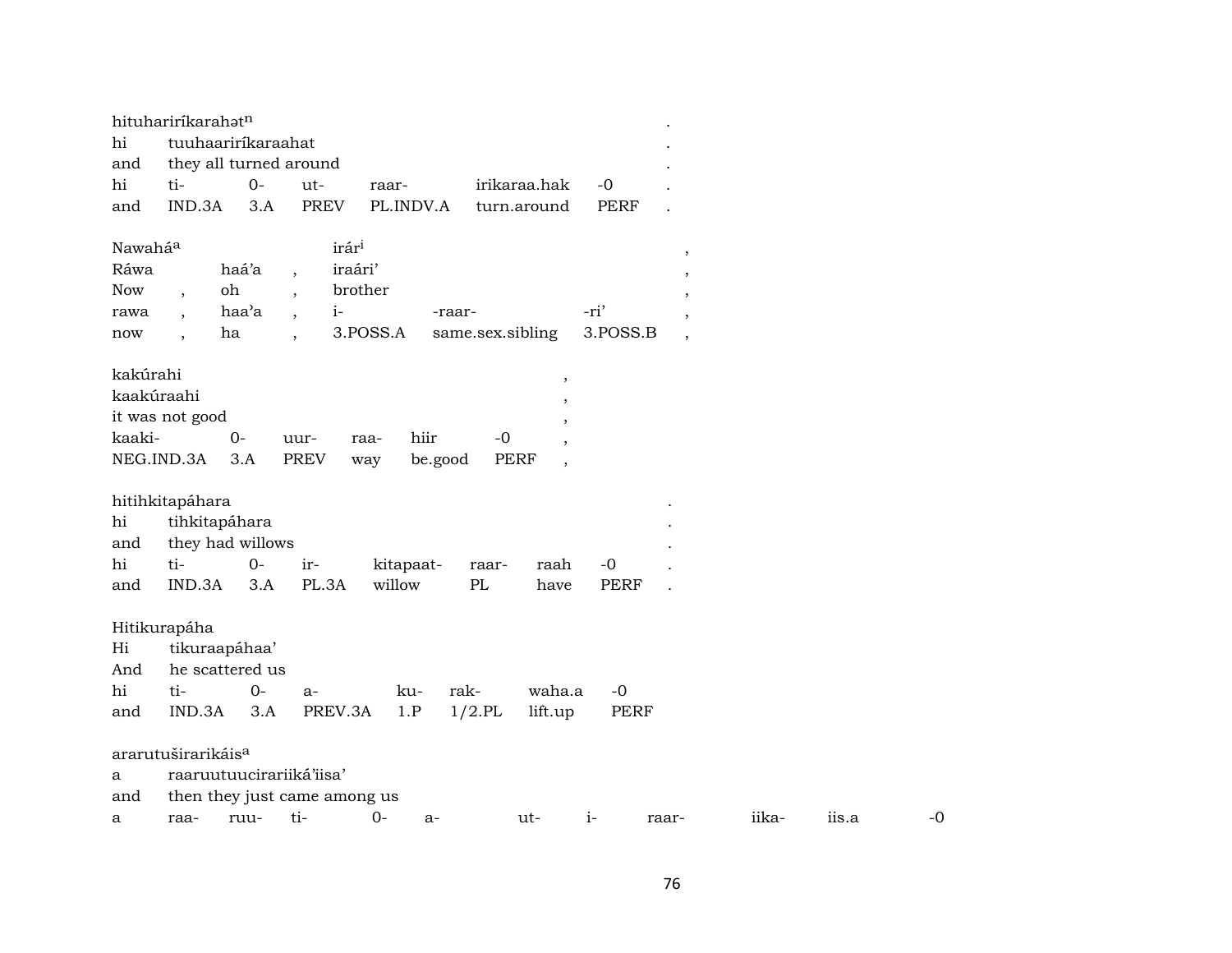and just then IND.3A 3.A PREV.3A PREV SEQ PL.INDV.A center come.into PERF , atihkisáštapir<sup>u</sup> a tihkisáctahpiru' and they whipped the (naked) flesh , a ti- 0- ir- kisaac- raar- piru -0 . , and IND.3A 3.A PL.3A meat ITER whip PERF . Hikišituharirí $k$ arah $\mathfrak{t}^n$ Hi kici tuuhaariríkaraahat And but they all turned around hi kici ti- 0- ut- raar- irikaraa.hak -0 and but IND.3A 3.A PREV PL.INDV.A turn.around PERF  $h$ áw<sup>a</sup> kĩs<sup>i</sup> . -- haáwa' kiici , -- also but , -- haawa kii.ci , -- also but , Arikutatúhakari a rikutatúhaakari' and that is what we were doing a riku- ta- t- ut- rak- aar -i and that.is IND.1/2A 1.A PREV 1/2.PL do IMPF witiratkuraktáhpiru witiratkuraaktáhpiru when we whipped each other witi- ra- t- ku- rak- raar- piru -0 REFL INF.A 1.A INF.B 1/2.PL ITER whip SUB.4 nŸtkurŸtasíhuhša ,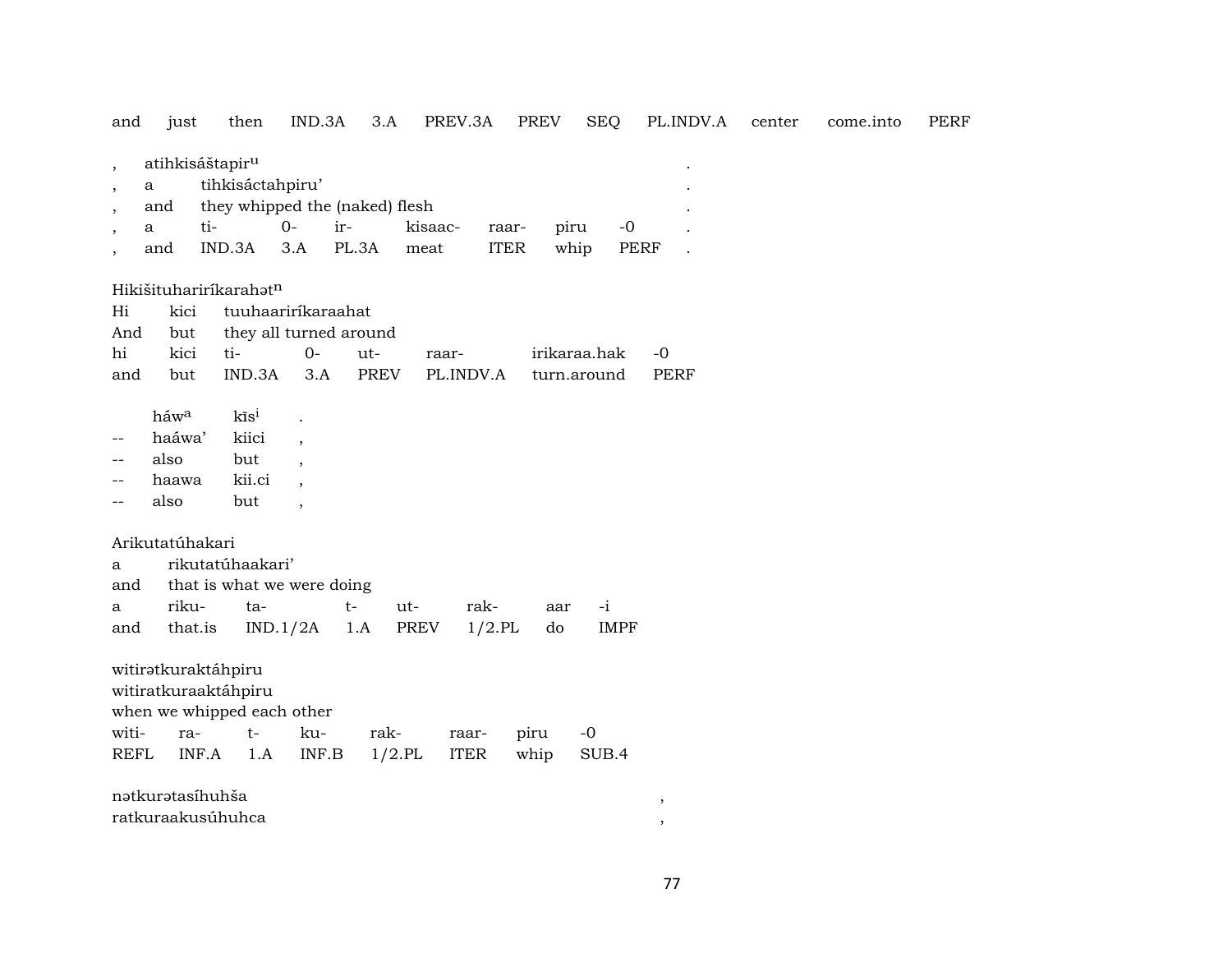|                                                                                                                                                     |                                                   | when we were in a party                                                                |                                                             |                                                                                                    |                                                            |                           | $\, ,$                                                                        |                          |                     |
|-----------------------------------------------------------------------------------------------------------------------------------------------------|---------------------------------------------------|----------------------------------------------------------------------------------------|-------------------------------------------------------------|----------------------------------------------------------------------------------------------------|------------------------------------------------------------|---------------------------|-------------------------------------------------------------------------------|--------------------------|---------------------|
| ra-<br>INF.A                                                                                                                                        | $t-$<br>1.A                                       | ku-<br>INF.B                                                                           | rak-<br>$1/2$ .PL                                           | kus.uhuur-<br>flock                                                                                | sa                                                         | $-0$<br>be.lying<br>SUB.4 | $\overline{\phantom{a}}$<br>$\overline{\phantom{a}}$                          |                          |                     |
| witiratkurákaruku<br>witiratkuraákaruku<br>witi-<br><b>REFL</b><br>ihi<br>ihi<br>$\overline{\phantom{a}}$<br>uh<br>$\overline{\phantom{a}}$<br>ihii | ra-<br>INF.A                                      | when we impersonated them<br>$t-$<br>1.A<br>kátaka<br>kátahka<br>the enemy<br>katahkaa | ku-<br>INF.B<br>$\mathcal{L}^{\pm}$<br>$\ddot{\phantom{a}}$ | rak-<br>$1/2$ .PL<br>Hi<br>$\overline{\phantom{a}}$<br>Hi<br>And<br>$\overline{\phantom{a}}$<br>hi | ka.ra'uk<br>make.PL.P                                      | -hus<br><b>IMPF.SUB</b>   | $^\mathrm{,}$<br>$\overline{ }$<br>$\overline{\phantom{a}}$<br>$\overline{ }$ |                          |                     |
| $\overline{ }$ ,<br>uh<br>$\ddot{\phantom{1}}$                                                                                                      |                                                   | enemy                                                                                  | $\ddot{\phantom{a}}$                                        | $\overline{\phantom{a}}$<br>and<br>$\cdot$                                                         |                                                            |                           |                                                                               |                          |                     |
| irár <sup>i</sup><br>iraári'<br>brother<br>$i-$<br>3.POSS.A                                                                                         |                                                   | -raar-<br>same.sex.sibling                                                             |                                                             | -ri'<br>3.POSS.B                                                                                   | $\, ,$<br>,<br>$\overline{ }$<br>$\overline{ }$<br>$\cdot$ |                           |                                                                               |                          |                     |
| karirúrahi<br>kariirúraahi<br>it was not good<br>karii-<br>EMPH.NEG                                                                                 |                                                   | ra-<br><b>ABS</b>                                                                      | $0-$<br>3.A                                                 | uur-<br>raa-<br>PREV<br>way                                                                        | hiir<br>be.good                                            | $-0$<br><b>PERF</b>       |                                                                               |                          |                     |
| hiiritirúratu<br>hi<br>and<br>hi<br>and                                                                                                             | iritiiruúraatu'<br>one got angry<br>irii-<br>that | ti-<br>IND.3A                                                                          | $0-$<br>3.A                                                 | $a-$<br>PREV.3A                                                                                    | ir-<br>3.INDF                                              | ri-<br>PHYS.POSS          | uur-<br><b>PREV</b>                                                           | raa.ta'u<br>become.angry | $-0$<br><b>PERF</b> |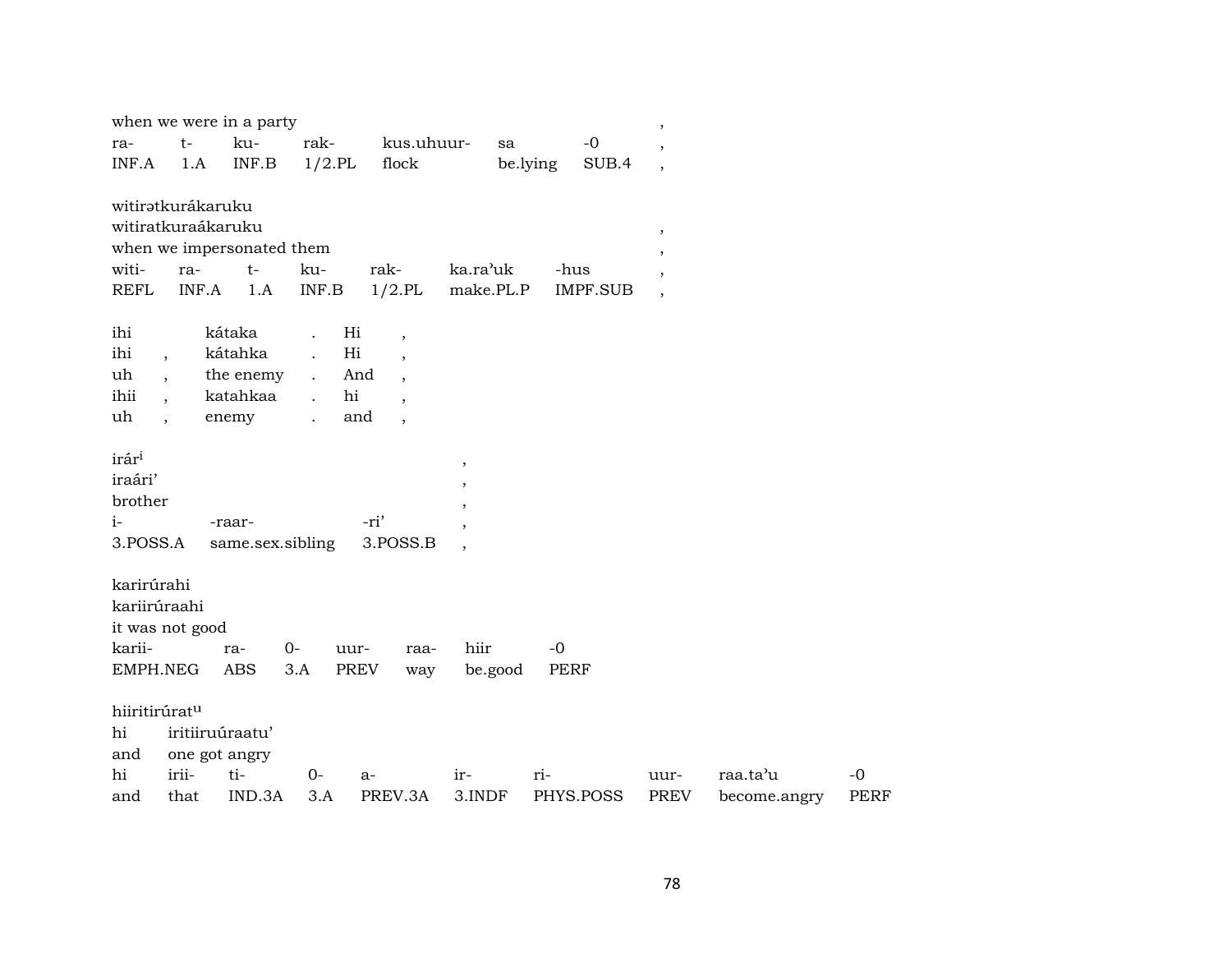| nihkúra                     |     |            |           |                                 |            |     |             |    |       |       |      |       |    |             |  |
|-----------------------------|-----|------------|-----------|---------------------------------|------------|-----|-------------|----|-------|-------|------|-------|----|-------------|--|
| rihkúra'aara                |     |            |           |                                 |            |     |             |    |       |       |      |       |    |             |  |
| when he got hurt            |     |            |           |                                 |            |     |             |    |       |       |      |       |    |             |  |
| ra-                         |     | 0-         |           | ir-                             | ku-        |     | ra.aar      |    | -a    |       |      |       |    |             |  |
| INF.A                       |     | 3.A        |           | 3.INDF                          | INF.B      |     | hurt        |    | SUB.1 |       |      |       |    |             |  |
| nihkúpakskasik <sup>a</sup> |     |            |           |                                 |            |     |             |    |       |       |      |       |    |             |  |
| rihkúpakskaasika            |     |            |           |                                 |            |     |             |    |       |       |      |       |    |             |  |
|                             |     |            |           | when he was clubbed on the head |            |     |             |    |       |       |      |       |    |             |  |
| ra-                         |     | 0-         |           | ir-                             | ku-        |     | paks-       |    | kaas  |       | -ik  |       | -a |             |  |
| INF.A                       |     | 3.A        |           | 3.INDF                          | INF.B      |     | head        |    | break |       | CAUS |       |    | SUB.1       |  |
|                             |     |            |           |                                 |            |     |             |    |       |       |      |       |    |             |  |
| Tikskitapahárahu            |     |            |           |                                 |            |     |             |    |       |       |      |       |    |             |  |
| Tikskitapaháraahu'          |     |            |           |                                 |            |     |             |    |       |       |      |       |    |             |  |
|                             |     |            |           | They used to carry willows      |            |     |             |    |       |       |      |       |    |             |  |
| ti-                         |     |            | 0-        | ir-                             | uks-       |     | kitapaat-   |    |       | raar- |      | raah  |    | -:hus       |  |
| IND.3A                      |     |            | 3.A       | PL.3A                           | <b>AOR</b> |     | willow      |    | PL    |       |      | have  |    | <b>IMPF</b> |  |
|                             |     |            |           |                                 |            |     |             |    |       |       |      |       |    |             |  |
| hínahiritn                  |     |            |           | $\, ,$                          | hítirapatn |     |             |    |       |       |      |       |    |             |  |
| hi                          |     |            | raahiírit |                                 | hi         |     | tiirápat    |    |       |       |      |       |    |             |  |
| and                         |     | finally    |           |                                 | and        |     | they fought |    |       |       |      |       |    |             |  |
| hi                          |     |            | raahiirit |                                 | hi         | ti- |             | 0- |       | ir-   |      | apak  |    | -0          |  |
| and                         |     | finally    |           |                                 | and        |     | IND.3A      |    | 3.A   | PL.3A |      | fight |    | PERF        |  |
|                             |     |            |           |                                 |            |     |             |    |       |       |      |       |    |             |  |
| $\overline{\phantom{a}}$    |     | hínahiritn |           |                                 |            |     |             |    |       |       |      |       |    |             |  |
|                             | hi  |            |           | raahiírit                       |            |     |             |    |       |       |      |       |    |             |  |
|                             | and |            | finally   |                                 |            |     |             |    |       |       |      |       |    |             |  |
|                             | hi  |            |           | raahiirit                       |            |     |             |    |       |       |      |       |    |             |  |
|                             | and |            | finally   |                                 |            |     |             |    |       |       |      |       |    |             |  |
| rutatirakápatn              |     |            |           |                                 |            |     |             |    |       |       |      |       |    |             |  |
| ruutatiraakápat             |     |            |           |                                 |            |     |             |    |       |       |      |       |    |             |  |
| we fought                   |     |            |           |                                 |            |     |             |    |       |       |      |       |    |             |  |
| ruu-                        |     | ta-        |           | t-                              | $i-$       |     | rak-        |    | apak  |       | -0   |       |    |             |  |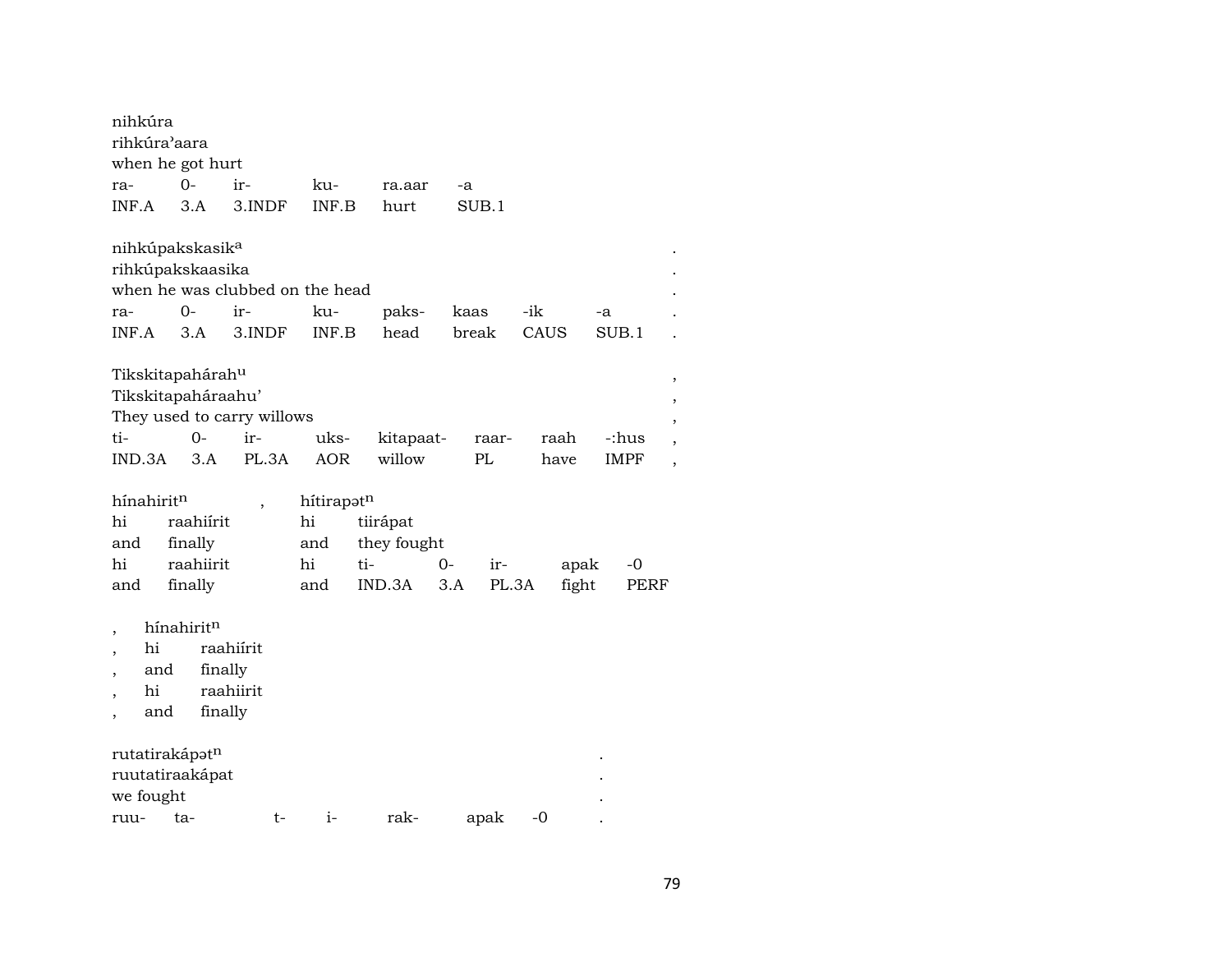# then IND.1/2A 1.A SEQ 1/2.PL fight PERF . NŸtkuratašákahŸt¶ , Ratkuraattacákaahat When he dismounted ra- t- ku- rak- raar- takaa.hak -0 INF.A 1.A INF.B 1/2.PL PL.INDV.A dismount SUB.4 pirəskíripəšk<sup>i</sup> piiraskíripacki , little boys , piiras- kiripac -kis , boy small DIM , Hikárahakapakµ hi kárahaakapaku' and we weren't fighting hi ka- ra- t- rak- apak -:hus and NEG ABS 1.A 1/2.PL fight IMPF nakuráriks<sup>a</sup> rakuraáriksa its being real ra- 0- ku- raariks -a INF.A 3.A INF.B be.true SUB.1 kišisiwitirakúpiru kici siwitirakúpiru but we whipped each other kici si- witi- ra- 0- ku- piru -0 but DU REFL INF.A 3.A INF.B whip SUB.4 kítapat<sup>u</sup> . kítapaatu' .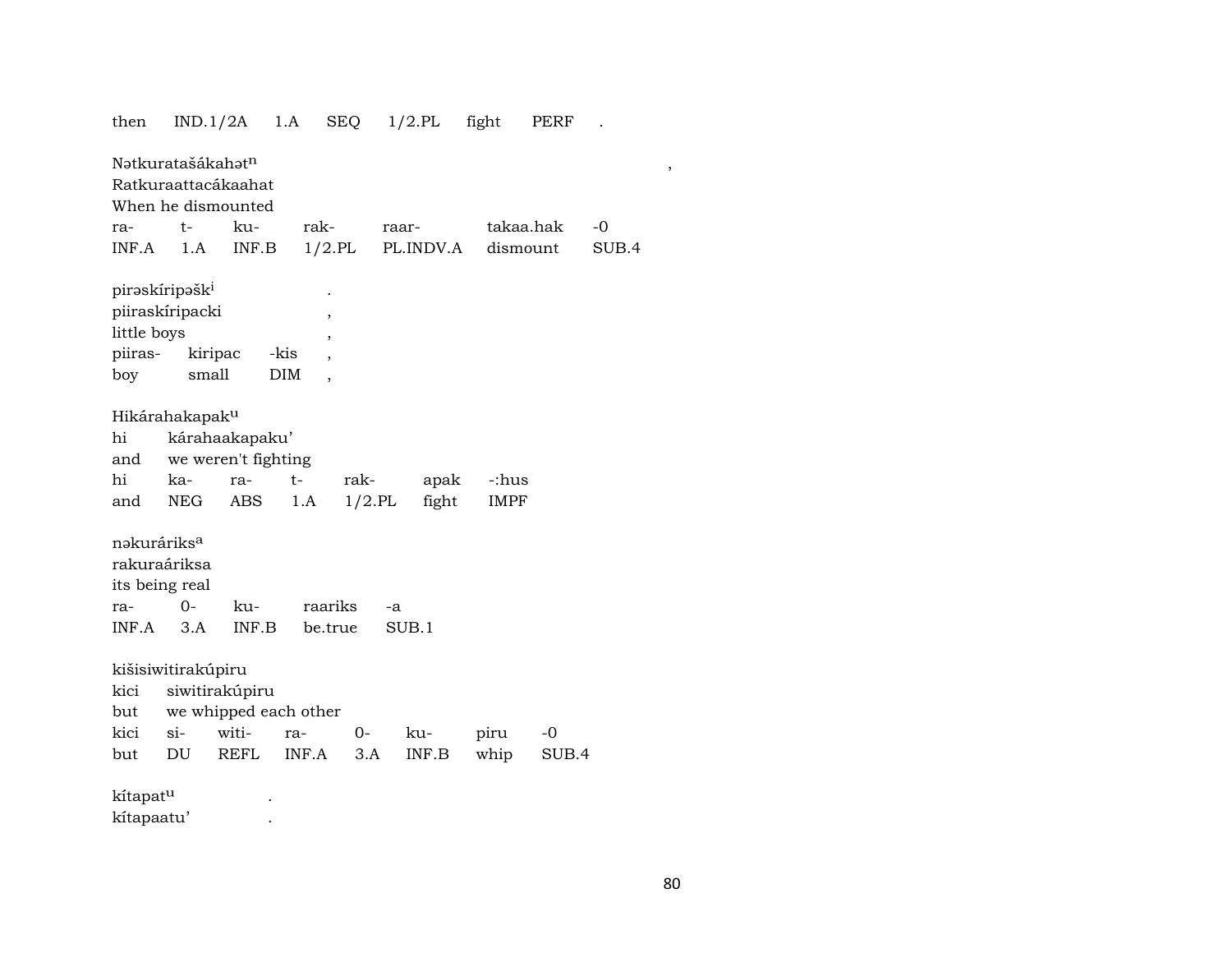| (with) willows<br>kitapaat<br>willow                                           |                                      | $-u$ <sup><math>\prime</math></sup><br><b>NOM</b>                                                   |                    |                     |                    |             |                       |                     |                                                                              |                     |
|--------------------------------------------------------------------------------|--------------------------------------|-----------------------------------------------------------------------------------------------------|--------------------|---------------------|--------------------|-------------|-----------------------|---------------------|------------------------------------------------------------------------------|---------------------|
| Hi<br>And<br>hi<br>and                                                         | ta-                                  | Hitahatášakahat <sup>n</sup><br>tahattácakaahat<br>we dismounted<br>IND.1/2A                        | $t-$<br>1.A        | rak-<br>$1/2$ .PL   | raar-<br>PL.INDV.A |             | takaa.hak<br>dismount | $-0$<br><b>PERF</b> | $\,$<br>,<br>$\cdot$<br>$\overline{\phantom{a}}$<br>$\overline{\phantom{a}}$ |                     |
| hisitiráripatn<br>hi<br>and<br>hi<br>and                                       | $si$ -<br>$\mathop{\rm DU}\nolimits$ | sitiiraáripat<br>they stopped them doing it<br>ti-<br>IND.3A                                        | $O -$              | ir-<br>PL.3A<br>3.A | raar-              | 3PL.INAN.P  | ripak                 |                     | oppose.someone.having.something                                              | $-0$<br><b>PERF</b> |
|                                                                                |                                      |                                                                                                     |                    |                     |                    |             |                       |                     |                                                                              |                     |
| riku-<br>that.is                                                               |                                      | Nikutatišúkstakuhúru<br>Rikutatiicukstaakuhúru'<br>That is the way we used to do<br>ta-<br>IND.1/2A | $t-$<br>1.A        | ir-<br>PREV.1/2A    |                    | ut-<br>PREV | uks-<br>AOR           | rak-<br>$1/2$ .PL   | uhuur.uu<br>be.the.way.one.does                                              | $-0$<br><b>PERF</b> |
| piraskíripašk <sup>i</sup><br>piiraskíripacki<br>little boys<br>piiras-<br>boy |                                      | kiripac<br>small                                                                                    | -kis<br><b>DIM</b> |                     |                    |             |                       |                     |                                                                              |                     |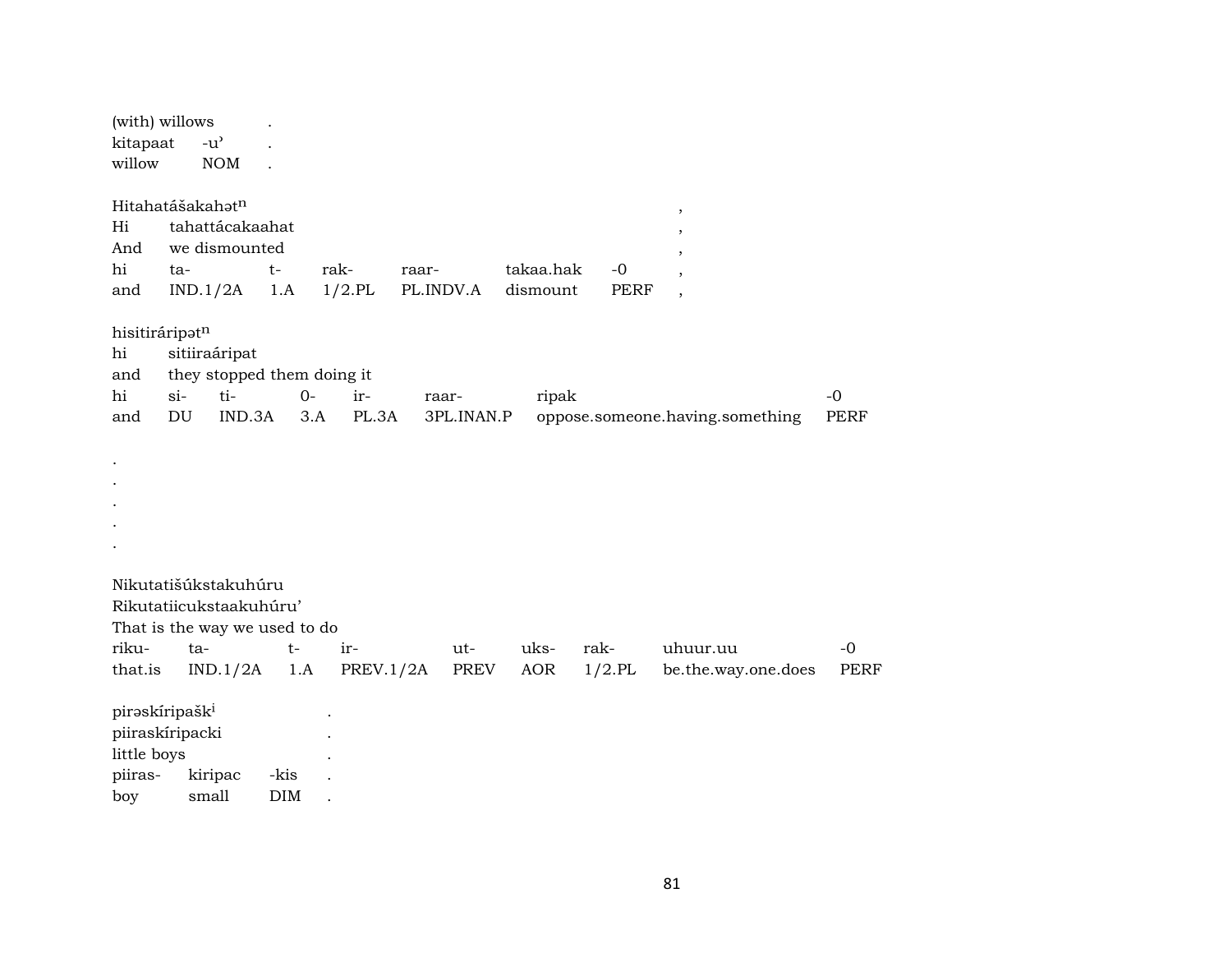| Náw <sup>a</sup> , | irár <sup>i</sup> |                                      |      |  |
|--------------------|-------------------|--------------------------------------|------|--|
|                    | Ráwa , iraári'    |                                      |      |  |
| Now.               | brother           |                                      |      |  |
| rawa               | $\sim$ 1-         | -raar-                               | -ri' |  |
| now                |                   | 3. POSS.A same.sex.sibling 3. POSS.B |      |  |

## hihawarutiritirákarµ

| hi  | hawá        |                      | ruutiriitiraákaru'               |      |       |            |             |       |           |             |
|-----|-------------|----------------------|----------------------------------|------|-------|------------|-------------|-------|-----------|-------------|
| and | also        |                      | then they made bows (and arrows) |      |       |            |             |       |           |             |
| hi  | haawa       | ruu-                 | ti-                              | $0-$ | ir-   | $i-$       | tiraak-     |       | ka.ra'uk  | -0          |
| and | also        | then                 | IND.3A                           | 3.A  | PL.3A | <b>SEQ</b> | bow         |       | make.PL.P | <b>PERF</b> |
|     |             |                      |                                  |      |       |            |             |       |           |             |
|     | Pákuš       | wirakuk <sup>i</sup> |                                  |      |       |            |             |       |           |             |
|     | Pákuc       | wirakuuki            |                                  |      |       |            |             |       |           |             |
|     | Straw       |                      | when they already were           |      |       |            |             |       |           |             |
|     | pakuhc      | wii-                 | ra-                              | 0-   | ku-   | 0          | -uk         | $-i$  |           |             |
|     | joint.grass | when                 | INF.A                            | 3.A  | INF.B | be         | <b>DIST</b> | SUB.2 |           |             |
|     |             |                      |                                  |      |       |            |             |       |           |             |

#### ,

|         |     | hawarutiritirákaru |                                  |        |       |            |         |           |      |
|---------|-----|--------------------|----------------------------------|--------|-------|------------|---------|-----------|------|
| hawá    |     |                    | ruutiriitiraákaru'               |        |       |            |         |           |      |
| also    |     |                    | then they made bows (and arrows) |        |       |            |         |           |      |
| haawa   |     | ruu-               | ti-                              | $O -$  | $ir-$ | $i-$       | tiraak- | ka.ra'uk  | -0   |
| also    |     | then               | $IND.3A$ $3.A$ $PL.3A$           |        |       | <b>SEQ</b> | bow     | make.PL.P | PERF |
|         |     |                    |                                  |        |       |            |         |           |      |
|         | hi  |                    | irár <sup>i</sup>                |        |       |            |         |           |      |
|         | hi  |                    | iraári'                          |        |       |            |         | ٠         |      |
| $\cdot$ | and |                    | brother                          |        |       |            |         | ٠         |      |
|         | hi  |                    | $1-$                             | -raar- |       | -ri'       |         |           |      |
|         |     |                    |                                  |        |       |            |         |           |      |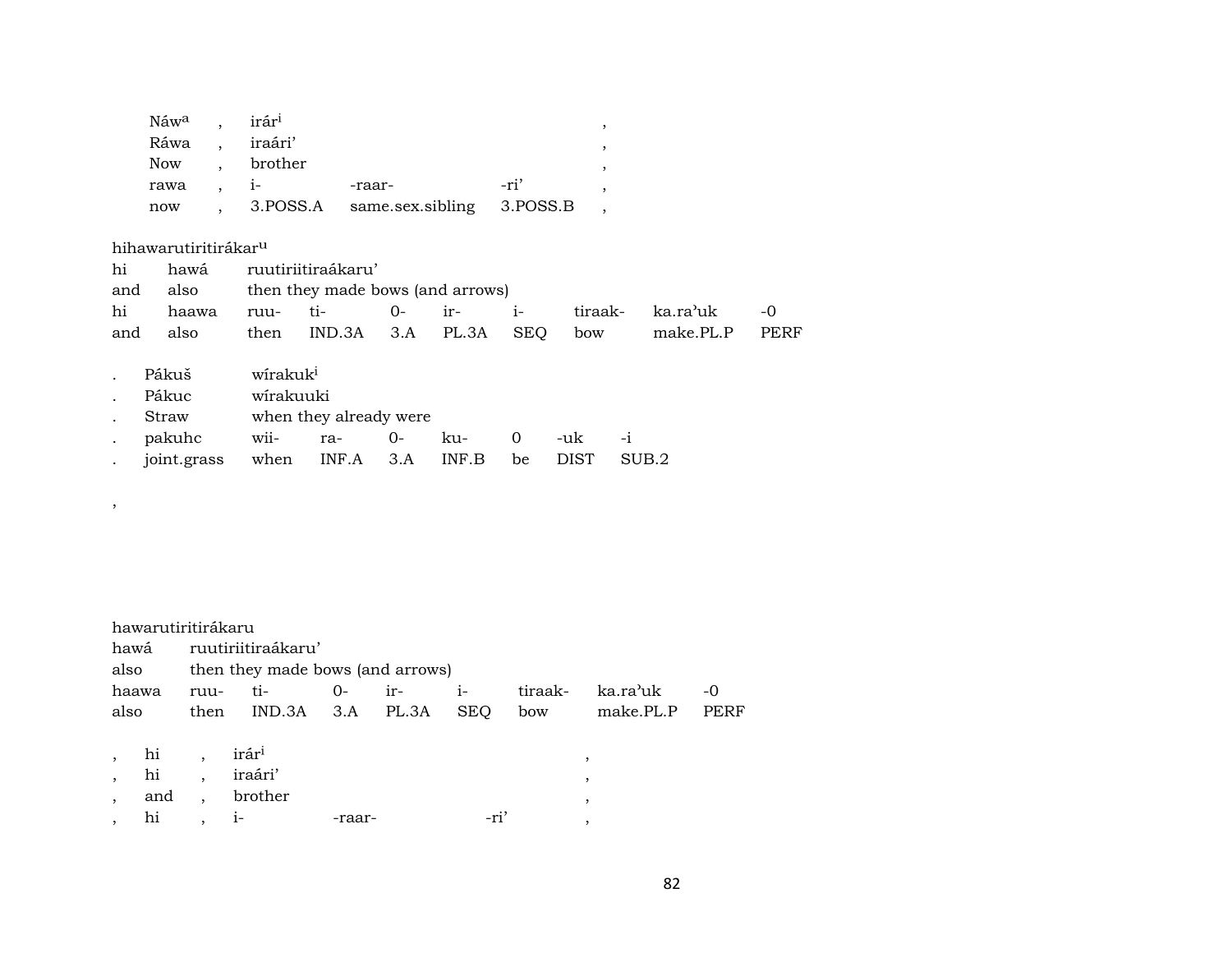, and , 3.POSS.A same.sex.sibling 3.POSS.B ,

|                                                                            |                                    | hiwihirúirihikarirúrahi                                        |                                                        |                    |          |                                         |              |                          |                                                                                |      |         |      |
|----------------------------------------------------------------------------|------------------------------------|----------------------------------------------------------------|--------------------------------------------------------|--------------------|----------|-----------------------------------------|--------------|--------------------------|--------------------------------------------------------------------------------|------|---------|------|
| hi                                                                         | wihiru                             |                                                                |                                                        | irihiikariirúraahi |          |                                         |              |                          |                                                                                |      |         |      |
| and                                                                        | now                                |                                                                |                                                        |                    |          | these others were not good (i.e. worse) |              |                          |                                                                                |      |         |      |
| hi                                                                         | wii-                               | hiruu                                                          | irii-                                                  | hii-               | karii-   |                                         | ra-          | $0-$                     | uur-                                                                           | raa- | hiir    | $-0$ |
| and                                                                        | now                                | then                                                           | that                                                   | other              | EMPH.NEG |                                         | <b>ABS</b>   | 3.A                      | PREV                                                                           | way  | be.good | PERF |
| witi-<br><b>REFL</b>                                                       | witiratkuratáhšaku<br>ra-<br>INF.A | witiratkuraattáhcaku<br>when we shot each other<br>$t-$<br>1.A | ku-<br>INF.B                                           | rak-<br>$1/2$ .PL  | raar-    | PL.INDV.A                               | cak<br>shoot |                          | -hus<br><b>IMPF.SUB</b>                                                        |      |         |      |
| pakúhšir <sup>i</sup><br>pakúhciri'<br>with straw<br>pakuhc<br>joint.grass |                                    | -hiri <sup>3</sup><br>LOC                                      | Irár <sup>i</sup><br>Iraári'<br><b>Brother</b><br>$i-$ | 3.POSS.A           | -raar-   | same.sex.sibling                        | -ri'         | 3.POSS.B                 | $^\mathrm{^\mathrm{o}}$<br>$\overline{\phantom{a}}$<br>,<br>$\cdot$<br>$\cdot$ |      |         |      |
| ná <sup>a</sup> hiráihi                                                    |                                    |                                                                | $\,$                                                   |                    |          |                                         |              |                          |                                                                                |      |         |      |
| ráhiira'                                                                   |                                    | ihi                                                            | $\cdot$                                                |                    |          |                                         |              |                          |                                                                                |      |         |      |
| sometimes                                                                  |                                    | uh<br>$\overline{\phantom{a}}$                                 |                                                        |                    |          |                                         |              |                          |                                                                                |      |         |      |
| rahiira                                                                    |                                    | ihii<br>$\overline{\phantom{a}}$                               | $\overline{\phantom{a}}$                               |                    |          |                                         |              |                          |                                                                                |      |         |      |
| further                                                                    |                                    | uh<br>$\overline{\phantom{a}}$                                 | $\cdot$                                                |                    |          |                                         |              |                          |                                                                                |      |         |      |
|                                                                            |                                    |                                                                |                                                        |                    |          |                                         |              |                          |                                                                                |      |         |      |
|                                                                            | hirukakúrahi                       |                                                                |                                                        |                    |          |                                         |              |                          | $\, ,$                                                                         |      |         |      |
| hiru                                                                       |                                    | kaakúraahi                                                     |                                                        |                    |          |                                         |              |                          | $\overline{\phantom{a}}$                                                       |      |         |      |
| then                                                                       |                                    | it was not good                                                |                                                        |                    |          |                                         |              | ,                        |                                                                                |      |         |      |
| hiruu                                                                      | kaaki-                             |                                                                | $0-$                                                   | uur-               | raa-     | hiir                                    | $-0$         |                          | $\overline{\phantom{a}}$                                                       |      |         |      |
| then                                                                       |                                    | NEG.IND.3A                                                     | 3.A                                                    | <b>PREV</b>        | way      | be.good                                 | <b>PERF</b>  | $\overline{\phantom{a}}$ |                                                                                |      |         |      |

hitihkawiháhkawawµ

hi tihkawihaáhkawaawu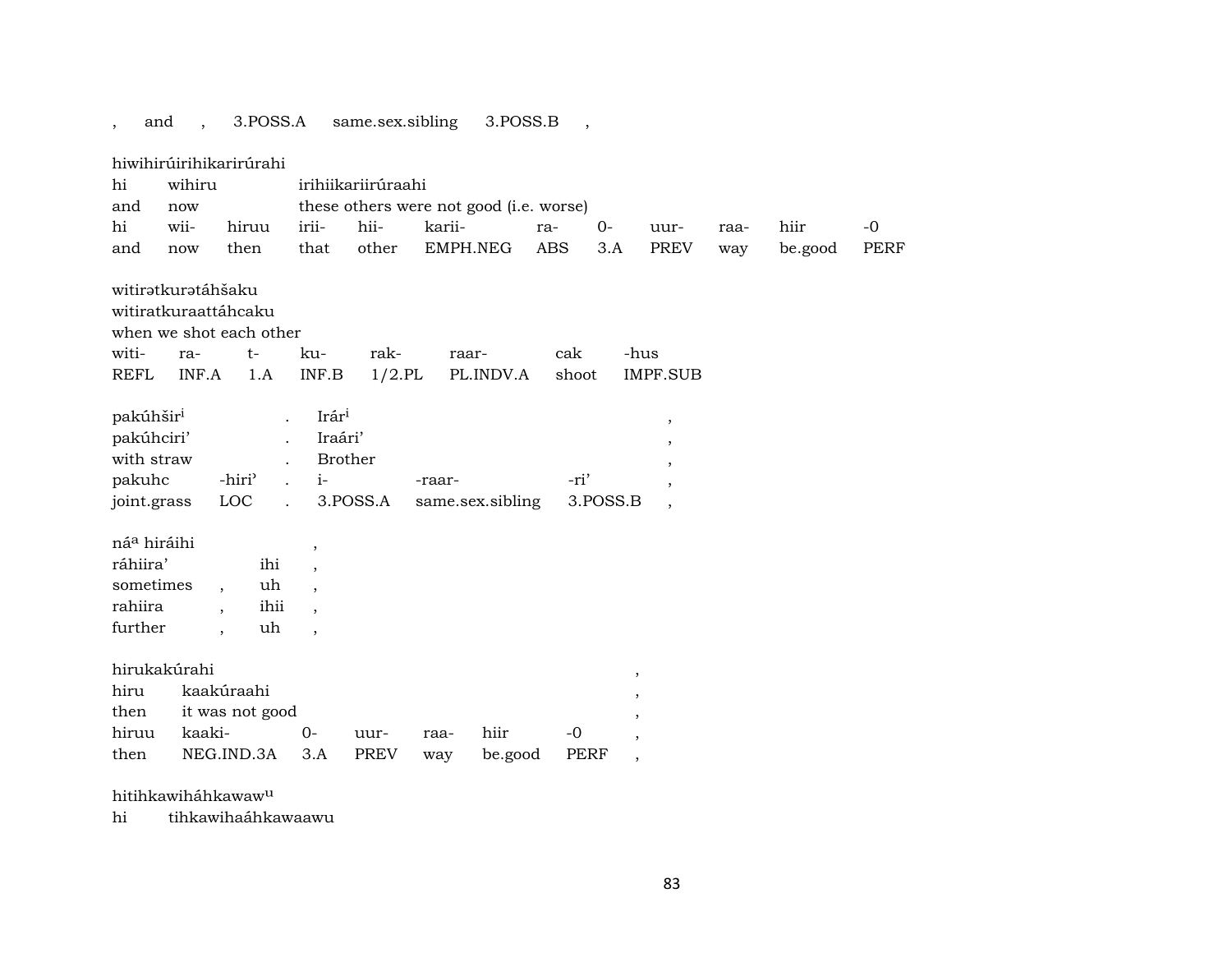| and                      |                                |           | they put them on the ends as arrowheads |              |                 |             |           |             |       |                 |             |               |
|--------------------------|--------------------------------|-----------|-----------------------------------------|--------------|-----------------|-------------|-----------|-------------|-------|-----------------|-------------|---------------|
| hi                       | ti-                            | $O -$     | ir-                                     | kawi-        |                 | haahka-     |           | waa-        | wuh   | $-0$            |             |               |
| and                      | IND.3A                         | 3.A       | PL.3A                                   | arrowhead    |                 | in.a.groove |           | <b>DIST</b> | put   | PERF            |             |               |
|                          | ihi                            | pírahatus |                                         |              |                 |             |           |             |       |                 |             |               |
| $^\mathrm{,}$            | ihi<br>$\cdot$                 |           | piírahaatus                             |              |                 |             |           |             |       |                 |             |               |
| $\overline{\phantom{a}}$ | uh<br>$\ddot{\phantom{0}}$     |           | cockleburr needles                      |              |                 |             |           |             |       |                 |             |               |
| $\overline{\phantom{a}}$ | ihii<br>$\ddot{\phantom{0}}$   |           | piirahaatus                             |              |                 |             |           |             |       |                 |             |               |
| $\overline{\phantom{a}}$ | uh<br>$\overline{\phantom{a}}$ | burr      |                                         |              |                 |             |           |             |       |                 |             |               |
|                          | Irihiwihirukarirurahi          |           |                                         |              |                 |             |           |             |       |                 |             |               |
| Irihii                   |                                | wihiru    |                                         | kariirúraahi |                 |             |           |             |       |                 |             |               |
| That                     |                                | now       |                                         |              | it was not good |             |           |             |       |                 |             |               |
| irii-                    | hii                            | wii-      | hiruu                                   | karii-       |                 | ra-         | $O -$     | uur-        | raa-  | hiir            | $-0$        |               |
| that                     | other                          | now       | then                                    | EMPH.NEG     |                 | <b>ABS</b>  | 3.A       | PREV        | way   | be.good         | PERF        |               |
|                          |                                |           |                                         |              |                 |             |           |             |       |                 |             |               |
|                          |                                |           |                                         |              |                 |             |           |             |       |                 |             |               |
|                          |                                |           |                                         |              |                 |             |           |             |       |                 |             |               |
|                          |                                |           |                                         |              |                 |             |           |             |       |                 |             |               |
|                          |                                |           |                                         |              |                 |             |           |             |       |                 |             |               |
|                          |                                |           |                                         |              |                 |             |           |             |       |                 |             |               |
|                          | Wiwitiratkuratáhšakupákuš      |           |                                         |              |                 |             |           |             |       |                 |             |               |
|                          | Wiwitiratkuraattáhcaku         |           |                                         |              |                 |             |           |             |       |                 | pákucu      |               |
|                          | When we shot each other        |           |                                         |              |                 |             |           |             |       |                 | straw       |               |
| wii-                     | witi-                          | ra-       | $t-$                                    | ku-          | rak-            |             | raar-     |             | cak   | -hus            | pakuhc      | $-u^{\prime}$ |
|                          | <b>REFL</b><br>when            | INF.A     | 1.A                                     | INF.B        | $1/2$ .PL       |             | PL.INDV.A |             | shoot | <b>IMPF.SUB</b> | joint.grass | <b>NOM</b>    |

- , hi taarickákaru'
- , and they would sharpen them
- , hi ti- 0- ar- icka -ka.ra"uk -0 , and IND.3A 3.A EV be.pointed CAUS.PL.P PERF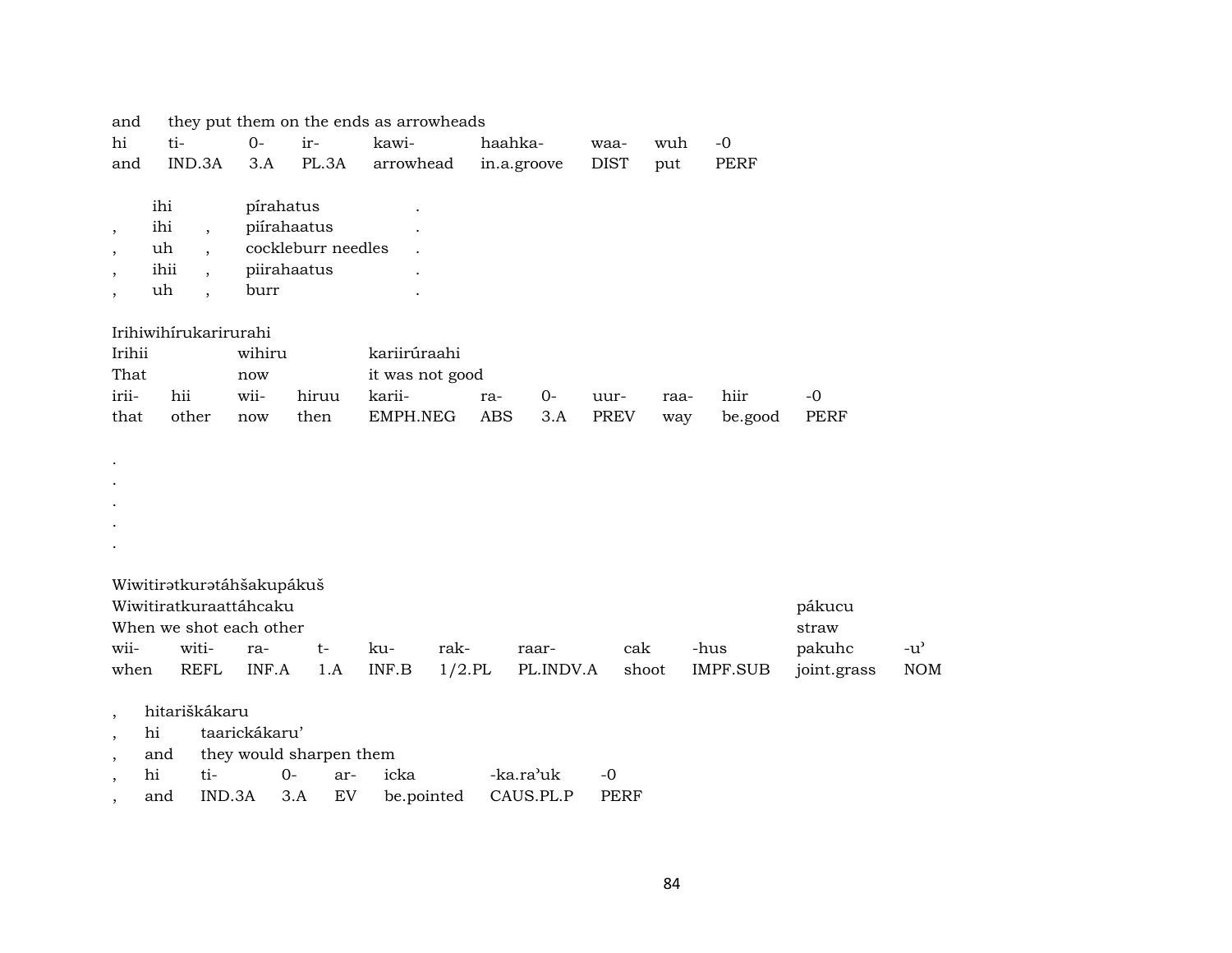| hiru                                  | hiruuhúriškatn                                        | uhuúrickat                                                                                             | $\overline{\phantom{a}}$ |                             |                                  |                                                                                                             |           |                     |            |             |
|---------------------------------------|-------------------------------------------------------|--------------------------------------------------------------------------------------------------------|--------------------------|-----------------------------|----------------------------------|-------------------------------------------------------------------------------------------------------------|-----------|---------------------|------------|-------------|
| there                                 |                                                       | on the end of it                                                                                       |                          |                             |                                  |                                                                                                             |           |                     |            |             |
| hiruu                                 |                                                       | uhuur.icka.t                                                                                           |                          |                             |                                  |                                                                                                             |           |                     |            |             |
| there                                 |                                                       | on.the.end                                                                                             |                          |                             |                                  |                                                                                                             |           |                     |            |             |
|                                       | $O -$                                                 | nakutkatakaksákawawuh <sup>a</sup><br>rakutkatakaaksaáhkawaawuha<br>when one whittled its sides<br>ku- |                          | kata-                       |                                  | kaaks.aar                                                                                                   |           |                     |            |             |
| ra-<br>INF.A                          | 3.A                                                   | INF.B                                                                                                  | ut-<br><b>PREV</b>       | against.a.vertical.surface  |                                  | become.frayed                                                                                               | ka-<br>on | waa-<br><b>DIST</b> | wuh<br>put | -a<br>SUB.1 |
|                                       | Kíwaritu<br>Kíwariitu'<br>Naked<br>kiiwariit<br>naked | $-u$ <sup><math>\prime</math></sup><br><b>NOM</b>                                                      |                          |                             |                                  |                                                                                                             |           |                     |            |             |
| rátkurakuk <sup>i</sup><br>ra-        | ratkúraakuki<br>when we were<br>$t-$                  | ku-                                                                                                    | rak-                     | $\overline{0}$<br>-uk       | $-i$                             |                                                                                                             |           |                     |            |             |
| INF.A                                 | 1.A                                                   | INF.B                                                                                                  | $1/2$ .PL                | <b>DIST</b><br>be           | SUB.2                            |                                                                                                             |           |                     |            |             |
| hítitišakus<br>hi<br>and<br>hi<br>and | tiitícakus<br>one was shot<br>ti-<br>IND.3A           | $0-$<br>3.A                                                                                            | ir-<br>3.INDF            | ut-<br><b>PREV</b><br>shoot | ica.kus.k<br>$-0$<br><b>PERF</b> | $^\mathrm{^\mathrm{o}}$<br>$\overline{\phantom{a}}$<br>$\overline{\phantom{a}}$<br>$\overline{\phantom{a}}$ |           |                     |            |             |
|                                       | atihtáhparitn                                         |                                                                                                        |                          |                             |                                  |                                                                                                             |           |                     |            |             |
| a                                     | tihtáhparit                                           |                                                                                                        |                          |                             |                                  |                                                                                                             |           |                     |            |             |
| and                                   |                                                       | it grazed the skin                                                                                     |                          |                             |                                  |                                                                                                             |           |                     |            |             |
| a                                     | ti-                                                   | $0-$                                                                                                   | ir-                      | tahk.warik                  | $-0$                             |                                                                                                             |           |                     |            |             |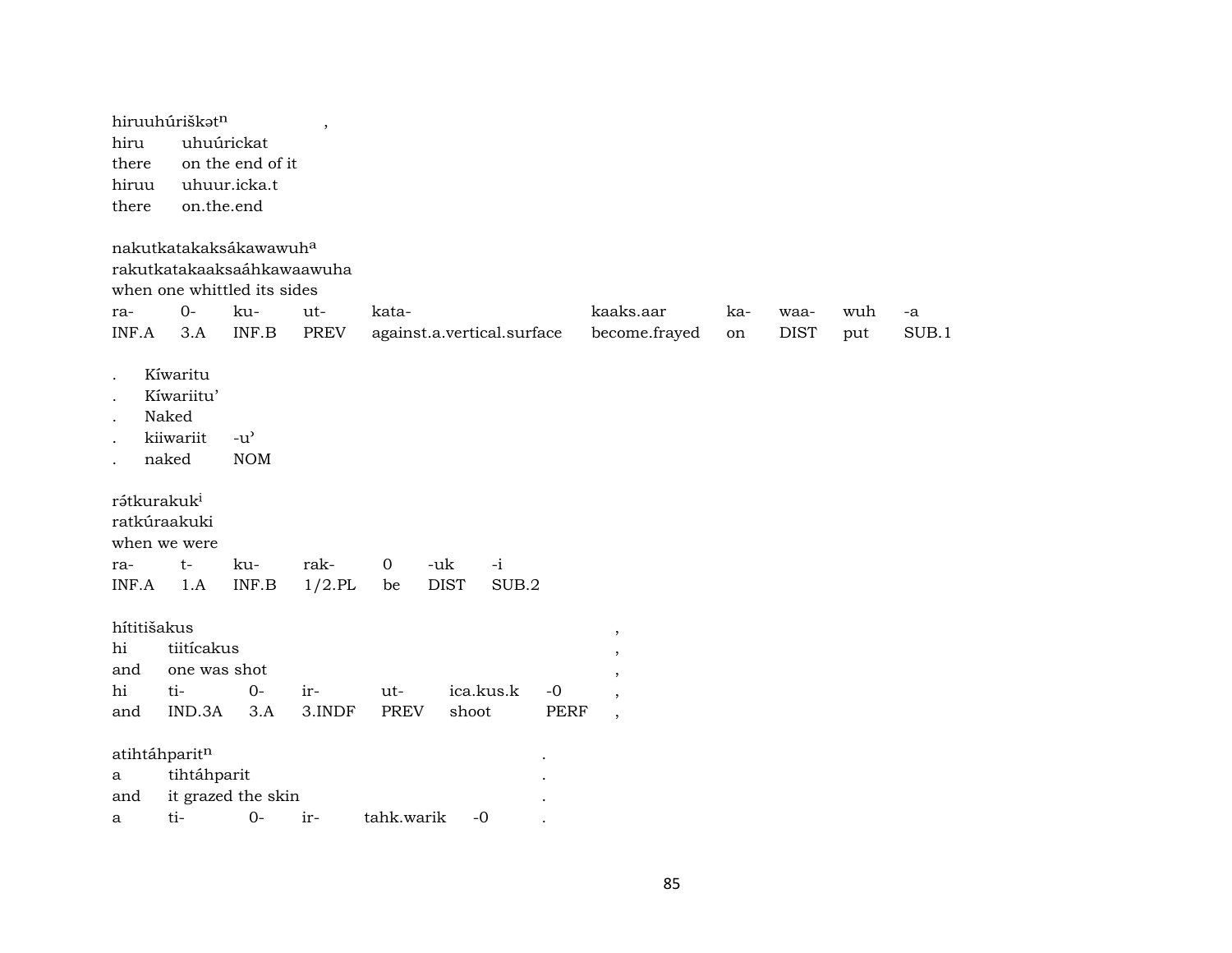| and     | IND.3A                   |                          | 3.A                      | OBV    | graze               |      |             | PERF      |            |                          |             |
|---------|--------------------------|--------------------------|--------------------------|--------|---------------------|------|-------------|-----------|------------|--------------------------|-------------|
|         | Hiirirutíši <sup>u</sup> |                          |                          |        |                     |      |             |           |            |                          |             |
| Hi      |                          | iriruutiici'u'           |                          |        |                     |      |             |           |            |                          |             |
| And     |                          |                          | then they were thus      |        |                     |      |             |           |            |                          |             |
| hi      | irii-                    | ruu-                     |                          | ti-    | $0-$                |      | ir-         | $ut-$     | $i-$       | uu                       | $-0$        |
| and     | that                     | then                     |                          | IND.3A |                     | 3.A  | PL.3A       | PREV      | <b>SEQ</b> | be                       | <b>PERF</b> |
|         |                          |                          |                          |        |                     |      |             |           |            |                          |             |
|         | Nihkutišakúska           |                          |                          |        |                     |      |             |           |            |                          |             |
|         | Rihkuuticakúska          |                          |                          |        |                     |      |             |           |            |                          |             |
|         | When one was shot        |                          |                          |        |                     |      |             |           |            |                          |             |
|         | ra-                      | $0-$                     | ir-                      |        | ku-                 |      | ut-         | ica.kus.k | -a         |                          |             |
|         | INF.A                    | 3.A                      |                          | 3.INDF | INF.B               |      | <b>PREV</b> | shoot     | SUB.1      |                          |             |
|         |                          |                          |                          |        |                     |      |             |           |            |                          |             |
|         | pirahatus                |                          | $\overline{\phantom{a}}$ |        |                     |      |             |           |            |                          |             |
|         | piírahaatus              |                          |                          |        |                     |      |             |           |            |                          |             |
|         | cockleburr needle        |                          |                          |        |                     |      |             |           |            |                          |             |
|         | piirahaatus              |                          |                          |        |                     |      |             |           |            |                          |             |
| burr    |                          |                          |                          |        |                     |      |             |           |            |                          |             |
|         |                          |                          |                          |        |                     |      |             |           |            |                          |             |
|         | arutihukáwira            |                          |                          |        |                     |      |             |           |            | $\, ,$                   |             |
| a       |                          | ruutihuukáwira           |                          |        |                     |      |             |           |            | $\overline{\phantom{a}}$ |             |
| and     |                          |                          | then it stuck in him     |        |                     |      |             |           |            | $\overline{\phantom{a}}$ |             |
| a       | ruu-                     | ti-                      |                          | 0-     | huka                |      | -wi         | raah      | -0         |                          |             |
| and     | then                     |                          | IND.3A                   | 3.A    | be.in               |      | SUB.L       | have      | PERF       | $\overline{\phantom{a}}$ |             |
|         | hirihuksutarúhšarikatn   |                          |                          |        |                     |      |             |           |            |                          |             |
|         |                          |                          |                          |        |                     |      |             |           |            |                          |             |
| hi      | ríhuksu'                 |                          |                          |        | tarúhcarikut        |      |             |           |            |                          |             |
| and     | just                     |                          |                          |        | he would extract it |      |             |           |            |                          |             |
| hi      | rihuks                   |                          | $-u^{\prime}$            | ti-    |                     | $0-$ | ar-         | uur-      | ca.ri.kuk  |                          | -0          |
| and     | alone                    |                          | NOM                      |        | IND.3A              | 3.A  | EV          | PREV      | pull.out   |                          | PERF        |
|         | ihi                      |                          | pákuš                    |        |                     |      |             |           |            |                          |             |
| $\cdot$ | ihi                      | $\overline{\phantom{a}}$ | pákucu                   |        |                     |      |             |           |            |                          |             |
|         |                          |                          |                          |        |                     |      |             |           |            |                          |             |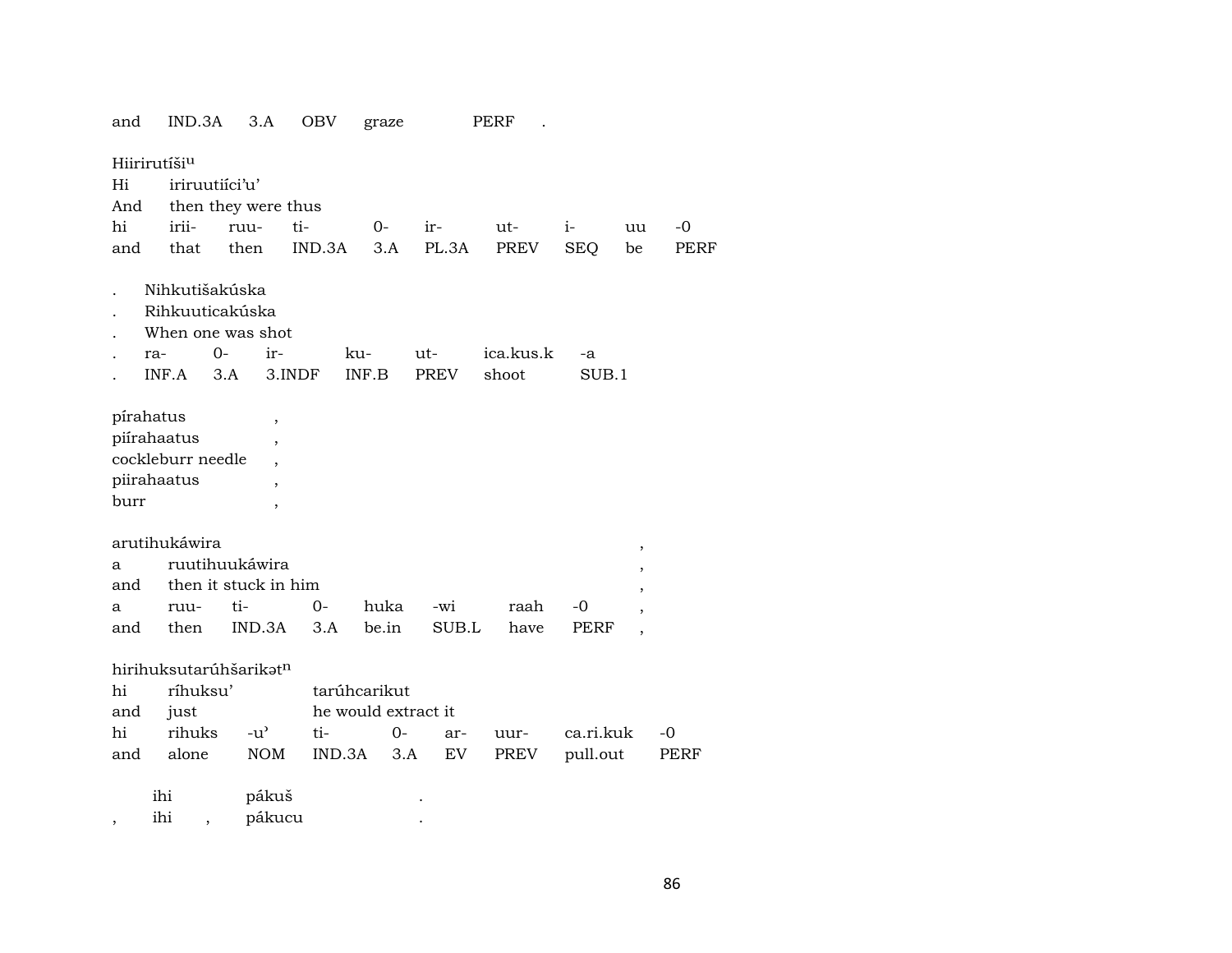| uh<br>$\overline{\phantom{a}}$<br>ihii<br>uh                                                       | $\overline{\phantom{a}}$<br>$\overline{\phantom{a}}$<br>$\ddot{\phantom{0}}$ | straw                                                       | pakuhc<br>joint.grass               | $-u^{\prime}$<br><b>NOM</b> |     |                                         |                   |                      |                                                          |                            |               |
|----------------------------------------------------------------------------------------------------|------------------------------------------------------------------------------|-------------------------------------------------------------|-------------------------------------|-----------------------------|-----|-----------------------------------------|-------------------|----------------------|----------------------------------------------------------|----------------------------|---------------|
| Náw <sup>a</sup><br>$\ddot{\phantom{0}}$<br>Ráwa<br><b>Now</b><br>rawa<br>now                      |                                                                              | rikutúatn<br>rikutuú'ut<br>riku-<br>that.is                 | that is how it was<br>ti-<br>IND.3A | $0 -$<br>3.A                | ut- | PREV                                    | $\mathbf 0$<br>be | $\overline{a}$<br>EX | $^\mathrm{^\mathrm{o}}$<br>,<br>$\overline{\phantom{a}}$ |                            |               |
| irár <sup>i</sup><br>iraári'<br>brother<br>$i-$<br>3.POSS.A                                        |                                                                              | -raar-                                                      | same.sex.sibling                    | -ri'<br>3.POSS.B            |     | $\, ,$<br>$\overline{\phantom{a}}$<br>, |                   |                      |                                                          |                            |               |
| tiratúraiwat <sup>i</sup><br>tiratúraa'iiwaati<br>this that I am telling<br>tii-<br>ra-<br>this    | ABS                                                                          | $t-$<br>1.A                                                 | uur-<br>PREV                        | raa.iiwaat<br>tell.a.story  |     | $-i$<br>SUB.2                           |                   |                      |                                                          |                            |               |
| tirataríraiwat <sup>i</sup><br>tiratariiraa'iiwaati<br>this that I tell you<br>tii-<br>ra-<br>this | ABS                                                                          | $t-$<br>1.A                                                 | ir-<br>PREV.1/2A                    | $a-$                        | 2.P | ri-<br>PHYS.POSS                        |                   | uur-<br>PREV         |                                                          | raa.iiwaat<br>tell.a.story | $-i$<br>SUB.2 |
| Hi<br>Hi<br>And<br>hi<br>and                                                                       | $\overline{\phantom{a}}$<br>$\overline{ }$<br>$\overline{\phantom{a}}$       | irár <sup>i</sup><br>iraári'<br>brother<br>$i-$<br>3.POSS.A |                                     | -raar-<br>same.sex.sibling  |     |                                         | -ri'<br>3.POSS.B  |                      | ,                                                        |                            |               |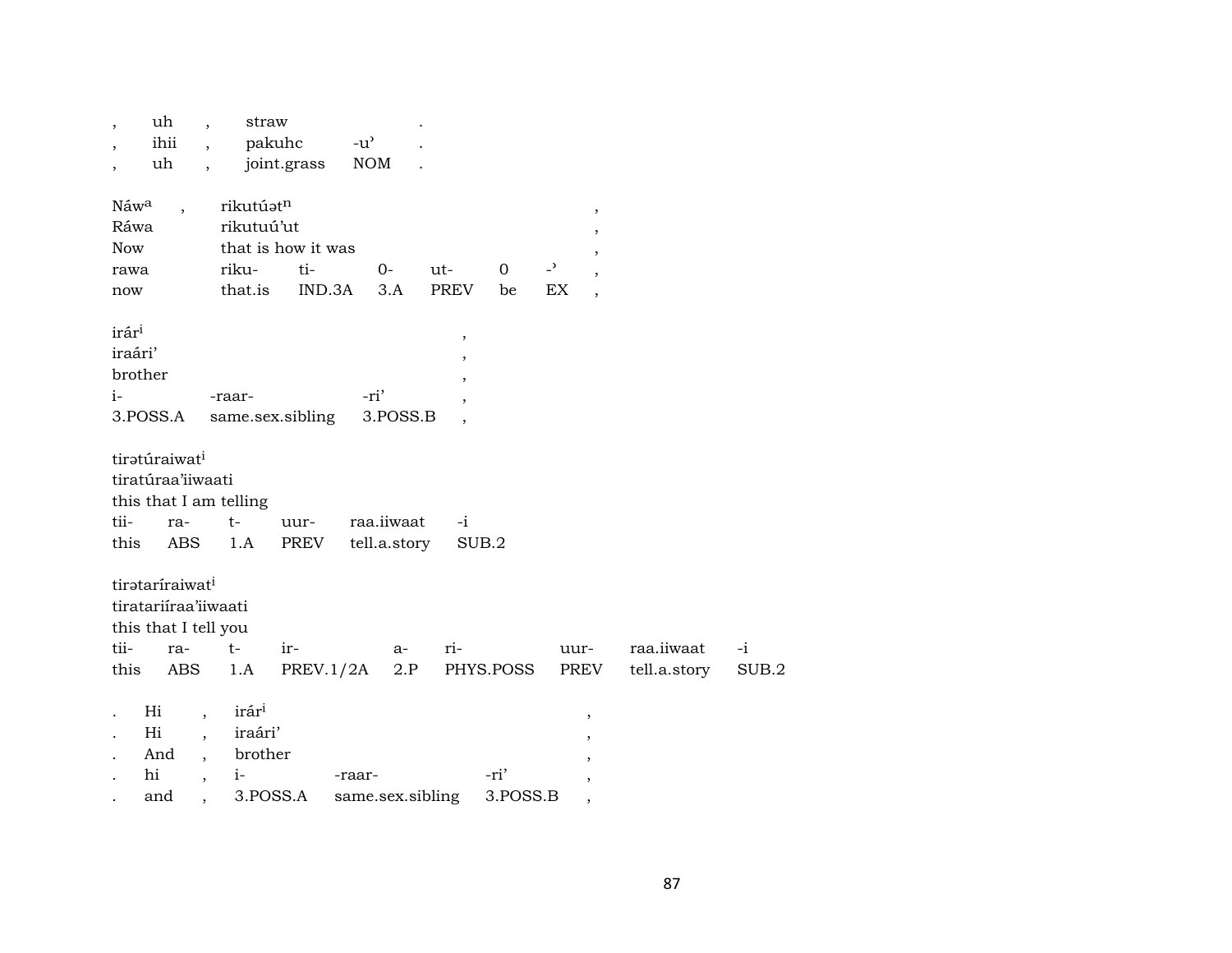|                                            | kukaririširuhúrit <sup>n</sup>                                                                   |                      |                                |                         |                 |             |                  |      |                            |             |       |
|--------------------------------------------|--------------------------------------------------------------------------------------------------|----------------------|--------------------------------|-------------------------|-----------------|-------------|------------------|------|----------------------------|-------------|-------|
|                                            | kukariiriiciruuhuúrit                                                                            |                      |                                |                         |                 |             |                  |      |                            |             |       |
|                                            | they were not our ways                                                                           |                      |                                |                         |                 |             |                  |      |                            |             |       |
| ku-                                        | karii-                                                                                           | rii-                 | aciir-                         | raa.uhur                | -ik             | $-0$        |                  |      |                            |             |       |
| <b>INDF</b>                                | EMPH.NEG                                                                                         | <b>ASSR</b>          | IN.DU.A                        | be.the.way              | <b>DIST</b>     | <b>PERF</b> |                  |      |                            |             |       |
|                                            | hirurikutihutatiráwahat                                                                          |                      |                                |                         |                 |             |                  |      |                            |             |       |
| hiru                                       | rikutíhuuta                                                                                      |                      |                                |                         |                 |             | Tiráwaahat       |      |                            |             |       |
| then                                       |                                                                                                  |                      | that is what he must have done |                         |                 |             | the Heavens      |      |                            |             |       |
| hiruu                                      | riku-                                                                                            | tiir-                | $0-$<br>ra-                    | ut-                     | $-0$<br>aar     | tii-        | ra-              | 0-   | a.hak                      | -waa        | $-0$  |
| then                                       | that.is                                                                                          | <b>INFR</b>          | <b>ABS</b><br>3.A              | <b>PREV</b><br>do       | <b>PERF</b>     | this        | <b>ABS</b>       | 3.A  | extend.in.a.line           | <b>DIST</b> | SUB.4 |
| tirašihwari<br>tiracíhwari<br>tii-<br>this | while we were living<br>aciir-<br>ra-<br><b>ABS</b>                                              | IN.DU.A              | warii<br>be.going.about.IMPF   | -hus                    | <b>IMPF.SUB</b> |             |                  |      |                            |             |       |
|                                            | Harisiriratáwik <sup>u</sup><br>Haariisiriiraatáwiiku'                                           |                      |                                |                         |                 |             |                  |      |                            |             |       |
|                                            | Here you have the way among you<br>rii-                                                          | ir-                  |                                |                         |                 |             |                  |      | -ka'uk<br>$-0$             |             |       |
| haa-<br>here                               | $S-$<br>ASSR                                                                                     | 2.A                  | ri-<br>POSS.1/2A               | PHYS.POSS               | uur-<br>POSS.A  | raa-<br>way | tawi<br>be.among |      | <b>DIST</b><br><b>PERF</b> |             |       |
| tii-<br>this                               | tiratpawákahu<br>tiratpaawaákahu<br>these things I am saying<br>$t-$<br>ra-<br><b>ABS</b><br>1.A | waa-<br><b>DIST</b>  | waaka<br>say.IMPF              | -hus<br><b>IMPF.SUB</b> |                 |             |                  |      |                            |             |       |
|                                            |                                                                                                  |                      |                                |                         |                 |             |                  |      |                            |             |       |
|                                            | škárakaratiriratáwik <sup>u</sup>                                                                |                      |                                |                         |                 |             |                  |      |                            |             |       |
| ckára                                      |                                                                                                  | karaatiriiraatáwiku' |                                |                         |                 |             |                  |      |                            |             |       |
| alone                                      |                                                                                                  |                      | I do not have the way among us |                         |                 |             |                  |      |                            |             |       |
| ckara                                      | ka-                                                                                              | t-<br>ra-            | $ir-$                          | ri-                     |                 | uur-        | raa-             | tawi | -ka'uk<br>$-0$             |             |       |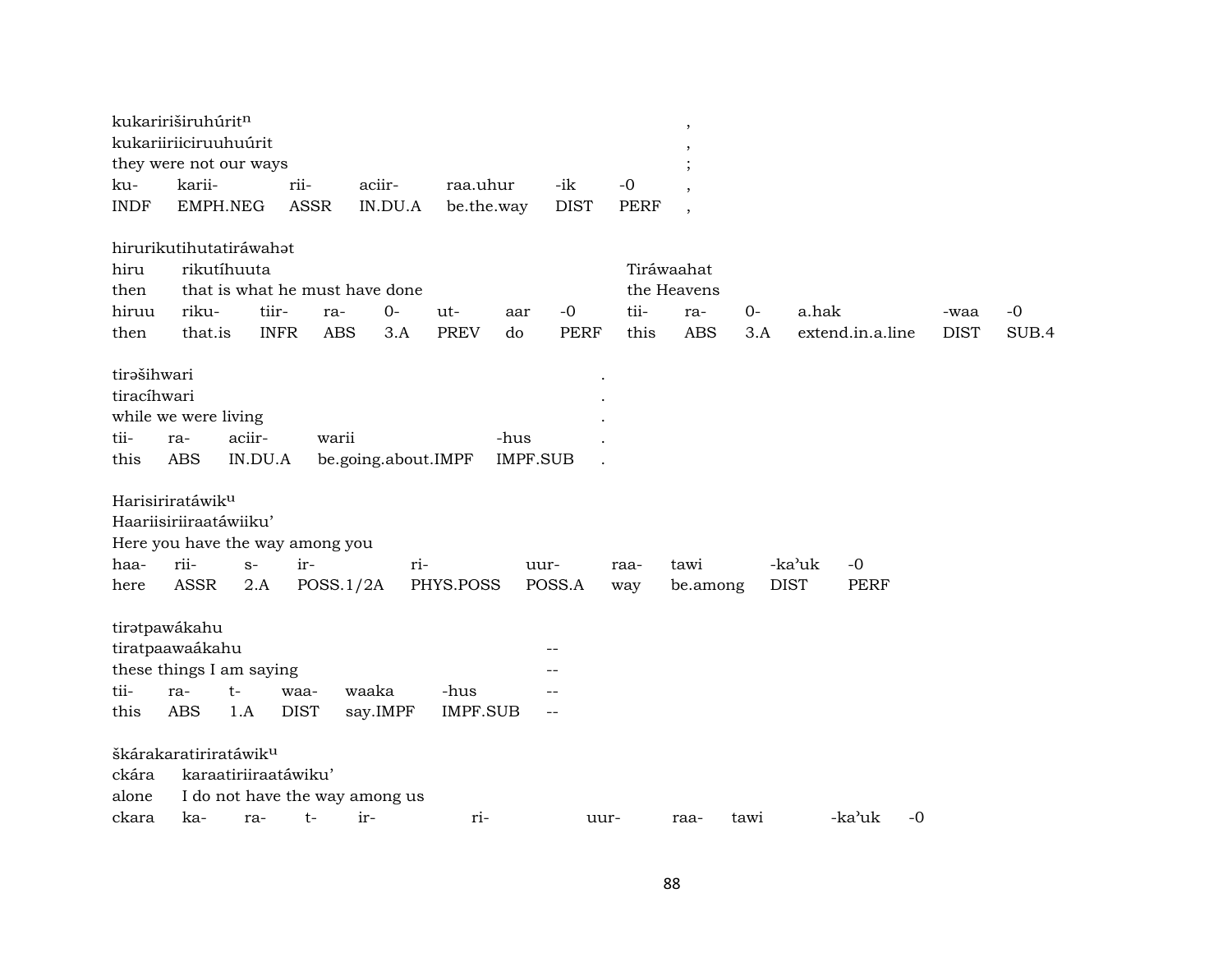| alone                    |                                              | <b>NEG</b>                                 | ABS                            |                     |                | 1.A POSS.1/2A PHYS.POSS |             | POSS.A         | way    | be.among | DIST | PERF |
|--------------------------|----------------------------------------------|--------------------------------------------|--------------------------------|---------------------|----------------|-------------------------|-------------|----------------|--------|----------|------|------|
| $\overline{\phantom{a}}$ |                                              | ruhurišira <sup>u</sup><br>ruhuuriciíraa'u | one's doing displeasing things |                     |                |                         |             |                |        |          |      |      |
|                          | ra-                                          | $0-$                                       | uhuur-                         | iciira'u            |                | $-0$                    |             |                |        |          |      |      |
|                          | <b>ABS</b>                                   | 3.A                                        | way                            |                     | be.mischievous | SUB.3                   |             |                |        |          |      |      |
|                          | tirašíhwari<br>tiracíhwari                   | these of us living                         |                                |                     |                |                         |             |                |        |          |      |      |
| tii-                     | ra-                                          | aciir-                                     |                                | warii               |                | -hus                    |             |                |        |          |      |      |
| this                     | ABS                                          |                                            | IN.DU.A                        | be.going.about.IMPF |                | <b>IMPF.SUB</b>         |             |                |        |          |      |      |
| tribe<br>tribe           | ákitar <sup>u</sup><br>ákitaaru'<br>akitaar- | $-u'$<br><b>NOM</b>                        | $\, ,$                         |                     |                |                         |             |                |        |          |      |      |
|                          | ahášakura <sup>u</sup>                       |                                            |                                |                     |                |                         |             | atías          |        |          |      |      |
|                          | ahácakura'u                                  |                                            |                                |                     |                |                         |             | Atí'as         |        |          |      |      |
|                          |                                              | when he made us                            |                                |                     |                |                         |             | our Father     |        |          |      |      |
| ar-                      | ra-                                          | $O -$                                      | aca-                           | ku-                 | ra'uk          | $-0$                    | ati-        |                | as     |          |      |      |
| EV                       | <b>ABS</b>                                   | 3.A                                        | IN.DU.P                        | 1.P                 | make           | SUB.3                   |             | 1.POSS         | father |          |      |      |
|                          |                                              |                                            |                                |                     |                |                         |             |                |        |          |      |      |
| $\overline{\phantom{a}}$ | hi                                           | hihawárikurituatn                          | rikuriítuu'ut                  |                     |                |                         |             |                |        |          |      |      |
| $\overline{\phantom{a}}$ |                                              | hawá<br>also                               |                                |                     |                |                         |             |                |        |          |      |      |
| $\overline{\phantom{a}}$ | and<br>hi                                    | haawa                                      | I am that way<br>riku-         | rii-                | $t-$           | ut-                     | $\mathbf 0$ | $\overline{a}$ |        |          |      |      |
| $\overline{\phantom{a}}$ | and                                          | also                                       | that.is                        | ASSR                | 1.A            | PREV                    | be          | EX             |        |          |      |      |
| $\overline{\phantom{a}}$ |                                              |                                            |                                |                     |                |                         |             |                |        |          |      |      |
|                          | šahiksíšahiks <sup>u</sup>                   |                                            |                                |                     |                |                         |             |                |        |          |      |      |
|                          | cahiksicahiksu'                              |                                            |                                |                     |                |                         |             |                |        |          |      |      |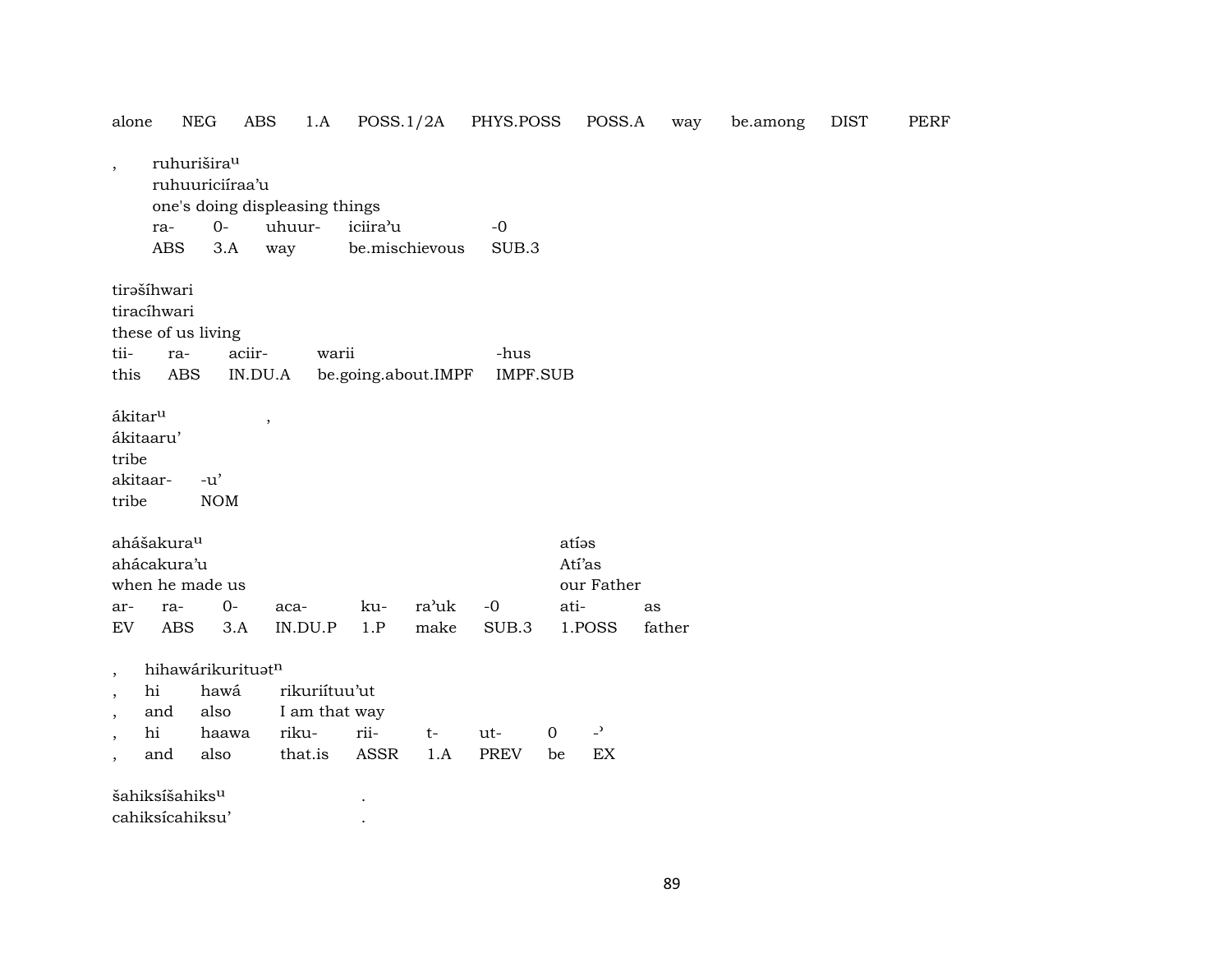| the Indian<br>icaahiks<br>person                       |                                                                                  | icaahiks<br>person         | $-u^{\prime}$<br><b>NOM</b> |                |                             |                                                |                                  |                   |             |                       |                |
|--------------------------------------------------------|----------------------------------------------------------------------------------|----------------------------|-----------------------------|----------------|-----------------------------|------------------------------------------------|----------------------------------|-------------------|-------------|-----------------------|----------------|
| Kuhuú'ut<br>It may be<br>kuur-<br><b>DUB</b>           | Kuhúatirikúhwatn<br>ra-<br><b>ABS</b>                                            | $0 -$<br>3.A               | ut-<br><b>PREV</b>          | $\Omega$<br>be | $\overline{a}$<br><b>EX</b> | iriikúhuu'ut<br>whyever it is<br>irii-<br>what | kuur-<br><b>DUB</b>              | ra-<br><b>ABS</b> | $0-$<br>3.A | $ut -$<br><b>PREV</b> | $\Omega$<br>be |
|                                                        | sírihkuhwakurawú<br>sirihkúhwakuurawu<br>when they doubt his word                |                            |                             |                |                             |                                                |                                  |                   |             |                       |                |
| $si-$<br>DU                                            | ra-<br>INF.A                                                                     | $0-$<br>3.A                | ir-<br>PL.3A                | ku-<br>INF.B   | uur-<br><b>PREV</b>         |                                                | wakuur-<br>word                  | raa.wuu<br>doubt  | -hus        | <b>IMPF.SUB</b>       |                |
| tiráwahat<br>Tiráwaahat<br>the Heavens<br>tii-<br>this | ra-<br><b>ABS</b>                                                                | 0-<br>3.A                  | a.hak<br>extend.in.a.line   |                | -waa<br><b>DIST</b>         | -0                                             | SUB.4                            |                   |             |                       |                |
|                                                        | Arakuksawaštáriks <sup>a</sup>                                                   |                            |                             |                |                             |                                                |                                  |                   |             |                       |                |
| A                                                      |                                                                                  | rakuksawactaáriksa         |                             |                |                             |                                                |                                  |                   |             |                       |                |
| And<br>а                                               | ra-                                                                              | even if it is true<br>$0-$ | ku-                         | uks-           |                             | awahc-                                         | raariks                          | -a                |             |                       |                |
| and                                                    | INF.A                                                                            | 3.A                        | INF.B                       | <b>JUSS</b>    |                             | even.if                                        | be.true                          | SUB.1             |             |                       |                |
| ra-                                                    | nakúrawaruksti <sup>u</sup><br>rakúraawaarukstii'u<br>its being a holy way<br>0- | ku-                        | raa-                        | waarukstii     |                             | -u                                             | $\,$<br>$\overline{\phantom{a}}$ |                   |             |                       |                |
| INF.A                                                  | 3.A                                                                              | INF.B                      | way                         | be.holy        |                             | SUB.D                                          | $^\mathrm{,}$                    |                   |             |                       |                |

 $\overline{\phantom{a}}$  $\mathop{\rm EX}\nolimits$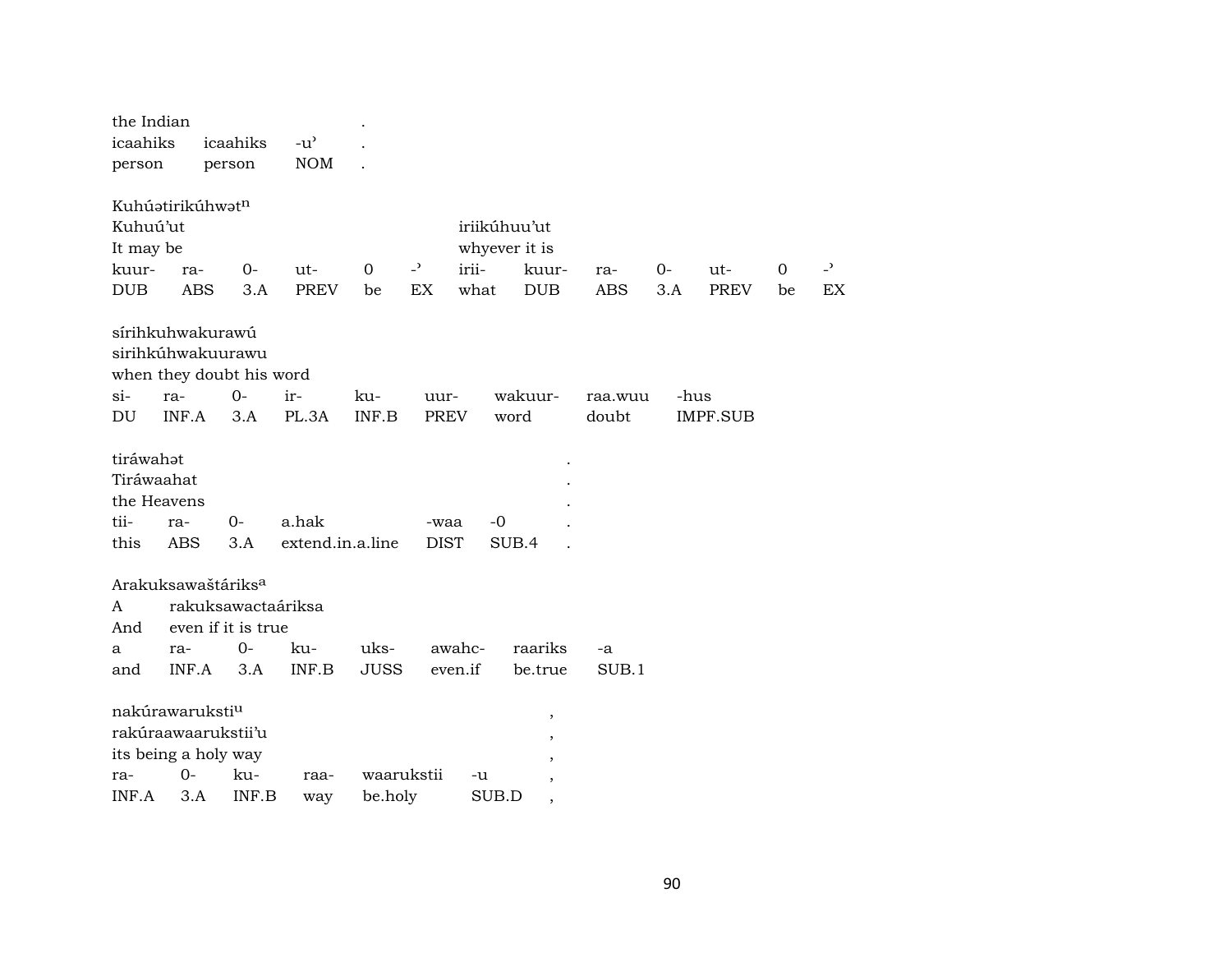| tirəsíhwari<br>tiracíhwari |              |                                |             |                     |              |             |                          | $\,$        |
|----------------------------|--------------|--------------------------------|-------------|---------------------|--------------|-------------|--------------------------|-------------|
| these of us living         |              |                                |             |                     |              |             |                          |             |
| tii-                       | ra-          | aciir-                         |             | warii               |              |             | -hus                     |             |
| this                       | ABS          | IN.DU.A                        |             | be.going.about.IMPF |              |             | <b>IMPF.SUB</b>          |             |
|                            |              |                                |             |                     |              |             |                          |             |
| híturawu                   |              |                                |             |                     |              |             | ,                        |             |
| hi                         | túraawu'     |                                |             |                     |              |             | ,                        |             |
| and                        | he doubts it |                                |             |                     |              |             | ,                        |             |
| hi                         | ti-          | $0-$                           | uur-        |                     | raa.wuu      | -:hus       |                          |             |
| and                        | IND.3A       | 3.A                            | <b>PREV</b> |                     | doubt        | <b>IMPF</b> | $\overline{\phantom{a}}$ |             |
|                            |              |                                |             |                     |              |             |                          |             |
| hisitíhwakúrawu            |              |                                |             |                     |              |             |                          |             |
| hi                         |              | sitihwakuúrawu'                |             |                     |              |             |                          |             |
| and                        |              | they doubt his word            |             |                     |              |             |                          |             |
| hi                         | $\sin$       | ti-                            | 0-          | ir-                 |              | wakuur-     | raa.wuu                  | -:hus       |
| and                        | DU.          | IND.3A                         | 3.A         | PL.3A               | word         |             | doubt                    | <b>IMPF</b> |
| Irikuríraat                |              |                                |             |                     |              |             |                          |             |
| Irikuriíra'at              |              |                                |             |                     |              |             |                          |             |
|                            |              | Whatever the length of time is |             |                     |              |             |                          |             |
| iriku-                     | ri-          |                                | $0-$        | $i-$                | raa-         | ak          |                          | -0          |
| that.is                    |              | CONT.3A                        | 3.A         | <b>SEQ</b>          | way          |             | be.a.certain.length      | PERF        |
|                            |              |                                |             |                     |              |             |                          |             |
| tirátpawakahu              |              |                                |             |                     |              |             |                          |             |
| tirátpaawaakahu            |              |                                |             |                     |              |             |                          |             |
| what I am saying           |              |                                |             |                     |              |             |                          |             |
| tii-                       | ra-          | t-                             | waa-        | waak.a              |              |             | -hus                     |             |
| this                       | ABS          | 1.A                            | <b>DIST</b> |                     | say.IMPF.SUB |             | <b>IMPF.SUB</b>          |             |
|                            |              |                                |             |                     |              |             |                          |             |
| $Ir$ ár <sup>i</sup>       |              |                                |             |                     |              | ,           |                          |             |
| Iraári'                    |              |                                |             |                     |              |             |                          |             |
| <b>Brother</b>             |              |                                |             |                     |              |             |                          |             |
| $i-$                       |              | -raar-                         |             | -ri'                |              |             |                          |             |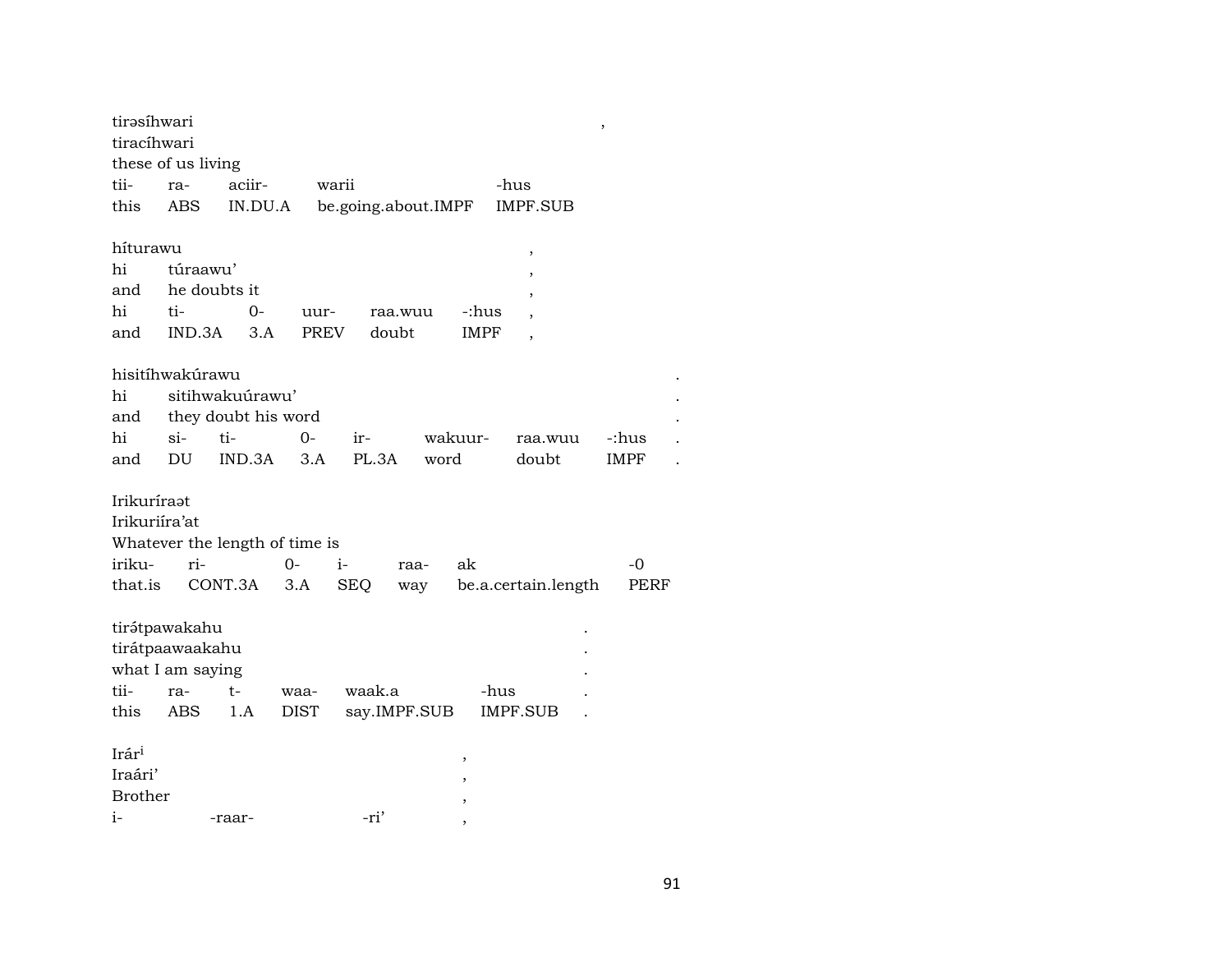3.POSS.A same.sex.sibling 3.POSS.B ,

| šáhikswituhíwiš<br>cáhiks<br>a person<br>icaahiks<br>person                               | wi-<br>QUOT      | wituuhiwic<br>he appeared<br>ti-    | IND.3A                             | $0-$<br>3.A      | uur-<br><b>PREV</b>         | hiwihc<br>appear          |                                  | $-0$<br>PERF |
|-------------------------------------------------------------------------------------------|------------------|-------------------------------------|------------------------------------|------------------|-----------------------------|---------------------------|----------------------------------|--------------|
| hirušahikspákuhtu<br>hiru<br>there<br>hiruu<br>there                                      | $\overline{ }$   | an old person<br>icaahiks<br>person | cahikspákuhtu'<br>pakuht<br>be.old |                  | $-u^{\prime}$<br><b>NOM</b> | ,                         |                                  |              |
| sahikspákuhtu<br>cahikspákuhtu'<br>an old person<br>icaahiks<br>person                    | pakuht<br>be.old |                                     | -u'<br><b>NOM</b>                  |                  |                             |                           |                                  |              |
| wituhiwis<br>wituuhiwic<br>he appeared<br>wi-<br>QUOT                                     | ti-<br>IND.3A    | 0-<br>3.A                           | uur-<br><b>PREV</b>                |                  | hiwihc<br>appear            | -0<br>PERF                | $\,$<br>,<br>,<br>$\overline{ }$ |              |
| kararakukírikahur <sup>u</sup><br>kararakuukiríkaahuuru<br>his being mean<br>kara-<br>NEG | ra-<br>INF.A     | 0-<br>3.A                           | ku-<br>INF.B                       | i-<br><b>SEQ</b> |                             | kirik.kaa.huur<br>be.kind |                                  | -u<br>SUB.D  |
| tihwakíah <sup>u</sup><br>tihwakí'aahu'                                                   |                  |                                     |                                    |                  |                             | ,                         |                                  |              |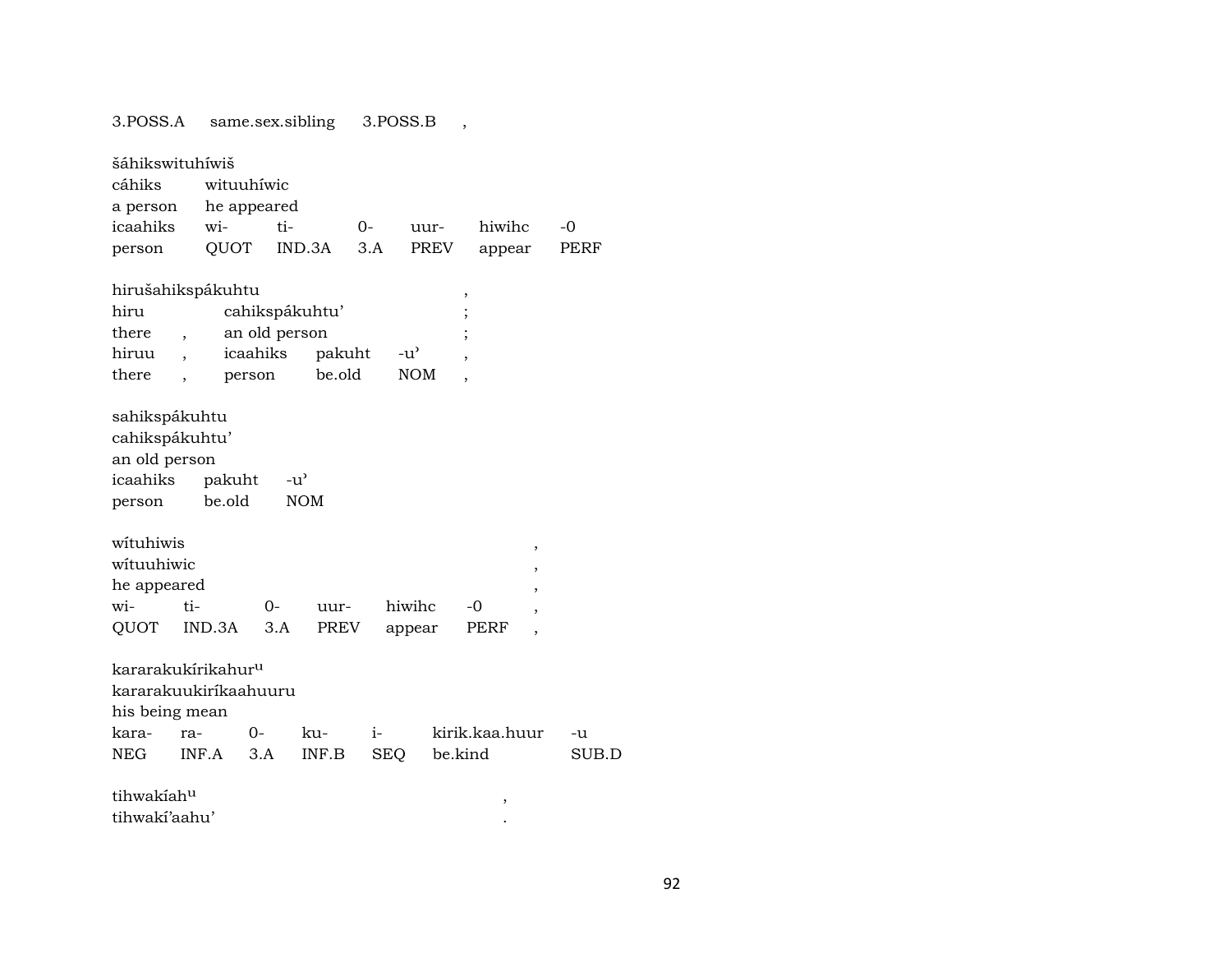| they say                          |          |        |            |                        |                   |         |                   |                |      |                          |        |
|-----------------------------------|----------|--------|------------|------------------------|-------------------|---------|-------------------|----------------|------|--------------------------|--------|
| ti-                               | 0-       |        | ir-        |                        | waki.a            |         | -:hus             |                |      |                          |        |
| $IND.3A$ $3.A$                    |          |        |            |                        | PL.3A say.PL.IMPF |         | IMPF              |                |      |                          |        |
| tátətkuk <sup>u</sup>             |          |        |            |                        |                   | ,       |                   |                |      |                          |        |
| Taátatkuuku'                      |          |        |            |                        |                   |         |                   |                |      |                          |        |
| I heard it                        |          |        |            |                        |                   |         |                   |                |      |                          |        |
| ta-                               |          | $t-$   | atka'uk    |                        | -:hus             |         |                   |                |      |                          |        |
| $IND.1/2A$ 1A                     |          |        | listen     |                        | IMPF              |         |                   |                |      |                          |        |
| nikutihwakiahu                    |          |        |            |                        |                   |         |                   |                |      |                          |        |
| Rikutihwakí'aahu'                 |          |        |            |                        |                   |         |                   |                |      |                          |        |
| That is what they say             |          |        |            |                        |                   |         |                   |                |      |                          |        |
| riku-                             | ti-      |        | 0-         |                        | $ir-$             | waki.a  |                   | -:hus          |      |                          |        |
| that.is                           |          | IND.3A |            | 3.A                    |                   |         | PL.3A say.PL.IMPF | IMPF           |      |                          |        |
| Hitikaraahikirikahur <sup>u</sup> |          |        |            |                        |                   |         |                   |                |      |                          |        |
| Hi                                |          |        |            | tikara'ahikirikaahuuru |                   |         |                   |                |      |                          |        |
| And                               |          |        |            | this one who was mean  |                   |         |                   |                |      |                          |        |
| hi                                | tii-     |        | kara-      | ar-                    | ri-               |         | $O-$              | kirik.kaa.huur |      |                          | -u     |
| and                               |          |        | this NEG   | EV                     |                   | CONT.3A | 3.A               | be.kind        |      |                          | SUB.D  |
| $\vdots$                          | hiahuháa |        |            |                        |                   |         |                   |                |      |                          |        |
| hi                                |          |        | ahuuhá'a   |                        |                   |         |                   |                |      |                          |        |
| --                                | and      |        |            | it was the reason      |                   |         |                   |                |      |                          |        |
| hi                                |          | ar-    | ra-        | 0-                     | ut-               |         | raar              |                |      | $\overline{\phantom{0}}$ |        |
| --                                | and      | EV     | ABS        |                        | 3.A               | PREV    | be.the.cause      |                |      | EX                       |        |
| tiirirátpawakahu                  |          |        |            |                        |                   |         |                   |                |      |                          | $\, ,$ |
| ti'iriirátpaawaakahu              |          |        |            |                        |                   |         |                   |                |      |                          |        |
| this that I am saying             |          |        |            |                        |                   |         |                   |                |      |                          |        |
| tii-                              | irii-    | ra-    |            | t-                     | waa-              |         | waak.a            |                | -hus |                          |        |
| this                              | that     |        | <b>ABS</b> | 1.A                    | <b>DIST</b>       |         | say.IMPF.SUB      |                |      | <b>IMPF.SUB</b>          |        |
|                                   |          |        |            |                        |                   |         |                   |                |      |                          |        |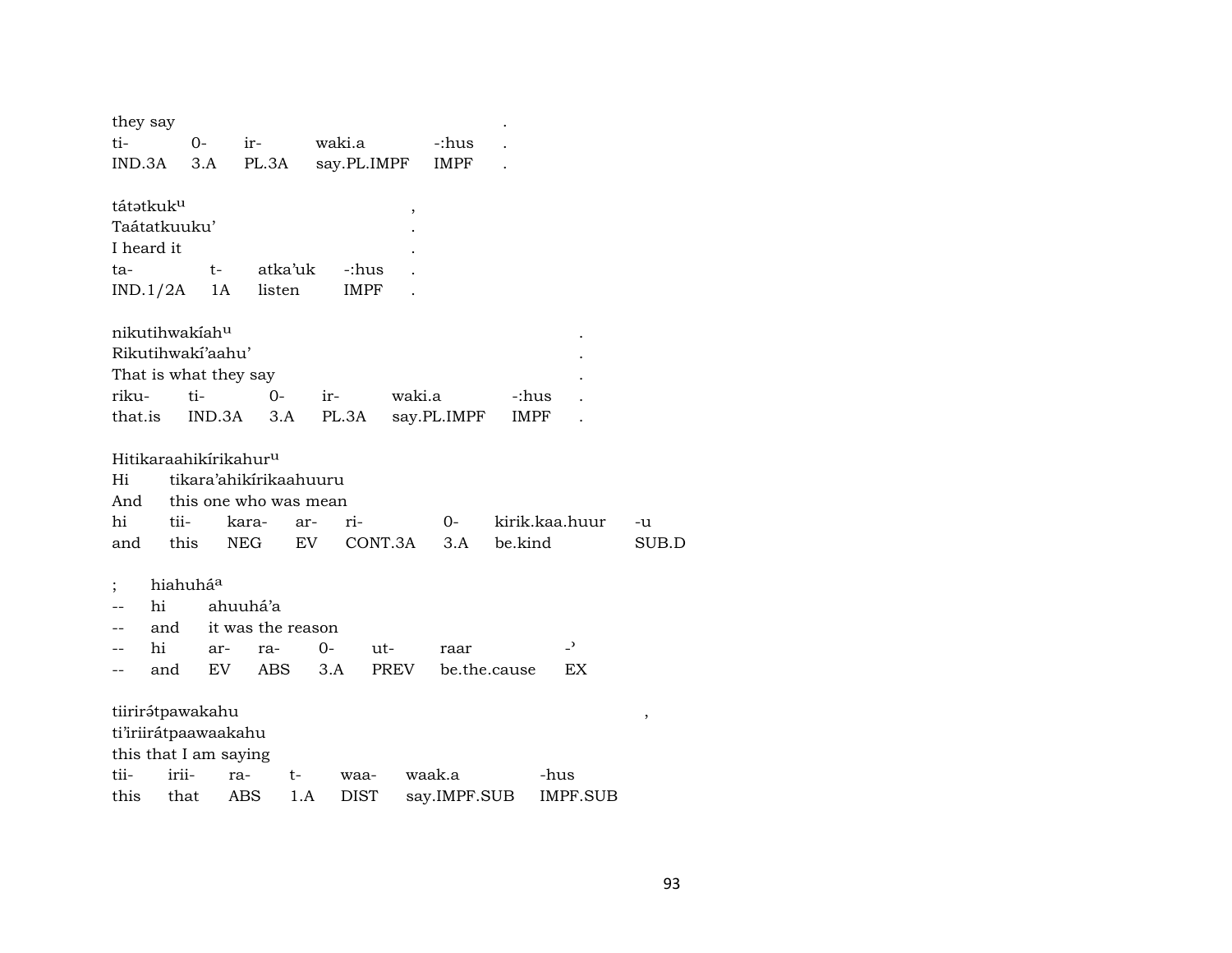| ákitar <sup>u</sup><br>ákitaaru'<br>the tribe<br>akitaar-<br>tribe |         | $-u'$<br><b>NOM</b>           |       |                                    |                            |        |       |          |  |
|--------------------------------------------------------------------|---------|-------------------------------|-------|------------------------------------|----------------------------|--------|-------|----------|--|
| wirahkurukírawu                                                    |         |                               |       |                                    |                            |        |       |          |  |
|                                                                    |         | wiraahkuruukíraawu            |       |                                    |                            |        |       |          |  |
|                                                                    |         | when he would show support    |       |                                    |                            |        |       |          |  |
| wii-                                                               | ra-     | $O -$                         | ar-   | ku-                                | raa.ikiraa.wuu             |        | -hus  |          |  |
| when                                                               | INF.A   | 3.A                           | EV    | INF.B                              | support                    |        |       | IMPF.SUB |  |
| Nakúkatata<br>Raahkúkataata                                        |         | When it went onto the prairie |       |                                    |                            |        |       |          |  |
| ra-                                                                | 0-      | ar-                           | ku-   | kata-                              |                            |        | at    | -a       |  |
| INF.A                                                              | 3.A     | EV                            | INF.B |                                    | against.a.vertical.surface |        | go    | SUB.1    |  |
| ákitar <sup>u</sup><br>ákitaaru'<br>the tribe<br>akitaar-<br>tribe |         | ,<br>-u'<br><b>NOM</b>        |       |                                    |                            |        |       |          |  |
| hiraruwitítaru                                                     |         |                               |       |                                    |                            |        |       |          |  |
| hi                                                                 |         | raaruuwitítaaru'              |       |                                    |                            |        |       |          |  |
| and                                                                |         |                               |       | then he would just appoint himself |                            |        |       |          |  |
| hi                                                                 | raa-    | ruu-                          | witi- | ti-                                | 0-                         | ar-    | ra'uk | -0       |  |
| and                                                                | just    | then                          | REFL  | IND.3A                             | 3.A                        | EV     | make  | PERF     |  |
| naripákus <sup>u</sup><br>raaripákusu'<br>a soldier                |         |                               |       |                                    |                            | $\, ,$ |       |          |  |
| raa-                                                               | ri.apak |                               |       | -hus                               | $-u^{\prime}$              |        |       |          |  |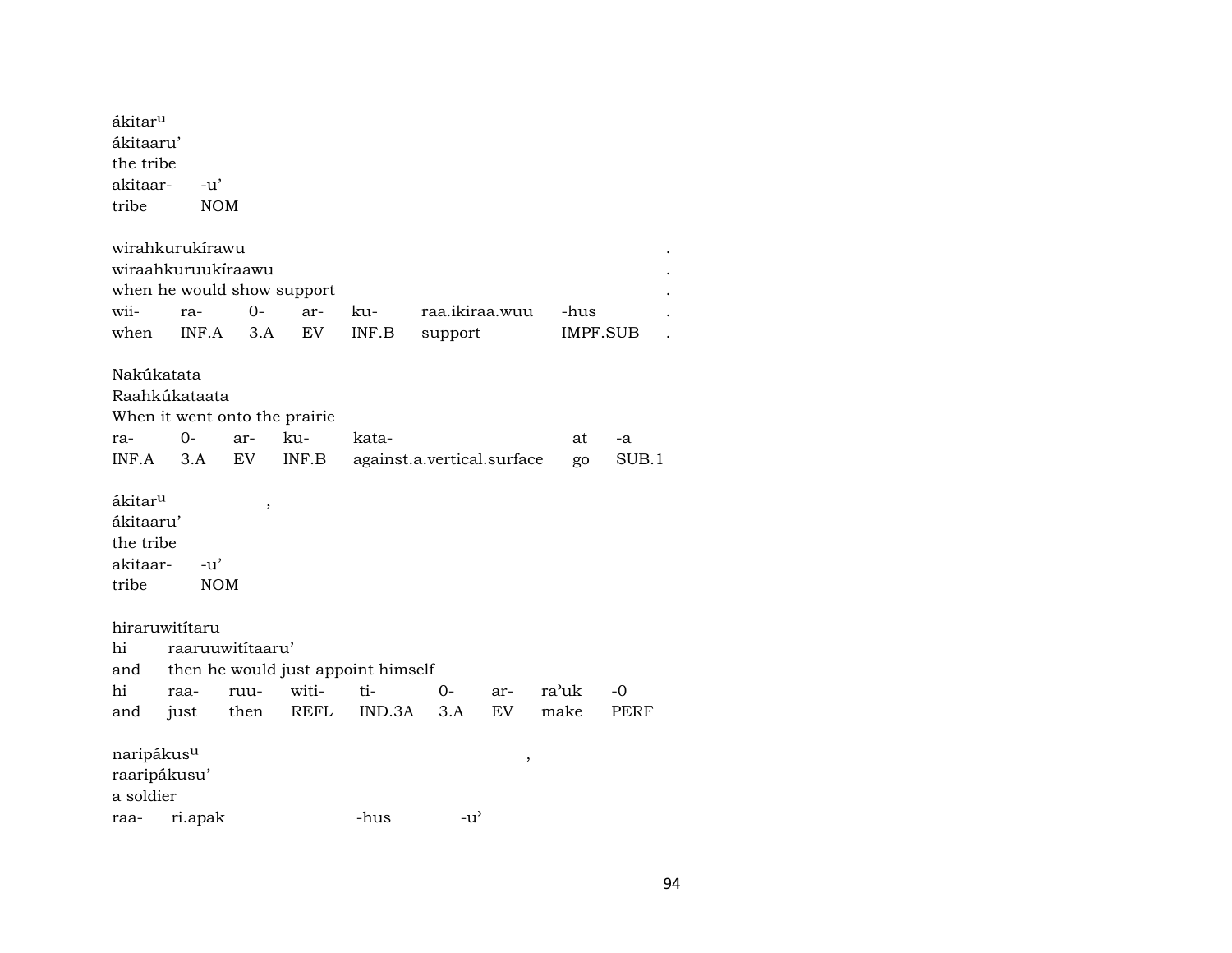|                                                                                                           | oppose.remiquisming                                                                                      |                                                           |            |             | 11111.001          |             |             |             |        |
|-----------------------------------------------------------------------------------------------------------|----------------------------------------------------------------------------------------------------------|-----------------------------------------------------------|------------|-------------|--------------------|-------------|-------------|-------------|--------|
|                                                                                                           | rahkutahpápiru<br>raahkuttahpaápiru<br>when he would whip different ones                                 |                                                           |            |             |                    |             |             |             |        |
| ra-                                                                                                       | $0-$                                                                                                     | ar-                                                       | ku-        | ak-         |                    | raar-       | waa-        | piru        | $-0$   |
| INF.A                                                                                                     | 3.A                                                                                                      | <b>EV</b>                                                 | INF.B      | PL.AN.3P    |                    | PL.INDV.P   | <b>DIST</b> | whip        | SUB.4  |
| pita <sup>a</sup><br>$\overline{\phantom{a}}$<br>piíta<br>$\overline{\phantom{a}}$<br>men<br>wiita<br>man | $\overline{\phantom{a}}$<br>$\overline{\phantom{a}}$<br>$\overline{\phantom{a}}$<br>$\ddot{\phantom{0}}$ | pírask <sup>i</sup><br>piíraski<br>boys<br>piiras-<br>boy |            | -kis<br>DIM |                    |             |             |             |        |
| Hisiahitíšis<br>Hi<br>And                                                                                 | si'ahiíticis<br>they learned of it                                                                       |                                                           |            |             |                    |             |             |             | $\, ,$ |
| hi                                                                                                        | $si-$                                                                                                    | ar-                                                       | 0-<br>ra-  |             | ir-                | ut-         | icis        | $-0$        |        |
| and                                                                                                       | DU                                                                                                       | EV                                                        | <b>ABS</b> | 3.A         | PL.3A              | <b>PREV</b> | learn.of    | <b>PERF</b> |        |
| ii-<br>when                                                                                               | iwiaharašahatn<br>iwi'aharásahat<br>when he grew up<br>wii-<br>when                                      | ar-<br>EV                                                 | ra-<br>ABS | 0-<br>3.P   | rasahat<br>grow.up | $-0$        | SUB.4       |             |        |
| hikarahuráhi                                                                                              |                                                                                                          |                                                           |            |             |                    |             |             |             |        |
| hi                                                                                                        | karaahuráhi                                                                                              |                                                           |            |             |                    |             |             |             |        |
| and                                                                                                       | it was not good                                                                                          |                                                           |            |             |                    |             |             |             |        |
| hi                                                                                                        | kara-                                                                                                    | ar-                                                       | ra-        | $0-$        | uur-               | raa-        | hiir        | -0          |        |
| and                                                                                                       | <b>NEG</b>                                                                                               | EV                                                        | ABS        | 3.A         | PREV               | way         | be.good     | PERF        |        |
| Irár <sup>i</sup><br>Iraári'                                                                              |                                                                                                          |                                                           |            |             |                    | ,           |             |             |        |

 $\overline{\phantom{a}}$ 

#### oppose relinquishing IMPF SUB **NOM** way

95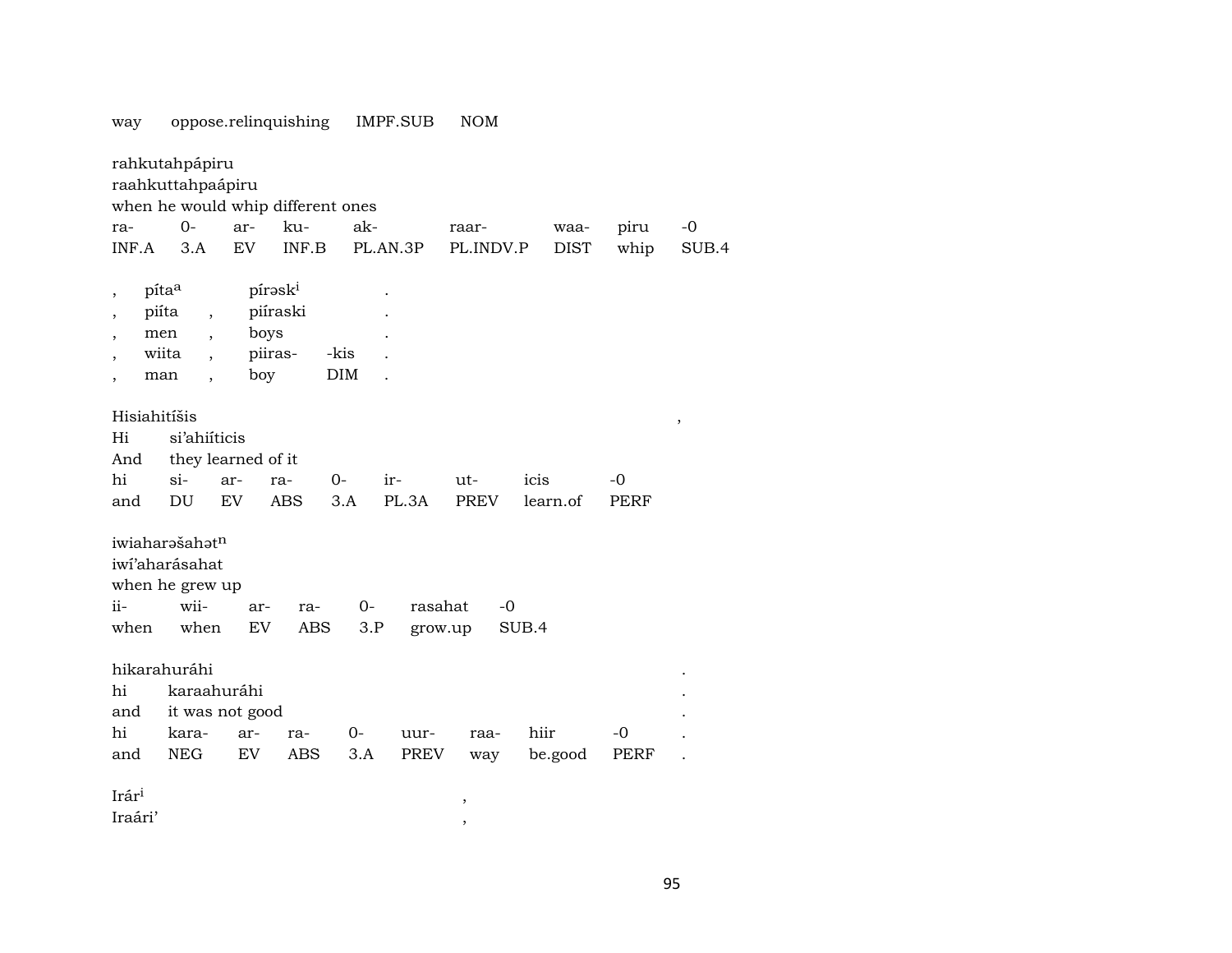| <b>Brother</b><br>$i-$<br>3.POSS.A                                             |                     | -raar-                   | same.sex.sibling                                | -ri'<br>3.POSS.B | $\overline{\phantom{a}}$<br>,<br>$\overline{\phantom{a}}$  |                   |                              |                                       |                      |                                                         |                                                            |                      |
|--------------------------------------------------------------------------------|---------------------|--------------------------|-------------------------------------------------|------------------|------------------------------------------------------------|-------------------|------------------------------|---------------------------------------|----------------------|---------------------------------------------------------|------------------------------------------------------------|----------------------|
| kituwiturawari<br>kítuu'u'<br>everything<br>kituu<br>all                       | $-u'$<br><b>NOM</b> | wi-<br>QUOT              | wituraawari'<br>he doubted things<br>ti-        | IND.3A           | $0-$<br>uur-<br><b>PREV</b><br>3.A                         |                   | raa.warii<br>doubt.DIST.IMPF |                                       | -:hus<br><b>IMPF</b> |                                                         |                                                            |                      |
| ,                                                                              |                     |                          |                                                 |                  |                                                            |                   |                              |                                       |                      |                                                         |                                                            |                      |
| Kítuu'u'<br>All<br>kituu -u'<br>all                                            | <b>NOM</b>          | karawituuhi<br>kara- wi- | kítukarawítuhikituwíturawari<br>he was not good | ti-              | uur- hiir<br>$0-$<br>NEG QUOT IND.3A 3.A PREV be.good PERF |                   | $-0$<br>$\mathbf{r}$         | Kítuu'u'<br>All<br>kituu -u'<br>. all |                      | wituraawari'<br>he doubted things<br>wi-<br>ti-<br>$0-$ | uur- raa.warii<br>NOM QUOT IND.3A 3.A PREV doubt.DIST.IMPF | -:hus<br><b>IMPF</b> |
| ,                                                                              |                     |                          |                                                 |                  |                                                            |                   |                              |                                       |                      |                                                         |                                                            |                      |
| kurahkúksawašta <sup>u</sup><br>kuraahkuksawáctaa'u<br>even if it is something |                     |                          |                                                 |                  |                                                            |                   |                              |                                       |                      |                                                         |                                                            |                      |
| ku-<br><b>INDF</b>                                                             | ra-<br>INF.A        | $O -$<br>3.A             | ar-<br>EV                                       | ku-<br>INF.B     | uks-<br><b>JUSS</b>                                        | awahc-<br>even.if | raa-<br>way                  | $\mathbf{0}$<br>be                    | $-u$<br>SUB.D        |                                                         |                                                            |                      |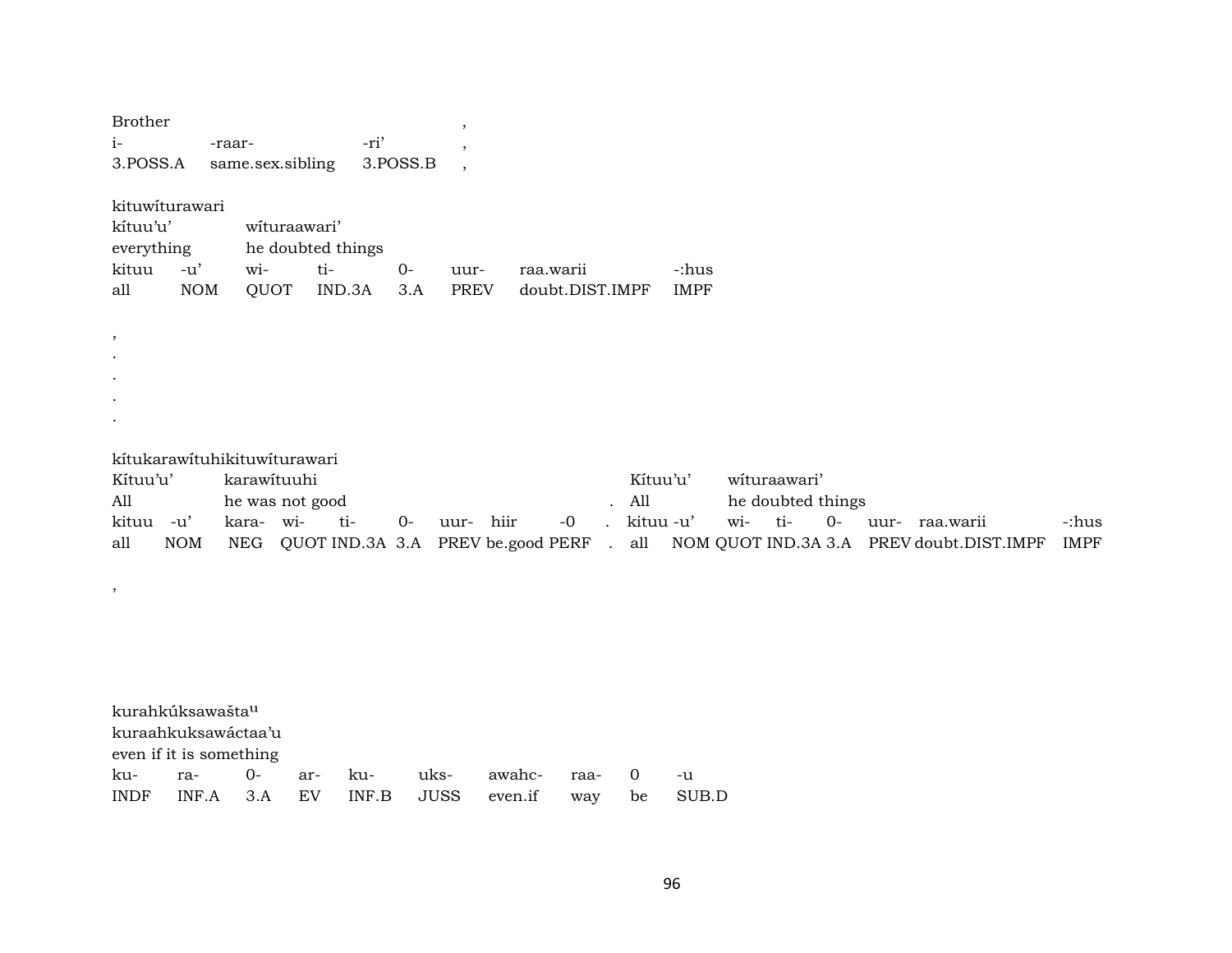| <sup>o</sup> íšikət |
|---------------------|
|                     |

- . Pícikat
- . Wintertime
- . pici- -kat
- . wintry LOC

| kirakarihipíšikət <sup>n</sup>                    |            |       |          |      |      |       |      |  |  |  |  |
|---------------------------------------------------|------------|-------|----------|------|------|-------|------|--|--|--|--|
| kira káriihi'<br>pícikat                          |            |       |          |      |      |       |      |  |  |  |  |
| perhaps it was                                    | wintertime |       |          |      |      |       |      |  |  |  |  |
| kira                                              | ka-        | $ra-$ | $\Omega$ | ihii | $-0$ | pici- | -kat |  |  |  |  |
| perhaps Y/N.INTER ABS 3.A be.in.a.place/time PERF | wintry     | LOC   |          |      |      |       |      |  |  |  |  |

| a   | kirikuníat <sup>n</sup> |        |  |
|-----|-------------------------|--------|--|
|     |                         |        |  |
| a   | kíriku'                 | rí'aat |  |
| and | perhaps                 | summer |  |
| a   | kirikuu                 | ri'aat |  |
| and | anything                | summer |  |

| Híahihkawutit <sup>n</sup> |     |                      | táraha   |           |      |         |  |
|----------------------------|-----|----------------------|----------|-----------|------|---------|--|
| Hi                         |     | ahihkawuútit         |          |           |      | táraha' |  |
|                            |     | And they killed them | buffalos |           |      |         |  |
| hi                         |     | ar- ra-<br><u>ດ-</u> | tarahaa  |           |      |         |  |
| and                        | EV. | ABS 3.A              | PL 3A    | kill DIST | PERF | buffalo |  |

| siwitirətahuriwa<br>Siwitiirattáhuriiwa<br>They chased them |     |                                                               |  |  |                 |             |                       |                     |                   |  |  |
|-------------------------------------------------------------|-----|---------------------------------------------------------------|--|--|-----------------|-------------|-----------------------|---------------------|-------------------|--|--|
| $\sin$<br>DU                                                | wi- | $ti-$<br>$0-$<br>ir-<br><b>OUOT</b><br>IND.3A<br>PL.3A<br>3.A |  |  | ak-<br>PL.AN.3P | ra-<br>PORT | hurii<br>go.around.PL | -waa<br><b>DIST</b> | -0<br><b>PERF</b> |  |  |
| $\cdot$                                                     |     | híahihkawutitn                                                |  |  |                 |             | ,                     |                     |                   |  |  |
| $\cdot$                                                     | hi  | ahihkawuútit<br>$\bullet$                                     |  |  |                 |             |                       |                     |                   |  |  |
|                                                             | and | they killed them<br>$\bullet$                                 |  |  |                 |             |                       |                     |                   |  |  |

, hi ar- ra- 0- ir- ka.wa.ut.ik -0 .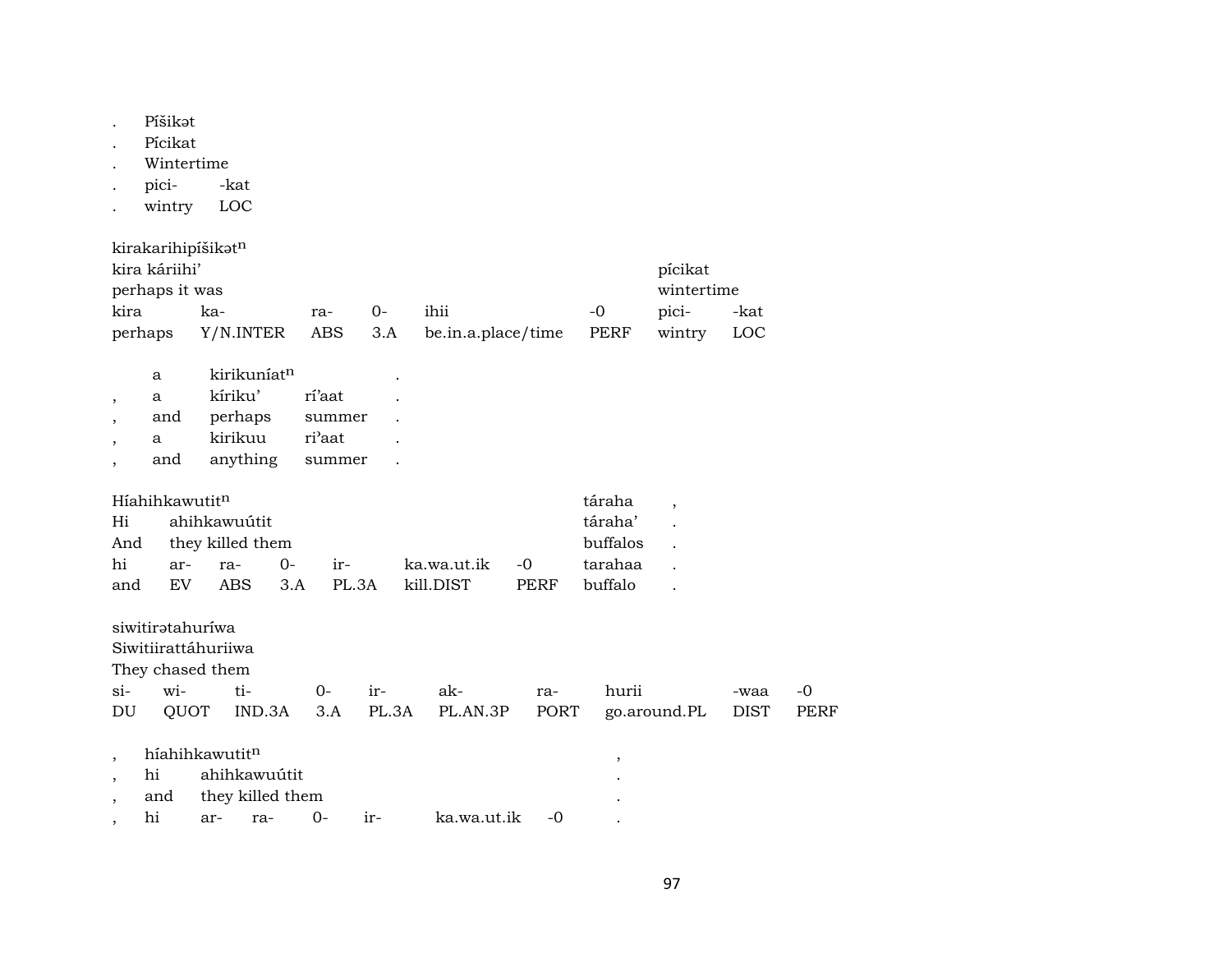| and                                                                                    | EV                                                                                             | ABS               | 3.A                                                                         | PL.3A               |                    | kill.DIST           | <b>PERF</b>         |                                            |                    |                     |
|----------------------------------------------------------------------------------------|------------------------------------------------------------------------------------------------|-------------------|-----------------------------------------------------------------------------|---------------------|--------------------|---------------------|---------------------|--------------------------------------------|--------------------|---------------------|
| híruahušia<br>Hiru<br>Then<br>hiruu<br>then                                            | ahúci'a<br>he did it<br>ar-<br><b>EV</b>                                                       | ra-<br><b>ABS</b> | $0-$<br>3.A                                                                 | ut-<br><b>PREV</b>  | $i-$<br><b>SEQ</b> | aar<br>do           | $-0$<br><b>PERF</b> | $\ddot{\cdot}$<br>$\overline{\phantom{a}}$ |                    |                     |
| kaháhkiš<br>kahaáhkiic<br>a mule<br>itkahaar-<br>ear                                   | kii'ac<br>be.long                                                                              |                   | $\, ,$                                                                      |                     |                    |                     |                     |                                            |                    |                     |
| hiru<br>then<br>hiruu<br>then                                                          | hiruahuširášahp <sup>a</sup><br>ahucirácaahpa<br>he loaded it on its back<br>ar-<br>${\rm EV}$ | ra-<br><b>ABS</b> | $O -$<br>3.A                                                                | ut-<br>PREV         | $i-$<br><b>SEQ</b> | raar-<br>3PL.INAN.P |                     | taahk.wuh<br>put.on.one's.back             | -wa<br><b>DIST</b> | $-0$<br><b>PERF</b> |
| $\overline{\phantom{a}}$<br>$\overline{ }$<br>$\overline{\phantom{a}}$<br>tii-<br>this | (tiiriratpawákahu)<br>ti'iriiratpaawaákahu<br>this that I am saying<br>irii-<br>that           | ra-<br><b>ABS</b> | $t-$<br>1.A                                                                 | waa-<br><b>DIST</b> | waak.a             | say.IMPF.SUB        |                     | -hus<br><b>IMPF.SUB</b>                    |                    |                     |
| a holy buffalo<br>tarahaa-<br>buffalo                                                  | tarahawáruksti<br>tarahaawaáruksti'<br>be.holy                                                 | waarukstii        | $\overline{ }$<br>,<br>$\overline{\phantom{a}}$<br>$\overline{\phantom{a}}$ |                     |                    |                     |                     |                                            |                    |                     |
|                                                                                        | nakuwarukstira <sup>u</sup><br>rakuwaarukstiira'u                                              |                   |                                                                             |                     |                    |                     |                     | táraha<br>,<br>táraha'                     |                    |                     |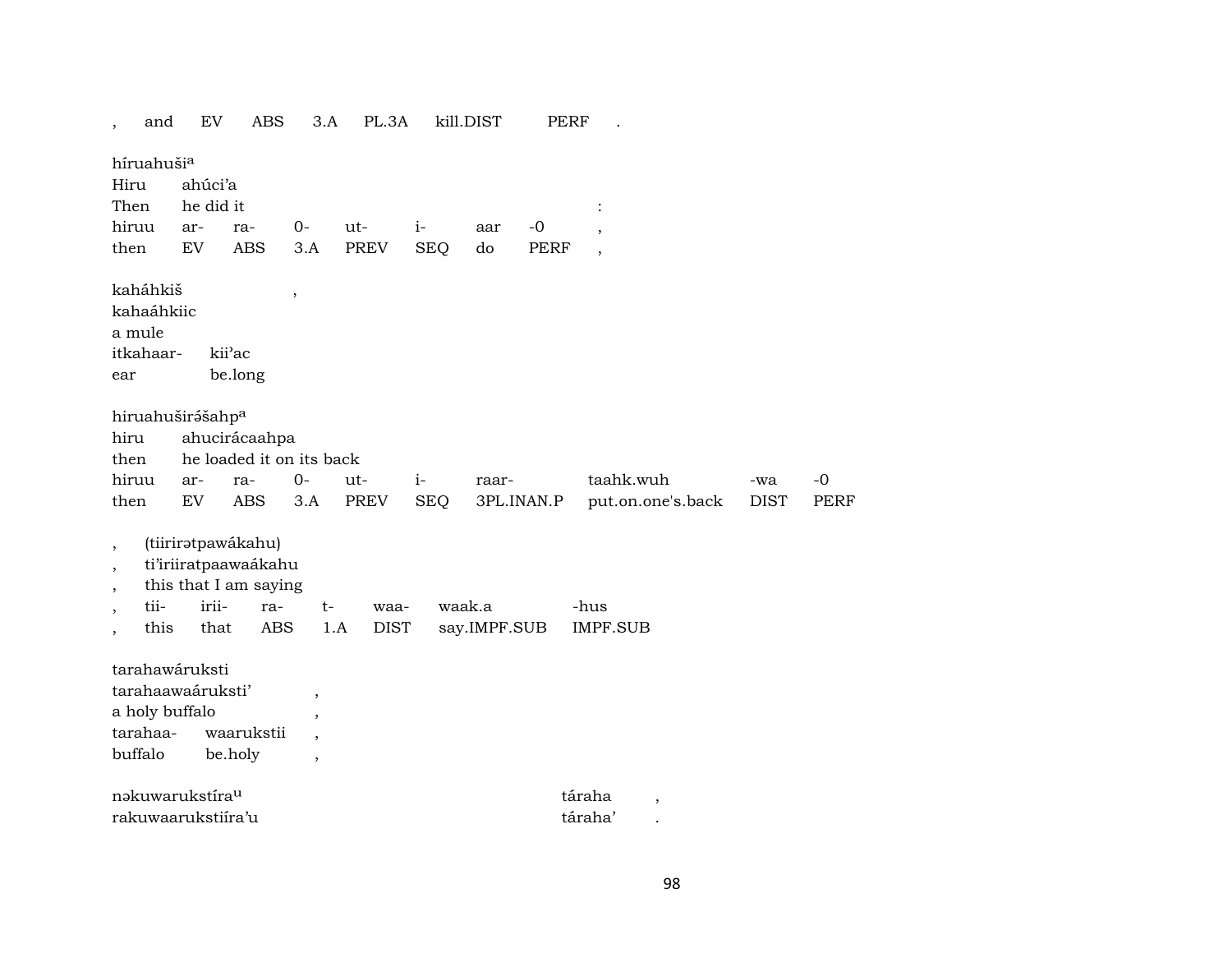| one that was made holy                                                                                   |        |               |                          |             |            | a buffalo                              |             |                    |             |             |
|----------------------------------------------------------------------------------------------------------|--------|---------------|--------------------------|-------------|------------|----------------------------------------|-------------|--------------------|-------------|-------------|
| ra-                                                                                                      | $O -$  | ku-           | waarukstii               |             | -ra'uk     | $-0$                                   | tarahaa     |                    |             |             |
| INF.A                                                                                                    | 3.A    | INF.B         | be.holy                  |             | CAUS       | SUB.3                                  | buffalo     |                    |             |             |
|                                                                                                          |        |               |                          |             |            |                                        |             |                    |             |             |
| hiruahuširasáhpa                                                                                         |        |               |                          |             |            |                                        |             |                    |             |             |
| Hiru                                                                                                     |        | ahuciracaáhpa |                          |             |            |                                        |             |                    |             |             |
| Then                                                                                                     |        |               | he loaded it on its back |             |            |                                        |             |                    |             |             |
| hiruu                                                                                                    | ar-    | ra-           | $0-$                     | ut-         | $i-$       | raar-                                  |             | taahk.wuh          | -wa         | $-0$        |
| then                                                                                                     | EV     | <b>ABS</b>    | 3.A                      | <b>PREV</b> | <b>SEQ</b> | 3PL.INAN.P                             |             | put.on.one's.back  | <b>DIST</b> | <b>PERF</b> |
|                                                                                                          |        |               |                          |             |            |                                        |             |                    |             |             |
| Náw <sup>a</sup>                                                                                         |        | wirirára      |                          |             |            |                                        |             |                    |             |             |
| Ráwa                                                                                                     |        |               | wiiriirára               |             |            |                                        |             |                    |             |             |
| <b>Now</b>                                                                                               |        |               | now it carried it        |             |            |                                        |             |                    |             |             |
| rawa                                                                                                     |        | wii-          | rii-                     | $0-$        | raar-      |                                        | raah        | $-0$               |             |             |
| now                                                                                                      |        | now           | ASSR                     | 3.A         |            | 3PL.INAN.P                             | have        | <b>PERF</b>        |             |             |
| Tahapakiahu                                                                                              |        |               |                          |             |            | $\boldsymbol{\zeta}\boldsymbol{\zeta}$ |             |                    |             |             |
| Tahapakí'aahu'                                                                                           |        |               |                          |             |            | $\epsilon$                             |             |                    |             |             |
| We say                                                                                                   |        |               |                          |             |            | $\epsilon$                             |             |                    |             |             |
| ta-                                                                                                      | t-     | rak-          |                          | waki.a      |            | $^{\prime}$<br>-:hus                   |             |                    |             |             |
| IND.1/2A                                                                                                 | 1.A    |               | $1/2$ .PL                | say.PL.IMPF |            | $\pmb{\mathsf{H}}$<br><b>IMPF</b>      |             |                    |             |             |
|                                                                                                          |        |               |                          |             |            |                                        |             |                    |             |             |
| Witastahwirara                                                                                           |        |               |                          |             |            |                                        |             | $\mathbf{H}$       |             |             |
| Witaastaahwiirara                                                                                        |        |               |                          |             |            |                                        |             | $\mathbf{H}$       |             |             |
| Now it carries it with the feet upward                                                                   |        |               |                          |             |            |                                        |             | Н                  |             |             |
| wii-                                                                                                     | ti-    | $0-$          | as-                      | raar-       | wiiraar-   | raah                                   | $-0$        | $\pmb{\mathsf{H}}$ |             |             |
| now                                                                                                      | IND.3A | 3.A           | foot                     | PL          | in.a.row   | have                                   | <b>PERF</b> | $\pmb{\mathsf{H}}$ |             |             |
| Tišiksastawiurukúsuk <sup>u</sup><br>Tiiciksastaahwi'uuruuhkúsuuku'<br>They used to turn its feet upward |        |               |                          |             |            |                                        |             |                    |             |             |
| ti-                                                                                                      | $0-$   | ir-           | ut-                      | $i-$        | uks-       | as-                                    | raar-       | wi.uu.ruhk         | -:hus       | -uuku       |
| IND.3A                                                                                                   | 3.A    | PL.3A         | <b>PREV</b>              | <b>SEQ</b>  | <b>AOR</b> | foot                                   | PL          | point              | <b>IMPF</b> | HAB         |
|                                                                                                          |        |               |                          |             |            |                                        |             |                    |             |             |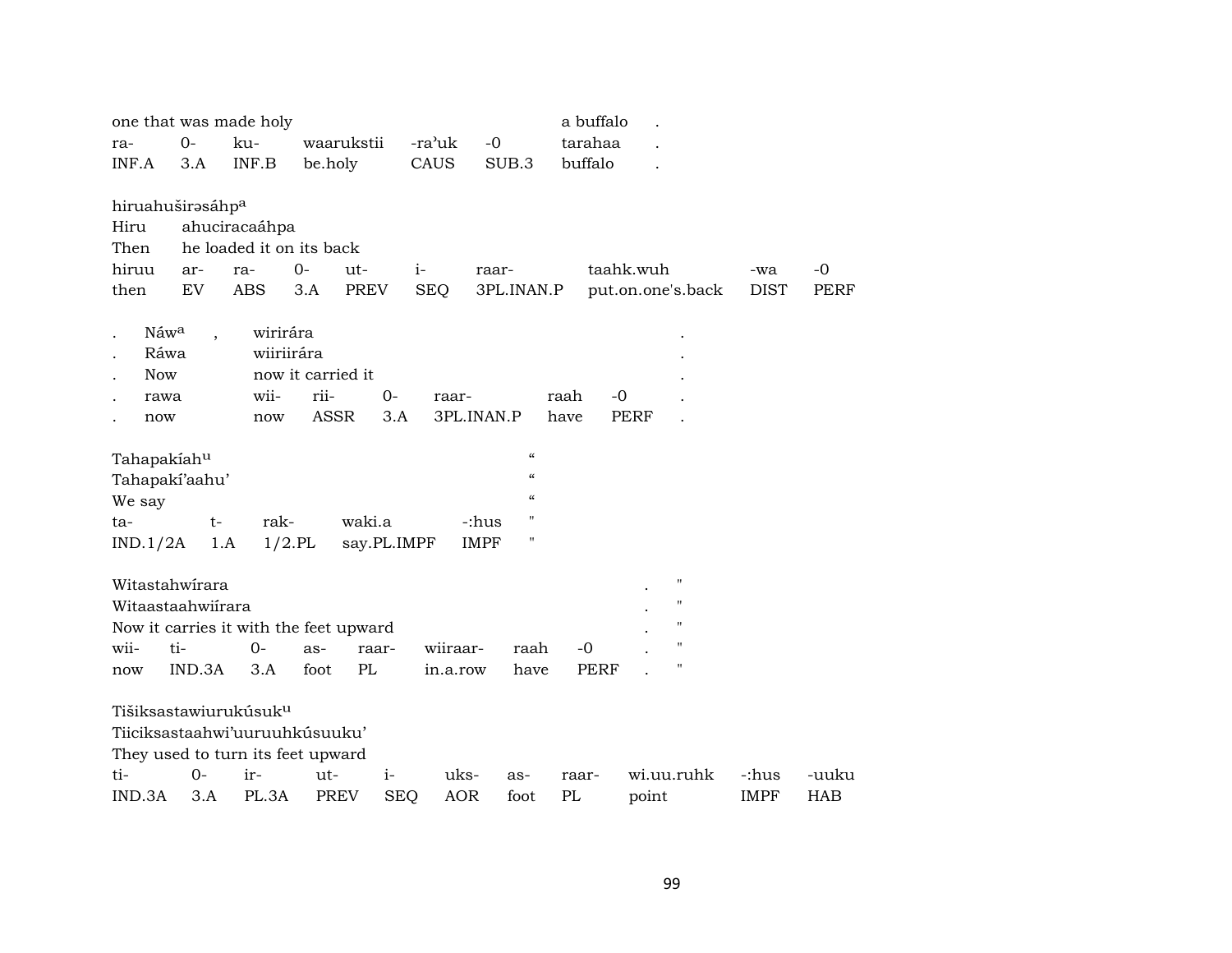| tiráwahatn              |                        |      |         |                  |               |             |                          | taraha                   |
|-------------------------|------------------------|------|---------|------------------|---------------|-------------|--------------------------|--------------------------|
| Tiráwaahat              |                        |      |         |                  |               |             |                          | táraha'                  |
| the Heavens             |                        |      |         |                  |               |             |                          | the buffalo              |
| tii-                    | ra-                    | $0-$ | a.hak   |                  |               | -waa        | $-0$                     | tarahaa                  |
| this                    | ABS                    | 3.A  |         | extend.in.a.line |               | <b>DIST</b> | SUB.4                    | buffalo                  |
| tirástawaw <sup>i</sup> |                        |      |         |                  |               |             |                          |                          |
|                         | tiraástawaawi          |      |         |                  |               |             |                          |                          |
| its feet                |                        |      |         |                  |               |             |                          |                          |
| tii-                    | ra-                    | 0-   | as-     | ta               |               | -waa        | $-wi$                    |                          |
| this                    | ABS                    | 3.A  | foot    |                  | be.hanging    | <b>DIST</b> | SUB.L                    |                          |
| Irikúhihi               |                        |      |         |                  |               |             |                          |                          |
| Iriikúhiihi'            |                        |      |         |                  |               |             |                          | ,                        |
|                         | Wherever it was        |      |         |                  |               |             |                          | ,                        |
| irii-                   | kuur-                  | ra-  |         | 0-               | ihii          |             | -0                       | $\overline{ }$           |
| where                   | DUB                    |      | ABS     | 3.A              | be.in.a.place |             | PERF                     | $\overline{\phantom{a}}$ |
| irikuháhura             |                        |      |         |                  |               |             | ,                        |                          |
|                         | iriikuuháhuraa         |      |         |                  |               |             | ,                        |                          |
|                         | wherever the place was |      |         |                  |               |             |                          |                          |
| irii-                   | kuur-                  | ra-  |         | 0-               | huraar        | -0          |                          |                          |
| where                   | <b>DUB</b>             |      | ABS     | 3.A              | be.earth      | PERF        | $\overline{\phantom{a}}$ |                          |
| hikaháhkiš              |                        |      |         |                  |               |             |                          |                          |
| hi                      | kahaáhkiic             |      |         |                  |               |             |                          |                          |
| and                     | the mule               |      |         |                  |               |             |                          |                          |
| hi                      | itkahaar-              |      | kii'ac  |                  |               |             |                          |                          |
| and                     | ear                    |      | be.long |                  |               |             |                          |                          |
| kuhurišisatn            |                        |      |         |                  |               |             | $\, ,$                   |                          |
| kúhuuriciisat           |                        |      |         |                  |               |             | ,                        |                          |
| it tired                |                        |      |         |                  |               |             | $\, ,$                   |                          |
| kuur-                   | ra-                    | 0-   | uur-    |                  | iciisat       | $-0$        |                          |                          |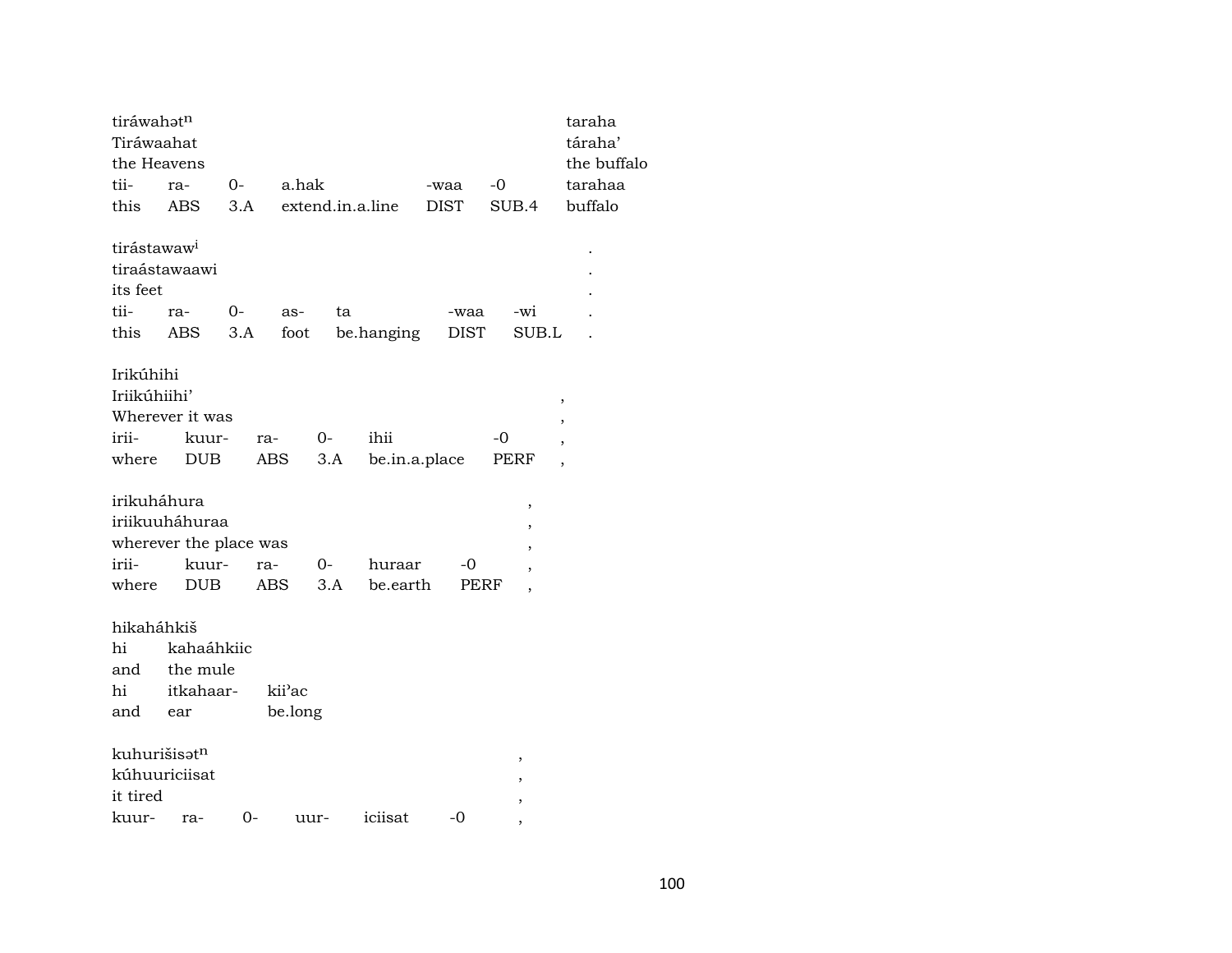## DUB ABS 3.A PREV be.tired PERF ,

| kaháhkiš                      |               | Híkahakis |                                    |         |
|-------------------------------|---------------|-----------|------------------------------------|---------|
| kahaáhkiic                    |               |           | . Hi kahaáhkiic                    |         |
| the mule                      |               |           | And the mule                       |         |
| itkahaar- kii <sup>3</sup> ac |               |           | . hi itkahaar- kii <sup>y</sup> ac |         |
| ear                           | be.long . and |           | ear                                | be.long |
|                               |               |           |                                    |         |

### $h$ íkuhawitit $^{\rm n}$ hi kuuháwiitit . and he sat down . hi kuur- ra- 0- wi.itik -0 . and DUB ABS 3.A sit.down PERF .

#### kaháhkiš

Kahaáhkiic The mule

itkahaar- kii"ac ear be.long

| wikuhurišisət <sup>n</sup> |                                |  |  |  |                       |           |  |  |  |  |  |  |
|----------------------------|--------------------------------|--|--|--|-----------------------|-----------|--|--|--|--|--|--|
| wikúhuuriciisat            |                                |  |  |  |                       |           |  |  |  |  |  |  |
| now it tired               |                                |  |  |  |                       |           |  |  |  |  |  |  |
|                            | wii- kuur- ra- 0- uur- iciisat |  |  |  |                       | $ \Omega$ |  |  |  |  |  |  |
| now                        | DUB -                          |  |  |  | ABS 3.A PREV be.tired | PERF      |  |  |  |  |  |  |

|  |                   | Náw <sup>a</sup> , híruahiwaku |                                           |  |  |  |  |              |  |  |  |
|--|-------------------|--------------------------------|-------------------------------------------|--|--|--|--|--------------|--|--|--|
|  |                   | Ráwa , hiru ahiwáku'           |                                           |  |  |  |  |              |  |  |  |
|  | Now, then he-said |                                |                                           |  |  |  |  |              |  |  |  |
|  |                   |                                | rawa , hiruu ar- ri-     0-  waka'u -0  , |  |  |  |  | $\mathbf{H}$ |  |  |  |
|  |                   |                                | now, then EV CONT.3A 3.A say PERF,        |  |  |  |  | $\mathbf{H}$ |  |  |  |

## wituksawaštíruhŸt¶ ,

Wiituksawactíruhaat .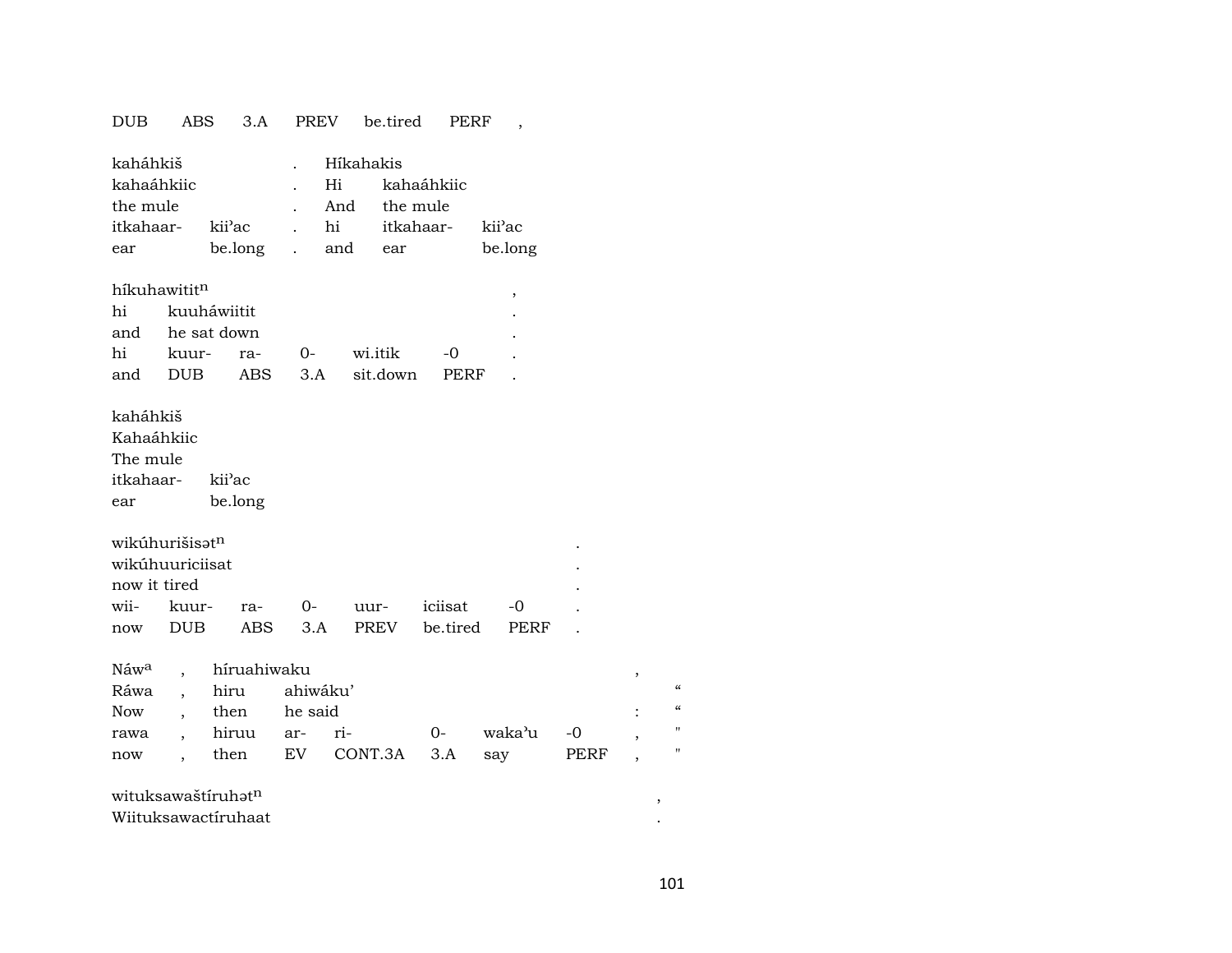|                                                |                          | Let me try to frighten it |                              |                     |                         |                   |                                         |                            |            |               |                            |      |     |      |          |      |             |
|------------------------------------------------|--------------------------|---------------------------|------------------------------|---------------------|-------------------------|-------------------|-----------------------------------------|----------------------------|------------|---------------|----------------------------|------|-----|------|----------|------|-------------|
| wii-<br>now                                    | $i-$                     | CONT.1/2A                 | $t-$<br>1.A                  | uks-<br><b>JUSS</b> | awahc-<br>$\,$ at.least |                   | riruhahk<br>frighten                    | $-o$<br>PERF               |            |               |                            |      |     |      |          |      |             |
|                                                |                          |                           |                              |                     |                         |                   |                                         |                            |            |               |                            |      |     |      |          |      |             |
|                                                | híkaruš <sup>a</sup>     |                           |                              |                     |                         |                   |                                         | $^\mathrm{,}$              |            |               |                            |      |     |      |          |      |             |
| $\pmb{\mathsf{H}}$<br>Hi<br>$\pmb{\mathsf{H}}$ |                          | káruucaa'                 |                              |                     |                         |                   |                                         |                            |            |               |                            |      |     |      |          |      |             |
| hi<br>$\mathbf{H}$                             | And                      | ka-                       | it didn't get up             |                     |                         |                   | $-0$                                    |                            |            |               |                            |      |     |      |          |      |             |
| $\pmb{\mathsf{H}}$                             | and                      | <b>NEG</b>                | ra-<br><b>ABS</b>            | $0-$<br>3.A         | a-<br>PREV.3A           |                   | uca.a<br><b>PERF</b><br>get.up          |                            |            |               |                            |      |     |      |          |      |             |
|                                                |                          |                           |                              |                     |                         |                   |                                         |                            |            |               |                            |      |     |      |          |      |             |
| tarášaris                                      |                          |                           |                              |                     |                         |                   |                                         |                            |            |               |                            |      |     |      |          |      |             |
| Tarácaris                                      |                          |                           |                              |                     |                         |                   |                                         |                            |            |               |                            |      |     |      |          |      |             |
| It was heavy                                   |                          |                           |                              |                     |                         |                   |                                         |                            |            |               |                            |      |     |      |          |      |             |
| ti-<br>IND.3A                                  | $0-$<br>3.A              | $a-$                      | PREV.3A                      | raar-<br>PL.INDV.A  |                         | taris<br>be.heavy | $-0$<br><b>PERF</b>                     |                            |            |               |                            |      |     |      |          |      |             |
|                                                |                          |                           |                              |                     |                         |                   |                                         |                            |            |               |                            |      |     |      |          |      |             |
| kísašk <sup>i</sup>                            |                          |                           |                              |                     |                         |                   |                                         |                            |            |               |                            |      |     |      |          |      |             |
| kísacki                                        |                          |                           |                              |                     |                         |                   |                                         |                            |            |               |                            |      |     |      |          |      |             |
| the meat                                       |                          |                           |                              |                     |                         |                   |                                         |                            |            |               |                            |      |     |      |          |      |             |
| kisaac                                         | -kis                     |                           |                              |                     |                         |                   |                                         |                            |            |               |                            |      |     |      |          |      |             |
| meat                                           | <b>DIM</b>               |                           |                              |                     |                         |                   |                                         |                            |            |               |                            |      |     |      |          |      |             |
| Híkuruhiwaku                                   |                          |                           |                              |                     |                         |                   |                                         | $\mathcal{C}\mathcal{C}$   |            |               |                            |      |     |      |          |      |             |
| Hi                                             |                          | kuruuhiwáku'              |                              |                     |                         |                   | $\overline{\phantom{a}}$                | $\boldsymbol{\mathcal{C}}$ |            |               |                            |      |     |      |          |      |             |
| And                                            |                          | then he said              |                              |                     |                         |                   |                                         | $\boldsymbol{\mathcal{C}}$ |            |               |                            |      |     |      |          |      |             |
| hi                                             | kuruur-                  |                           | ri-                          | $0-$                | waka'u                  |                   | $-0$                                    |                            |            |               |                            |      |     |      |          |      |             |
| and                                            | <b>DUB</b>               |                           | CONT.3A                      | 3.A                 | say                     |                   | <b>PERF</b><br>$\overline{\phantom{a}}$ | $^{\prime}$                |            |               |                            |      |     |      |          |      |             |
|                                                |                          |                           | Arihikiritirakukawirikústaru |                     |                         |                   |                                         |                            |            |               |                            |      |     |      |          |      |             |
| Ári <sup>3</sup>                               |                          | híkiiri                   |                              | tíraaku             |                         |                   |                                         |                            |            | kawirikústaru |                            |      |     |      |          |      |             |
| Why                                            | $\overline{\phantom{a}}$ | so it is                  | $\overline{\phantom{a}}$     | this one            |                         |                   |                                         |                            |            |               | it didn't give me the feet |      |     |      |          |      |             |
| arii                                           | $\cdot$                  | hikiiri                   |                              | tii-                | ra-                     | $0-$              | kus                                     | $-0$                       | ka-        | wii-          | ri-                        | $0-$ | ku- | as-  | raar-    | uh   | $-0$        |
| oh                                             | $\cdot$                  | indeed                    | $\overline{\phantom{a}}$     | this                | <b>ABS</b>              | 3.A               | be.sitting                              | SUB.4                      | <b>NEG</b> | now           | CONT.3A                    | 3.A  | 1.P | foot | $\rm PL$ | give | <b>PERF</b> |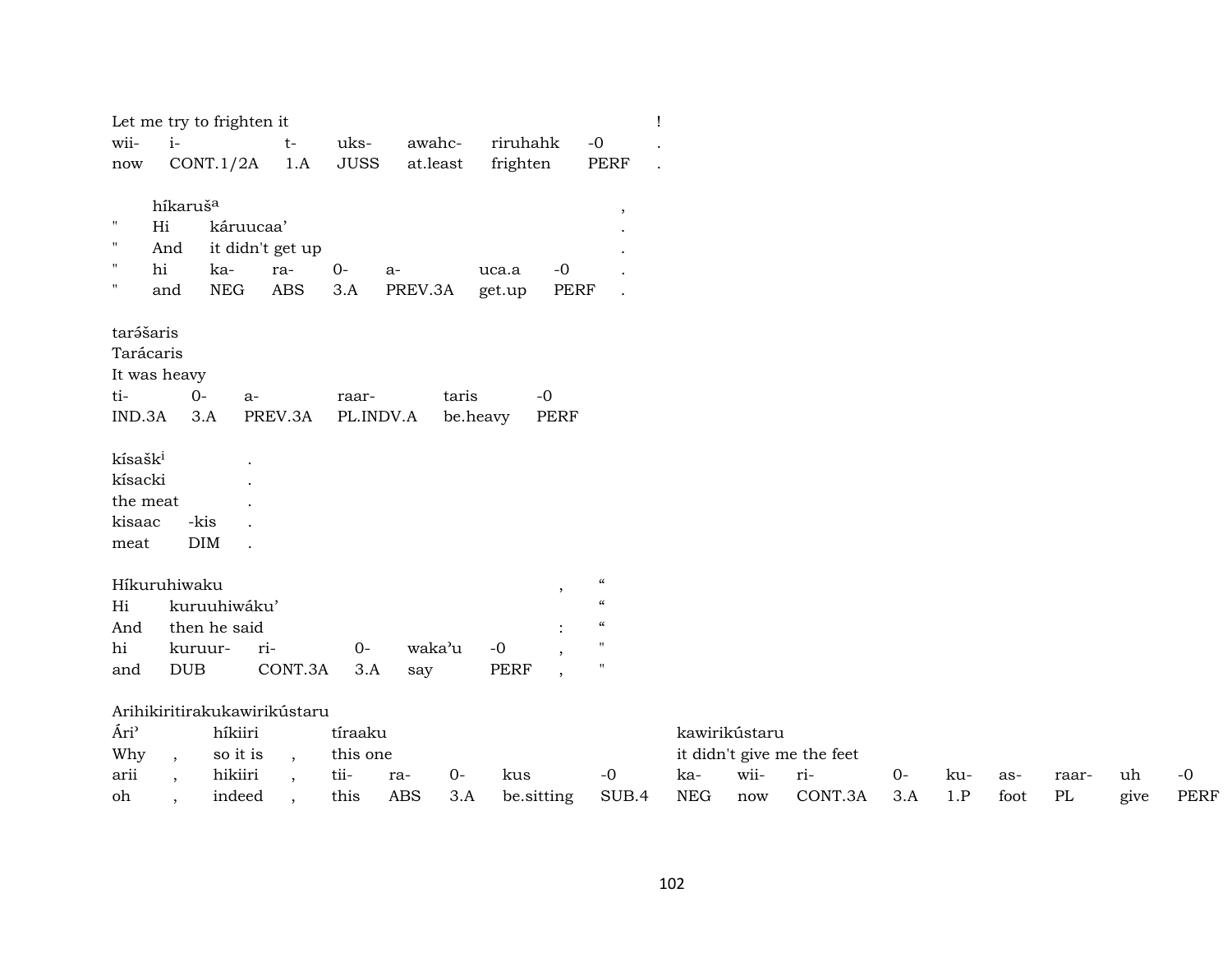|          |     |                                  | hikárarušaah <sup>u</sup> |                 |                           |       |              |       |        |            |      |
|----------|-----|----------------------------------|---------------------------|-----------------|---------------------------|-------|--------------|-------|--------|------------|------|
|          | 11  | Hi                               |                           |                 | káraruuca'aahu'           |       |              |       |        |            |      |
|          | "   | And                              |                           |                 | it was not getting up     |       |              |       |        |            |      |
|          | 11  | hi                               |                           | kara-           | ra-                       | $0 -$ | $a-$         |       | uca.a  | -:hus      |      |
|          | Η   | and                              | <b>NEG</b>                |                 | ABS.                      | 3.A   | PREV.3A      |       | get.up | IMPF       |      |
|          |     |                                  |                           |                 |                           |       |              |       |        |            |      |
| П        |     | Hiruahinikstáhkawat <sup>n</sup> |                           |                 |                           |       |              |       |        |            |      |
|          |     | Hiru                             |                           | ahirikstáhkawat |                           |       |              |       |        |            |      |
|          |     | Then                             |                           |                 | he took out arrows        |       |              |       |        |            |      |
|          |     | hiruu                            | ar-                       | ri-             |                           | 0-    | riiks-       | raar- |        | kawat      | -0   |
|          |     | then                             | EV.                       |                 | CONT.3A                   | 3.A   | arrow        | PL    |        | take.out   | PERF |
|          |     |                                  |                           |                 |                           |       |              |       |        |            |      |
|          |     | kaháhkiš                         |                           |                 |                           |       |              |       |        |            |      |
|          |     | Kahaáhkiic                       |                           |                 |                           |       |              |       |        |            |      |
|          |     | The mule                         |                           |                 |                           |       |              |       |        |            |      |
|          |     | itkahaar-                        |                           | kii'ac          |                           |       |              |       |        |            |      |
|          | ear |                                  |                           | be.long         |                           |       |              |       |        |            |      |
|          |     |                                  |                           |                 |                           |       |              |       |        |            |      |
|          |     | ruwitírariku                     |                           |                 |                           |       |              |       |        |            |      |
|          |     | ruuwitírariku                    |                           |                 |                           |       |              |       |        |            |      |
|          |     | there it sat with it             |                           |                 |                           |       |              |       |        |            |      |
| ruu-     |     | wi-                              | ti-                       |                 | 0-                        | raar- |              | ri-   |        | kus        | -0   |
| there    |     | QUOT                             |                           | IND.3A          | 3.A                       |       | 3PL.INAN.P   |       | PORT   | be.sitting | PERF |
|          |     |                                  |                           |                 |                           |       |              |       |        |            |      |
|          |     | tárahawaruksti                   |                           |                 |                           |       |              |       |        |            |      |
|          |     | tárahaawaaruksti'                |                           |                 |                           |       |              |       |        |            |      |
|          |     |                                  |                           |                 |                           |       |              |       |        |            |      |
|          |     | the holy buffalo                 |                           |                 |                           |       |              |       |        |            |      |
| tarahaa- |     |                                  | waarukstii                |                 |                           |       |              |       |        |            |      |
| buffalo  |     |                                  | be.holy                   |                 |                           |       |              |       |        |            |      |
|          |     |                                  |                           |                 |                           |       |              |       |        |            |      |
|          |     | hiahutišárikitn                  |                           |                 |                           |       |              |       |        | ,          |      |
| hi       |     | ahuuticaárikit                   |                           |                 |                           |       |              |       |        |            |      |
| and      |     |                                  |                           |                 | he shot him (with arrows) |       |              |       |        |            |      |
| hi       |     | ar-                              | ra-                       | $0-$            | ut-                       |       | ica.arik.ihk |       | $-0$   |            |      |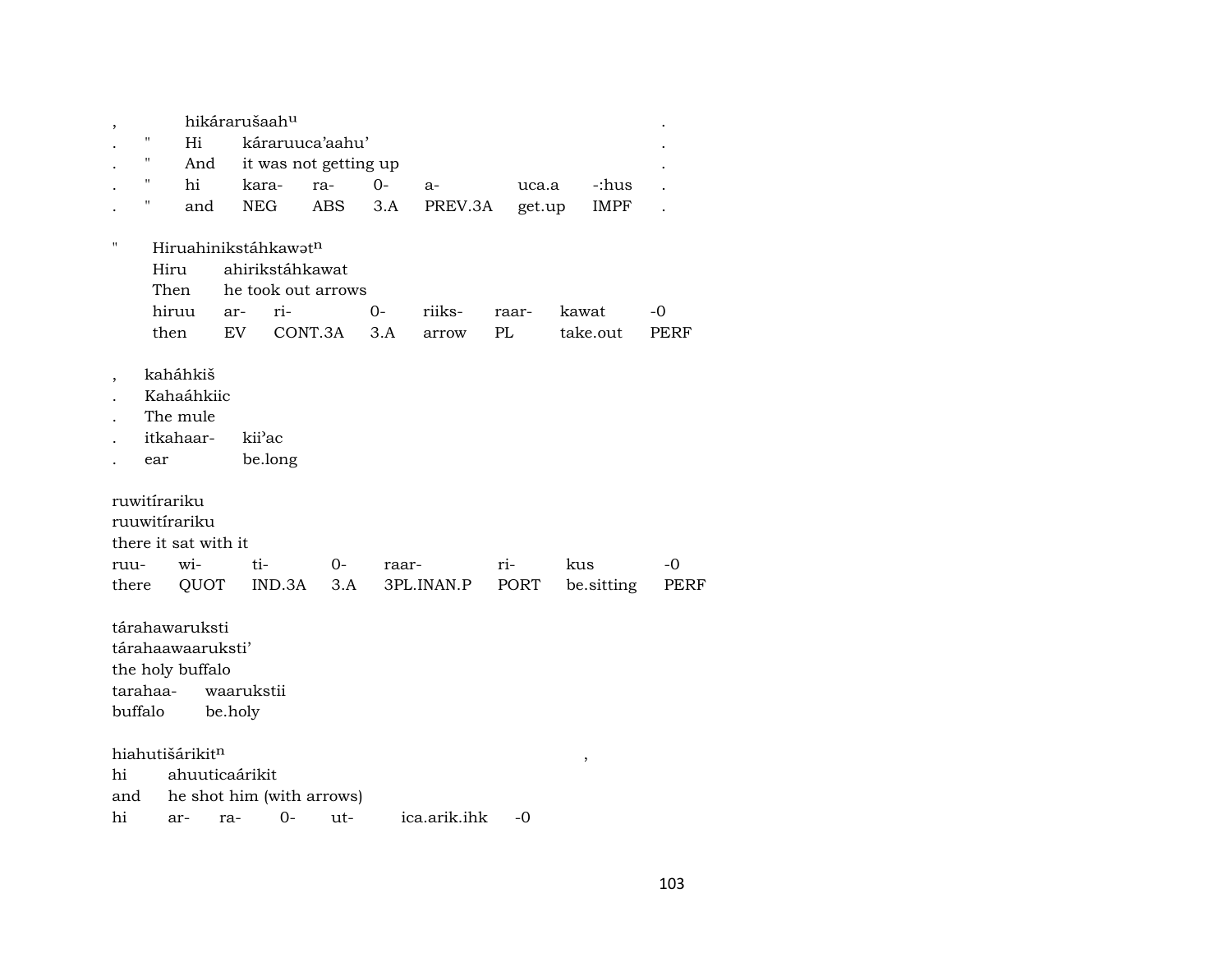| and                        | ΕV   | ABS                       | 3.A    | <b>PREV</b>   |            | shoot.ITER   | <b>LEKF</b> |      |
|----------------------------|------|---------------------------|--------|---------------|------------|--------------|-------------|------|
| aahutišárikitn             |      |                           |        |               |            |              |             | ,    |
| a                          |      | ahuuticaárikit            |        |               |            |              |             |      |
| and                        |      | he shot him (with arrows) |        |               |            |              |             |      |
| a                          | ar-  | ra-                       | $O -$  | ut-           |            | ica.arik.ihk | $-0$        |      |
| and                        | EV.  | <b>ABS</b>                | 3.A    | <b>PREV</b>   |            | shoot.ITER   | PERF        |      |
|                            |      |                           |        |               |            |              |             |      |
| ruwitírara                 |      |                           |        |               |            |              |             |      |
| Ruuwitírara                |      |                           |        |               |            |              |             |      |
| There it carried it        |      |                           |        |               |            |              |             |      |
| ruu-                       | wi-  | ti-                       |        | 0-            | raar-      |              | raah        | -0   |
| there                      | QUOT |                           | IND.3A | 3.A           | 3PL.INAN.P |              | have        | PERF |
|                            |      |                           |        |               |            |              |             |      |
| tárahihkitu                |      |                           |        |               |            | Náwa         |             |      |
| tárahiihkituu'u'           |      |                           |        |               |            | Ráwa         |             |      |
|                            |      | a whole buffalo carcass   |        |               |            | <b>Now</b>   |             |      |
| tarahaa-                   |      | iir-                      | kituu  | $-u^{\prime}$ |            | rawa         |             |      |
| buffalo                    |      | corpse                    | all    | <b>NOM</b>    |            | now          |             |      |
|                            |      |                           |        |               |            |              |             |      |
| wiahapišíhiar <sup>a</sup> |      |                           |        |               |            |              |             |      |
| wi'ahapiciíhi'aara         |      |                           |        |               |            |              |             | ,    |
|                            |      | when it became winter     |        |               |            |              |             |      |
| wii-                       | ar-  | ra-                       | 0-     | pici.ihi      |            | -aar         | -a          |      |
| when                       | EV.  | ABS                       | 3.A    |               | be.winter  | <b>INCH</b>  | SUB.1       |      |
|                            |      |                           |        |               |            |              |             |      |
| irár <sup>i</sup>          |      |                           |        |               |            |              |             |      |
| iraári'                    |      |                           |        |               |            | ,            |             |      |
| brother                    |      |                           |        |               |            |              |             |      |
| i-                         |      | -raar-                    |        | -ri'          |            |              |             |      |
| 3.POSS.A                   |      | same.sex.sibling          |        |               | 3.POSS.B   |              |             |      |
|                            |      |                           |        |               |            |              |             |      |
| irár <sup>i</sup>          |      |                           |        |               |            | ,            |             |      |
| iraári'                    |      |                           |        |               |            |              |             |      |
|                            |      |                           |        |               |            |              |             |      |

 $\overline{a}$ 

 $-\cdot$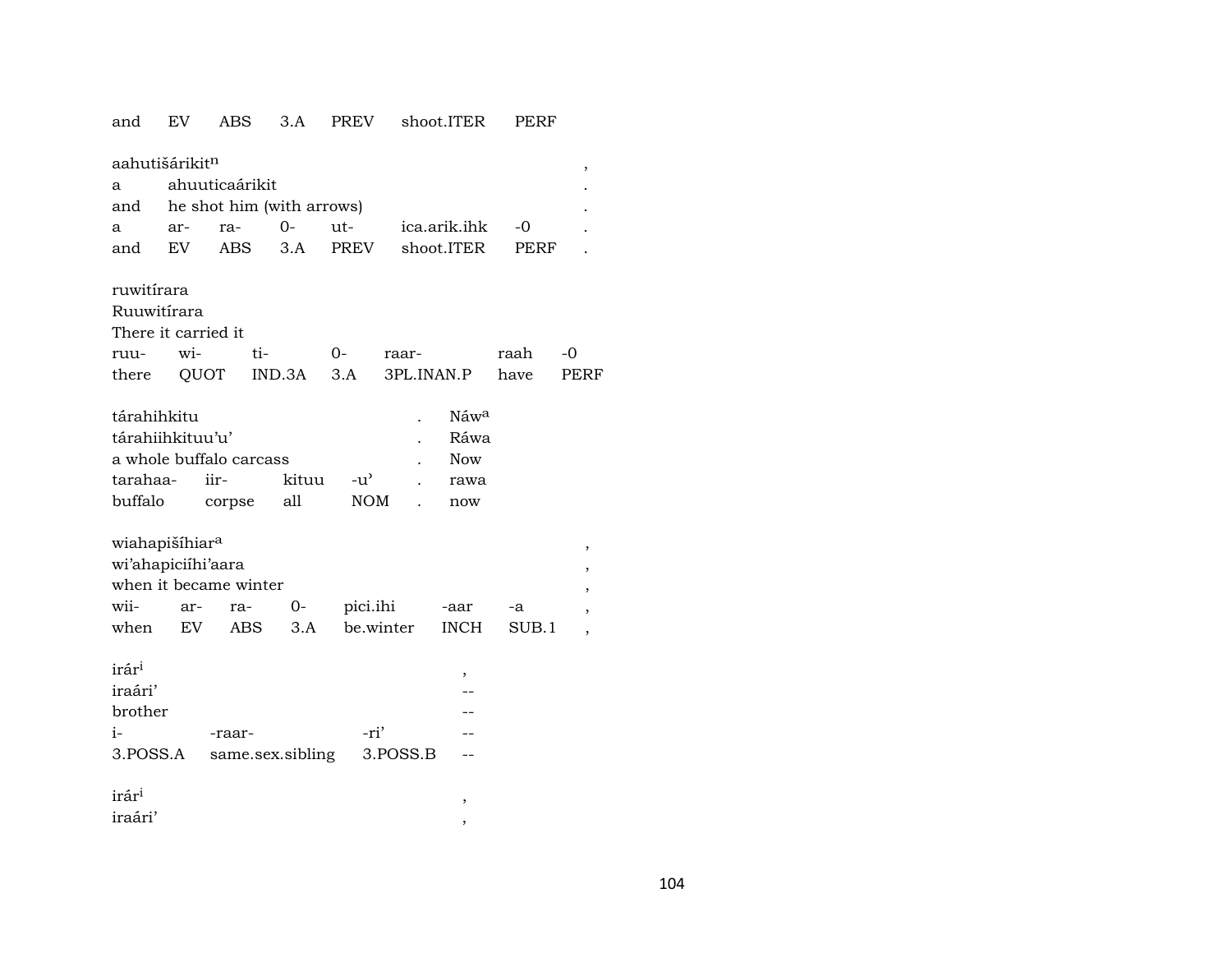| brother  |                             |                                 |          |                  | $\overline{\phantom{a}}$ |                            |                          |    |      |
|----------|-----------------------------|---------------------------------|----------|------------------|--------------------------|----------------------------|--------------------------|----|------|
| i-       |                             | -raar-                          |          | -ri'             |                          |                            |                          |    |      |
| 3.POSS.A |                             | same.sex.sibling                |          | 3.POSS.B         |                          |                            |                          |    |      |
|          |                             |                                 |          |                  |                          |                            |                          |    |      |
|          | wiahapišíhiar <sup>a</sup>  |                                 |          |                  |                          |                            |                          |    |      |
|          | wi'ahapiciíhi'aara          |                                 |          |                  |                          |                            |                          |    |      |
|          |                             | when it became winter           |          |                  |                          |                            |                          |    |      |
| wii-     | ar-                         | ra-                             | $0-$     | pici.ihi         | -aar                     | -a                         |                          |    |      |
| when     | EV.                         | <b>ABS</b>                      | 3.A      | be.winter        | <b>INCH</b>              | SUB.1                      |                          |    |      |
|          | híaha rakatá"t <sup>n</sup> |                                 |          |                  |                          |                            |                          |    |      |
| hi       |                             | aharaahkatá'at                  |          |                  |                          |                            |                          |    |      |
| and      |                             | they went onto the prairie      |          |                  |                          |                            |                          |    |      |
| hi       | ar-                         | ra-                             | $O -$    | raar-            | kata-                    |                            |                          | at | $-0$ |
| and      | EV                          | <b>ABS</b>                      | 3.A      | PL.INDV.A        |                          | against.a.vertical.surface |                          | go | PERF |
|          |                             |                                 |          |                  |                          |                            |                          |    |      |
|          |                             |                                 |          |                  |                          |                            |                          |    |      |
|          |                             |                                 |          |                  |                          |                            |                          |    |      |
|          |                             |                                 |          |                  |                          |                            |                          |    |      |
|          |                             |                                 |          |                  |                          |                            |                          |    |      |
|          |                             |                                 |          |                  |                          |                            |                          |    |      |
|          | Náw <sup>a</sup>            | irár <sup>i</sup>               |          |                  |                          |                            |                          |    |      |
|          | Ráwa                        | iraári'<br>$\ddot{\phantom{0}}$ |          |                  |                          |                            | $\pmb{\mathcal{I}}$      |    |      |
|          | <b>Now</b>                  | $\overline{\phantom{a}}$        | brother  |                  |                          |                            |                          |    |      |
|          | rawa                        | $1-$<br>$\overline{ }$ ,        |          | -raar-           |                          | -ri'                       |                          |    |      |
|          | now                         |                                 | 3.POSS.A | same.sex.sibling |                          | 3.POSS.B                   |                          |    |      |
|          |                             | $\overline{\phantom{a}}$        |          |                  |                          |                            |                          |    |      |
|          | wiahapišíhiar <sup>a</sup>  |                                 |          |                  |                          |                            | $\, ,$                   |    |      |
|          | wi'ahapiciíhi'aara          |                                 |          |                  |                          |                            | ,                        |    |      |
|          |                             | when it became winter           |          |                  |                          |                            |                          |    |      |
| wii-     | ar-                         | ra-                             | $0-$     | pici.ihi         | -aar                     | -a                         |                          |    |      |
| when     | EV.                         | ABS                             | 3.A      | be.winter        | <b>INCH</b>              | SUB.1                      | $\overline{\phantom{a}}$ |    |      |
|          |                             |                                 |          |                  |                          |                            |                          |    |      |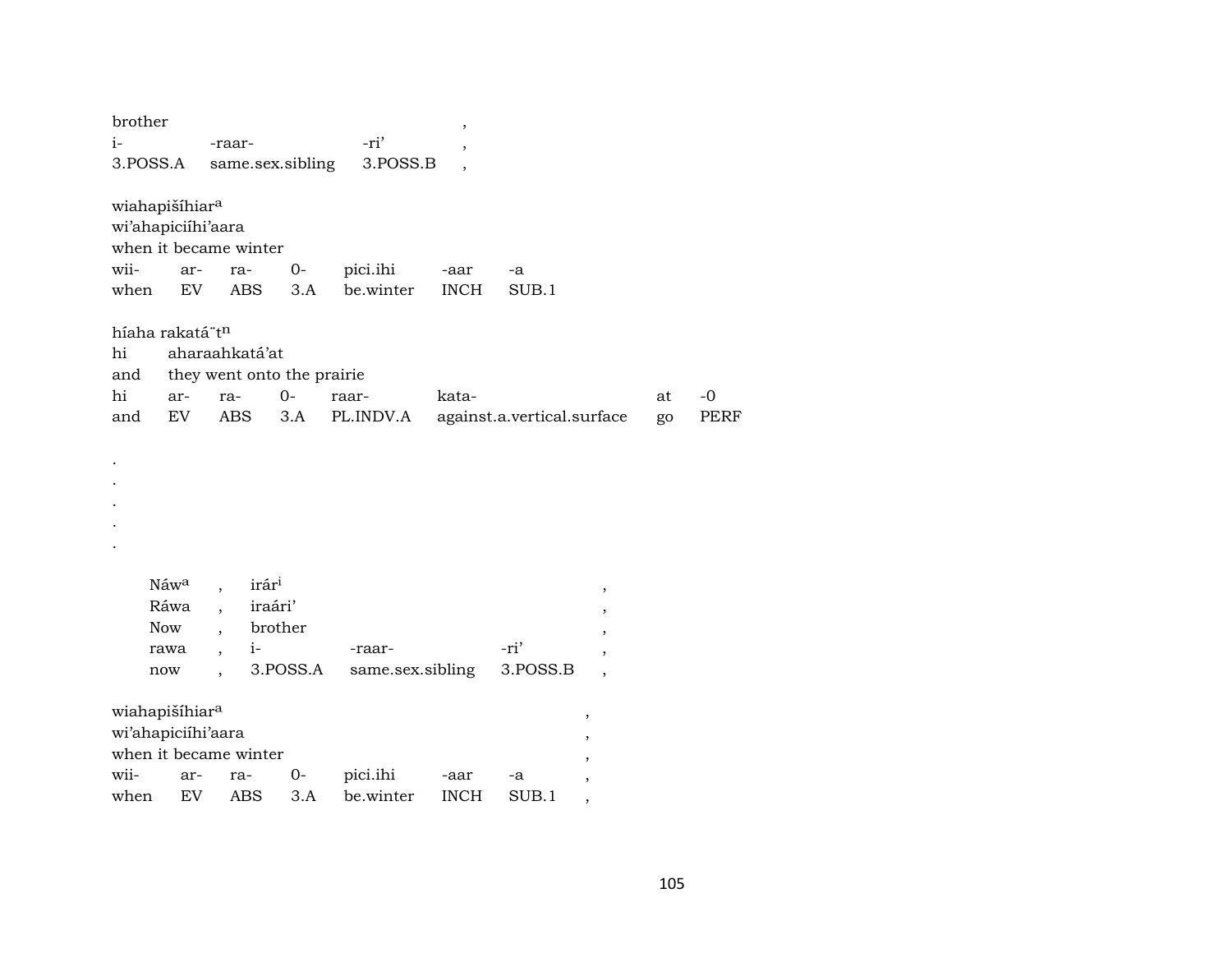|                                                                                                              |                                                       | hiaharahkátaatn                                                                                          |              |              |            |                 |                            |             |                         |                     |              |
|--------------------------------------------------------------------------------------------------------------|-------------------------------------------------------|----------------------------------------------------------------------------------------------------------|--------------|--------------|------------|-----------------|----------------------------|-------------|-------------------------|---------------------|--------------|
| hi                                                                                                           |                                                       | aharaahkáta'at                                                                                           |              |              |            |                 |                            |             |                         |                     |              |
| and                                                                                                          |                                                       | they went onto the prairie                                                                               |              |              |            |                 |                            |             |                         |                     |              |
| hi                                                                                                           | ar-                                                   | ra-                                                                                                      | $O -$        | raar-        |            | kata-           |                            |             | at                      | $-0$                |              |
| and                                                                                                          | ${\rm EV}$                                            | <b>ABS</b>                                                                                               | 3.A          | PL.INDV.A    |            |                 | against.a.vertical.surface |             | go                      | PERF                |              |
| $\ddot{\phantom{0}}$                                                                                         | Náw <sup>a</sup><br>Ráwa<br><b>Now</b><br>rawa<br>now | $\overline{\phantom{a}}$                                                                                 |              |              |            |                 |                            |             |                         |                     |              |
|                                                                                                              | nikutišúksah <sup>u</sup>                             |                                                                                                          |              |              |            |                 |                            |             | $^\mathrm{^\mathrm{o}}$ |                     |              |
|                                                                                                              |                                                       | rikutucúksaahu'                                                                                          |              |              |            |                 |                            |             |                         |                     |              |
|                                                                                                              |                                                       | that is how it used to be                                                                                |              |              |            |                 |                            |             |                         |                     |              |
| riku-                                                                                                        |                                                       | ti-                                                                                                      | $0-$         | ut-          | uks-       | $\overline{0}$  | -a                         | -:hus       |                         |                     |              |
| that.is                                                                                                      |                                                       | IND.3A                                                                                                   | 3.A          | <b>PREV</b>  | <b>AOR</b> | be              | SUB.1                      | <b>IMPF</b> |                         |                     |              |
| $\sin$<br>DU                                                                                                 | ra-                                                   | sirihkuktáhuriwaw <sup>i</sup><br>sirihkuktáhuriiwaawi<br>when they chased them<br>$O -$<br>INF.A<br>3.A | ir-<br>PL.3A | ku-<br>INF.B |            | ak-<br>PL.AN.3P | ra-<br>PORT                | hurii       | go.around.PL            | -waa<br><b>DIST</b> | -wi<br>SUB.L |
| $\overline{\phantom{a}}$                                                                                     |                                                       | hikututkáhurar <sup>a</sup>                                                                              |              |              |            |                 |                            |             |                         |                     |              |
| $\overline{\phantom{a}}$                                                                                     | hi                                                    | kututkaáhuraari <sup>3</sup>                                                                             |              |              |            |                 |                            |             |                         |                     |              |
| $\overline{\phantom{a}}$                                                                                     | and                                                   | the weather changed                                                                                      |              |              |            |                 |                            |             |                         |                     |              |
| $\overline{\phantom{a}}$                                                                                     | hi                                                    | ku-                                                                                                      | $ti-$        | 0-           | ut-        |                 | kaa.huur-                  | aar         | $-i$                    |                     |              |
| $\overline{\phantom{a}}$                                                                                     | and                                                   | <b>INDF</b>                                                                                              | IND.3A       | 3.A          | PREV       |                 | world                      | do          | <b>IMPF</b>             |                     |              |
| $\overline{\phantom{a}}$<br>$\overline{\phantom{a}}$<br>$\overline{\phantom{a}}$<br>$\overline{\phantom{a}}$ | akakúrahi<br>a<br>and<br>a                            | kaakúraahi<br>it was not good<br>kaaki-                                                                  |              | $O-$         | uur-       | raa-            | hiir                       | $-0$        |                         |                     |              |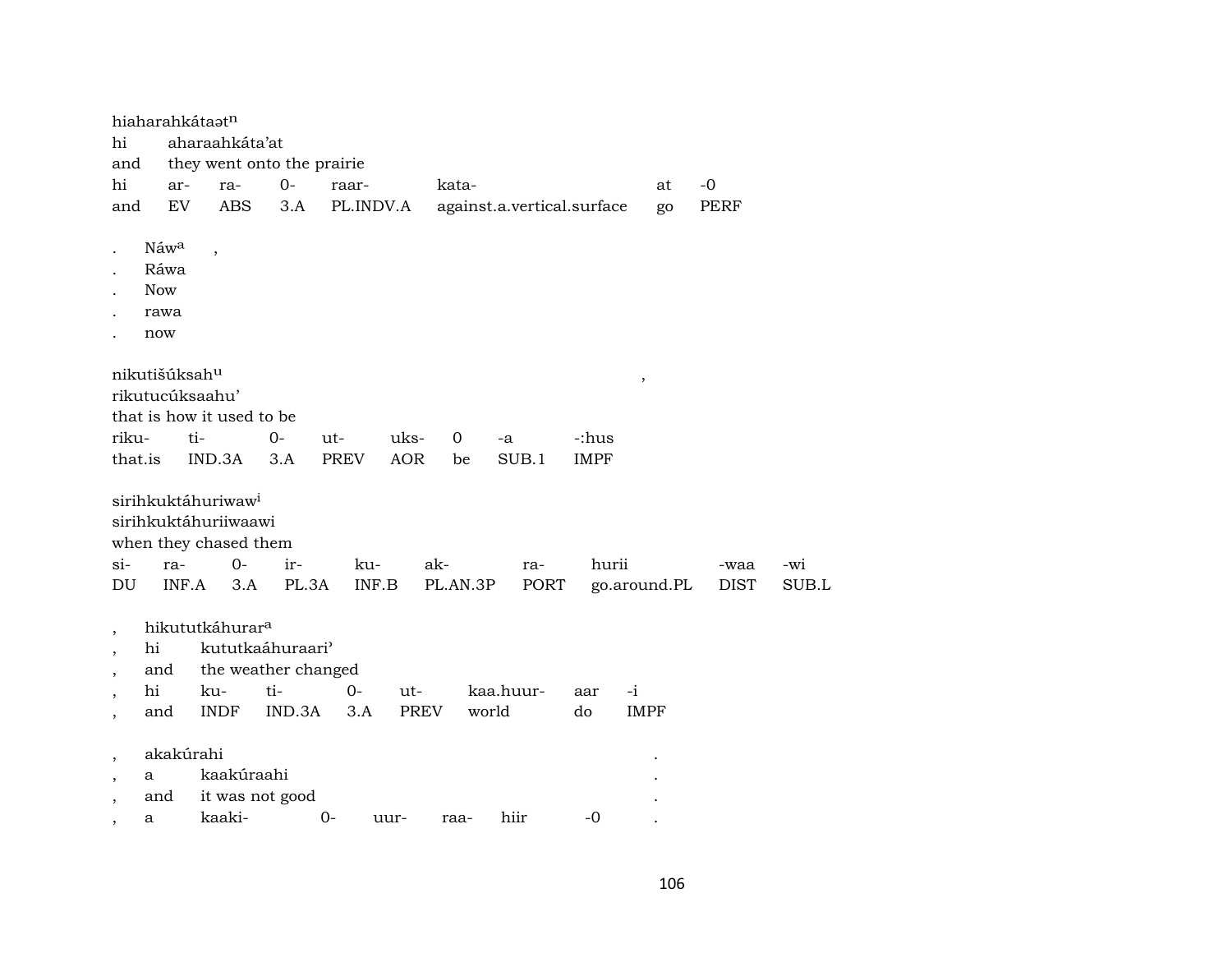, and NEG.IND.3A 3.A PREV way be.good PERF .

| Náw <sup>a</sup> | wirihkáwutit <sup>n</sup> |                            |      |       |             |             |       |
|------------------|---------------------------|----------------------------|------|-------|-------------|-------------|-------|
| Ráwa             | wirihkáwuutit             |                            |      |       |             |             |       |
| <b>Now</b>       | when they killed them     |                            |      |       |             |             |       |
| rawa             | wii-                      | ra-                        | $0-$ | ir-   | ka.wa.ut.ik | -0          |       |
| now              | when                      | <b>ABS</b>                 | 3.A  | PL.3A | kill.DIST   | PERF        |       |
|                  |                           |                            |      |       |             |             |       |
| táraha           |                           | wiahapišíhiar <sup>a</sup> |      |       |             |             |       |
| táraha'          |                           | wi'ahapiciihi'aara         |      |       |             |             |       |
| buffalos         |                           | when it became winter      |      |       |             |             |       |
| tarahaa          | $\overline{\text{wii}}$   | ar-                        | ra-  | 0-    | pici.ihi    | -aar        | $-a$  |
| buffalo          | when                      | EV                         | ABS  | 3.A   | be.winter   | <b>INCH</b> | SUB.1 |
|                  |                           |                            |      |       |             |             |       |

 $N$ áw $\alpha$  , irár $\iota$  ,  $\iota$ Ráwa , iraári' , Now , brother rawa , i- -raar- -ri' , now , 3.POSS.A same.sex.sibling 3.POSS.B ,

|      | tiiriratúhihku    |                       |                       |             |                                 | sáhiks   |  |
|------|-------------------|-----------------------|-----------------------|-------------|---------------------------------|----------|--|
|      | ti'iriiratuúhihku |                       |                       |             |                                 | cáhiks   |  |
|      |                   | this one I am meaning |                       |             |                                 | person   |  |
|      |                   |                       | tii- irii- ra- t- ut- | ra'ihk -hus |                                 | icaahiks |  |
| this |                   |                       |                       |             | that ABS 1.A PREV mean IMPF.SUB | person   |  |

#### hirikuahaspárŸš .

. . . . .

| hi | rıku′ahaaspaarac |  |
|----|------------------|--|
|    |                  |  |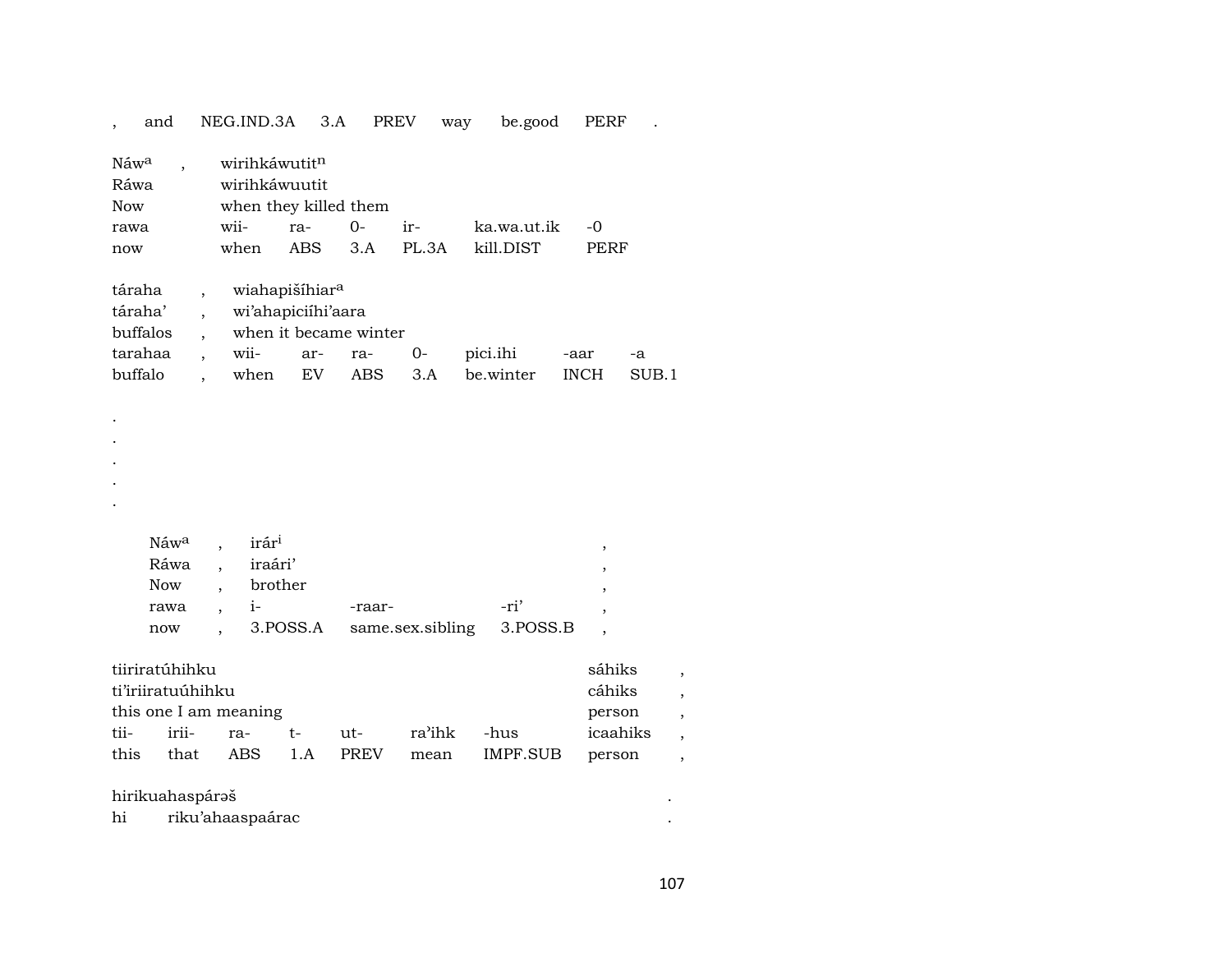| and                      |                                     | that one's feet froze |                      |               |            |             |               |             |                         |             |
|--------------------------|-------------------------------------|-----------------------|----------------------|---------------|------------|-------------|---------------|-------------|-------------------------|-------------|
| hi                       | riku-                               | ar-                   | ra-                  | $0-$          | as-        | waa-        | arac          | $-0$        |                         |             |
| and                      | that.is                             | ${\rm EV}$            | <b>ABS</b>           | 3.A           | foot       | <b>DIST</b> | freeze        | <b>PERF</b> |                         |             |
|                          |                                     |                       |                      |               |            |             |               |             |                         |             |
| Irári                    |                                     |                       |                      |               |            | $\,$        |               |             |                         |             |
| Iraári'                  |                                     |                       |                      |               |            | ,           |               |             |                         |             |
| Brother                  |                                     |                       |                      |               |            |             |               |             |                         |             |
| $i-$                     |                                     | -raar-                |                      | -ri'          |            |             |               |             |                         |             |
| 3.POSS.A                 |                                     | same.sex.sibling      |                      |               | 3.POSS.B   |             |               |             |                         |             |
|                          |                                     |                       |                      |               |            |             |               |             |                         |             |
|                          | aahastáwawiritn                     |                       |                      |               |            |             |               |             |                         |             |
| a                        |                                     | ahaastáwaawirit       |                      |               |            |             |               |             |                         |             |
| and                      |                                     | his feet fell off     |                      |               |            |             |               |             |                         |             |
| a                        | ar-                                 | ra-                   | $0-$                 | as-           | ta         |             | wirik<br>waa- |             | $-0$                    |             |
| and                      | EV                                  | ABS                   | 3.A                  | foot          | be.hanging |             | <b>DIST</b>   | fall.out    | PERF                    |             |
|                          |                                     |                       |                      |               |            |             |               |             |                         |             |
|                          |                                     |                       |                      |               |            |             |               |             |                         |             |
|                          |                                     |                       |                      |               |            |             |               |             |                         |             |
|                          |                                     |                       |                      |               |            |             |               |             |                         |             |
|                          |                                     |                       |                      |               |            |             |               |             |                         |             |
|                          |                                     |                       |                      |               |            |             |               |             |                         |             |
|                          |                                     |                       |                      |               |            |             |               |             |                         |             |
|                          | Nihuksuwituhárura                   |                       |                      |               |            |             |               |             |                         |             |
| Ríhuksu'                 |                                     |                       | wituuhaárura'        |               |            |             |               |             |                         |             |
| Only                     |                                     |                       | it was the beginning |               |            |             |               |             |                         |             |
| rihuks                   | $-u$ <sup><math>\prime</math></sup> | wi-                   | ti-                  |               | $0-$       | ut-         | raar-         |             | hurar                   | $-0$        |
| alone                    | $\rm{NOM}$                          | QUOT                  |                      | IND.3A        | 3.A        | PREV        | PL.INDV.A     |             | be.where.one.comes.from | <b>PERF</b> |
|                          |                                     |                       |                      |               |            |             |               |             |                         |             |
|                          | ihi                                 | nášaktu               |                      |               | $\, ,$     |             |               |             |                         |             |
| $\overline{\phantom{a}}$ | ihi<br>$\overline{\phantom{a}}$     | rácaktu'              |                      |               |            |             |               |             |                         |             |
| $\cdot$                  | uh<br>$\overline{\phantom{a}}$      |                       | marrow bones         |               |            |             |               |             |                         |             |
| $\overline{\phantom{a}}$ | ihii<br>$\overline{\phantom{a}}$    | racakt-               |                      | $-u^{\prime}$ |            |             |               |             |                         |             |
| $\overline{\phantom{a}}$ | uh<br>$\ddot{\phantom{0}}$          |                       | marrow.bone          | <b>NOM</b>    |            |             |               |             |                         |             |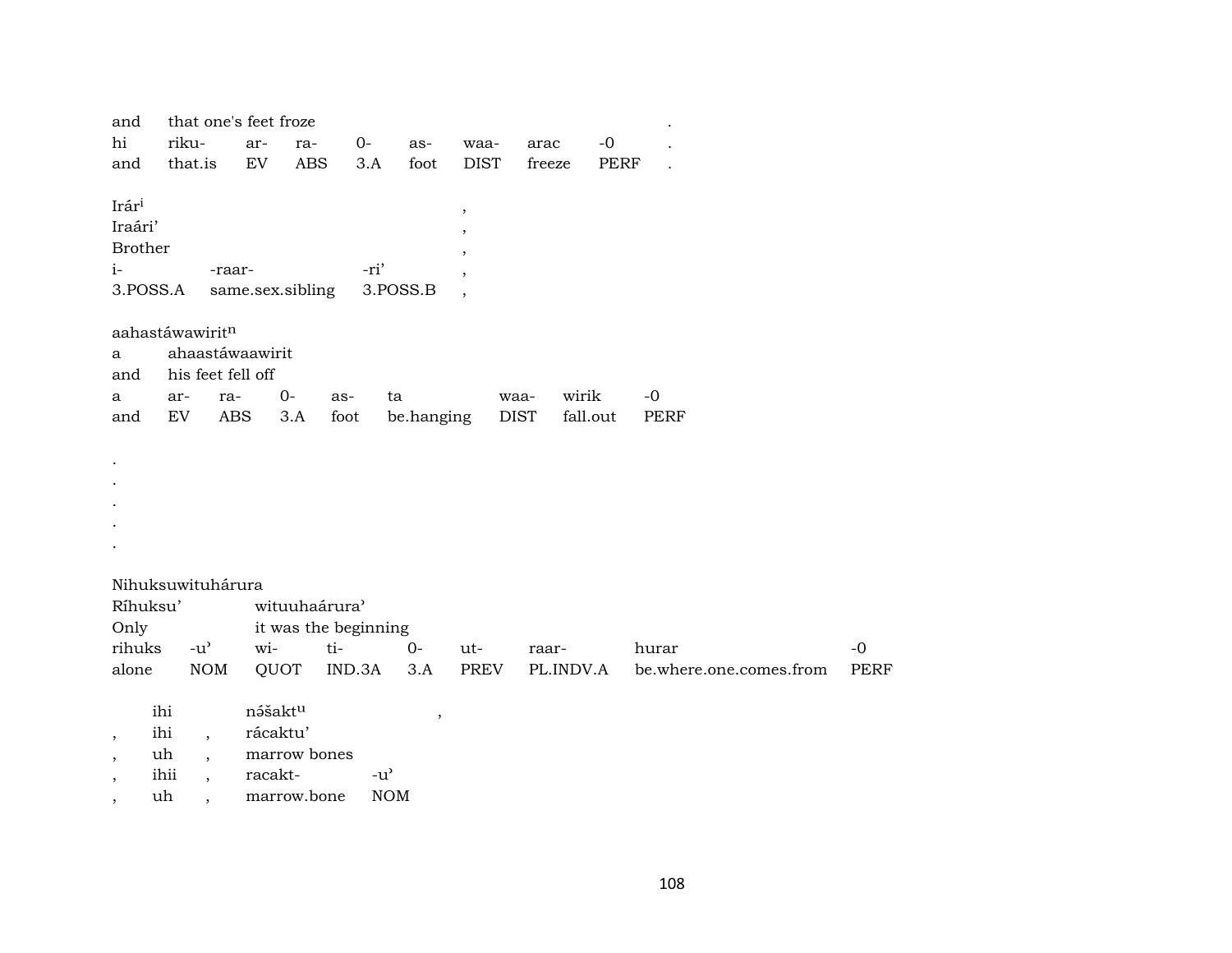| tíraruš <sup>i</sup><br>tíraruuci<br>these lying                                          |                                |                                 |                                                               |                                                   |       |                          |                        |             |                                                                                              |     |             |                  |               |
|-------------------------------------------------------------------------------------------|--------------------------------|---------------------------------|---------------------------------------------------------------|---------------------------------------------------|-------|--------------------------|------------------------|-------------|----------------------------------------------------------------------------------------------|-----|-------------|------------------|---------------|
| tii-                                                                                      | ra-                            | $0-$                            | ra.uc                                                         | $-i$                                              |       |                          |                        |             |                                                                                              |     |             |                  |               |
| this                                                                                      | <b>ABS</b>                     | 3.A                             | be.lying.PL                                                   |                                                   | SUB.2 | $\overline{\phantom{a}}$ |                        |             |                                                                                              |     |             |                  |               |
| hihirukítu<br>hi<br>and<br>hi<br>and                                                      | hiru<br>then<br>hiruu<br>then  | kítuu'u'<br>all<br>kituu<br>all | $-u'$<br><b>NOM</b>                                           |                                                   |       |                          |                        |             |                                                                                              |     |             |                  |               |
|                                                                                           | kuhastáwawiritn                |                                 |                                                               |                                                   |       |                          |                        |             | $^\mathrm{,}$                                                                                |     |             |                  |               |
|                                                                                           | kuuhaastáwaawirit              |                                 |                                                               |                                                   |       |                          |                        |             |                                                                                              |     |             |                  |               |
|                                                                                           | his feet fell off              |                                 |                                                               |                                                   |       |                          |                        |             |                                                                                              |     |             |                  |               |
| kuur-                                                                                     | ra-                            | $0-$                            | as-                                                           | ta                                                |       | waa-                     | wirik                  | $-0$        |                                                                                              |     |             |                  |               |
| <b>DUB</b>                                                                                | <b>ABS</b>                     | 3.A                             | foot                                                          | be.hanging                                        |       | <b>DIST</b>              | fall.out               | <b>PERF</b> |                                                                                              |     |             |                  |               |
|                                                                                           | hiruirirástawaw <sup>i</sup>   |                                 |                                                               |                                                   |       |                          |                        |             |                                                                                              |     |             |                  |               |
| hiru                                                                                      |                                | iriiraástawaawi                 |                                                               |                                                   |       |                          |                        |             |                                                                                              |     |             |                  |               |
| there                                                                                     |                                | where the feet are              |                                                               |                                                   |       |                          |                        |             |                                                                                              |     |             |                  |               |
| hiruu                                                                                     | irii-                          | ra-                             | 0-                                                            | as-                                               | ta    |                          | -waa                   | -wi         |                                                                                              |     |             |                  |               |
| there                                                                                     | where                          |                                 | <b>ABS</b><br>3.A                                             | foot                                              |       | be.hanging               | <b>DIST</b>            | SUB.L       |                                                                                              |     |             |                  |               |
| Iwi'ahawari<br>$ii-$                                                                      | When he went around<br>wii-    |                                 | Iwiahawarihiiwiahastašárikuš <sup>u</sup><br>ar- ra- 0- warii | then when EV ABS 3.A be.going.about.IMPF IMPF.SUB |       | -hus                     | hi<br>and<br>hi<br>and | ii-         | iwi'ahaastacárikuucu<br>when he was feetless<br>wii- ar- ra- 0-<br>when when EV ABS 3.A foot | as- | raar-<br>PL | tarikuc<br>short | $-u$<br>SUB.D |
| $\,$<br>hi<br>$^\mathrm{^\mathrm{o}}$<br>and<br>$\overline{\phantom{a}}$<br>hi<br>$\cdot$ | hiwitihwak <sup>i</sup><br>wi- | witihwaki'<br>they said         | ti-                                                           | $0-$                                              | ir-   | waki                     | $-0$                   |             |                                                                                              |     |             |                  |               |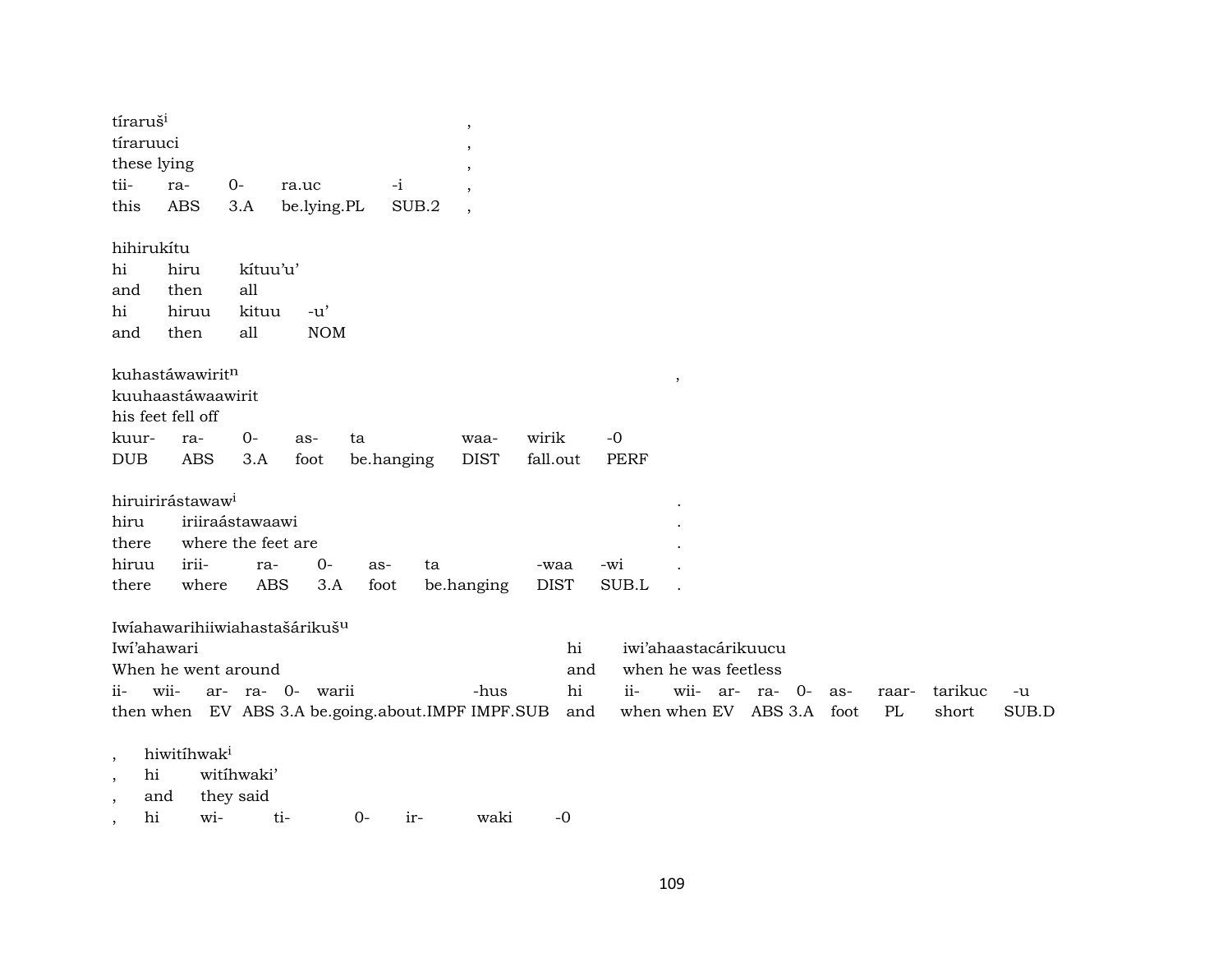## , and QUOT IND.3A 3.A PL.3A say.PL PERF

| ákitar <sup>u</sup> |     | "          | Náw <sup>a</sup> | ihtət     |
|---------------------|-----|------------|------------------|-----------|
| ákitaaru'           |     | $\epsilon$ | Ráwa             | íhtat     |
| the tribe           |     | $\epsilon$ | <b>Now</b>       | even more |
| akitaar- -u'        |     | "          | rawa             | ihtat     |
| tribe               | NOM | 11         | now              | some more |

| nakukútik <sup>a</sup> |        |       |         | kaháhkiš         |           |                     |  |
|------------------------|--------|-------|---------|------------------|-----------|---------------------|--|
| rakukuútika            |        |       |         | kahaáhkiic       |           |                     |  |
| kill it                |        |       |         |                  | the mule  |                     |  |
| ra-                    | $()$ - | ku-   | kuut.ik | $-a$             | itkahaar- | kii <sup>3</sup> ac |  |
| INF A                  | 3 A    | INF B | kill    | SUB <sub>1</sub> | ear       | be.long             |  |

| aihtətrəkuwak <sup>a</sup> |                                             |        |      |     |      |    |  |  |  |  |
|----------------------------|---------------------------------------------|--------|------|-----|------|----|--|--|--|--|
| a —                        | íhtat<br>rákuwaaka                          |        |      |     |      |    |  |  |  |  |
|                            | and even more                               | say it |      |     |      |    |  |  |  |  |
| a                          | ihtat                                       | ra-    | $O-$ | -ku | waak | -a |  |  |  |  |
|                            | and some.more INF.A 3.A INF.B say.SUB SUB.1 |        |      |     |      |    |  |  |  |  |

## Tíraku

|          | Tíraaku     |  |                               |                |  |  |  |  |  |  |  |  |
|----------|-------------|--|-------------------------------|----------------|--|--|--|--|--|--|--|--|
| This one |             |  |                               |                |  |  |  |  |  |  |  |  |
|          | tii- ra- 0- |  | kus                           | $\overline{a}$ |  |  |  |  |  |  |  |  |
|          |             |  | this ABS 3.A be sitting SUB.4 |                |  |  |  |  |  |  |  |  |

| híkirikawirikústaru |                       |                                            |  |  |  |  |  |    |  |  |
|---------------------|-----------------------|--------------------------------------------|--|--|--|--|--|----|--|--|
|                     | híkiiri kawirikústaru |                                            |  |  |  |  |  |    |  |  |
|                     |                       | indeed it didn't give me the feet          |  |  |  |  |  |    |  |  |
|                     |                       | hikiiri ka- wii- ri-   0- ku- as- raar- uh |  |  |  |  |  | -0 |  |  |

|  |  |  | indeed NEG now CONT.3A 3.A 1.P foot PL give PERF |  |  |  |  |  |  |
|--|--|--|--------------------------------------------------|--|--|--|--|--|--|
|--|--|--|--------------------------------------------------|--|--|--|--|--|--|

. "

. ' "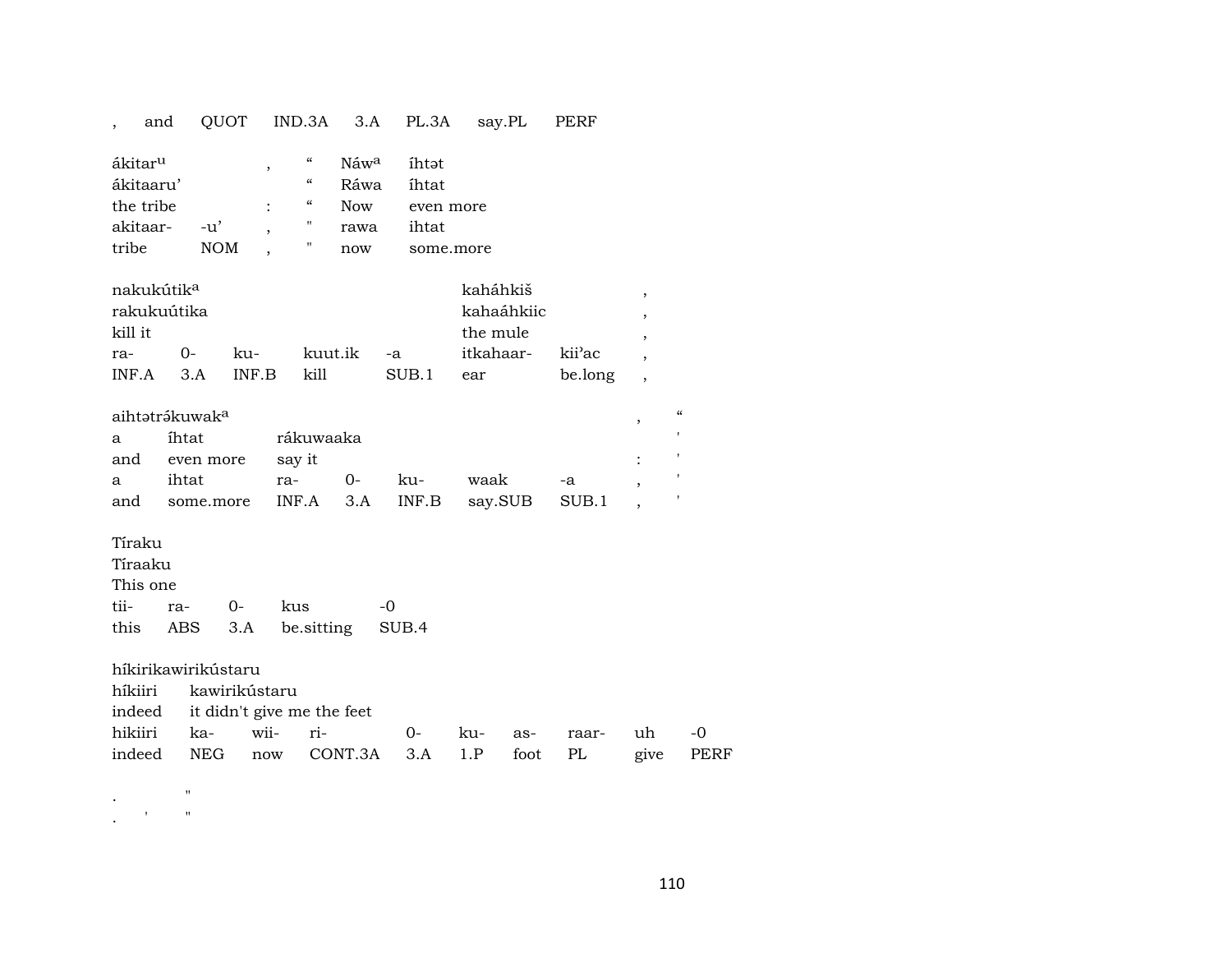| $\ddot{\phantom{a}}$ | $\mathbf{r} = \mathbf{r}$               |  |
|----------------------|-----------------------------------------|--|
| $\cdot$              | $\mathbf{r} = \mathbf{r} = -\mathbf{u}$ |  |
|                      | $\mathbf{r} = \mathbf{r} = \mathbf{r}$  |  |

 $\,$  ,  $\, ,$  $\,$  ,  $\,$ ,  $\,$  ,

| Náw <sup>a</sup><br>Ráwa<br>Now<br>rawa<br>now                                                              | $\ddot{\phantom{0}}$<br>$\ddot{\phantom{0}}$<br>$\overline{\phantom{a}}$<br>$\overline{\phantom{a}}$<br>$\overline{\phantom{a}}$ | nikutiraitústawi<br>rikutiraa'iitústawi'<br>that is the story among them<br>riku-<br>that.is | ti-<br>IND.3A | $0-$<br>3.A         | raa.iit.us-<br>story |                      | tawi<br>be.among                                                                                       | -0<br>PERF   |              |
|-------------------------------------------------------------------------------------------------------------|----------------------------------------------------------------------------------------------------------------------------------|----------------------------------------------------------------------------------------------|---------------|---------------------|----------------------|----------------------|--------------------------------------------------------------------------------------------------------|--------------|--------------|
| ar-<br>EV                                                                                                   | Aháwari<br>Aháwari'<br>He lived<br>ra-                                                                                           | $0-$<br>ABS<br>3.A                                                                           | warii         | be.going.about.IMPF |                      | -:hus<br><b>IMPF</b> | $^\mathrm{,}$<br>,<br>$\overline{\phantom{a}}$<br>$\overline{\phantom{a}}$<br>$\overline{\phantom{a}}$ |              |              |
| ikararúrahir <sup>a</sup><br>ikararúraahiira<br>its not being good<br>$i$ <sup><math>i</math></sup><br>that | kara-<br>NEG                                                                                                                     | ra-<br>ABS                                                                                   | $O -$<br>3.A  | uur-<br>PREV        | raa-<br>way          | hiir<br>be.good      | -a<br>SUB.1                                                                                            | ,            |              |
| iwikáraristawaw <sup>i</sup><br>iwikárariistawaawi<br>ii-<br>when                                           | wii-<br>when                                                                                                                     | since he had no feet<br>kara-<br><b>NEG</b>                                                  | ra-<br>ABS    | 0-<br>3.A           | $i-$<br><b>SEQ</b>   | as-<br>foot          | ta<br>be.hanging                                                                                       | -waa<br>DIST | -wi<br>SUB.L |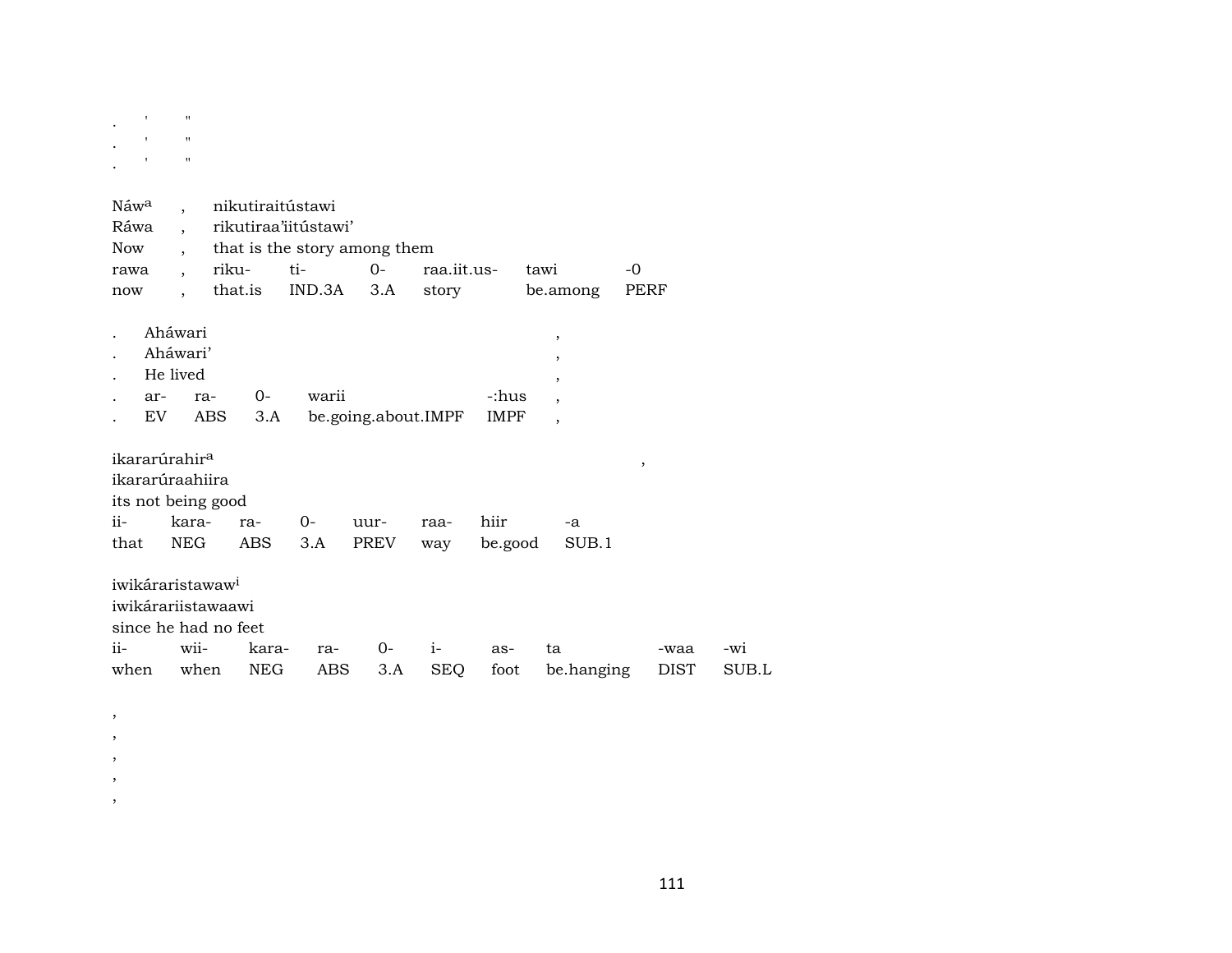|                           | hihikirikaraahúhi                                                                                                                                               |                                       |                  |        |          |                  |         |      |  |  |
|---------------------------|-----------------------------------------------------------------------------------------------------------------------------------------------------------------|---------------------------------------|------------------|--------|----------|------------------|---------|------|--|--|
| hi                        | híkiiri                                                                                                                                                         | kara'ahúhi                            |                  |        |          |                  |         |      |  |  |
| and                       | indeed                                                                                                                                                          |                                       | he was not good  |        |          |                  |         |      |  |  |
| hi                        | hikiiri                                                                                                                                                         | kara-                                 | ar-              | ra-    | $O-$     | uur-             | hiir    | $-0$ |  |  |
| and                       | indeed                                                                                                                                                          | NEG                                   | EV               | ABS    | 3.A      | PREV             | be.good | PERF |  |  |
| Irár <sup>i</sup><br>$i-$ | Iraári'<br><b>Brother</b><br>3.POSS.A                                                                                                                           | -raar-                                | same.sex.sibling | -ri'   | 3.POSS.B | ,<br>,<br>,<br>, |         |      |  |  |
| riku-                     | nikutihwakíahu<br>rikutihwakí'aahu'<br>that is what they say<br>ti-<br>waki.a<br>0-<br>-:hus<br>ir-<br>that.is<br>IND.3A<br>3.A<br>PL.3A<br>say.PL.IMPF<br>IMPF |                                       |                  |        |          |                  |         |      |  |  |
| rihkúraiwat <sup>i</sup>  | rihkuúraa'iiwaati<br>when they told of it                                                                                                                       |                                       |                  |        |          |                  |         |      |  |  |
| ra-                       | $0-$                                                                                                                                                            | ir-                                   | ku-              | uur-   |          | raa'iiwaat       | -i      |      |  |  |
| INF.A                     | 3.A                                                                                                                                                             | PL.3A                                 | INF.B            | PREV   |          | tell.a.story     | SUB.2   |      |  |  |
| Hi<br>And<br>hi<br>and    | Hihawáarus <sup>a</sup><br>hawá<br>also<br>haawa<br>also                                                                                                        | aruúsa'<br>horses<br>aruusaa<br>horse |                  |        |          |                  |         |      |  |  |
| ahíhtaut <sup>n</sup>     |                                                                                                                                                                 |                                       |                  |        |          |                  | Arahku  |      |  |  |
| ahíhta'ut                 |                                                                                                                                                                 |                                       |                  |        |          |                  | Árahu'  |      |  |  |
|                           | they were stolen                                                                                                                                                |                                       |                  |        |          |                  | Kansas  |      |  |  |
| ar-                       | ra-                                                                                                                                                             | 0-<br>$ir-$                           |                  | ta'uut | -0       |                  | arahuu  |      |  |  |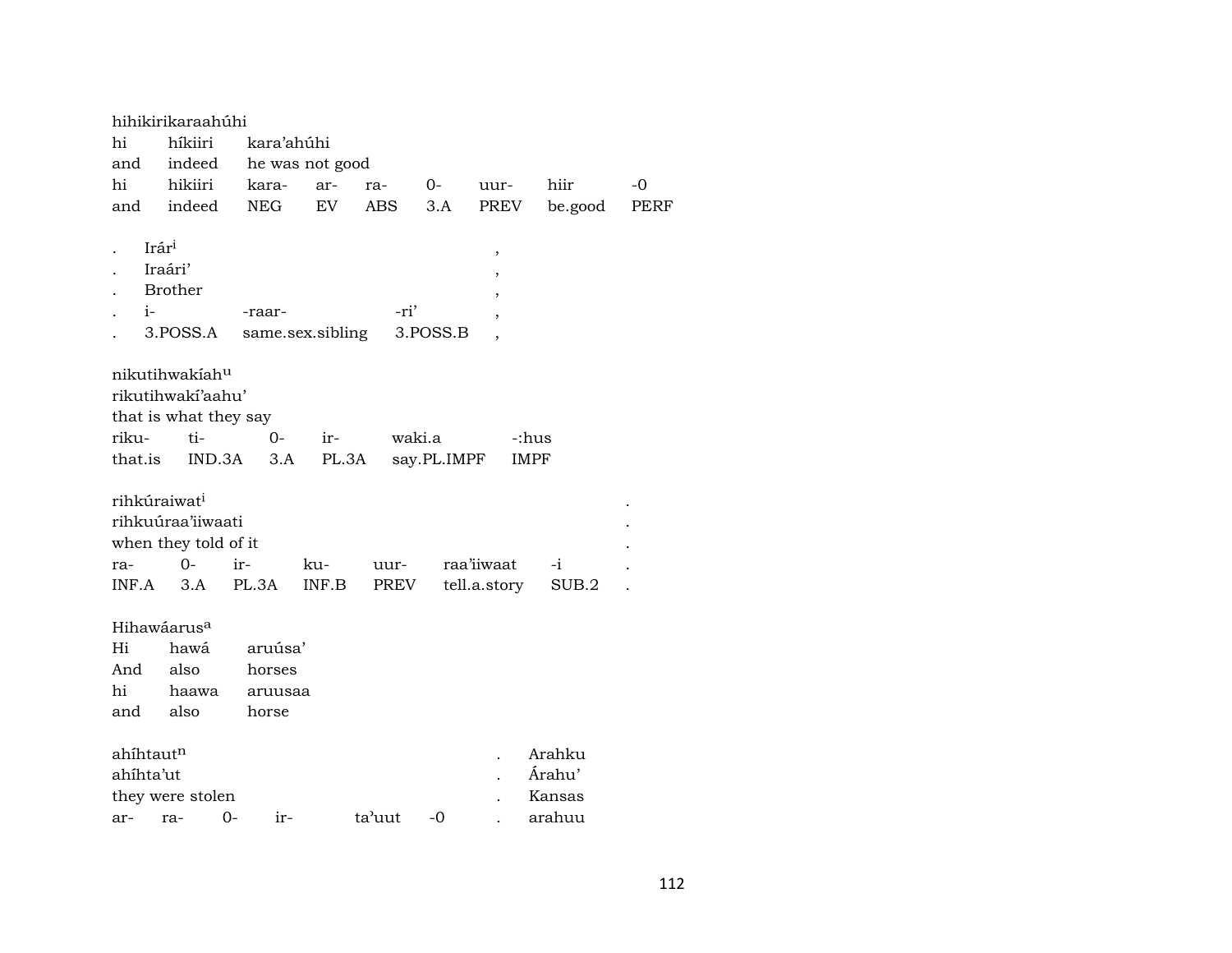#### EV ABS 3.A 3.INDF steal PERF . Kansa

| kúhaut <sup>n</sup> |     |     |          |             |      |  |  |  |  |
|---------------------|-----|-----|----------|-------------|------|--|--|--|--|
| kuúha'ut            |     |     |          |             |      |  |  |  |  |
| they were           |     |     |          |             |      |  |  |  |  |
| kuur-               | ra- | O-  | $\Omega$ | -uk         | $-0$ |  |  |  |  |
| <b>DUB</b>          | ABS | 3.A | be       | <b>DIST</b> | PERF |  |  |  |  |

#### Hísiahirurakatuhka

- Hi si'ahiiruuraakatúhkaa'
- And they came following their trail

| hi  |     |     |     |         |       |           | uur-        | ak·      | hatuur- | kaa s    |      |
|-----|-----|-----|-----|---------|-------|-----------|-------------|----------|---------|----------|------|
| and | FV) | ABS | 3.A | PREV 3A | PI.3A | PHYS POSS | <b>PREV</b> | PL AN 3P | road    | come out | PERF |

| kikáruskət <sup>n</sup> |            | híawitn |       |
|-------------------------|------------|---------|-------|
| kiikáruskat             |            | hi      | áwit  |
| early in the morning    |            | and     | first |
| kiikarus                | -kat       | hi      | awit  |
| early.in.the.morning    | <b>LOC</b> | and     | first |

| irikúha      |                 |            |      |       |       | áwitn |
|--------------|-----------------|------------|------|-------|-------|-------|
| iriikuuhá'at | áwit            |            |      |       |       |       |
|              | whoever went    |            |      |       |       | first |
|              | irii- kuur- ra- |            | $O-$ | at -0 |       | awit  |
| who          | DUB             | ABS 3.A go |      |       | PERF, | first |

| irikúharikitawitit <sup>n</sup> |  |                                         |      |  |
|---------------------------------|--|-----------------------------------------|------|--|
| iriikúhaarikitawiitit           |  |                                         |      |  |
| whoever mounted                 |  |                                         |      |  |
|                                 |  | irii- kuur- ra- 0- ar- ikita.wi.itik -0 |      |  |
|                                 |  | who DUB ABS 3.A EV mount                | PERF |  |

| Irikuháhura    | súhur <sup>i</sup> |
|----------------|--------------------|
| Iriikuuháhuraa | suúhuri            |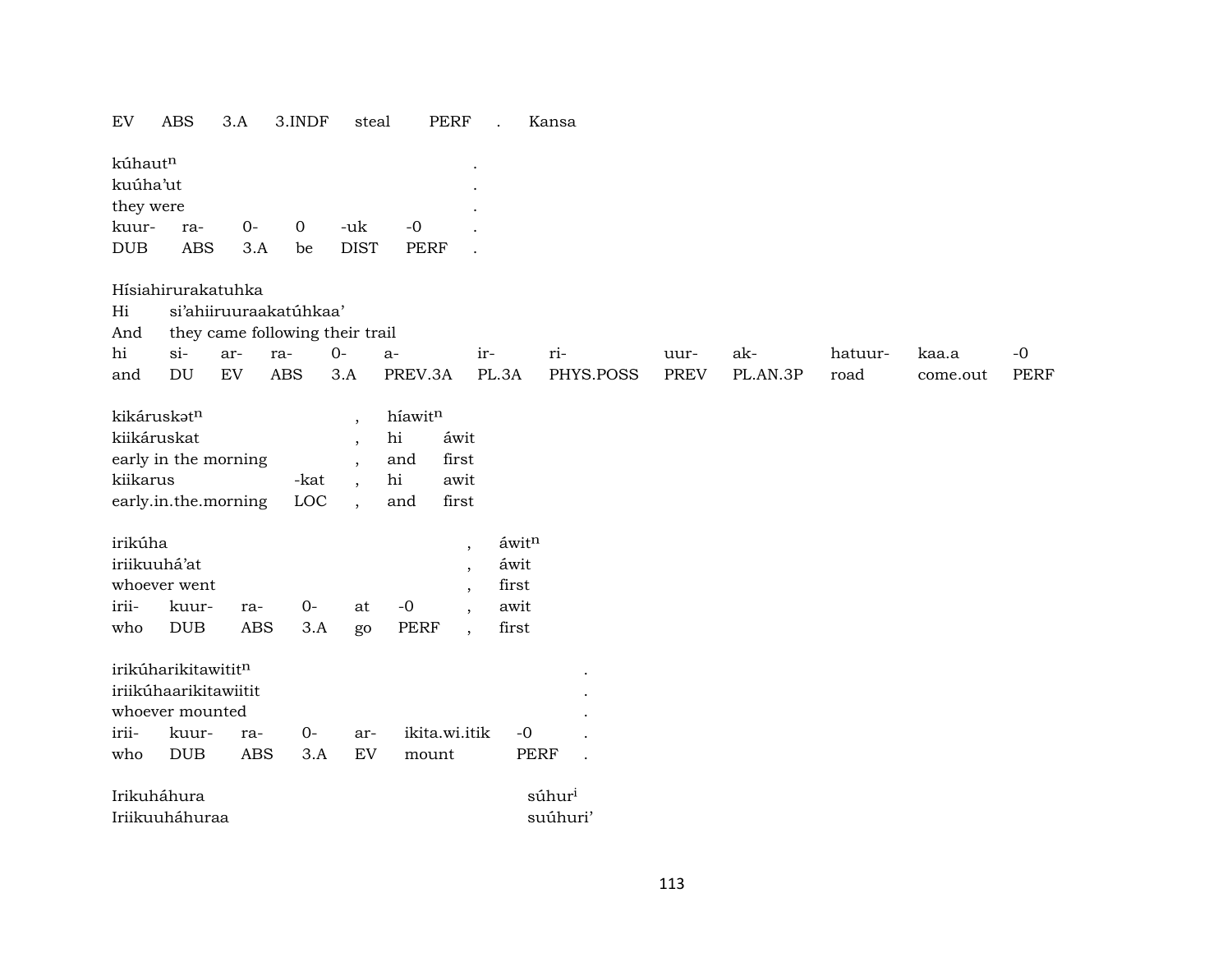|                          |            | Wherever the place was            |                              |                      |          |                  |            | this side          |      |             |
|--------------------------|------------|-----------------------------------|------------------------------|----------------------|----------|------------------|------------|--------------------|------|-------------|
| irii-                    | kuur-      | ra-                               | $0-$                         | huraar               |          | $-0$             |            | suuhuri'           |      |             |
| where                    | <b>DUB</b> |                                   | <b>ABS</b>                   | 3.A                  | be.earth | PERF             |            | over.here          |      |             |
| tirakiráruhatn           |            |                                   |                              |                      |          |                  |            | ,                  |      |             |
| tirakiiraáruhat          |            |                                   |                              |                      |          |                  |            | ,                  |      |             |
| these creeks             |            |                                   |                              |                      |          |                  |            |                    |      |             |
| tii-                     | ra-        | 0-                                | kiir-                        | raar-                | u.hak    |                  |            | -0                 |      |             |
| this                     | <b>ABS</b> | 3.A                               | water                        | PL                   |          | extend.in.a.line |            | SUB.4              |      |             |
| híahuštahuša             |            |                                   |                              |                      |          |                  |            |                    |      |             |
| hi                       |            | ahuctáhuucaa'                     |                              |                      |          |                  |            |                    |      |             |
| and                      |            | he peeped over                    |                              |                      |          |                  |            |                    |      |             |
| hi                       | ar-        | ra-                               | $0-$                         | a-                   | ut-      |                  | ta.huuca.a |                    | -0   |             |
| and                      | EV         | ABS                               | 3.A                          | PREV.3A              |          | PREV             |            | come.up.to.the.top | PERF |             |
|                          |            | hiwihiruahikaríkstat <sup>n</sup> |                              |                      |          |                  |            |                    |      |             |
| hi                       | wihiru     |                                   |                              | ahikaríkstat         |          |                  |            |                    |      |             |
| and                      | there      |                                   |                              | he was taking a herd |          |                  |            |                    |      |             |
| hi                       | wii-       | hiruu                             | ar-                          | ri-                  |          | $0-$             | kariiks-   | ra-                | at   | -0          |
| and                      | now        | there                             | EV                           | CONT.3A              |          | 3.A              | herd       | PORT               | go   | <b>PERF</b> |
| $\, ,$                   |            |                                   |                              |                      |          |                  |            |                    |      |             |
| $\, ,$                   |            |                                   |                              |                      |          |                  |            |                    |      |             |
| $\overline{\phantom{a}}$ |            |                                   |                              |                      |          |                  |            |                    |      |             |
| ,                        |            |                                   |                              |                      |          |                  |            |                    |      |             |
| $\overline{\phantom{a}}$ |            |                                   |                              |                      |          |                  |            |                    |      |             |
| rurakuríhit <sup>n</sup> |            |                                   |                              |                      |          |                  |            |                    |      |             |
| ruuraakuúrihit           |            |                                   |                              |                      |          |                  |            |                    |      |             |
|                          |            |                                   | his being the only one there |                      |          |                  |            |                    |      |             |
| ruu-                     | ra-        | 0-                                | a-                           |                      | ku-      | $i-$             | rihik      |                    | -0   |             |
| then                     | INF.A      | 3.A                               |                              | PREV.3A              | INF.B    | <b>SEQ</b>       |            | be.the.only.one    |      | SUB.4       |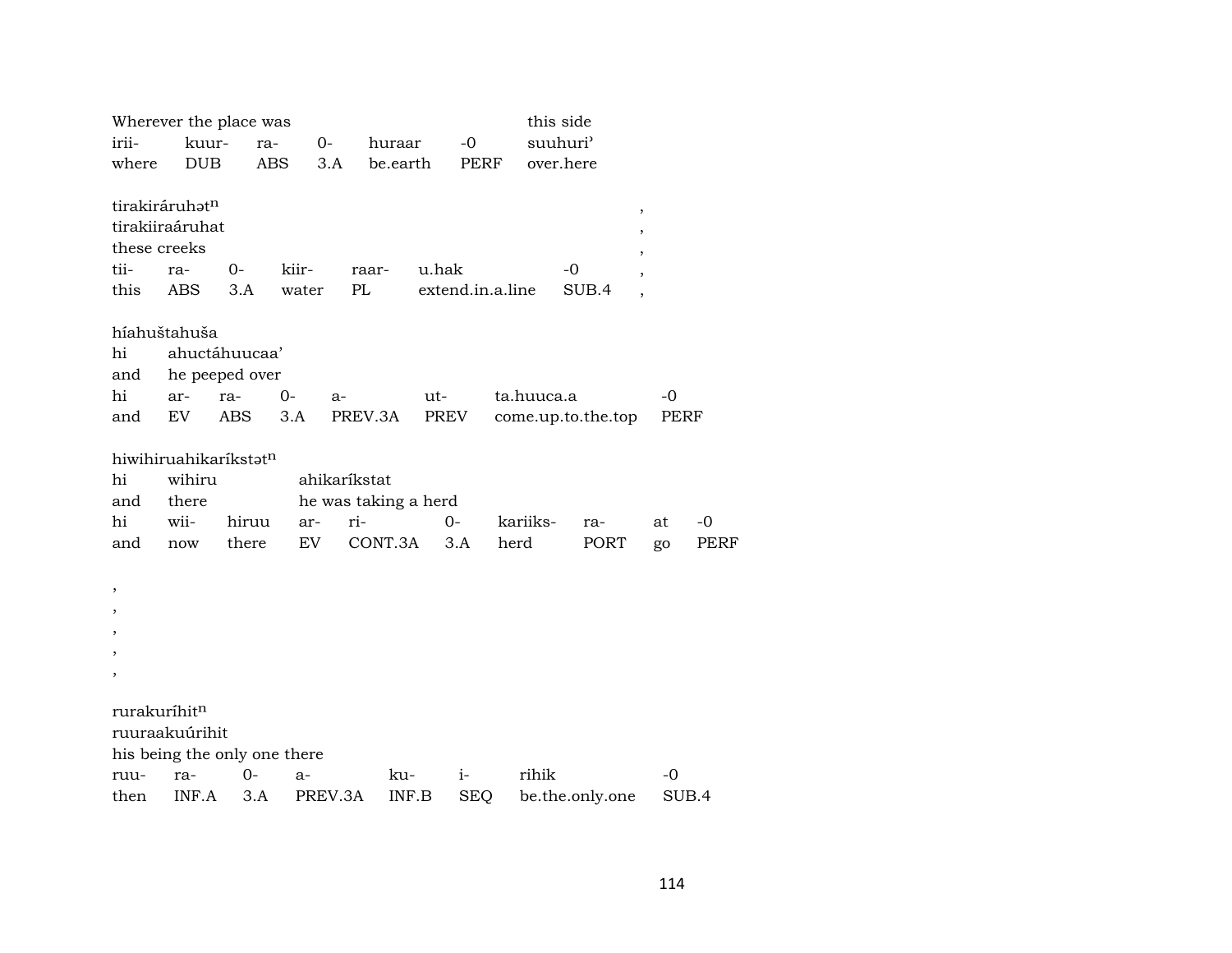| cáhiks            | šáhiks                                   |            |       | Kuhawihuráhaš   |                |            |            |                    |       | $\, ,$ |
|-------------------|------------------------------------------|------------|-------|-----------------|----------------|------------|------------|--------------------|-------|--------|
|                   |                                          |            |       | Kuuhaawihurahac |                |            |            |                    |       | ,      |
| person            |                                          |            |       | He disappeared  |                |            |            |                    |       |        |
| icaahiks          |                                          |            | kuur- | ra-             | 0-             | awi-       |            | hurahac            | -0    |        |
| person            |                                          | <b>DUB</b> |       | ABS             | 3.P            | image      |            | disappear          | PERF  |        |
|                   |                                          |            |       |                 |                |            |            |                    |       |        |
|                   | híahurəsihit <sup>i</sup> t <sup>n</sup> |            |       |                 |                |            |            |                    |       |        |
| hi                | ahuurasíhittit                           |            |       |                 |                |            |            |                    |       |        |
| and               | he galloped                              |            |       |                 |                |            |            |                    |       |        |
| hi                | ar-                                      | ra-        | 0-    |                 | uur-           | as-i       | -hik.rik   | -0                 |       |        |
| and               | <b>EV</b>                                | ABS        | 3.A   |                 | <b>PREV</b>    | run        | CAUS       | PERF               |       |        |
|                   |                                          |            |       |                 |                |            |            |                    |       |        |
| Ahúštahuša        |                                          |            |       |                 |                |            |            |                    |       |        |
|                   | Ahúctahuucaa'                            |            |       |                 |                |            |            |                    |       |        |
|                   | He peeped over it                        |            |       |                 |                |            |            |                    |       |        |
| ar-               | ra-                                      | 0-         | $a-$  |                 | ut-            |            | ta.huuca.a |                    | $-0$  |        |
| EV                | <b>ABS</b>                               | 3.A        |       | PREV.3A         | PREV           |            |            | come.up.to.the.top | SUB.4 |        |
|                   |                                          |            |       |                 |                |            |            |                    |       |        |
|                   | hiwihirukaraahiut                        |            |       |                 |                |            |            |                    |       |        |
| hi                | wihiru                                   |            |       | kara'ahii'ut    |                |            |            |                    |       |        |
| and               | there                                    |            |       |                 | it was not far |            |            |                    |       |        |
|                   | wii-                                     | hiruu      |       |                 |                |            |            |                    |       |        |
| hi                |                                          |            |       | kara-           | ar-            | ra-        | 0-         | i'uut              | -0    |        |
| and               | now                                      | there      |       | <b>NEG</b>      | EV             | <b>ABS</b> | 3.A        | be.far             | PERF  |        |
|                   |                                          |            |       |                 |                |            |            |                    |       |        |
|                   |                                          |            |       |                 |                |            |            |                    |       |        |
| ahít <sup>a</sup> |                                          |            |       |                 |                |            |            |                    |       |        |
| ahiíta            |                                          |            |       |                 |                |            |            |                    |       |        |
|                   | where he went                            |            |       |                 |                |            |            |                    |       |        |
| ar-               | ri-                                      |            | 0-    | at              | -a             |            |            |                    |       |        |
| EV                | CONT.3A                                  |            | 3.A   | go              | SUB.1          |            |            |                    |       |        |
|                   |                                          |            |       |                 |                |            |            |                    |       |        |
|                   | Witiutátauhatn                           |            |       |                 |                |            |            |                    | ,     |        |
|                   | Witi'uttáta'uuhat                        |            |       |                 |                |            |            |                    |       |        |
|                   | There was a level area                   |            |       |                 |                |            |            |                    |       |        |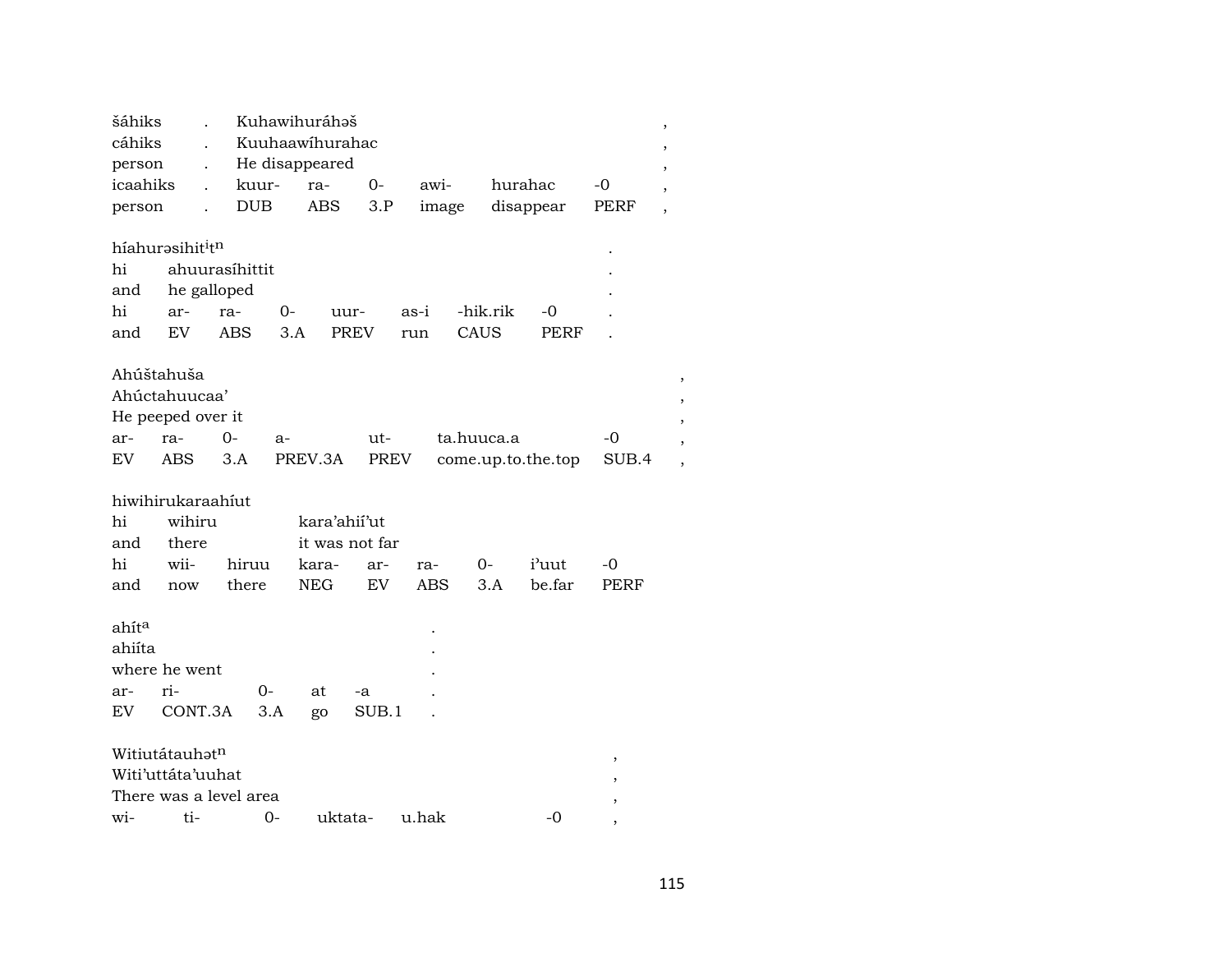## QUOT IND.3A 3.A bottom extend.in.a.line PERF ,

hihítaku

hi hiítaku and another way hi hii- -taku and other LOC

ahúrŸsihit³t¶ .

|             | ahuurasíhittit |     |                    |      |           | ٠ |
|-------------|----------------|-----|--------------------|------|-----------|---|
| he galloped |                |     |                    |      |           | ٠ |
| ar- ra-     |                | ິດ- | uur- as-i -hik.rik |      | $-\Omega$ |   |
| EV          | ABS 3.A        |     | PREV run           | CAUS | PERF      |   |

## KišihiwititawíraŸt¶ ,

|  | Kici hi wititawiraa'at |                                 |  |                                       |  |  |  |  |
|--|------------------------|---------------------------------|--|---------------------------------------|--|--|--|--|
|  |                        | But and he went down (the hill) |  |                                       |  |  |  |  |
|  |                        |                                 |  | kici hi wi- ti-  0- tawiraa- at -0    |  |  |  |  |
|  |                        |                                 |  | but and QUOT IND.3A 3.A down go PERF, |  |  |  |  |

## híahur<br/>əsihit $\mathfrak{i}^{\text{th}}$

|                 | hi ahuurasihittit |  |                                     |  |
|-----------------|-------------------|--|-------------------------------------|--|
| and he galloped |                   |  |                                     |  |
|                 |                   |  | hi ar- ra- 0- uur- as-i -hik.rik -0 |  |
|                 |                   |  | and EV ABS 3.A PREV run CAUS PERF   |  |

#### $h$ iahuturáwiš $\mathfrak{z}^{\mathrm{n}}$

| and he overtook him |  |  |                  |  |                              |                                           |  |  |
|---------------------|--|--|------------------|--|------------------------------|-------------------------------------------|--|--|
|                     |  |  |                  |  |                              |                                           |  |  |
|                     |  |  |                  |  |                              |                                           |  |  |
|                     |  |  | hi ahuturaáwicat |  | and EV ABS 3.A PREV overtake | hi ar- ra- 0- ut- huraa.wic.at -0<br>PERF |  |  |

# $\text{Witikuháhpariit}^{\text{n}}$

| Witikuuhaáhpari'it |  |
|--------------------|--|
|--------------------|--|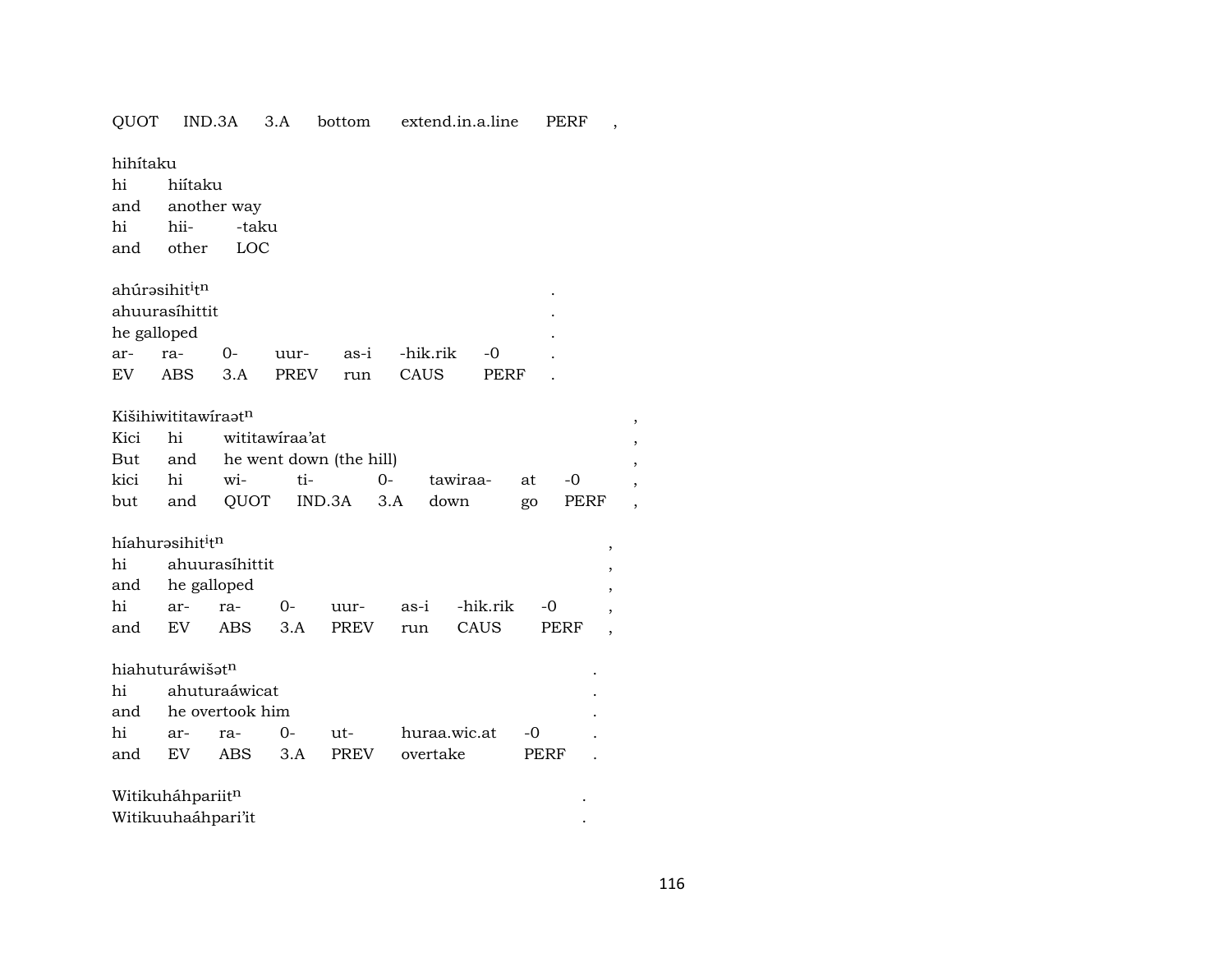| It was a level valley               |        |              |                         |               |      |             |                          |           |   |
|-------------------------------------|--------|--------------|-------------------------|---------------|------|-------------|--------------------------|-----------|---|
| wi-                                 | ti-    |              | $O -$                   | kuuhaar-      |      | parit       | $\overline{\phantom{a}}$ |           |   |
| QUOT                                | IND.3A |              | 3.A                     | flat.ground   |      | be.smooth   | EX                       |           |   |
|                                     |        |              |                         |               |      |             |                          |           |   |
| Kuhurúkskuksəs                      |        |              |                         |               |      |             |                          |           | , |
| Kuhuurúkskuksas                     |        |              |                         |               |      |             |                          |           |   |
| He ran off                          |        |              |                         |               |      |             |                          |           |   |
| kuur-                               | ra-    | $0-$         | uur-                    | uks-          |      | kuks-       | as-i                     | -0        |   |
| <b>DUB</b>                          | ABS    | 3.A          | <b>PREV</b>             | <b>AOR</b>    |      | fleeing     | run                      | PERF      |   |
| kuháhkatn                           |        |              |                         |               |      |             |                          |           |   |
| kuuhaáhkat                          |        |              | $\,$                    |               |      |             |                          |           |   |
| in the valley                       |        |              |                         |               |      |             |                          |           |   |
| kuuhaar-                            |        | -kat         |                         |               |      |             |                          |           |   |
| flat.ground                         |        | LOC          |                         |               |      |             |                          |           |   |
|                                     |        |              |                         |               |      |             |                          |           |   |
| hiaharitákusət <sup>n</sup>         |        |              |                         |               |      |             |                          |           |   |
| hi                                  |        | aharitákusat |                         |               |      |             |                          |           |   |
| and                                 |        |              | he drew up close to him |               |      |             |                          |           |   |
| hi                                  | ar-    | ra-          | 0-                      | ri-           |      | takus-      | at                       | -0        |   |
| and                                 | EV     | ABS          | 3.A                     | PORT          |      | hang.down   | go                       | PERF      |   |
|                                     |        |              |                         |               |      |             |                          |           |   |
| Hikišihíahuta                       |        |              |                         |               |      |             |                          |           |   |
| Hi                                  | kici   | hi           | ahuúta                  |               |      |             |                          |           |   |
| And                                 | but    | and          | he did it               |               |      |             |                          |           |   |
| hi                                  | kici   | hi           | ar-                     | ra-           | $0-$ | ut-         | aar                      | -0        |   |
| and                                 | but    | and          | EV                      | ABS           | 3.A  | <b>PREV</b> | do                       | PERF      |   |
| ahaúrir <sup>i</sup> t <sup>n</sup> |        |              |                         |               |      |             | Árahu                    |           |   |
| aha'uúriirit                        |        |              |                         |               |      |             | Árahu                    | ,         |   |
| he stopped                          |        |              |                         |               |      |             |                          | The Kansa |   |
| ar-                                 | ra-    | 0-           | uuri.arik               |               | -0   |             | arahuu                   |           |   |
| EV                                  | ABS    | 3.A          |                         | stand.upright |      | PERF        | Kansa                    |           |   |

 $\ddot{\cdot}$  $\, ,$  $\overline{\phantom{a}}$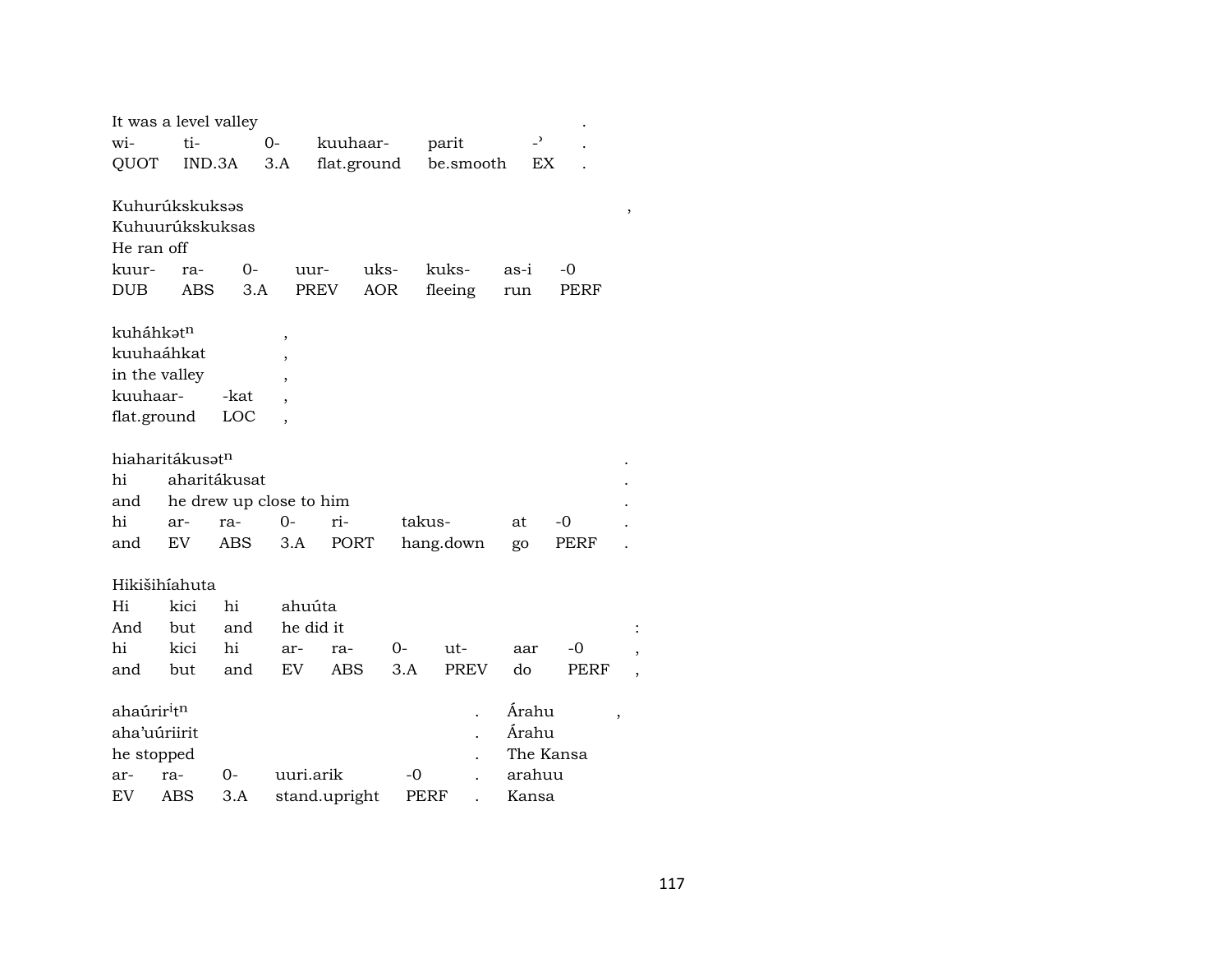|                          |      | híahurasihititn           |                                   |                           |                              |             |               |                         |            |             |        |             |
|--------------------------|------|---------------------------|-----------------------------------|---------------------------|------------------------------|-------------|---------------|-------------------------|------------|-------------|--------|-------------|
| hi                       |      |                           | ahuurasíhittit                    |                           |                              |             |               |                         |            |             |        |             |
| and                      |      |                           | he galloped                       |                           |                              |             |               |                         |            |             |        |             |
| hi                       |      | ar-                       | ra-                               | $0-$                      | uur-                         | as-i        | -hik.rik      | $-0$                    |            |             |        |             |
| and                      |      | EV                        | ABS                               | 3.A                       | PREV                         | run         | CAUS          | PERF                    |            |             |        |             |
|                          |      |                           |                                   |                           |                              |             |               |                         |            |             |        |             |
|                          |      |                           | Hihirúkuruhirawiukst <sup>u</sup> |                           |                              |             |               |                         |            |             |        |             |
| Hi                       |      | hiru                      |                                   |                           | kuruuhiraawi'ukstu'          |             |               |                         |            |             |        |             |
| And                      |      | there                     |                                   |                           | then he timed it right       |             |               |                         |            |             |        |             |
| hi                       |      | hiruu                     |                                   | kuruur-                   | ri-                          | 0-          | raa-          | awi-                    | uk         | -his        | -ra'uk | $-0$        |
| and                      |      | there                     |                                   | <b>DUB</b>                | CONT.3A                      | 3.A         | way           | image                   | be         | <b>PERF</b> | CAUS   | <b>PERF</b> |
|                          |      |                           |                                   |                           |                              |             |               |                         |            |             |        |             |
| $\overline{\phantom{a}}$ |      |                           | hirawitakaráhis <sup>u</sup>      |                           |                              |             |               |                         |            |             |        |             |
| $\cdot$                  | hi   |                           |                                   | raawiitakaaraáhisu'       |                              |             |               |                         |            |             |        |             |
| $\cdot$                  | and  |                           | suddenly                          |                           |                              |             |               |                         |            |             |        |             |
| $\overline{\phantom{a}}$ | hi   |                           | raa-                              | wii-                      | takaaraahis                  |             | $-u^{\prime}$ |                         |            |             |        |             |
|                          | and  |                           | just                              | now                       | all.at.once                  |             | <b>NOM</b>    |                         |            |             |        |             |
|                          |      |                           |                                   |                           |                              |             |               |                         |            |             |        |             |
|                          |      | ahutawikahat <sup>n</sup> |                                   |                           |                              |             |               | $^\mathrm{^\mathrm{o}}$ |            |             |        |             |
|                          |      | ahuutawikaahat            |                                   |                           |                              |             |               |                         |            |             |        |             |
|                          |      |                           |                                   | he jumped off (his horse) |                              |             |               |                         |            |             |        |             |
| ar-                      | ra-  |                           | $O -$                             | ut-                       |                              | awi.kaa.hak | $-0$          |                         |            |             |        |             |
| EV <sub></sub>           |      | <b>ABS</b>                | 3.A                               | PREV                      | jump.off                     |             | PERF          |                         |            |             |        |             |
|                          |      |                           |                                   |                           |                              |             |               |                         |            |             |        |             |
|                          |      |                           | hiruiriruwitušíurikatn            |                           |                              |             |               |                         |            |             |        |             |
| Hiru                     |      |                           |                                   | iriruuwitucí'uurikut      |                              |             |               |                         |            |             |        |             |
| Then                     |      |                           |                                   |                           | there is where he caught him |             |               |                         |            |             |        |             |
| hiruu                    |      | irii-                     |                                   | ruu-                      | wi-                          | ti-         | $0-$          | ut-                     | $i-$       | uurikuk     | $-0$   |             |
|                          | then | there                     |                                   | there                     | QUOT                         | IND.3A      | 3.A           | <b>PREV</b>             | <b>SEQ</b> | catch       | PERF   |             |

, ; ; ,

118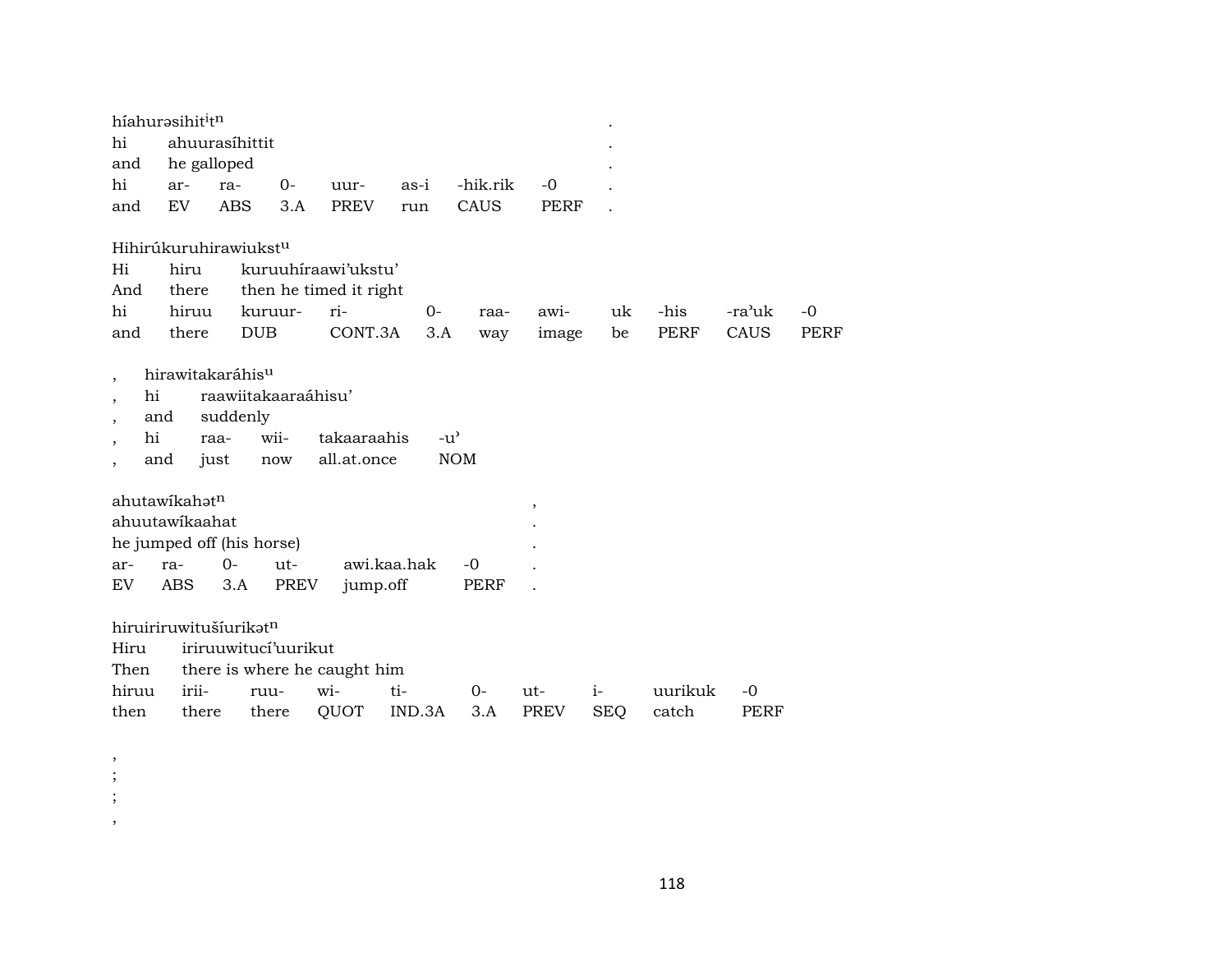| hiru<br>then<br>hiruu<br>then                                  | hiruiriruwitušíurikatn<br>irii-<br>there                              | iriruuwitucí'uurikut<br>ruu-<br>there | there is where he caught him<br>wi-<br>QUOT                                    | ti-                | IND.3A    | $O -$<br>3.A                      | $ut-$<br>PREV       | $i-$<br><b>SEQ</b> | uurikuk<br>catch |              | $-0$<br>PERF |
|----------------------------------------------------------------|-----------------------------------------------------------------------|---------------------------------------|--------------------------------------------------------------------------------|--------------------|-----------|-----------------------------------|---------------------|--------------------|------------------|--------------|--------------|
|                                                                |                                                                       |                                       |                                                                                |                    |           |                                   |                     |                    |                  |              |              |
| Kici<br>But<br>kici<br>but                                     | Kišisiwitikuhuhkirahat <sup>n</sup><br>$si-$<br>DU                    | witi-<br><b>REFL</b>                  | siwitikúhuuhuukiraahat<br>they jerked each other around<br>kuur-<br><b>DUB</b> | ra-<br><b>ABS</b>  | 0-<br>3.A | $ut-$<br><b>PREV</b>              | raa-<br>way         | ikiraa.hak<br>turn |                  | $-0$<br>PERF |              |
| ,<br>$\overline{\phantom{a}}$<br>$\overline{\phantom{a}}$<br>, |                                                                       |                                       |                                                                                |                    |           |                                   |                     |                    |                  |              |              |
| hi<br>and<br>hi<br>and                                         | hikuhutawatatawirútitn<br>he got on top of him<br>kuur-<br><b>DUB</b> | ra-<br><b>ABS</b>                     | kuhuútawatatawiiruútit<br>$0-$<br>3.A                                          | ut-<br><b>PREV</b> |           | awatata.wi.itik<br>fall.on.top.of | -ruu<br><b>DIST</b> | $-0$               | PERF             |              |              |

. .

 $\overline{\phantom{a}}$ 

119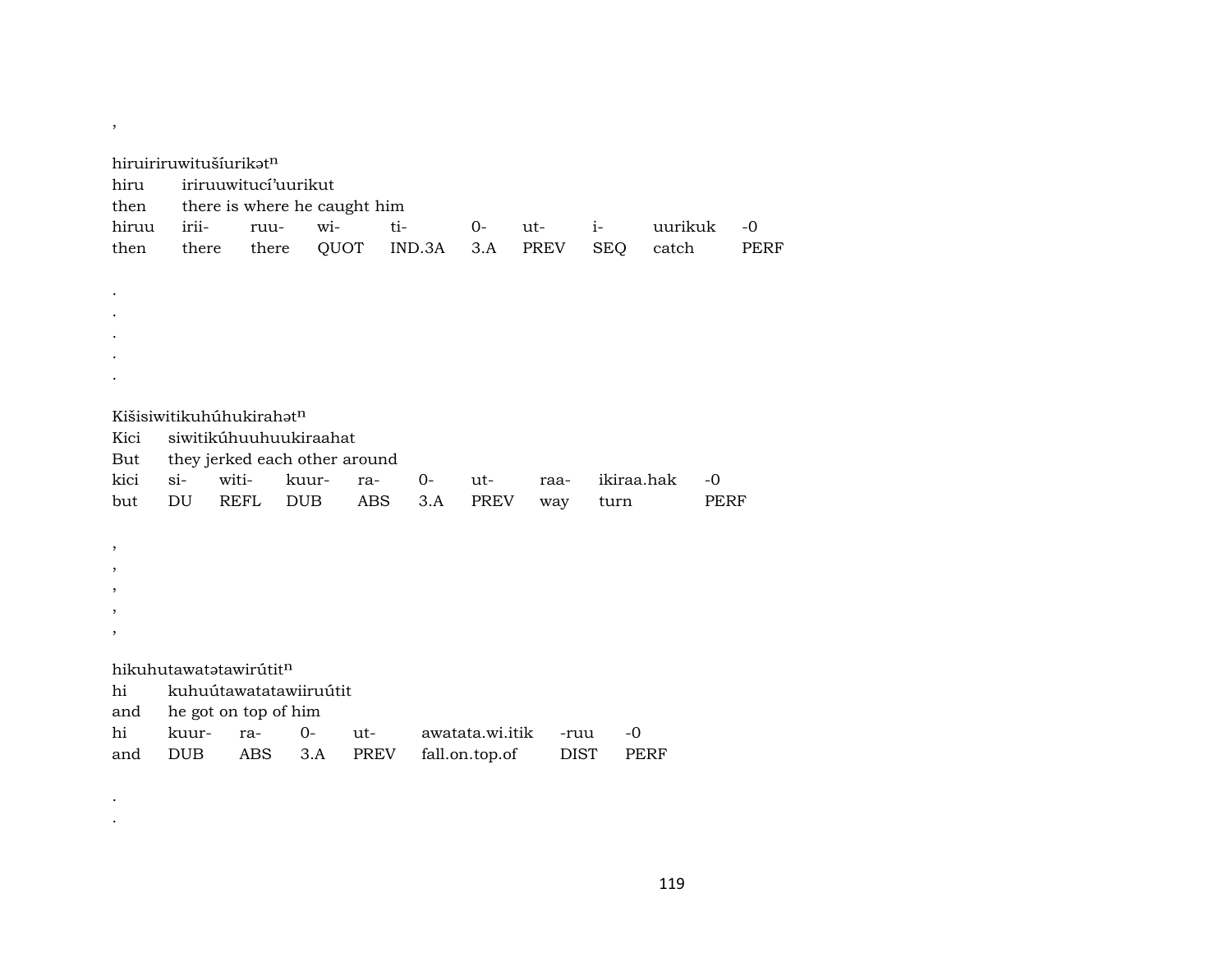|                                                                  | Tikukarárakurak <sup>i</sup>                         | Tikukararákuuraakiiru<br>Its not being a short time |                   |                    |                       |                    |                     |             |             |
|------------------------------------------------------------------|------------------------------------------------------|-----------------------------------------------------|-------------------|--------------------|-----------------------|--------------------|---------------------|-------------|-------------|
| tii-<br>this                                                     | ku-<br><b>INDF</b>                                   | kara-<br><b>NEG</b>                                 | ra-<br>INF.A      | $0-$<br>3.A        | ku-<br>INF.B          | $i-$<br><b>SEQ</b> | raa.kiir<br>be.long | -u<br>SUB.D |             |
| $\sin$                                                           | siahapakúspari<br>si'ahaapakúspari'<br>ar-           | they were fighting around<br>$O -$<br>ra-           | apak              | -hus               |                       | warii              |                     |             | -:hus       |
| DU                                                               | EV                                                   | ABS<br>3.A                                          | fight             |                    | IMPF.SUB              |                    | be.going.about.IMPF |             | <b>IMPF</b> |
| $\overline{ }$<br>hi<br>$\overline{\phantom{a}}$<br>hi           | hiahahukítas <sup>a</sup><br>and<br>ar-<br>EV<br>and | ahahuukítasa<br>he lay on top of him<br>ra-<br>ABS  | $O -$<br>3.A      | huukita-<br>on.top | sa                    | be.lying           | $-0$<br>PERF        |             |             |
| Astašaríkuš<br>Astacaríkuc<br>No Feet<br>as-<br>foot             | raar-<br>PL                                          | tarikuc<br>short                                    | ,                 |                    |                       |                    |                     |             |             |
| nátarakuk <sup>i</sup><br>Rátaraakuki<br>One of us<br>ra-<br>ABS | $t-$<br>1.A                                          | $a-$<br>PREV.3A                                     | rak-<br>$1/2$ .PL | $\Omega$<br>be     | -ka'uk<br><b>DIST</b> | $-i$               | SUB.2               |             |             |
|                                                                  |                                                      |                                                     |                   |                    |                       |                    |                     |             |             |

. .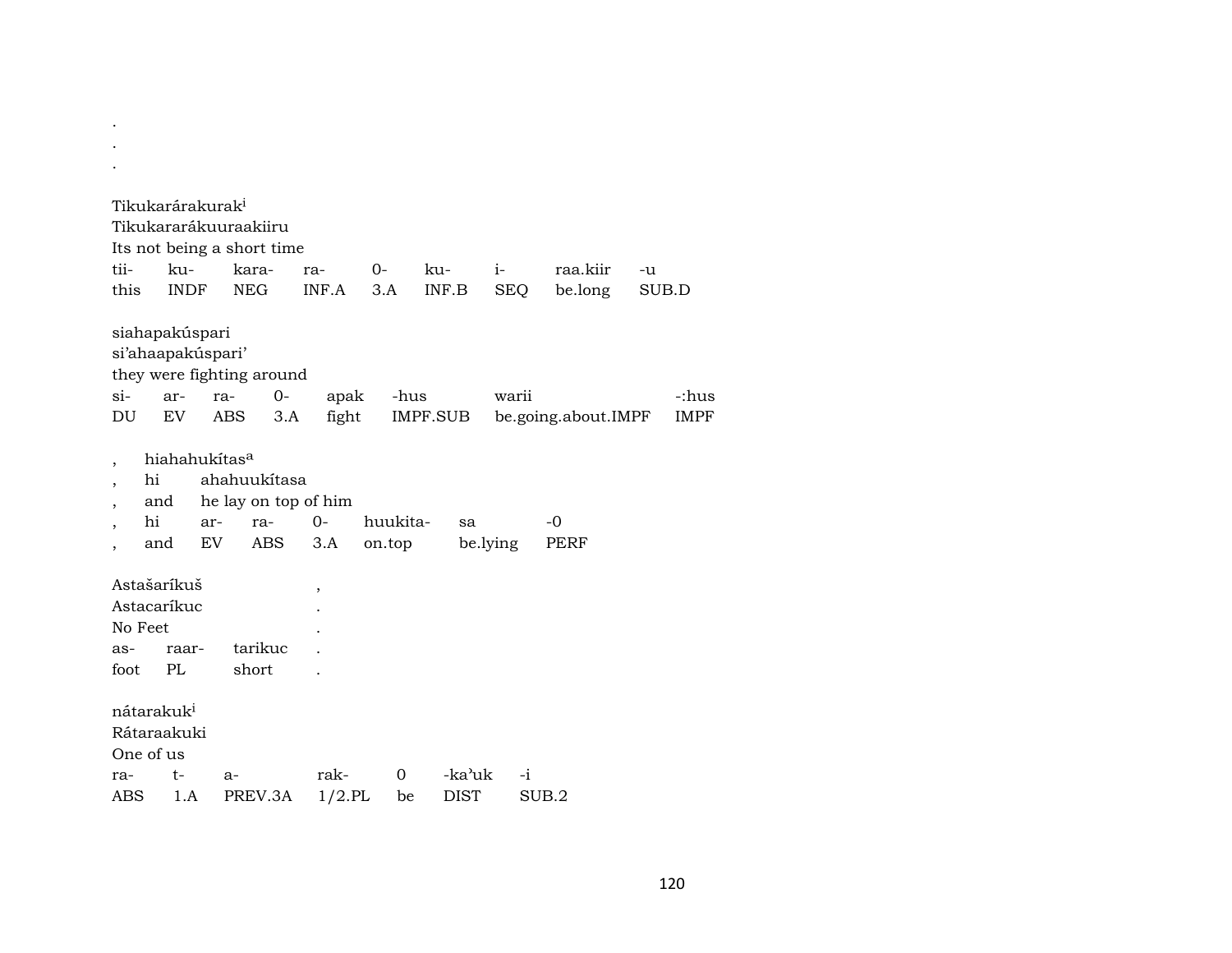| witihukítasa                  | witihuukítasa<br>he lay on top of him                                                         |                                                                    |                   |             |                 |             |                    |      |             |                     |
|-------------------------------|-----------------------------------------------------------------------------------------------|--------------------------------------------------------------------|-------------------|-------------|-----------------|-------------|--------------------|------|-------------|---------------------|
| wi-                           | ti-                                                                                           | $0-$                                                               | huukita-          |             | sa              | $-0$        |                    |      |             |                     |
| QUOT                          | IND.3A                                                                                        | 3.A                                                                | on.top            |             | be.lying        | PERF        |                    |      |             |                     |
| Hiru<br>Then<br>hiruu<br>then | Hiruirikúhuhar <sup>a</sup><br>irii-<br>that                                                  | iriikúhuuhaara'<br>the war party was coming<br>kuur-<br><b>DUB</b> | ra-<br><b>ABS</b> | $0-$<br>3.A | $a-$<br>PREV.3A | ut-<br>PREV | raar-<br>PL.INDV.A |      | a<br>come   | $-0$<br><b>PERF</b> |
| ,                             |                                                                                               |                                                                    |                   |             |                 |             |                    |      |             |                     |
|                               | irikuhuharíras <sup>a</sup><br>Iriikúhuuhaarirasa<br>Whoever was in the lead of the war party |                                                                    |                   |             |                 |             |                    |      |             |                     |
| irii-                         | kuur-                                                                                         | ra-                                                                | $0-$              | ut-         | raar-           | hiras-      |                    | aah  | $-0$        |                     |
| who                           | <b>DUB</b>                                                                                    | ABS                                                                | 3.A               | PREV        | 3PL.INAN.P      |             | in.the.lead        | be   | <b>PERF</b> |                     |
| $\cdot$                       |                                                                                               |                                                                    |                   |             |                 |             |                    |      |             |                     |
|                               |                                                                                               |                                                                    |                   |             |                 |             |                    |      |             |                     |
|                               |                                                                                               |                                                                    |                   |             |                 |             |                    |      |             |                     |
| hi                            | hiahuštahúš <sup>a</sup><br>ahuctáhuucaa'                                                     |                                                                    |                   |             |                 |             |                    |      |             |                     |
| and                           | he peeped over                                                                                |                                                                    |                   |             |                 |             |                    |      |             |                     |
| hi                            | ar-                                                                                           | $O -$<br>ra-                                                       | a-                |             | ut-             | ta.huuca.a  |                    | $-0$ |             |                     |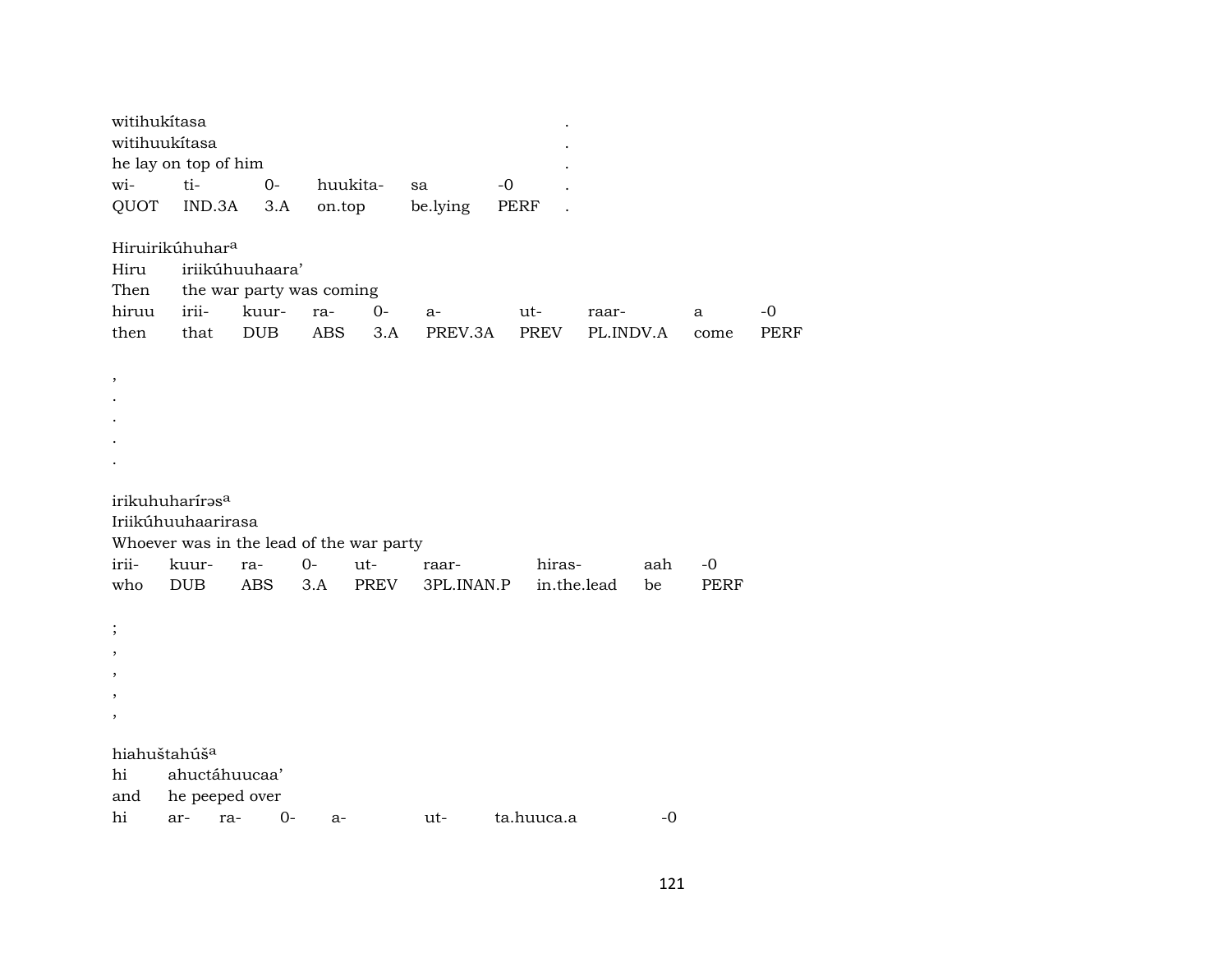and EV ABS 3.A PREV.3A PREV come.up.to.the.top PERF

| $\cdot$<br>$\cdot$     | hiaháwaku<br>hi<br>and<br>hi<br>and                | ahawáku'<br>he said<br>ar-<br>EV               | ra-<br><b>ABS</b>                                                 | $0-$<br>3.A                                        | waka'u<br>say | $-0$<br><b>PERF</b> |                     |                     | $\mathcal{C}$<br>$\mathcal{C}\mathcal{C}$<br>$\epsilon\epsilon$<br>11 | Hã<br>Haa<br>Ha<br>haa<br>ha                                                                         | 1<br>$\overline{\phantom{a}}$<br>$\overline{\phantom{a}}$<br>$\overline{\phantom{a}}$ |                                                                                                     |                  |                     |
|------------------------|----------------------------------------------------|------------------------------------------------|-------------------------------------------------------------------|----------------------------------------------------|---------------|---------------------|---------------------|---------------------|-----------------------------------------------------------------------|------------------------------------------------------------------------------------------------------|---------------------------------------------------------------------------------------|-----------------------------------------------------------------------------------------------------|------------------|---------------------|
| horses<br>horse        | arúsasirahwarik <sup>i</sup><br>aruúsa'<br>aruusaa | $si-$<br>DU                                    | siraahwaáriki<br>where they (du) stand there<br>ra-<br><b>ABS</b> | $0-$<br>3.A                                        | ar-<br>EV     | wa-<br><b>DIST</b>  | arik<br>be.standing |                     |                                                                       | -i<br>SUB.2                                                                                          |                                                                                       | $\overline{\phantom{a}}$<br>$\overline{\phantom{a}}$<br>$\overline{\phantom{a}}$                    |                  |                     |
| hi<br>and<br>hi<br>and | hisuhuritiríkariksatn                              | suúhuri'<br>this side<br>suuhuri'<br>over.here | tii-<br>this                                                      | tiriíkariksat<br>the herd is going<br>rii-<br>ASSR | $0-$<br>3.A   | kariiks-<br>herd    |                     | at<br>go            |                                                                       | $-0$<br><b>PERF</b>                                                                                  |                                                                                       | $\pmb{\mathsf{H}}$<br>$\pmb{\mathsf{H}}$<br>$\pmb{\mathsf{H}}$<br>$\mathbf H$<br>$\pmb{\mathsf{H}}$ |                  |                     |
| Hi<br>And<br>hi<br>and | Híahiras<br>ar-<br>EV                              | ahiíras<br>they ran<br>ra-<br><b>ABS</b>       | $0-$<br>3.A                                                       | ir-<br>PL.3A                                       |               | uur-<br><b>PREV</b> | as-i<br>run         | $-0$<br><b>PERF</b> |                                                                       | $\, ,$<br>$\, ,$<br>$\overline{\phantom{a}}$<br>$\overline{\phantom{a}}$<br>$\overline{\phantom{a}}$ |                                                                                       |                                                                                                     |                  |                     |
| a<br>and<br>a<br>and   | aahuharuhukitawata<br>ar-<br>EV                    | ra-<br><b>ABS</b>                              | ahuuhaaruhuhkitawaata'<br>he came beyond them<br>$0-$<br>3.A      | $a-$                                               | PREV.3A       | ut-<br>PREV         | raar-               | 3PL.INAN.P          |                                                                       | way                                                                                                  | uhuur-                                                                                | kita-<br>on.top                                                                                     | waat.a<br>get.up | $-0$<br><b>PERF</b> |
|                        | arusáirisiahawarik <sup>i</sup>                    |                                                |                                                                   |                                                    |               |                     |                     |                     |                                                                       |                                                                                                      |                                                                                       |                                                                                                     |                  |                     |

aruúsa' iriisi'ahawaáriki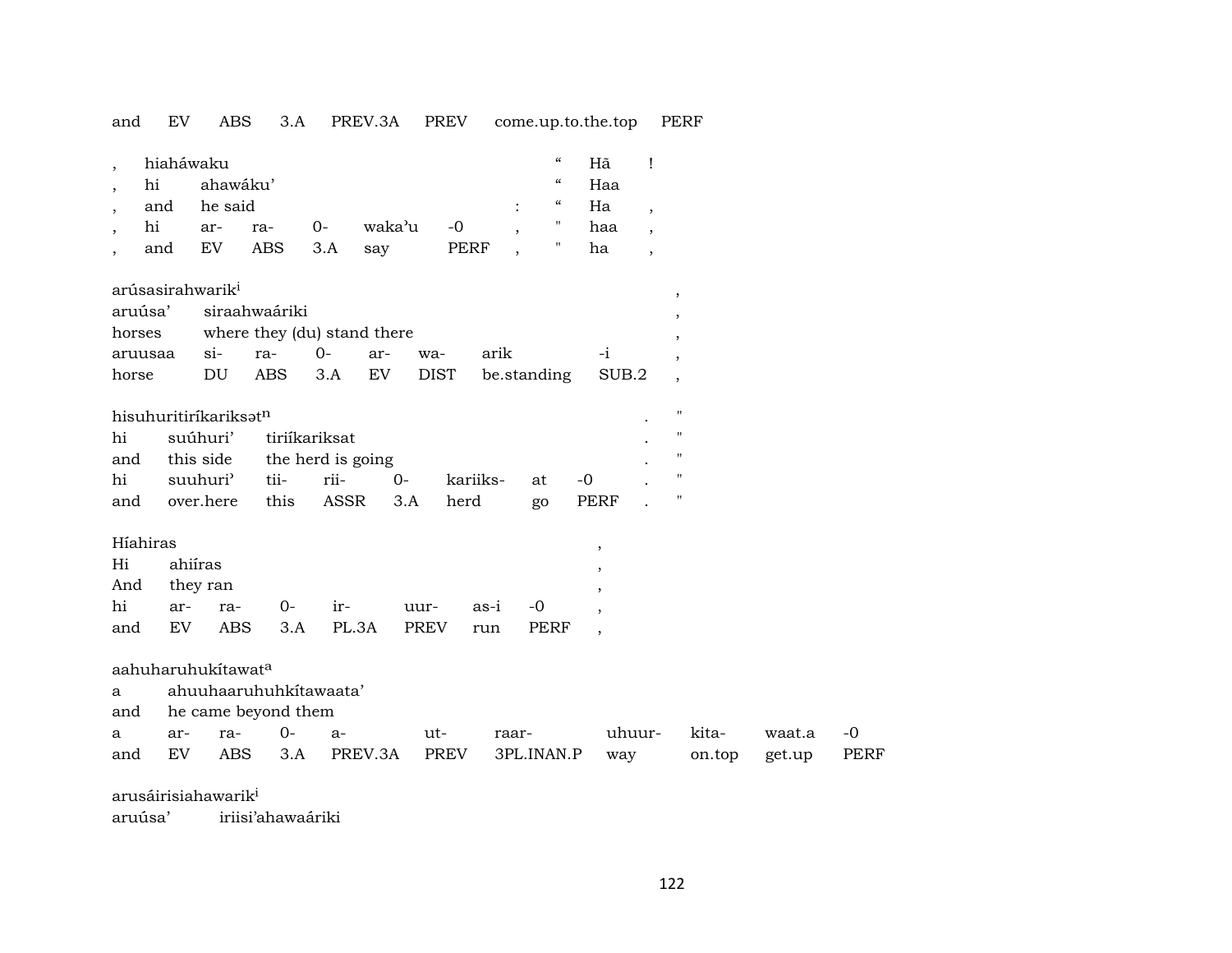| the horses                 |              | where they (du) stood       |                            |               |                            |      |                                        |            |                    |       |          |             |             |
|----------------------------|--------------|-----------------------------|----------------------------|---------------|----------------------------|------|----------------------------------------|------------|--------------------|-------|----------|-------------|-------------|
| aruusaa                    | irii-        |                             | $si-$                      | ar-           | ra-                        | $O-$ | wa-                                    | arik       |                    | $-i$  |          |             |             |
| horse                      | where        |                             | DU                         | ${\rm EV}$    | <b>ABS</b>                 | 3.A  | <b>DIST</b>                            |            | be.standing        | SUB.2 |          |             |             |
|                            |              |                             |                            |               |                            |      |                                        |            |                    |       |          |             |             |
| $\, ,$                     |              |                             |                            |               |                            |      |                                        |            |                    |       |          |             |             |
| $\cdot$                    |              |                             |                            |               |                            |      |                                        |            |                    |       |          |             |             |
|                            |              |                             |                            |               |                            |      |                                        |            |                    |       |          |             |             |
|                            |              |                             |                            |               |                            |      |                                        |            |                    |       |          |             |             |
| ,                          |              |                             |                            |               |                            |      |                                        |            |                    |       |          |             |             |
|                            |              |                             |                            |               |                            |      |                                        |            |                    |       |          |             |             |
| hiwihirusiahíkasawa        |              |                             |                            |               |                            |      |                                        |            |                    |       |          |             |             |
| hi                         | wihiru       |                             |                            | si'ahiikasawa |                            |      |                                        |            |                    |       |          |             |             |
| and                        | now          |                             |                            |               | they (du) lay in the brush |      |                                        |            |                    |       |          |             |             |
| hi<br>wii-                 |              | hiruu                       | $si$ -                     | ar-           | ri-                        |      | $0-$                                   | $i-$       | ka-                |       | sa       | -waa        | $-0$        |
| and                        | now          | then                        | $\mathop{\rm DU}\nolimits$ | ${\rm EV}$    | CONT.3A                    |      | 3.A                                    | <b>SEQ</b> | in.the.brush       |       | be.lying | <b>DIST</b> | <b>PERF</b> |
|                            |              |                             |                            |               |                            |      | $\boldsymbol{\mathcal{C}}$             |            |                    |       |          |             |             |
| Ahawáku                    |              |                             |                            |               |                            |      | $\boldsymbol{\mathcal{C}}$             |            |                    |       |          |             |             |
|                            | Ahawáku'     |                             |                            |               |                            |      | $\boldsymbol{\zeta}\boldsymbol{\zeta}$ |            |                    |       |          |             |             |
| He said                    |              |                             |                            |               |                            |      | $\mathbf{H}$                           |            |                    |       |          |             |             |
| ar-                        | ra-          | $0-$                        | waka'u                     |               | $-0$                       |      | $\pmb{\mathsf{H}}$                     |            |                    |       |          |             |             |
| $\mathop{\rm EV}\nolimits$ | ABS          | 3.A                         | say                        |               | PERF                       |      |                                        |            |                    |       |          |             |             |
| Nawawiskuš <sup>u</sup>    |              |                             |                            |               |                            |      |                                        |            |                    |       |          |             |             |
| Ráwa                       | wiskucu'     |                             |                            |               |                            |      |                                        |            |                    |       |          |             |             |
| Now                        |              |                             |                            |               |                            |      |                                        |            |                    |       |          |             |             |
|                            | hurry<br>wis | -kucuu                      |                            |               |                            |      |                                        |            |                    |       |          |             |             |
| rawa<br>now                | hurry        | $\mathop{\rm AUG}\nolimits$ |                            |               |                            |      |                                        |            |                    |       |          |             |             |
|                            |              |                             |                            |               |                            |      |                                        |            |                    |       |          |             |             |
| Witikutarahkisíšisatn      |              |                             |                            |               |                            |      |                                        |            | $\pmb{\mathsf{H}}$ |       |          |             |             |
| Witikutarahkisíciisat      |              |                             |                            |               |                            |      |                                        |            | $\pmb{\mathsf{H}}$ |       |          |             |             |
| My strength is giving out  |              |                             |                            |               |                            |      |                                        |            | $\pmb{\mathsf{H}}$ |       |          |             |             |
| wi-                        | ti-          | ku-                         |                            | tarahkis-     | iciisat                    |      | $-0$                                   |            | $\mathbf H$        |       |          |             |             |
| QUOT                       | IND.3A       | 1.P                         |                            | be.strong     | be.tired                   |      | <b>PERF</b>                            |            | $\pmb{\mathsf{H}}$ |       |          |             |             |
|                            |              |                             |                            |               |                            |      |                                        |            |                    |       |          |             |             |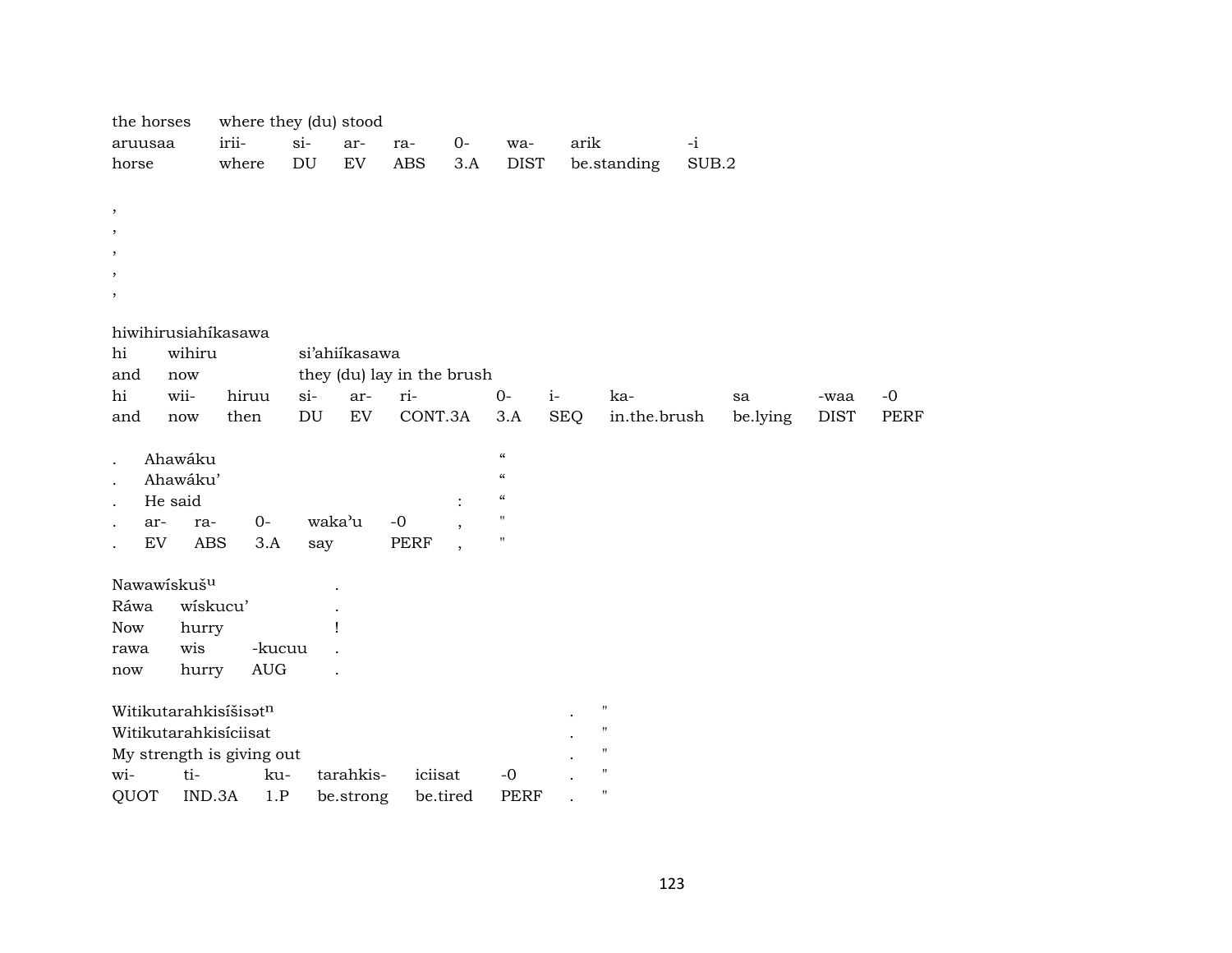| Kuhárihu <sup>u</sup> |                             |                   |        |                | šáhiks     | $\overline{ }$           |       |       |
|-----------------------|-----------------------------|-------------------|--------|----------------|------------|--------------------------|-------|-------|
|                       | Kuuhárihu'u                 |                   |        |                | cáhiks     |                          |       |       |
| He was big            |                             |                   |        |                | a person   |                          |       |       |
| kuur-                 | ra-                         | $0-$              | rihur  | $-2$           | icaahiks   |                          |       |       |
| DUB.                  | ABS                         | 3.A               | be.big | EX             | person     |                          |       |       |
| kuhárihu <sup>u</sup> |                             |                   |        |                | šáhiks     | $\overline{ }$           |       |       |
|                       | Kuuhárihu'u                 |                   |        |                | cáhiks     | $\overline{ }$           |       |       |
| He was big            |                             |                   |        |                | a person   | $\overline{\phantom{a}}$ |       |       |
| kuur-                 | ra-                         | $0-$              | rihur  | $\overline{z}$ | icaahiks   | $\overline{ }$           |       |       |
| DUB.                  | ABS                         | 3.A               |        | be.big<br>EX   | person     | $\overline{ }$           |       |       |
|                       | hitirakástawaw <sup>i</sup> |                   |        |                |            |                          |       |       |
| hi                    |                             | tirakaástawaawi   |        |                |            |                          |       |       |
| and                   |                             | these legs of his |        |                |            |                          |       |       |
| hi                    | tii-                        | ra-               | $0-$   | kaas-          | ta         | -waa                     | -wi   |       |
| and                   | this                        | ABS               | 3.A    | leg            | be.hanging | <b>DIST</b>              | SUB.L |       |
|                       |                             |                   |        |                |            |                          |       |       |
|                       | tikáraristawaw <sup>i</sup> |                   |        |                |            |                          |       |       |
|                       | tikárariistawaawi           |                   |        |                |            |                          |       |       |
|                       | this one with no feet       |                   |        |                |            |                          |       |       |
| tii-                  | kara-                       | ra-               | 0-     | $i-$           | as-        | ta                       | -waa  | -wi   |
| this                  | <b>NEG</b>                  | ABS               | 3.A    | <b>SEQ</b>     | foot       | be.hanging               | DIST  | SUB.L |

| hihiruirikuhúštaripu |                                          |  |                                               |  |
|----------------------|------------------------------------------|--|-----------------------------------------------|--|
|                      | hi hiru irikuuhúctariipu                 |  |                                               |  |
|                      | and there he was tied up (i.e. bandaged) |  |                                               |  |
|                      |                                          |  | hi hiruu irii- kuur- ra- 0- ut- tariik.wuh -0 |  |

,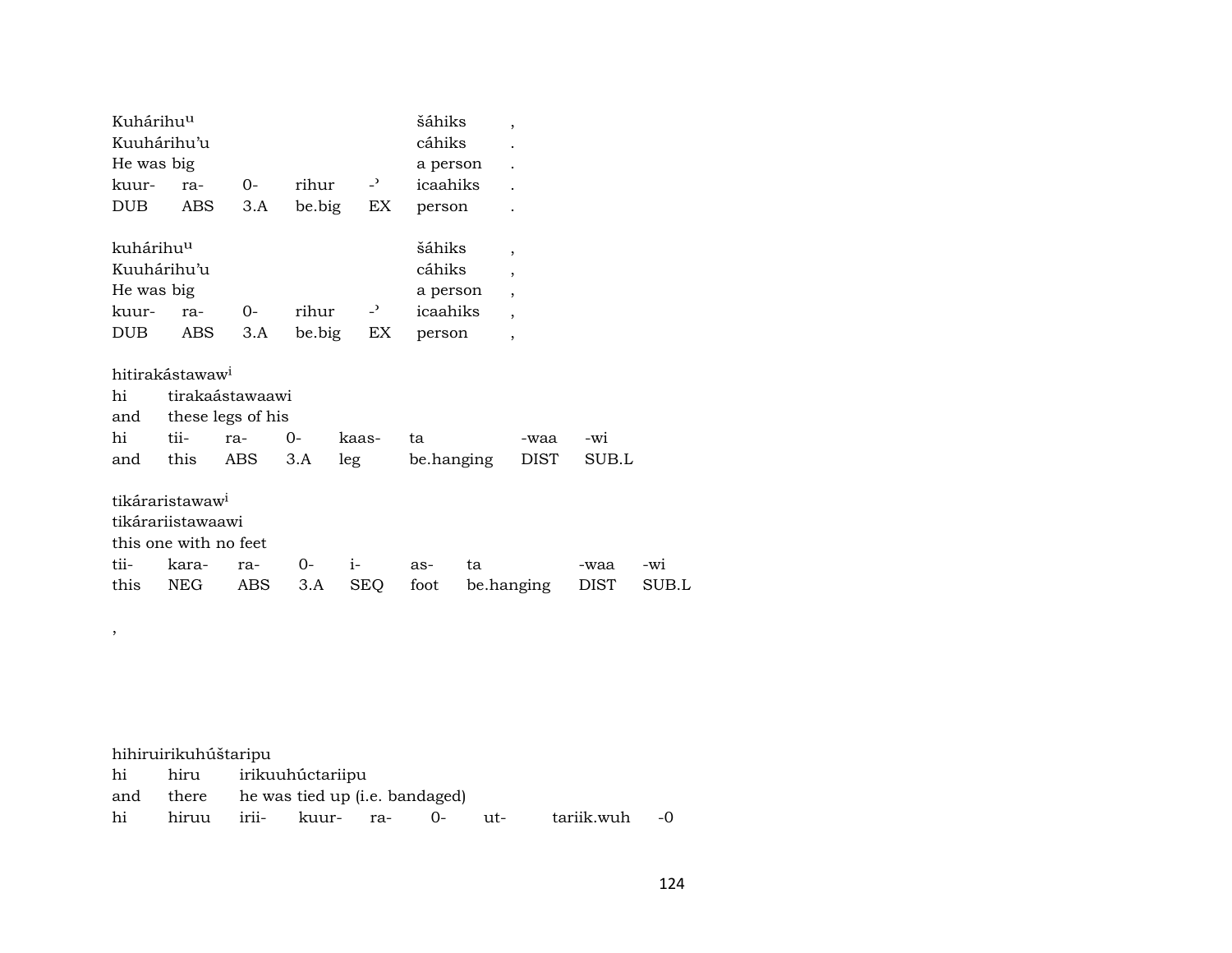| and                                                                  | there                                                                                       | that                      | <b>DUB</b>           | <b>ABS</b>                         | 3.A                                   | <b>PREV</b>         | tie                                                                        |                     | <b>PERF</b>                   |              |                     |
|----------------------------------------------------------------------|---------------------------------------------------------------------------------------------|---------------------------|----------------------|------------------------------------|---------------------------------------|---------------------|----------------------------------------------------------------------------|---------------------|-------------------------------|--------------|---------------------|
| kastárir <sup>i</sup><br>kaastaáriri'<br>on the legs<br>kaas-<br>leg | raar-<br>PL                                                                                 | -hiri <sup>3</sup><br>LOC | $\ddot{\phantom{a}}$ | Hitítaku<br>Hi<br>And<br>hi<br>and | tiítaku<br>right here<br>tii-<br>here | -taku<br>LOC        |                                                                            |                     |                               |              |                     |
| tiahútahutn<br>tii-<br>here                                          | ti'ahuútahut<br>here he was holding him<br>ar-<br>EV                                        | ra-<br><b>ABS</b>         | $0-$<br>3.A          | ut-<br><b>PREV</b>                 | ahuk<br>hold                          | $-0$<br><b>PERF</b> | $^\mathrm{,}$<br>$\cdot$<br>$\cdot$<br>$\cdot$<br>$\overline{\phantom{a}}$ |                     |                               |              |                     |
| hipískus $\rm ^u$<br>hi<br>and<br>hi<br>and                          | píckucu'<br>tightly<br>pic<br>hated                                                         | -kucuu<br><b>AUG</b>      |                      |                                    |                                       |                     |                                                                            |                     |                               |              |                     |
|                                                                      | kúhut pirašatataíhtahutn<br>kuuhutpiiracatáta'ihtahut<br>he held his arms against his sides |                           |                      |                                    |                                       |                     |                                                                            |                     |                               |              |                     |
| kuur-<br><b>DUB</b>                                                  | ra-<br><b>ABS</b>                                                                           | $0-$<br>3.A               | $a-$<br>PREV.3A      |                                    | ut-<br><b>PREV</b>                    | wiir-<br>arm        | raar-<br>PL                                                                | tatata-<br>close.by | ihta<br>have.under.one's.belt | ahuk<br>hold | $-0$<br><b>PERF</b> |
| $\cdot$                                                              |                                                                                             |                           |                      |                                    |                                       |                     |                                                                            |                     |                               |              |                     |

irarusíkuruhisawa

, , , ,

i raaruusíkuruuhiisawa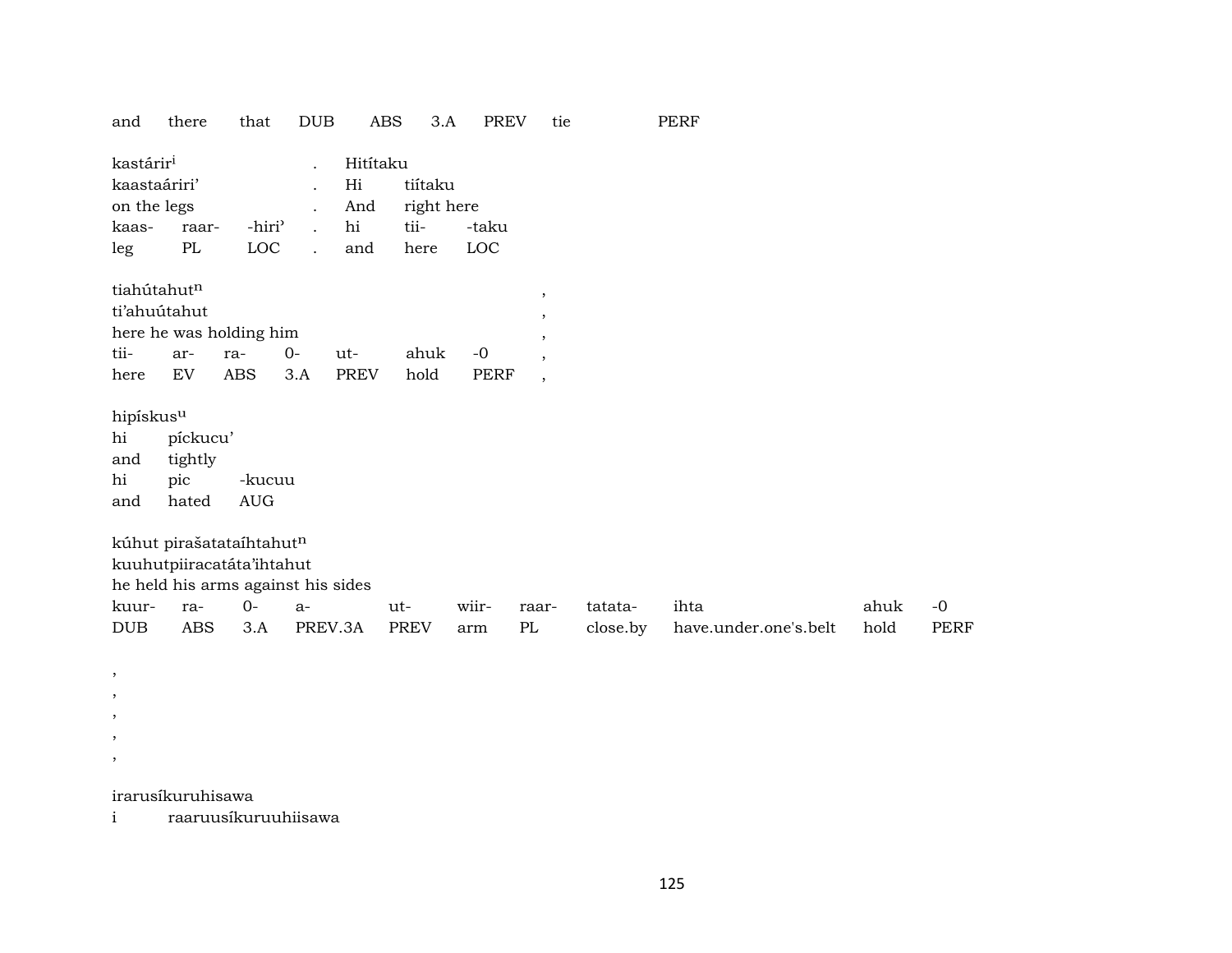| and          |                                   | then they just lay there |                            |              |         |             |           |             |             |             |             |
|--------------|-----------------------------------|--------------------------|----------------------------|--------------|---------|-------------|-----------|-------------|-------------|-------------|-------------|
| $\mathbf{i}$ | raa-                              | ruu-                     | $si-$                      | kuruur-      | ri-     |             | $0-$      | $i-$        | sa          | -waa        | $-0$        |
| and          | just                              | then                     | $\mathop{\rm DU}\nolimits$ | $_{\rm DUB}$ | CONT.3A |             | $3.A$     | <b>SEQ</b>  | be.lying    | <b>DIST</b> | <b>PERF</b> |
|              |                                   |                          |                            |              |         |             |           |             |             |             |             |
|              |                                   |                          |                            |              |         |             |           |             |             |             |             |
|              |                                   |                          |                            |              |         |             |           |             |             |             |             |
|              |                                   |                          |                            |              |         |             |           |             |             |             |             |
|              |                                   |                          |                            |              |         |             |           |             |             |             |             |
|              |                                   |                          |                            |              |         |             |           |             |             |             |             |
|              |                                   |                          |                            |              |         |             |           |             |             |             |             |
|              | Ahuharawitakahatn                 |                          |                            |              |         |             |           |             |             |             |             |
|              | Ahuuhaarawitakaahat               |                          |                            |              |         |             |           |             |             |             |             |
|              | They jumped off their horses      |                          |                            |              |         |             |           |             |             |             |             |
| ar-          | ra-                               | $O -$                    | ut-                        | raar-        | awi-    |             | takaa.hak |             | $-0$        |             |             |
| EV           | <b>ABS</b>                        | 3.A                      | PREV                       | PL.INDV.A    |         | image       | dismount  |             | PERF        |             |             |
|              |                                   |                          |                            |              |         |             |           |             |             |             |             |
|              | asiahituríkatn                    |                          |                            |              |         |             |           |             |             |             |             |
| a            |                                   | si'ahiituuríkut          |                            |              |         |             |           |             |             |             |             |
|              | and                               | they captured him        |                            |              |         |             |           |             |             |             |             |
| a            | $si$ -                            | ar-                      | ra-                        | $0-$         | ir-     | ut-         |           | uurikuk     | $-0$        |             |             |
|              | $\mathop{\rm DU}\nolimits$<br>and | EV                       | <b>ABS</b>                 | 3.A          | PL.3A   | <b>PREV</b> |           | catch       | <b>PERF</b> |             |             |
|              |                                   |                          |                            |              |         |             |           |             |             |             |             |
|              | Árahu                             |                          |                            |              |         |             |           |             |             |             |             |
|              | Árahu                             |                          |                            |              |         |             |           |             |             |             |             |
|              | A Kansa                           |                          |                            |              |         |             |           |             |             |             |             |
|              | arahuu                            |                          |                            |              |         |             |           |             |             |             |             |
|              | Kansa                             |                          |                            |              |         |             |           |             |             |             |             |
|              |                                   |                          |                            |              |         |             |           |             |             |             |             |
|              | wihirunikúwit <sup>i</sup>        |                          |                            |              |         |             |           |             |             |             |             |
| wihiru       |                                   | rikúwiti'                |                            |              |         |             |           |             |             |             |             |
| now          |                                   |                          | he was the one             |              |         |             |           |             |             |             |             |
| wii-         | hiruu                             | riku-                    | wi-                        | ti-          |         | $0-$        | 0         | $-0$        |             |             |             |
| now          | now                               | the.one                  |                            | QUOT         | IND.3A  | 3.A         | be        | <b>PERF</b> |             |             |             |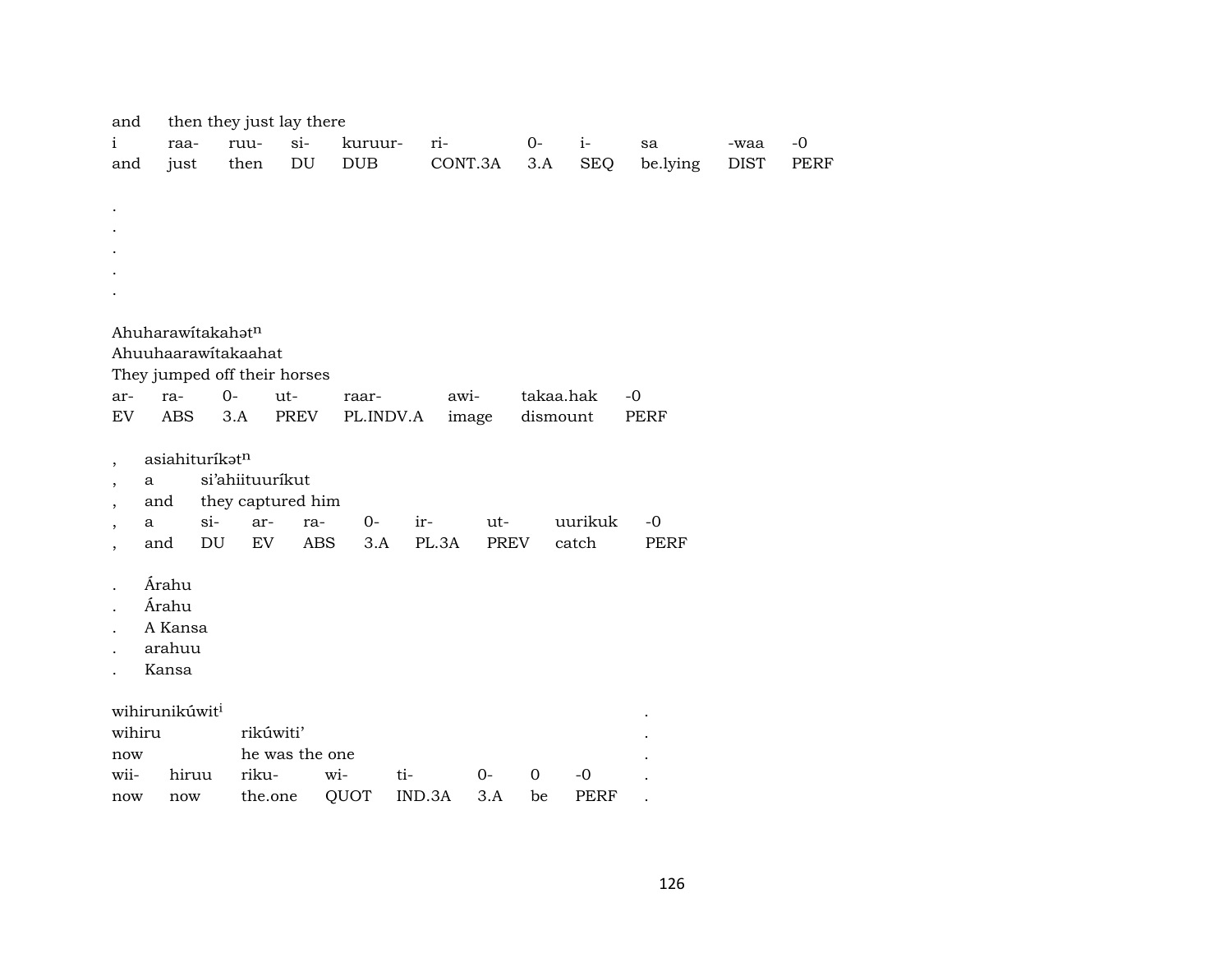|                | Ásiahihkutit <sup>n</sup>    |                    |                  |      |                                     |                          |             | $\overline{\phantom{a}}$ |      |
|----------------|------------------------------|--------------------|------------------|------|-------------------------------------|--------------------------|-------------|--------------------------|------|
| A              |                              | sí'ahihkuutit      |                  |      |                                     |                          |             | $\overline{\phantom{a}}$ |      |
| And            |                              | they killed him    |                  |      |                                     |                          |             |                          |      |
| a              | si-                          | ar-                | ra-              | $0-$ | $ir-$                               | kuut.ik                  | $-0$        | $\overline{\phantom{a}}$ |      |
| and            | DU                           | EV                 | <b>ABS</b>       | 3.A  | PL.3A                               | kill                     | <b>PERF</b> | $\overline{\phantom{a}}$ |      |
|                | hišiahawat <sup>a</sup>      |                    |                  |      |                                     |                          | $\, ,$      |                          |      |
| hici           |                              | ahaawaáta'         |                  |      |                                     |                          |             |                          |      |
| but            | he got up                    |                    |                  |      |                                     |                          |             |                          |      |
| hi.ci          | ar-                          | ra-                | $0-$             | $a-$ |                                     | waat.a<br>$-0$           |             |                          |      |
| and            | EV                           | ABS                | 3.A              |      | PREV.3A                             | get.up                   | PERF        |                          |      |
| astasaríkuš    |                              |                    |                  |      |                                     |                          |             |                          |      |
|                | Astacaríkuc                  |                    |                  |      |                                     |                          |             |                          |      |
| No Feet        |                              |                    |                  |      |                                     |                          |             |                          |      |
| as-            | raar-                        |                    | tarikuc          |      |                                     |                          |             |                          |      |
| foot           | PL                           | short              |                  |      |                                     |                          |             |                          |      |
|                |                              |                    |                  |      |                                     |                          |             |                          |      |
| Irári          |                              |                    |                  |      |                                     | $^\mathrm{^\mathrm{o}}$  |             |                          |      |
| Iraári'        |                              |                    |                  |      |                                     | $\overline{ }$           |             |                          |      |
| <b>Brother</b> |                              |                    |                  |      |                                     | $\cdot$                  |             |                          |      |
| $i-$           |                              | -raar-             |                  |      | -ri'                                |                          |             |                          |      |
| 3.POSS.A       |                              |                    | same.sex.sibling |      | 3.POSS.B                            | $\overline{\phantom{a}}$ |             |                          |      |
|                |                              |                    |                  |      |                                     |                          |             |                          |      |
| karawituhi     |                              |                    |                  |      |                                     |                          |             |                          |      |
|                | karawituuhi                  |                    |                  |      |                                     |                          |             |                          |      |
|                | he was not good              |                    |                  |      |                                     |                          |             |                          |      |
| kara-          | wi-                          |                    | ti-              | $0-$ | uur-                                | hiir                     | $-0$        |                          |      |
| <b>NEG</b>     |                              | QUOT               | IND.3A           | 3.A  | PREV                                | be.good                  | <b>PERF</b> |                          |      |
|                | irárusiwitiríru <sup>a</sup> |                    |                  |      |                                     |                          |             |                          |      |
| $\mathbf{i}$   |                              | raaruusiwitiriru'a |                  |      |                                     |                          |             |                          |      |
| and            |                              |                    |                  |      | then they just became afraid of him |                          |             |                          |      |
| $\mathbf{i}$   | raa-                         | ruu-               | $\sin$           | wi-  | ti-                                 | $0 -$                    | ir-         | riru                     | -aar |

 $\mbox{-}0$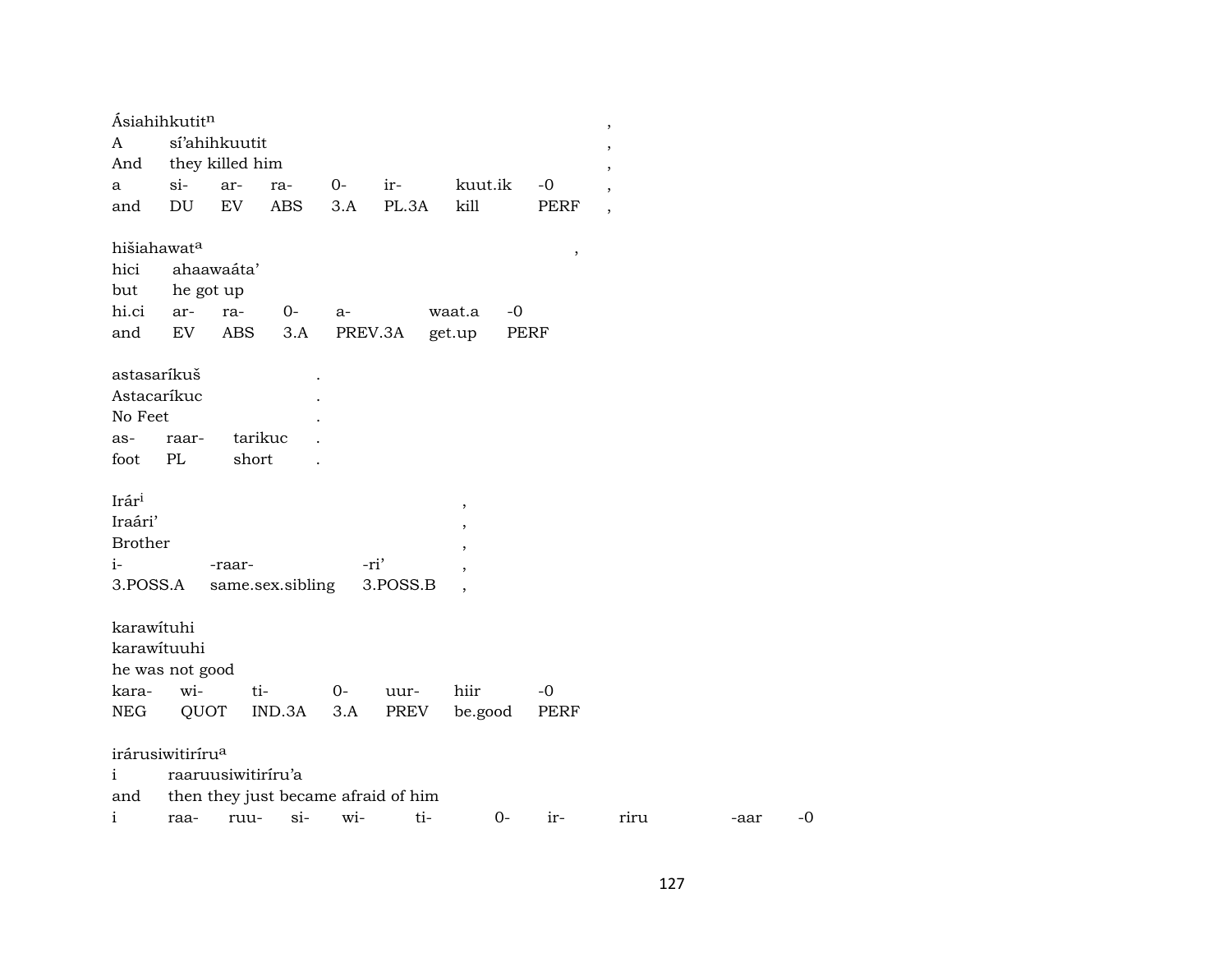| and                                                                | just                                                 | then                                                     | DU                                                                   | QUOT               | IND.3A | 3.A             | PL.3A                      | be.afraid.of |          | <b>INCH</b>   | <b>PERF</b> |
|--------------------------------------------------------------------|------------------------------------------------------|----------------------------------------------------------|----------------------------------------------------------------------|--------------------|--------|-----------------|----------------------------|--------------|----------|---------------|-------------|
| ákitar <sup>u</sup><br>ákitaaru'<br>the tribe<br>akitaar-<br>tribe | $-u'$                                                | $\overline{ }$<br>$\overline{\phantom{a}}$<br><b>NOM</b> |                                                                      |                    |        |                 |                            |              |          |               |             |
| Irírutahu<br>iriíruutahu                                           | its being that way                                   |                                                          |                                                                      |                    |        |                 |                            |              |          |               |             |
| irii-                                                              | ra-                                                  | $0-$                                                     | ut-                                                                  | $\mathbf 0$<br>-a  |        | -hus            |                            |              |          |               |             |
| that                                                               | <b>ABS</b>                                           | 3.A                                                      | <b>PREV</b>                                                          | be                 | SUB.1  | <b>IMPF.SUB</b> |                            |              |          |               |             |
| wii-<br>when<br>$^\mathrm{,}$                                      | wirakurahkatata<br>wirakuraáhkataata<br>ra-<br>INF.A | $0-$<br>3.A                                              | when they went up on the prairie<br>ku-<br>$\textsf{INF}.\textsf{B}$ | raar-<br>PL.INDV.A |        | kata-           | against.a.vertical.surface |              | at<br>go | $-a$<br>SUB.1 |             |
|                                                                    |                                                      |                                                          |                                                                      |                    |        |                 |                            |              |          |               |             |
|                                                                    |                                                      |                                                          |                                                                      |                    |        |                 |                            |              |          |               |             |
|                                                                    |                                                      |                                                          |                                                                      |                    |        |                 |                            |              |          |               |             |
| Hi<br>And                                                          | híaharahkataatn                                      | aharaahkatá'at                                           | they went onto the prairie                                           |                    |        |                 |                            |              |          |               |             |
| hi                                                                 | ar-                                                  | ra-                                                      | $0-$                                                                 | raar-              | kata-  |                 |                            | at           | $-0$     |               |             |
| and                                                                | EV                                                   | <b>ABS</b>                                               | 3.A                                                                  | PL.INDV.A          |        |                 | against.a.vertical.surface | go           | PERF     |               |             |
| $\sim$                                                             | $\cdot$ $\cdot$ $\cdot$                              |                                                          |                                                                      |                    |        |                 |                            |              |          |               |             |

hinaripákus<sup>u</sup>

 $\hbox{hi}$ raaripákusu'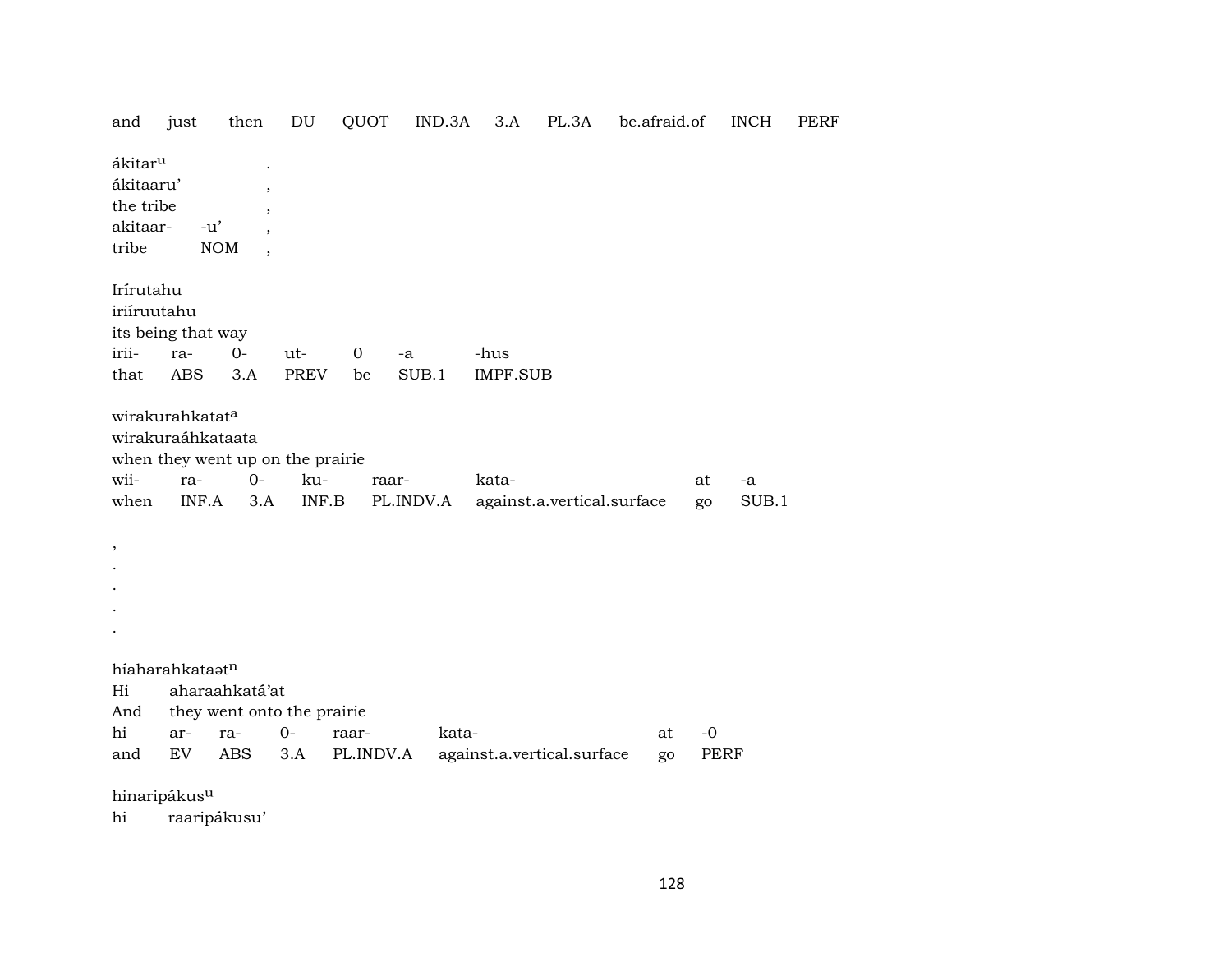| and                | soldier      |                             |                      |       |                     |          |                 |   |      |
|--------------------|--------------|-----------------------------|----------------------|-------|---------------------|----------|-----------------|---|------|
| hi                 | raa-         | ri.apak                     |                      |       | -hus                |          | $-u^{\prime}$   |   |      |
| and                | way          |                             | oppose.relinquishing |       |                     | IMPF.SUB | <b>NOM</b>      |   |      |
|                    |              |                             |                      |       |                     |          |                 |   |      |
| tiaháwari          |              |                             |                      |       |                     |          |                 |   |      |
| ti'aháwari         |              |                             |                      |       |                     |          |                 |   |      |
|                    |              | this one going around       |                      |       |                     |          |                 |   |      |
| tii-               | ar-          | ra-                         | $0-$                 | warii |                     |          | -hus            |   |      |
| this               | EV           | ABS                         | 3.A                  |       | be.going.about.IMPF |          | IMPF.SUB        |   |      |
| hiwisiririru       |              |                             |                      |       |                     |          |                 |   |      |
| hi                 | wisiriiriru' |                             |                      |       |                     |          |                 |   |      |
| and                |              | now they were afraid of him |                      |       |                     |          |                 |   |      |
| hi                 | wii-         | $si-$                       | ra-                  | $O -$ | ir-                 | uur-     | riru            |   | $-0$ |
| and                | now          | DU                          | ABS                  | 3.A   | PL.3A               | PREV     | be.afraid.of    |   | PERF |
|                    |              |                             |                      |       |                     |          |                 |   |      |
| Astašaríkuš        |              |                             |                      |       |                     |          |                 |   |      |
| Astacaríkuc        |              |                             |                      |       |                     |          |                 |   |      |
| No Feet            |              |                             |                      |       |                     |          |                 |   |      |
| as-                | raar-        | tarikuc                     |                      |       |                     |          |                 |   |      |
| foot               | PL           | short                       |                      |       |                     |          |                 |   |      |
|                    |              |                             |                      |       |                     |          |                 |   |      |
| Irirutáhu          |              |                             |                      |       |                     |          |                 |   |      |
| Iriíruutahu        |              |                             |                      |       |                     |          |                 |   |      |
| Its being that way |              |                             |                      |       |                     |          |                 |   |      |
| irii-              | ra-          | $0-$                        | ut-                  | 0     | -a                  | -hus     |                 |   |      |
| that               | ABS          | 3.A                         | PREV                 | be    | SUB.1               |          | <b>IMPF.SUB</b> |   |      |
|                    |              |                             |                      |       |                     |          |                 |   |      |
| nihkurəsíhu        |              |                             |                      |       |                     |          |                 | , |      |
| rihkuurasíhu       |              |                             |                      |       |                     |          |                 |   |      |
| for them to run    |              |                             |                      |       |                     |          |                 |   |      |
| ra-                | $O -$        | ir-                         | ku-                  |       | uur-                | as-i     | -hus            |   |      |
| INF.A              | 3.A          | PL.3A                       | INF.B                |       | PREV                | run      | IMPF.SUB        |   |      |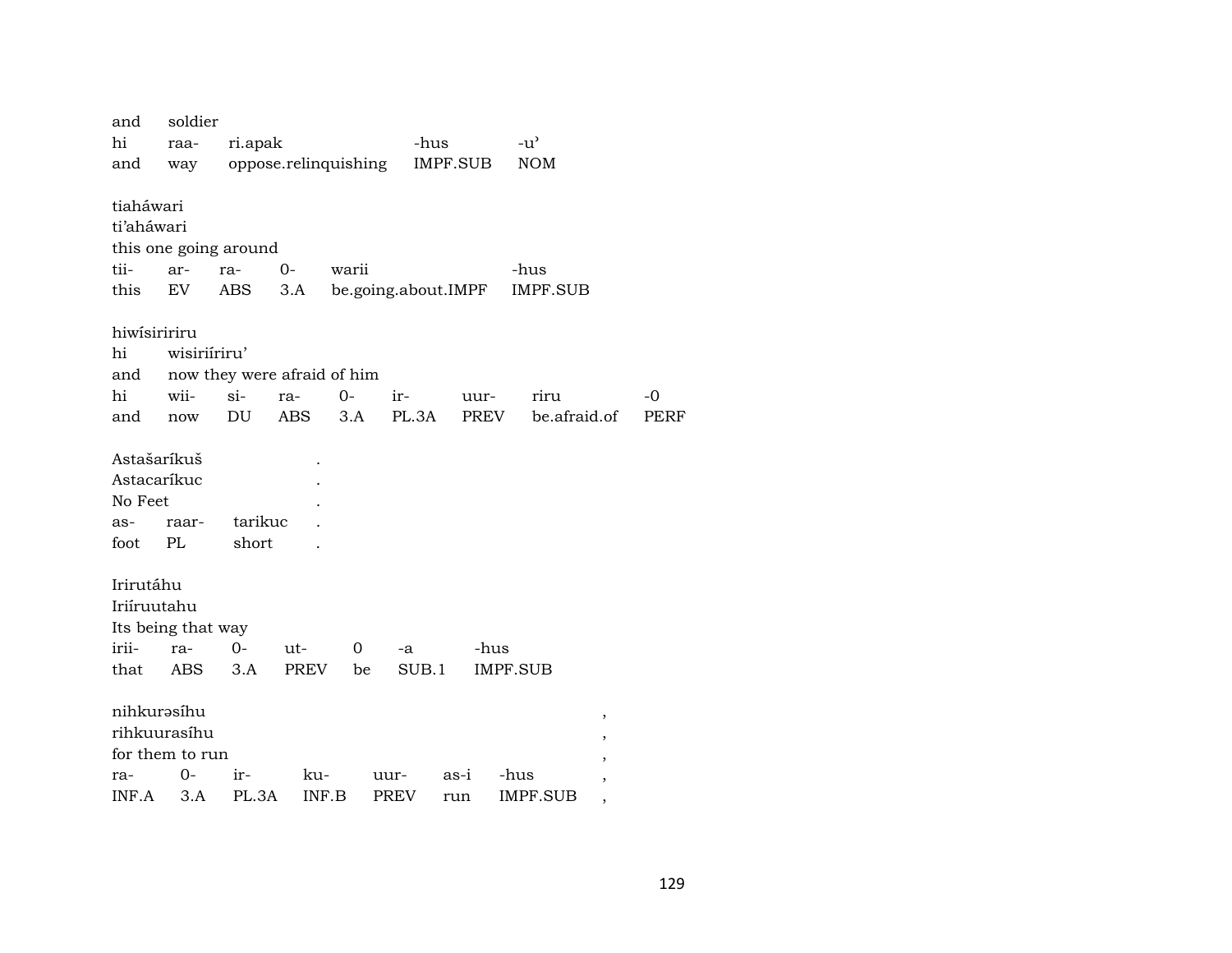|                          | hituharukatáiwahatn                                                               |                              |                       |                     |                        |                                                                          |                |                          |             |             |
|--------------------------|-----------------------------------------------------------------------------------|------------------------------|-----------------------|---------------------|------------------------|--------------------------------------------------------------------------|----------------|--------------------------|-------------|-------------|
| hi                       |                                                                                   | tuuhaaruukatá'iwaahat        |                       |                     |                        |                                                                          |                |                          |             |             |
| and                      |                                                                                   | they were lined up to charge |                       |                     |                        |                                                                          |                |                          |             |             |
| hi                       | ti-                                                                               | $0-$                         | ut-                   | raar-               |                        | huukata-                                                                 |                | wi.hak                   | -waa        | -0          |
| and                      | IND.3A                                                                            | 3.A                          | <b>PREV</b>           | PL.INDV.A           |                        | along.the.bank                                                           |                | be.sitting.PL            | <b>DIST</b> | <b>PERF</b> |
| $\overline{\phantom{a}}$ | tiharáihku<br>Tiihaará'ihku'<br>They mean them<br>ti-<br>IND.3A                   | $O -$<br>ir-<br>3.A          | PL.3A                 | ut-<br><b>PREV</b>  | raa.ra'ihk<br>mean     | -:hus<br><b>IMPF</b>                                                     |                |                          |             |             |
| ra-<br>INF.A             | nakuráhikuš <sup>u</sup><br>rakuraáhikuucu<br>the one who is brave<br>$0-$<br>3.A | ku-<br>INF.B                 | raahikuuc<br>be.brave | -u                  | SUB.D                  |                                                                          |                |                          |             |             |
| ar-<br>EV                | Ahurasíhititn<br>Ahuurasíhittit<br>He galloped<br>ra-<br>ABS                      | $0-$<br>3.A                  | uur-<br>PREV          | as-i<br>CAUS<br>run | -hik.rik<br>-0<br>PERF | $\, ,$<br>,<br>,<br>$\overline{\phantom{a}}$<br>$\overline{\phantom{a}}$ |                |                          |             |             |
|                          | ruwituhtáwiatn<br>ruuwituhtáwi'at<br>then he went past him                        |                              |                       |                     |                        |                                                                          |                |                          |             |             |
| ruu-                     | wi-                                                                               | ti-                          | $0-$                  | uur-                | ta.wi.at               |                                                                          | $-0$           |                          |             |             |
| then                     | QUOT                                                                              | IND.3A                       | 3.A                   | PREV                | brush.against          |                                                                          | PERF           |                          |             |             |
| hi                       | híahawaku<br>ahawáku'                                                             |                              |                       |                     | ,                      | $\epsilon\epsilon$<br>$\epsilon$<br>$\mathcal{C}\mathcal{C}$             | Íkaa<br>Iíka'a | Ţ                        |             |             |
| and                      | he said                                                                           |                              |                       |                     |                        | $\mathbf H$                                                              | Oh my          | $\overline{\phantom{a}}$ |             |             |
| hi                       | ar-                                                                               | ra-                          | $0-$                  | waka'u<br>-0        |                        |                                                                          | iika'a         | ,                        |             |             |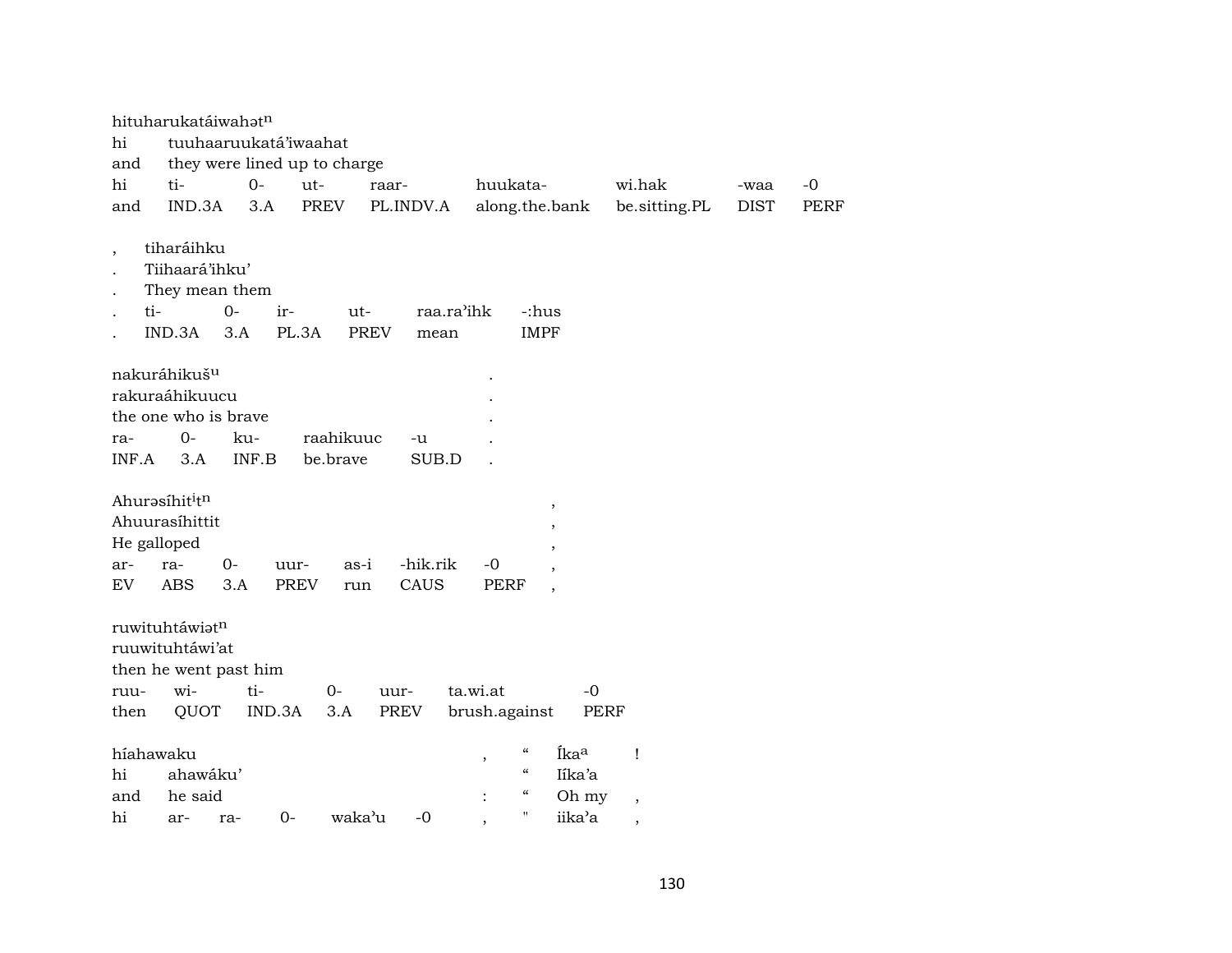| and          | EV                | <b>ABS</b>           | 3.A           | say                     | PERF      | $\overline{\phantom{a}}$ | $\pmb{\mathsf{H}}$ | oh.my                   | $\overline{\phantom{a}}$ |             |             |
|--------------|-------------------|----------------------|---------------|-------------------------|-----------|--------------------------|--------------------|-------------------------|--------------------------|-------------|-------------|
|              | nakuwašúriritn    |                      |               |                         |           |                          |                    | $\pmb{\mathsf{H}}$      |                          |             |             |
|              | rakuuwahcuúriirit |                      |               |                         |           |                          |                    | $\pmb{\mathsf{H}}$<br>Ţ |                          |             |             |
|              | at least stop     |                      |               |                         |           |                          |                    | $\pmb{\mathsf{H}}$<br>ı |                          |             |             |
| ra-          | $0-$              | ku-                  |               | awahc-                  | uuri.arik | $-0$                     |                    | $\pmb{\mathsf{H}}$      |                          |             |             |
| INF.A        | 3.A               | INF.B                |               | at.least                | stop      |                          | <b>PERF</b>        | н                       |                          |             |             |
| Ahawáku      |                   |                      |               |                         |           | $\mathcal{C}$            |                    |                         |                          |             |             |
| Ahawáku'     |                   |                      |               |                         |           | $\mathcal{C}\mathcal{C}$ |                    |                         |                          |             |             |
| He said      |                   |                      |               |                         |           | $\mathcal{C}\mathcal{C}$ |                    |                         |                          |             |             |
| ar-          | ra-               | $0-$                 | waka'u        | $-0$                    |           | $\mathbf{H}$             |                    |                         |                          |             |             |
| EV           | <b>ABS</b>        | 3.A                  | say           |                         | PERF      | $\pmb{\mathsf{H}}$       |                    |                         |                          |             |             |
|              |                   |                      |               |                         |           |                          |                    |                         |                          |             |             |
|              | Ihawárikuritutu   |                      |               |                         |           |                          |                    |                         | ,                        |             |             |
| Ι            | hawá              |                      | rikuriítuutu' |                         |           |                          |                    |                         |                          |             |             |
| And          | also              |                      |               | I am just like that one |           |                          |                    |                         |                          |             |             |
| $\mathbf{i}$ | haawa             |                      | riku-         | rii-                    | $t-$      | ut-                      | uu                 | -0                      |                          |             |             |
| and          | also              |                      | that.is       | <b>ASSR</b>             | 1.A       | PREV                     | be                 | <b>PERF</b>             |                          |             |             |
|              | naripakúsutatn    |                      |               |                         |           |                          |                    |                         |                          |             |             |
|              | Raaripákusu'      |                      |               |                         |           |                          | tat                |                         |                          |             |             |
| A soldier    |                   |                      |               |                         |           |                          | I am               |                         |                          |             |             |
| raa-         | ri.apak           |                      |               | -hus                    |           | $-u^{\prime}$            | ta-                |                         | t-                       | $\mathbf 0$ | $-0$        |
| way          |                   | oppose.relinquishing |               |                         | IMPF.SUB  | <b>NOM</b>               |                    | IND.1/2A                | 1.A                      | be          | <b>PERF</b> |
|              |                   |                      |               |                         |           |                          |                    |                         |                          |             |             |
|              |                   | Ahawáku              |               |                         |           |                          | $\epsilon$         |                         |                          |             |             |
| п            |                   | Ahawáku'             |               |                         |           |                          | $\epsilon$         |                         |                          |             |             |
| н            |                   | He said              |               |                         |           |                          | $\epsilon\epsilon$ |                         |                          |             |             |
| п            | ar-               | ra-                  | 0-            |                         | waka'u    | $-0$                     | 11                 |                         |                          |             |             |
| п            | EV                | ABS                  | 3.A           | say                     |           | <b>PERF</b>              | П                  |                         |                          |             |             |
|              |                   |                      |               |                         |           |                          |                    |                         |                          |             |             |

Ikariritúšiµ

I kariiriitúci'u'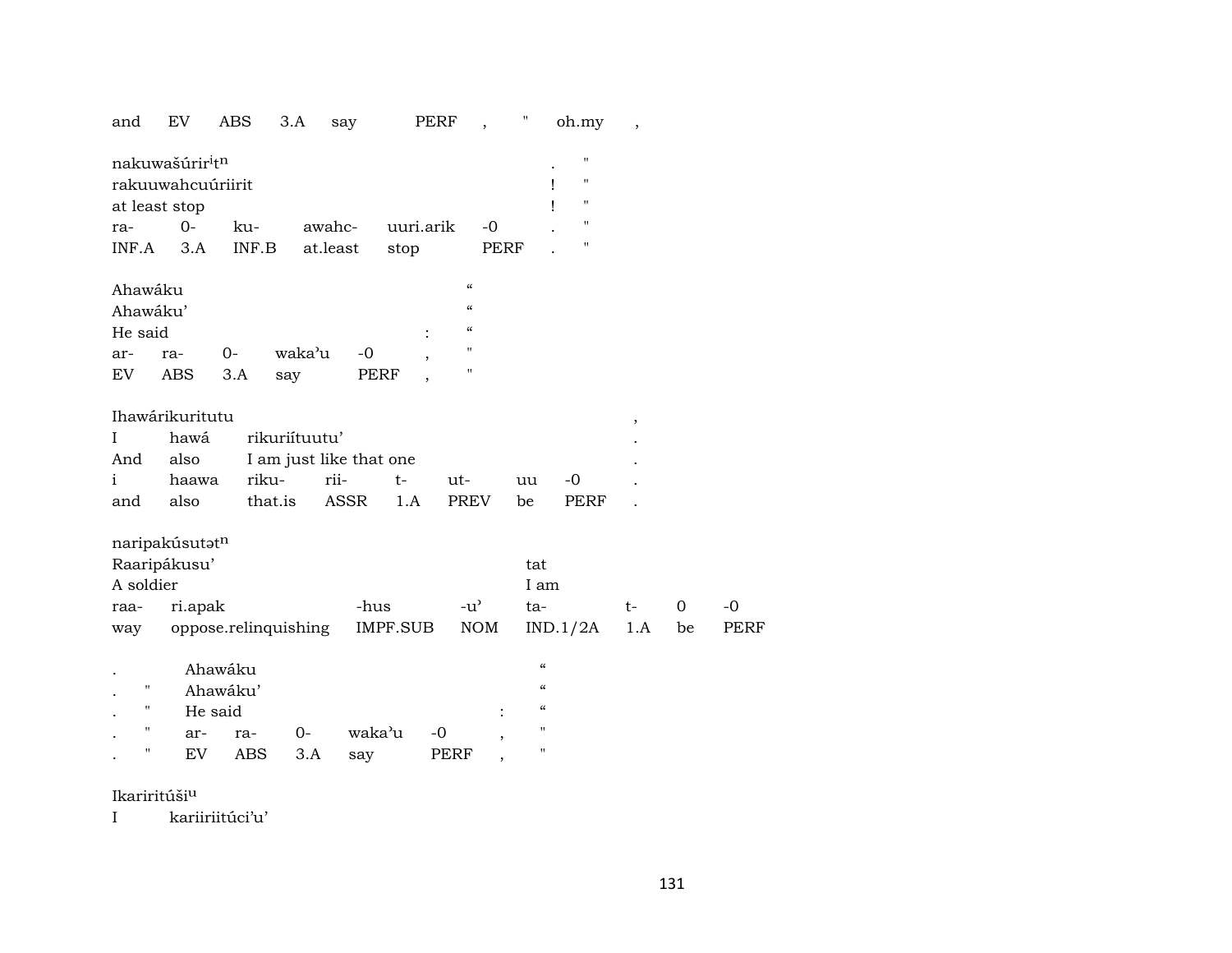| And                                                        |                             | I am not like that |                      |             |             |                |        |             |          |      |  |
|------------------------------------------------------------|-----------------------------|--------------------|----------------------|-------------|-------------|----------------|--------|-------------|----------|------|--|
| $\mathbf{i}$                                               | karii-                      |                    | rii-                 | $t-$        | ut-         | $i-$           | uu     | $-0$        |          |      |  |
| and                                                        | EMPH.NEG                    |                    | ASSR                 | 1.A         | PREV        | <b>SEQ</b>     | be     | PERF        |          |      |  |
|                                                            |                             |                    |                      |             |             |                |        |             |          |      |  |
|                                                            | irikúrasutu <sup>a</sup>    |                    |                      |             |             |                |        | 11          |          |      |  |
|                                                            | iriikúrasuutuu'a            |                    |                      |             |             |                |        | 11          |          |      |  |
|                                                            | the way you are             |                    |                      |             |             |                |        | 11          |          |      |  |
| irii-                                                      | ku-                         | ra-                | $S-$                 | ut-         | uu          | -a             |        | 11          |          |      |  |
| that                                                       | <b>INDF</b>                 | ABS                | 2.A                  | <b>PREV</b> | be          | SUB.1          |        | "           |          |      |  |
|                                                            |                             |                    |                      |             |             |                |        |             |          |      |  |
|                                                            | Akiiriwirukutikawatn        |                    |                      |             |             |                |        |             |          |      |  |
| Aki                                                        |                             | iriwiru            |                      |             |             | kutíkawat      |        |             |          |      |  |
| And here                                                   |                             | there              |                      |             |             | he took it out |        |             |          |      |  |
| a-                                                         | ki                          | irii-              | wii-                 | ruu         | ku-         | ti-            |        | 0-          | kawat    | $-0$ |  |
| and                                                        | there                       | there              | $\operatorname{now}$ | there       | <b>INDF</b> |                | IND.3A | 3.A         | take.out | PERF |  |
| níšik <sup>i</sup><br>riíciki<br>a knife<br>riici<br>knife | -kis<br><b>DIM</b>          |                    |                      |             |             |                |        |             |          |      |  |
|                                                            | aahihkawarúšat <sup>n</sup> |                    |                      |             |             |                |        |             |          |      |  |
| a                                                          |                             | ahihkawaaruúcat    |                      |             |             |                |        |             |          |      |  |
| and                                                        |                             | he was stabbed     |                      |             |             |                |        |             |          |      |  |
| a                                                          | ar-                         | ra-                | $0-$                 | ir-         | ka.cak      | -waa           |        | -ruu        | $-0$     |      |  |
| and                                                        | EV                          | <b>ABS</b>         | 3.A                  | 3.INDF      | stick       | <b>DIST</b>    |        | <b>DIST</b> | PERF     |      |  |
|                                                            |                             |                    |                      |             |             |                |        |             |          |      |  |
| Astašaríkuš                                                |                             |                    |                      |             |             |                |        |             |          |      |  |
| Astacaríkuc                                                |                             |                    |                      |             |             |                |        |             |          |      |  |
| No Feet                                                    |                             |                    |                      |             |             |                |        |             |          |      |  |
| as-                                                        | raar-                       | tarikuc            |                      |             |             |                |        |             |          |      |  |

foot PL  ${\tt short}$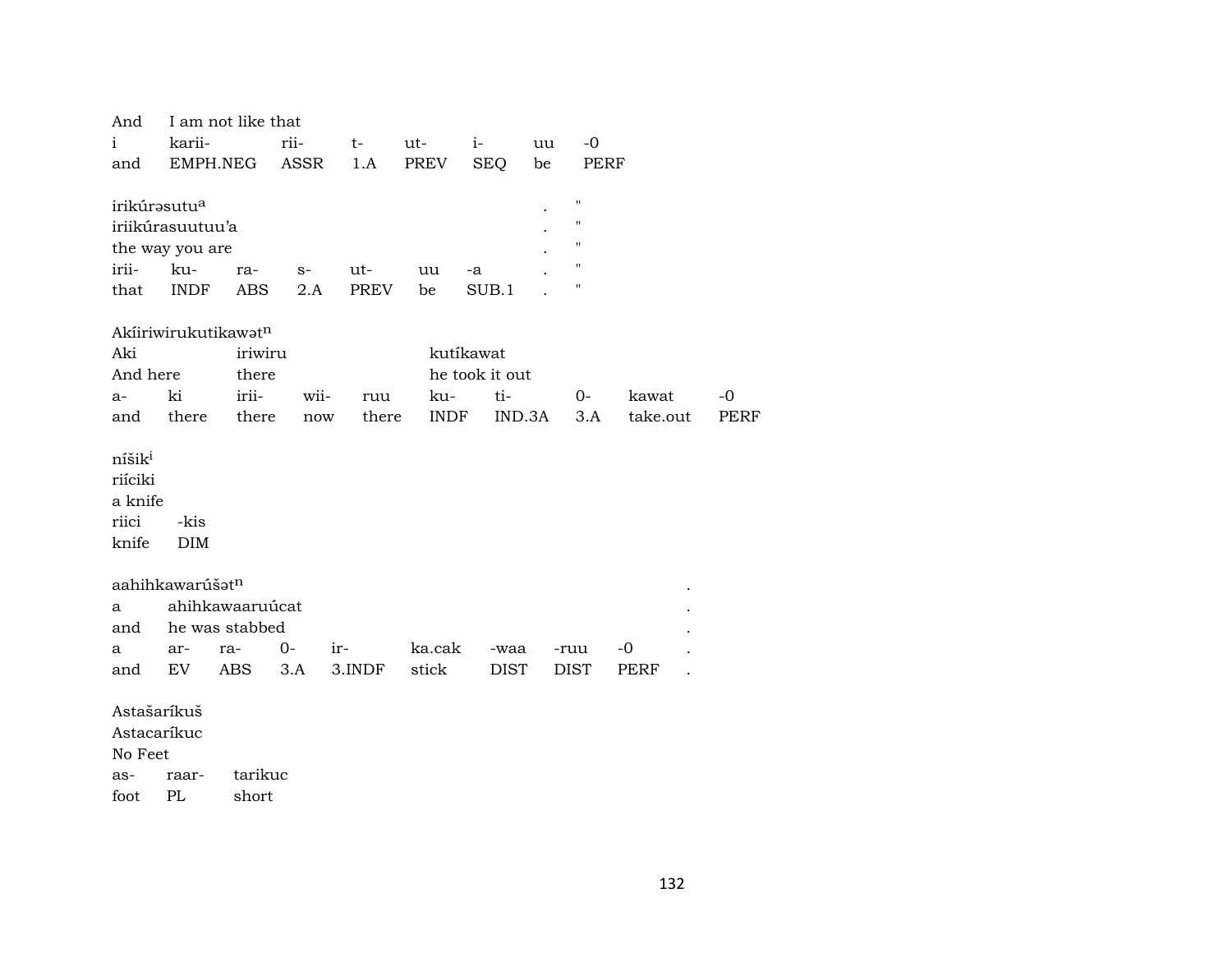|                          | witikáwarušatn             |                              |            |        |        |             |             |                            |         | Náwa       |  |
|--------------------------|----------------------------|------------------------------|------------|--------|--------|-------------|-------------|----------------------------|---------|------------|--|
|                          | witikáwaaruucat            |                              |            |        |        |             |             |                            |         | Ráwa       |  |
|                          | he stabbed him             |                              |            |        |        |             |             |                            |         | <b>Now</b> |  |
| wi-                      | ti-                        |                              | $0-$       | ka.cak |        | -waa        | -ruu        | $-0$                       |         | rawa       |  |
| QUOT                     |                            | IND.3A                       | 3.A        | stick  |        | <b>DIST</b> | <b>DIST</b> | <b>PERF</b>                |         | now        |  |
|                          |                            |                              |            |        |        |             |             |                            |         |            |  |
|                          | aahihkawútit <sup>n</sup>  |                              |            |        |        |             |             |                            |         | táraha     |  |
| a                        |                            | ahihkawuútit                 |            |        |        |             |             |                            |         | táraha'    |  |
| and                      |                            | they killed them             |            |        |        |             |             |                            |         | buffalos   |  |
| a                        | ar-                        | ra-                          | $0 -$      | ir-    |        | ka.wa.ut.ik |             | $-0$                       |         | tarahaa    |  |
| and                      | EV.                        | ABS                          | 3.A        | PL.3A  |        | kill.DIST   |             | PERF                       |         | buffalo    |  |
|                          |                            |                              |            |        |        |             |             |                            |         |            |  |
|                          | Pítaahawaku                |                              |            |        |        |             |             |                            |         |            |  |
| Piíta                    |                            | ahawáku'                     |            |        |        |             |             |                            |         |            |  |
| The man                  |                            | he said                      |            |        |        |             |             |                            |         |            |  |
| wiita                    |                            | ar-                          | ra-        | $0-$   | waka'u | $-0$        |             |                            |         |            |  |
| man                      |                            | EV                           | <b>ABS</b> | 3.A    | say    |             | PERF        |                            |         |            |  |
|                          |                            |                              |            |        |        |             |             |                            |         |            |  |
|                          | iwirakawášuks <sup>u</sup> |                              |            |        |        |             |             |                            |         |            |  |
|                          |                            | iwirakukawaácaksu            |            |        |        |             |             |                            |         |            |  |
|                          |                            | the one who was stabbed      |            |        |        |             |             |                            |         |            |  |
| ii-                      | wii-                       | ra-                          | $0-$       | ku-    |        | ka.cak      |             | -waa                       | -his    | -u         |  |
| that                     | now                        | INF.A                        |            | 3.A    | INF.B  | stick       |             | <b>DIST</b>                | PERF    | SUB.D      |  |
|                          |                            |                              |            |        |        |             |             |                            |         |            |  |
| $\vdots$                 |                            | karawitiríkutit <sup>n</sup> |            |        |        |             |             |                            |         |            |  |
| $\overline{\phantom{a}}$ |                            | karawitiriíkuutit            |            |        |        |             |             |                            |         |            |  |
| $\overline{\phantom{a}}$ |                            | he did not kill him          |            |        |        |             |             |                            |         |            |  |
| --                       | kara-                      | wi-                          | ti-        |        | 0-     | ir-         | $i-$        |                            | kuut.ik | -0         |  |
| --                       | NEG                        | QUOT                         |            | IND.3A | 3.A    | OBV         | <b>SEQ</b>  |                            | kill    | PERF       |  |
|                          |                            |                              |            |        |        |             |             |                            |         |            |  |
|                          | Ahawáku                    |                              |            |        |        |             |             | $\pmb{\zeta}\pmb{\zeta}$   |         |            |  |
| $\qquad \qquad -$        | ahawáku'                   |                              |            |        |        |             |             | $\boldsymbol{\mathcal{C}}$ |         |            |  |
| --                       | he said                    |                              |            |        |        |             |             | $\boldsymbol{\mathcal{C}}$ |         |            |  |
| $- -$                    | ar-                        | ra-                          | $0-$       | waka'u | $-0$   |             |             | $\mathbf{H}$               |         |            |  |
|                          |                            |                              |            |        |        |             |             |                            |         |            |  |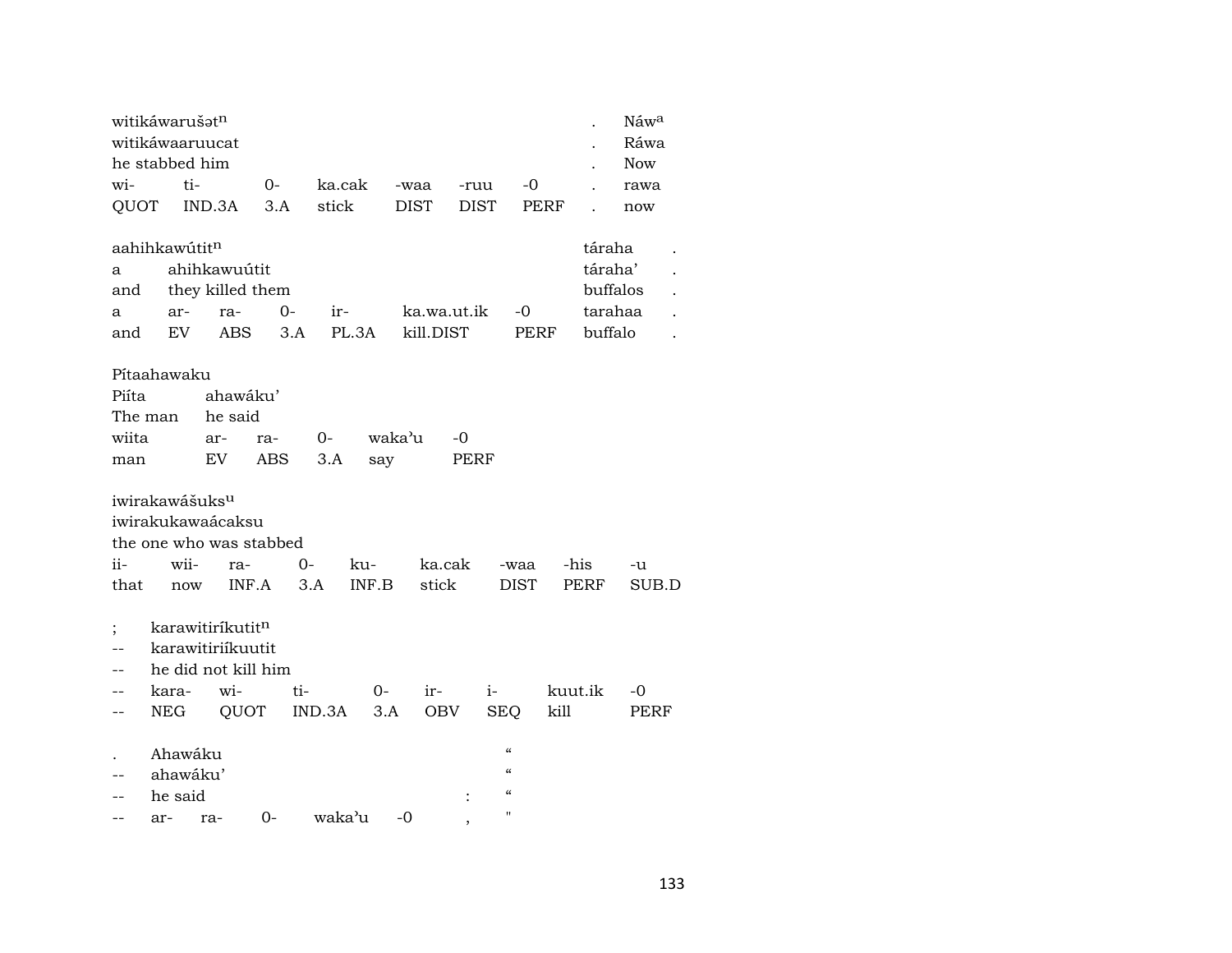|                                                                                                            | $\mathop{\rm EV}\nolimits$<br><b>ABS</b>                                    | 3.A                                                                                                        | say                       |                    | <b>PERF</b>                   | $\pmb{\mathsf{H}}$                          |          |                 |      |         |       |             |
|------------------------------------------------------------------------------------------------------------|-----------------------------------------------------------------------------|------------------------------------------------------------------------------------------------------------|---------------------------|--------------------|-------------------------------|---------------------------------------------|----------|-----------------|------|---------|-------|-------------|
| Ruutikítawi'<br>ruu-                                                                                       | Rutikítawirikurahirititn<br>Then he is leader<br>ti-                        | $0-$                                                                                                       | kita.wi                   |                    | $-0$                          | rikuraahiíriitit<br>until I get well<br>ri- | ku-      | uur-            | raa- | hiir    | -a    | -itik       |
| then                                                                                                       | IND.3A                                                                      | 3.A                                                                                                        |                           | be.the.leaer       | <b>PERF</b>                   | CONT.3A                                     | 1.P      | <b>PREV</b>     | way  | be.good | SUB.1 | <b>INCH</b> |
| $\pmb{\mathsf{H}}$<br>$\pmb{\mathsf{H}}$<br>$\pmb{\mathsf{H}}$<br>$\pmb{\mathsf{H}}$<br>$\pmb{\mathsf{H}}$ | Náw <sup>a</sup><br>Ráwa<br>Now<br>rawa<br>now                              | $\,$<br>$\overline{\phantom{a}}$<br>$\overline{\phantom{a}}$<br>$\overline{\phantom{a}}$<br>$\overline{ }$ |                           |                    |                               |                                             |          |                 |      |         |       |             |
| iwiráwari<br>iwiraáhwari<br>$ii -$<br>when                                                                 | when he went about<br>wii-<br>when                                          | ra-<br>ABS                                                                                                 | $O -$<br>3.A              | ar-<br>EV          | warii                         | be.going.about.IMPF                         | -hus     | <b>IMPF.SUB</b> |      |         |       |             |
| $\overline{\phantom{a}}$                                                                                   | wirahwáku<br>wiraahwáku'<br>now he said<br>wii-<br>now                      | ra-<br><b>ABS</b>                                                                                          | $O -$<br>ar-<br>EV<br>3.A | say                | waka'u<br>$-0$<br><b>PERF</b> |                                             |          |                 |      |         |       |             |
|                                                                                                            | iríahukskitawi <sup>u</sup><br>irií'ahukskitawi'u<br>the one who was leader |                                                                                                            |                           |                    |                               |                                             |          |                 |      |         |       |             |
| irii-<br>that                                                                                              | ar-<br>${\rm EV}$                                                           | ra-<br><b>ABS</b>                                                                                          | $0 -$<br>3.A              | uks-<br><b>AOR</b> | kita.wi<br>be.the.leader      | -u<br>SUB.D                                 | --<br>-- |                 |      |         |       |             |
| $\cdots$                                                                                                   | $\sim$ $\sim$ $\sim$                                                        |                                                                                                            |                           |                    |                               |                                             |          |                 |      |         |       |             |

tararikawáah $^{\rm u}$ 

Tararikaawá'aahu'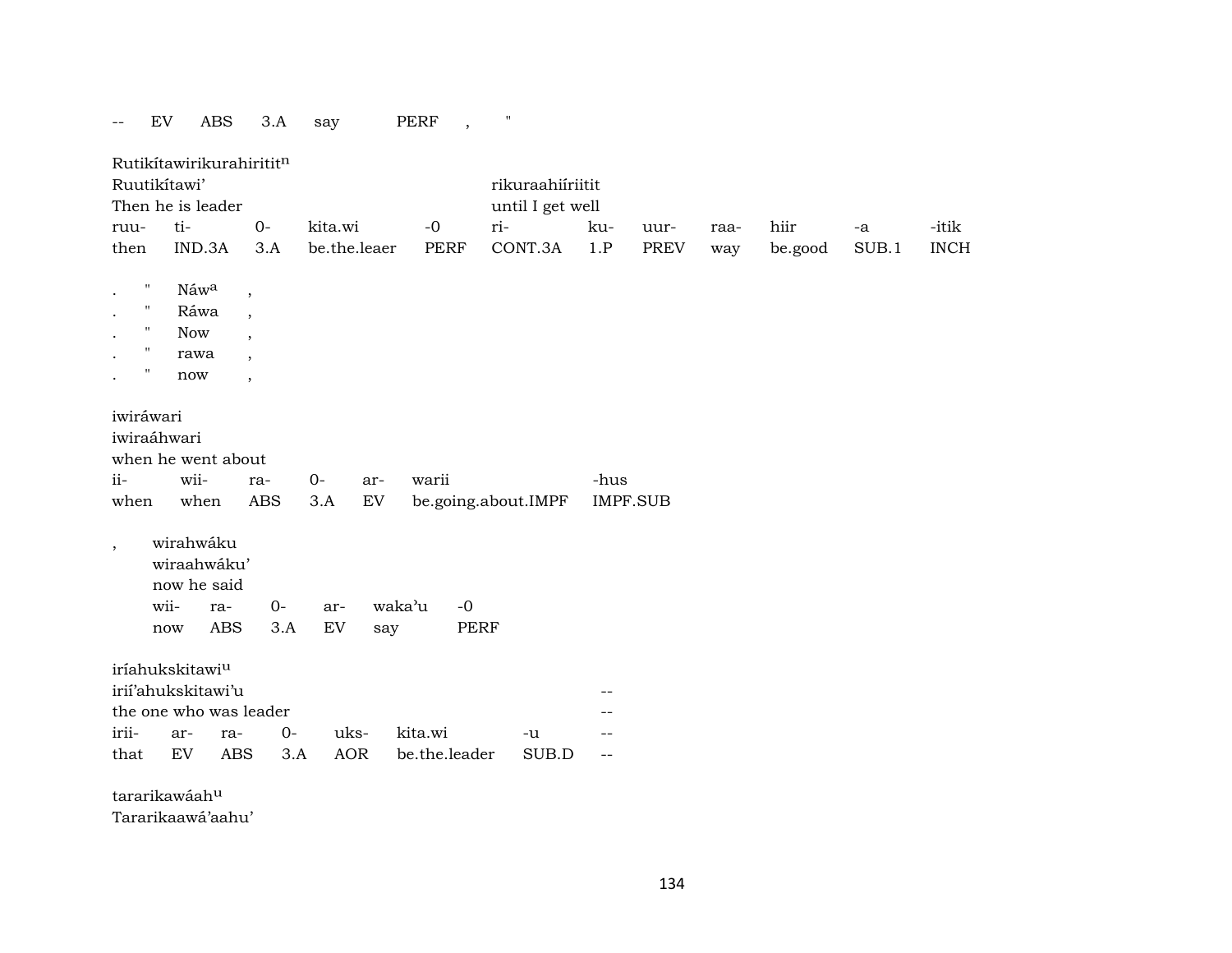He Was Bringing Things Back

,

| ti-               | 0-     | $a-$    | raar- |            | $ri-$       | kaa-   | wa-                |                  | a    | -:hus       |
|-------------------|--------|---------|-------|------------|-------------|--------|--------------------|------------------|------|-------------|
| IND.3A            | 3.A    | PREV.3A |       | 3PL.INAN.P | <b>PORT</b> | inside |                    | <b>DIST</b>      | come | <b>IMPF</b> |
|                   |        |         |       |            |             |        |                    |                  |      |             |
| witúksasa         |        |         |       |            |             | ٠      | "                  | Náw <sup>a</sup> |      |             |
| witúksasa'        |        |         |       |            |             | ٠      | $\epsilon\epsilon$ | Ráwa             |      |             |
| he was named      |        |         |       |            |             |        | $\mu$              | <b>Now</b>       |      |             |
| $\overline{wi}$ - | ti-    | $() -$  | uks-  | asar       | -0          |        | Π                  | rawa             |      |             |
| <b>OUOT</b>       | IND.3A | 3.A     | AOR   | be.named   | PERF        |        |                    | now              |      |             |

sišuksiriharahú<sup>u</sup> siicúksiriihaarahu'u be prepared for anything i- s- ir- ut- uks- irihaara.hur -" CONT.1/2A 2.A PREV.1/2A PREV JUSS be.prepared EX , tir<br/>ə́spari . " tiráspari " as you go about  $\blacksquare$ tii- ra- s- warii -hus . " this ABS 2.A be.going.about.IMPF IMPF.SUB . " Ahawáku Astašaríkuš " Ahawáku' (and a shekari Astacaríkuc (and a shekari 1999) a shekari Astacaríkuc (and a shekari 1991) a shekari He said is a set to see that the No Feet that is set to see the set of the set of the set of the set of the se ar- ra- 0- waka"u -0 as- raar- tarikuc , " EV ABS 3.A say PERF foot PL short , "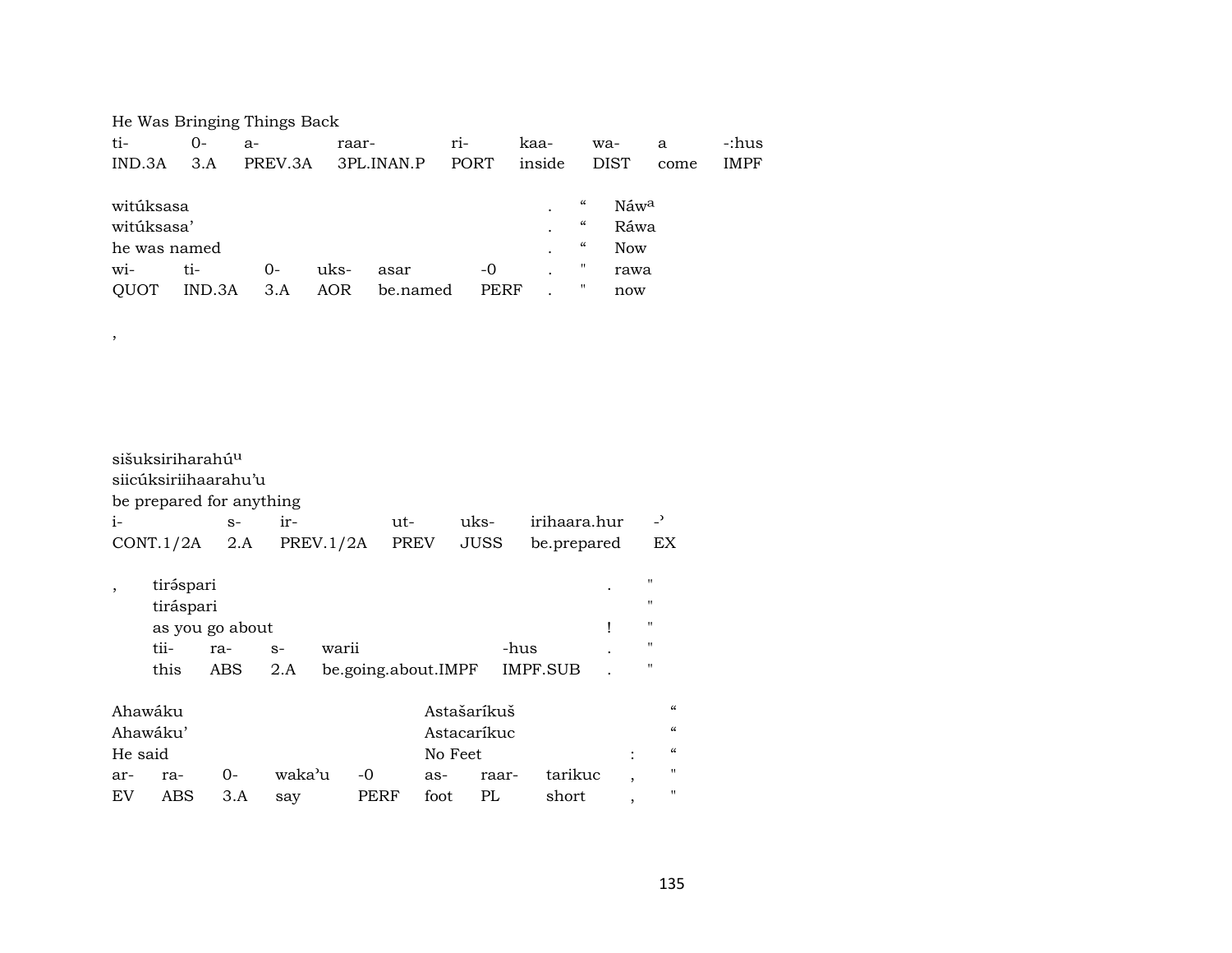|               | Irikurisúhawa                  |       |             |             |              |                          |                            |             |             |             |                 |
|---------------|--------------------------------|-------|-------------|-------------|--------------|--------------------------|----------------------------|-------------|-------------|-------------|-----------------|
|               | Irikuriisuúhaawaa'             |       |             |             |              |                          |                            |             |             |             |                 |
|               | You are the cause              |       |             |             |              |                          |                            |             |             |             |                 |
| iriku-        | rii-                           | $S-$  | ut-         | raar        |              |                          | -waa                       | $-0$        |             |             |                 |
| that.is       | <b>ASSR</b>                    | 2.A   |             | <b>PREV</b> | be.the.cause |                          | <b>DIST</b>                | <b>PERF</b> |             |             |                 |
| tírətutawahi  |                                |       |             |             |              |                          |                            |             |             |             |                 |
|               | tíratuutáwaahi                 |       |             |             |              |                          |                            |             |             |             |                 |
|               | this way I do things           |       |             |             |              |                          |                            |             |             |             |                 |
| tii-          | ra-                            | $t-$  | ut-         | aar         | -waa         | $-i$                     |                            |             |             |             |                 |
| this          | ABS                            | 1.A   | <b>PREV</b> | do          | <b>DIST</b>  |                          | <b>IMPF.SUB</b>            |             |             |             |                 |
|               | nəskuwáwakahu                  |       |             |             |              |                          |                            |             |             |             |                 |
|               | raskuwaáwaakahu                |       |             |             |              |                          |                            |             |             |             |                 |
|               | when you say things            |       |             |             |              |                          |                            |             |             |             |                 |
| ra-           | $S-$                           | ku-   | waa-        | waak.a      |              |                          | -hus                       |             |             |             |                 |
| INF.A         | 2.A                            | INF.B | <b>DIST</b> |             | say.IMPF.SUB |                          | <b>IMPF.SUB</b>            |             |             |             |                 |
|               | nəskukuhwakuhtáwahi            |       |             |             |              |                          |                            |             |             |             |                 |
|               | raskukuhwakuhtáwaahi           |       |             |             |              |                          |                            |             |             |             |                 |
|               | when you say mean things of me |       |             |             |              |                          |                            |             |             |             |                 |
| ra-           | $S-$                           | ku-   | ku-         | uur-        | wakuur-      |                          | ta                         |             | -aar        | -waa        | $-i$            |
| INF.A         | 2.A                            | 1.P   | INF.B       | PREV        | word         |                          |                            | be.hanging  | <b>INCH</b> | <b>DIST</b> | <b>IMPF.SUB</b> |
| Н             | Ahawáku                        |       |             |             |              | $\overline{\phantom{a}}$ | $\mathcal{C}$              |             |             |             |                 |
| 11            | Ahawáku'                       |       |             |             |              |                          | $\boldsymbol{\mathcal{C}}$ |             |             |             |                 |
| 11            | He said                        |       |             |             |              |                          | $\mathcal{C}\mathcal{C}$   |             |             |             |                 |
| $\mathbf{H}$  | ar-                            | ra-   | $0-$        | waka'u      | $-0$         |                          | $\pmb{\mathsf{H}}$         |             |             |             |                 |
| н             | EV                             | ABS   | 3.A         | say         | PERF         |                          | $\blacksquare$             |             |             |             |                 |
| iririkúruatn  |                                |       |             |             |              |                          | $\overline{\phantom{a}}$   |             |             |             |                 |
| Iririkúruu'ut |                                |       |             |             |              |                          |                            |             |             |             |                 |
|               | That is the way it is          |       |             |             |              |                          |                            |             |             |             |                 |
| irii-         | riku-                          | ra-   | $0-$        | ut-         | $\mathbf 0$  | $\overline{\phantom{a}}$ |                            |             |             |             |                 |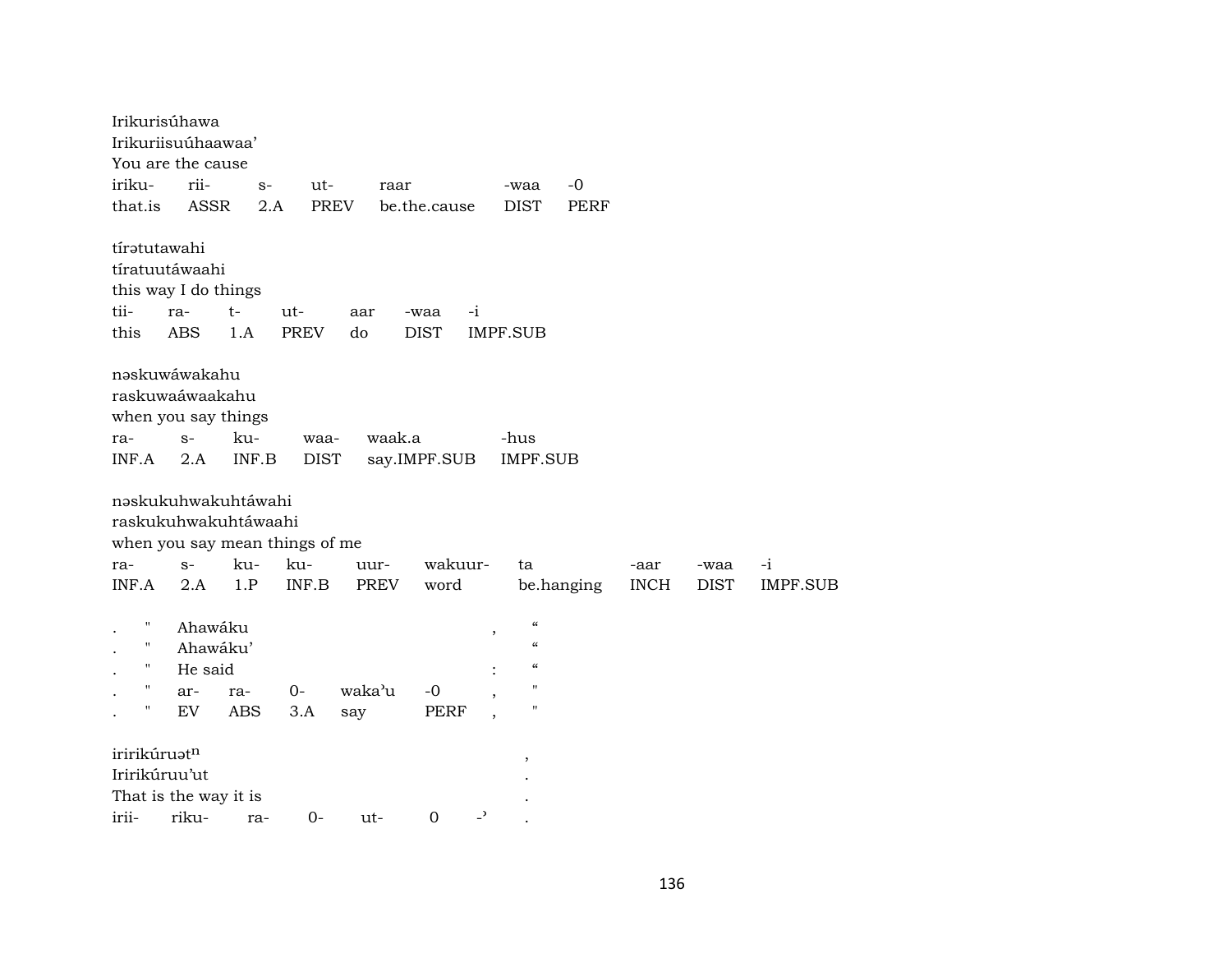| that                                     | that.is                                                                                |                                                               | ABS                              | 3.A                                       | <b>PREV</b>  | be<br>ЕX            |               |                     |                      |
|------------------------------------------|----------------------------------------------------------------------------------------|---------------------------------------------------------------|----------------------------------|-------------------------------------------|--------------|---------------------|---------------|---------------------|----------------------|
| tatíška<br>Tatícka'<br>I want<br>ta-     | $IND.1/2A$ 1.A                                                                         | $t-$                                                          | wicka<br>want                    | $-0$<br>PERF                              |              |                     |               |                     |                      |
| cíkstit<br>well<br>cikstik<br>well       | šíkstithírəskutawahi<br>other                                                          | hii-                                                          | hiíraskuutáwaahi<br>ra-<br>INF.A | for you to do other things<br>$S-$<br>2.A | ku-<br>INF.B | ut-<br>PREV         | aar<br>do     | -waa<br><b>DIST</b> | $-i$<br>IMPF.SUB     |
| п<br>Н<br>н<br>п                         | ar-<br>EV                                                                              | Ahuráhirititn<br>Ahuraáhiiriitit<br>He got well<br>ra-<br>ABS | $O-$<br>3.A                      | uur-<br>PREV                              |              | hiir<br>raa-<br>way | be.good       | -a<br>SUB.1         | -itik<br><b>INCH</b> |
| pīta<br>piíta<br>the man<br>wiita<br>man | $\ddot{\phantom{a}}$<br>$\ddot{\phantom{a}}$<br>$\ddot{\phantom{a}}$<br>$\overline{a}$ | wi-<br>QUOT                                                   | Witikáruruku<br>He made a feast  | Witikaáruruuku'<br>ti-<br>IND.3A          | $O-$<br>3.A  | kaaruur-<br>meal    | ra'uk<br>make |                     | -:hus<br><b>IMPF</b> |
| áhau<br>áha'u<br>the one<br>ar-<br>EV    | ra-<br>ABS                                                                             | $0-$<br>3.A                                                   | uh<br>give                       | -0<br>PERF                                |              |                     |               |                     |                      |
|                                          | Tararikawáahu                                                                          |                                                               |                                  |                                           |              |                     |               |                     |                      |

Tararikaawá'aahu'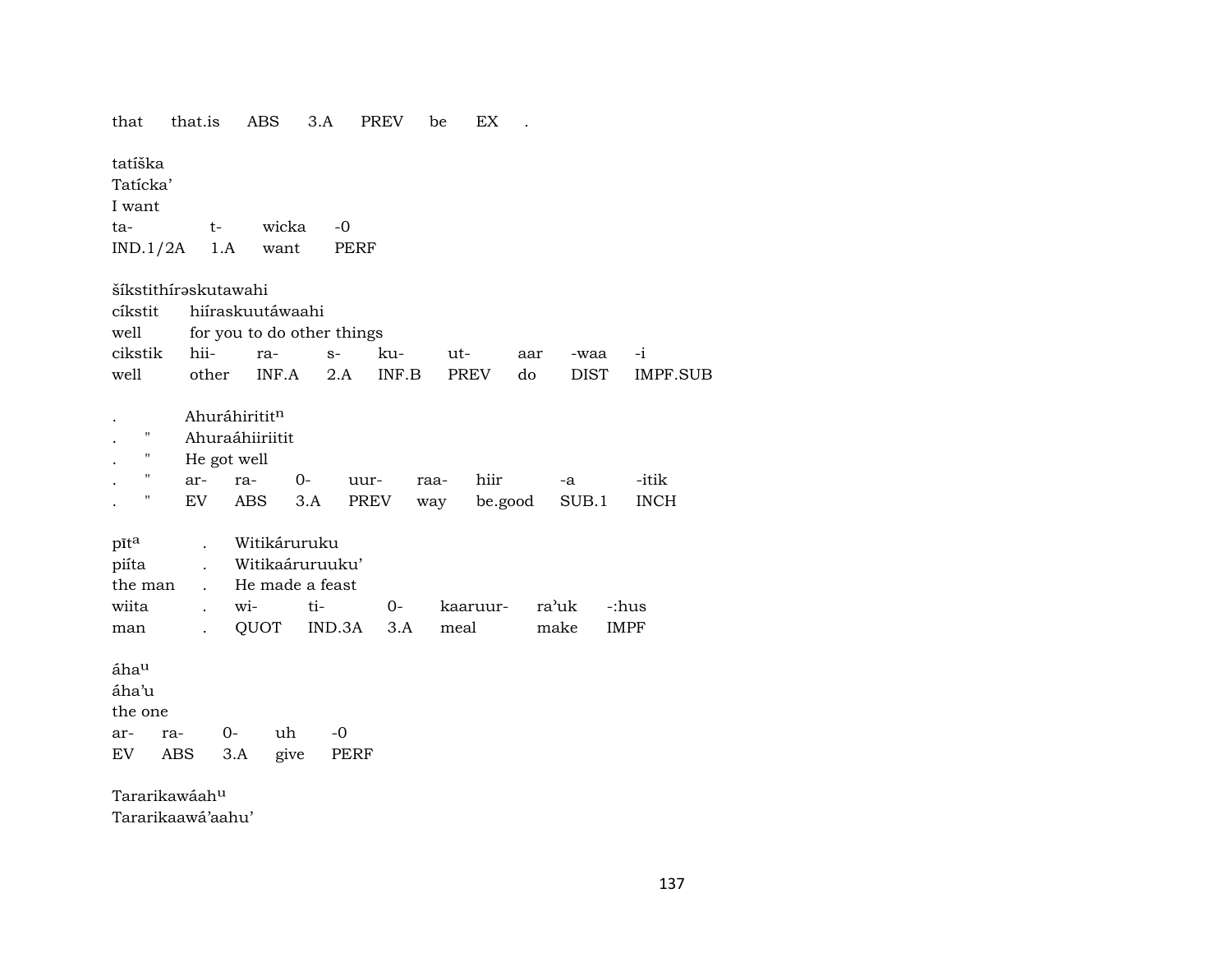|                                     |           | He Was Bringing Things Back         |            |               |               |             |              |             |       |
|-------------------------------------|-----------|-------------------------------------|------------|---------------|---------------|-------------|--------------|-------------|-------|
| ti-                                 | $0-$      | $a-$                                | raar-      | ri-           | kaa-          | wa-         | $\mathbf{a}$ | -:hus       |       |
| IND.3A                              | 3.A       | PREV.3A                             | 3PL.INAN.P | <b>PORT</b>   | inside        | <b>DIST</b> | come         | <b>IMPF</b> |       |
|                                     |           |                                     |            |               |               |             |              |             |       |
|                                     |           |                                     |            |               |               |             |              |             |       |
|                                     |           |                                     |            |               |               |             |              |             |       |
|                                     |           |                                     |            |               |               |             |              |             |       |
|                                     |           |                                     |            |               |               |             |              |             |       |
|                                     |           |                                     |            |               |               |             |              |             |       |
| Akikuháwiškarakuwak <sup>a</sup>    |           |                                     |            |               |               |             |              |             |       |
| Aki                                 |           | kuuháwicka'                         |            |               |               | rákuwaaka   |              |             |       |
| And here                            |           | he wanted                           |            |               | to say        |             |              |             |       |
| ki<br>$a-$                          |           | kuur-<br>ra-                        | $0-$       | wicka<br>$-0$ | ra-           | $O-$        | ku-          | waak        | $-a$  |
| and                                 | there     | $_{\rm DUB}$<br><b>ABS</b>          | 3.A        | think         | PERF<br>INF.A | 3.A         | INF.B        | say.SUB     | SUB.1 |
|                                     |           |                                     |            |               |               |             |              |             |       |
| šíkstitn                            | nísaru    |                                     |            |               |               |             |              |             |       |
| cíkstit                             | riísaaru' |                                     |            |               |               |             |              |             |       |
| well                                | the chief |                                     |            |               |               |             |              |             |       |
| cikstik                             | riisaar   | $-u$ <sup><math>\prime</math></sup> |            |               |               |             |              |             |       |
| well                                | be.chief  | <b>NOM</b>                          |            |               |               |             |              |             |       |
|                                     |           |                                     |            |               |               |             |              |             |       |
| Aharahúpusititn<br>Aharahuúpuusitit |           |                                     |            |               |               |             |              |             |       |
| They began going inside             |           |                                     |            |               |               |             |              |             |       |
| ra-<br>ar-                          |           | $0 -$<br>raar-                      | huuk-      | wuu           | -:hus         | -itik       |              |             |       |
| ${\rm EV}$<br><b>ABS</b>            |           | 3.A<br>PL.INDV.A                    | into       | go.IMPF       | <b>IMPF</b>   | <b>INCH</b> |              |             |       |
|                                     |           |                                     |            |               |               |             |              |             |       |
| Irári                               |           |                                     |            | $\, ,$        |               |             |              |             |       |
| Iraári'                             |           |                                     |            | ,             |               |             |              |             |       |
| <b>Brother</b>                      |           |                                     |            |               |               |             |              |             |       |
| $i-$                                |           | -raar-                              | -ri'       |               |               |             |              |             |       |
| 3.POSS.A                            |           | same.sex.sibling                    | 3.POSS.B   | $^\mathrm{,}$ |               |             |              |             |       |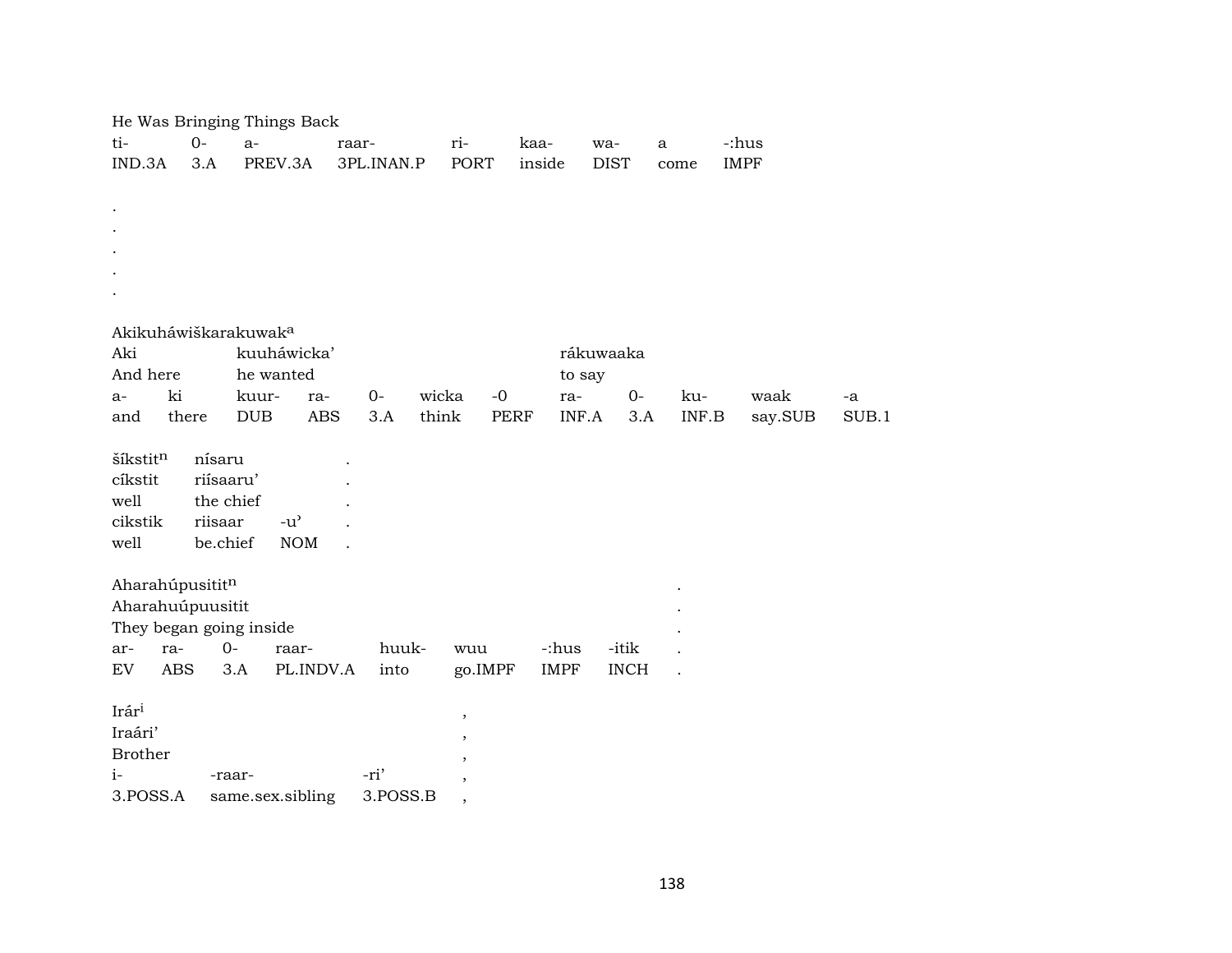| rakuráhikuš <sup>u</sup><br>rakuraáhikuucu<br>the one who was brave                  |             |                  |                                  |             |               | $\,$                     |                     |               |                          |      |             |
|--------------------------------------------------------------------------------------|-------------|------------------|----------------------------------|-------------|---------------|--------------------------|---------------------|---------------|--------------------------|------|-------------|
|                                                                                      |             |                  |                                  |             |               |                          |                     |               |                          |      |             |
| ra-                                                                                  | $0-$        | ku-              |                                  | raahikuuc   | -u            | $\overline{ }$           |                     |               |                          |      |             |
| INF.A                                                                                | 3.A         | INF.B            |                                  | be.brave    | SUB.D         | $\overline{\phantom{a}}$ |                     |               |                          |      |             |
| irisiahíhkawašatn<br>iriisi'ahíhkawaacat<br>the one who was stabbed<br>irii-<br>that | $si-$<br>DU | ar-<br>EV        | ra-<br><b>ABS</b>                | $0-$<br>3.A | ir-<br>3.INDF | ka.cak<br>stick          | -waa<br><b>DIST</b> | $-0$<br>SUB.4 | $^\mathrm{,}$<br>$\cdot$ |      |             |
| hihirusiahišírasukatn                                                                |             |                  |                                  |             |               |                          |                     |               |                          |      |             |
| hi                                                                                   | hiru        |                  | si'ahiicirasuukat                |             |               |                          |                     |               |                          |      |             |
| and                                                                                  | then        |                  | they took him inside             |             |               |                          |                     |               |                          |      |             |
| hi                                                                                   | hiruu       | $\sin$           | ar-                              | ra-         | $0-$          | ir-                      | ut-                 | ciras-        | huuk-                    | at   | $-0$        |
| and                                                                                  | then        | DU               | EV                               | <b>ABS</b>  | 3.A           | PL.3A                    | <b>PREV</b>         | COM           | into                     | go   | <b>PERF</b> |
|                                                                                      |             |                  |                                  |             |               |                          |                     |               |                          |      |             |
|                                                                                      |             |                  |                                  |             |               |                          |                     |               |                          |      |             |
|                                                                                      |             |                  |                                  |             |               |                          |                     |               |                          |      |             |
|                                                                                      |             |                  |                                  |             |               |                          |                     |               |                          |      |             |
|                                                                                      |             |                  |                                  |             |               |                          |                     |               |                          |      |             |
|                                                                                      |             |                  |                                  |             |               |                          |                     |               |                          |      |             |
|                                                                                      |             |                  |                                  |             |               |                          |                     |               |                          |      |             |
| Hiruahiwawuktíkusititn                                                               |             |                  |                                  |             |               |                          |                     |               |                          |      |             |
| Hiru                                                                                 |             |                  | ahiwaawaktikusitit               |             |               |                          |                     |               |                          |      |             |
| Then                                                                                 |             | he began to talk |                                  |             |               |                          |                     |               |                          |      |             |
| hiruu                                                                                | ar-         | ri-              |                                  | $0-$        | waa.wak.tik   |                          | -:hus<br>-itik      |               |                          |      |             |
|                                                                                      | EV          |                  | CONT.3A                          | 3.A         | talk          |                          | <b>IMPF</b>         | <b>INCH</b>   |                          |      |             |
| then                                                                                 |             |                  |                                  |             |               |                          |                     |               |                          |      |             |
| iriahirakáruruku<br>irii'ahiirakaáruruku                                             |             |                  |                                  |             |               |                          |                     |               |                          |      |             |
|                                                                                      |             |                  | the one who was making the feast |             |               |                          |                     |               |                          |      |             |
| irii-                                                                                | ar-         | ri-              |                                  | $O -$       | ir-           | ak-                      | kaaruur-            |               | ra'uk                    | -hus |             |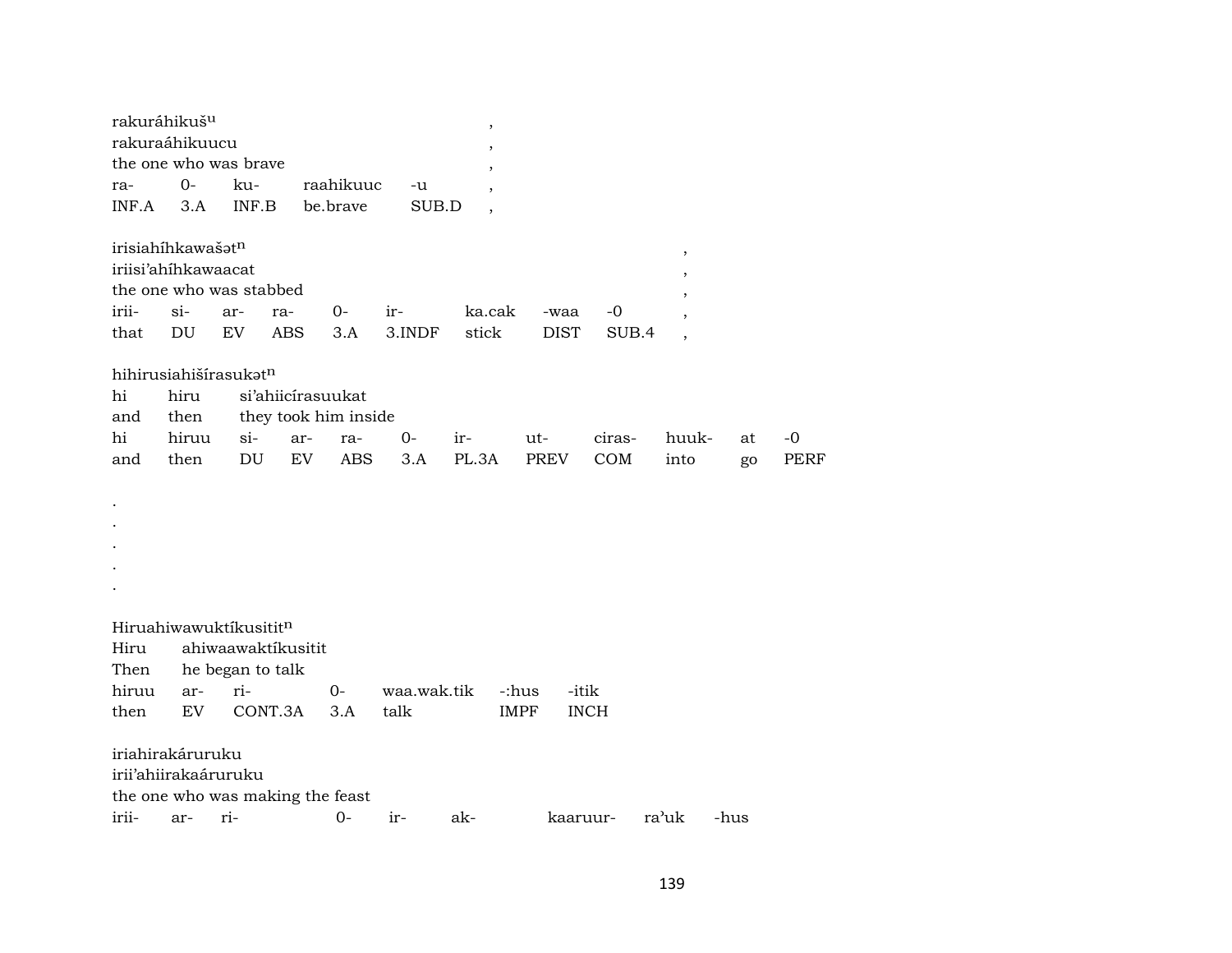| that                                                                                  | EV                                                   | $CONT.1/2A$ 3.A                                                                           |                                             |                   | OBV          | PL.AN.3P      | meal                           |      | make                                                                                                                        | IMPF.SUB |
|---------------------------------------------------------------------------------------|------------------------------------------------------|-------------------------------------------------------------------------------------------|---------------------------------------------|-------------------|--------------|---------------|--------------------------------|------|-----------------------------------------------------------------------------------------------------------------------------|----------|
| nísar <sup>u</sup><br>riísaaru'<br>chief<br>riisaar<br>be.chief                       | $-u^{\prime}$<br><b>NOM</b>                          | $\ddot{\phantom{a}}$<br>$\ddot{\phantom{a}}$                                              | Ahawáku<br>Ahawáku'<br>He said<br>ar-<br>EV | ra-<br><b>ABS</b> | $O -$<br>3.A | waka'u<br>say | $-0$<br><b>PERF</b>            |      | $\boldsymbol{\mathcal{C}}$<br>$\pmb{\mathcal{C}}$<br>$\boldsymbol{\mathcal{C}}$<br>$\pmb{\mathsf{H}}$<br>$\pmb{\mathsf{H}}$ |          |
| Náw <sup>a</sup><br>Ráwa<br>Now<br>rawa<br>now                                        | $\overline{\phantom{a}}$<br>$\overline{\phantom{a}}$ |                                                                                           |                                             |                   |              |               |                                |      |                                                                                                                             |          |
|                                                                                       | tiharásuhakasuhatn                                   | tihaarásuuhaakasuuhat<br>these of you sitting around                                      |                                             |                   |              |               |                                |      |                                                                                                                             |          |
| tii-<br>this                                                                          | haa-<br>here                                         | ra-<br><b>ABS</b>                                                                         | $S-$<br>2.A                                 | ut-<br>PREV       | rak-         | $1/2$ .PL     | as.uu.hak<br>be.sitting.around |      | $-0$<br>SUB.4                                                                                                               |          |
| $\overline{\phantom{a}}$<br>$\overline{\phantom{a}}$<br>,<br>$\overline{\phantom{a}}$ |                                                      |                                                                                           |                                             |                   |              |               |                                |      |                                                                                                                             |          |
| $\overline{\phantom{a}}$                                                              |                                                      |                                                                                           |                                             |                   |              |               |                                |      |                                                                                                                             |          |
|                                                                                       |                                                      | tiharašihakawašístaritn<br>tihaaraciihaákawahcistarit<br>these of us who are going to eat |                                             |                   |              |               |                                |      |                                                                                                                             |          |
| tii-                                                                                  | haa-                                                 | ra-                                                                                       | aciir-                                      |                   | haakawahc    | -his          | -ta                            | -rit |                                                                                                                             |          |
| this                                                                                  | here                                                 | <b>ABS</b>                                                                                | IN.DU.A                                     | eat               |              | <b>PERF</b>   | <b>INT</b>                     |      | <b>INT.SUB</b>                                                                                                              |          |
|                                                                                       | tátišk <sup>a</sup>                                  |                                                                                           |                                             |                   |              | huwíšikstitn  |                                |      |                                                                                                                             |          |
| $\overline{\phantom{a}}$                                                              | táticka'                                             |                                                                                           |                                             |                   | huúwi'       |               |                                |      |                                                                                                                             |          |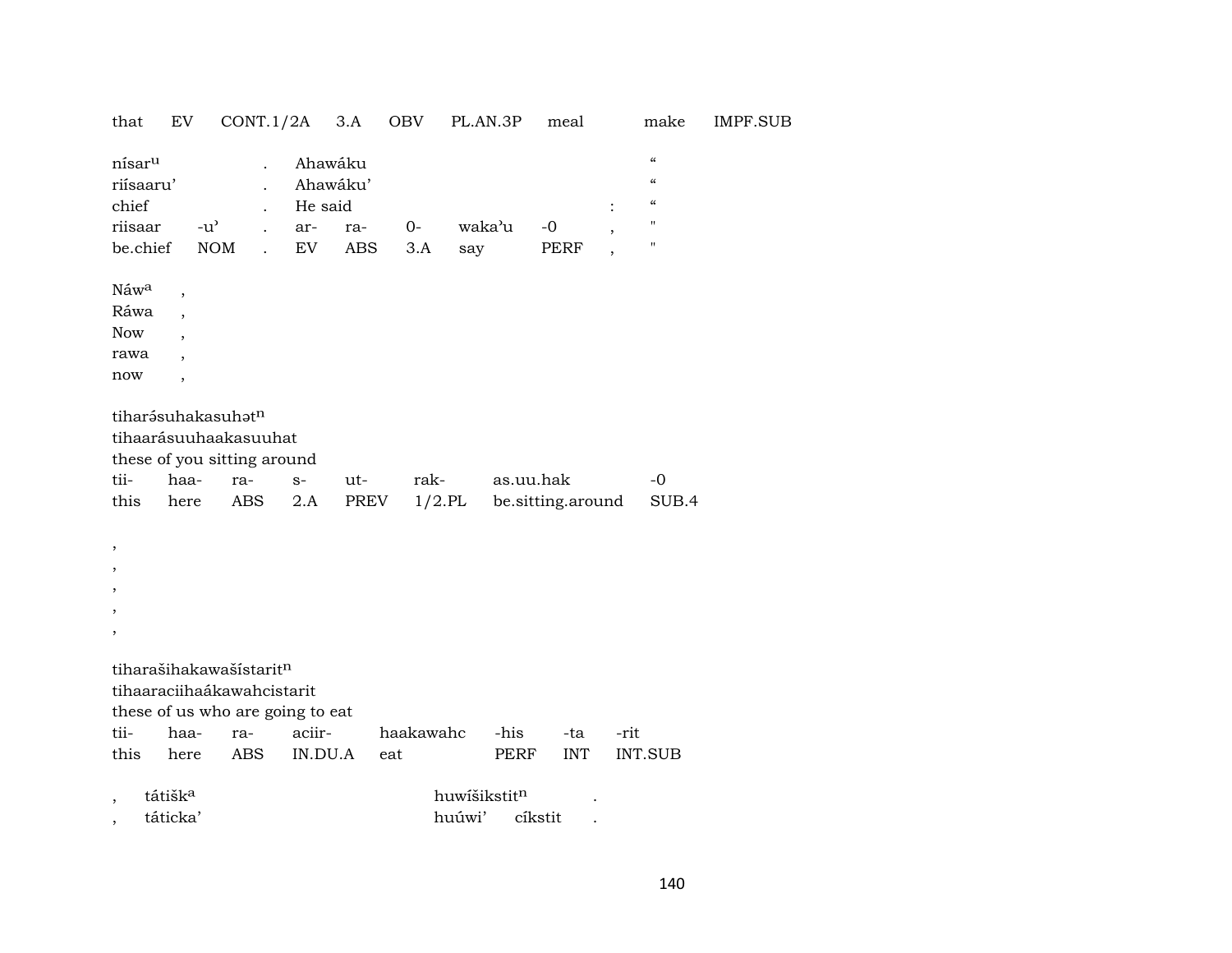| $\overline{\phantom{a}}$<br>$\overline{\phantom{a}}$<br>$\overline{\phantom{a}}$ | I want<br>ta-<br>IND.1/2A       |                      | $t-$<br>1.A          | wicka<br>want   | $-0$ | PERF        | indeed<br>huuwi'<br>indeed | well<br>cikstik<br>well |                    |             |                                        |              |             |             |
|----------------------------------------------------------------------------------|---------------------------------|----------------------|----------------------|-----------------|------|-------------|----------------------------|-------------------------|--------------------|-------------|----------------------------------------|--------------|-------------|-------------|
|                                                                                  | Tirakutiwiratutíriku<br>Tíraaku |                      |                      |                 |      |             |                            | tiwiratuutiíriku'       |                    |             |                                        |              |             |             |
|                                                                                  | This one                        |                      |                      |                 |      |             |                            |                         | now I see him here |             |                                        |              |             |             |
| tii-                                                                             | ra-                             | $0-$                 |                      | kus             |      | $-0$        | tii-                       | wii-                    | ra-                | $t-$        | ut-                                    | iirik        | -:hus       |             |
| this                                                                             | <b>ABS</b>                      |                      | 3.A                  | be.sitting      |      | SUB.4       | here                       | now                     | <b>ABS</b>         | 1.A         | <b>PREV</b>                            | see          | <b>IMPF</b> |             |
|                                                                                  | $\pmb{\mathsf{H}}$              | Kišiwiwitíkisitn     |                      |                 |      |             |                            |                         |                    |             |                                        |              |             |             |
|                                                                                  | $\pmb{\mathsf{H}}$<br>Kici      |                      | wiwitiíkisit         |                 |      |             |                            |                         |                    |             |                                        |              |             |             |
|                                                                                  | $\pmb{\mathsf{H}}$<br>But       |                      |                      | he had survived |      |             |                            |                         |                    |             |                                        |              |             |             |
|                                                                                  | $\pmb{\mathsf{H}}$<br>kici      |                      | wii-                 | wi-             | ti-  |             | $0-$                       | $i-$                    | kisik              | $-0$        |                                        |              |             |             |
|                                                                                  | $\mathbf{H}$<br>but             |                      | $\operatorname{now}$ | QUOT            |      | IND.3A      | 3.A                        | <b>SEQ</b>              | survive            | <b>PERF</b> |                                        |              |             |             |
| $\, ,$                                                                           | karawitíhurahoš                 |                      |                      |                 |      |             |                            |                         |                    |             | $\boldsymbol{\mathcal{C}}$             |              |             |             |
|                                                                                  | Karawitiihurahac                |                      |                      |                 |      |             |                            |                         |                    |             | $\boldsymbol{\zeta}\boldsymbol{\zeta}$ |              |             |             |
|                                                                                  | He did not die                  |                      |                      |                 |      |             |                            |                         |                    |             | $\boldsymbol{\zeta}\boldsymbol{\zeta}$ |              |             |             |
|                                                                                  | kara-                           | wi-                  |                      | ti-             | $0-$ | $i-$        |                            | hurahac                 | $-0$               |             | $\pmb{\mathsf{H}}$                     |              |             |             |
|                                                                                  | <b>NEG</b>                      | QUOT                 |                      | IND.3A          | 3.P  | <b>SEQ</b>  | die                        |                         | <b>PERF</b>        |             | $\pmb{\mathsf{H}}$                     |              |             |             |
| Náwa                                                                             |                                 | irítišk <sup>a</sup> |                      |                 |      |             |                            |                         | 11                 |             |                                        |              |             |             |
| Ráwa                                                                             | $\overline{\phantom{a}}$        | $\mathbf{i}$         |                      | riíticka'       |      |             |                            |                         | $^{\prime\prime}$  |             |                                        |              |             |             |
| <b>Now</b>                                                                       | $\ddot{\phantom{0}}$            | and                  |                      | I want          |      |             |                            |                         | $^{\prime}$        |             |                                        |              |             |             |
| rawa                                                                             |                                 | $\mathbf{i}$         | rii-                 |                 | $t-$ | wicka       | $-0$                       |                         |                    |             |                                        |              |             |             |
| now                                                                              | $\overline{\phantom{a}}$        | and                  |                      | <b>ASSR</b>     | 1.A  | want        | <b>PERF</b>                |                         |                    |             |                                        |              |             |             |
|                                                                                  | (irikuhawitirahiwásasku)        |                      |                      |                 |      |             |                            |                         |                    |             |                                        |              |             |             |
|                                                                                  | iriikuúha'                      |                      |                      |                 |      |             |                            |                         | witiraahiwaásasku' |             |                                        |              |             |             |
| whatever he was<br>he called him by a kin term                                   |                                 |                      |                      |                 |      |             |                            |                         |                    |             |                                        |              |             |             |
| irii-                                                                            |                                 | kuur-                | ra-                  | $0-$            | 0    | $-0$        | wi-                        |                         | ti-                | $0-$        | raa-                                   | hisaask      |             | -waa        |
| what                                                                             | <b>DUB</b>                      |                      | <b>ABS</b>           | 3.A             | be   | <b>PERF</b> |                            | QUOT                    | IND.3A             | 3.A         | way                                    | call.by.name |             | <b>DIST</b> |

-:hus IMPF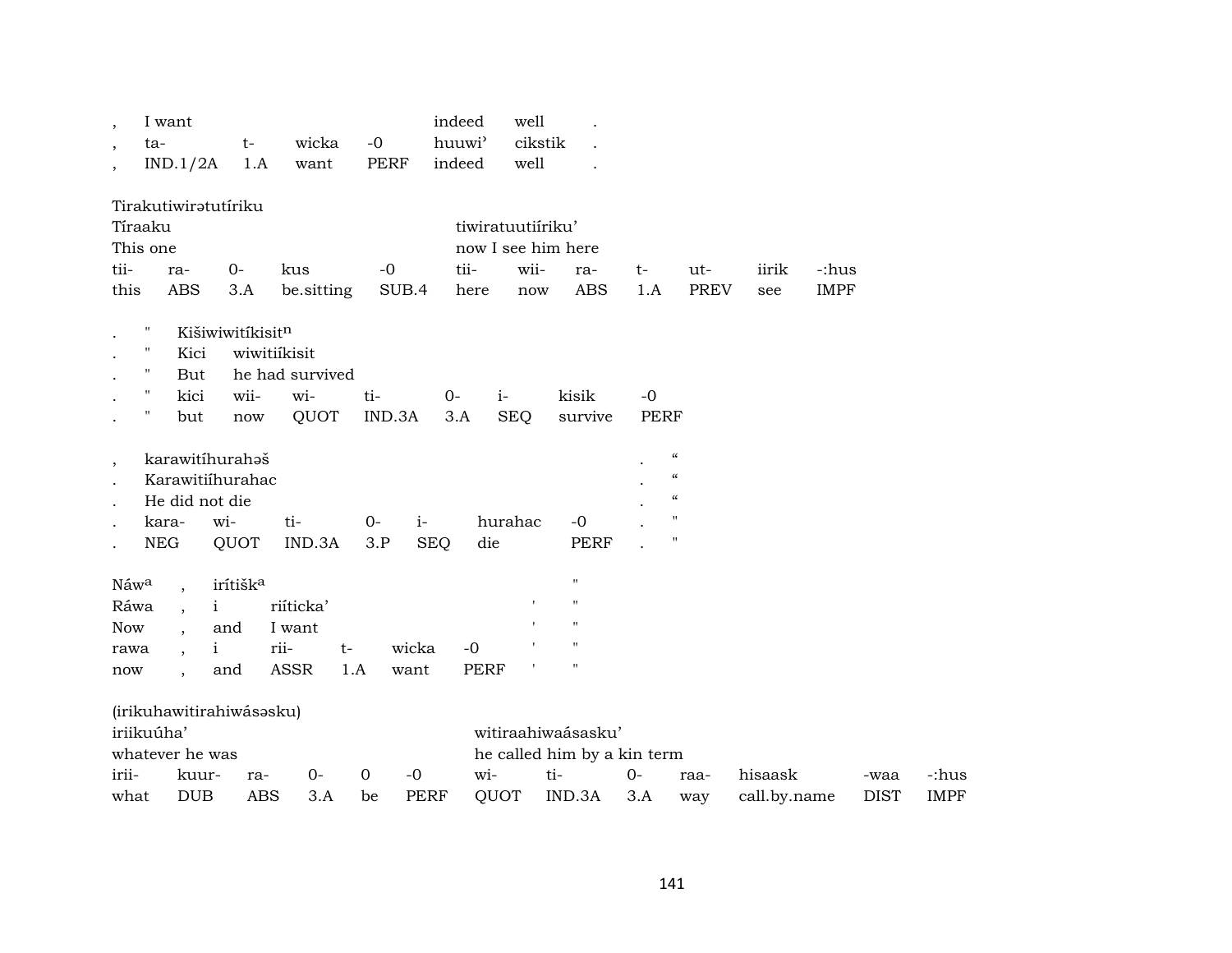|                                            | $\boldsymbol{\zeta}\boldsymbol{\zeta}$ | Nítišk <sup>a</sup>            |                   |                     |                     |                          | útik <sup>i</sup> s                      |                          |                                  |                    |                   |             |
|--------------------------------------------|----------------------------------------|--------------------------------|-------------------|---------------------|---------------------|--------------------------|------------------------------------------|--------------------------|----------------------------------|--------------------|-------------------|-------------|
|                                            | $\boldsymbol{\zeta}\boldsymbol{\zeta}$ | riíticka'                      |                   |                     |                     | $\overline{\phantom{a}}$ | úttikis                                  | $\overline{\phantom{a}}$ |                                  |                    |                   |             |
|                                            | $\mathcal{C}\mathcal{C}$               | I want                         |                   |                     |                     | $\overline{\phantom{a}}$ | my son                                   | $\overline{\phantom{a}}$ |                                  |                    |                   |             |
|                                            | $\pmb{\mathsf{H}}$                     | rii-                           | $t-$              | wicka               | $-0$                | $\overline{\phantom{a}}$ | uu.tikis                                 | $\overline{\phantom{a}}$ |                                  |                    |                   |             |
|                                            | $\mathbf{H}$                           | <b>ASSR</b>                    | 1.A               | want                | <b>PERF</b>         | $\ddot{\phantom{0}}$     | sonny                                    | $\overline{\phantom{a}}$ |                                  |                    |                   |             |
|                                            |                                        | tiwirasparihústaritn           |                   |                     |                     |                          |                                          |                          |                                  |                    |                   |             |
|                                            |                                        | tiwiraspariihústarit           |                   |                     |                     |                          |                                          |                          |                                  |                    |                   |             |
|                                            |                                        | since you are going to live    |                   |                     |                     |                          |                                          |                          |                                  |                    |                   |             |
| tii-                                       |                                        | wii-                           | ra-               | $S-$                | warii               |                          |                                          | -hus                     |                                  | -ta                | -rit              |             |
| when                                       |                                        | when                           | ABS               | 2.A                 | be.going.about.IMPF |                          |                                          | IMPF.SUB                 |                                  | <b>INT</b>         | <b>INT.SUB</b>    |             |
| $\overline{\phantom{a}}$<br>$\overline{ }$ | Tatiška<br>táticka'<br>I want<br>ta-   | IND.1/2A<br>šikstitnaskúwari   | t-<br>1.A         | wicka<br>want       | $-0$<br><b>PERF</b> |                          |                                          |                          |                                  |                    |                   |             |
| cíkstit                                    |                                        | raskúwari                      |                   |                     |                     |                          |                                          |                          |                                  |                    |                   |             |
| well                                       |                                        |                                | that you go about |                     |                     |                          |                                          |                          |                                  |                    |                   |             |
| cikstik                                    |                                        | ra-                            | $S-$              | ku-                 | warii               |                          |                                          | -hus                     |                                  |                    |                   |             |
| well                                       |                                        | INF.A                          | 2.A               | INF.B               |                     |                          | be.going.about.IMPF                      |                          | <b>IMPF.SUB</b>                  |                    |                   |             |
| Táticka'<br>I want<br>ta-<br>IND.1/2A      |                                        | Tatiškahírakuta<br>$t-$<br>1.A | wicka<br>want     | $-0$<br><b>PERF</b> | hii-<br>other       | hiírakuuta               | that it be the other way<br>ra-<br>INF.A | $O -$<br>3.A             | ku-<br>$\textsf{INF}.\textsf{B}$ | ut-<br><b>PREV</b> | $\mathbf 0$<br>be | -a<br>SUB.1 |
|                                            |                                        |                                |                   |                     |                     |                          |                                          |                          |                                  |                    |                   |             |
| tiráspari<br>tiráspari<br>tii-             | ra-                                    | as you go about<br>$S-$        |                   | warii               |                     |                          | -hus                                     |                          |                                  |                    |                   |             |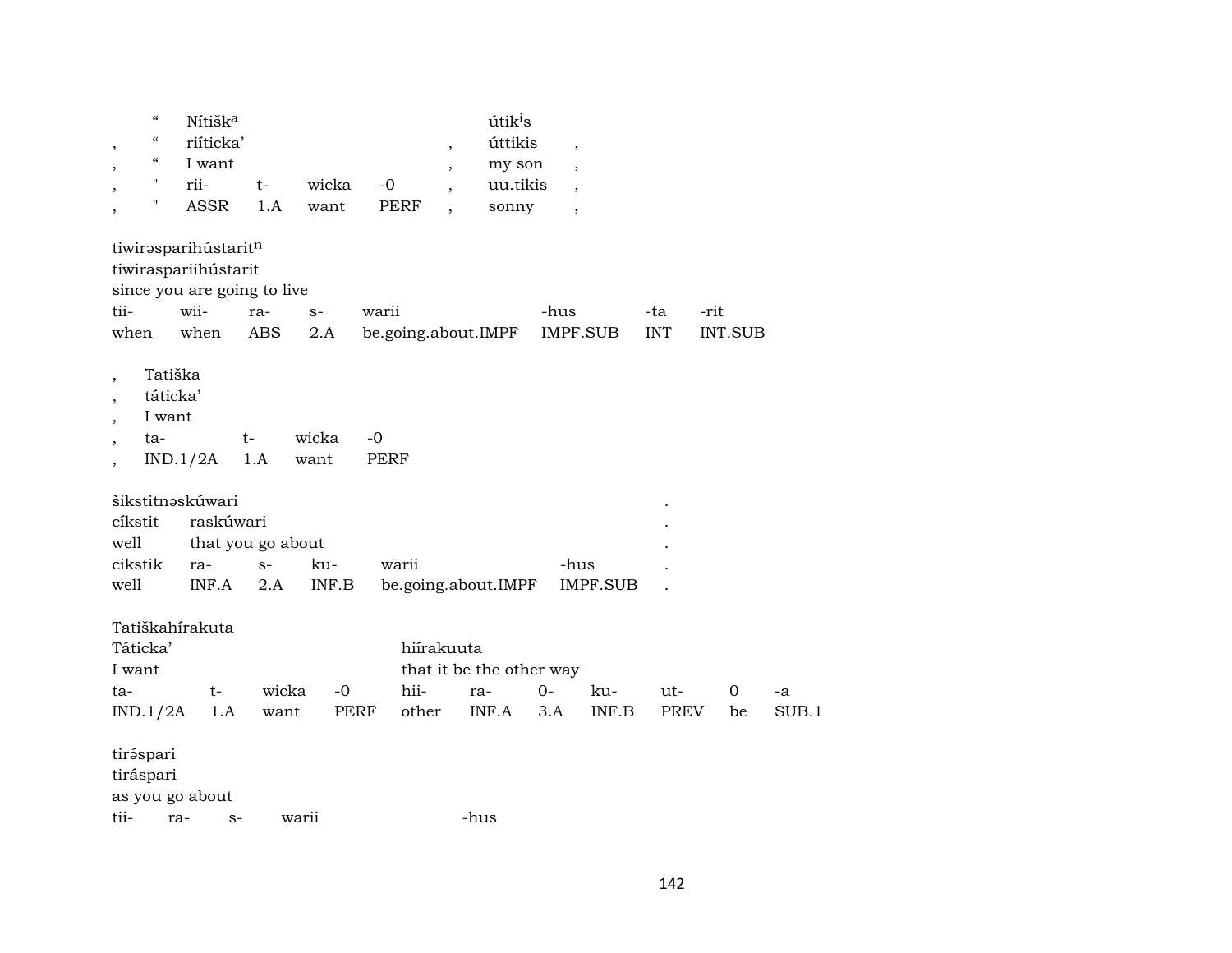## this ABS 2.A be.going.about.IMPF IMPF.SUB

| н<br>rakúrahira<br>11<br>rakúraahiira<br>$\pmb{\mathsf{H}}$<br>that it be good |                   |                  |       |             |             |             |             |                         |  |  |  |  |
|--------------------------------------------------------------------------------|-------------------|------------------|-------|-------------|-------------|-------------|-------------|-------------------------|--|--|--|--|
| ra-                                                                            | $O -$             | ku-              | uur-  | raa-        | hiir        | -a          |             | $\pmb{\mathsf{H}}$<br>Ħ |  |  |  |  |
| INF.A                                                                          | 3.A               | INF.B            | PREV  | way         | be.good     | SUB.1       |             |                         |  |  |  |  |
| Náw <sup>a</sup>                                                               |                   |                  |       |             |             |             |             |                         |  |  |  |  |
| Ráwa                                                                           | ,                 |                  |       |             |             |             |             |                         |  |  |  |  |
| <b>Now</b>                                                                     |                   |                  |       |             |             |             |             |                         |  |  |  |  |
| rawa                                                                           |                   |                  |       |             |             |             |             |                         |  |  |  |  |
| now                                                                            |                   |                  |       |             |             |             |             |                         |  |  |  |  |
|                                                                                | ,                 |                  |       |             |             |             |             |                         |  |  |  |  |
| hiruahiwawaktíkusititn                                                         |                   |                  |       |             |             |             |             |                         |  |  |  |  |
| hiru<br>ahiwaawaktíkusitit                                                     |                   |                  |       |             |             |             |             |                         |  |  |  |  |
| then                                                                           |                   | he began to talk |       |             |             |             |             |                         |  |  |  |  |
| hiruu                                                                          | ar-               | ri-              | $O-$  |             | waa.wak.tik | -:hus       | -itik       |                         |  |  |  |  |
| then                                                                           | EV                | CONT.3A          | 3.A   | talk        |             | <b>IMPF</b> | <b>INCH</b> |                         |  |  |  |  |
|                                                                                |                   |                  |       |             |             |             |             |                         |  |  |  |  |
| nisár <sup>u</sup>                                                             |                   |                  |       |             |             |             |             |                         |  |  |  |  |
| riisaáru'                                                                      |                   |                  |       |             |             |             |             |                         |  |  |  |  |
| a chief                                                                        |                   |                  |       |             |             |             |             |                         |  |  |  |  |
| riisaar-                                                                       | $-u^{\prime}$     |                  |       |             |             |             |             |                         |  |  |  |  |
| chief                                                                          | <b>NOM</b>        |                  |       |             |             |             |             |                         |  |  |  |  |
|                                                                                |                   |                  |       |             |             |             |             |                         |  |  |  |  |
| Irihwawáktiku                                                                  |                   |                  |       |             |             |             |             |                         |  |  |  |  |
| Irihwaawáktiku                                                                 |                   |                  |       |             |             |             |             |                         |  |  |  |  |
| When they were talking                                                         |                   |                  |       |             |             |             |             |                         |  |  |  |  |
| ii-                                                                            | ra-               | $0-$             | ir-   | waa.wak.tik |             | -hus        |             |                         |  |  |  |  |
| when                                                                           | <b>ABS</b>        | 3.A              | PL.3A | talk        |             | IMPF.SUB    |             |                         |  |  |  |  |
|                                                                                | hisiahitpawáktiku |                  |       |             |             |             |             |                         |  |  |  |  |

hi si'ahitpaawáktiiku'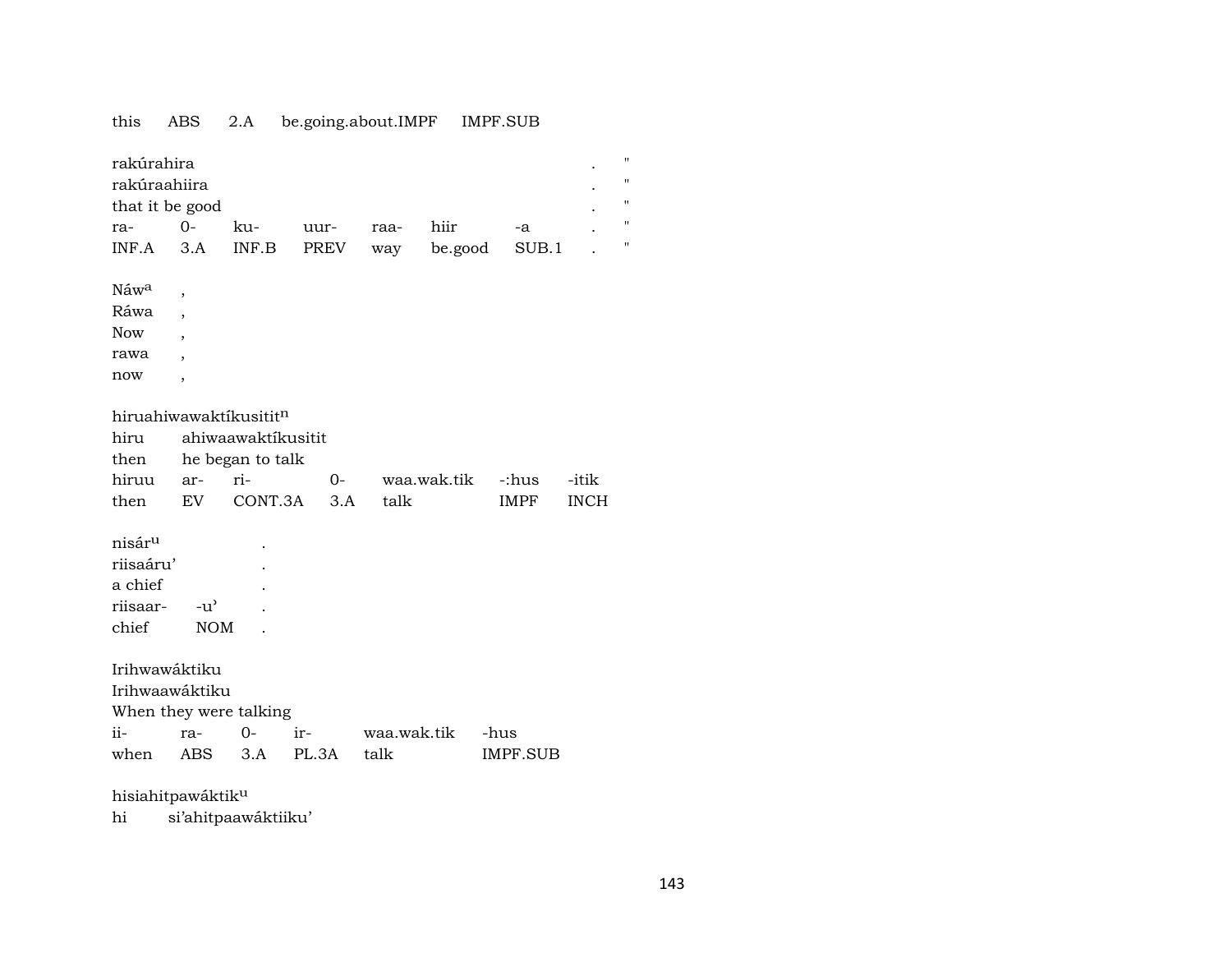| and               |                              | they were talking to him |                |        |            |             |             |             |  |  |  |
|-------------------|------------------------------|--------------------------|----------------|--------|------------|-------------|-------------|-------------|--|--|--|
| hi                | $si-$                        | ar-                      | ra-            | $0-$   | ir-        | ut-         | waa.wak.tik | -:hus       |  |  |  |
| and               | DU                           | EV                       | <b>ABS</b>     | 3.A    | PL.3A      | <b>PREV</b> | talk        | <b>IMPF</b> |  |  |  |
|                   |                              |                          |                |        |            |             |             |             |  |  |  |
| $^\mathrm{,}$     | píta                         |                          |                |        |            |             |             |             |  |  |  |
|                   | piíta                        |                          |                |        |            |             |             |             |  |  |  |
|                   | man                          |                          |                |        |            |             |             |             |  |  |  |
|                   | wiita                        |                          |                |        |            |             |             |             |  |  |  |
|                   | man                          |                          |                |        |            |             |             |             |  |  |  |
|                   |                              |                          |                |        |            |             |             |             |  |  |  |
|                   | siahikskáwašatn              |                          |                |        |            |             |             |             |  |  |  |
|                   | si'ahikskáwaacat             |                          |                |        |            |             |             |             |  |  |  |
|                   | the one who had been stabbed |                          |                |        |            |             |             |             |  |  |  |
| $\sin$            | ar-                          | ra-                      | $0-$           | ir-    | uks-       | ka.cak      | -waa        | -0          |  |  |  |
| DU                | EV                           | <b>ABS</b>               | 3.A            | 3.INDF | <b>AOR</b> | stick       | <b>DIST</b> | SUB.4       |  |  |  |
|                   |                              |                          |                |        |            |             |             |             |  |  |  |
|                   | Hikišíahaku                  |                          |                |        |            |             |             |             |  |  |  |
| Hi                | kici                         | ahaáku                   |                |        |            |             |             |             |  |  |  |
| And               | but                          |                          | he was sitting |        |            |             |             |             |  |  |  |
| hi                | kici                         | ar-                      | ra-            | $0-$   | kus        | $-0$        |             |             |  |  |  |
| and               | but                          | EV                       | ABS            | 3.A    | be.sitting | PERF        |             |             |  |  |  |
|                   |                              |                          |                |        |            |             |             |             |  |  |  |
|                   | Astašaríkuš                  |                          |                |        |            |             |             |             |  |  |  |
|                   | Astacaríkuc                  |                          |                |        |            |             |             |             |  |  |  |
| No Feet           |                              |                          |                |        |            |             |             |             |  |  |  |
| as-               | raar-                        | tarikuc                  |                |        |            |             |             |             |  |  |  |
| foot              | $\mathbf{P}\mathbf{L}$       | short                    |                |        |            |             |             |             |  |  |  |
|                   |                              |                          |                |        |            |             |             |             |  |  |  |
| Aahiraríhəš       |                              |                          |                |        |            |             |             |             |  |  |  |
| ahiraariíhac<br>A |                              |                          |                |        |            |             |             |             |  |  |  |
| And               | they finished                |                          |                |        |            |             |             |             |  |  |  |
| a                 | ar-                          | ri-                      |                | 0-     | raar-      | riihac      | -0          |             |  |  |  |
| and               | EV                           | CONT.3A                  |                | 3.A    | 3PL.INAN.P | finish      | PERF        |             |  |  |  |
|                   |                              |                          |                |        |            |             |             |             |  |  |  |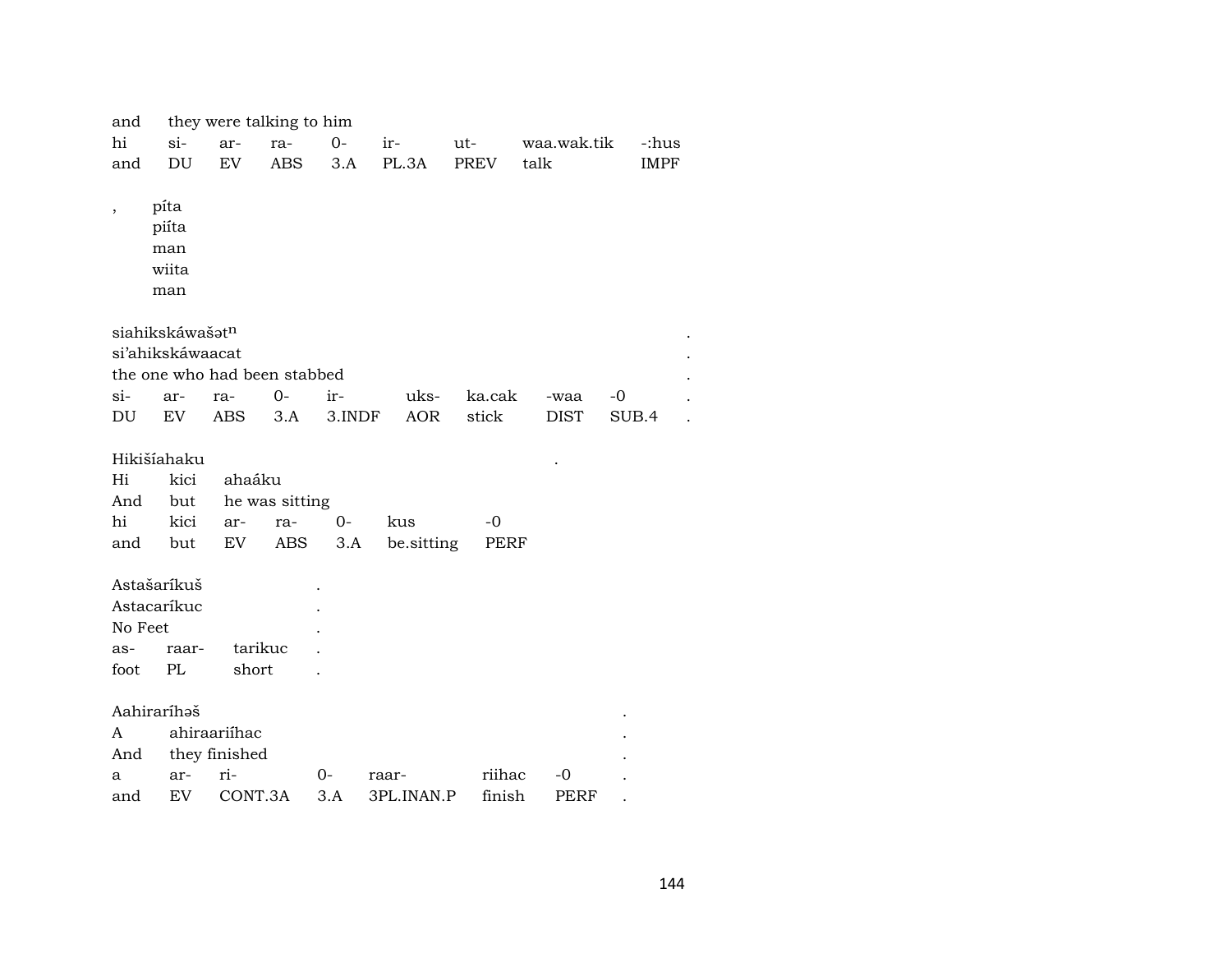| Ahawákupita                                                                                 |                                                 |                                                                   |                                                        |             |              |                                | $\boldsymbol{\zeta}\boldsymbol{\zeta}$ | Náw <sup>a</sup> |               |             |
|---------------------------------------------------------------------------------------------|-------------------------------------------------|-------------------------------------------------------------------|--------------------------------------------------------|-------------|--------------|--------------------------------|----------------------------------------|------------------|---------------|-------------|
| Ahawáku'                                                                                    |                                                 |                                                                   |                                                        |             | piíta        |                                | $\boldsymbol{\zeta}\boldsymbol{\zeta}$ | Ráwa             |               |             |
| He said                                                                                     |                                                 |                                                                   |                                                        |             | the man      | $\ddot{\cdot}$                 | "                                      | <b>Now</b>       |               |             |
| ar-<br>ra-                                                                                  | $0-$                                            | waka'u                                                            | $-0$                                                   |             | wiita        | ,                              | П                                      | rawa             |               |             |
| EV<br>ABS                                                                                   | 3.A                                             | say                                                               | PERF                                                   |             | man          |                                | П                                      | now              |               | ,           |
| tirasuhakasúhat<br>tirasuuhaákasuuhat<br>these of you sitting around<br>tii-<br>ra-<br>this | $S-$<br>ABS<br>2.A                              | ut-<br>PREV                                                       | rak-<br>$1/2$ .PL                                      |             | as.uu.hak    | be.sitting.around              |                                        | -0<br>SUB.4      |               | $^{\prime}$ |
|                                                                                             |                                                 |                                                                   |                                                        |             |              |                                |                                        |                  |               |             |
| nísaru<br>riísaaru'<br>chiefs<br>riisaar<br>be.chief                                        | $-u$ <sup><math>\sim</math></sup><br><b>NOM</b> | arakuráhikuš <sup>u</sup><br>a<br>and<br>a<br>and                 | rakuraáhikuucu<br>the one who is brave<br>ra-<br>INF.A | $0-$<br>3.A | ku-<br>INF.B |                                | raahikuuc<br>be.brave                  |                  | $-u$<br>SUB.D |             |
| haa-<br>here                                                                                | Harísuhakasúhat <sup>n</sup><br>rii-<br>ASSR    | haariisuúhaakasuuhat<br>you are sitting about here<br>$S-$<br>2.A | ut-<br>PREV                                            | rak-        | $1/2$ .PL    | as.uu.hak<br>be.sitting.around |                                        |                  | -0            | PERF        |
| nihuksuráhikuš <sup>u</sup><br>ríhuksu'<br>just<br>rihuks<br>alone                          | $-u^{\prime}$<br><b>NOM</b>                     | raáhikuucu'<br>the braves<br>raahikuuc<br>be.brave                | $-u^{\prime}$                                          | <b>NOM</b>  | $\,$         |                                |                                        |                  |               |             |
| nihuksutəstákət <sup>n</sup><br>ríhuksu'<br>just<br>rihuks                                  | $-u^{\prime}$                                   | tastaákut<br>you (pl.) are<br>ta-                                 | $S-$                                                   |             | rak-         | 0                              | -uk                                    | -0               |               |             |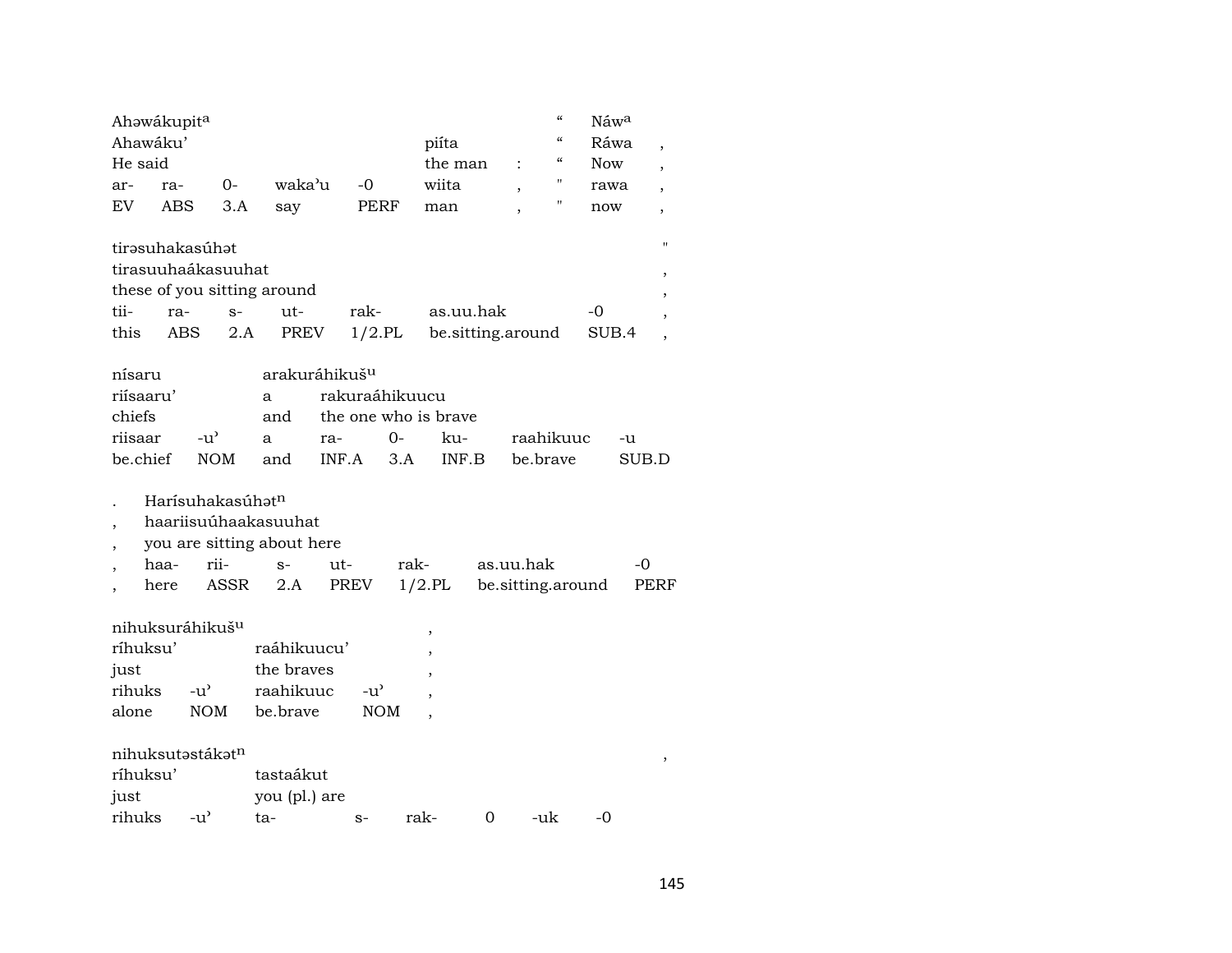| alone                                                                                                     | <b>NOM</b>    |                | $IND.1/2A$ 2.A                                                                     |                                                                                                                                      | $1/2$ .PL                                                        | be                          | <b>DIST</b>                                                                                      | PERF |
|-----------------------------------------------------------------------------------------------------------|---------------|----------------|------------------------------------------------------------------------------------|--------------------------------------------------------------------------------------------------------------------------------------|------------------------------------------------------------------|-----------------------------|--------------------------------------------------------------------------------------------------|------|
| náhikuš <sup>u</sup><br>raáhikuucu'<br>the braves<br>raahikuuc<br>be.brave                                | $-u^{\prime}$ | NOM            | Náwa<br>Ráwa<br>$\ddot{\phantom{0}}$<br>Now<br>rawa<br>now<br>$\ddot{\phantom{0}}$ | $\overline{\phantom{a}}$<br>$\overline{\phantom{a}}$<br>$\ddot{\phantom{0}}$<br>$\overline{\phantom{a}}$<br>$\overline{\phantom{a}}$ | nísar <sup>u</sup><br>riísaaru'<br>chiefs<br>riisaar<br>be.chief | $-u^{\prime}$<br><b>NOM</b> | ,<br>,<br>$\overline{\phantom{a}}$                                                               |      |
| tátətkuku<br>taátatkuuku'<br>I am hearing<br>ta-<br>IND.1/2A                                              | $t-$<br>1A    | listen         | atka'uk                                                                            | -:hus<br><b>IMPF</b>                                                                                                                 |                                                                  |                             |                                                                                                  |      |
| tiiriwirastapáki <sup>a</sup><br>ti'iriiwirastapáki'a<br>this that you have said<br>irii-<br>tii-<br>this | that          | wii-<br>now    | ra-<br>ABS                                                                         | $S-$<br>2.A                                                                                                                          | rak-<br>$1/2$ .PL                                                | waki<br>say.PL              | -a<br>SUB.1                                                                                      |      |
| Tuhá<br>Tuuhá'<br>It is the cause<br>ti-<br>$IND.3A$ $3.A$                                                | $O -$         | $ut -$<br>PREV | raa-<br>way                                                                        | $\mathbf 0$<br>be                                                                                                                    | $-0$<br>PERF                                                     |                             |                                                                                                  |      |
| tihostápiška<br>tiihastápicka'<br>you must think<br>tiir-<br>INFR                                         | ra-<br>ABS    | $S-$<br>2.A    | rak-<br>$1/2$ .PL                                                                  | wicka<br>think                                                                                                                       | $-0$<br>PERF                                                     |                             | $\pmb{\zeta}\pmb{\zeta}$<br>$\pmb{\zeta}\pmb{\zeta}$<br>$\pmb{\mathsf{H}}$<br>$\pmb{\mathsf{H}}$ |      |

írisuks Írisuks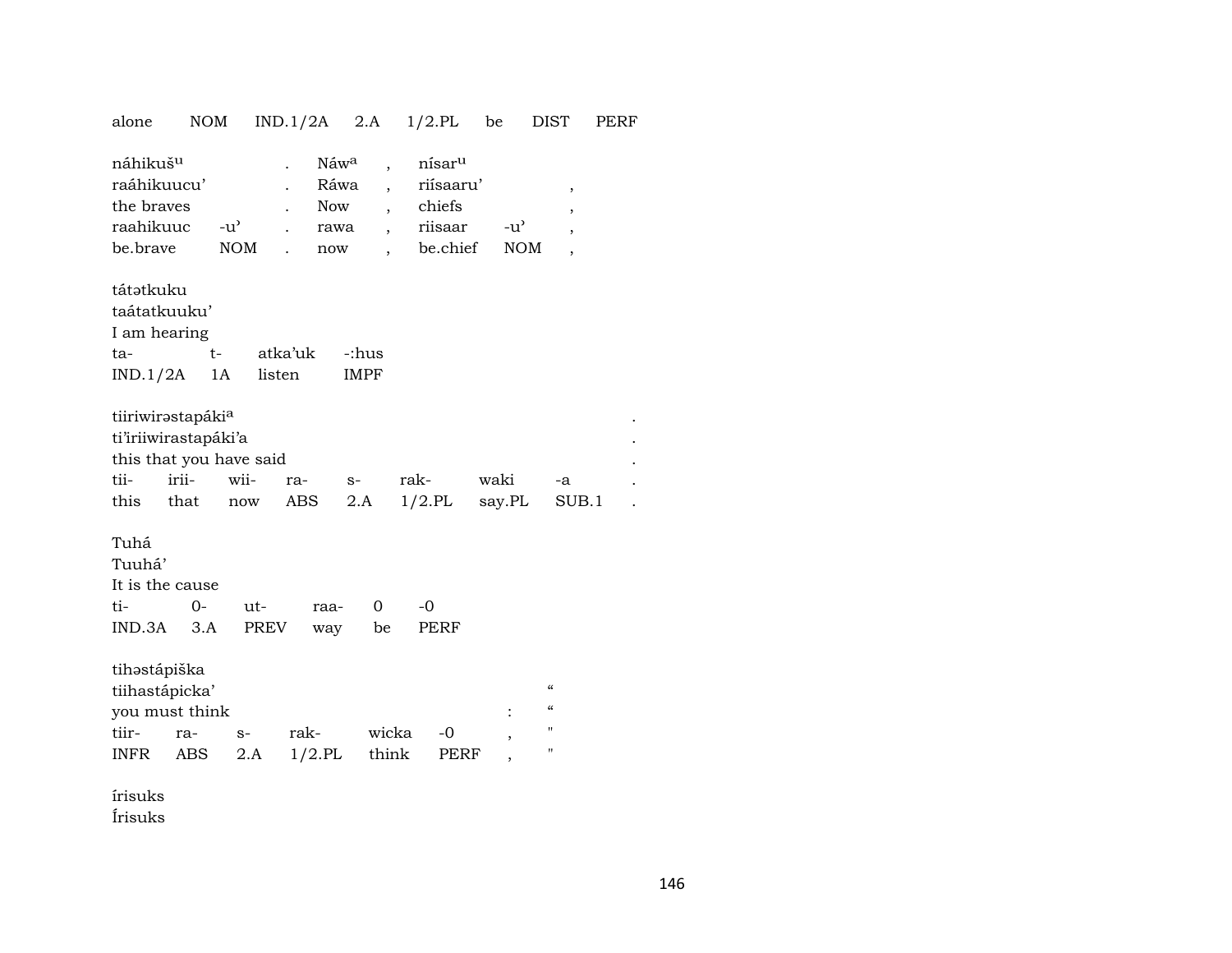|                     | You be the one                                                            |             |                                                                 |              |             |                  |     |             |                  |                          |      |            |
|---------------------|---------------------------------------------------------------------------|-------------|-----------------------------------------------------------------|--------------|-------------|------------------|-----|-------------|------------------|--------------------------|------|------------|
| ii-                 | rii-                                                                      | $S-$        | uks-                                                            | 0            | $-0$        |                  |     |             |                  |                          |      |            |
| that                | ASSR                                                                      | 2.A         | <b>JUSS</b>                                                     | be           | <b>PERF</b> |                  |     |             |                  |                          |      |            |
|                     |                                                                           |             |                                                                 |              |             |                  |     |             |                  |                          |      |            |
|                     | nakurarukiráwari                                                          |             |                                                                 |              |             |                  |     |             |                  |                          |      |            |
|                     | rakuraaruukiraáwari                                                       |             |                                                                 |              |             |                  |     |             |                  |                          |      |            |
|                     | to take care of things                                                    |             |                                                                 |              |             |                  |     |             |                  |                          |      |            |
| ra-                 | 0-                                                                        | ku-         | raar-                                                           |              |             | raa.ikiraa.warii |     | -hus        |                  |                          |      |            |
| INF.A               | 3.A                                                                       | INF.B       |                                                                 | 3PL.INAN.P   |             | provide.for.DIST |     |             | IMPF.SUB         |                          |      |            |
|                     |                                                                           |             |                                                                 |              |             |                  |     |             |                  |                          |      |            |
| ákitar <sup>u</sup> |                                                                           |             | nakurukírawuh <sup>u</sup>                                      |              |             |                  |     |             |                  |                          |      |            |
| ákitaaru'           |                                                                           |             | rakuruukíraawuhu                                                |              |             |                  |     |             |                  |                          |      |            |
| the tribe           |                                                                           |             | to support it                                                   |              |             |                  |     |             |                  |                          |      |            |
| akitaar-            | $-u'$                                                                     | ra-         | $O -$                                                           |              | ku-         | raa.ikiraa.wuu   |     |             | -hus             |                          |      |            |
| tribe               | <b>NOM</b>                                                                |             | INF.A                                                           | 3.A          | INF.B       | support          |     |             | <b>IMPF.SUB</b>  |                          |      |            |
|                     | rakúrahir <sup>a</sup><br>rakúraahiira<br>that it be good<br>ra-<br>INF.A | $0-$<br>3.A | ku-<br>$\ensuremath{\mathsf{INF}.\mathsf{B}}$                   | uur-<br>PREV | raa-<br>way | hiir<br>be.good  |     | -a<br>SUB.1 |                  |                          |      |            |
| nəkuwáwa            |                                                                           |             |                                                                 |              |             |                  |     |             | Náw <sup>a</sup> | $\overline{\phantom{a}}$ |      |            |
| rakuwaáwaa          |                                                                           |             |                                                                 |              |             |                  |     |             | Ráwa             | $\overline{\phantom{a}}$ |      |            |
| to eat              |                                                                           |             |                                                                 |              |             |                  |     |             | Now.             | $\overline{\phantom{a}}$ |      |            |
| ra-                 | 0-                                                                        | ku-         | waawa-                                                          | a            | $-0$        |                  |     |             | rawa             |                          |      |            |
| INF.A               | 3.A                                                                       | INF.B       | <b>DIST</b>                                                     |              | eat         | SUB.4            |     |             | now              | $\overline{\phantom{a}}$ |      |            |
|                     |                                                                           |             |                                                                 |              |             |                  |     |             |                  |                          |      |            |
| hi<br>and           | hirisirahpakawiraríksist <sup>a</sup>                                     |             | riisiraapakaawiraaríksista<br>your words are going to come true |              |             |                  |     |             |                  |                          |      |            |
| hi                  | rii-                                                                      | $S-$        | $i-$                                                            | rak-         |             | wakaara-         | -wi |             | raariks          |                          | -his | -ta        |
| and                 | ASSR                                                                      | 2.A         | <b>SEQ</b>                                                      | $1/2$ .PL    |             | noise            |     | SUB.L       | be.true          |                          | PERF | <b>INT</b> |
|                     |                                                                           |             |                                                                 |              |             |                  |     |             |                  |                          |      |            |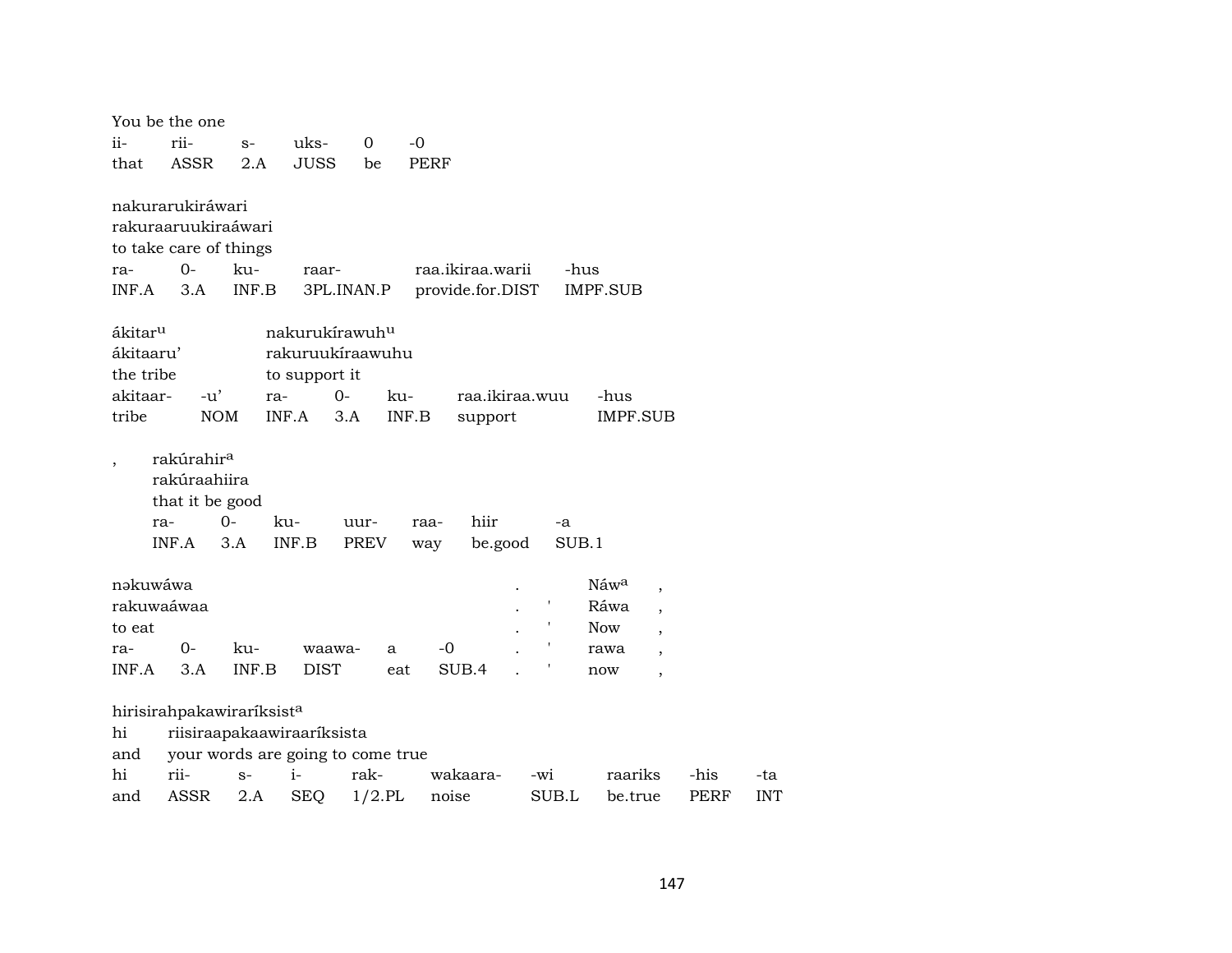| П<br>11<br>$\pmb{\mathsf{H}}$<br>П                            | wi-<br>QUOT                                                                 | Witiháihku<br>Witiihá'ihku'<br>He was meaning<br>ti-<br>IND.3A |                          | $0-$<br>3.A       | ir-<br><b>OBV</b>                                                                                            | $ut-$<br><b>PREV</b>                                                           | ra'ihk<br>mean           | -:hus<br><b>IMPF</b>                                  |   |
|---------------------------------------------------------------|-----------------------------------------------------------------------------|----------------------------------------------------------------|--------------------------|-------------------|--------------------------------------------------------------------------------------------------------------|--------------------------------------------------------------------------------|--------------------------|-------------------------------------------------------|---|
| Astašaríkuš<br>Astacaríkuc<br>No Feet<br>as-<br>foot          | raar-<br>PL                                                                 | tarikuc<br>short                                               | $\overline{\phantom{a}}$ |                   |                                                                                                              |                                                                                |                          |                                                       |   |
| irii-<br>that                                                 | irikuhiháihku<br>Irikúhiihá'ihku'<br>kuur-<br><b>DUB</b>                    | That is the one he was meaning<br>ra-<br><b>ABS</b>            | $0 -$<br>3.A             | ir-<br><b>OBV</b> | ut-<br><b>PREV</b>                                                                                           | ra'ihk<br>mean                                                                 | -:hus<br><b>IMPF</b>     |                                                       |   |
| Ahawáku<br>Ahawáku'<br>He said<br>ar-<br>EV                   | ra-<br><b>ABS</b>                                                           | 0-<br>3.A                                                      | waka'u<br>say            | -0<br>PERF        | ,<br>$\overline{\phantom{a}}$                                                                                | $\mathcal{C}\mathcal{C}$<br>$\mathcal{C}$<br>$\mathcal{C}$<br>Ħ<br>11          |                          |                                                       |   |
| Rakúsi <sup>i</sup><br>Raakúsii'<br>One sitting<br>ra-<br>ABS | $0 -$<br>3.A                                                                | kus<br>be.sitting                                              | $-0$                     | SUB.4             | $\overline{\phantom{a}}$<br>$\overline{\phantom{a}}$<br>$\overline{\phantom{a}}$<br>$\overline{\phantom{a}}$ | Kístawak <sup>u</sup><br>Kiístawaku'<br><b>Rattling Bones</b><br>kiis-<br>bone | ta.wak-<br>rattling      | Ħ<br>11<br>п<br>Н<br>$-u^{\prime}$<br>П<br>$\rm{NOM}$ | , |
| riku-                                                         | (nikuwitúksasa <sup>a</sup><br>rikuwitúksasa'a<br>that one was named<br>wi- | ti-                                                            |                          | 0-                | uks-                                                                                                         | asar                                                                           | $\overline{\phantom{0}}$ |                                                       |   |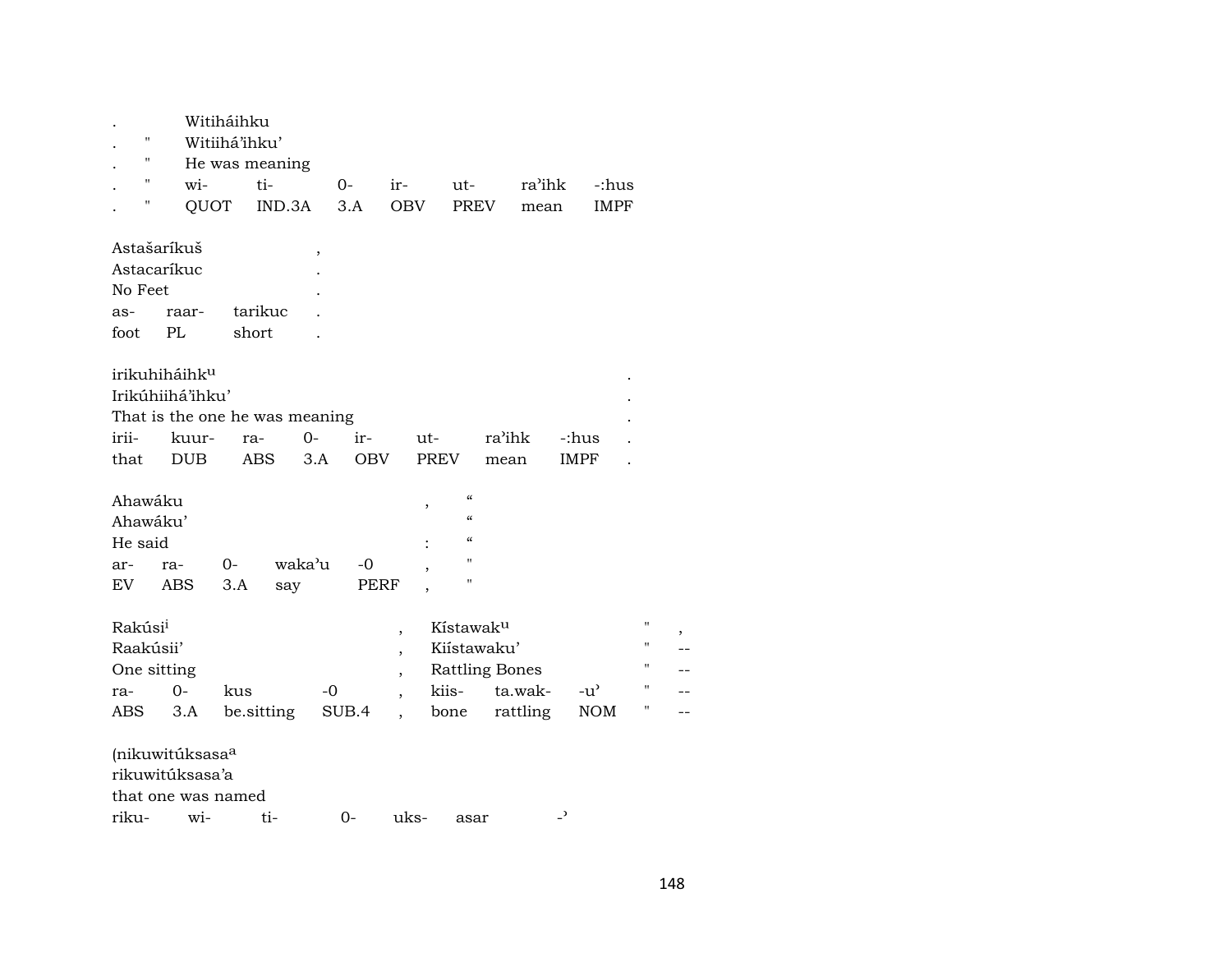| that.is                                                                                        |                                                                                                               | QUOT                                           | IND.3A                                                          | 3.A                                                                 | AOR                                                   |                                                                                   | be.named                           | ЕX              |                          |                          |
|------------------------------------------------------------------------------------------------|---------------------------------------------------------------------------------------------------------------|------------------------------------------------|-----------------------------------------------------------------|---------------------------------------------------------------------|-------------------------------------------------------|-----------------------------------------------------------------------------------|------------------------------------|-----------------|--------------------------|--------------------------|
| Astašaríkuš)<br>Astacaríkuc<br>No Feet<br>as-<br>foot<br>witasíkis <sup>i</sup> t <sup>n</sup> | raar-<br>PL                                                                                                   | tarikuc<br>short                               |                                                                 | $\pmb{\zeta}\pmb{\zeta}$<br>$\zeta\zeta$<br>$\zeta\zeta$<br>11<br>П | Náw <sup>a</sup><br>Ráwa<br><b>Now</b><br>rawa<br>now | $\ddot{\phantom{0}}$<br>$\overline{\phantom{a}}$<br>$\overline{\phantom{a}}$<br>, | náwa<br>ráwa<br>now<br>rawa<br>now | ,               | náw <sup>a</sup>         |                          |
| witasiíkisit                                                                                   |                                                                                                               |                                                |                                                                 |                                                                     |                                                       |                                                                                   |                                    |                 | Ráwa                     |                          |
| you are alive                                                                                  |                                                                                                               |                                                |                                                                 |                                                                     |                                                       |                                                                                   |                                    |                 | <b>Now</b>               |                          |
| wi-                                                                                            | ta-                                                                                                           |                                                | $S-$                                                            | $i-$                                                                | kisik                                                 |                                                                                   | $-0$                               |                 | rawa                     |                          |
| QUOT                                                                                           |                                                                                                               | IND.1/2A                                       | 2.A                                                             | <b>SEQ</b>                                                          | survive                                               |                                                                                   | PERF                               |                 | now                      | $\overline{\phantom{a}}$ |
| náw <sup>a</sup><br>ráwa<br>now<br>rawa<br>now<br>Hã<br>Haa<br>Ha<br>haa<br>ha                 | $\overline{\phantom{a}}$<br>$\overline{\phantom{a}}$<br>$\overline{\phantom{a}}$<br>$\ddot{\phantom{0}}$<br>, | witəsparíhusta<br>wii-<br>$\operatorname{now}$ | witaspariíhusta<br>now you are going to live<br>ta-<br>IND.1/2A | $S-$                                                                | 2.A                                                   | warii                                                                             | be.going.about.IMPF                |                 | -:hus<br><b>IMPF</b>     |                          |
| tirəsurakətkúku                                                                                |                                                                                                               | tirasuuraákatkuuku                             |                                                                 |                                                                     |                                                       |                                                                                   |                                    |                 |                          |                          |
|                                                                                                |                                                                                                               |                                                | these whom you are hearing                                      |                                                                     |                                                       |                                                                                   |                                    |                 | ,<br>,                   |                          |
| tii-                                                                                           | ra-                                                                                                           | $S-$                                           | uur-                                                            | ak-                                                                 |                                                       |                                                                                   | atka'uk                            | -hus            | $\overline{\phantom{a}}$ |                          |
| this                                                                                           | <b>ABS</b>                                                                                                    | 2.A                                            | <b>PREV</b>                                                     |                                                                     | PL.AN.3P                                              | hear                                                                              |                                    | <b>IMPF.SUB</b> | ,                        |                          |
| tiráwihatn                                                                                     |                                                                                                               |                                                |                                                                 |                                                                     |                                                       |                                                                                   | nísar <sup>u</sup>                 |                 | $\,$                     |                          |
| tiráwihat                                                                                      |                                                                                                               |                                                |                                                                 |                                                                     |                                                       |                                                                                   | riísaaru'                          |                 | $\, ,$                   |                          |

 $\mbox{-}\mathrm{ta}$ INT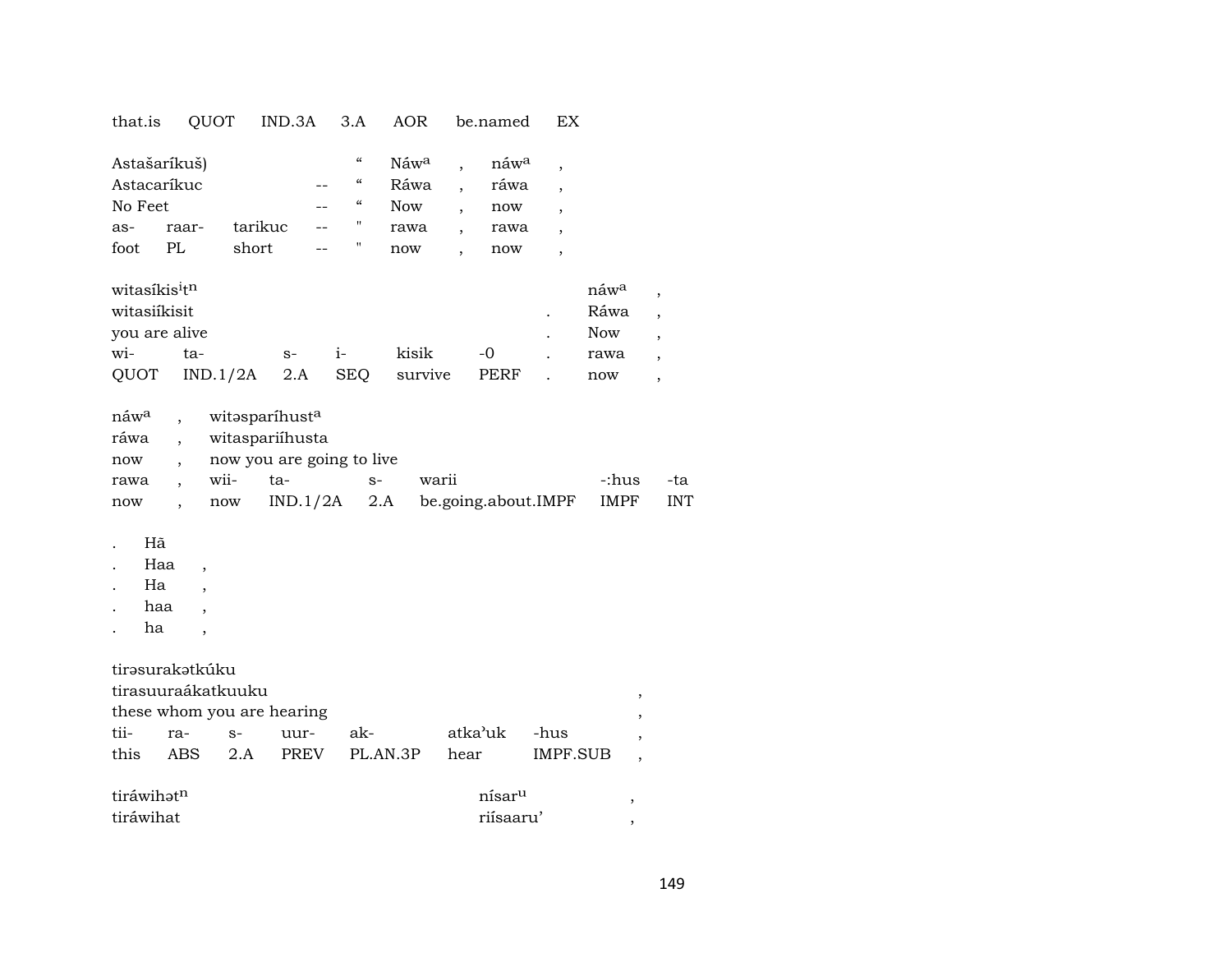| these<br>tii-<br>this | ra-<br>ABS          | $0 -$<br>3.A        | wi.hak<br>be.sitting.PL       |         | $-0$<br>SUB.4       | chiefs<br>riisaar<br>be.chief | $-u$ <sup><math>\sim</math></sup><br><b>NOM</b> |            |
|-----------------------|---------------------|---------------------|-------------------------------|---------|---------------------|-------------------------------|-------------------------------------------------|------------|
|                       | kišitaturákatku     |                     |                               |         |                     |                               |                                                 |            |
| kici                  |                     | tatuuraákatku'      |                               |         |                     |                               |                                                 |            |
|                       | I hear them         |                     |                               |         |                     |                               |                                                 |            |
| but                   |                     |                     |                               |         |                     |                               |                                                 |            |
| kici                  | ta-                 | $t-$                | uur-                          |         | ak-                 | atka'uk                       | $-0$                                            |            |
| but                   | IND.1/2A            |                     | PREV<br>1.A                   |         | PL.AN.3P            | hear                          | PERF                                            |            |
|                       | iwirisparíhusta     |                     |                               |         |                     |                               |                                                 | ,          |
| i                     |                     | wirispariíhusta     |                               |         |                     |                               |                                                 |            |
| and                   |                     |                     | now you are going to go about |         |                     |                               |                                                 |            |
| i                     | wii-                | rii-                | $S-$                          | warii   |                     | -:hus                         |                                                 | -ta        |
| and                   | now                 | ASSR                | 2.A                           |         | be.going.about.IMPF | <b>IMPF</b>                   |                                                 | <b>INT</b> |
|                       |                     |                     |                               |         |                     |                               |                                                 |            |
|                       | paratáhurahaš       |                     |                               |         |                     |                               |                                                 |            |
| Pára                  |                     | táhurahac           |                               |         |                     |                               |                                                 |            |
| Almost                |                     | you were dead       |                               |         |                     |                               |                                                 |            |
| para                  | ti-                 |                     | $a-$                          | hurahac | -0                  |                               |                                                 |            |
| perhaps               |                     | IND.3A              | die<br>2.P                    |         | PERF                |                               |                                                 |            |
|                       |                     |                     |                               |         |                     |                               |                                                 |            |
|                       | Šikstitkakáspari    |                     |                               |         |                     |                               |                                                 |            |
| Cíkstit               |                     | kaakaáspari'        |                               |         |                     |                               |                                                 |            |
| Well                  |                     | you were not living |                               |         |                     |                               |                                                 |            |
| cikstik               |                     | kaaka-              | $S-$                          |         | warii               |                               | -:hus                                           |            |
| well                  |                     | NEG.ID.1/2A         | 2.A                           |         | be.going.about.IMPF |                               | <b>IMPF</b>                                     |            |
|                       |                     |                     |                               |         |                     |                               |                                                 |            |
|                       | paratatakutíttitiri |                     |                               |         |                     |                               |                                                 |            |
| Pára                  |                     | tatákuutit          |                               |         |                     |                               | tiítiiri                                        |            |
| Almost                |                     | I killed you        |                               |         |                     |                               | today                                           |            |
| para                  | ta-                 |                     | t-                            | $a-$    | kuut.ik             | -0                            | tii-                                            | tiiri      |
| perhaps               |                     | IND.1/2A            | 1.A                           | 2.P     | kill                | PERF                          | here                                            | now        |

 $\langle \cdot \rangle$ 

 $\cdot$  $\cdot$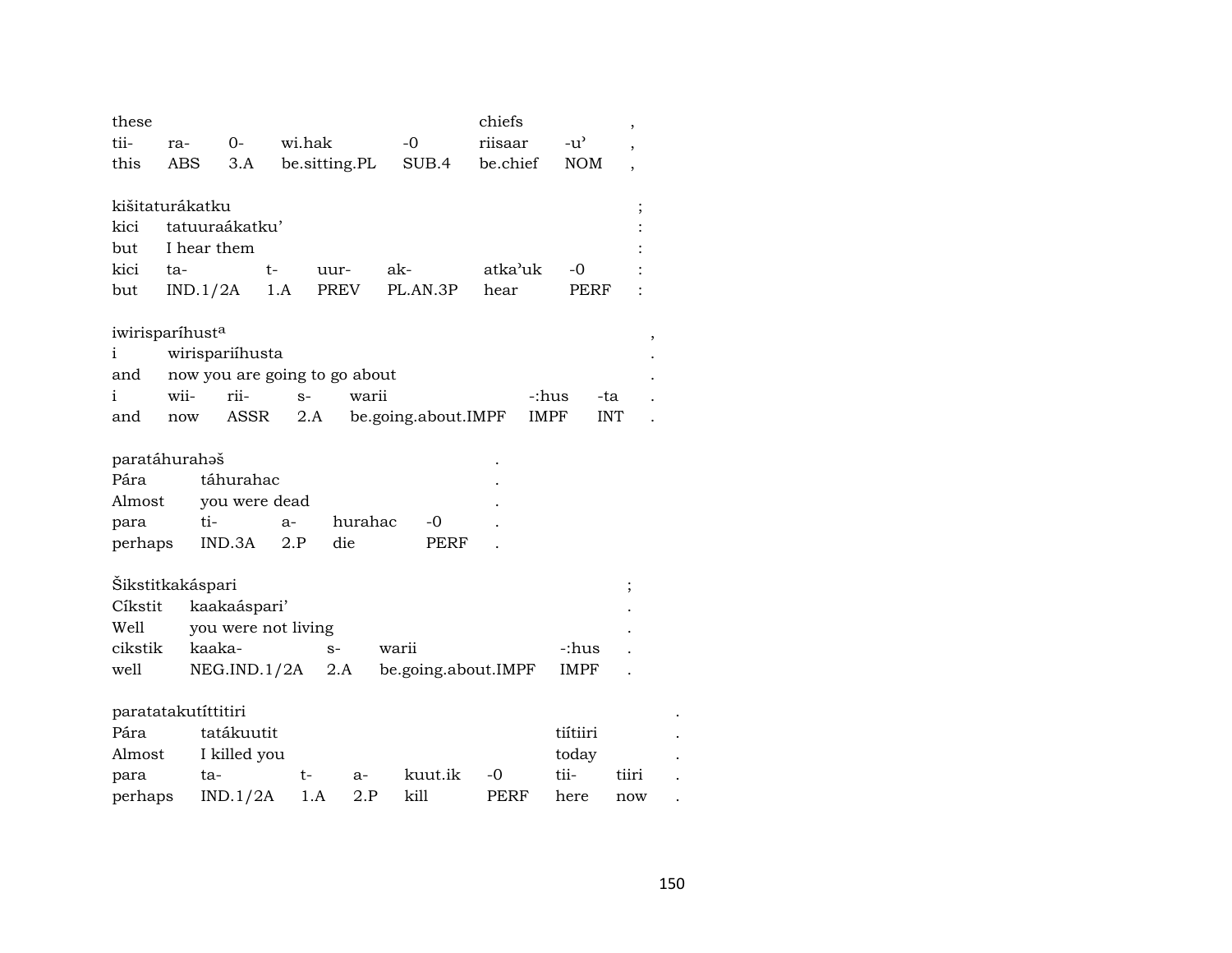| Náwa         | $\overline{ }$            |        |                                     |            |                     |      |             |                          |                            |                    |                          |            |
|--------------|---------------------------|--------|-------------------------------------|------------|---------------------|------|-------------|--------------------------|----------------------------|--------------------|--------------------------|------------|
| Ráwa         | $\overline{\phantom{a}}$  |        |                                     |            |                     |      |             |                          |                            |                    |                          |            |
| <b>Now</b>   | $\overline{\phantom{a}}$  |        |                                     |            |                     |      |             |                          |                            |                    |                          |            |
| rawa         |                           |        |                                     |            |                     |      |             |                          |                            |                    |                          |            |
| now          | $\overline{\phantom{a}}$  |        |                                     |            |                     |      |             |                          |                            |                    |                          |            |
|              |                           |        |                                     |            |                     |      |             |                          |                            |                    |                          |            |
|              | kišiwikarirušista         |        |                                     |            |                     |      |             |                          |                            |                    |                          |            |
| kici         | wikariiruucísta           |        |                                     |            |                     |      |             |                          |                            |                    |                          |            |
| but          |                           |        | it is not going to be so            |            |                     |      |             |                          |                            |                    |                          |            |
| kici         | wii-                      | karii- |                                     | ra-        | $0-$                | ut-  | $i-$        |                          | $\mathbf 0$                | -as                |                          | -ta        |
| but          | now                       |        | EMPH.NEG                            | <b>ABS</b> | 3.A                 | PREV |             | <b>SEQ</b>               | be                         | IMPF.IRR           |                          | <b>INT</b> |
|              |                           |        |                                     |            |                     |      |             |                          |                            |                    |                          |            |
|              | Náwa<br>,                 |        |                                     |            |                     |      |             |                          |                            |                    |                          |            |
|              | Ráwa<br>$\bullet$         |        |                                     |            |                     |      |             |                          |                            |                    |                          |            |
| <b>Now</b>   | $\bullet$                 |        |                                     |            |                     |      |             |                          |                            |                    |                          |            |
|              | rawa                      |        |                                     |            |                     |      |             |                          |                            |                    |                          |            |
| now          | $\overline{\phantom{a}}$  |        |                                     |            |                     |      |             |                          |                            |                    |                          |            |
|              | witasparíhusta            |        |                                     |            |                     |      |             |                          |                            | $\pmb{\mathsf{H}}$ |                          |            |
|              | witaspariíhusta           |        |                                     |            |                     |      |             |                          |                            | $\pmb{\mathsf{H}}$ |                          |            |
|              |                           |        |                                     |            |                     |      |             |                          |                            | $\pmb{\mathsf{H}}$ |                          |            |
| wii-         | now you are going to live |        |                                     |            |                     |      |             |                          |                            | $\pmb{\mathsf{H}}$ |                          |            |
|              | ta-                       |        | $S-$                                | warii      |                     |      | -:hus       |                          | -ta                        | $\pmb{\mathsf{H}}$ |                          |            |
| now          | IND.1/2A                  |        | 2.A                                 |            | be.going.about.IMPF |      | <b>IMPF</b> |                          | <b>INT</b>                 |                    |                          |            |
|              | Kistawakúaha <sup>u</sup> |        |                                     |            |                     |      |             |                          |                            |                    |                          |            |
| Kiístawaku'  |                           |        |                                     | áha'u      |                     |      |             |                          |                            | ,                  |                          |            |
|              | <b>Rattling Bones</b>     |        |                                     | the one    |                     |      |             |                          |                            |                    |                          |            |
| kiis-        | ta.wak-                   |        | $-u$ <sup><math>\prime</math></sup> | ar-        | ra-                 | $0-$ | uh          | $-0$                     |                            |                    |                          |            |
| bone         | rattling                  |        | <b>NOM</b>                          | EV         | ABS                 | 3.A  | give        |                          | <b>PERF</b>                |                    |                          |            |
|              |                           |        |                                     |            |                     |      |             |                          |                            |                    |                          |            |
| ruwitiwaku   |                           |        |                                     |            |                     |      |             |                          | $\boldsymbol{\mathcal{C}}$ | Náwa               | $\overline{ }$           |            |
|              | ruuwitiwáku'              |        |                                     |            |                     |      |             |                          | $\epsilon$                 | Ráwa               | $\overline{\phantom{a}}$ |            |
| then he said |                           |        |                                     |            |                     |      |             | $\ddot{\cdot}$           | $\epsilon\epsilon$         | <b>Now</b>         |                          |            |
| ruu-         | wi-                       |        | ti-                                 | $0-$       | waka'u              | $-0$ |             |                          | $\pmb{\mathsf{H}}$         | rawa               |                          |            |
|              |                           |        |                                     |            |                     |      |             | $\overline{\phantom{a}}$ |                            |                    | $\overline{\phantom{a}}$ |            |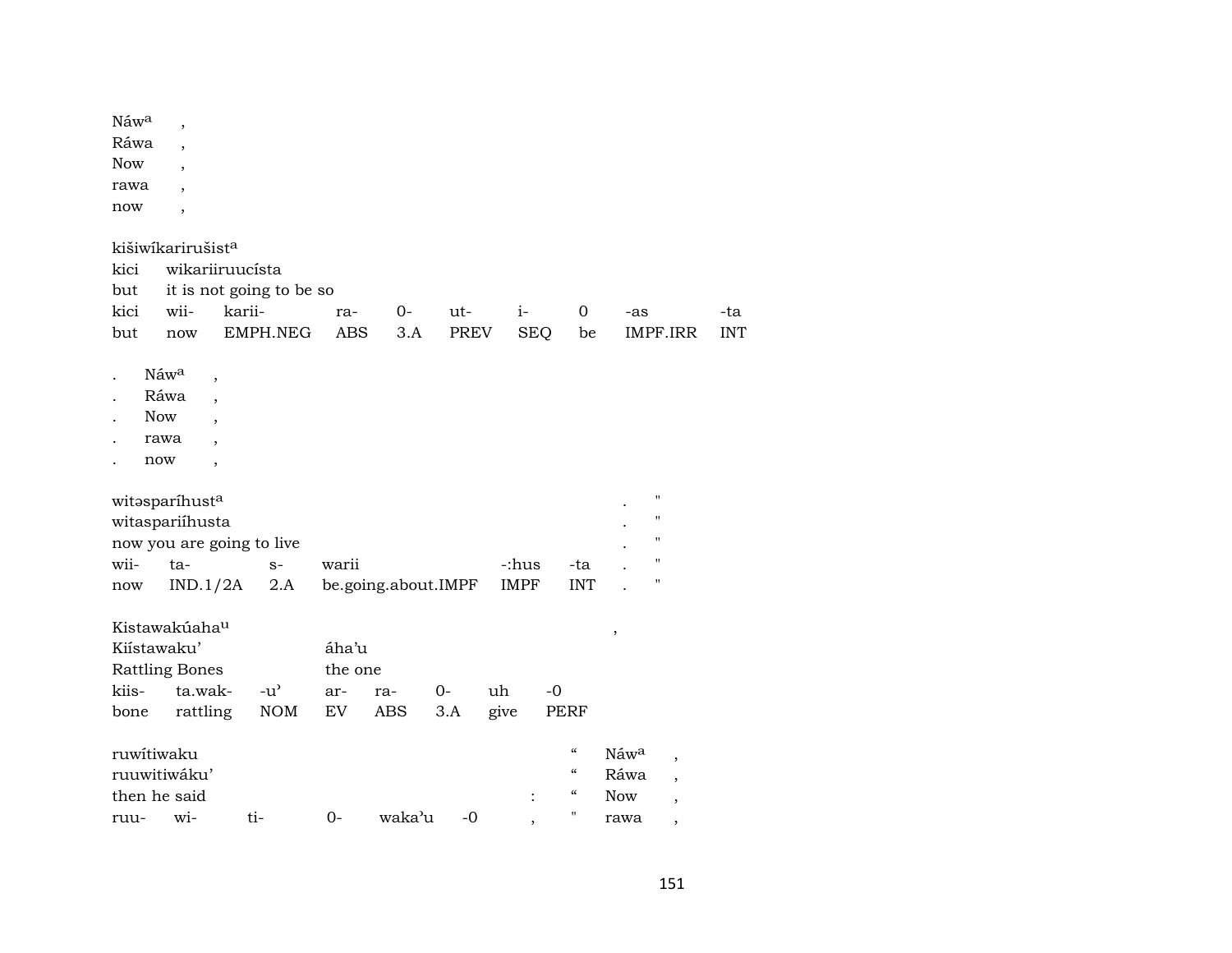| then                                                             | QUOT                                                                                         | IND.3A                                                    | 3.A         | say               | PERF               | $\pmb{\mathsf{H}}$<br>$\overline{\phantom{a}}$ | now                 | $\overline{\phantom{a}}$                                                                                   |
|------------------------------------------------------------------|----------------------------------------------------------------------------------------------|-----------------------------------------------------------|-------------|-------------------|--------------------|------------------------------------------------|---------------------|------------------------------------------------------------------------------------------------------------|
| náw <sup>a</sup><br>ráwa<br>now<br>rawa<br>now                   | irár <sup>i</sup><br>iraári'<br>$i-$<br>$\overline{\phantom{a}}$<br>$\overline{\phantom{a}}$ | brother<br>3.POSS.A                                       | -raar-      | same.sex.sibling  | -ri'               | $\, ,$<br>3.POSS.B                             |                     |                                                                                                            |
| iriwitúrahi<br>iriwitúraahi<br>that is good<br>irii-<br>that     | wi-<br>QUOT                                                                                  | ti-<br>IND.3A                                             | $O-$<br>3.A | uur-<br>PREV      | raa-<br>way        | hiir<br>be.good                                | $-0$<br>PERF        | $\overline{\phantom{a}}$<br>$\overline{ }$<br>$\overline{\phantom{a}}$<br>$\overline{ }$<br>$\overline{ }$ |
| iriwitúrahi<br>iriwitúraahi<br>that is good<br>irii-<br>that     | wi-<br>QUOT                                                                                  | ti-<br>IND.3A                                             | $O-$<br>3.A | uur-<br>PREV      | raa-<br>way        | hiir<br>be.good                                | $-0$<br>PERF        |                                                                                                            |
| Irár <sup>i</sup><br>Iraári'<br><b>Brother</b><br>i-<br>3.POSS.A | -raar-                                                                                       | same.sex.sibling                                          |             | -ri'<br>3.POSS.B  | ,<br>,             |                                                |                     |                                                                                                            |
| cíkstit<br>well<br>cikstik<br>well                               | šikstitkaširíwari<br>ka-<br><b>NEG</b>                                                       | kaaciriíwari'<br>you and I will live<br>$i-$<br>CONT.1/2A |             | aciir-<br>IN.DU.A | $i-$<br><b>SEQ</b> | warii                                          | be.going.about.IMPF | -:hus<br><b>IMPF</b>                                                                                       |

. "

. "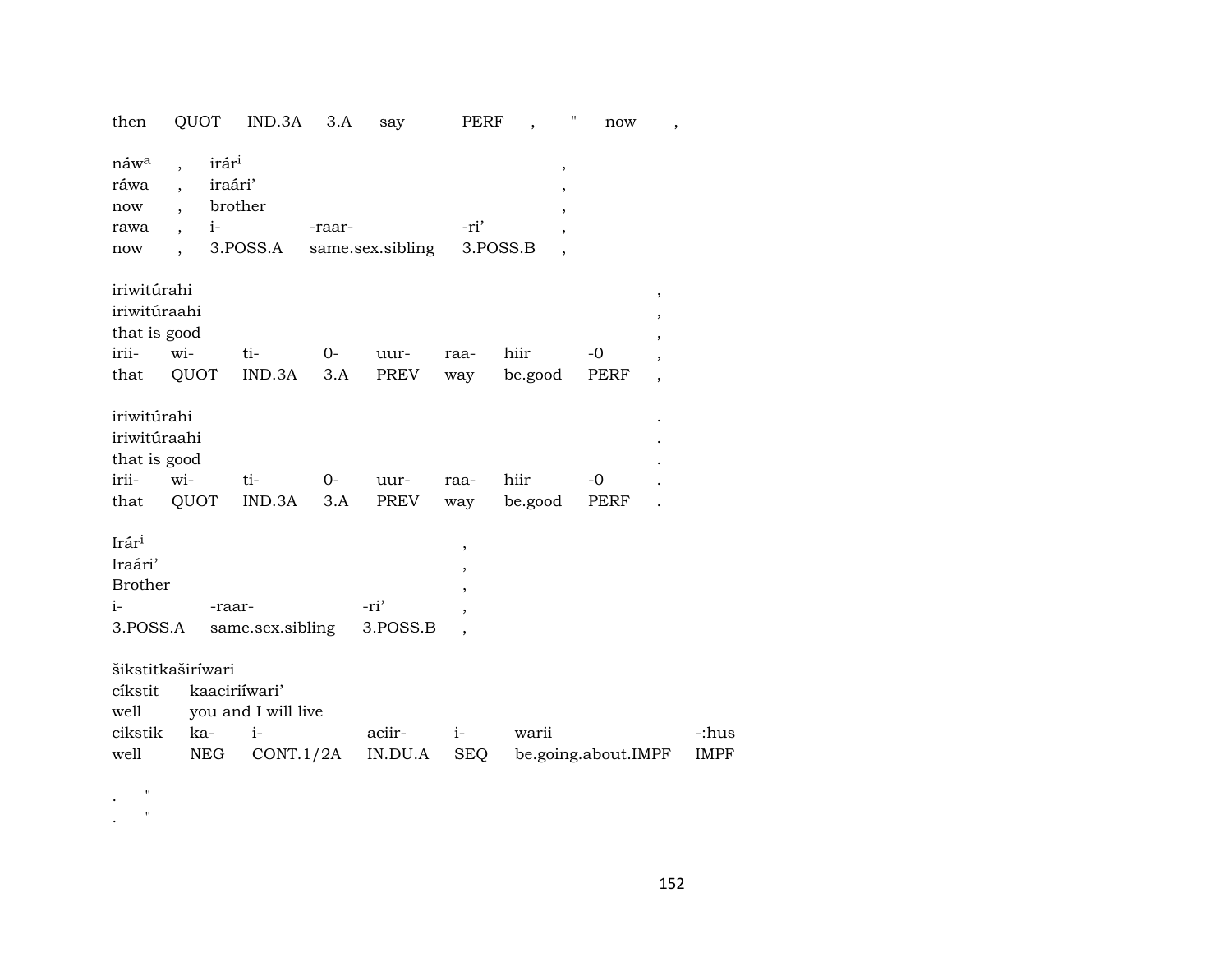|           | $^{\prime\prime}$ |  |  |
|-----------|-------------------|--|--|
| $\bullet$ |                   |  |  |
|           | $^{\prime\prime}$ |  |  |
| $\bullet$ |                   |  |  |

.  $\mathbb{R}^{m \times m}$ 

# Akikukakíwatiks

| And here<br>he was not truthful<br>ki<br>kaaki-<br>$i$ - $i$<br>wak.rik.his<br>ku-<br>$0-$<br>$-0$<br>a-<br>SEQ<br>there<br>INDF NEG.IND.3A<br>3.A<br>be.truthful<br>and<br>irikuháhura <sup>a</sup><br>Náw <sup>a</sup><br>iriikuuháhuraa'a<br>Ráwa<br>wherever the place was<br>Now<br>$\mathbf{P}$<br>irii-<br>kuur-<br>ra-<br>$0-$<br>huraar<br>rawa<br>where DUB<br>be.land<br>EX<br>ABS<br>3.A<br>now<br>irikuháhura | PERF |
|----------------------------------------------------------------------------------------------------------------------------------------------------------------------------------------------------------------------------------------------------------------------------------------------------------------------------------------------------------------------------------------------------------------------------|------|
|                                                                                                                                                                                                                                                                                                                                                                                                                            |      |
|                                                                                                                                                                                                                                                                                                                                                                                                                            |      |
|                                                                                                                                                                                                                                                                                                                                                                                                                            |      |
|                                                                                                                                                                                                                                                                                                                                                                                                                            |      |
|                                                                                                                                                                                                                                                                                                                                                                                                                            |      |
|                                                                                                                                                                                                                                                                                                                                                                                                                            |      |
|                                                                                                                                                                                                                                                                                                                                                                                                                            |      |
|                                                                                                                                                                                                                                                                                                                                                                                                                            |      |
| iriikuuháhuraa<br>wherever the place was<br>irii-<br>kuur-<br>0-<br>huraar<br>ra-<br>-0<br><b>DUB</b><br>3.A be.earth<br>where<br>ABS<br>PERF<br>rakiwiktuta                                                                                                                                                                                                                                                               |      |
| rakiwiktuuta                                                                                                                                                                                                                                                                                                                                                                                                               |      |
| where the sandhills were                                                                                                                                                                                                                                                                                                                                                                                                   |      |
| kiwikt-<br>$0-$<br>u.at<br>ra-<br>-a                                                                                                                                                                                                                                                                                                                                                                                       |      |
| 3.A sand extend.in.a.line<br>SUB.1<br>ABS                                                                                                                                                                                                                                                                                                                                                                                  |      |
| iriratukstákuriwaw <sup>i</sup><br>iriiratukstaákuriiwaawi<br>where we used to travel                                                                                                                                                                                                                                                                                                                                      |      |
|                                                                                                                                                                                                                                                                                                                                                                                                                            |      |
| irii-<br>uks-<br>hurii<br>rak-<br>t-<br>ra-<br>-waa<br>-wi                                                                                                                                                                                                                                                                                                                                                                 |      |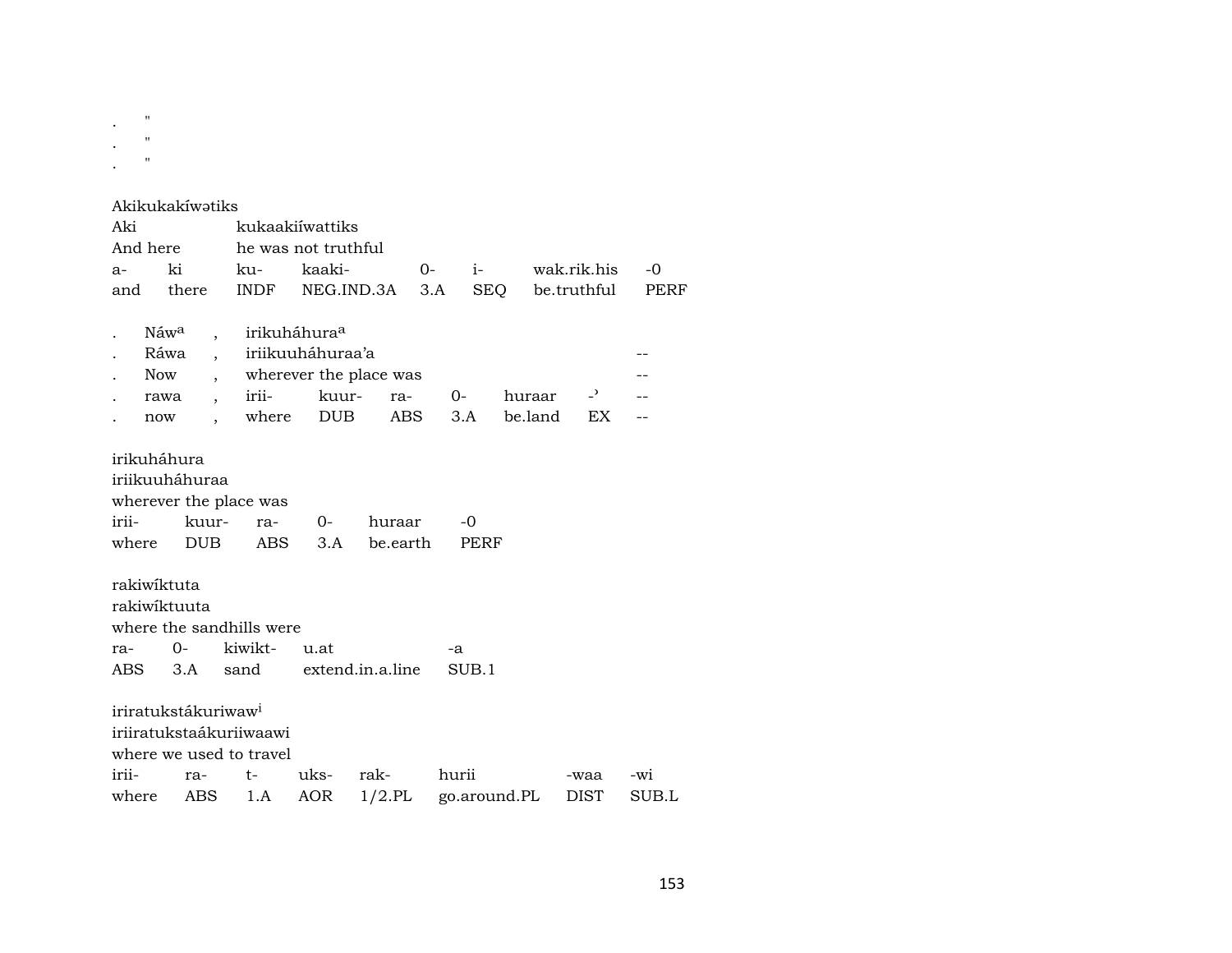| ruríhir <sup>a</sup> |  |
|----------------------|--|
| ruurihiira'          |  |
| farther on           |  |
| ruurihiira'          |  |
| farther              |  |

#### Híhirurikuahatakuhukawu

| hi                                               | hiru                                            |                                               | riku'ahaattakuhuukawu'      |              |                    |                                                           |                                                                  |                                                                                                             |                                                            |             |
|--------------------------------------------------|-------------------------------------------------|-----------------------------------------------|-----------------------------|--------------|--------------------|-----------------------------------------------------------|------------------------------------------------------------------|-------------------------------------------------------------------------------------------------------------|------------------------------------------------------------|-------------|
| and                                              | then                                            |                                               |                             |              |                    | that is where the party was going through (the sandhills) |                                                                  |                                                                                                             |                                                            |             |
| hi                                               | hiruu                                           | riku-                                         |                             | ar-<br>ra-   | $0-$               | aktaku-                                                   |                                                                  | huuk-                                                                                                       | a.wuu                                                      | -:hus       |
| and                                              | then                                            | that.is                                       |                             | EV           | ABS<br>3.A         | group                                                     |                                                                  | into                                                                                                        | go.in.a.line.IMPF                                          | <b>IMPF</b> |
| $\overline{ }$<br>$\overline{ }$                 | irikuháhura<br>iriikuuháhuraa<br>irii-<br>where | wherever the place was<br>kuur-<br><b>DUB</b> | ra-<br>ABS                  | $0-$<br>3.A  | huraar<br>be.earth | $-0$<br>PERF                                              | $^\mathrm{o}$<br>,<br>$\overline{\phantom{a}}$<br>$\overline{ }$ |                                                                                                             |                                                            |             |
| hiahíhwak <sup>i</sup><br>hi<br>and<br>hi<br>and | ahíhwaki'<br>they said<br>ar-<br>EV             | ra-<br><b>ABS</b>                             | 0-<br>3.A                   | ir-<br>PL.3A | waki<br>say.PL     | $-0$<br><b>PERF</b>                                       | $\overline{ }$<br>$\cdot$                                        | $\epsilon$<br>$\boldsymbol{\mathcal{C}}$<br>$\boldsymbol{\mathcal{C}}$<br>$\mathbf H$<br>$\pmb{\mathsf{H}}$ |                                                            |             |
| Mustangs<br>asaa-<br>horse                       | Asahúrahaš <sup>u</sup><br>Asaahúrahaacu'       | hurahac<br>disappear                          | $-u^{\prime}$<br><b>NOM</b> | ,            |                    |                                                           |                                                                  |                                                                                                             |                                                            |             |
| rihkaríksa<br>rihkaríksa'                        | there a herd comes                              |                                               |                             |              |                    |                                                           |                                                                  |                                                                                                             | $\pmb{\mathsf{H}}$<br>$\pmb{\mathsf{H}}$<br>$\blacksquare$ |             |
| ra-                                              | $O -$                                           | $a-$                                          | ir-                         |              | kariiks-           | a                                                         | $-0$                                                             |                                                                                                             | $\blacksquare$                                             |             |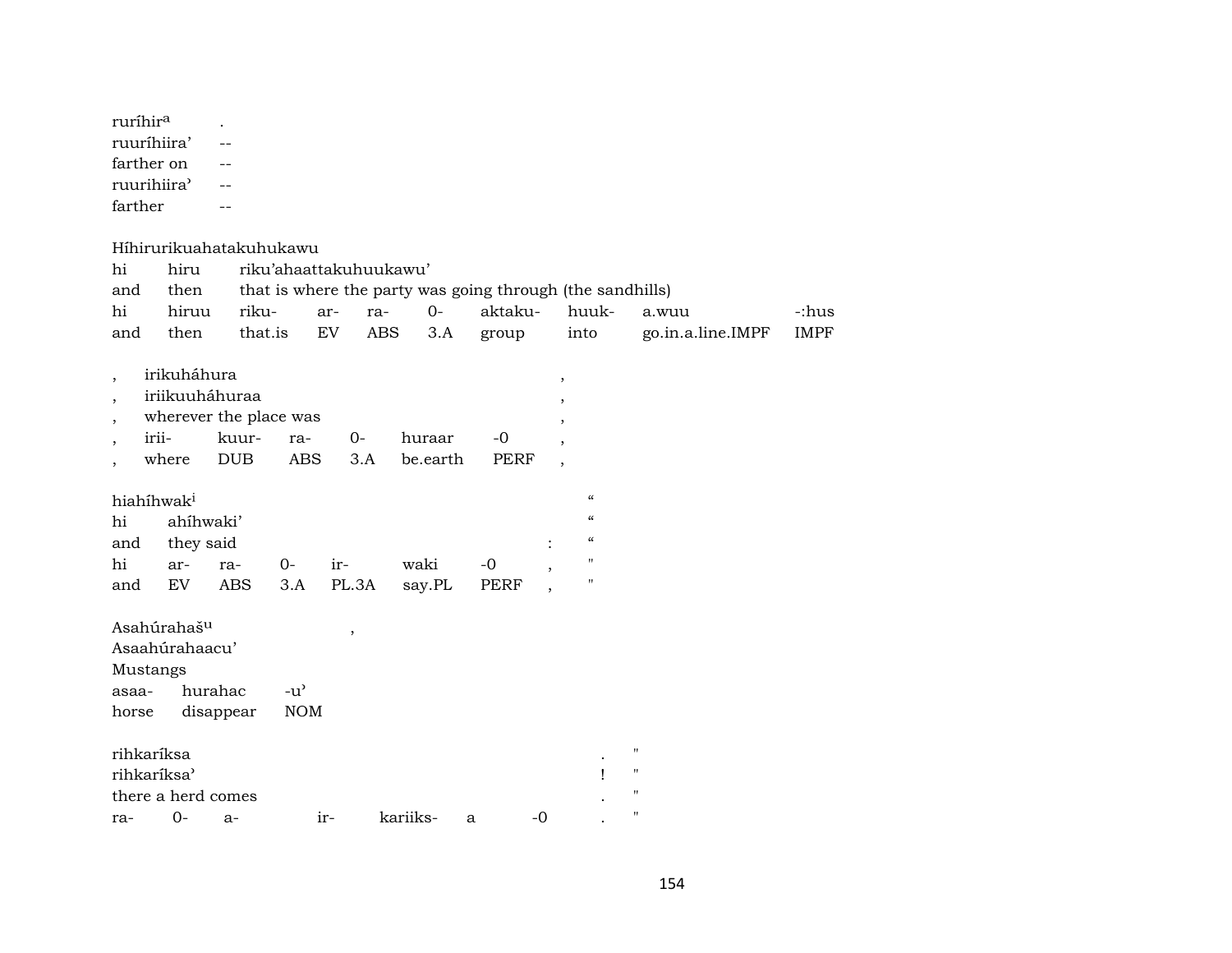| ABS                         | 3.A          | PREV.3A                     | OBV                      |             | herd           | come        | PERF        | .,                |      |
|-----------------------------|--------------|-----------------------------|--------------------------|-------------|----------------|-------------|-------------|-------------------|------|
| Hiahírawaas                 |              |                             |                          |             |                |             |             |                   |      |
| Hi                          | ahiírawa'as  |                             |                          |             |                |             |             |                   |      |
| And                         | they ran off |                             |                          |             |                |             |             |                   |      |
| hi                          | ar-          | ra-                         | 0-                       | ir-         | uur-           | ra-         | wa-         | as-i              | -0   |
| and                         | EV.          | <b>ABS</b>                  | 3.A                      | PL.3A       | <b>PREV</b>    | <b>PORT</b> | <b>DIST</b> | run               | PERF |
|                             |              |                             |                          |             |                |             |             |                   |      |
| asahúrahaš <sup>u</sup>     |              |                             |                          | ,           |                |             |             |                   |      |
| asaahúrahaacu'              |              |                             |                          |             |                |             |             |                   |      |
| mustangs                    |              |                             |                          |             |                |             |             |                   |      |
| asaa-                       | hurahac      |                             | $-u^{\prime}$            |             |                |             |             |                   |      |
| horse                       |              | disappear                   | <b>NOM</b>               |             |                |             |             |                   |      |
|                             |              |                             |                          |             |                |             |             |                   |      |
| irikuharahkátari            |              |                             |                          |             |                |             |             | arús <sup>a</sup> |      |
| Iriikuuharahkátarii         |              |                             |                          |             |                |             |             | aruúsa'           |      |
|                             |              | Whichever were fast runners |                          |             |                |             |             | horses            |      |
| irii-                       | kuur-        | ra-                         | $0-$                     | raar-       |                | katariir    | -0          | aruusaa           |      |
| what                        | <b>DUB</b>   | <b>ABS</b>                  | 3.A                      |             | PL.INDV.A      | be.fast     | PERF        | horse             |      |
|                             |              |                             |                          |             |                |             |             |                   |      |
| hitahatuhkáwišatn           |              |                             |                          |             |                |             |             |                   |      |
| hi                          |              | taahatuhkáwicat             |                          |             |                |             |             |                   |      |
| and                         |              | he overtook the trail       |                          |             |                |             |             |                   |      |
| hi                          | ti-          | $0 -$                       | ar-                      | hatuur-     | ka-            | wic.at      | -0          |                   |      |
| and                         | IND.3A       | 3.A                         | <b>EV</b>                | road        | on             | arrive      | PERF        |                   |      |
|                             |              |                             |                          |             |                |             |             |                   |      |
| Atahkiškáwarit <sup>n</sup> |              |                             |                          |             |                |             |             |                   |      |
| A                           |              | taahkiickáwarit             |                          |             |                |             |             |                   |      |
| And                         |              |                             | he would rope its neck   |             |                |             |             |                   |      |
| a                           | ti-          | $0 -$                       | ar-                      | kiic-       | ka.warik       | -0          |             |                   |      |
| and                         | IND.3A       | 3.A                         | EV                       | neck        | put.on         |             | PERF        |                   |      |
| asaríru                     |              |                             |                          | asahúrahašu |                |             |             |                   |      |
| asaaríru'                   |              |                             | $\overline{\phantom{a}}$ |             | Asaahúrahaacu' |             | ,           |                   |      |
|                             |              |                             |                          |             |                |             |             |                   |      |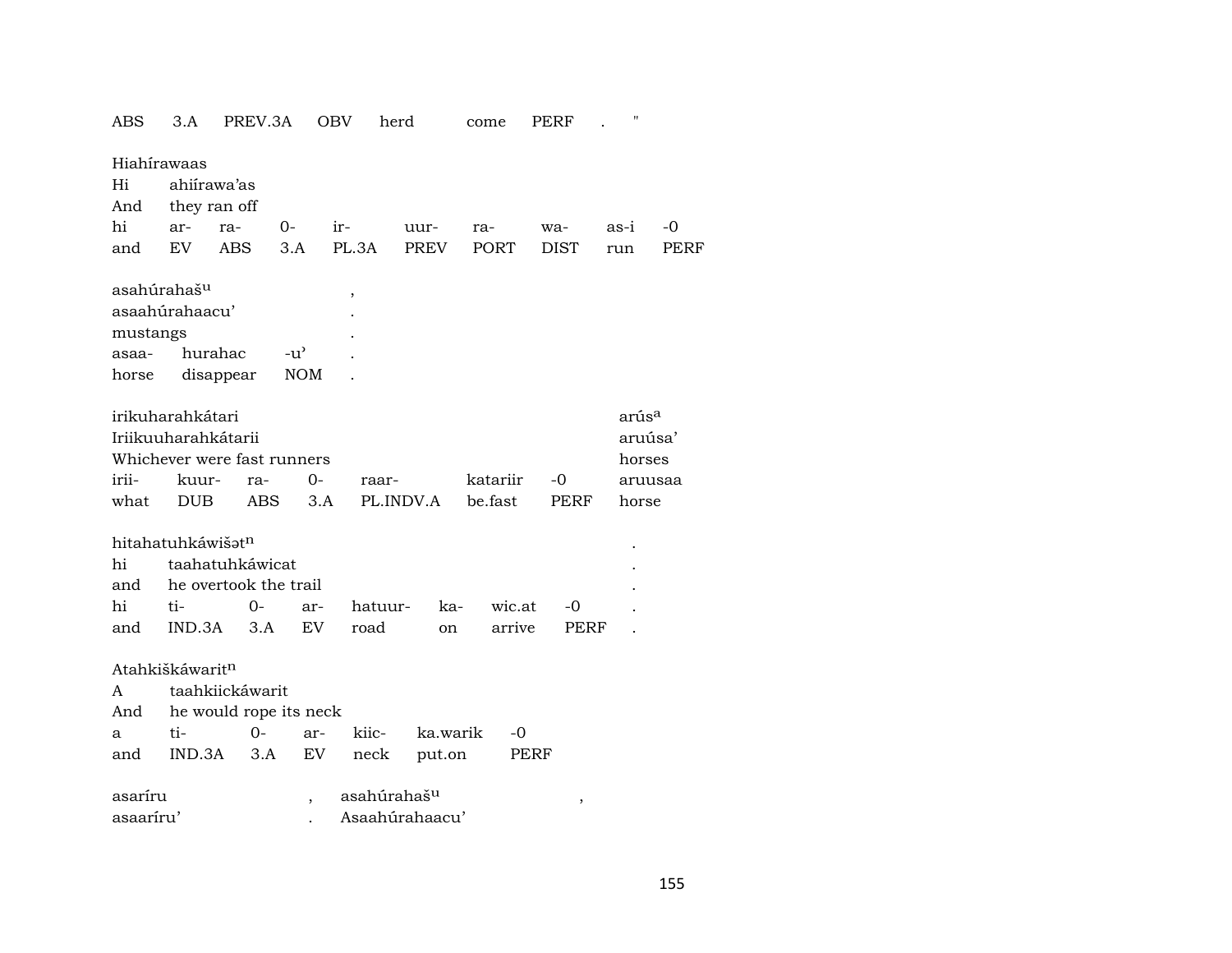| a mustang<br>asaa-<br>horse                                    | riru                                                                                        | be.frightened                                                                                            | $\ddot{\phantom{a}}$ | The wild horse<br>asaa-<br>horse | hurahac<br>disappear                                               | $-u$ <sup><math>\prime</math></sup><br><b>NOM</b> |                    |               |                 |                           |             |                     |
|----------------------------------------------------------------|---------------------------------------------------------------------------------------------|----------------------------------------------------------------------------------------------------------|----------------------|----------------------------------|--------------------------------------------------------------------|---------------------------------------------------|--------------------|---------------|-----------------|---------------------------|-------------|---------------------|
| ruu-<br>then                                                   | $si-$<br>DU                                                                                 | rusiwítišišarasapitáhaku<br>ruusiwitiiciccirasapitaáhaaku'<br>wi-<br>QUOT                                | ti-<br>IND.3A        | $O -$<br>3.A                     | then it was turning round and round as they led it<br>ir-<br>PL.3A | ut-<br>PREV                                       | $i-$<br><b>SEQ</b> | ciras-<br>COM |                 | apitaa.hak<br>turn.around | <b>IMPF</b> | -:hus               |
| $\bullet$                                                      |                                                                                             |                                                                                                          |                      |                                  |                                                                    |                                                   |                    |               |                 |                           |             |                     |
| Hiru<br>Then<br>hiruu<br>then                                  | $si-$<br>DU                                                                                 | Hirusiwitiratikiwihkaatn<br>siwitiirattíkiwihka'at<br>they chased them over the sandhills<br>wi-<br>QUOT | ti-<br>IND.3A        | $0-$<br>3.A                      | ir-<br>PL.3A                                                       | ak-<br>PL.AN.3P                                   |                    | ri-<br>PORT   | kiwikt-<br>sand | ka-<br>on                 | at<br>go    | $-0$<br><b>PERF</b> |
| Náwa<br>$\cdot$<br>Ráwa<br><b>Now</b><br>rawa<br>now           | $\overline{\phantom{a}}$<br>$\overline{\phantom{a}}$<br>$\cdot$<br>$\overline{\phantom{a}}$ |                                                                                                          |                      |                                  |                                                                    |                                                   |                    |               |                 |                           |             |                     |
| iwiaharáhwaa<br>iwi'ahaaraáhwa'a<br>when they came back<br>ii- | wii-                                                                                        | ar-                                                                                                      | ra-                  | 0-                               | $a-$                                                               | raar-                                             |                    | wa-           | a               | $-0$                      |             |                     |
| when                                                           | when                                                                                        | EV                                                                                                       | <b>ABS</b>           | 3.A                              | PREV.3A                                                            | PL.INDV.A                                         |                    | <b>DIST</b>   | come            | SUB.4                     |             |                     |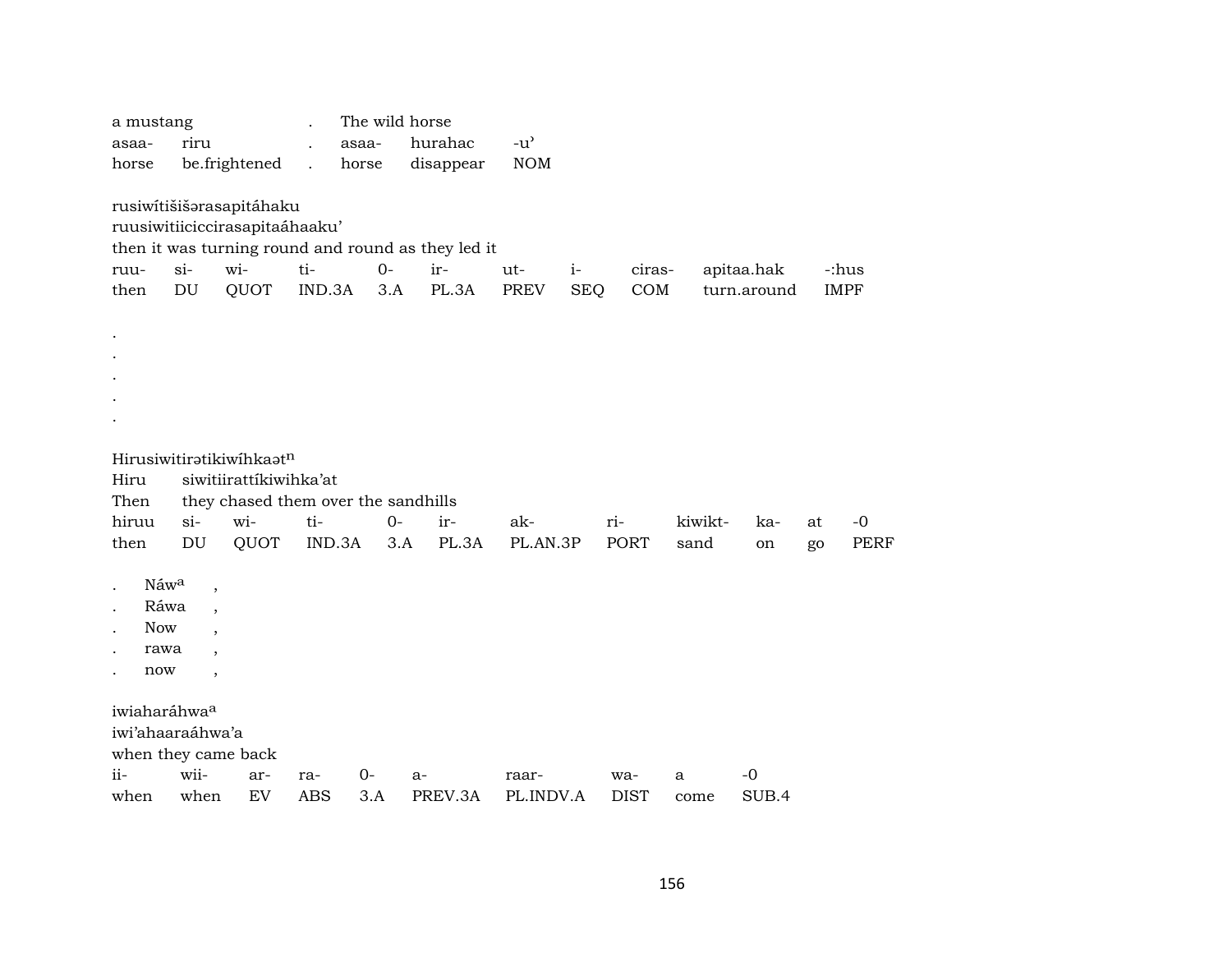|                          | hiəsahúrahaš <sup>u</sup>                                          |                                   |                 |         |            |                       |              |                    |               |           |               |
|--------------------------|--------------------------------------------------------------------|-----------------------------------|-----------------|---------|------------|-----------------------|--------------|--------------------|---------------|-----------|---------------|
|                          | hi                                                                 |                                   | asaahúrahaacu'  |         |            |                       |              |                    |               |           |               |
|                          | and                                                                |                                   | a wild horse    |         |            |                       |              |                    |               |           |               |
|                          | hi                                                                 |                                   | asaa-           | hurahac |            | $-u^{\prime}$         |              |                    |               |           |               |
|                          | and                                                                |                                   | horse           |         | disappear  | <b>NOM</b>            |              |                    |               |           |               |
| $si-$<br>DU              | sirikušírasa<br>sirihkucírasa<br>when they lead it<br>ra-<br>INF.A |                                   | $0 -$<br>3.A    | a-      | PREV.3A    | ir-<br>PL.3A          | ku-<br>INF.B | ut-<br><b>PREV</b> | ciras-<br>COM | a<br>come | $-0$<br>SUB.4 |
|                          | hisiwitihpiru                                                      |                                   |                 |         |            |                       |              |                    |               |           |               |
| $\overline{\phantom{a}}$ | hi                                                                 |                                   | siwitíhpiru'    |         |            |                       |              |                    |               |           |               |
|                          | and                                                                |                                   | they whipped it |         |            |                       |              |                    |               |           |               |
|                          | hi                                                                 | $si$ -                            | wi-             |         | ti-        | $O -$                 | ir-          | piru               | $-0$          |           |               |
|                          | and                                                                | DU                                |                 | QUOT    | IND.3A     | 3.A                   | PL.3A        | whip               | PERF          |           |               |
| hi<br>and<br>hi          | hínahiritn                                                         | raahiírit<br>finally<br>raahiirit |                 |         |            |                       |              |                    |               |           |               |
| and                      |                                                                    | finally                           |                 |         |            |                       |              |                    |               |           |               |
|                          | witaruhuhtíhaka<br>witaaruhuhtíhaaka<br>it would straighten up     |                                   |                 |         |            |                       |              |                    |               |           |               |
| wi-                      |                                                                    | ti-                               |                 | $O -$   | ar-        | uhur-                 | tiihaak      | -aar               | $-0$          |           |               |
| QUOT                     |                                                                    | IND.3A                            |                 | 3.A     | EV         | now                   | be.straight  | <b>INCH</b>        | PERF          |           |               |
|                          | Hikišihiruirikúha                                                  |                                   |                 |         |            |                       |              |                    |               |           |               |
| Hi                       | kici                                                               |                                   | hiru            |         | iriikúhaa' |                       |              |                    |               |           |               |
| And                      | but                                                                |                                   | there           |         |            | wherever he came from |              |                    |               |           |               |
| hi                       | kici                                                               |                                   | hiruu           |         | irii-      | kuur-                 | 0-<br>ra-    | $a-$               |               | a         | $-0$          |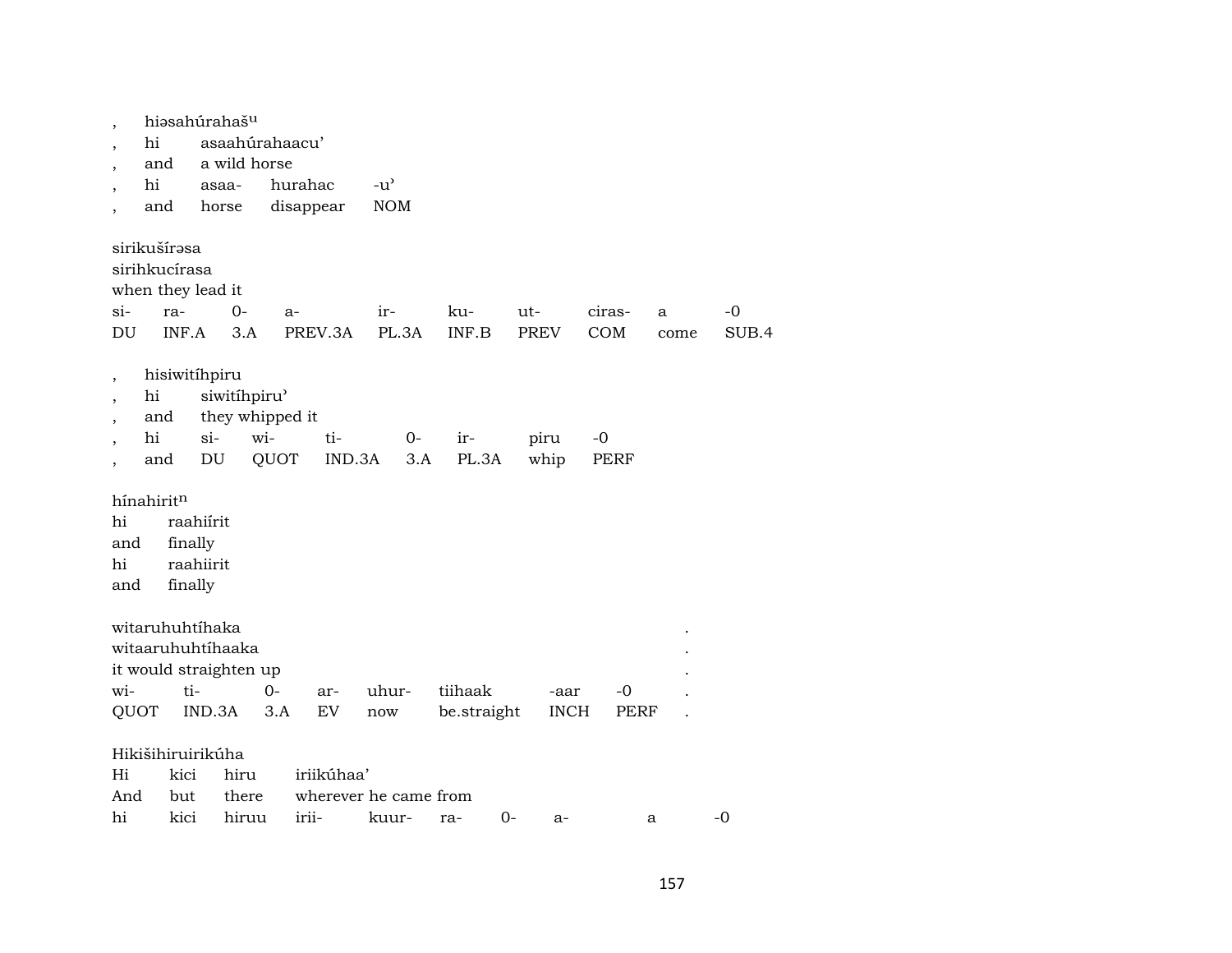| and                      | but                                                                                     |                     | there                              | where                                                                  | <b>DUB</b>                                                                  |      | ABS                  |                                        | 3.A                         | PREV.3A   |                  | come | PERF |
|--------------------------|-----------------------------------------------------------------------------------------|---------------------|------------------------------------|------------------------------------------------------------------------|-----------------------------------------------------------------------------|------|----------------------|----------------------------------------|-----------------------------|-----------|------------------|------|------|
| $\overline{\phantom{a}}$ | witúksasa<br>witúksasa'<br>he was named                                                 |                     |                                    |                                                                        |                                                                             |      |                      |                                        |                             |           |                  |      |      |
|                          | wi-                                                                                     | ti-                 |                                    | $0-$                                                                   | uks-                                                                        | asar |                      |                                        | $-0$                        |           |                  |      |      |
|                          | QUOT                                                                                    |                     | IND.3A                             | 3.A                                                                    | AOR                                                                         |      | be.named             |                                        | PERF                        |           |                  |      |      |
| kiis-<br>bone            | kístawak <sup>n</sup><br>Kiístawaku'<br><b>Rattling Bones</b>                           | ta.wak-<br>rattling | $-u^{\prime}$<br>NOM               | $-$<br>$\overline{\phantom{a}}$<br>$\overline{\phantom{a}}$<br>$-\, -$ | Asahúrahaš <sup>u</sup><br>asaahúrahaacu'<br>a wild horse<br>asaa-<br>horse |      | hurahac<br>disappear |                                        | $-u^{\prime}$<br><b>NOM</b> |           |                  |      |      |
| si-<br>DU                | siwitirušíras <sup>a</sup><br>siwitiiruucírasa'<br>they were bringing it<br>wi-<br>QUOT |                     | ti-<br>IND.3A                      | $0-$<br>3.A                                                            | a-<br>PREV.3A                                                               |      | ir-<br>PL.3A         |                                        | $ut-$<br>PREV               |           | ciras.a<br>bring | -0   | PERF |
|                          | híahawaku                                                                               |                     |                                    |                                                                        |                                                                             |      |                      | $\boldsymbol{\zeta}\boldsymbol{\zeta}$ |                             |           |                  |      |      |
| $\overline{\phantom{a}}$ | hi                                                                                      | ahawáku'            |                                    |                                                                        |                                                                             |      |                      | $\boldsymbol{\mathcal{C}}$             |                             |           |                  |      |      |
|                          | and                                                                                     | he said             |                                    |                                                                        |                                                                             |      |                      | $\epsilon$                             |                             |           |                  |      |      |
| $\overline{\phantom{a}}$ | hi                                                                                      | ar-                 | ra-                                | $0-$                                                                   | waka'u                                                                      |      | $-0$                 | "                                      |                             |           |                  |      |      |
|                          | and                                                                                     | EV.                 | ABS                                | 3.A                                                                    | say                                                                         |      | PERF                 | "                                      |                             |           |                  |      |      |
| kira                     | Kirasíisu širásurit <sup>n</sup><br>Kíra si'isucirasuuriírit                            | $si-$               | Why don't you stop with it<br>$i-$ |                                                                        | $S-$                                                                        | ut-  |                      | ciras-                                 |                             | uuri.arik |                  | -0   |      |
| perhaps                  |                                                                                         | DU                  |                                    | CONT.1/2A                                                              | 2.A                                                                         |      | PREV                 | <b>COM</b>                             |                             | stop      |                  | PERF |      |

. "

.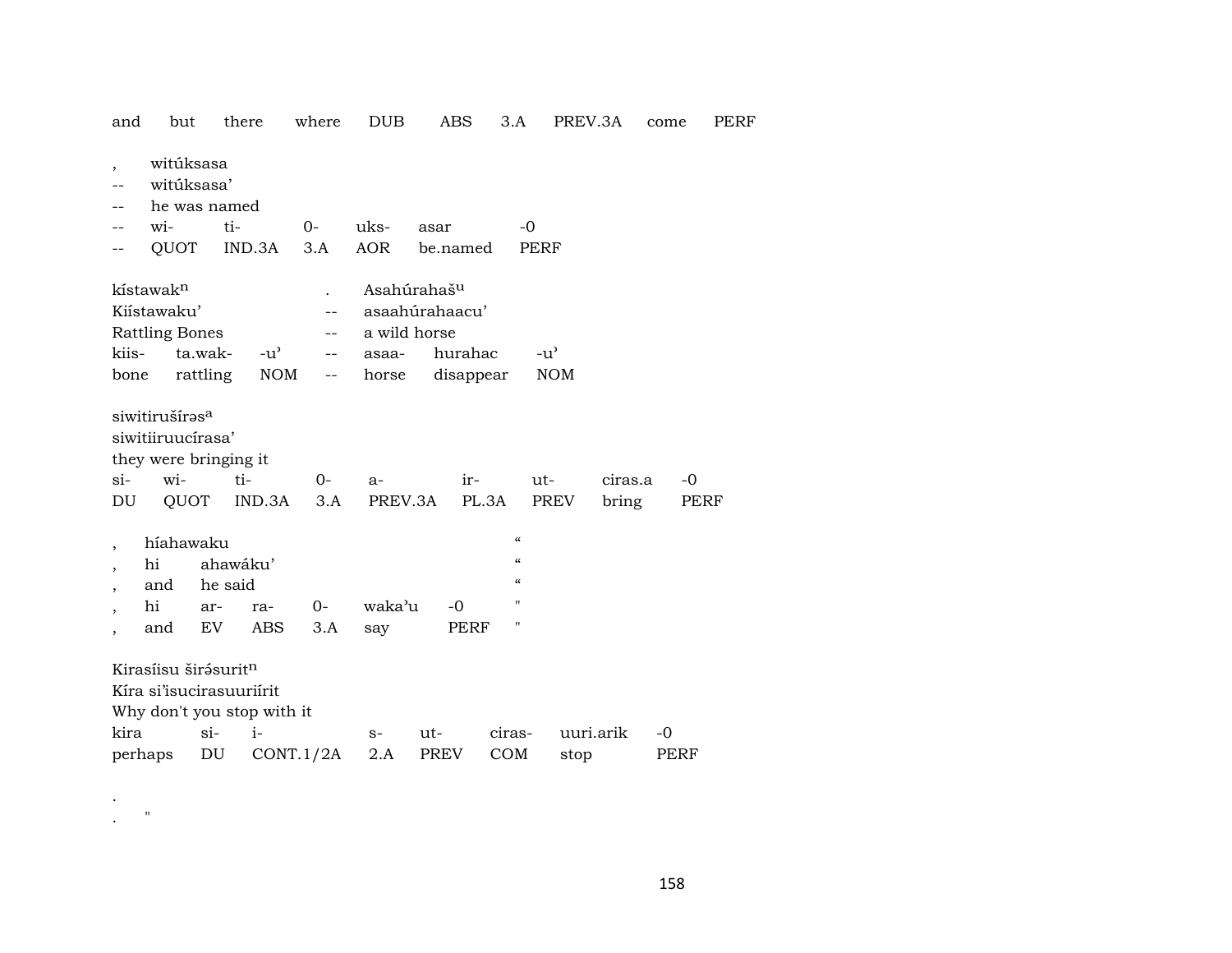| $\pmb{\mathsf{H}}$<br>$\pmb{\mathsf{H}}$<br>$\pmb{\mathsf{H}}$ |                   |                                                                   |               |                            |                                                      |                                                                                                            |                                                      |              |                  |                |                     |               |
|----------------------------------------------------------------|-------------------|-------------------------------------------------------------------|---------------|----------------------------|------------------------------------------------------|------------------------------------------------------------------------------------------------------------|------------------------------------------------------|--------------|------------------|----------------|---------------------|---------------|
| Siahiširásuriritn<br>$si$ -<br>$\mathop{\rm DU}\nolimits$      | ar-<br>EV         | Si'ahiicirásuuriirit<br>They stopped with it<br>ra-<br><b>ABS</b> | $0-$<br>3.A   | ir-<br>PL.3A               | ut-<br>PREV                                          | ciras-<br>$\mathop{\rm COM}\nolimits$                                                                      | uuri.arik<br>stop                                    | $-0$<br>PERF |                  |                |                     |               |
| $\cdot$                                                        |                   |                                                                   |               |                            |                                                      |                                                                                                            |                                                      |              |                  |                |                     |               |
| Áhawaku<br>Ahawáku'<br>He said                                 |                   |                                                                   |               |                            | $\ddot{\cdot}$                                       | $\boldsymbol{\mathcal{C}}$<br>ihi<br>Ihi<br>$\boldsymbol{\mathcal{C}}$<br>$\boldsymbol{\mathcal{C}}$<br>Uh | $\overline{\phantom{a}}$<br>$\,$                     |              |                  |                |                     |               |
| ar-<br>$\mathop{\rm EV}\nolimits$                              | ra-<br><b>ABS</b> | $O -$<br>3.A                                                      | waka'u<br>say | $\mbox{-}0$<br><b>PERF</b> | $\overline{\phantom{a}}$<br>$\overline{\phantom{a}}$ | ihii<br>$\pmb{\mathsf{H}}$<br>$\blacksquare$<br>uh                                                         | $\overline{\phantom{a}}$<br>$\overline{\phantom{a}}$ |              |                  |                |                     |               |
| táticka'<br>I want                                             |                   | tatiškaratihkururárik <sup>i</sup>                                |               |                            |                                                      | ratihkuruuráriki<br>for me to keep it                                                                      |                                                      |              |                  |                |                     |               |
| ta-<br>IND.1/2A                                                |                   | $\mathsf{t}\text{-}$<br>1.A                                       | wicka<br>want | $-0$<br><b>PERF</b>        | ra-<br>INF.A                                         | $t-$<br>1.A                                                                                                | ir-<br>POSS.1/2A                                     | ku-<br>INF.B | ri-<br>PHYS.POSS | uur-<br>POSS.A | arik<br>be.standing | $-i$<br>SUB.2 |
| tiráriki<br>tiraáriki<br>this one                              |                   |                                                                   |               |                            |                                                      | $\, ,$                                                                                                     |                                                      |              |                  |                |                     |               |
| tii-<br>this                                                   | ra-<br><b>ABS</b> | $O -$<br>3.A                                                      | arik          | be.standing                | $-i$<br>SUB.2                                        |                                                                                                            |                                                      |              |                  |                |                     |               |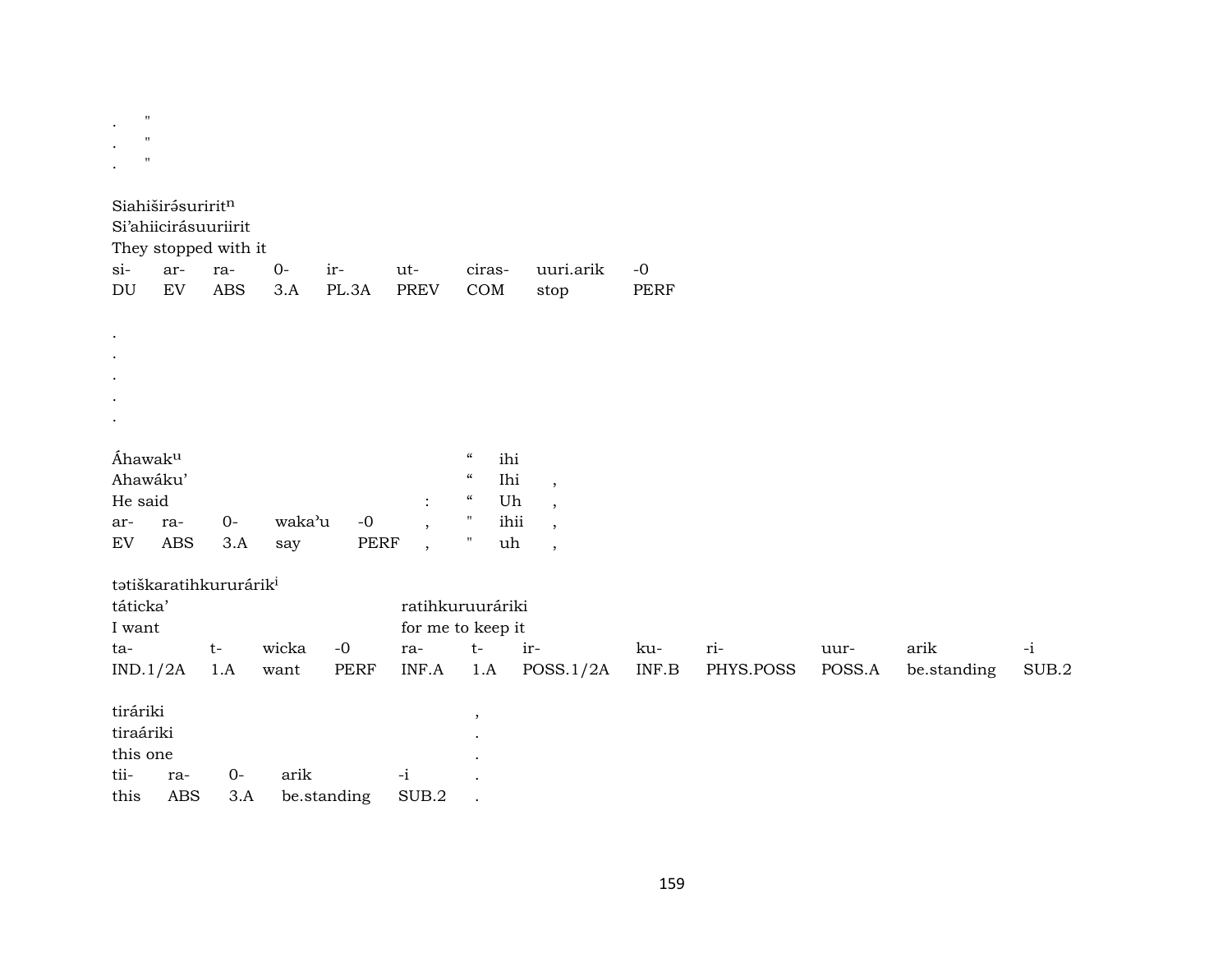| takíkura<br>Takií kurá'<br>Who does it belong to<br>takii |            | ku-         | ra-                      | $0-$                              | a-        | $\boldsymbol{0}$ | $-0$        | 5.<br>5.                   | $\pmb{\mathsf{H}}$<br>$\pmb{\mathsf{H}}$<br>П |                     |                     |      |
|-----------------------------------------------------------|------------|-------------|--------------------------|-----------------------------------|-----------|------------------|-------------|----------------------------|-----------------------------------------------|---------------------|---------------------|------|
|                                                           |            | <b>INDF</b> | <b>ABS</b>               | 3.A                               | POSS.3A   | be               | <b>PERF</b> |                            | $\pmb{\mathsf{H}}$                            |                     |                     |      |
| someone                                                   |            |             |                          |                                   |           |                  |             |                            |                                               |                     |                     |      |
| Ahíhwak <sup>i</sup>                                      |            |             |                          |                                   |           |                  |             | $\boldsymbol{\mathcal{C}}$ |                                               |                     |                     |      |
| Ahíhwaki'                                                 |            |             |                          |                                   |           |                  |             | $\epsilon$                 |                                               |                     |                     |      |
| They said                                                 |            |             |                          |                                   |           |                  |             | $\epsilon$                 |                                               |                     |                     |      |
| ar-                                                       | ri-        |             | $0-$                     | ir-                               | waki      | $-0$             |             | $\blacksquare$             |                                               |                     |                     |      |
| EV                                                        | CONT.3A    |             | 3.A                      | PL.3A                             | say.PL    | <b>PERF</b>      |             | 11                         |                                               |                     |                     |      |
|                                                           |            |             |                          |                                   |           |                  |             |                            |                                               |                     |                     |      |
| Kutairárik <sup>i</sup>                                   |            |             |                          |                                   |           |                  |             |                            |                                               |                     |                     |      |
| Kutá'                                                     |            |             |                          |                                   |           |                  | iraáriki    |                            |                                               |                     |                     |      |
| It belong to him                                          |            |             |                          |                                   |           |                  | that one    |                            |                                               |                     |                     |      |
| ku-                                                       | ti-        |             | $0-$                     | a-                                | 0         | $-0$             | $ii -$      | ra-                        | $0-$                                          | arik                | $-i$                |      |
| <b>INDF</b>                                               |            | IND.3A      | 3.A                      | PREV.3A                           | be        | <b>PERF</b>      | that        | <b>ABS</b>                 | 3.A                                           | be.standing         | SUB.2               |      |
|                                                           |            |             |                          |                                   |           |                  |             |                            |                                               |                     |                     |      |
|                                                           |            | Náwa        | $\,$                     |                                   |           |                  |             |                            |                                               |                     |                     |      |
| $\pmb{\mathsf{H}}$                                        |            | Ráwa        |                          |                                   |           |                  |             |                            |                                               |                     |                     |      |
| $\pmb{\mathsf{H}}$                                        | <b>Now</b> |             |                          |                                   |           |                  |             |                            |                                               |                     |                     |      |
| $\pmb{\mathsf{H}}$                                        |            | rawa        |                          |                                   |           |                  |             |                            |                                               |                     |                     |      |
| $\pmb{\mathsf{H}}$                                        | now        |             | $\overline{\phantom{a}}$ |                                   |           |                  |             |                            |                                               |                     |                     |      |
|                                                           |            |             |                          | hiwikararikuhurasáhuruwahaš       |           |                  |             |                            |                                               |                     |                     |      |
| hi                                                        |            |             |                          | wikararikuuhurasaáhuruuwaahac     |           |                  |             |                            |                                               |                     |                     |      |
|                                                           |            |             |                          |                                   |           |                  |             |                            |                                               |                     |                     |      |
| and<br>hi                                                 | wii-       | kara-       |                          | I have forgotten the names<br>ri- | ku-       | $i-$             | huur.asar-  |                            | hurahac                                       |                     |                     | $-0$ |
|                                                           |            | ${\rm NEG}$ |                          | CONT.3A                           | 1.P       | <b>SEQ</b>       |             |                            |                                               | -ruu<br><b>DIST</b> | -waa<br><b>DIST</b> | PERF |
| and                                                       | now        |             |                          |                                   |           |                  | name        |                            | disappear                                     |                     |                     |      |
| kítu                                                      |            |             |                          | Pítaráku <sup>u</sup>             |           |                  |             |                            |                                               |                     |                     |      |
| kítuu'u'                                                  |            |             | Piíta                    |                                   | ráku'u    |                  |             |                            |                                               |                     |                     |      |
| all                                                       |            |             |                          | The man                           | his being |                  |             |                            |                                               |                     |                     |      |
| kituu                                                     |            |             |                          |                                   |           |                  |             |                            |                                               |                     |                     |      |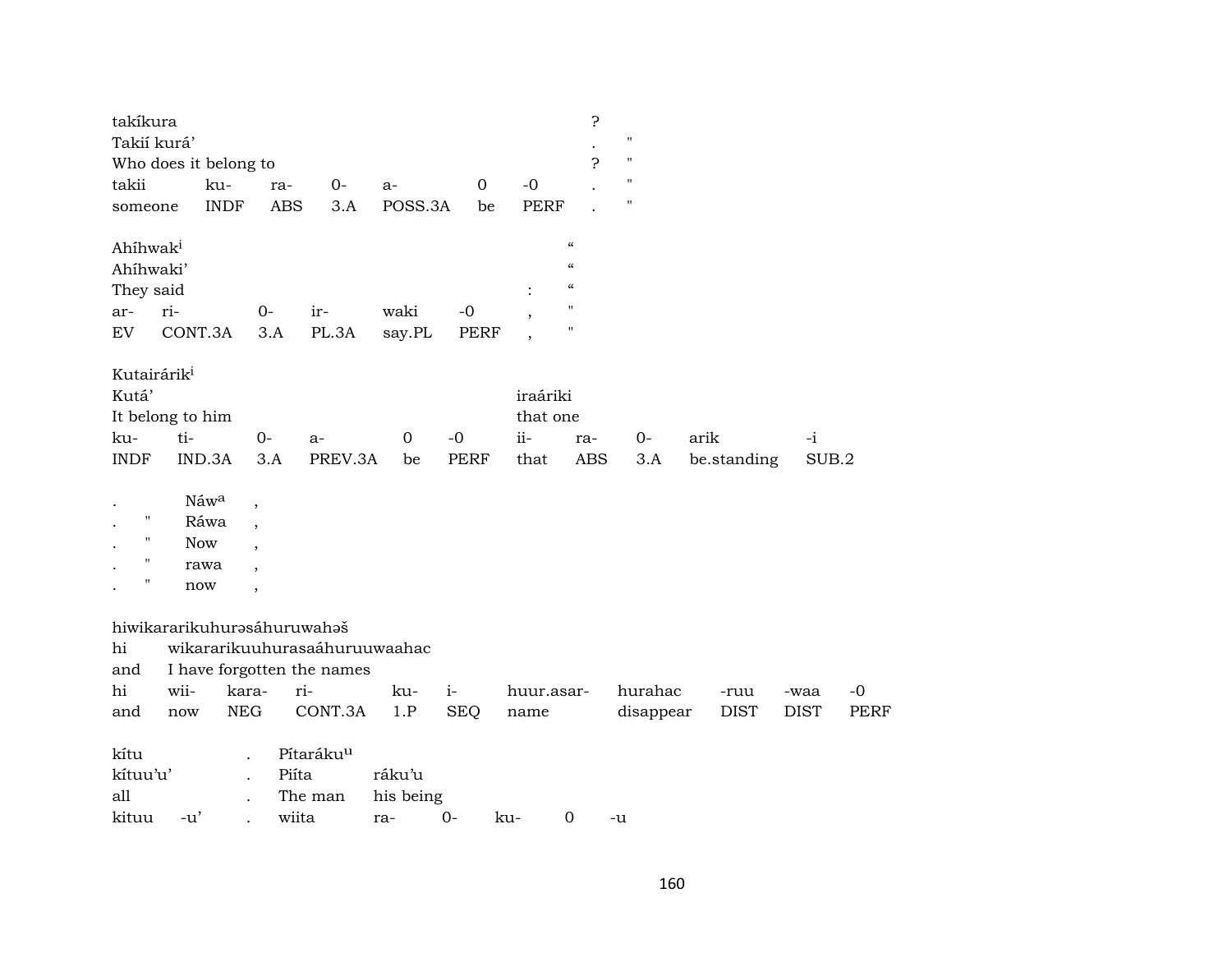| all                         | <b>NOM</b>     | man               | INF.A       | 3.A                        | INF.B  | be         |             | SUB.D                    |      |            |      |             |
|-----------------------------|----------------|-------------------|-------------|----------------------------|--------|------------|-------------|--------------------------|------|------------|------|-------------|
| nakuráhikuš <sup>u</sup>    |                |                   |             |                            |        |            |             |                          |      |            |      |             |
| rakuraáhikuucu              |                |                   |             |                            |        |            |             |                          |      |            |      |             |
| one who was brave           |                |                   |             |                            |        |            |             |                          |      |            |      |             |
| $O-$<br>ra-                 | ku-            | raahikuuc         | -u          |                            |        |            |             |                          |      |            |      |             |
| INF.A<br>3.A                |                | INF.B<br>be.brave |             | SUB.D                      |        |            |             |                          |      |            |      |             |
| Ahawáku                     |                |                   |             | $\boldsymbol{\mathcal{C}}$ |        |            |             |                          |      |            |      |             |
| ahawáku'                    |                |                   |             | $\mathcal{C}$              |        |            |             |                          |      |            |      |             |
| he said                     |                |                   |             | $\mathcal{C}\mathcal{C}$   |        |            |             |                          |      |            |      |             |
| ar-<br>ra-                  | $O -$          | waka'u<br>$-0$    |             | 11                         |        |            |             |                          |      |            |      |             |
| <b>ABS</b><br>EV            | 3.A            | say               | PERF        | $\pmb{\mathsf{H}}$         |        |            |             |                          |      |            |      |             |
| Tatiriraríkist <sup>a</sup> |                |                   |             |                            |        |            |             |                          |      |            |      |             |
| Tatiriiraríkista            |                |                   |             |                            |        |            |             |                          |      |            |      |             |
| I am going to keep it       |                |                   |             |                            |        |            |             |                          |      |            |      |             |
| ta-                         | $t-$           | ir-               | ri-         |                            | uur-   |            | arik        |                          | -his | -ta        |      |             |
| IND.1/2A                    | 1.A            | PREV.1/2A         | PHYS.POSS   |                            | POSS.A |            | be.standing |                          | PERF | <b>INT</b> |      |             |
| $\, ,$                      |                |                   |             |                            |        |            |             |                          |      |            |      |             |
|                             |                |                   |             |                            |        |            |             |                          |      |            |      |             |
|                             |                |                   |             |                            |        |            |             |                          |      |            |      |             |
|                             |                |                   |             |                            |        |            |             |                          |      |            |      |             |
|                             |                |                   |             |                            |        |            |             |                          |      |            |      |             |
|                             |                |                   |             |                            |        |            |             |                          |      |            |      |             |
| siksastáwiru <sup>a</sup>   |                |                   |             |                            |        |            |             |                          |      |            |      |             |
| Siksaastáwiruu'a'           |                |                   |             |                            |        |            |             |                          |      |            |      |             |
| Lead it here                |                |                   |             |                            |        |            |             |                          |      |            |      |             |
| $i-$                        | $\mathbf{S}^-$ | ir-               | uks-        |                            | haas-  | ta         |             | -wi                      |      | ruu-       | a    | $-0$        |
| CONT.1/2A                   | 2.A            | PREV.1/2A         | <b>JUSS</b> | rope                       |        | be.hanging |             | $\rm SUB.L$              |      | PORT       | come | <b>PERF</b> |
|                             | Áhawaku        |                   |             |                            | pita   |            | $\, ,$      | $\mathcal{C}\mathcal{C}$ |      |            |      |             |
| $\pmb{\mathsf{H}}$          | Ahawáku'       |                   |             |                            | piíta  |            |             | $\mathcal{C}\mathcal{C}$ |      |            |      |             |
|                             |                |                   |             |                            |        |            |             |                          |      |            |      |             |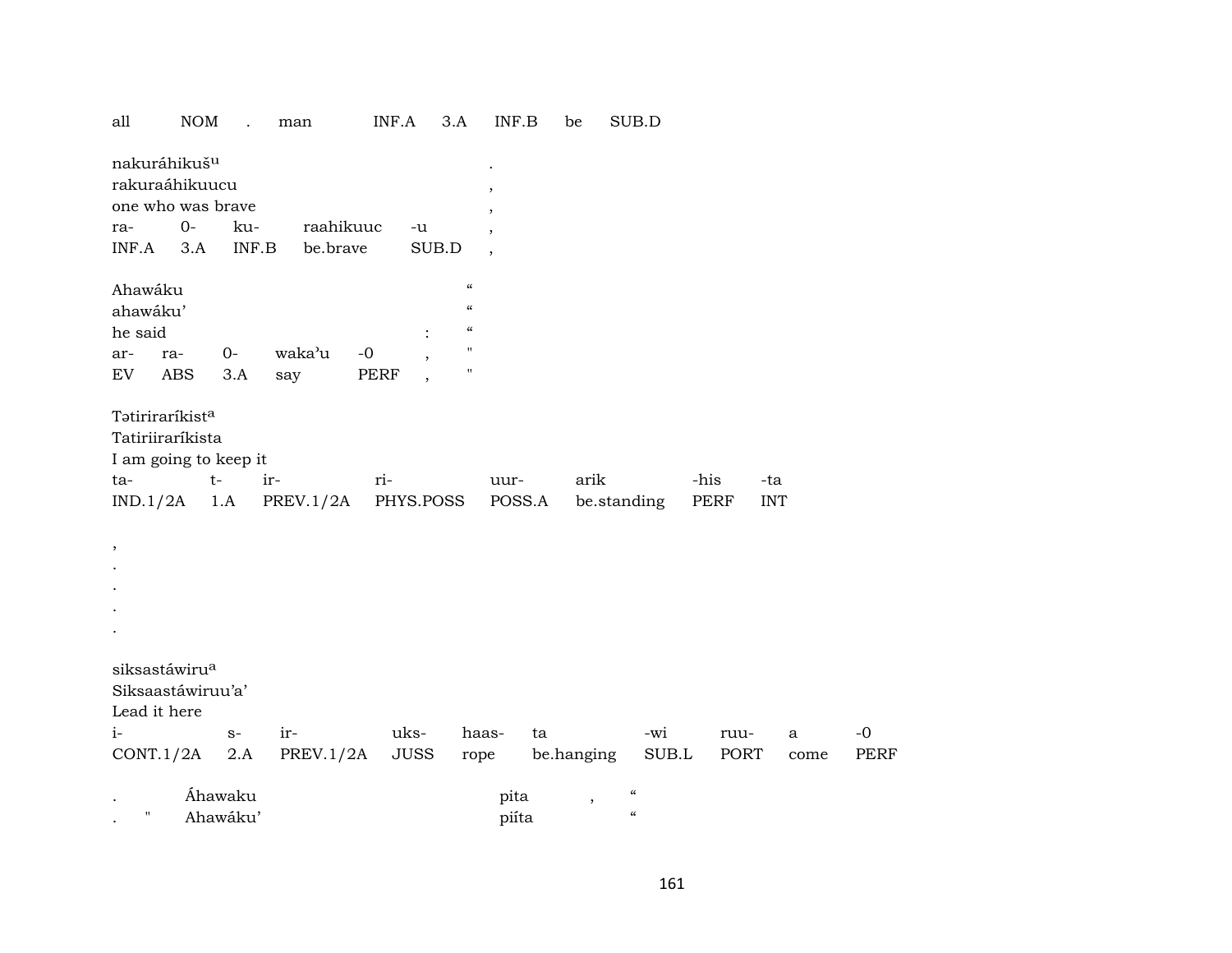| $\pmb{\mathsf{H}}$<br>Ţ                  |                          | He said       |                        |      |             |          |                          | the man                  |                          |                            | $\mathcal{C}$ |                    |      |
|------------------------------------------|--------------------------|---------------|------------------------|------|-------------|----------|--------------------------|--------------------------|--------------------------|----------------------------|---------------|--------------------|------|
| Η                                        | ar-                      | ra-           |                        |      | 0- waka'u   | $-0$     |                          | wiita                    |                          |                            | $\mathbf H$   |                    |      |
| н.                                       | EV                       |               | ABS                    | 3.A  | say         |          | PERF                     | man                      |                          |                            | $\mathbf{H}$  |                    |      |
|                                          |                          |               |                        |      |             |          |                          |                          |                          |                            |               |                    |      |
|                                          | Iwitiritirituríkutn      |               |                        |      |             |          |                          |                          |                          |                            |               |                    |      |
| L                                        |                          |               | witiriitiriituuríkut   |      |             |          |                          |                          |                          |                            |               |                    |      |
| And                                      |                          |               | I caught it for myself |      |             |          |                          |                          |                          |                            |               |                    |      |
| $\mathbf{i}$                             |                          | witi- rii-    |                        | $t-$ | ir-         |          | ri-                      |                          |                          | ut-                        |               | uurikuk            | $-0$ |
| and                                      |                          | REFL          | ASSR                   | 1.A  |             |          |                          | PREV.1/2A PHYS.POSS      |                          | PREV                       |               | catch              | PERF |
|                                          |                          |               |                        |      |             |          |                          |                          |                          |                            |               |                    |      |
| $\overline{\phantom{a}}$                 | ikišikúriti <sup>i</sup> |               |                        |      |             |          |                          |                          |                          |                            |               | $\pmb{\mathsf{H}}$ |      |
| $\overline{\phantom{a}}$                 | i.                       | kici          | kúriitii'i             |      |             |          |                          |                          |                          |                            |               | $\pmb{\mathsf{H}}$ |      |
| $\overline{\phantom{a}}$                 | and                      | but           | it is mine             |      |             |          |                          |                          |                          |                            |               | $\pmb{\mathsf{H}}$ |      |
| $\mathbf{i}$<br>$\overline{\phantom{a}}$ |                          | kici          | ku-                    | rii- |             | $t-$     | ir-                      |                          | $\overline{0}$           | $\overline{a}$             |               | $\pmb{\mathsf{H}}$ |      |
|                                          | and                      | but           | INDF                   |      | ASSR        | 1.A      |                          | POSS.1/2A                | be                       | $\mathop{\rm EX}\nolimits$ |               | $\pmb{\mathsf{H}}$ |      |
|                                          |                          |               |                        |      |             |          |                          |                          |                          |                            |               |                    |      |
| Ahawáku                                  |                          |               |                        |      |             |          | $\mathcal{C}\mathcal{C}$ |                          |                          |                            |               |                    |      |
| Ahawáku'                                 |                          |               |                        |      |             |          | $\mathcal{C}$            |                          |                          |                            |               |                    |      |
| He said                                  |                          |               |                        |      |             |          | $\mathcal{C}$            |                          |                          |                            |               |                    |      |
| ar-                                      | ra-                      | 0-            | waka'u                 |      | $-0$        |          | $\pmb{\mathsf{H}}$       |                          |                          |                            |               |                    |      |
| EV                                       | ABS                      | 3.A           | say                    |      | PERF        |          | Ħ                        |                          |                          |                            |               |                    |      |
|                                          |                          |               |                        |      |             |          |                          |                          |                          |                            |               |                    |      |
| Iritiráita                               |                          |               |                        |      |             |          |                          |                          | $\overline{\phantom{a}}$ |                            |               |                    |      |
| $\mathbf I$                              |                          | riitiraá'iita |                        |      |             |          |                          |                          |                          |                            |               |                    |      |
| And                                      |                          | I do know it  |                        |      |             |          |                          |                          |                          |                            |               |                    |      |
| $\mathbf{i}$                             | rii-                     | $t-$          | ir-                    |      |             | raa.iita |                          | $-0$                     |                          |                            |               |                    |      |
| and                                      | ASSR                     |               | 1.A                    |      | PREV.1/2A   | know     |                          | PERF                     |                          |                            |               |                    |      |
|                                          | tasuturíkatn             |               |                        |      |             |          |                          |                          |                          |                            |               |                    |      |
|                                          | Tasuutuuríkut            |               |                        |      |             |          |                          | $\, ,$                   |                          |                            |               |                    |      |
|                                          |                          |               |                        |      |             |          |                          |                          |                          |                            |               |                    |      |
|                                          | You caught it            |               |                        |      |             |          |                          |                          |                          |                            |               |                    |      |
| ta-                                      |                          | $S-$          |                        |      | ut- uurikuk | $-0$     |                          | $\overline{\phantom{a}}$ |                          |                            |               |                    |      |
| IND.1/2A                                 |                          | 2.A           | PREV                   |      | catch       | PERF     |                          | ,                        |                          |                            |               |                    |      |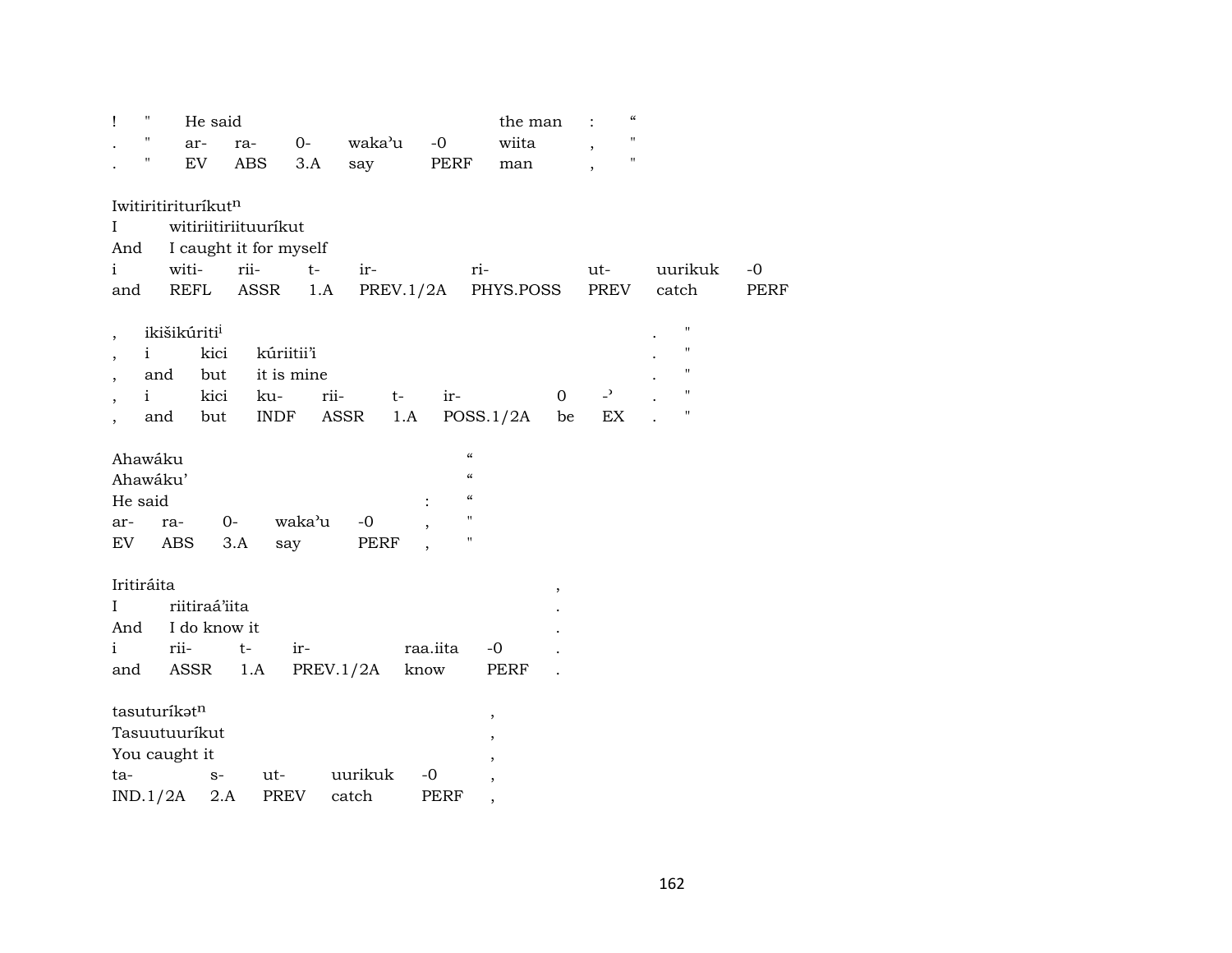hiširítiška riíticka' hici but I want hi.ci rii $t$ wicka  $-0$ and **ASSR**  $1.A$ want **PERF** ratíhkururarik<sup>i</sup> ratíhkuruurariki for me to have it arik  $t$  $ir$ kuri- $-i$ rauur-INF.A  $1.A$  POSS.  $1/2A$ INF.B be.standing  $SUB.2$ PHYS.POSS POSS.A tatírišti  $\overline{\phantom{a}}$ Tatíricti'  $\overline{a}$ I like it  $\bullet$ ta $t$ irritii  $-0$ ut- $IND.1/2A$  1.A  $PREV.1/2A$ PHYS.POSS PREV like PERF Naráhirit  $\bullet$ raahiírit  $\mathbf{u}$ Ra  $\mathbf{H}$ **Now** finally raahiirit  $\boldsymbol{\mathsf{H}}$ ra  $\cdot$  $\mathbf{H}$ finally now  $\cdot$ siaharataráhkistu si'aharaataráhkistu' they argued  $si 0$ tarahkis -ra'uk  $-0$ arraraa-DU EV ABS  $3.A$ be.strong CAUS PERF way  $\ddot{\phantom{a}}$ Astašaríkuš Astacaríkuc No Feet tarikuc raaras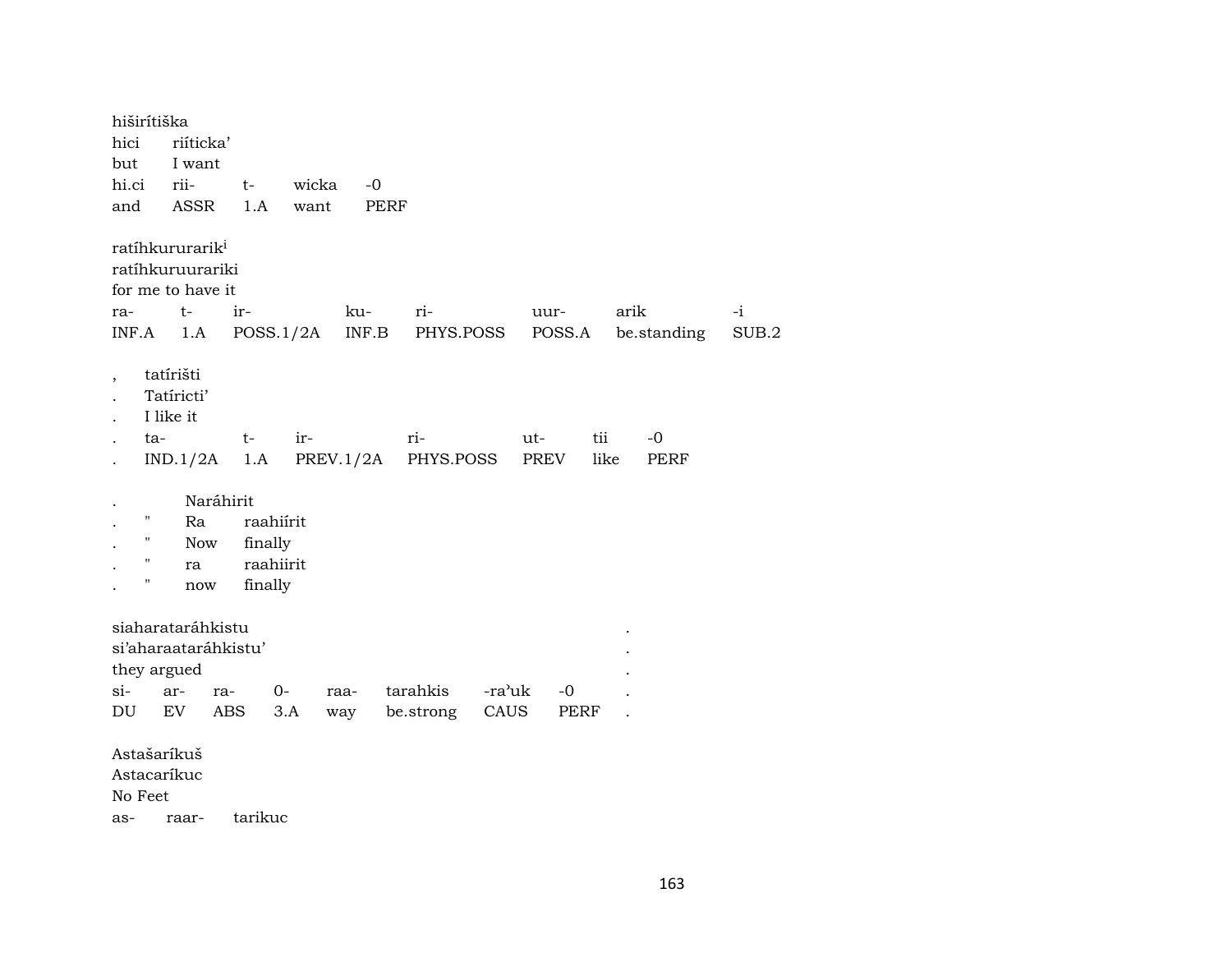foot PL short

|                          | aahúrattatn                   |                  |                      |                          |           |           |                          |                          |             |                          |             |             |       |            |    |             |
|--------------------------|-------------------------------|------------------|----------------------|--------------------------|-----------|-----------|--------------------------|--------------------------|-------------|--------------------------|-------------|-------------|-------|------------|----|-------------|
| a                        | ahuúrattat                    |                  |                      |                          |           |           |                          |                          |             |                          |             |             |       |            |    |             |
| and                      |                               |                  | he took it from them |                          |           |           |                          |                          |             |                          |             |             |       |            |    |             |
| a                        | ar-                           | ra-              | $0-$                 | uur-                     | ak-       |           | ra-                      | at                       | $-0$        |                          |             |             |       |            |    |             |
| and                      | EV.                           | <b>ABS</b>       | 3.A                  | <b>PREV</b>              |           | PL.AN.3P  | <b>PORT</b>              | go                       | <b>PERF</b> |                          |             |             |       |            |    |             |
| Ahawáku                  |                               |                  |                      |                          |           | pita      | $\overline{\phantom{a}}$ | $\mathcal{C}\mathcal{C}$ | Náwa        | $\cdot$                  |             |             |       |            |    |             |
| Ahawáku'                 |                               |                  |                      |                          |           | piíta     |                          | "                        | Ráwa        | $\cdot$                  |             |             |       |            |    |             |
| He said                  |                               |                  |                      |                          |           | the man   | $\ddot{\cdot}$           | 4                        | <b>Now</b>  | $\overline{\phantom{a}}$ |             |             |       |            |    |             |
| ar-                      | ra-                           | $O -$            | waka'u               | $-0$                     |           | wiita     | $\overline{\phantom{a}}$ | 11                       | rawa        | $\cdot$                  |             |             |       |            |    |             |
| <b>EV</b>                | <b>ABS</b>                    | 3.A              | say                  | <b>PERF</b>              |           | man       | $\overline{\phantom{a}}$ |                          | now         | $\cdot$                  |             |             |       |            |    |             |
|                          | hirukasiríráritn              |                  |                      |                          |           |           |                          |                          |             |                          |             |             |       |            |    |             |
| hiru                     |                               | kaasiriírarit    |                      |                          |           |           |                          |                          |             |                          |             |             |       |            |    |             |
| then<br>hiruu            | kaas-                         | you will have it | $S-$                 | ir-                      |           | ri-       |                          | uur-                     | arik        |                          |             | $-0$        |       |            |    |             |
| then                     | POT.2A                        |                  | 2.A                  | POSS.1/2A                |           | PHYS.POSS |                          | POSS.A                   |             |                          | be.standing | <b>PERF</b> |       |            |    |             |
|                          |                               |                  |                      |                          |           |           |                          |                          |             |                          |             |             |       |            |    |             |
| $\ddot{\phantom{a}}$     | Astašaríkuš                   |                  |                      |                          |           |           |                          |                          |             |                          |             |             |       |            |    |             |
| $\overline{\phantom{a}}$ | Astacaríkuc                   |                  |                      |                          | "         |           |                          |                          |             |                          |             |             |       |            |    |             |
| $\cdot$                  | No Feet                       |                  |                      |                          |           |           |                          |                          |             |                          |             |             |       |            |    |             |
| $\overline{\phantom{a}}$ | as-                           | raar-            | tarikuc              |                          |           |           |                          |                          |             |                          |             |             |       |            |    |             |
| $\overline{\phantom{a}}$ | PL<br>foot                    |                  | short                |                          |           |           |                          |                          |             |                          |             |             |       |            |    |             |
|                          | wihiruwítahastawirukitákusatn |                  |                      |                          |           |           |                          |                          |             |                          |             |             |       |            |    |             |
| Wihiru                   |                               |                  |                      | wítahaastawiruukitákusat |           |           |                          |                          |             |                          |             |             |       |            |    |             |
| Now then                 |                               |                  |                      | he rode off leading it   |           |           |                          |                          |             |                          |             |             |       |            |    |             |
| wii-                     | hiruu                         | wi-              |                      | ti-                      | $O -$     | ar-       | haas-                    | ta                       |             |                          | -wi         | ra-         | ikita | kus        | at | $-0$        |
| now                      | then                          |                  | QUOT                 | IND.3A                   | 3.A       | EV        | rope                     |                          | be.hanging  |                          | SUB.L       | PORT        | ride  | be.sitting | go | <b>PERF</b> |
| $\overline{ }$           | asahurahaš <sup>u</sup>       |                  |                      |                          | $\bullet$ |           |                          |                          |             |                          |             |             |       |            |    |             |
|                          |                               |                  |                      |                          |           |           |                          |                          |             |                          |             |             |       |            |    |             |

asaahúrahaacu' .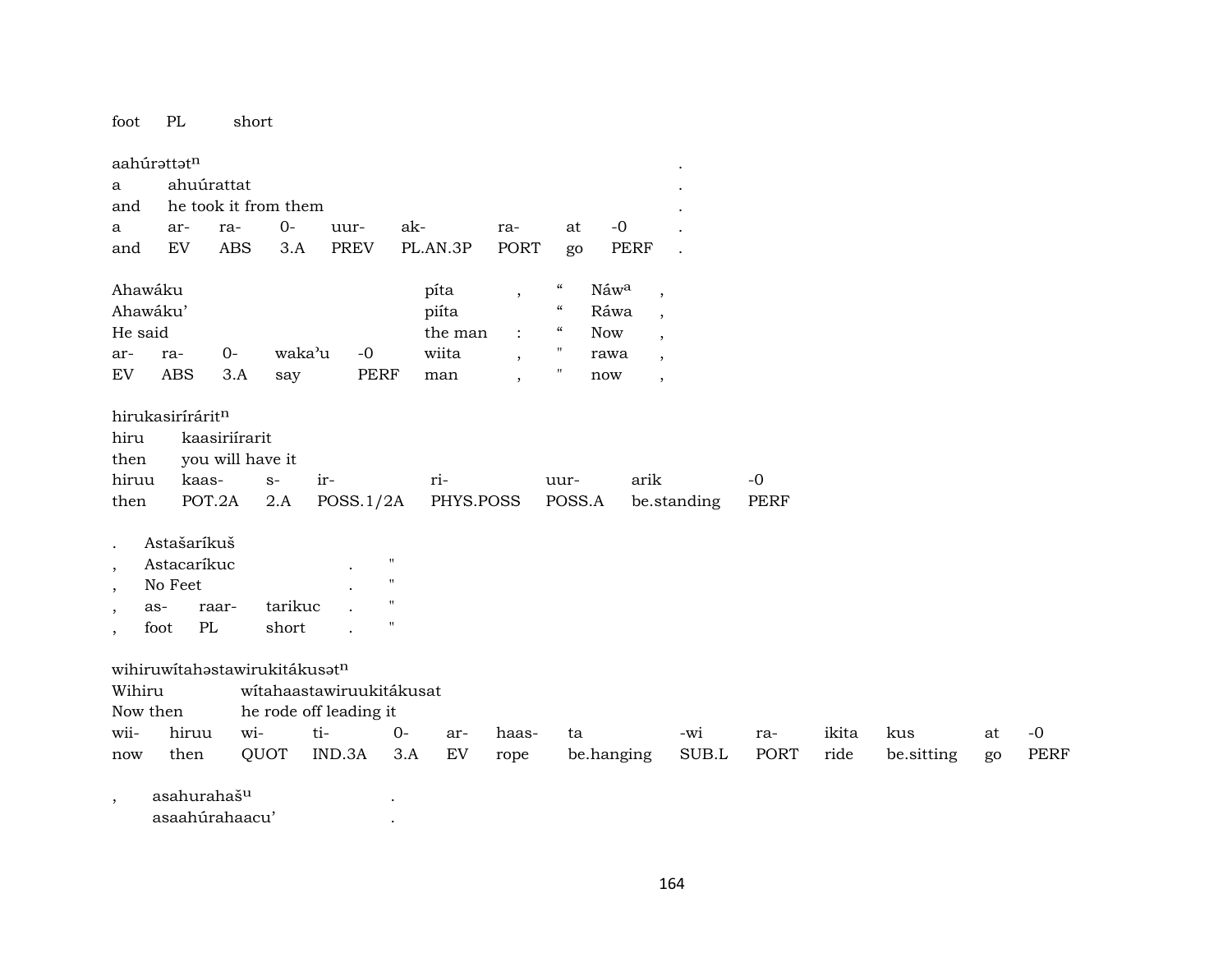| hurahac<br>$-u^{\prime}$<br>asaa-                                                       |  |
|-----------------------------------------------------------------------------------------|--|
|                                                                                         |  |
| <b>NOM</b><br>disappear<br>horse                                                        |  |
|                                                                                         |  |
| $\mathcal{C}\mathcal{C}$<br>Áhawaku<br>pi̇̃ta<br>Náwa<br>$\overline{ }$                 |  |
| Ahawáku'<br>$\epsilon$<br>Ráwa<br>piíta<br>$\overline{\phantom{a}}$                     |  |
| He said<br>$\epsilon\epsilon$<br>the man<br><b>Now</b><br>$\overline{ }$                |  |
| П<br>waka'u<br>$-0$<br>$O -$<br>wiita<br>ar-<br>ra-<br>rawa<br>$\overline{\phantom{a}}$ |  |
| $\mathbf{H}$<br><b>ABS</b><br>EV<br>3.A<br>PERF<br>say<br>man<br>now<br>$\,$            |  |
|                                                                                         |  |
| hirukirákatu                                                                            |  |
| hiru<br>kirá kaatu'<br>let's see<br>then                                                |  |
| kaatu'<br>hiruu<br>kira                                                                 |  |
| perhaps<br>then<br>see                                                                  |  |
|                                                                                         |  |
| kísiriraritn                                                                            |  |
| kiísiriirarit                                                                           |  |
| if you'll have it                                                                       |  |
| kii-<br>$i-$<br>ir-<br>ri-<br>arik<br>$-0$<br>uur-<br>$S-$                              |  |
| PHYS.POSS<br>CONT.1/2A<br>2.A<br>POSS.1/2A<br>POSS.A<br>be.standing<br>HORT<br>PERF     |  |
|                                                                                         |  |
| Wituta<br>$\,$                                                                          |  |
| Wituuta                                                                                 |  |
| He has done it<br>Ţ                                                                     |  |
| wi-<br>ti-<br>$0-$<br>$-0$<br>ut-<br>aar                                                |  |
| QUOT<br>IND.3A<br><b>PREV</b><br>3.A<br>do<br><b>PERF</b>                               |  |
| irírutu <sup>a</sup>                                                                    |  |
| $\pmb{\mathsf{H}}$                                                                      |  |
| iriíruutuu'a<br>$\pmb{\mathsf{H}}$<br>his being that way                                |  |
| $\pmb{\mathsf{H}}$<br>irii-<br>$0-$<br>ra-<br>ut-<br>uu<br>-a                           |  |
| $\pmb{\mathsf{H}}$<br><b>ABS</b><br>3.A<br><b>PREV</b><br>SUB.1<br>that<br>be           |  |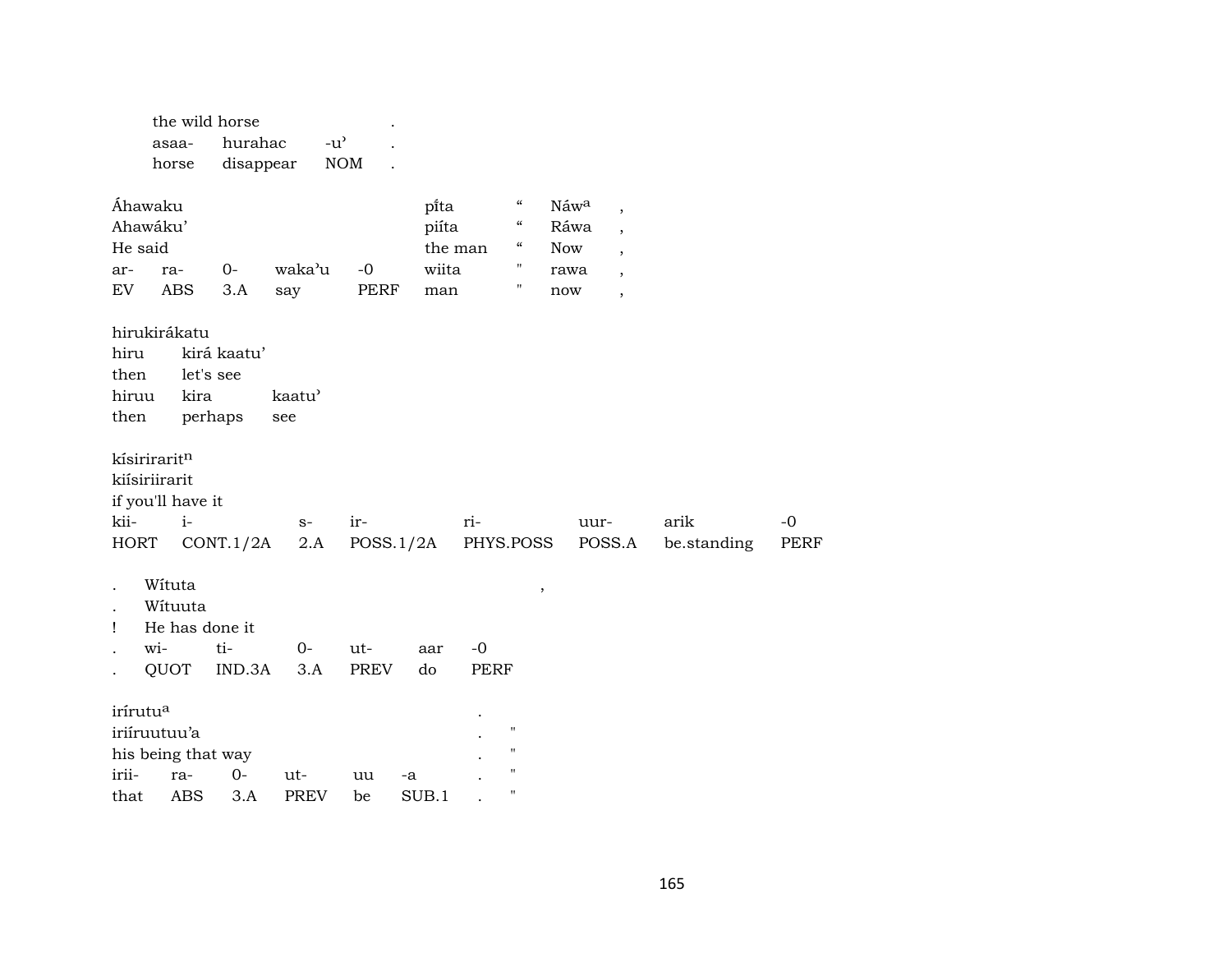| Áhawaku<br>Ahawáku'<br>He said |                                    |                          |                                                                       |                    | No Feet      | Astašaríkuš<br>Astacaríkuc |                                     |                          | $\boldsymbol{\zeta}\boldsymbol{\zeta}$<br>$\pmb{\zeta}\pmb{\zeta}$<br>$\boldsymbol{\zeta}\boldsymbol{\zeta}$ |      |       |     |     |    |
|--------------------------------|------------------------------------|--------------------------|-----------------------------------------------------------------------|--------------------|--------------|----------------------------|-------------------------------------|--------------------------|--------------------------------------------------------------------------------------------------------------|------|-------|-----|-----|----|
| ar-                            | ra-                                | $O -$                    | waka'u                                                                | $-0$               | as-          | raar-                      | tarikuc                             |                          | $\pmb{\mathsf{H}}$                                                                                           |      |       |     |     |    |
| ${\rm EV}$                     | <b>ABS</b>                         | 3.A                      | say                                                                   | <b>PERF</b>        | foot         | $\rm PL$                   | short                               | $\overline{\phantom{a}}$ | $\pmb{\mathsf{H}}$                                                                                           |      |       |     |     |    |
| Irikúruatn                     |                                    |                          |                                                                       |                    |              |                            | $\pmb{\mathsf{H}}$                  |                          |                                                                                                              |      |       |     |     |    |
|                                | Irikúruu'ut                        |                          |                                                                       |                    |              |                            | $\pmb{\mathsf{H}}$                  |                          |                                                                                                              |      |       |     |     |    |
|                                | It is that way                     |                          |                                                                       |                    |              |                            | $\pmb{\mathsf{H}}$                  |                          |                                                                                                              |      |       |     |     |    |
| irii-                          | kuur-                              | ra-                      | $0 -$                                                                 | ut-                | $\mathbf{0}$ | $\overline{\phantom{a}}$   | $\pmb{\mathsf{H}}$                  |                          |                                                                                                              |      |       |     |     |    |
| that                           | <b>DUB</b>                         | <b>ABS</b>               | 3.A                                                                   | <b>PREV</b>        | be           | EX                         | $\pmb{\mathsf{H}}$                  |                          |                                                                                                              |      |       |     |     |    |
| Hiru<br>Then<br>hiruu<br>then  | Hiruwikuhirituríhaš<br>wii-<br>now | wikúhiirituriíhac<br>DUB | they had finished (putting up) the camp<br>kuur-<br>ra-<br><b>ABS</b> | $0-$<br>3.A        | ir-<br>PL.3A | ituur-<br>village          | riihac<br>finish                    | $-0$                     | PERF                                                                                                         |      |       |     |     |    |
|                                |                                    |                          |                                                                       |                    |              |                            |                                     |                          |                                                                                                              |      |       |     |     |    |
| hi                             | hikišiahušíraspišatn<br>kici       |                          | ahucíraspicat                                                         |                    |              |                            |                                     |                          |                                                                                                              |      |       |     |     |    |
| and                            | but                                |                          | he arrived leading it                                                 |                    |              |                            |                                     |                          |                                                                                                              |      |       |     |     |    |
| hi                             | kici                               | ar-                      | ra-                                                                   | $0-$<br>ut-        |              | ciras-                     | wic.at<br>$-0$                      |                          |                                                                                                              |      |       |     |     |    |
| and                            | but                                | ${\rm EV}$               | <b>ABS</b>                                                            | 3.A<br><b>PREV</b> |              | COM                        | arrive                              | <b>PERF</b>              |                                                                                                              |      |       |     |     |    |
| Áhawaku                        |                                    |                          |                                                                       |                    |              | Astašaríkuš                |                                     |                          |                                                                                                              |      |       |     |     |    |
| Ahawáku'                       |                                    |                          |                                                                       |                    |              | Astacaríkuc                |                                     | $\,$                     | $\epsilon\epsilon$                                                                                           |      |       |     |     |    |
| He said                        |                                    |                          |                                                                       |                    | No Feet      |                            |                                     |                          | $\mathcal{C}$                                                                                                |      |       |     |     |    |
| ar-                            | ra-                                | $O -$                    | waka'u                                                                | $-0$               | as-          | raar-                      | tarikuc                             | ۰,                       | $\blacksquare$                                                                                               |      |       |     |     |    |
| EV                             | <b>ABS</b>                         | 3.A                      | say                                                                   | <b>PERF</b>        | foot         | PL                         | short                               | $\cdot$                  | 11                                                                                                           |      |       |     |     |    |
| Rátaku<br>There                | ratakusisuksákaw <sup>u</sup>      |                          |                                                                       |                    |              |                            | siisuksaákawu<br>you (pl.) stake it |                          |                                                                                                              |      |       |     |     |    |
| ra-                            | $0 -$                              | ta                       |                                                                       | kus                | $-0$         | $si-$                      | $i-$                                |                          | $S-$                                                                                                         | uks- | haak- | ka- | wuh | -0 |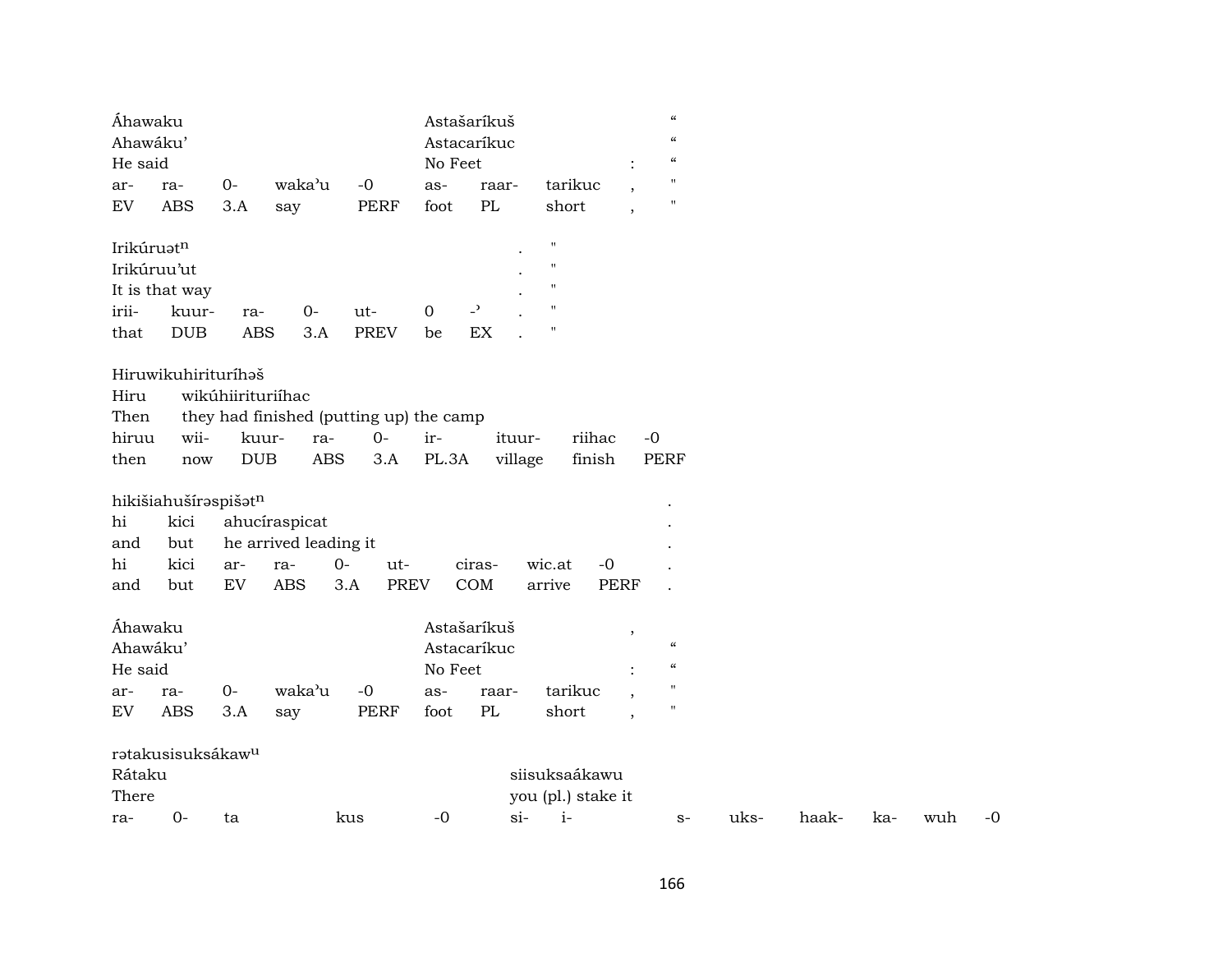| <b>ABS</b>               |                                                                                       | 3.A        |                                    | be.hanging                | be.sitting           | SUB.4               | $\mathop{\rm DU}\nolimits$ | CONT.1/2A                |              | 2.A<br><b>JUSS</b> | wood        | in       | put          | <b>PERF</b> |
|--------------------------|---------------------------------------------------------------------------------------|------------|------------------------------------|---------------------------|----------------------|---------------------|----------------------------|--------------------------|--------------|--------------------|-------------|----------|--------------|-------------|
|                          |                                                                                       |            |                                    |                           |                      |                     |                            |                          |              |                    |             |          |              |             |
| Ţ                        |                                                                                       |            |                                    |                           |                      |                     |                            |                          |              |                    |             |          |              |             |
|                          | Tirarikítaturatatn<br>Tiraáriki                                                       |            |                                    |                           |                      |                     | tatuúrattat                |                          |              |                    |             |          |              |             |
|                          | This one                                                                              |            |                                    |                           |                      |                     | I took it from them        |                          |              |                    |             |          |              |             |
| tii-<br>this             |                                                                                       | ra-<br>ABS | $O -$<br>3.A                       | arik                      | be.standing          | $-i$<br>SUB.2       | ta-<br>IND.1/2A            | $t-$<br>1.A              | uur-<br>PREV | ak-<br>PL.AN.3P    | ra-<br>PORT | at<br>go | $-0$<br>PERF |             |
| $^\mathrm{,}$<br>$\cdot$ | táhista<br>ti-<br>IND.3A                                                              | Taáhista   | He is going to come<br>$0-$<br>3.A | $a-$<br>PREV.3A           | $\mathbf{a}$<br>come | -his<br><b>PERF</b> | -ta<br><b>INT</b>          | $\overline{\phantom{a}}$ |              |                    |             |          |              |             |
|                          | tuturíhista<br>Tuturiíhista                                                           |            | He is going to come for it         |                           |                      |                     |                            |                          | Ħ<br>H.      |                    |             |          |              |             |
| ti-                      |                                                                                       | $0-$       | $a-$                               |                           | ut-                  | uri.a               | -his                       | -ta                      | 11           |                    |             |          |              |             |
|                          | IND.3A                                                                                | 3.A        |                                    | PREV.3A                   | <b>PREV</b>          | come.after          | <b>PERF</b>                | <b>INT</b>               | Ħ            |                    |             |          |              |             |
|                          | Irahkataháhiri<br>Irahkatahaáhiri'<br>In front (of the tipi)<br>irahkata-<br>in.front |            | -haar<br>$_{\mathrm{LOC}}$         | -hiri <sup>3</sup><br>LOC |                      |                     |                            |                          |              |                    |             |          |              |             |
| hi                       | hírikuahahakawu                                                                       |            | riku'ahahaákawu                    |                           |                      |                     |                            |                          |              |                    |             |          |              |             |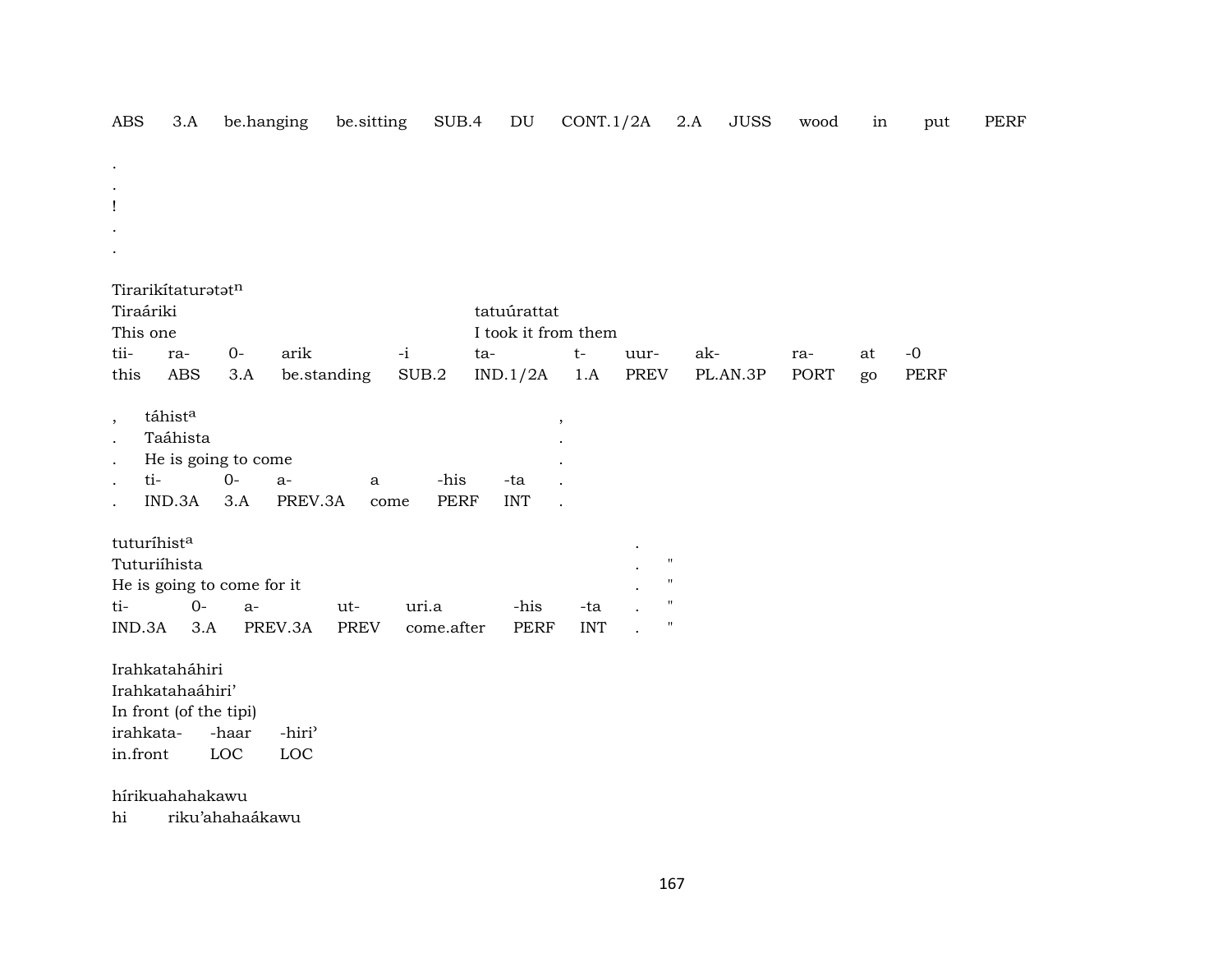that is where he put the picket and riku- $O -0$ hi haakarrakawuh and that.is EV **ABS**  $3.A$ wood in put **PERF** asahúrahaš<sup>u</sup>  $\ddot{\phantom{a}}$ asaahúrahaacu' wild horses hurahac  $-u^{\prime}$ asaa- $\mathbb{R}^2$ **NOM** horse disappear  $\ddot{\phantom{a}}$ Hiirirášustaraiwusuku iriiraácustaara'iwuusuku Hi where the tops hung down And iriiawihi ra- $0$ icusraarwuu -hus -uku where  $3.A$ image go.IMPF and **ABS**  $PL$ **IMPF.SUB** HAB.SUB nose  $\vdots$  $\sim$   $\sim$  $\overline{\phantom{a}}$ tuksakárahkatásahu tuksakaraahkatásahu the lodges were covered  $t_{i-}$  $O$ uksakaarkata--:hus raarsa dwelling  $PL$ against.a.vertical.surface  $IND.3A$  $3.A$ **AOR** be.lying **IMPF**  $\rm n$ íatn  $\overline{\phantom{a}}$ rí'aat  $\cdot$ summer  $\cdot$ ri'aat  $\overline{\phantom{a}}$ summer  $\overline{\phantom{a}}$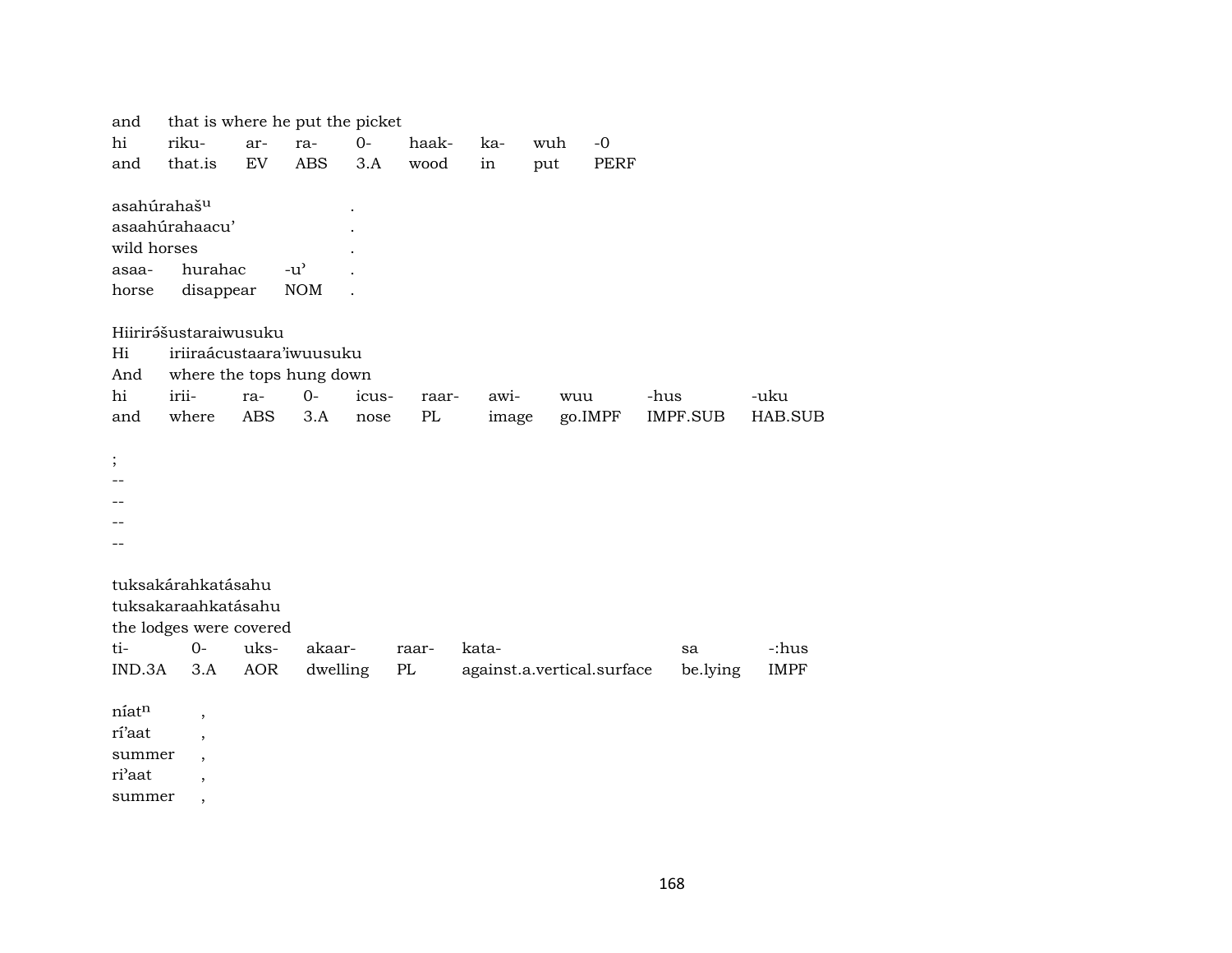|                          | hítikarahkatasa   |      |                    |                                      |               |          |                            |      |       |          |             |
|--------------------------|-------------------|------|--------------------|--------------------------------------|---------------|----------|----------------------------|------|-------|----------|-------------|
| hi                       |                   |      | tiikaraahkátasa    |                                      |               |          |                            |      |       |          |             |
| and                      |                   |      |                    | the lodges were covered (with hides) |               |          |                            |      |       |          |             |
| hi                       | ti-               |      | $0-$               | akaar-                               | raar-         | kata-    |                            |      |       | sa       | $-0$        |
| and                      | IND.3A            |      | 3.A                | dwelling                             | $\mathbf{PL}$ |          | against.a.vertical.surface |      |       | be.lying | <b>PERF</b> |
|                          |                   |      |                    |                                      |               |          |                            |      |       |          |             |
|                          | Hiirašustarawiata |      |                    |                                      |               |          |                            |      |       |          |             |
|                          | hi                |      |                    | iraacustaarawi'ata                   |               |          |                            |      |       |          |             |
|                          | and               |      |                    | where the tops hung low              |               |          |                            |      |       |          |             |
|                          | hi                | ii-  | ra-                | $0-$                                 | icus-         | raar-    | awi-                       | at   | -a    |          |             |
|                          | and               | that | ABS                | 3.A                                  | nose          | PL       | image                      | go   | SUB.1 |          |             |
|                          |                   |      |                    |                                      |               |          |                            |      |       |          |             |
| $\overline{\phantom{a}}$ |                   |      |                    |                                      |               |          |                            |      |       |          |             |
| $\overline{\phantom{a}}$ |                   |      |                    |                                      |               |          |                            |      |       |          |             |
|                          |                   |      |                    |                                      |               |          |                            |      |       |          |             |
|                          |                   |      |                    |                                      |               |          |                            |      |       |          |             |
|                          |                   |      |                    |                                      |               |          |                            |      |       |          |             |
|                          |                   |      |                    |                                      |               |          |                            |      |       |          |             |
|                          | hiirikuhákaruša   |      |                    |                                      |               |          |                            |      |       |          |             |
| hi                       |                   |      | iriikúhaakaruuca'a |                                      |               |          |                            |      |       |          |             |
| and                      |                   |      |                    | that is where he raised the cover    |               |          |                            |      |       |          |             |
| hi                       | irii-             |      | kuur-              | ra-                                  | $0-$          | $a-$     | akaar-                     |      | ra-   | uca.a    | -0          |
| and                      | where             |      | <b>DUB</b>         | ABS                                  | 3.A           | PREV.3A  | tipi.cover                 |      | PORT  | rise     | PERF        |
|                          |                   |      |                    |                                      |               |          |                            |      |       |          |             |
|                          | Hiahúhasiksta     |      |                    |                                      |               |          |                            |      |       |          |             |
|                          | Hi                |      | ahuúhaaciksta      |                                      |               |          |                            |      | ,     |          |             |
|                          |                   |      |                    |                                      |               |          |                            |      |       |          |             |
|                          | And               |      | he watched         |                                      |               |          |                            |      |       |          |             |
|                          | hi                | ar-  | ra-                | $O -$                                | ut-           | raa-     | aciks.ta                   | $-0$ |       |          |             |
|                          | and               | EV   | <b>ABS</b>         | 3.A                                  | <b>PREV</b>   | way      | watch                      | PERF |       |          |             |
|                          |                   |      |                    |                                      |               |          |                            |      |       |          |             |
|                          | witúhašiksta      |      |                    |                                      |               |          |                            |      |       |          |             |
|                          | Wituúhaaciksta    |      |                    |                                      |               |          |                            |      |       |          |             |
|                          | He watched        |      |                    |                                      |               |          |                            |      |       |          |             |
| wi-                      | ti-               |      | $0-$               | ut-                                  | raa-          | aciks.ta | $-0$                       |      |       |          |             |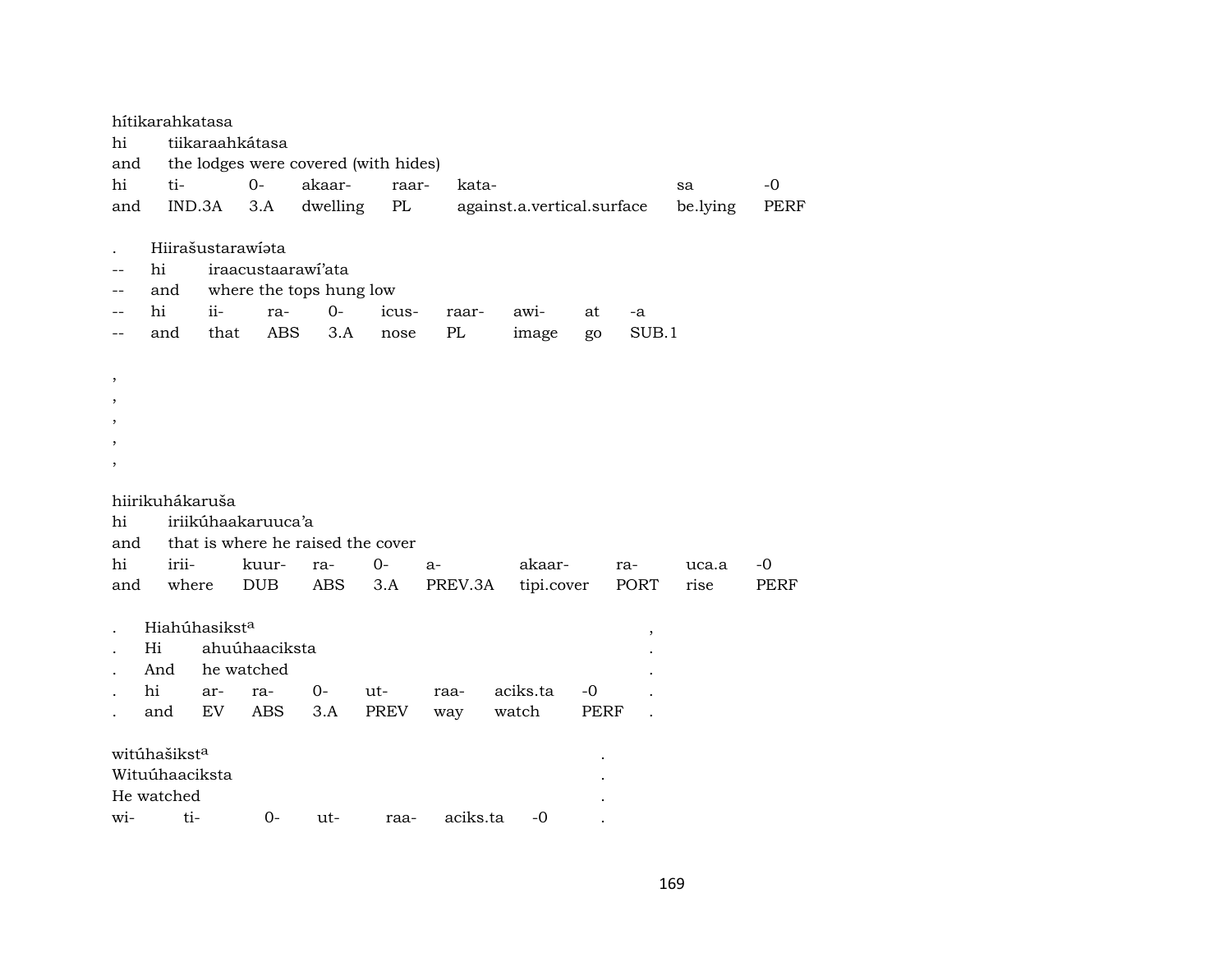QUOT IND.3A 3.A PREV way watch PERF .

| Witíraki   |                    |          |              |  |
|------------|--------------------|----------|--------------|--|
| Witíraakii |                    |          |              |  |
|            | It was a long time |          |              |  |
| wi-        | ti-                | $\Omega$ | raa.kiir -0  |  |
|            | QUOT IND.3A 3.A    |          | be.long PERF |  |

| kuhihwíšah <sup>u</sup>      |  |                |                                   |    |              |  |  |  |  |  |  |
|------------------------------|--|----------------|-----------------------------------|----|--------------|--|--|--|--|--|--|
| kuuhihwicaahu'               |  |                |                                   |    |              |  |  |  |  |  |  |
| they must have been arriving |  |                |                                   |    |              |  |  |  |  |  |  |
| kuur- ra- 0-                 |  | $\overline{a}$ |                                   | ir | wica.a -:hus |  |  |  |  |  |  |
| DUB <sub>1</sub>             |  |                | ABS 3.A PREV.3A PL.3A arrive IMPF |    |              |  |  |  |  |  |  |

# hikuruhápit $^{\rm a}$

| hi kúruuhaa' |                                       |  |                                             |  |      |       |  |  |  |  |
|--------------|---------------------------------------|--|---------------------------------------------|--|------|-------|--|--|--|--|
|              | and then he came                      |  |                                             |  |      |       |  |  |  |  |
|              | hi kuruur- ri-        0-              |  | $\overline{a}$ and $\overline{a}$<br>$-$ a- |  | $-0$ | wiita |  |  |  |  |
|              | and DUB CONT.3A 3.A PREV.3A come PERF |  |                                             |  |      | man   |  |  |  |  |

- . Kuhíhwak<sup>i</sup>
- . Kuuhíhwaki'
- . They must have said
- . kuur- ra- 0- ir- waki -0
- . DUB ABS 3.A PL.3A say.PL PERF

# irírutakišisu ,

| iriíruutaakicisu |                                 |                                                   |      |  |
|------------------|---------------------------------|---------------------------------------------------|------|--|
|                  | the ones who were his relatives |                                                   |      |  |
|                  | irii- ra- 0- ut- ak-            | icis                                              | -hus |  |
|                  |                                 | that ABS 3.A PREV PL.AN.3P be.related.to IMPF.SUB |      |  |

## hirútukstapu

" Hiru tukstaápu'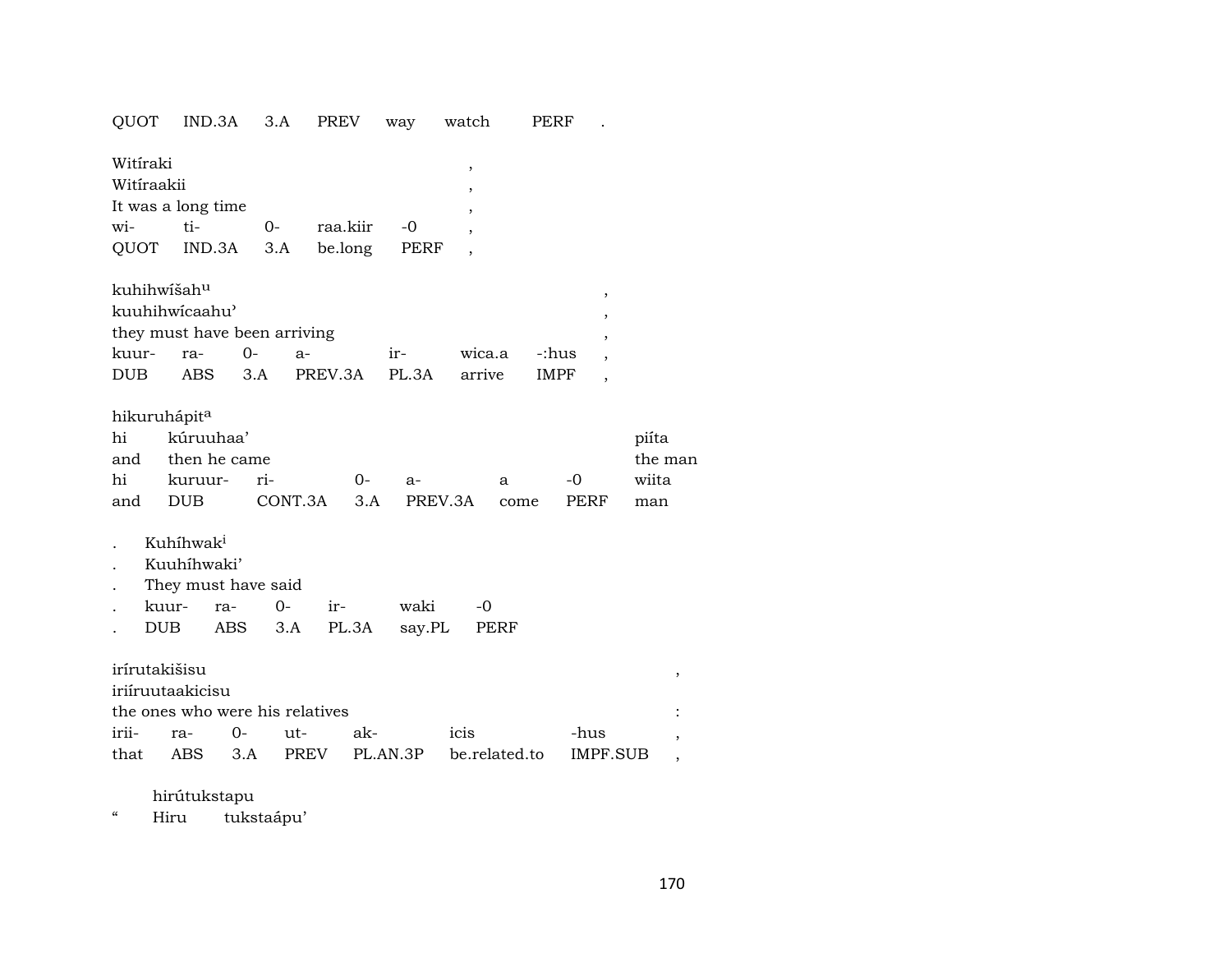| $\mathcal{C}\mathcal{C}$<br>"<br>11 | There<br>hiruu<br>there                                                   | let's go<br>$i-$                                                | CONT.1/2A         | $t-$<br>1.A  | uks-<br><b>JUSS</b> | rak-<br>$1/2$ .PL | wuu<br>go.IMPF      | -:hus<br><b>IMPF</b> |                     |                      |                     |
|-------------------------------------|---------------------------------------------------------------------------|-----------------------------------------------------------------|-------------------|--------------|---------------------|-------------------|---------------------|----------------------|---------------------|----------------------|---------------------|
| Ţ                                   |                                                                           |                                                                 |                   |              |                     |                   |                     |                      |                     |                      |                     |
| $si-$<br>$\mathop{\rm DU}\nolimits$ | sišišírəsa<br>Siciiciccírasa'<br>Let's lead it back<br>$i-$<br>CONT.1/2A  |                                                                 | aciir-<br>IN.DU.A | ir-          | PREV.1/2A           | ut-<br>PREV       | $i-$<br><b>SEQ</b>  | ak-<br>PL.AN.3P      | ciras-<br>COM       | $\mathbf{a}$<br>come | $-0$<br><b>PERF</b> |
| Ţ                                   | Náwa<br>Ħ<br>Ráwa<br><b>Now</b><br>Ħ<br>rawa<br>Ħ<br>$\operatorname{now}$ | $\overline{\phantom{a}}$<br>$\overline{\phantom{a}}$<br>$\cdot$ |                   |              |                     |                   |                     |                      |                     |                      |                     |
| hi<br>and<br>hi<br>and              | hirikuahúta<br>riku'ahuúta<br>riku-<br>that.is                            | that is what he did<br>ar-<br>EV                                | ra-<br><b>ABS</b> | $O -$<br>3.A | ut-<br>PREV         | aar<br>do         | $-0$<br><b>PERF</b> | $\, ,$<br>$\cdot$    |                     |                      |                     |
| hi<br>and<br>hi<br>and              | hisiahirutúri <sup>a</sup><br>$si-$<br>$\mathop{\rm DU}\nolimits$         | si'ahiiruutúri'a'<br>they came for it<br>ar-<br>${\rm EV}$      | ra-<br><b>ABS</b> | $0-$<br>3.A  | a-<br>PREV.3A       | ir-<br>PL.3A      | ut-<br>PREV         | uri.a<br>come.after  | $-0$<br><b>PERF</b> |                      |                     |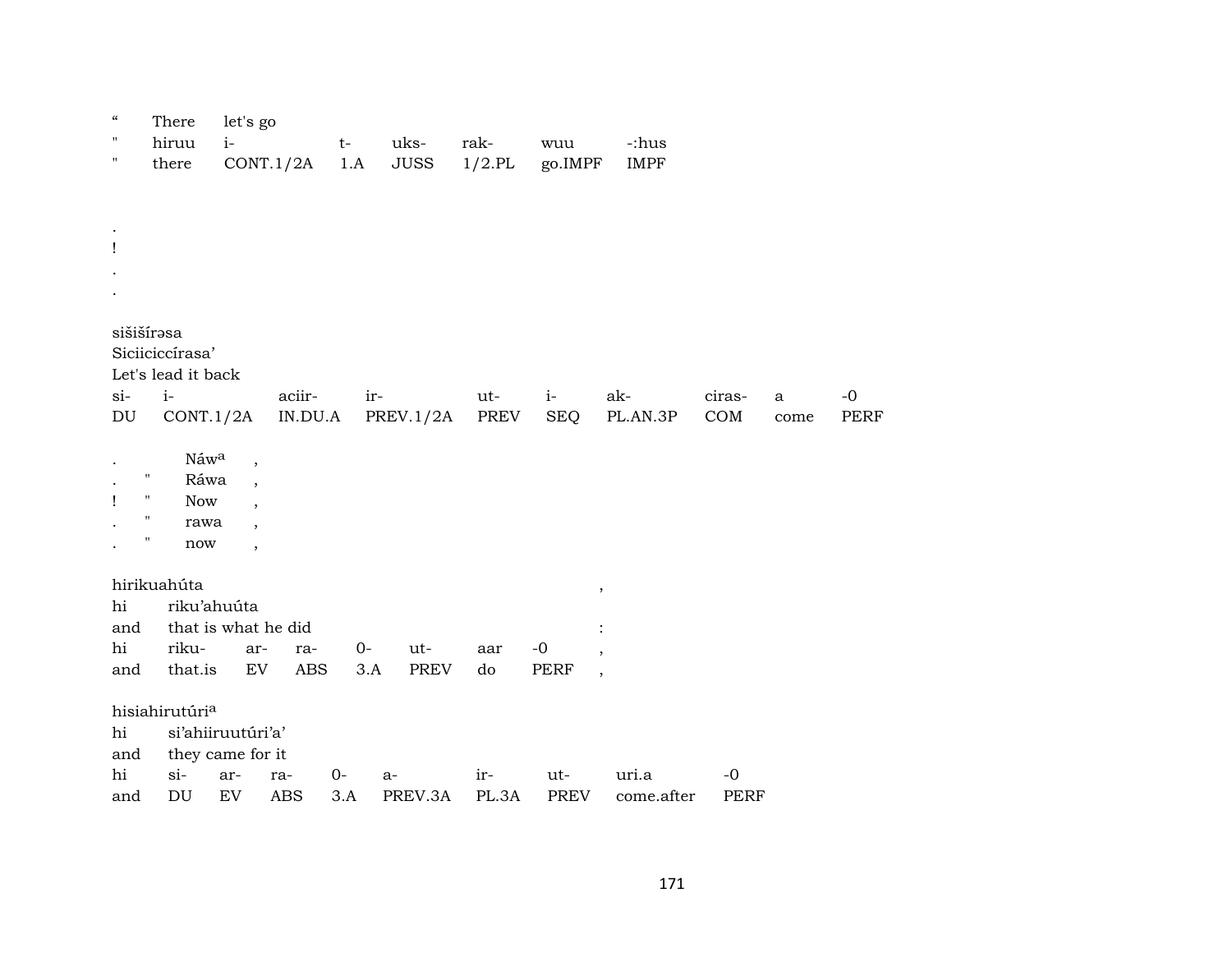|               |                                                                                        | Híahawauririt                          |                       |                  |                    |                    |             |                          |                            |                                   |                   |             |                     |               |                              |
|---------------|----------------------------------------------------------------------------------------|----------------------------------------|-----------------------|------------------|--------------------|--------------------|-------------|--------------------------|----------------------------|-----------------------------------|-------------------|-------------|---------------------|---------------|------------------------------|
|               | Hi                                                                                     |                                        |                       | ahawaa'uuriírit  |                    |                    |             |                          |                            |                                   |                   |             |                     |               |                              |
|               | And                                                                                    |                                        | they stopped          |                  |                    |                    |             |                          |                            |                                   |                   |             |                     |               |                              |
|               | hi                                                                                     | ar-                                    | ra-                   | $0-$             | waa-               | uuri.arik          |             | $-0$                     |                            |                                   |                   |             |                     |               |                              |
|               | and                                                                                    | ${\rm EV}$                             | <b>ABS</b>            |                  | <b>DIST</b><br>3.A | stop               |             | PERF                     |                            |                                   |                   |             |                     |               |                              |
| irii-<br>that | irisiritišísutirarikípita<br>iriisíriiticisu<br>the ones related to him<br>$si-$<br>DU |                                        | ra-<br><b>ABS</b>     | $0-$<br>3.A      | ir-<br>PL.3A       | ut-<br><b>PREV</b> | icis        | be.related.to            | -hus<br><b>IMPF.SUB</b>    | tiraáriki<br>this<br>tii-<br>this | ra-<br><b>ABS</b> | $0-$<br>3.A | arik<br>be.standing | $-i$<br>SUB.2 | piíta<br>man<br>wiita<br>man |
|               |                                                                                        |                                        |                       |                  |                    |                    |             |                          |                            |                                   |                   |             |                     |               |                              |
|               |                                                                                        |                                        |                       |                  |                    |                    |             |                          |                            |                                   |                   |             |                     |               |                              |
|               |                                                                                        |                                        |                       |                  |                    |                    |             |                          |                            |                                   |                   |             |                     |               |                              |
|               |                                                                                        |                                        |                       |                  |                    |                    |             |                          |                            |                                   |                   |             |                     |               |                              |
|               | Hiahíhwak <sup>i</sup>                                                                 |                                        |                       |                  |                    |                    |             |                          | $\boldsymbol{\mathcal{C}}$ |                                   |                   |             |                     |               |                              |
| Hi            |                                                                                        | ahíhwaki'                              |                       |                  |                    |                    |             |                          | $\boldsymbol{\mathcal{C}}$ |                                   |                   |             |                     |               |                              |
| And           |                                                                                        | they said                              |                       |                  |                    |                    |             |                          | $\boldsymbol{\mathcal{C}}$ |                                   |                   |             |                     |               |                              |
| hi            | ar-                                                                                    | ra-                                    |                       | $O -$            | ir-                | waki               | $-0$        |                          | $\pmb{\mathsf{H}}$         |                                   |                   |             |                     |               |                              |
| and           | ${\rm EV}$                                                                             |                                        | <b>ABS</b>            | 3.A              | PL.3A              | say.PL             | <b>PERF</b> | $\overline{\phantom{a}}$ | $\pmb{\mathsf{H}}$         |                                   |                   |             |                     |               |                              |
| Hiru<br>There | Hirusukssastáwikusit <sup>n</sup>                                                      | suksaastáwikusit<br>fetch the one tied |                       |                  |                    |                    |             |                          |                            |                                   |                   |             |                     |               |                              |
| hiruu         |                                                                                        | $i-$                                   |                       | $\mathbf{S}^-$   | uks-               | haas-              | ta          |                          | -wi                        | kusik                             | $-0$              |             |                     |               |                              |
| there         |                                                                                        | CONT.1/2A                              |                       | 2.A              | <b>JUSS</b>        | rope               |             | be.hanging               | SUB.L                      | pick.up                           | PERF              |             |                     |               |                              |
| $\mathbf{I}$  | $\pmb{\mathsf{H}}$<br>$\pmb{\mathsf{H}}$<br>$\pmb{\mathsf{H}}$<br>$\pmb{\mathsf{H}}$   | Hiirakataháhiri<br>Hi<br>And<br>hi     | in front<br>irahkata- | irahkatahaáhiri' | -haar              | -hiri <sup>3</sup> |             |                          |                            |                                   |                   |             |                     |               |                              |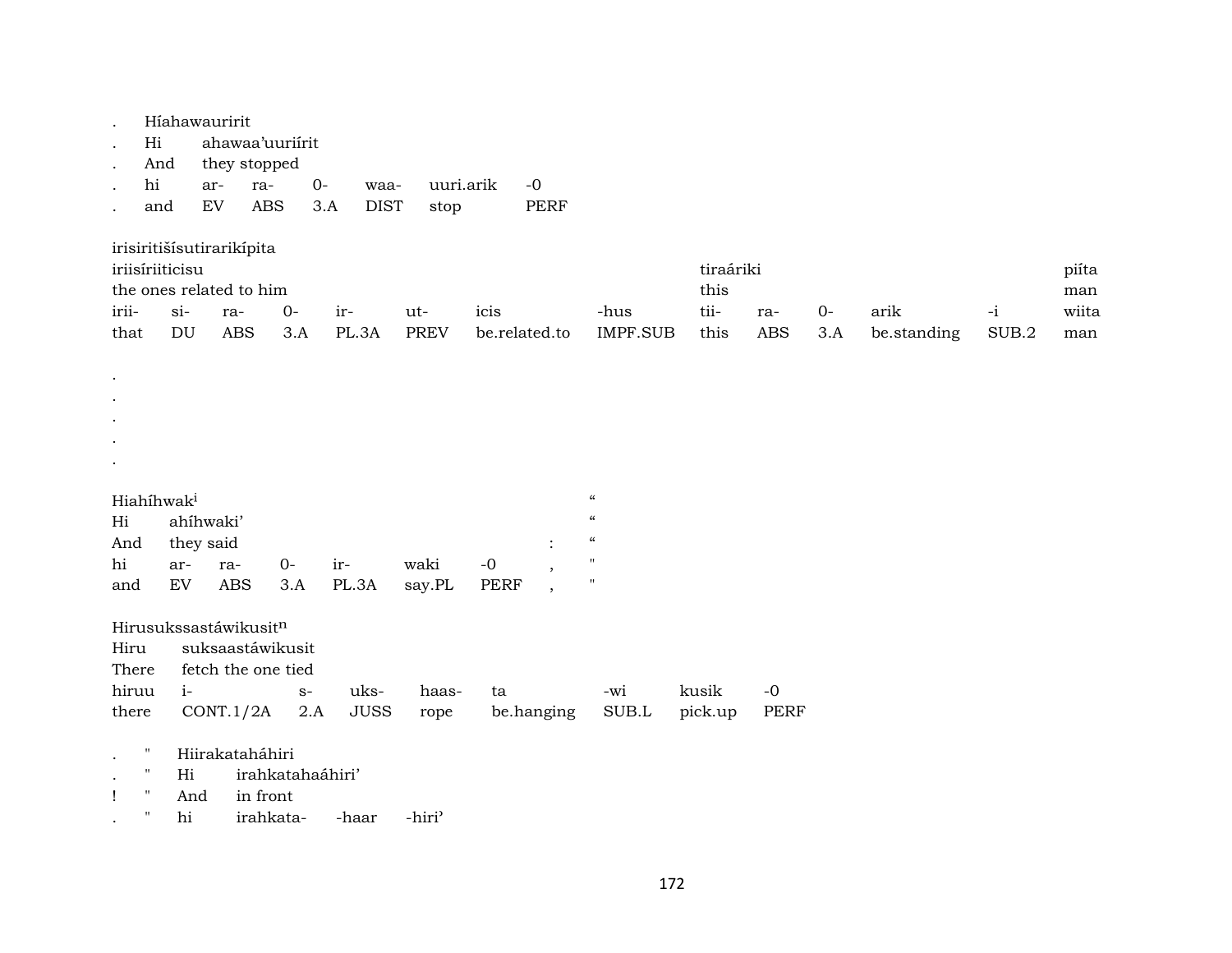#### $\mathbb{R}^{n\times n}$ in.front LOC LOC and

|                          | ahahəstawiku    |             |                             |                            |                     |             |              |       |            |                                                      |                           |             |
|--------------------------|-----------------|-------------|-----------------------------|----------------------------|---------------------|-------------|--------------|-------|------------|------------------------------------------------------|---------------------------|-------------|
|                          | ahahaastawiku   |             |                             |                            |                     |             |              |       |            |                                                      |                           |             |
|                          | it was tied     |             |                             |                            |                     |             |              |       |            |                                                      |                           |             |
| ar-                      | ra-             |             | $0-$                        | haas-                      | ta                  |             | -wi          |       | kus        |                                                      | $-0$                      |             |
| EV                       | ABS             |             | 3.A                         | rope                       |                     | be.hanging  | SUB.L        |       | be.sitting |                                                      | PERF                      |             |
|                          |                 |             | Kukarutirikaráhatn          |                            |                     |             |              |       |            |                                                      |                           |             |
| $\cdot$                  |                 |             | Kukaruutirikaraáhat         |                            |                     |             |              |       |            |                                                      | $\, ,$                    |             |
|                          |                 |             |                             | He didn't even turn around |                     |             |              |       |            |                                                      | $\overline{\phantom{a}}$  |             |
|                          | ku-             |             | ka-                         | ra-                        | $0 -$               | ut-         | irikaraa.hak |       |            | $-0$                                                 | $\overline{\phantom{a}}$  |             |
|                          | <b>INDF</b>     |             | <b>NEG</b>                  | <b>ABS</b>                 | 3.A                 | <b>PREV</b> | turn.around  |       |            | PERF                                                 | $\cdot$<br>$\overline{ }$ |             |
|                          |                 |             |                             |                            |                     |             |              |       |            |                                                      |                           |             |
|                          | kišíraruwitušia |             |                             |                            |                     |             |              |       |            |                                                      |                           |             |
| kici                     |                 |             | raaruuwitúci'a              |                            |                     |             |              |       |            |                                                      |                           |             |
| but                      |                 |             | then he just did it         |                            |                     |             |              |       |            |                                                      |                           |             |
| kici                     | raa-            |             | ruu-                        | wi-                        | ti-                 |             | $0-$         | $ut-$ | $i-$       |                                                      | aar                       | $-0$        |
| but                      | just            |             | then                        | QUOT                       |                     | IND.3A      | 3.A          | PREV  |            | <b>SEQ</b>                                           | do                        | <b>PERF</b> |
|                          |                 |             |                             |                            |                     |             |              |       |            |                                                      |                           |             |
|                          |                 | ahawititn   |                             |                            |                     |             | ,            |       |            |                                                      |                           |             |
|                          |                 | ahawiítit   |                             |                            |                     |             |              |       |            |                                                      |                           |             |
| :                        |                 | he sat down |                             |                            |                     |             |              |       |            |                                                      |                           |             |
| $\overline{\phantom{a}}$ | ar-             | ra-         |                             | $0-$                       | wi.itik<br>sit.down | -0          |              |       |            |                                                      |                           |             |
|                          | EV              | <b>ABS</b>  |                             | 3.A                        |                     | PERF        |              |       |            |                                                      |                           |             |
|                          | iríahahapi      |             |                             |                            |                     |             |              |       |            |                                                      | ihi                       |             |
|                          | irii'ahahaapi   |             |                             |                            |                     |             |              |       |            |                                                      | ihi                       |             |
|                          |                 |             | where the stake was         |                            |                     |             |              |       |            | $\overline{\phantom{a}}$                             | uh                        |             |
| irii-                    |                 | ar-         | ra-                         | $0-$                       | haak-               | wi          |              |       | -0         | $\overline{\phantom{a}}$<br>$\overline{\phantom{a}}$ | ihii                      |             |
| where                    |                 | EV          | ABS                         | 3.A                        | wood                |             | be.upright   |       | SUB.4      |                                                      | uh                        |             |
|                          |                 |             |                             |                            |                     |             |              |       |            |                                                      |                           |             |
|                          |                 |             | ahutatarikiwat <sup>i</sup> |                            |                     |             |              |       |            |                                                      | ;                         |             |
|                          |                 |             | ahutaattariikiwati          |                            |                     |             |              |       |            |                                                      | ,                         |             |
|                          |                 |             |                             |                            |                     |             |              |       |            |                                                      |                           |             |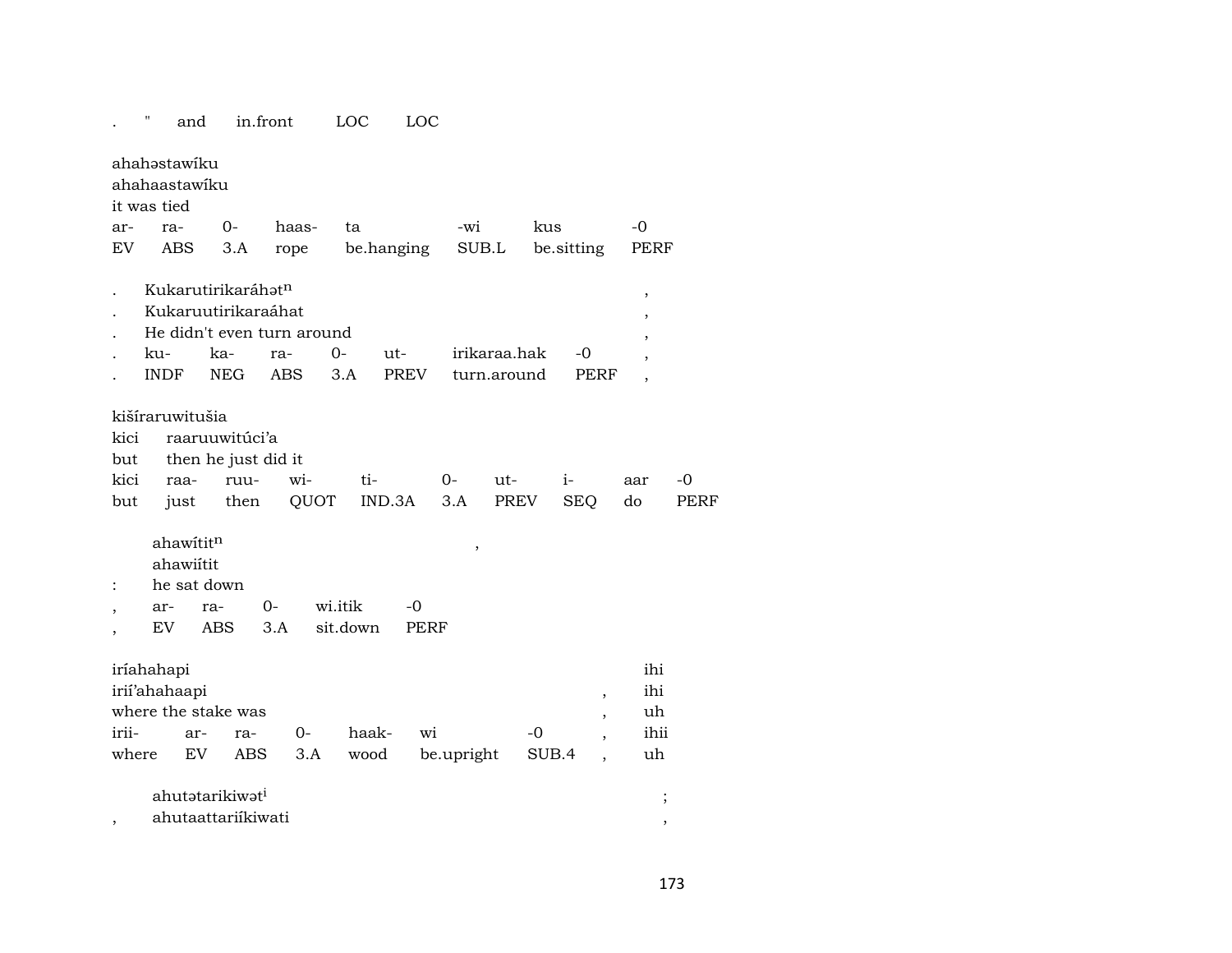|          |                           | when he untied it             |                  |                    |            |          |                     |            | $\overline{\phantom{a}}$ |       |
|----------|---------------------------|-------------------------------|------------------|--------------------|------------|----------|---------------------|------------|--------------------------|-------|
|          | ar-                       | ra-                           | $0-$             | ut-                | ak-        |          | tarii.kiwat         | $-i$       |                          |       |
|          | EV                        | <b>ABS</b>                    | 3.A              | PREV               | PL.AN.3P   | untie    |                     | SUB.2      |                          |       |
|          |                           |                               |                  |                    |            |          |                     |            |                          |       |
|          | ikáruhašikst <sup>a</sup> |                               |                  |                    |            |          |                     |            |                          |       |
| i        |                           | káruuhaaciksta                |                  |                    |            |          |                     |            |                          |       |
| and      |                           | he wasn't watching            |                  |                    |            |          |                     |            |                          |       |
| i        | ka-                       | ra-                           | $0-$             | ut-                | raa-       | aciks.ta | -0                  |            |                          |       |
| and      | <b>NEG</b>                | <b>ABS</b>                    | 3.A              | <b>PREV</b>        | way        | watch    | PERF                |            |                          |       |
|          |                           |                               |                  |                    |            |          |                     |            |                          |       |
|          |                           | Hikíšihiruirakak <sup>u</sup> |                  |                    |            |          |                     |            |                          |       |
| Hi       | kici                      | hiru                          |                  | iraáhkaaku         |            |          |                     |            |                          |       |
| And      | but                       | then                          |                  | that one inside    |            |          |                     |            |                          |       |
| hi       | kici                      | hiruu                         | $ii-$            | ra-                | 0-         | ar-      | kaa-                | kus        |                          | -0    |
| and      | but                       | then                          |                  | <b>ABS</b><br>that | 3.A        | EV       | inside              | be sitting |                          | SUB.4 |
|          |                           |                               |                  |                    |            |          |                     |            |                          |       |
|          |                           | hikuhaníksirit <sup>n</sup>   |                  |                    |            |          |                     |            |                          |       |
|          | hi                        |                               | kuuharíksirit    |                    |            |          |                     |            |                          |       |
|          | and                       |                               | he took an arrow |                    |            |          |                     |            |                          |       |
|          | hi                        | kuur-                         | ra-              | $0-$               | riiks-     | iriik    |                     |            | $-0$                     |       |
|          | and                       | <b>DUB</b>                    | <b>ABS</b>       | 3.A                | arrow      |          | pick.up.long.object |            | PERF                     |       |
|          |                           |                               |                  |                    |            |          |                     |            |                          |       |
| $\vdots$ |                           | iriahutátarikiwati            |                  |                    |            |          |                     |            |                          |       |
|          |                           | Irii'ahutaattariikiwati       |                  |                    |            |          |                     |            |                          |       |
|          |                           | The one who was untying it    |                  |                    |            |          |                     |            |                          |       |
|          | irii-                     | ar-                           | ra-              | $O -$              | ak-<br>ut- |          | tarii.kiwat         |            | $-i$                     |       |
|          | that                      | EV                            | ABS              | 3.A                | PREV       | PL.AN.3P | untie               |            | SUB.2                    |       |
|          |                           |                               |                  |                    |            |          |                     |            |                          |       |
|          | aahutišákus               |                               |                  |                    |            |          |                     |            |                          |       |
| a        |                           | ahuutícakus                   |                  |                    |            |          |                     |            |                          |       |
| and      |                           | he pierced him                |                  |                    |            |          |                     |            |                          |       |
| a        | ar-                       | ra-                           | 0-               | ut-                | ica.kus.k  | -0       |                     |            |                          |       |
| and      | EV                        | ABS                           | 3.A              | <b>PREV</b>        | pierce     |          | PERF                |            |                          |       |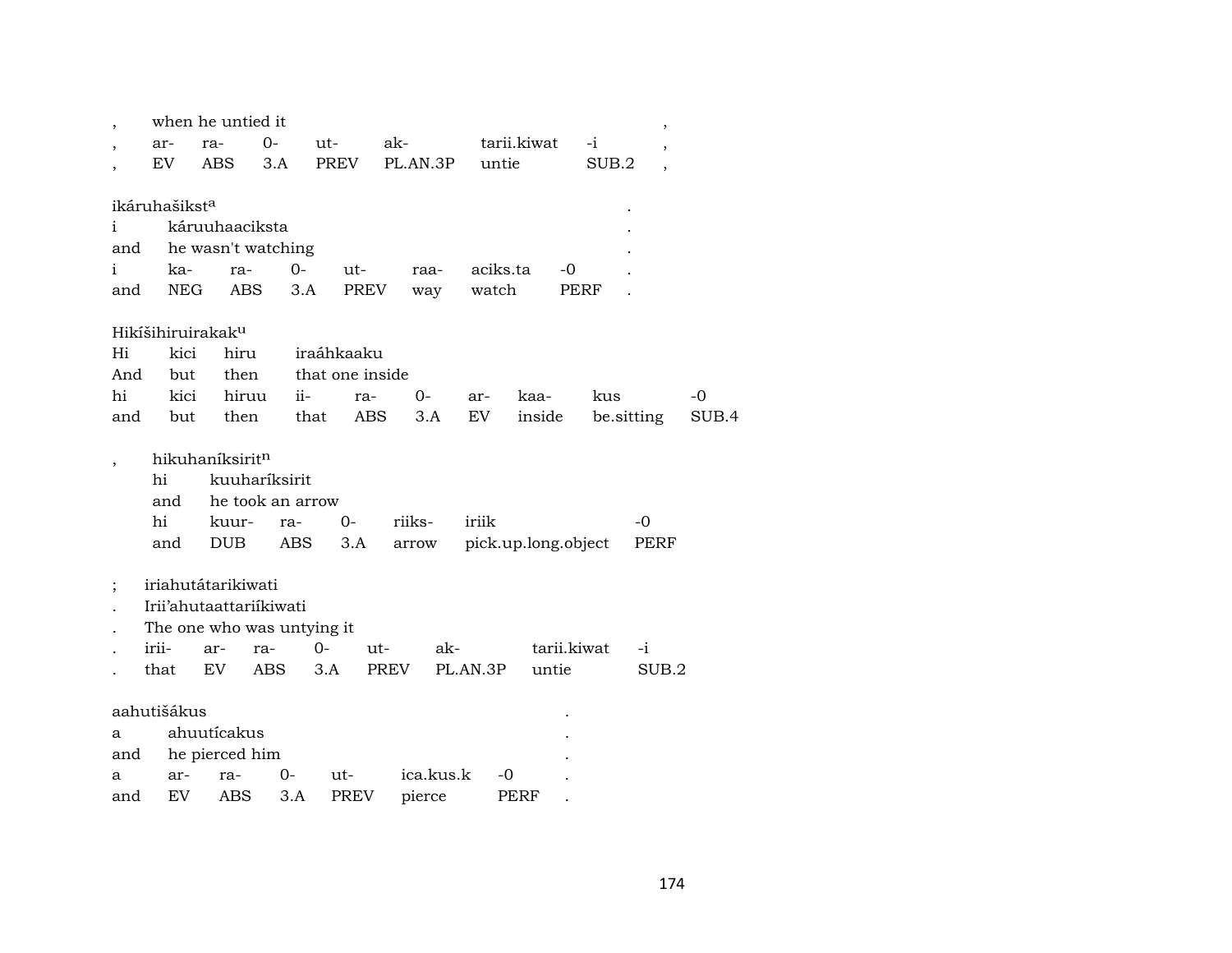|                          |     | Nihuksuwititišákus          |     |                   |                |      |         |         |         |                  |      | ,                                      |       |
|--------------------------|-----|-----------------------------|-----|-------------------|----------------|------|---------|---------|---------|------------------|------|----------------------------------------|-------|
| Ríhuksu'                 |     |                             |     | witiícakus        |                |      |         |         |         |                  |      | $\overline{ }$                         |       |
| Only                     |     |                             |     |                   | he was pierced |      |         |         |         |                  |      | ,                                      |       |
| rihuks                   |     | $-u^{\prime}$               |     |                   | $W$ i-         | ti-  |         | 0-      |         | ica.kus.k        | -0   | $\overline{ }$                         |       |
| alone                    |     | <b>NOM</b>                  |     |                   | QUOT           |      | IND.3A  | 3.A     | pierce  |                  | PERF | $\overline{\phantom{a}}$               |       |
|                          |     |                             |     |                   |                |      |         |         |         |                  |      |                                        |       |
|                          |     | hihiruírawarik <sup>i</sup> |     |                   |                |      |         |         |         |                  |      |                                        |       |
| hi                       |     | hiru                        |     | <i>irawaariki</i> |                |      |         |         |         |                  |      |                                        |       |
| and                      |     | then                        |     | those             |                |      |         |         |         |                  |      |                                        |       |
| hi                       |     | hiruu                       |     | ii-               | ra-            |      | $0-$    | wa-     |         | arik             |      | -i                                     |       |
| and                      |     | then                        |     | that              |                | ABS  | 3.A     | DIST    |         | be.standing      |      | SUB.2                                  |       |
|                          |     |                             |     |                   |                |      |         |         |         |                  |      |                                        |       |
|                          |     | hiahawakáhta                |     |                   |                |      |         |         |         |                  |      |                                        | ,     |
| hi                       |     | ahaawakaáhtaa'              |     |                   |                |      |         |         |         |                  |      |                                        |       |
| and                      |     | they raised a cry           |     |                   |                |      |         |         |         |                  |      |                                        |       |
| hi                       |     | ar-                         | ra- |                   | $0-$           | $a-$ |         | wakar-  |         | ta.a             |      | -0                                     |       |
| and                      |     | EV                          |     | ABS               | 3.A            |      | PREV.3A | voice   |         | come.up          |      | PERF                                   |       |
|                          |     |                             |     |                   |                |      |         |         |         |                  |      |                                        |       |
| $\mathcal{C}$            |     | Witihkutit                  |     |                   |                |      |         |         |         |                  |      | $\blacksquare$                         |       |
| $\mathcal{C}\mathcal{C}$ |     | Witihkuutit                 |     |                   |                |      |         |         |         |                  |      | 11                                     |       |
| $\epsilon$               |     | He has been killed          |     |                   |                |      |         |         |         |                  |      | 11                                     |       |
| п                        | wi- |                             | ti- |                   | $0-$           |      | ir-     |         | kuut.ik | -0               |      | $\mathbf{H}$                           |       |
| н                        |     | QUOT                        |     | IND.3A            | 3.A            |      | 3.INDF  | kill    |         | <b>PERF</b>      |      | $\mathbf{H}$                           |       |
|                          |     |                             |     |                   |                |      |         |         |         |                  |      |                                        |       |
|                          |     | Kitútiraturuta              |     |                   |                |      |         |         |         |                  |      |                                        |       |
| Kítuu'u'                 |     |                             |     | tiraatúruuta      |                |      |         |         |         |                  |      |                                        |       |
| All                      |     |                             |     | this village      |                |      |         |         |         |                  |      |                                        |       |
| kituu                    |     | -u'                         |     | tii-              | ra-            |      | $0-$    | ituur-  |         | u.at             |      |                                        | -a    |
| all                      |     | <b>NOM</b>                  |     | this              | ABS            |      | 3.A     | village |         | extend.in.a.line |      |                                        | SUB.1 |
|                          |     |                             |     |                   |                |      |         |         |         |                  |      |                                        |       |
| hiahíhwaki               |     |                             |     |                   |                |      |         |         |         |                  |      | $\alpha$                               |       |
| hi                       |     | ahíhwaki'                   |     |                   |                |      |         |         |         |                  |      | $\alpha$                               |       |
| and                      |     | they said                   |     |                   |                |      |         |         |         |                  |      | $\boldsymbol{\zeta}\boldsymbol{\zeta}$ |       |
| hi                       |     | ar-                         | ra- |                   | $0-$           | ir-  |         | waki    |         | $-0$             |      | п                                      |       |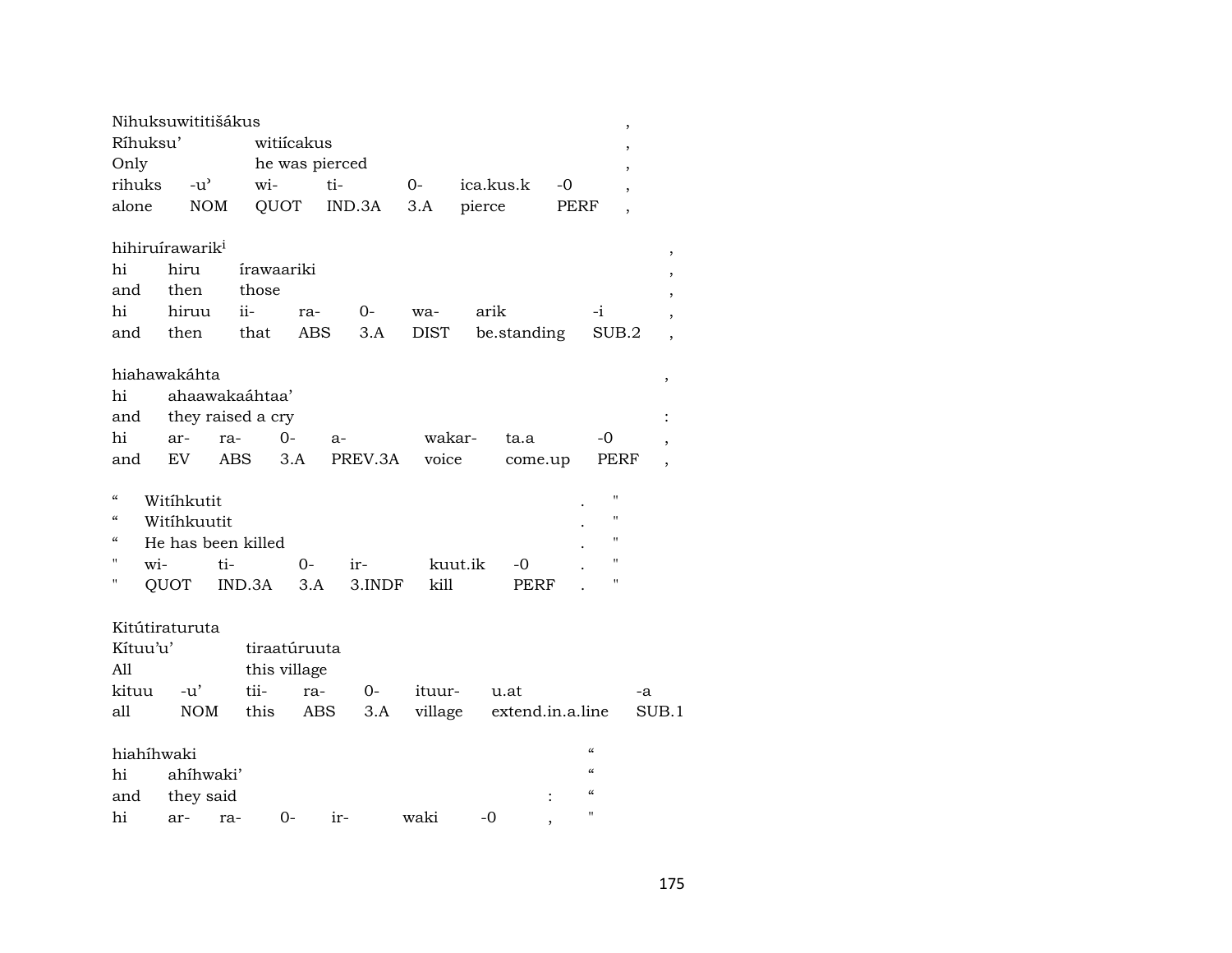## and EV ABS 3.A PL.3A say.PL PERF , "

| Ariwitihkut <sup>i</sup> tn |  |             |                        |      |       |         |      |  |                   |  |
|-----------------------------|--|-------------|------------------------|------|-------|---------|------|--|-------------------|--|
| Ári'                        |  | witihkuutit |                        |      |       |         |      |  | $^{\prime\prime}$ |  |
| Why                         |  |             | he has been killed     |      |       |         |      |  | $^{\prime\prime}$ |  |
| arii                        |  | wi- ti-     |                        | $0-$ | $ir-$ | kuut.ik | $-0$ |  | п                 |  |
| oh                          |  |             | QUOT IND.3A 3.A 3.INDF |      |       | kill    | PERF |  |                   |  |
|                             |  |             |                        |      |       |         |      |  |                   |  |

| Hiahírəs     |         |       |                           |     |      | $\bullet$ |
|--------------|---------|-------|---------------------------|-----|------|-----------|
| Hi           | ahiíras |       |                           |     |      | $\bullet$ |
| And they ran |         |       |                           |     |      | ٠         |
| hi ar- ra-   |         | $O -$ | ir- uur- as-i -0          |     |      |           |
|              |         |       | and EV ABS 3.A PL.3A PREV | run | PERF |           |

| Ahíhwaki  |                                   |          |           |  | "        | Náw <sup>a</sup> |
|-----------|-----------------------------------|----------|-----------|--|----------|------------------|
| Ahíhwaki' |                                   |          |           |  | $\alpha$ | Ráwa             |
| They said |                                   |          |           |  | $\alpha$ | Now              |
| ar- ri-   |                                   | $0-$ ir- | waki -0 , |  |          | rawa             |
|           | EV CONT.3A 3.A PL.3A say.PL PERF, |          |           |  |          | now              |

| nuhúhurahəš          | ٠    |               |     |       |  |  |  |  |  |  |
|----------------------|------|---------------|-----|-------|--|--|--|--|--|--|
| ruuhuúhurahac        |      |               |     |       |  |  |  |  |  |  |
| let him die at last. |      |               |     |       |  |  |  |  |  |  |
| ri-                  | $O-$ | uhur- hurahac |     | $-()$ |  |  |  |  |  |  |
| CONT.3A 3.P          |      | finally       | die | PERF  |  |  |  |  |  |  |

Hirusiahirikáwirariwitit<sup>n</sup><br>Hiru si'ahiriikaáwiraa

si'ahiriikaáwiraariwiitit

| Then |  |  | they went at him where he was inside |
|------|--|--|--------------------------------------|
|------|--|--|--------------------------------------|

|  |  |  |  | hiruu si- ar- ra- 0- ir- i- kaa- wiraar.ri.wi.itik -0    |  |
|--|--|--|--|----------------------------------------------------------|--|
|  |  |  |  | then DU EV ABS 3.A PL.3A SEQ inside begin.attacking PERF |  |

. Ñstašaríkuš ,

. Astacaríkuc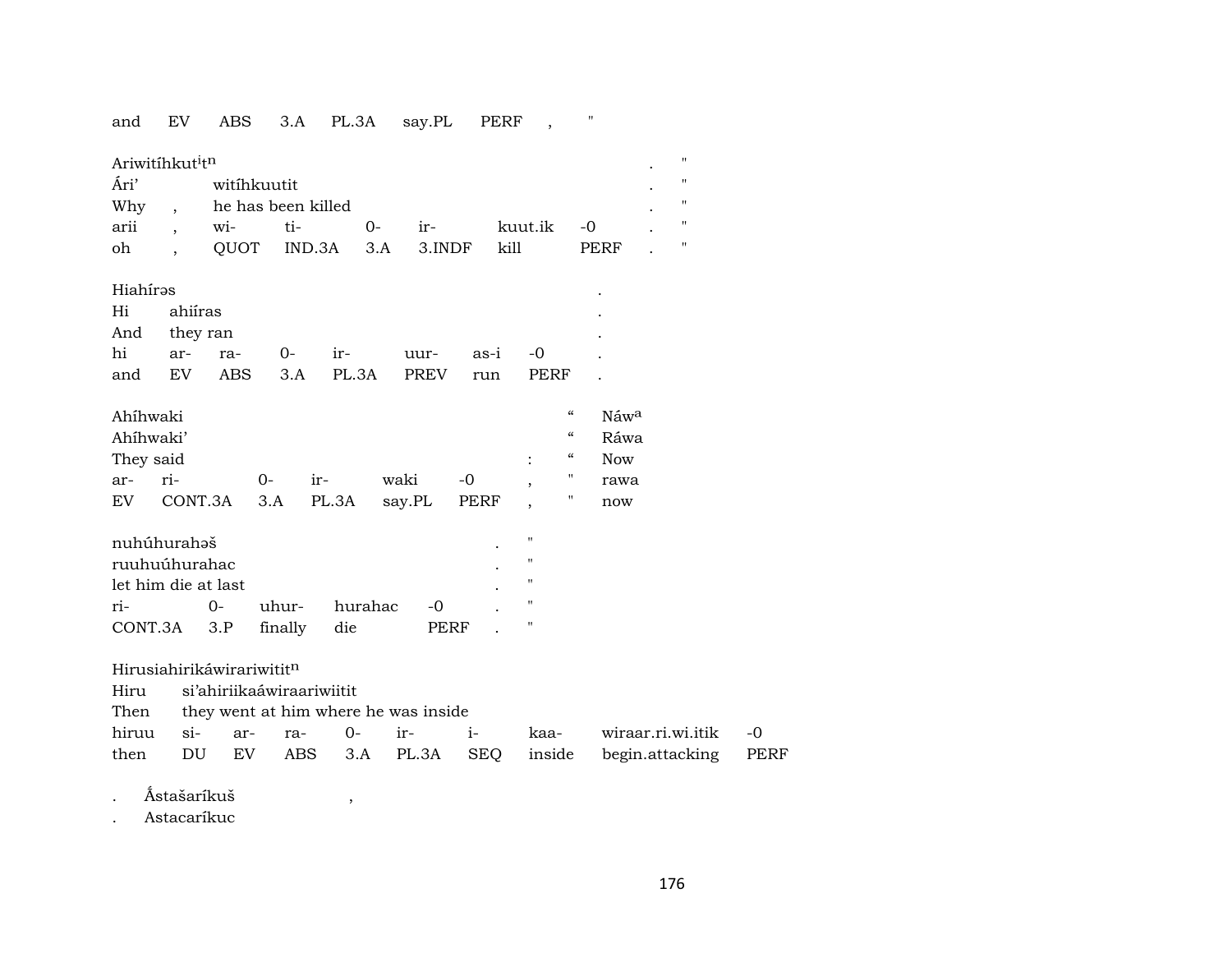|            | No Feet                 |               |                         |                |         |                                         |             |             |         |                          |                  |                          |             |
|------------|-------------------------|---------------|-------------------------|----------------|---------|-----------------------------------------|-------------|-------------|---------|--------------------------|------------------|--------------------------|-------------|
|            | as-                     |               | raar-                   | tarikuc        |         |                                         |             |             |         |                          |                  |                          |             |
|            | foot                    | PL            |                         | short          |         |                                         |             |             |         |                          |                  |                          |             |
|            |                         |               |                         |                |         |                                         |             |             |         |                          |                  |                          |             |
|            |                         |               | wisitihkahuhwirariku    |                |         |                                         |             |             |         |                          |                  |                          |             |
|            |                         |               | wisitihkaahuhwiraariku  |                |         |                                         |             |             |         |                          |                  |                          |             |
|            |                         |               |                         |                |         | they surrounded him where he was inside |             |             |         |                          |                  |                          |             |
| wii-       | $\sin$                  |               | ti-                     |                | $0 -$   | ir-                                     | kaa-        |             | uhuur-  |                          | wiraar.ri.kus    |                          | $-0$        |
| now        |                         | DU            | IND.3A                  |                | 3.A     | PL.3A                                   |             | inside      | quickly |                          | be.attacking     |                          | <b>PERF</b> |
|            |                         | Tihwakiahu    |                         |                |         |                                         |             |             |         |                          | xka <sup>a</sup> | Ţ                        |             |
|            |                         | Tihwaki'aahu' |                         |                |         |                                         |             |             |         | $\overline{\phantom{a}}$ | iíka'a           |                          |             |
|            | They say                |               |                         |                |         |                                         |             |             |         |                          | oh my            | $\overline{\phantom{a}}$ |             |
|            | ti-                     |               | $0 -$                   | ir-            |         | waki.a                                  |             | -:hus       |         |                          | iika'a           | $\overline{\phantom{a}}$ |             |
|            | IND.3A                  |               | 3.A                     |                | PL.3A   |                                         | say.PL.IMPF | IMPF        |         |                          | oh.my            | $\overline{\phantom{a}}$ |             |
|            |                         |               |                         |                |         |                                         |             |             |         |                          |                  |                          |             |
|            | turíruhš <sup>i</sup>   |               |                         |                |         |                                         |             |             | ,       |                          |                  |                          |             |
|            | turíruhci'              |               |                         |                |         |                                         |             |             |         |                          |                  |                          |             |
|            | he was fierce           |               |                         |                |         |                                         |             |             |         |                          |                  |                          |             |
| ti-        |                         | $0-$          |                         | uur-           | riruhci |                                         | $-0$        |             |         |                          |                  |                          |             |
|            | IND.3A                  | 3.A           |                         | PREV           |         | be.powerful                             |             | PERF        |         |                          |                  |                          |             |
|            |                         |               |                         |                |         |                                         |             |             |         |                          |                  |                          |             |
|            | kuhuhákšaw <sup>u</sup> |               |                         |                |         |                                         |             |             |         |                          |                  |                          |             |
|            | Kuhuuhaákcawu           |               |                         |                |         |                                         |             |             |         |                          |                  |                          |             |
|            |                         |               | He set his pole upright |                |         |                                         |             |             |         |                          |                  |                          |             |
| kuur-      |                         | ra-           | $0-$                    |                | uur-    | haak-                                   |             | ca.wuh      |         | -0                       |                  |                          |             |
| <b>DUB</b> |                         | ABS           | 3.A                     |                | PREV    | wood                                    |             | put.upright |         |                          | PERF             |                          |             |
|            |                         |               |                         |                |         |                                         |             |             |         |                          |                  |                          |             |
|            | náktihatn               |               |                         | $\overline{ }$ |         | kawihiri                                |             |             |         | ,                        |                  |                          |             |
|            | ráktiihaat              |               |                         |                |         | kaawihiri'                              |             |             |         | ,                        |                  |                          |             |
|            | tent pole               |               |                         |                |         | in the center                           |             |             |         | ,                        |                  |                          |             |
|            | rak-<br>tiihaak<br>kaa- |               |                         |                |         |                                         | $-wi$       |             | -hiri'  |                          |                  |                          |             |
| wood       |                         |               | be.straight             |                |         | inside                                  | SUB.L       |             | LOC     | ,                        |                  |                          |             |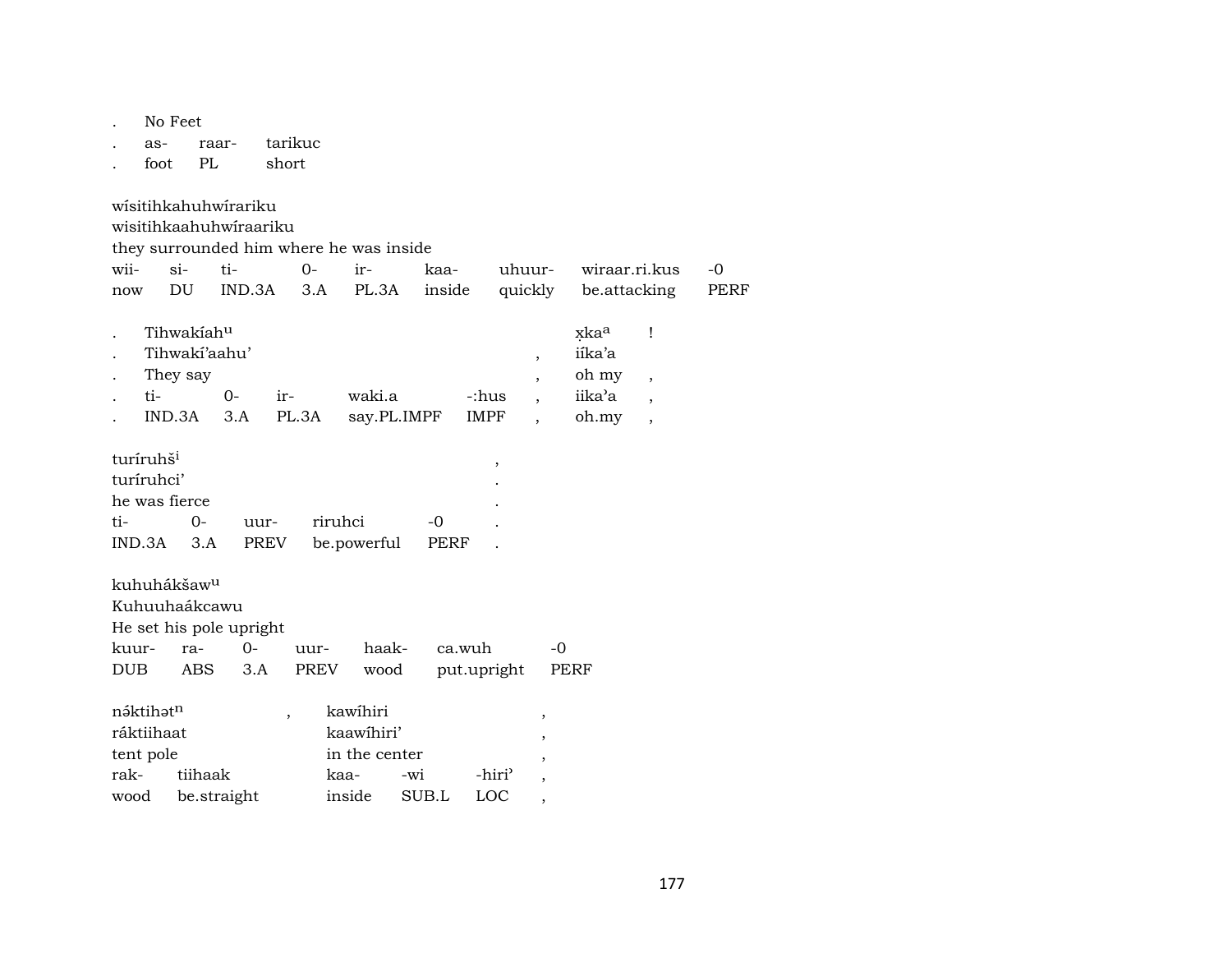|            | hiwitirawihta        |                           |                     |                              |                          |          |             |             |             |           |    |
|------------|----------------------|---------------------------|---------------------|------------------------------|--------------------------|----------|-------------|-------------|-------------|-----------|----|
| hi         |                      | witiiraawihtaa'           |                     |                              |                          |          |             |             |             |           |    |
| and        |                      | he climbed it angrily     |                     |                              |                          |          |             |             |             |           |    |
| hi         | wi-                  | ti-                       | $0-$                | a-                           | ir-                      | raawiir- | ta.a        | $-0$        |             |           |    |
| and        | QUOT                 | IND.3A                    | 3.A                 | PREV.3A                      | <b>OBV</b>               | angrily  | come.up     | <b>PERF</b> |             |           |    |
|            |                      |                           |                     |                              |                          |          |             |             |             |           |    |
| $\,$       |                      |                           |                     |                              |                          |          |             |             |             |           |    |
|            |                      |                           |                     |                              |                          |          |             |             |             |           |    |
|            |                      |                           |                     |                              |                          |          |             |             |             |           |    |
|            |                      |                           |                     |                              |                          |          |             |             |             |           |    |
|            |                      |                           |                     |                              |                          |          |             |             |             |           |    |
|            | šiárarusiwitihwariku |                           |                     |                              |                          |          |             |             |             |           |    |
| Ci         | a                    | raaruusiwitihwariku'      |                     |                              |                          |          |             |             |             |           |    |
| But        | and                  |                           |                     | then they just were shooting |                          |          |             |             |             |           |    |
| ci         | a                    | raa-                      | $si-$<br>ruu-       | wi-                          | ti-                      | $0-$     | ir-         | warik       | -:hus       |           |    |
| but        | and                  | just                      | DU<br>then          | QUOT                         | IND.3A                   | 3.A      | PL.3A       | shoot       | <b>IMPF</b> |           |    |
|            |                      |                           |                     |                              |                          |          |             |             |             |           |    |
| huráriri   |                      |                           | hišiáškatn          |                              | $\overline{\phantom{a}}$ |          |             |             |             |           |    |
| huraáriri' |                      | hici                      | áckat               |                              |                          |          |             |             |             |           |    |
|            | on the ground        | but                       | above               |                              |                          |          |             |             |             |           |    |
| huraar     | -hiri <sup>3</sup>   | hi.ci<br>and              | ac<br>above         | -kat<br>LOC                  |                          |          |             |             |             |           |    |
| ground     | LOC                  |                           |                     |                              |                          |          |             |             |             |           |    |
| witáhtaku  |                      |                           |                     |                              |                          |          |             |             |             |           |    |
| witaáhtaku |                      |                           |                     |                              |                          |          |             |             |             |           |    |
|            |                      | he would be sitting on it |                     |                              |                          |          |             |             |             |           |    |
| wi-        | ti-                  | $O -$                     | ar-                 | ta                           | kus                      | $-0$     |             |             |             |           |    |
| QUOT       | IND.3A               | 3.A                       | EV                  | be.hanging                   | be.sitting               |          | <b>PERF</b> |             |             |           |    |
|            |                      |                           |                     |                              |                          |          |             |             |             |           |    |
|            |                      | Hihawawitarihtakahatn     |                     |                              |                          |          |             |             |             |           |    |
| Hi         | hawá                 |                           | witaarihtakaahat    |                              |                          |          |             |             |             |           |    |
| And        | also                 |                           | he would climb down |                              |                          |          |             |             |             |           |    |
| hi         | haawa                | wi-                       | ti-                 | $0-$                         | a-                       | ar-      | ri-         | uur-        |             | takaa.hak | -0 |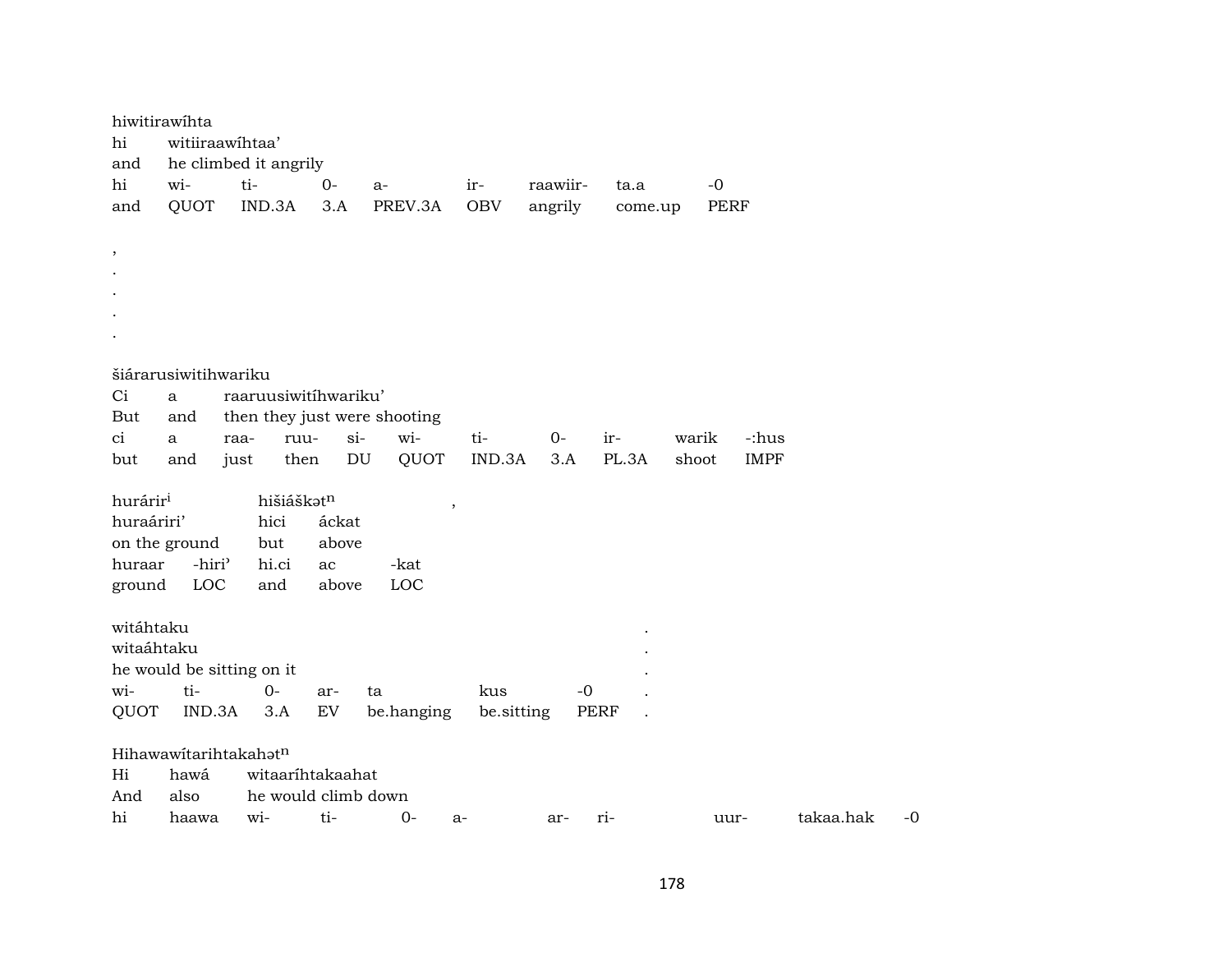| and                      | also                      | QUOT                        | IND.3A      | 3.A         | POSS.3A           | EV                             | PHYS.POSS                |                    | POSS.A      |      | <b>PERF</b><br>get.down |       |       |      |             |
|--------------------------|---------------------------|-----------------------------|-------------|-------------|-------------------|--------------------------------|--------------------------|--------------------|-------------|------|-------------------------|-------|-------|------|-------------|
|                          | hiwitahwaku               |                             |             |             |                   |                                |                          |                    |             |      |                         |       |       |      |             |
| hi                       | witaahwáku'               |                             |             |             |                   |                                |                          |                    |             |      |                         |       |       |      |             |
| and                      | he would say              |                             |             |             |                   |                                |                          |                    |             |      |                         |       |       |      |             |
| hi                       | wi-                       | ti-                         | $0-$        | ar-         | waka'u            | $-0$                           |                          |                    |             |      |                         |       |       |      |             |
| and                      | QUOT                      | IND.3A                      | 3.A         | EV          | say               | <b>PERF</b>                    |                          |                    |             |      |                         |       |       |      |             |
|                          | wiahakukísirikitawia      |                             |             |             |                   |                                |                          |                    |             |      |                         |       |       |      |             |
| wi'ahaaku                |                           |                             |             |             |                   | $\epsilon$                     | kísiirikitawi'a'         |                    |             |      |                         |       |       |      |             |
|                          | when he was sitting       |                             |             |             |                   | $\boldsymbol{\mathcal{G}}$     |                          | You'll come riding |             |      |                         |       |       |      |             |
| wii-                     | ar-                       | ra-                         | $0-$<br>kus |             | $-0$              | $\pmb{\mathsf{H}}$             | kii-                     | $i-$               |             | $S-$ | ir-                     | ikita | -wi   | a    | $-0$        |
| when                     | EV                        | ABS                         | 3.A         | be.sitting  | SUB.4             | 11<br>$\overline{\phantom{a}}$ | <b>HORT</b>              | CONT.1/2A          |             | 2.A  | PREV.1/2A               | ride  | SUB.L | come | <b>PERF</b> |
|                          | kúratiruarus <sup>a</sup> |                             |             |             |                   |                                |                          |                    |             |      |                         |       |       |      |             |
| kúratiiru                |                           |                             |             |             |                   | aruúsa'                        |                          |                    |             |      |                         |       |       |      |             |
| it mine                  |                           |                             |             |             |                   | horse                          |                          |                    |             |      |                         |       |       |      |             |
| ku-                      | ra-                       | $t-$                        | ir-         | 0           | $-u$              | aruusaa                        |                          |                    |             |      |                         |       |       |      |             |
| <b>INDF</b>              | <b>ABS</b>                | 1.A                         | POSS.1/2A   | be          | SUB.D             | horse                          |                          |                    |             |      |                         |       |       |      |             |
| Ariwitasuta              |                           |                             |             |             |                   |                                |                          |                    |             |      |                         |       |       |      |             |
| Ári'                     |                           | witasuuta                   |             |             |                   |                                | ,                        |                    |             |      |                         |       |       |      |             |
| Why                      | $\overline{ }$ ,          | you have done it            |             |             |                   |                                |                          |                    |             |      |                         |       |       |      |             |
| arii                     | $\overline{\phantom{a}}$  | wii-<br>ta-                 |             | ut-<br>$S-$ | aar               | $-0$                           |                          |                    |             |      |                         |       |       |      |             |
| oh                       |                           | now                         | IND.1/2A    | 2.A         | <b>PREV</b><br>do | PERF                           | $\overline{\phantom{a}}$ |                    |             |      |                         |       |       |      |             |
|                          | Tararikawaáhu             |                             |             |             |                   |                                |                          |                    |             |      |                         |       |       |      |             |
|                          | Tararikaawa'aáhu'         |                             |             |             |                   |                                |                          |                    |             |      |                         |       |       |      |             |
|                          |                           | He Was Bringing Things Back |             |             |                   |                                |                          |                    |             |      |                         |       |       |      |             |
| ti-                      | $O -$                     | $a-$                        | raar-       |             | ri-               | kaa-                           | wa-                      | a                  | -:hus       |      |                         |       |       |      |             |
| IND.3A                   | 3.A                       | PREV.3A                     |             | 3PL.INAN.P  | PORT              | inside                         | <b>DIST</b>              | come               | <b>IMPF</b> |      |                         |       |       |      |             |
| $\overline{\phantom{a}}$ | nikutasuha <sup>a</sup>   |                             |             |             |                   |                                | $\,$                     |                    |             |      |                         |       |       |      |             |
|                          | $-0.01$ $+0.01$ $+0.01$   |                             |             |             |                   |                                |                          |                    |             |      |                         |       |       |      |             |

. Rikutasuuhá'a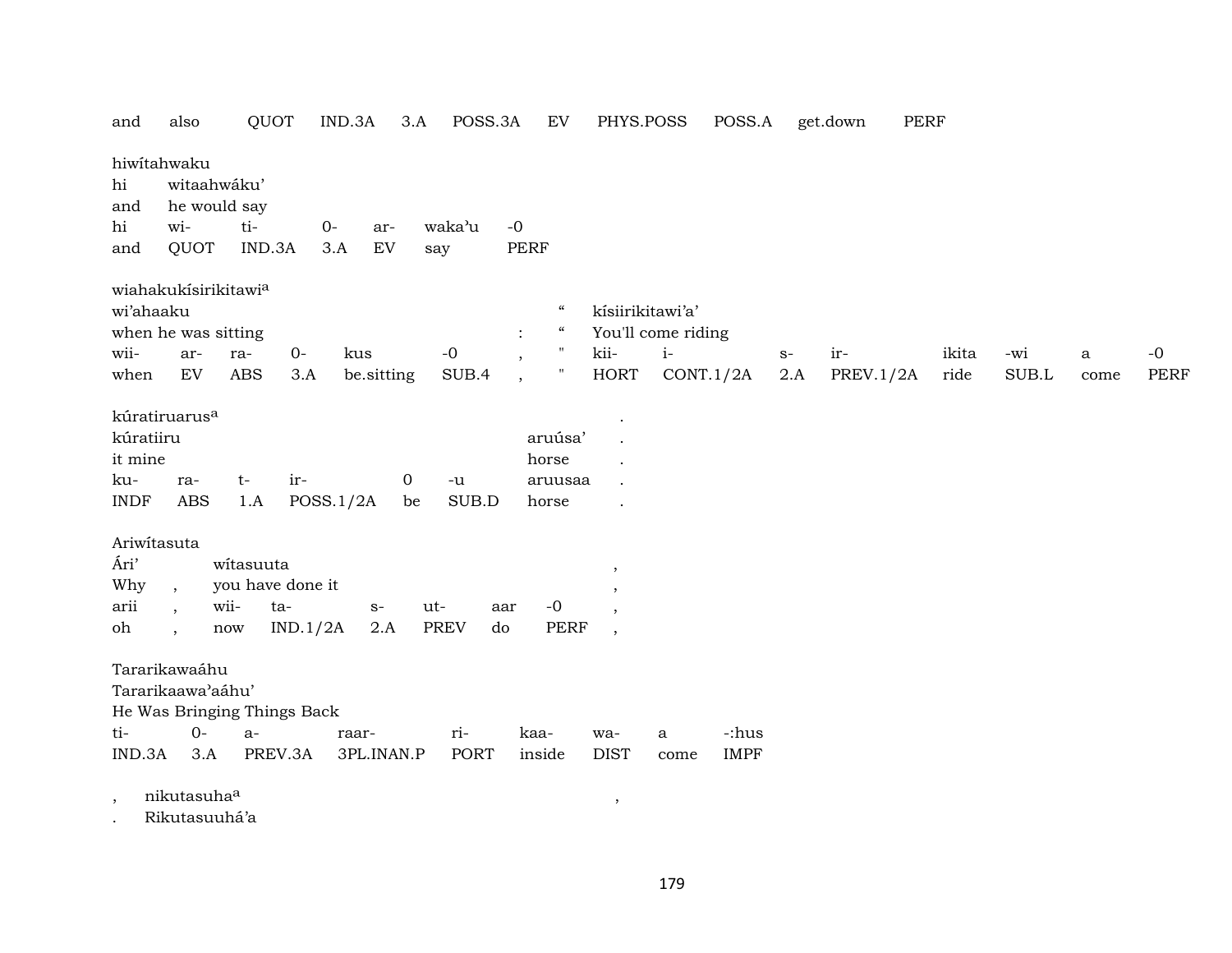|                       | You are the cause           |                    |               |       |                              |              |        |                    |             |      |       |
|-----------------------|-----------------------------|--------------------|---------------|-------|------------------------------|--------------|--------|--------------------|-------------|------|-------|
|                       | riku-<br>ta-                |                    |               | $S-$  | ut-                          | raar         |        | $\overline{a}$     |             |      |       |
|                       | that.is                     | IND.1/2A           |               | 2.A   | PREV                         | be.the.cause |        | EX                 |             |      |       |
|                       |                             |                    |               |       |                              |              |        |                    |             |      |       |
| tiirírut <sup>a</sup> |                             |                    |               |       |                              |              |        |                    |             |      |       |
|                       | ti'iriiruuta                |                    |               |       |                              |              |        | $\pmb{\mathsf{H}}$ |             |      |       |
|                       | this way it is              |                    |               |       |                              |              |        | $\pmb{\mathsf{H}}$ |             |      |       |
| tii-                  | irii-                       | ra-                | $0-$          | ut-   | $\overline{O}$               | -a           |        | $\pmb{\mathsf{H}}$ |             |      |       |
| this                  | that                        | ABS                | 3.A           | PREV  | be                           | SUB.1        |        | $\pmb{\mathsf{H}}$ |             |      |       |
|                       | Ikáruhašikst <sup>a</sup>   |                    |               |       |                              |              |        |                    |             |      |       |
| $\mathbf I$           |                             | káruuhaaciksta     |               |       |                              |              |        |                    |             |      |       |
| And                   |                             | he wasn't watching |               |       |                              |              |        |                    |             |      |       |
| $\mathbf{i}$          | ka-                         | ra-                | $O-$          | ut-   | raa-                         | aciks.ta     |        | $-0$               |             |      |       |
| and                   | NEG                         | ABS                | 3.A           | PREV  | way                          | watch        |        | PERF               |             |      |       |
|                       |                             |                    |               |       |                              |              |        |                    |             |      |       |
|                       | Tararikawáah <sup>u</sup>   |                    |               |       |                              |              |        |                    |             |      |       |
|                       | Tararikaawá'aahu'           |                    |               |       |                              |              |        |                    |             |      |       |
|                       | He Was Bringing Things Back |                    |               |       |                              |              |        |                    |             |      |       |
| ti-                   | $0-$                        | $a-$               |               | raar- |                              | $ri-$        | kaa-   | wa-                |             | a    | -:hus |
|                       | IND.3A<br>3.A               |                    | PREV.3A       |       | 3PL.INAN.P                   | PORT         | inside |                    | <b>DIST</b> | come | IMPF  |
|                       |                             |                    |               |       |                              |              |        |                    |             |      |       |
|                       |                             |                    |               |       |                              |              |        |                    |             |      |       |
|                       |                             |                    |               |       |                              |              |        |                    |             |      |       |
|                       |                             |                    |               |       |                              |              |        |                    |             |      |       |
|                       |                             |                    |               |       |                              |              |        |                    |             |      |       |
|                       |                             |                    |               |       |                              |              |        |                    |             |      |       |
|                       | Hikišiahuhahwišatn          |                    |               |       |                              |              |        |                    |             |      |       |
| Hi                    | kici                        |                    | ahuuhaáhwicat |       |                              |              |        |                    |             |      |       |
| And                   | but                         |                    |               |       | they went there aggressively |              |        |                    |             |      |       |
| hi                    | kici                        | ar-                | ra-           | $0-$  | ut-                          | raar-        |        | wic.at             | $-0$        |      |       |
| and                   | but                         | EV                 | ABS           | 3.A   | PREV                         | PL.INDV.A    |        | arrive             |             | PERF |       |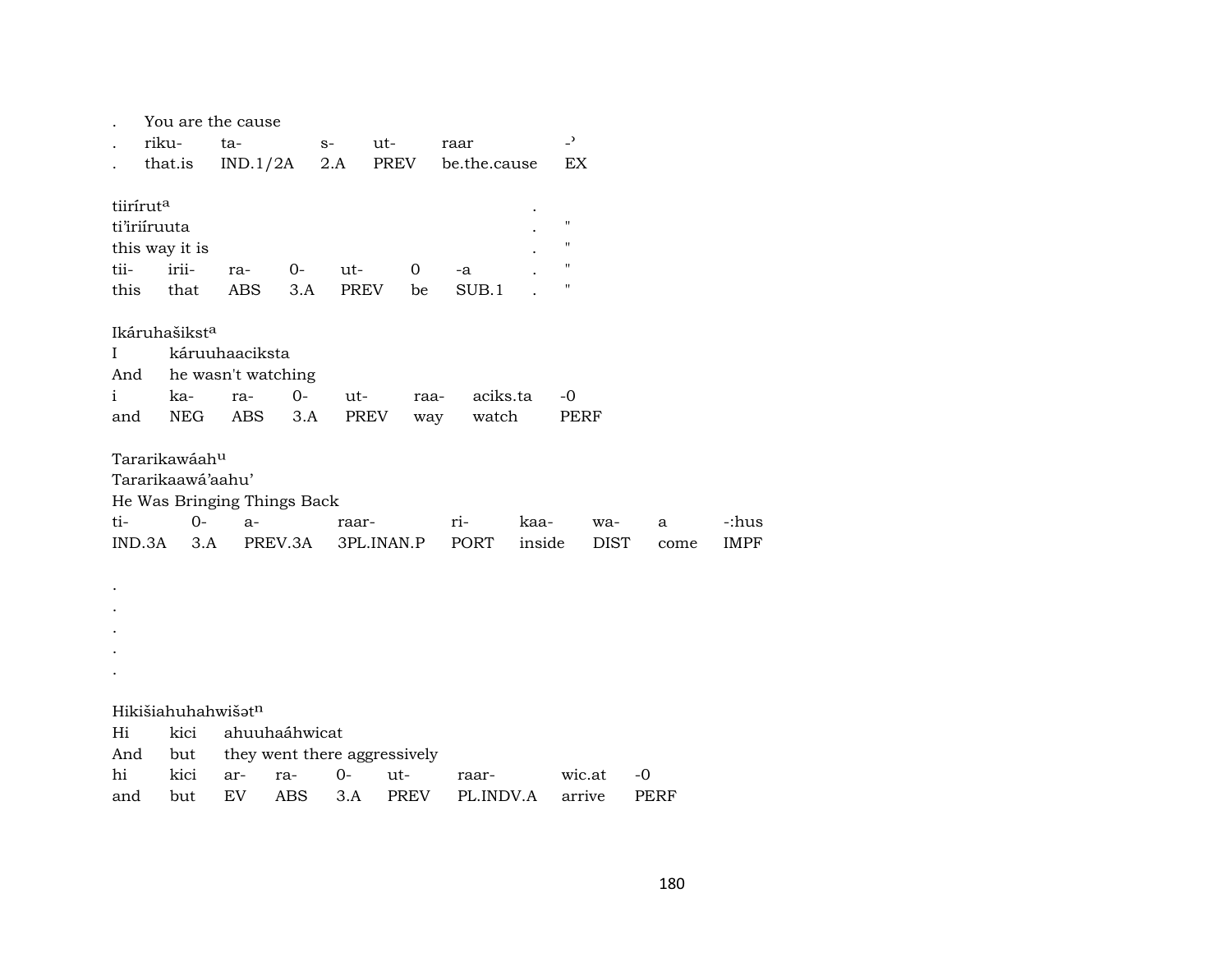|                     |                | Kišihisiwitihwiráriwitit <sup>n</sup> |                           |                                  |         |             |             |                   |             |
|---------------------|----------------|---------------------------------------|---------------------------|----------------------------------|---------|-------------|-------------|-------------------|-------------|
| Kici                | hi             |                                       | siwitihwiraáriwiitit      |                                  |         |             |             |                   |             |
| But                 | and            |                                       |                           | they surrounded him              |         |             |             |                   |             |
| kici                | hi             | $si$ -                                | wi-                       | ti-                              | $0-$    | ir-         |             | wiraar.ri.wi.itik | $-0$        |
| but                 | and            | DU                                    | QUOT                      | IND.3A                           | 3.A     | PL.3A       |             | begin.attacking   | PERF        |
|                     | hiahiruwáwaas  |                                       |                           |                                  |         |             |             |                   |             |
| hi                  |                | ahiiruuwaáwa'as                       |                           |                                  |         |             |             |                   |             |
| and                 |                |                                       |                           | they ran in different directions |         |             |             |                   |             |
| hi                  | ar-            | ra-                                   | $0-$                      | ir-                              | uur-    | ruu-        | waawa-      | as-i              | -0          |
| and                 | EV.            | <b>ABS</b>                            | 3.A                       | PL.3A                            | PREV    | <b>DIST</b> | <b>DIST</b> | run               | <b>PERF</b> |
| ákitar <sup>u</sup> |                |                                       |                           |                                  |         |             |             |                   |             |
| ákitaaru'           |                |                                       |                           |                                  |         |             |             |                   |             |
| the tribe           |                |                                       |                           |                                  |         |             |             |                   |             |
| akitaar-            |                | $-u'$                                 |                           |                                  |         |             |             |                   |             |
| tribe               |                | <b>NOM</b>                            |                           |                                  |         |             |             |                   |             |
|                     |                | Hiahirituhwiruwáhat <sup>n</sup>      |                           |                                  |         |             |             |                   |             |
| Hi                  |                |                                       | ahiirituhwiruuwaáhat      |                                  |         |             |             |                   |             |
| And                 |                |                                       | they took the lodges down |                                  |         |             |             |                   |             |
| hi                  | $ar-$          | ra-                                   | $O -$                     | ir-                              | ituur-  | wi.ra.hak   |             | -waa              | -0          |
| and                 | EV <sub></sub> | <b>ABS</b>                            | 3.A                       | PL.3A                            | village | knock.down  |             | <b>DIST</b>       | PERF        |
|                     |                |                                       |                           |                                  |         |             |             |                   |             |
| $\vdots$            |                |                                       |                           |                                  |         |             |             |                   |             |

. . .

, , ,

181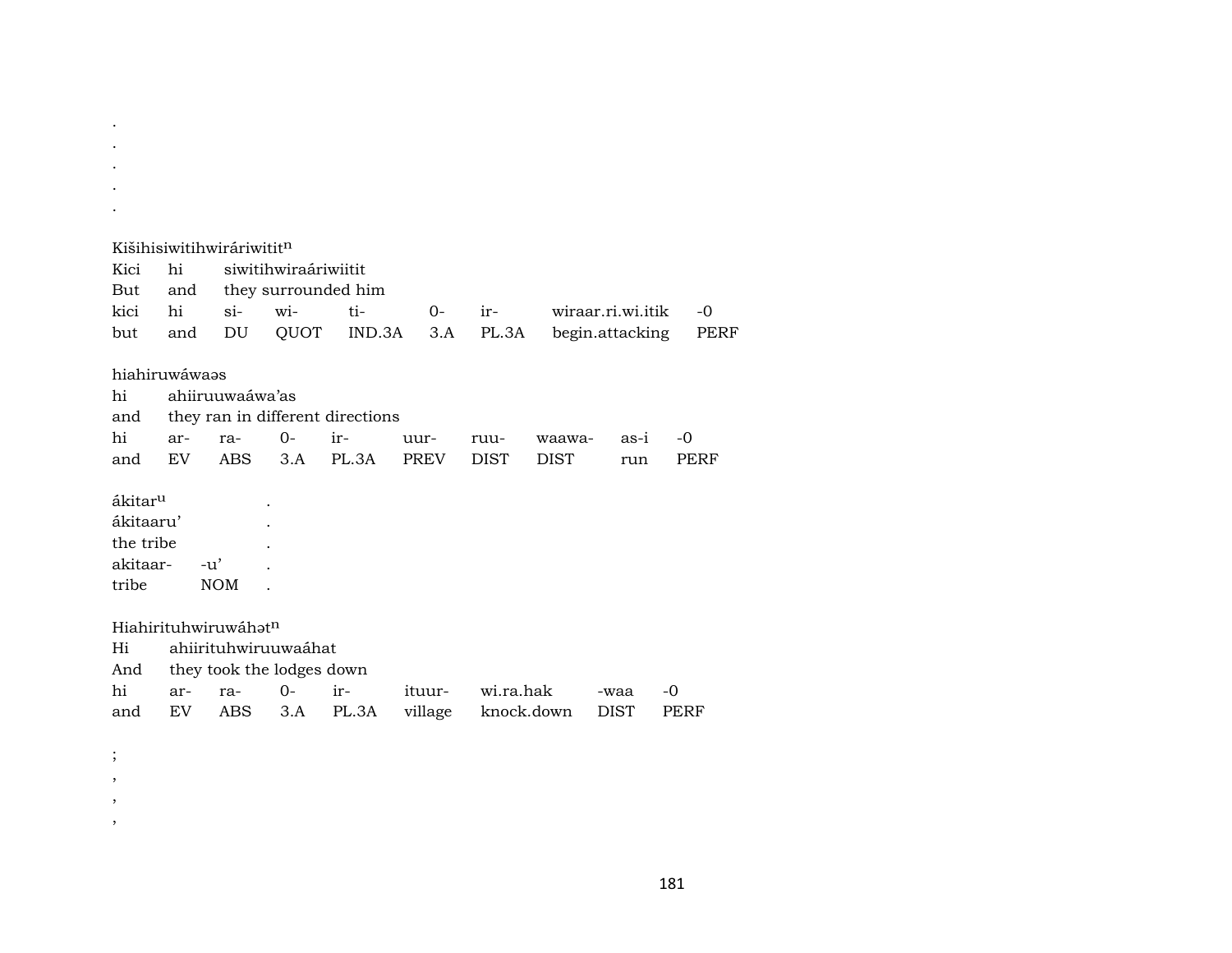| hiru<br>then                                                         | wihiru<br>there                                                          | hiruwihiruwitirahuhawirawa                                  |                                             | witiirahuuhawiraawaa'                     | everyone came eastward with them |                 |                     |                               |                           |                    |              |                     |
|----------------------------------------------------------------------|--------------------------------------------------------------------------|-------------------------------------------------------------|---------------------------------------------|-------------------------------------------|----------------------------------|-----------------|---------------------|-------------------------------|---------------------------|--------------------|--------------|---------------------|
| hiruu<br>then                                                        | wii-<br>now                                                              | hiruu<br>there                                              | wi-<br>QUOT                                 | ti-<br>IND.3A                             | $0-$<br>3.A                      | $a-$<br>PREV.3A | ir-<br><b>OBV</b>   | raar-<br>PL.INDV.A            | huuha.wi.raa-<br>eastward | wa-<br><b>DIST</b> | $\mathbf{a}$ | $-0$<br><b>PERF</b> |
| $\cdot$<br>$\bullet$<br>Hi<br>And<br>hi<br>and                       | kici<br>but<br>kici<br>but                                               | Hikišisiahihkahuwirariku<br>$si-$<br>ar-<br><b>DU</b><br>EV | si'ahihkaahuhwiraariku<br>ra-<br><b>ABS</b> | they were surrounding him<br>$O -$<br>3.A | ir-<br>PL.3A                     | kaa-<br>inside  | uhuur-<br>quickly   | wiraar.ri.kus<br>be.attacking | $-0$<br><b>PERF</b>       |                    | come         |                     |
| $\bullet$<br>$\bullet$<br>$\bullet$<br>$\bullet$<br>boy<br>$\bullet$ | Pírəski<br>Piíraski<br>The boys<br>piiras-                               | -kis<br>DIM                                                 |                                             |                                           |                                  |                 |                     |                               |                           |                    |              |                     |
| $\sin$<br>DU                                                         | siwititawahatn<br>siwitiítawaahut<br>they held him<br>wi-<br><b>QUOT</b> | ti-<br>IND.3A                                               | $0-$<br>3.A                                 | ir-<br>PL.3A                              | ut-<br><b>PREV</b>               | ahuk<br>hold    | -waa<br><b>DIST</b> | $-0$<br><b>PERF</b>           |                           |                    |              |                     |

,

,

,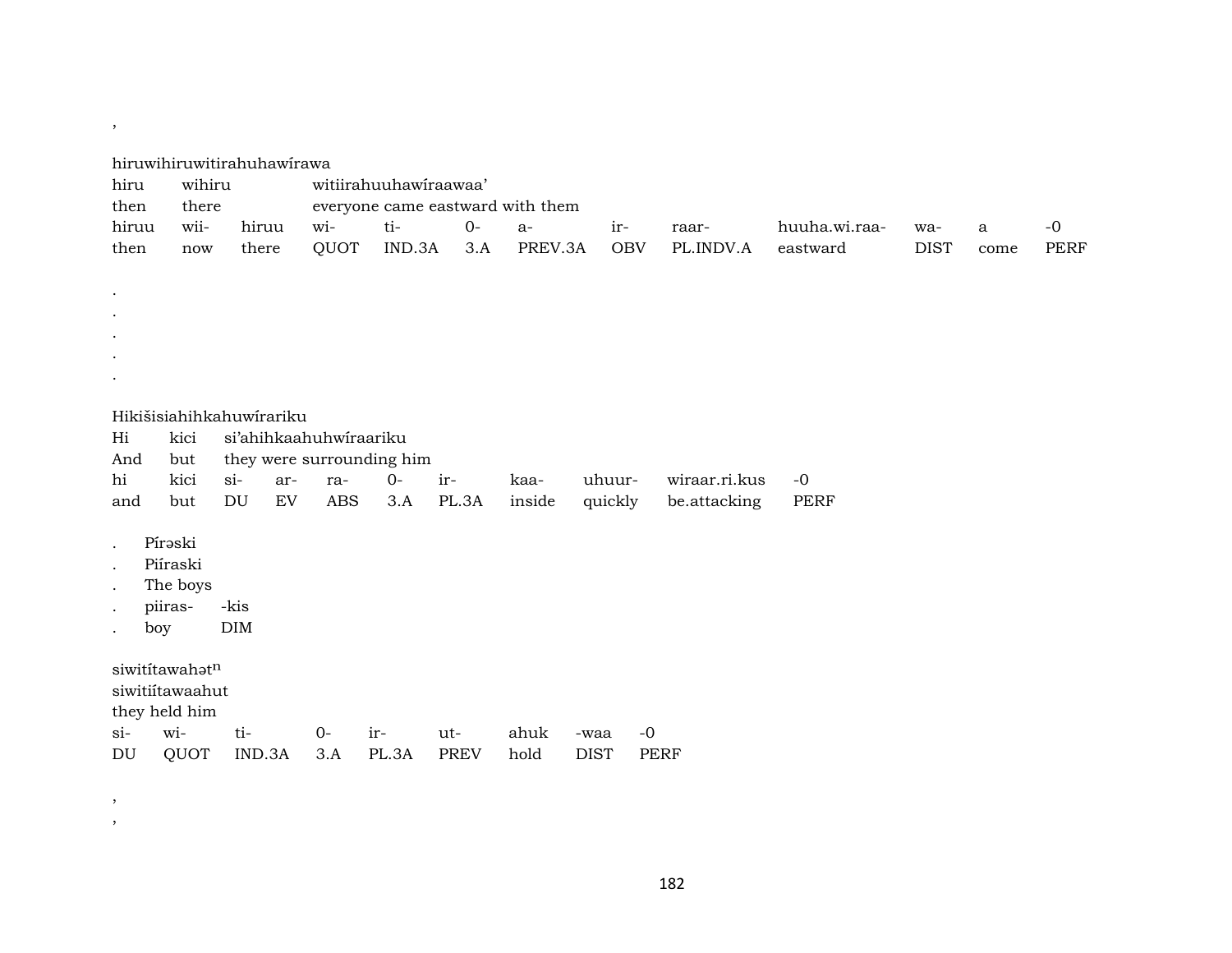$\,$  ,

- $\,$  ,
- $\,$

| hawáirisikukuhaha <sup>u</sup><br>hawá                                                                |                                        | iriisikukú'aháhaa'u |                                                           |                      |           |                   |                                            |                                                                                                   |               |                       |                     |             |
|-------------------------------------------------------------------------------------------------------|----------------------------------------|---------------------|-----------------------------------------------------------|----------------------|-----------|-------------------|--------------------------------------------|---------------------------------------------------------------------------------------------------|---------------|-----------------------|---------------------|-------------|
| also<br>haawa<br>also                                                                                 | irii-<br>that                          | $si$ -<br>DU        | the ones (du) who were his children<br>ku-<br><b>INDF</b> | ku-<br><b>INDF</b>   | ar-<br>EV | ra-<br><b>ABS</b> | 0-<br>3.A                                  | $a-$                                                                                              | POSS.3A       | haa<br>be.one's.child |                     | -u<br>SUB.D |
|                                                                                                       |                                        |                     |                                                           |                      |           |                   |                                            |                                                                                                   |               |                       |                     |             |
|                                                                                                       |                                        |                     |                                                           |                      |           |                   |                                            |                                                                                                   |               |                       |                     |             |
| Witihwaki<br>Witihwaki'<br>They said<br>wi-                                                           | ti-                                    | $O -$               | ir-                                                       | waki                 |           | $-0$              | $\ddot{\cdot}$<br>$\overline{\phantom{a}}$ | $\boldsymbol{\zeta}\boldsymbol{\zeta}$<br>$\epsilon$<br>$\boldsymbol{\mathcal{C}}$<br>$\mathbf H$ |               |                       |                     |             |
| QUOT<br>Sikarisišišíras <sup>a</sup><br>Sikariisiicicírasa'<br>Do not bring it for him<br>$si-$<br>DU | IND.3A<br>karii-<br>$i-$<br><b>NEG</b> | 3.A<br>CONT.1/2A    | PL.3A<br>$S-$                                             | say.PL<br>ir-<br>2.A | PREV.1/2A | PERF              | ut-<br>PREV                                | $\mathbf H$<br>$i-$<br><b>SEQ</b>                                                                 | ciras-<br>COM | $\mathbf{a}$<br>come  | $-0$<br><b>PERF</b> |             |
| arús <sup>a</sup><br>aruúsa'<br>the horse<br>aruusaa                                                  | $\ddot{\phantom{0}}$<br>$\bullet$      |                     |                                                           |                      |           |                   |                                            |                                                                                                   |               |                       |                     |             |

horse  $\sim 100$   $\mu$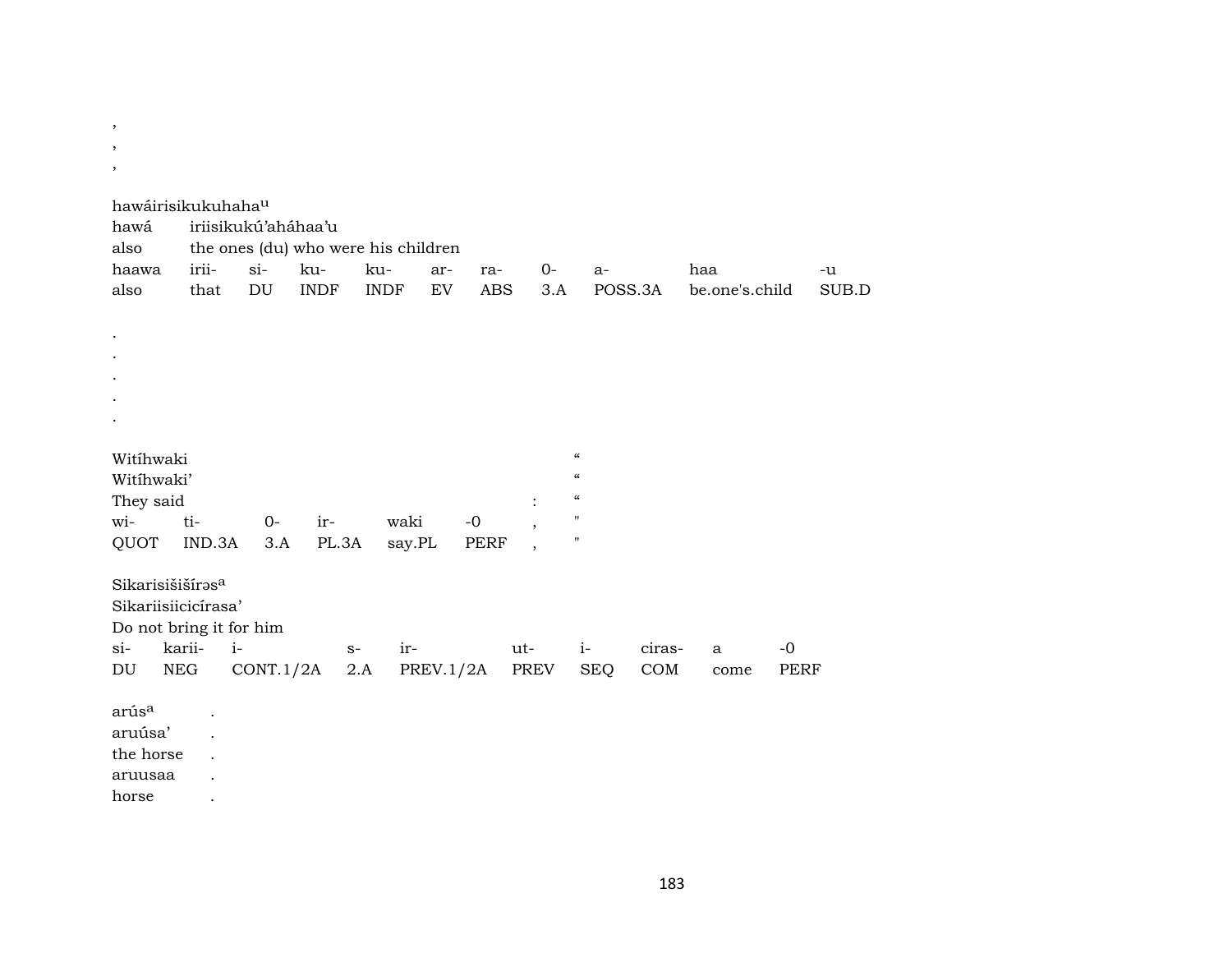|                           | Hirurusirihúkutitn               |                            |         |                  |         |          |                          |                |
|---------------------------|----------------------------------|----------------------------|---------|------------------|---------|----------|--------------------------|----------------|
| Hiru                      |                                  | ruusiriihúhkuutit          |         |                  |         |          |                          |                |
| Then                      |                                  | let them kill him finally  |         |                  |         |          |                          |                |
| hiruu                     | ruu-                             | ri-<br>si-                 |         | $0-$             | uhur-   | kuut.ik  | $-0$                     |                |
| then                      | then                             | $\mathop{\rm DU}\nolimits$ | CONT.3A | 3.A              | finally | kill     | PERF                     |                |
|                           |                                  |                            |         |                  |         |          |                          |                |
|                           |                                  |                            |         |                  |         |          |                          |                |
| $\mathbf{H}$              |                                  |                            |         |                  |         |          |                          |                |
| $\blacksquare$            |                                  |                            |         |                  |         |          |                          |                |
|                           |                                  |                            |         |                  |         |          |                          |                |
| $\mathbf{H}$              |                                  |                            |         |                  |         |          |                          |                |
|                           |                                  |                            |         |                  |         |          |                          |                |
|                           | Náw <sup>a</sup>                 | irár <sup>i</sup>          |         |                  |         |          | $\, ,$                   |                |
|                           | Ráwa<br>$\ddot{\phantom{0}}$     | iraári'                    |         |                  |         |          | $\overline{\phantom{a}}$ |                |
|                           | Now                              | brother                    |         |                  |         |          |                          |                |
|                           | rawa<br>$\overline{\phantom{a}}$ | $i-$                       | -raar-  |                  |         | -ri'     | $\overline{ }$           |                |
|                           | now                              | 3.POSS.A                   |         | same.sex.sibling |         | 3.POSS.B | $\ddot{\phantom{0}}$     |                |
|                           |                                  |                            |         |                  |         |          |                          |                |
|                           | nikuwitusuks                     |                            |         |                  |         |          | $^\mathrm{^\mathrm{o}}$  |                |
| rikuwitucuks              |                                  |                            |         |                  |         |          |                          |                |
|                           | that is how it was               |                            |         |                  |         |          |                          |                |
| riku-                     | wi-                              | ti-                        | 0-      | ut-              | uks-    | 0<br>-0  |                          |                |
| that.is                   | QUOT                             | IND.3A                     | 3.A     | PREV             | AOR     | be       | PERF                     |                |
|                           |                                  |                            |         |                  |         |          |                          |                |
|                           | karawituruksi                    |                            |         |                  |         |          |                          | ,              |
|                           | Karawituúruksi                   |                            |         |                  |         |          |                          | $\overline{ }$ |
|                           | He was not good                  |                            |         |                  |         |          |                          |                |
| kara-                     | wi-                              | ti-                        | $0-$    | uur-             | uks-    | hiir     | $-0$                     |                |
| NEG                       | QUOT                             | IND.3A                     | 3.A     | PREV             | AOR     | be.good  | PERF                     | $\overline{ }$ |
|                           |                                  |                            |         |                  |         |          |                          |                |
| ásiahihkutit <sup>n</sup> |                                  |                            |         |                  |         |          |                          |                |
| a                         | si'ahihkuutit                    |                            |         |                  |         |          |                          |                |
| and                       | they killed him                  |                            |         |                  |         |          |                          |                |
| a                         | $si-$                            | ar-<br>ra-                 | $0-$    | ir-              | kuut.ik | -0       |                          |                |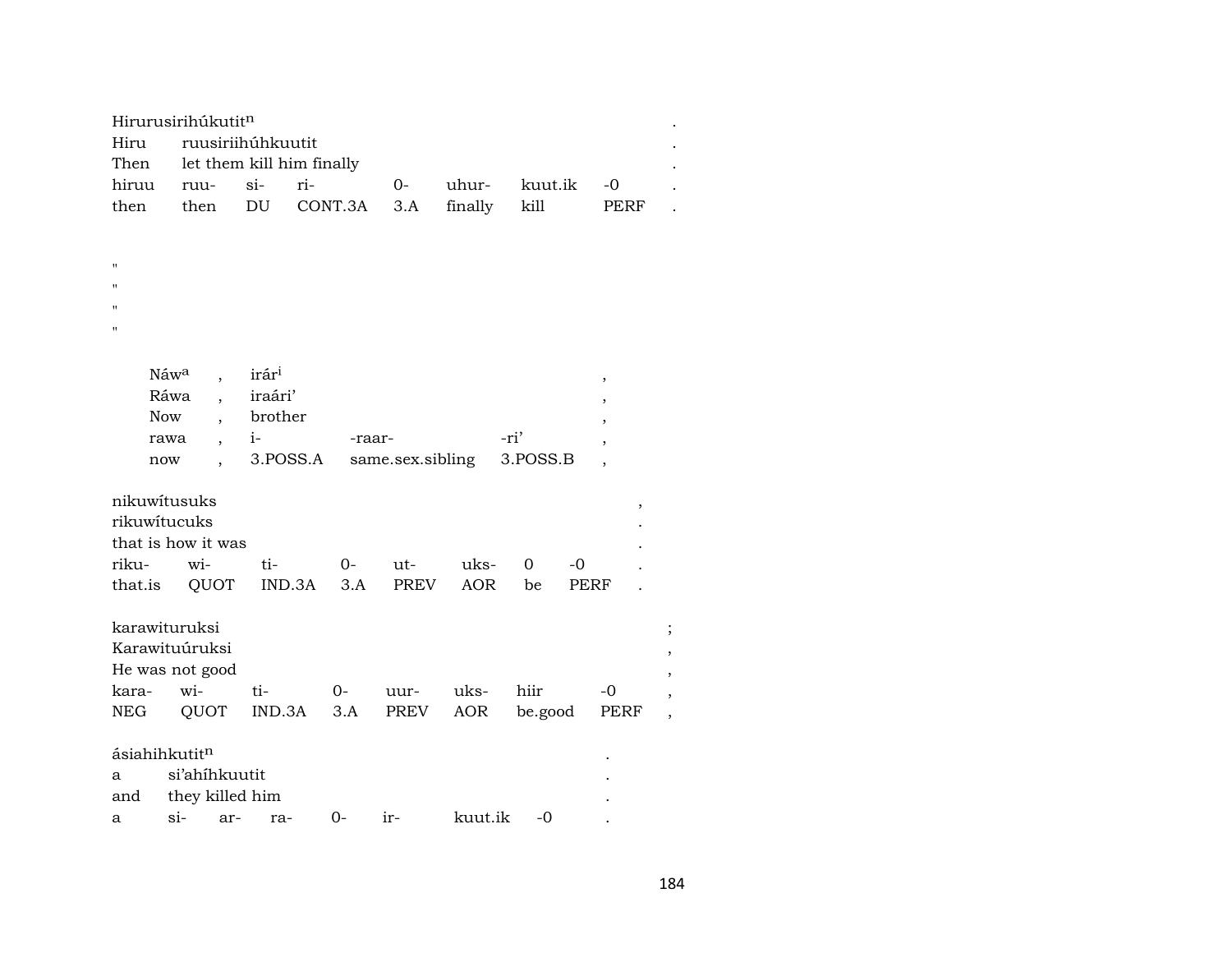| and                      | DU                              | EV   |       | ABS                               | 3.A                         | PL.3A | kill       |          |          | PERF |             |     |            |      |             |
|--------------------------|---------------------------------|------|-------|-----------------------------------|-----------------------------|-------|------------|----------|----------|------|-------------|-----|------------|------|-------------|
| Áwas                     | Awaswitárakarišáhkaku           |      |       | witaarakaaricáhkaku               |                             |       |            |          |          |      |             |     |            |      |             |
|                          | Left behind                     |      |       | his lodge was left in the village |                             |       |            |          |          |      |             |     |            |      |             |
| awas                     |                                 | wi-  |       | ti-                               |                             | $0-$  | ar-        | akaar-   |          |      | icahka-     | kus |            | $-0$ |             |
|                          | left.behind                     |      | QUOT  | IND.3A                            |                             | 3.A   | ${\rm EV}$ | dwelling |          |      | village     |     | be.sitting | PERF |             |
|                          | iríwikuhakasa<br>iriwikuuhákasa |      |       |                                   |                             |       |            |          |          |      |             |     | $\vdots$   |      |             |
| $\overline{\phantom{a}}$ | wherever he lay in it           |      |       |                                   |                             |       |            |          |          |      |             |     |            |      |             |
| $\overline{\phantom{a}}$ | irii-                           | wii- |       | kuur-                             | ra-                         | $0-$  |            | ka-      | sa       |      | $-0$        |     |            |      |             |
| $\overline{\phantom{a}}$ | where                           | now  |       | <b>DUB</b>                        | <b>ABS</b>                  | 3.A   | in         |          | be.lying |      | <b>PERF</b> |     |            |      |             |
| $\overline{\phantom{a}}$ |                                 |      |       |                                   |                             |       |            |          |          |      |             |     |            |      |             |
|                          | kituasiahikákawakatn            |      |       |                                   |                             |       |            |          |          |      |             |     |            |      |             |
| Kítuu'u'                 |                                 |      | a     |                                   | si'ahihkákawaakat           |       |            |          |          |      |             |     |            |      |             |
| All                      |                                 |      | and   |                                   | they cut him up into pieces |       |            |          |          |      |             |     |            |      |             |
| kituu                    | $-u'$                           |      | a     | $si$ -                            | ar-                         | ra-   | $0 -$      |          | ir-      |      | ka-         |     | ka.ukac.k  | -waa | $-0$        |
| all                      | <b>NOM</b>                      |      | and   | DU                                | <b>EV</b>                   | ABS   |            | 3.A      | PL.3A    |      | <b>ITER</b> |     | cut.up     | DIST | <b>PERF</b> |
|                          |                                 |      |       |                                   |                             |       |            |          |          |      |             |     |            |      |             |
| $\cdot$                  |                                 |      |       |                                   |                             |       |            |          |          |      |             |     |            |      |             |
| $\overline{\phantom{a}}$ |                                 |      |       |                                   |                             |       |            |          |          |      |             |     |            |      |             |
| $\overline{\phantom{a}}$ |                                 |      |       |                                   |                             |       |            |          |          |      |             |     |            |      |             |
| ,                        |                                 |      |       |                                   |                             |       |            |          |          |      |             |     |            |      |             |
| $\overline{\phantom{a}}$ |                                 |      |       |                                   |                             |       |            |          |          |      |             |     |            |      |             |
|                          |                                 |      |       |                                   |                             |       |            |          |          |      |             |     |            |      |             |
|                          | Kusirihkúrahur <sup>u</sup>     |      |       |                                   |                             |       |            |          |          |      |             |     |            |      |             |
|                          | kusirihkuuráhuuru               |      |       |                                   |                             |       |            |          |          |      |             |     |            |      |             |
|                          | their treating him              |      |       |                                   |                             |       |            |          |          |      |             |     |            |      |             |
| ku-                      | $si-$                           | ra-  |       | $0-$                              | ir-                         |       | ku-        | uur-     |          |      | rahur-      | 0   | -u         |      |             |
| <b>INDF</b>              | $\mathop{\rm DU}\nolimits$      |      | INF.A | 3.A                               | PL.3A                       |       | INF.B      | PREV     |          | do   |             | be  | SUB.D      |      |             |
|                          |                                 |      |       |                                   |                             |       |            |          |          |      |             |     |            |      |             |
| kátahka                  |                                 |      |       |                                   |                             |       |            |          |          |      |             |     |            |      |             |
| kátahka                  |                                 |      |       |                                   |                             |       |            |          |          |      |             |     |            |      |             |

185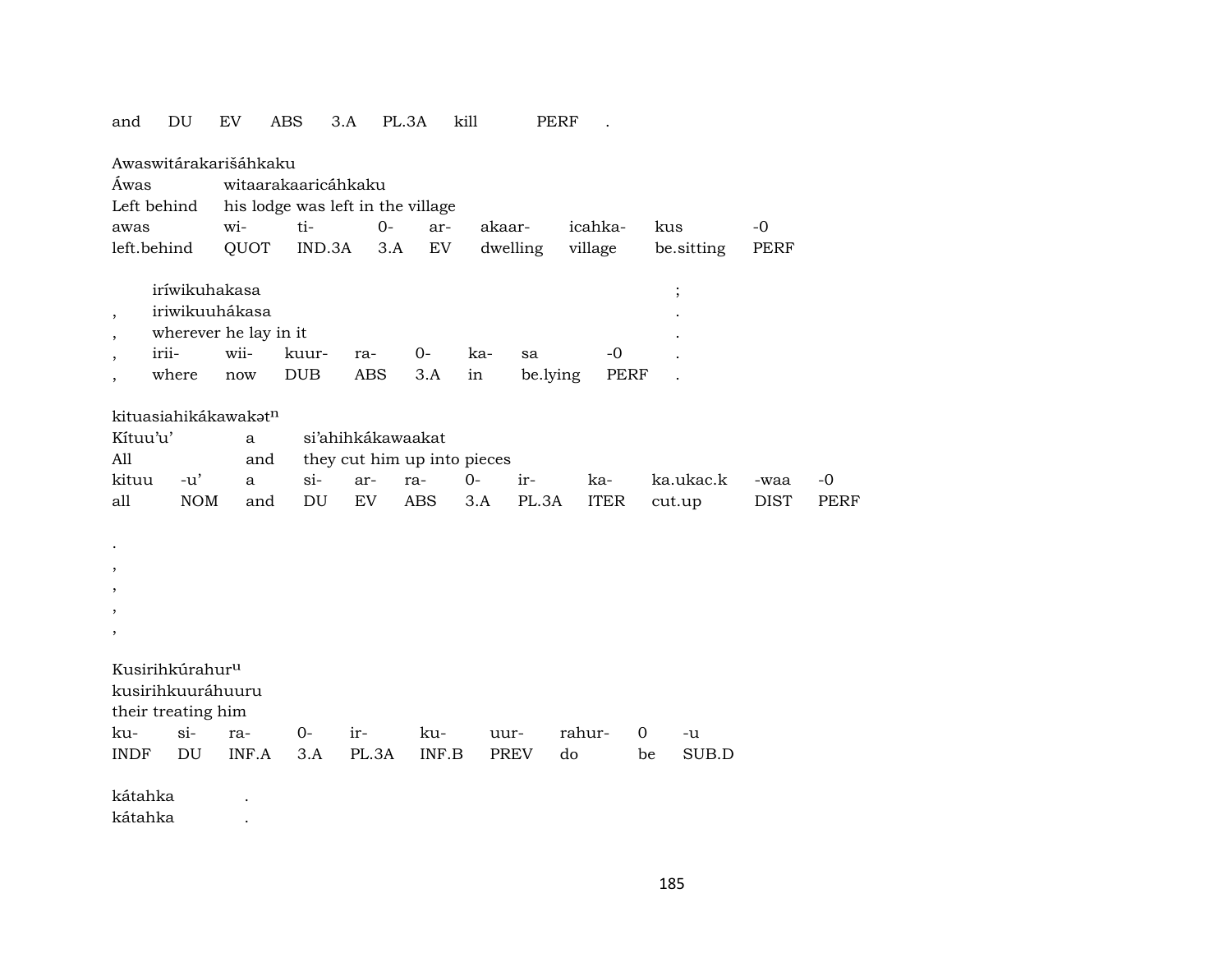| enemy                       | (as) an enemy<br>katahkaa                                                                           |                                     |              |             |             |               |                      |                    |                 |                     |                     |
|-----------------------------|-----------------------------------------------------------------------------------------------------|-------------------------------------|--------------|-------------|-------------|---------------|----------------------|--------------------|-----------------|---------------------|---------------------|
| irii-<br>there              | Irirusiwitiríkutitn<br>Iriruusiwitiriíkuutit<br>There they killed him<br>ruu-<br>there              | $si-$<br>$\mathop{\rm DU}\nolimits$ | wi-<br>QUOT  | ti-         | IND.3A      | $0-$<br>3.A   | ir-<br>PL.3A         | $i-$<br><b>SEQ</b> | kuut.ik<br>kill | $-0$<br><b>PERF</b> |                     |
|                             |                                                                                                     |                                     |              |             |             |               |                      |                    |                 |                     |                     |
| Hi<br>And<br>hi<br>and      | Hikariritiriráit <sup>a</sup><br>kariiriitiriiraá'iita<br>I do not know it<br>karii-<br>EMPH.NEG    |                                     | rii-<br>ASSR | $t-$<br>1.A | ir-         | PREV.1/2A     | ri-<br>PHYS.POSS     |                    | uur-<br>PREV    | raa.iita<br>know    | $-0$<br><b>PERF</b> |
| $- -$<br>$-$<br>--          | Kirakaraút<br>kíra<br>perhaps<br>kira<br>perhaps                                                    | kára'ut<br>he was<br>ka-            | Y/N.INTER    | ra-<br>ABS  | $0-$<br>3.A | $ut-$<br>PREV | $\overline{0}$<br>be | $-0$<br>PERF       |                 |                     |                     |
| šawii<br>Cawií'i<br>icawiir | $\,$<br>$\overline{\phantom{a}}$<br>a Chawi<br>$\overline{\phantom{a}}$<br>$\overline{\phantom{a}}$ |                                     |              |             |             |               |                      |                    |                 |                     |                     |

Chawi

 $\overline{\phantom{a}}$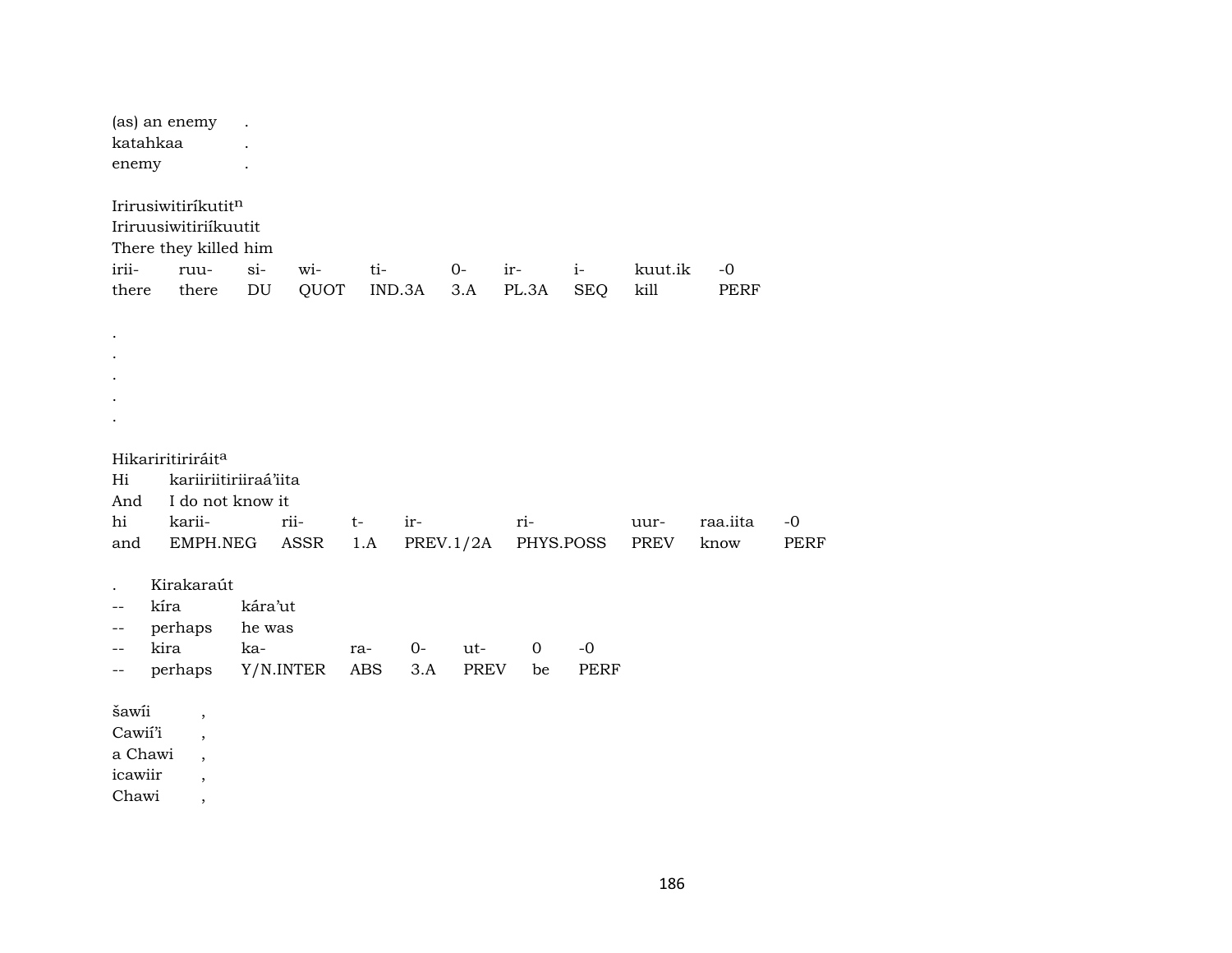|                        | akukirakáraut <sup>n</sup> |         |            |      |             |            |             |      |          |      |
|------------------------|----------------------------|---------|------------|------|-------------|------------|-------------|------|----------|------|
| aku                    | kíra                       |         | kára'ut    |      |             |            |             |      |          |      |
| or                     | perhaps                    |         | he was     |      |             |            |             |      |          |      |
| aku                    | kira                       |         | ka-        |      | ra-         | 0-         | ut-         |      | $\Omega$ | $-0$ |
| or                     | perhaps                    |         | Y/N.INTER  |      | ABS         | 3.A        | <b>PREV</b> |      | be       | PERF |
| Kitkahahk <sup>i</sup> |                            |         |            |      |             |            |             |      |          |      |
|                        | Kítkahaahki                |         |            |      |             |            |             |      |          |      |
|                        | a Kitkahahki               |         |            |      |             |            |             |      |          |      |
| kitka.haar-            |                            |         | -kis       |      |             |            |             |      |          |      |
|                        | earth.lodge.village        |         | DIM        |      |             |            |             |      |          |      |
|                        |                            |         |            |      |             |            |             |      |          |      |
| Irikuháutn             |                            |         |            |      |             |            |             |      | šáhiks   |      |
| Irikuuhá'ut            |                            |         |            |      |             |            |             |      | cáhiks   |      |
|                        | Whatever he was            |         |            |      |             |            |             |      | person   |      |
| irii-                  | kuur-                      |         | ra-        | 0-   | ut-         | 0          | -0          |      | icaahiks |      |
| what                   | <b>DUB</b>                 |         | <b>ABS</b> | 3.A  | <b>PREV</b> | be         | <b>PERF</b> |      | person   |      |
|                        |                            |         |            |      |             |            |             |      |          |      |
| Náw <sup>a</sup>       |                            | titaku  |            |      |             |            |             |      |          |      |
| Ráwa                   |                            | tiítaku |            |      |             |            |             |      |          |      |
| <b>Now</b>             |                            |         | right here |      |             |            |             |      |          |      |
| rawa                   |                            | tii-    | -taku      |      |             |            |             |      |          |      |
| now                    | $\overline{\phantom{a}}$   | here    | LOC        |      |             |            |             |      |          |      |
|                        |                            |         |            |      |             |            |             |      |          |      |
|                        | nikutiratíhatn             |         |            |      |             |            |             |      |          |      |
|                        | rikutíraatiihat            |         |            |      |             |            |             |      |          |      |
|                        | this is the end of it      |         |            |      |             |            |             |      |          |      |
| riku-                  | ti-                        |         | 0-         | raa- |             | tii.hak    | -0          |      |          |      |
| that.is                |                            | IND.3A  | 3.A        | way  |             | be.the.end |             | PERF |          |      |
|                        | Ahurúksiwiš                |         |            |      |             |            |             |      |          |      |
|                        | Ahuurúksiwic               |         |            |      |             |            |             |      |          |      |
|                        | He appeared                |         |            |      |             |            |             |      |          |      |
| ar-                    | ra-                        | 0-      | uur-       |      | uks-        | hiwihc     | -0          |      |          |      |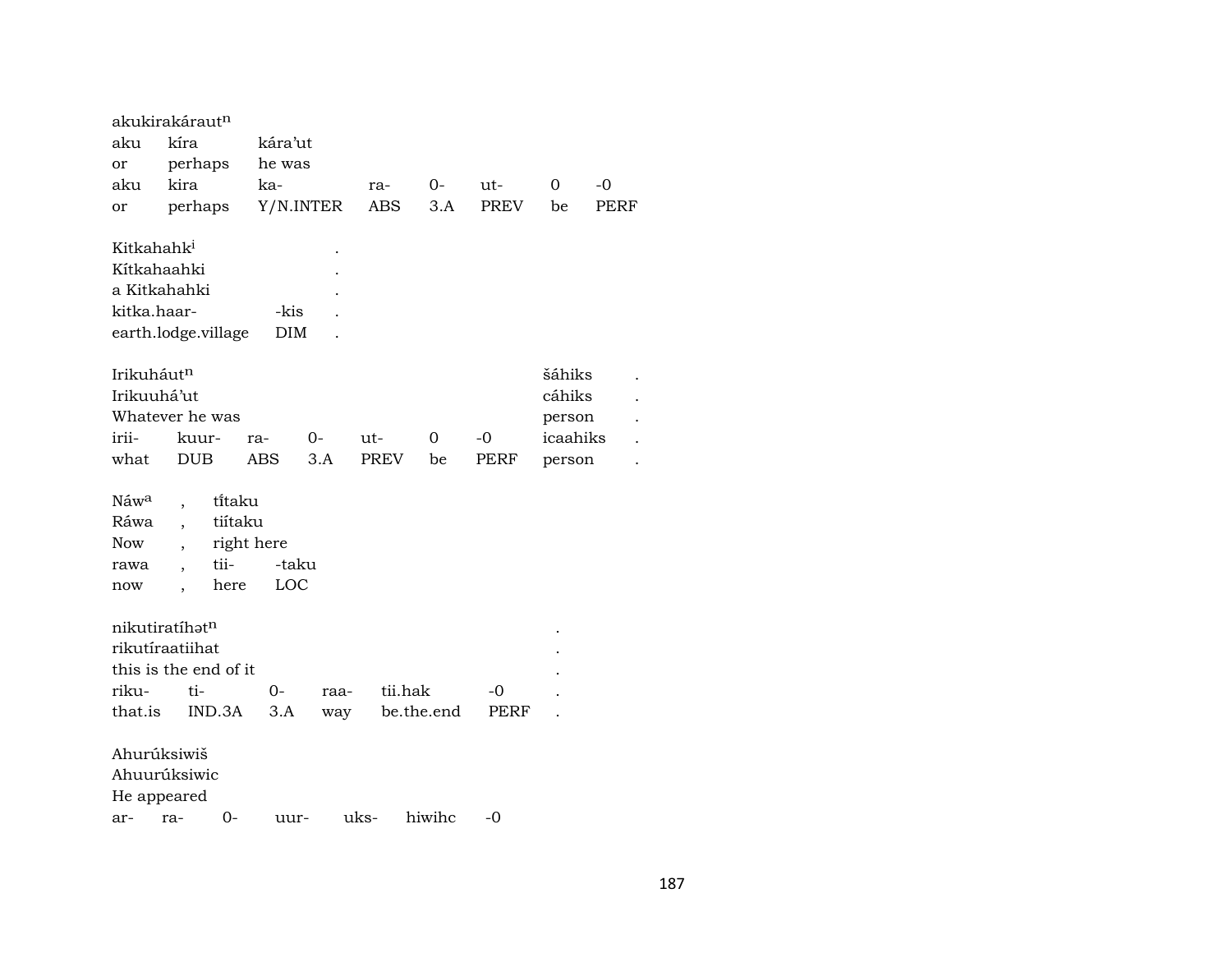## $EV$  ABS 3.A PREV AOR appear PERF

| sáhikskararákuhira<br>cáhiks<br>a person |                  |                      | kararákuuhiira<br>his not being good |              |                  |      |          |                |
|------------------------------------------|------------------|----------------------|--------------------------------------|--------------|------------------|------|----------|----------------|
| icaahiks                                 |                  | kara-                | ra-                                  | $O -$        | ku-              | uur- | hiir     | -a             |
| person                                   |                  | <b>NEG</b>           | INF.A                                | 3.P          | INF.B            | PREV | be.good  | SUB.1          |
|                                          |                  |                      |                                      |              |                  |      |          |                |
|                                          |                  |                      |                                      |              |                  |      |          |                |
|                                          |                  |                      |                                      |              |                  |      |          |                |
|                                          |                  |                      |                                      |              |                  |      |          |                |
|                                          |                  |                      |                                      |              |                  |      |          |                |
|                                          |                  |                      |                                      |              |                  |      |          |                |
|                                          |                  |                      |                                      |              |                  |      |          |                |
|                                          | Náw <sup>a</sup> |                      | irár <sup>i</sup>                    |              |                  |      |          | $\, ,$         |
|                                          | Ráwa             |                      | iraári'                              |              |                  |      |          | $\overline{ }$ |
|                                          | <b>Now</b>       |                      | brother                              |              |                  |      |          |                |
|                                          | rawa             | $\ddot{\phantom{0}}$ | $i-$                                 | -raar-       |                  | -ri' |          | ,              |
|                                          | now              |                      | 3.POSS.A                             |              | same.sex.sibling |      | 3.POSS.B | $\overline{ }$ |
|                                          |                  |                      |                                      |              |                  |      |          |                |
| híhaw <sup>a</sup>                       |                  |                      | šáhiks                               | híhawa       |                  |      |          |                |
| hi                                       | haáwa'           |                      | cáhiks                               | hi           | hawá             |      |          |                |
| and                                      | also             |                      | a person                             | and          | also             |      |          |                |
| hi                                       | haawa            |                      | icaahiks                             | hi           | haawa            |      |          |                |
| and                                      | also             |                      | person                               | and          | also             |      |          |                |
|                                          |                  |                      |                                      |              |                  |      |          |                |
| ahatawihšítit <sup>n</sup>               |                  |                      |                                      |              |                  |      |          |                |
| ahatawihcitit                            |                  |                      |                                      |              |                  |      |          |                |
| he became prominent                      |                  |                      |                                      |              |                  |      |          |                |
| ar-                                      | ra-              | $O -$                | tawi.ihc.itik                        |              | $-0$             |      |          |                |
| EV                                       | ABS              | 3.A                  |                                      | appear.among | PERF             |      |          |                |
| Tiiriratpawákahu                         |                  |                      |                                      |              |                  |      |          | ,              |
|                                          |                  |                      |                                      |              |                  |      |          |                |

Ti'iriiratpaawaákahu

 $\overline{\phantom{a}}$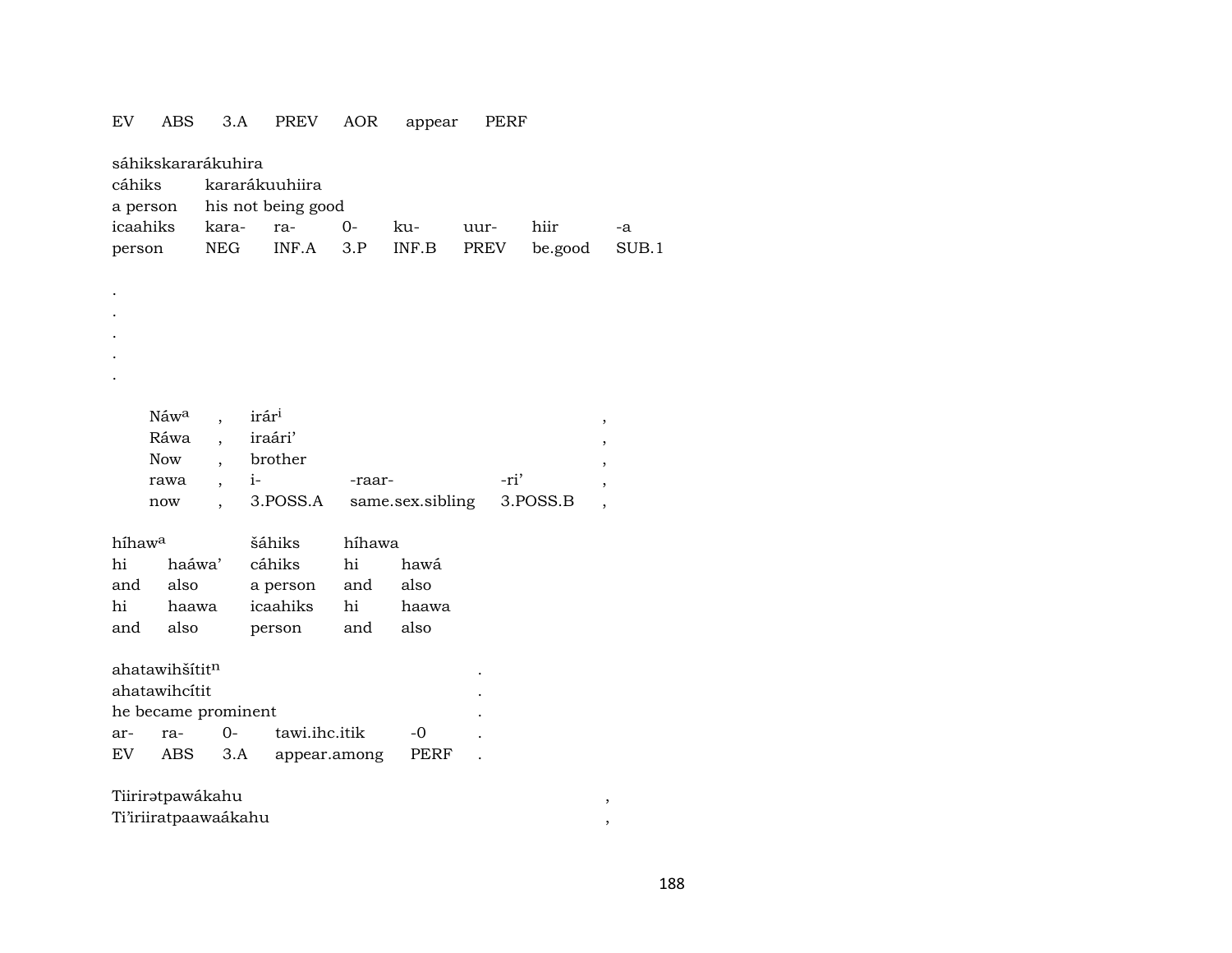|                                                 | These things I am saying                       |                                                                  |                                            |                  |             |                                                                          |                                | $\overline{\phantom{a}}$ |                   |
|-------------------------------------------------|------------------------------------------------|------------------------------------------------------------------|--------------------------------------------|------------------|-------------|--------------------------------------------------------------------------|--------------------------------|--------------------------|-------------------|
| tii-                                            | irii-                                          | ra-                                                              | $t-$                                       | waa-             | waaka       | -hus                                                                     |                                | ,                        |                   |
| this                                            | that                                           | ABS                                                              | 1.A                                        | <b>DIST</b>      | say.IMPF    |                                                                          | IMPF.SUB                       |                          |                   |
| irár <sup>i</sup><br>iraári'<br>brother<br>$i-$ | 3.POSS.A                                       | -raar-                                                           | same.sex.sibling                           | -ri'<br>3.POSS.B |             | $\, ,$<br>,<br>,<br>$\overline{\phantom{a}}$<br>$\overline{\phantom{a}}$ |                                |                          |                   |
|                                                 | ruksáwahšu<br>ruksáwahcu<br>even if it is      |                                                                  |                                            |                  |             |                                                                          |                                |                          |                   |
| ri-                                             |                                                | 0-                                                               | uks-                                       | awahc-           | 0           | -u                                                                       |                                |                          |                   |
| CONT.3A                                         |                                                | 3.A                                                              | <b>JUSS</b>                                | even.if          | be          | SUB.D                                                                    |                                |                          |                   |
| tii-                                            | tiráwahatn<br>Tiráwaahat<br>the Heavens<br>ra- | $0-$                                                             | a.hak                                      |                  | -waa        | -0                                                                       | iríihi<br>irií<br>that<br>irii |                          | ihi<br>uh<br>ihii |
| this                                            | ABS                                            | 3.A                                                              |                                            | extend.in.a.line | <b>DIST</b> | SUB.4                                                                    | that                           |                          | uh                |
|                                                 | ra-<br>ABS                                     | rihwakuhtarúwa <sup>u</sup><br>rihwakuhtaruúwaa'u<br>$0-$<br>3.A | when one speaks his words<br>ir-<br>3.INDF | wakuur-<br>word  | tara'u      | talk.about                                                               | -waa<br><b>DIST</b>            | $-0$<br>SUB.3            |                   |
|                                                 | hirúhwakurawu                                  |                                                                  |                                            |                  |             |                                                                          |                                | ,                        |                   |
| hi                                              |                                                | rúhwakuurawu'                                                    |                                            |                  |             |                                                                          |                                | ,                        |                   |
| and                                             |                                                | one doubts him                                                   |                                            |                  |             |                                                                          |                                |                          |                   |
| hi                                              | ra-                                            | 0-                                                               | uur-                                       | wakuur-          |             | raa.wuu                                                                  | -:hus                          |                          |                   |
| and                                             | ABS                                            | 3.A                                                              | <b>PREV</b>                                | word             |             | doubt                                                                    | IMPF                           | $\overline{ }$           |                   |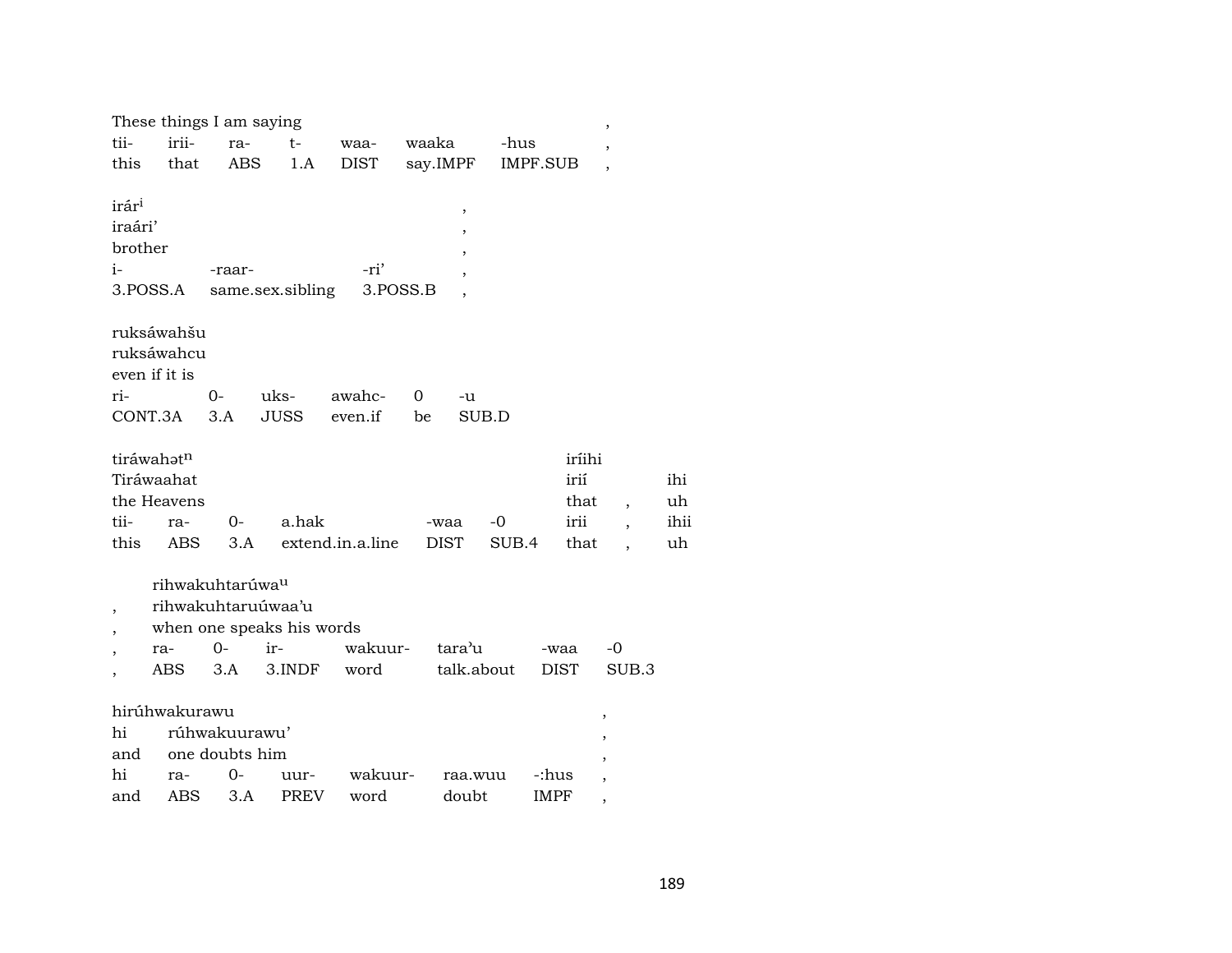| Tasiráit <sup>a</sup><br>tasiraá'iita |            |                                                                     |                                                |       |                    |                       |         |             |    |
|---------------------------------------|------------|---------------------------------------------------------------------|------------------------------------------------|-------|--------------------|-----------------------|---------|-------------|----|
| you know                              |            |                                                                     |                                                |       |                    |                       |         |             |    |
| ta-                                   |            | $S-$                                                                | ir-                                            |       | raa.iita           | -0                    |         |             |    |
| IND.1/2A                              |            | 2.A                                                                 | PREV.1/2A                                      |       | know               | PERF                  |         |             |    |
| A<br>And<br>a<br>and                  | ra-<br>ABS | Aruksawašparukstí <sup>u</sup><br>even if he is holy<br>$0-$<br>3.A | ruksawacpaárukstii'u<br>uks-<br>JUSS           |       | awahc-<br>even.if  | waarukstii<br>be.holy | -u      | SUB.D       |    |
| šahíksnik <sup>u</sup>                |            |                                                                     |                                                |       |                    |                       | ,       |             |    |
| cáhiks                                |            | riíku                                                               |                                                |       |                    |                       |         |             |    |
| person                                |            | the one living                                                      |                                                |       |                    |                       |         |             |    |
| icaahiks                              |            | ri-                                                                 | 0-                                             |       | kus                | -0                    |         |             |    |
| person                                |            | CONT.3A                                                             | 3.A                                            |       | be sitting         | PERF                  |         |             |    |
|                                       |            |                                                                     |                                                |       |                    |                       |         |             |    |
| hisiríhwakurawu                       |            |                                                                     |                                                |       |                    |                       |         |             |    |
| hi                                    |            | siríhwakuurawu'                                                     |                                                |       |                    |                       |         |             |    |
| and                                   |            | they doubt him                                                      |                                                |       |                    |                       |         |             |    |
| hi                                    | $\sin$     | ra-                                                                 | $0 -$                                          | $ir-$ |                    | wakuur-               | raa.wuu | -:hus       |    |
| and                                   | DU         | <b>ABS</b>                                                          | 3.A                                            | PL.3A |                    | word                  | doubt   | <b>IMPF</b> |    |
|                                       |            | Awitiruksawášta <sup>u</sup>                                        |                                                |       |                    |                       |         |             |    |
| A                                     |            | witiruksawácta'u                                                    |                                                |       |                    |                       |         |             |    |
|                                       |            |                                                                     | And even if he made himself                    |       |                    |                       |         |             |    |
| a                                     | witi-      | ra-                                                                 | $O -$                                          |       | uks-               | awahc-                | ra'uk   | -0          |    |
| and                                   |            | REFL<br><b>ABS</b>                                                  | 3.A                                            |       | <b>JUSS</b>        | even.if               | make    | SUB.3       |    |
|                                       |            |                                                                     |                                                |       |                    |                       |         |             |    |
| ihi                                   |            |                                                                     | šahíksnik <sup>u</sup> niwarúksti <sup>u</sup> |       |                    |                       |         |             |    |
| ihi                                   |            | cáhiks                                                              |                                                |       | rikuriwaárukstii'u |                       |         |             |    |
| uh                                    |            | a person                                                            |                                                |       | one that is holy   |                       |         |             |    |
| ihii                                  |            | icaahiks                                                            | riku-                                          |       | ri-                | $0-$                  |         | waarukstii  | -u |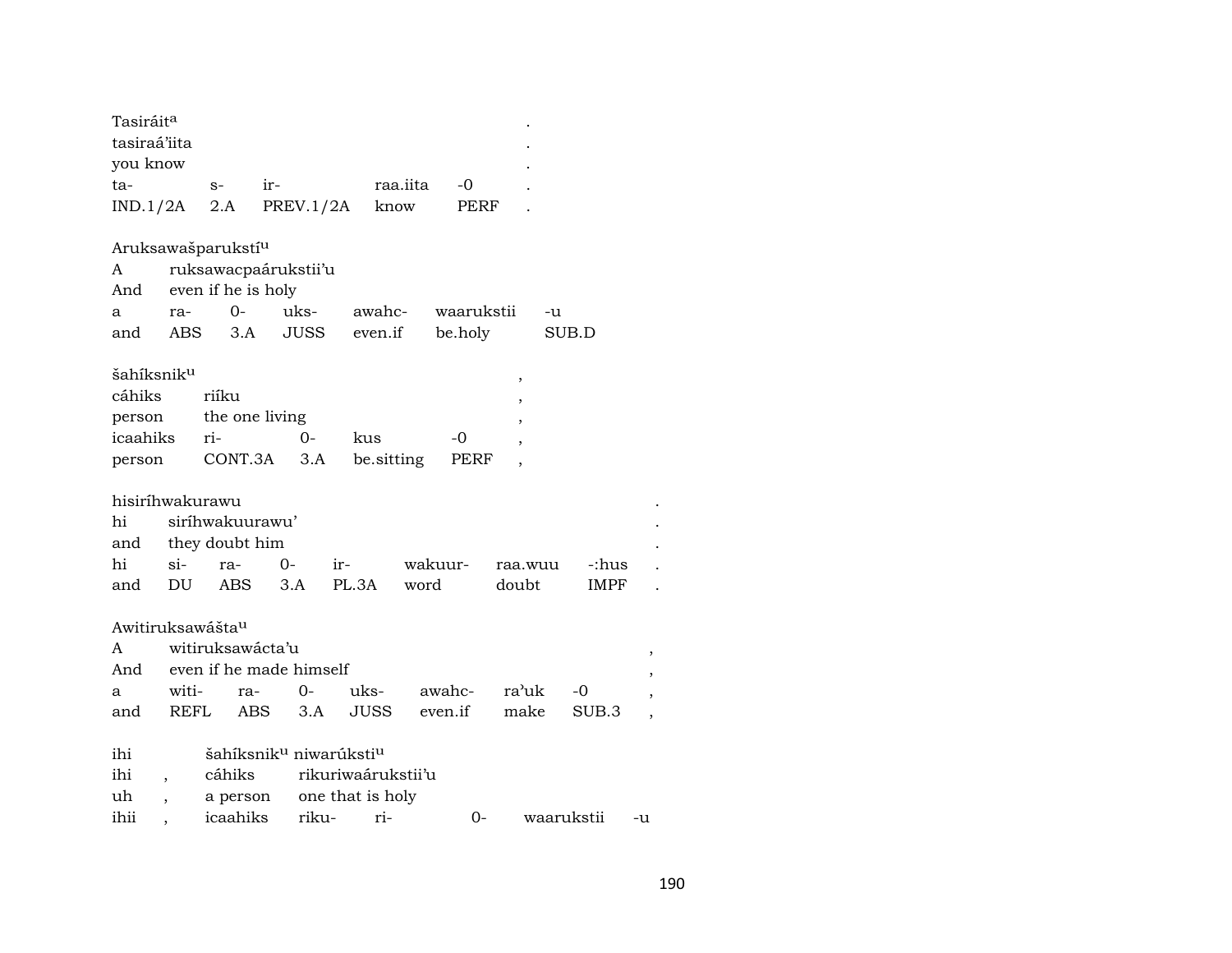| $^\mathrm{,}$                    |                              |              |             |                          |                                          |                                        |           |       |
|----------------------------------|------------------------------|--------------|-------------|--------------------------|------------------------------------------|----------------------------------------|-----------|-------|
| ,                                |                              |              |             |                          |                                          |                                        |           |       |
|                                  |                              |              |             |                          |                                          |                                        |           |       |
|                                  |                              |              |             |                          |                                          |                                        |           |       |
| $\overline{\phantom{a}}$         |                              |              |             |                          |                                          |                                        |           |       |
|                                  |                              |              |             |                          |                                          |                                        |           |       |
| hisirišiksawáškirik <sup>u</sup> |                              |              |             |                          |                                          |                                        |           |       |
| hi                               | siriiciksawackíriku          |              |             |                          |                                          |                                        |           |       |
| and                              | even if they did look at him |              |             |                          |                                          |                                        |           |       |
| hi<br>$si$ -                     | $0-$<br>ra-                  | ir-          | ut-         | $i-$                     | uks-                                     | awahc-                                 | kirik.kus | $-0$  |
| DU<br>and                        | <b>ABS</b>                   | 3.A<br>PL.3A | PREV        | <b>SEQ</b>               | <b>JUSS</b>                              | even.if                                | look.at   | SUB.4 |
|                                  |                              |              |             |                          |                                          |                                        |           |       |
| hirihwakíahu<br>$\overline{ }$   |                              |              |             |                          |                                          | $\pmb{\zeta}\pmb{\zeta}$               |           |       |
| hi<br>$\cdot$                    | rihwaki'aahu'                |              |             |                          |                                          | $\pmb{\zeta}\pmb{\zeta}$               |           |       |
| and                              | they always say              |              |             |                          |                                          | $\boldsymbol{\zeta}\boldsymbol{\zeta}$ |           |       |
| hi                               | $0-$<br>ra-                  | ir-          | waki.a      |                          | -:hus                                    | $\pmb{\mathsf{H}}$                     |           |       |
| and                              | <b>ABS</b><br>3.A            | PL.3A        | say.PL.IMPF |                          | <b>IMPF</b>                              | $\pmb{\mathsf{H}}$                     |           |       |
|                                  |                              |              |             |                          |                                          |                                        |           |       |
| Kakíwatiks                       |                              |              |             |                          | $\pmb{\mathsf{H}}$                       |                                        |           |       |
| Kaakiíwattiks                    |                              |              |             |                          | $\pmb{\mathsf{H}}$<br>$\pmb{\mathsf{H}}$ |                                        |           |       |
| He is not truthful               |                              |              |             |                          | $\pmb{\mathsf{H}}$                       |                                        |           |       |
| kaaki-                           | $i-$<br>$0-$                 |              | wak.rik.his | $-0$                     | $\pmb{\mathsf{H}}$                       |                                        |           |       |
| NEG.IND.3A                       | 3.A                          | <b>SEQ</b>   | be.truthful | <b>PERF</b>              |                                          |                                        |           |       |
| Irári                            |                              |              |             |                          |                                          |                                        |           |       |
| Iraári'                          |                              |              |             | $\,$                     |                                          |                                        |           |       |
| <b>Brother</b>                   |                              |              |             | $\overline{ }$           |                                          |                                        |           |       |
|                                  |                              | -ri'         |             | $\overline{\phantom{a}}$ |                                          |                                        |           |       |
| $i-$                             | -raar-                       |              |             | $\overline{ }$           |                                          |                                        |           |       |
| 3.POSS.A                         | same.sex.sibling             |              | 3.POSS.B    | $\overline{\phantom{a}}$ |                                          |                                        |           |       |
| kiturikuwitukstatáwiku           |                              |              |             |                          |                                          |                                        |           |       |

that.is CONT.3A 3.A be.holy

kítuu'u' rikuwitukstaatáwiikup

uh , person

SUB.D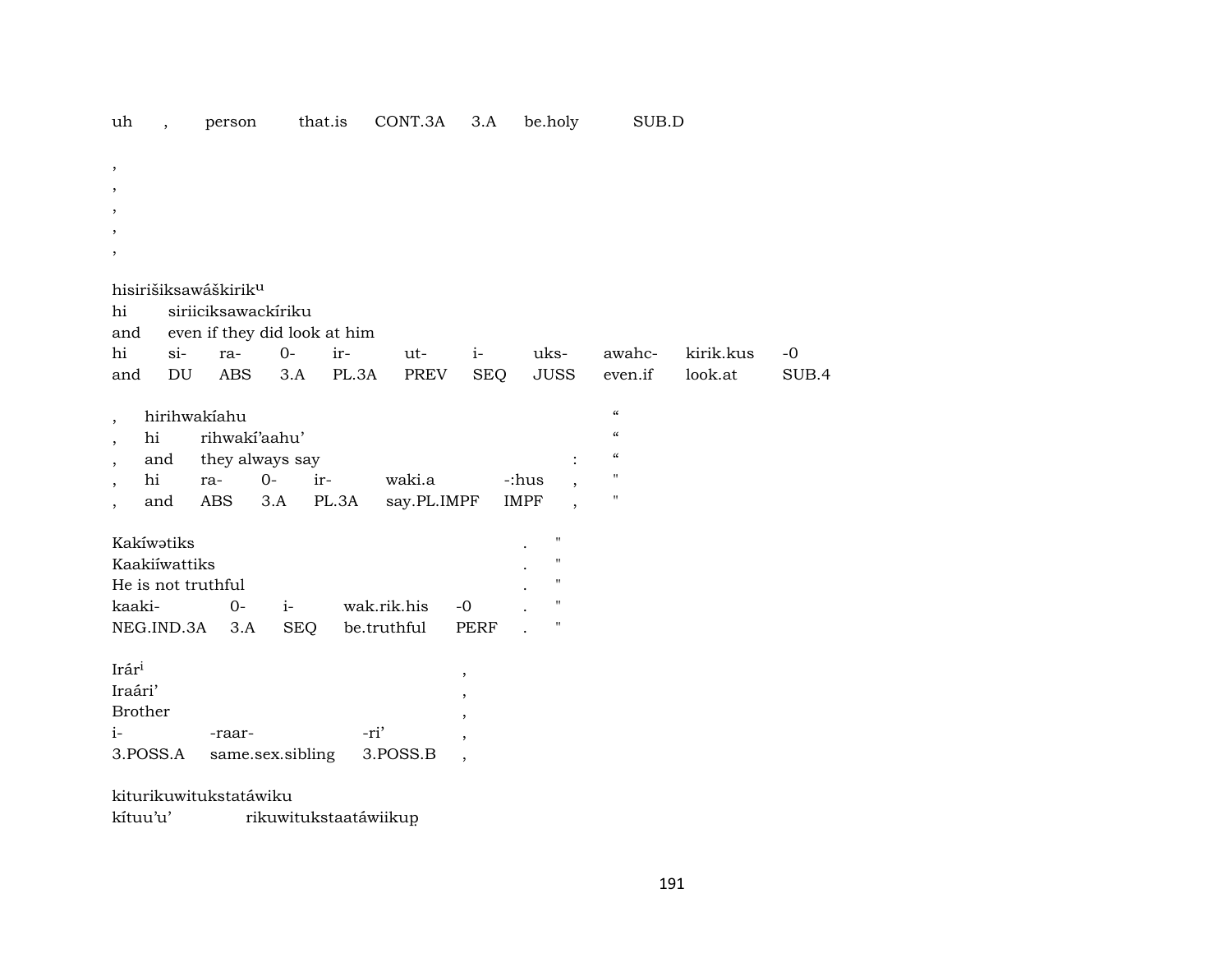| everything                 |                            |                  |            | that was the way among us           |             |      |             |       |                     |             |             |
|----------------------------|----------------------------|------------------|------------|-------------------------------------|-------------|------|-------------|-------|---------------------|-------------|-------------|
| kituu                      | $-u'$                      | riku-            | wi-        | ti-                                 |             | $O-$ | uks-        | raa-  | tawi                | -ka'uk      | $-0$        |
| all                        | <b>NOM</b>                 | that.is          |            | QUOT                                | IND.3A      | 3.A  | <b>AOR</b>  | way   | be.among            | <b>DIST</b> | <b>PERF</b> |
|                            |                            |                  |            |                                     |             |      |             |       |                     |             |             |
|                            | Hišáhiks                   |                  |            |                                     |             |      |             |       |                     |             |             |
| Hi                         | cáhiks                     |                  |            |                                     |             |      |             |       |                     |             |             |
| And                        |                            | a person         |            |                                     |             |      |             |       |                     |             |             |
| hi                         |                            | icaahiks         |            |                                     |             |      |             |       |                     |             |             |
| and                        | person                     |                  |            |                                     |             |      |             |       |                     |             |             |
|                            |                            |                  |            |                                     |             |      |             |       |                     |             |             |
| hikuhatarítta <sup>a</sup> |                            |                  |            |                                     |             |      |             |       |                     |             |             |
| hi                         | kuuhatarítta'a             |                  |            |                                     |             |      |             |       |                     |             |             |
| and                        | he was born                |                  |            |                                     |             |      |             |       |                     |             |             |
| hi                         | kuur-                      | ra-              | $0-$       | tarikta-                            | aar         |      | $-0$        |       |                     |             |             |
| and                        | DUB                        | <b>ABS</b>       | 3.A        | body                                | become      |      | <b>PERF</b> |       |                     |             |             |
|                            |                            |                  |            |                                     |             |      |             |       |                     |             |             |
|                            | Hirurahkuksawášpari        |                  |            |                                     |             |      |             |       |                     |             |             |
| Hiru                       |                            | raahkuksawácpari |            |                                     |             |      |             |       |                     |             |             |
| Then                       |                            |                  |            | when he would even go around        |             |      |             |       |                     |             |             |
| hiruu                      | ra-                        | $0-$             | ar-        | ku-                                 | uks-        |      | awahc-      | warii |                     | -hus        |             |
| then                       | INF.A                      | 3.A              | ${\rm EV}$ | INF.B                               | <b>JUSS</b> | even |             |       | be.going.about.IMPF | IMPF.SUB    |             |
|                            |                            |                  |            |                                     |             |      |             |       |                     |             |             |
| $\cdot$                    | hirúrawirakur <sup>u</sup> |                  |            |                                     | $\vdots$    |      |             |       |                     |             |             |
|                            | hiru                       | raawiirakuúru'   |            |                                     |             |      |             |       |                     |             |             |
|                            | there                      | (on) a war party |            |                                     |             |      |             |       |                     |             |             |
|                            | hiruu                      | raawiiraak.huur  |            | $-u^{\prime}$                       | --          |      |             |       |                     |             |             |
|                            | there                      | war.party        |            | $\rm{NOM}$                          | $-$         |      |             |       |                     |             |             |
|                            |                            |                  |            |                                     |             |      |             |       |                     |             |             |
|                            | hirurawirakuru             |                  |            |                                     |             |      |             |       |                     |             |             |
| hiru                       |                            | raawiirakuúru'   |            |                                     |             |      |             |       |                     |             |             |
| there                      |                            | (on) a war party |            |                                     |             |      |             |       |                     |             |             |
| hiruu                      |                            | raawiiraak.huur  |            | $-u$ <sup><math>\prime</math></sup> |             |      |             |       |                     |             |             |
| there                      | war.party                  |                  |            | <b>NOM</b>                          |             |      |             |       |                     |             |             |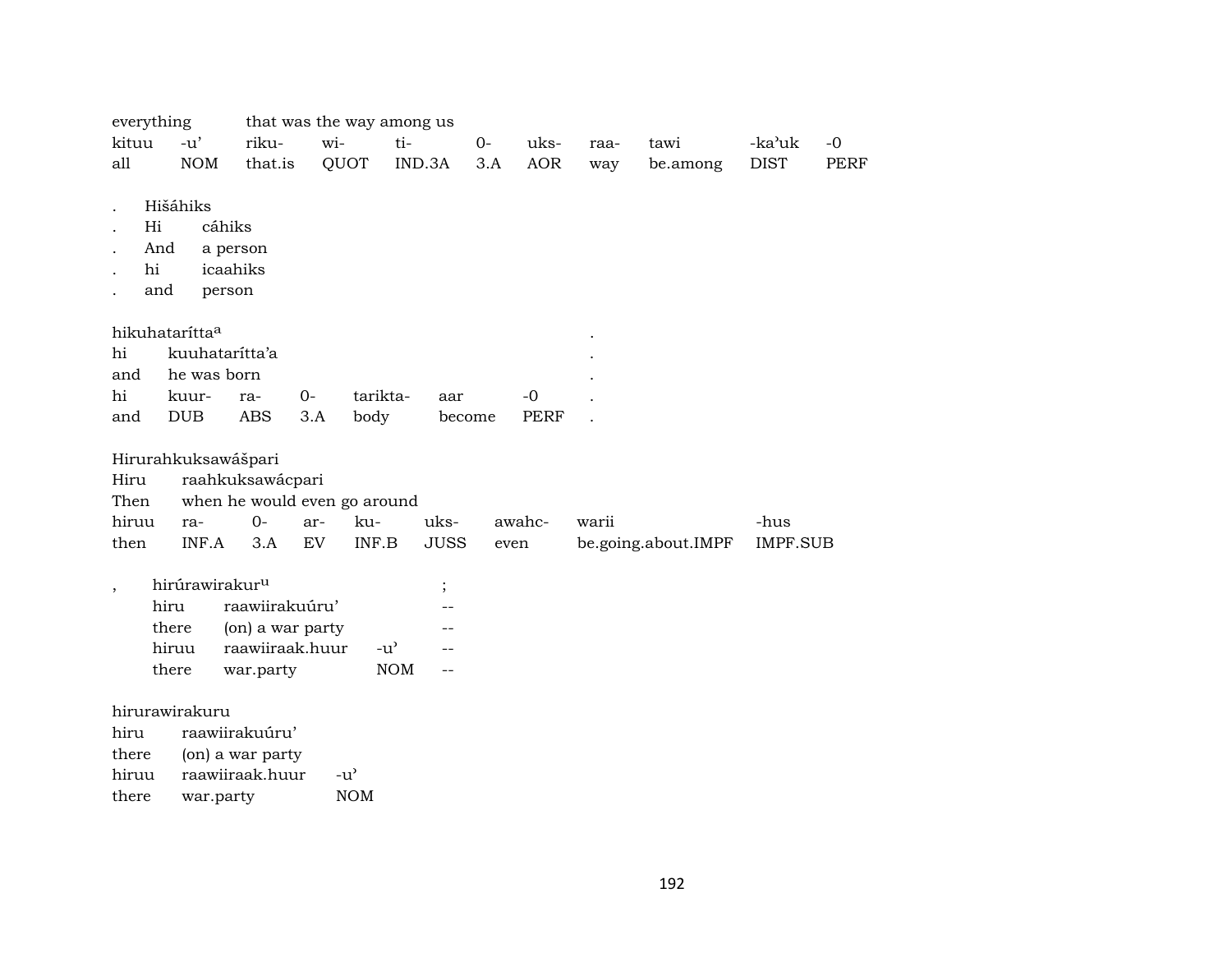| rahkuwari<br>raahkúwari |                              |              |                  |                       |                     |        |                 |             |      |       |
|-------------------------|------------------------------|--------------|------------------|-----------------------|---------------------|--------|-----------------|-------------|------|-------|
|                         | when he would go about       |              |                  |                       |                     |        |                 |             |      |       |
| ra-                     | $0-$                         | ar-          | ku-              | warii                 |                     |        | -hus            |             |      |       |
| INF.A                   | 3.A                          | EV.          | INF.B            |                       | be.going.about.IMPF |        | <b>IMPF.SUB</b> |             |      |       |
|                         | Kitusitihtarúwa <sup>u</sup> |              |                  |                       |                     |        |                 |             |      |       |
| Kítuu'u'                |                              |              | sitihtaruúwaa'u' |                       |                     |        |                 |             |      |       |
| All                     |                              |              |                  | they talked about him |                     |        |                 |             |      |       |
| kituu                   | $-u'$                        | si           | ti-              | $0-$                  | ir-                 | tara'u |                 | -waa        | $-0$ |       |
| all                     | <b>NOM</b>                   | DU           | IND.3A           | 3.A                   | PL.3A               |        | talk.about      | <b>DIST</b> | PERF |       |
|                         |                              |              |                  |                       |                     |        |                 |             |      |       |
|                         |                              |              |                  |                       |                     |        |                 |             |      |       |
|                         |                              |              |                  |                       |                     |        |                 |             |      |       |
|                         |                              |              |                  |                       |                     |        |                 |             |      |       |
|                         |                              |              |                  |                       |                     |        |                 |             |      |       |
|                         |                              |              |                  |                       |                     |        |                 |             |      |       |
| Hítahwaku               |                              |              |                  |                       |                     | $\, ,$ |                 |             |      |       |
| Hi                      | taahwáku'                    |              |                  |                       |                     |        |                 |             |      |       |
| And                     | he would say                 |              |                  |                       |                     |        |                 |             |      |       |
| hi                      | ti-                          | $0-$         | ar-              | waka'u                | -0                  |        |                 |             |      |       |
| and                     | IND.3A                       | 3.A          | EV               | say                   | PERF                |        |                 |             |      |       |
|                         |                              |              |                  |                       |                     |        |                 |             |      |       |
|                         | wirihkutatašáus              |              |                  |                       |                     |        |                 |             |      |       |
|                         | wirihkuutattacá'us           |              |                  |                       |                     |        |                 |             |      |       |
|                         | when they were hungry        |              |                  |                       |                     |        |                 |             |      |       |
| wii-                    | ra-                          | $0-$         | ir-              | ku-                   | ut-                 | ak-    |                 | raca'us     |      | $-0$  |
| when                    | INF.A                        | 3.P          | <b>OBV</b>       | INF.B                 | PREV                |        | PL.AN.3P        | be.hungry   |      | SUB.4 |
|                         |                              |              |                  |                       |                     |        |                 |             |      |       |
|                         | Hítahwaku                    |              |                  |                       |                     |        | níhkita         |             |      |       |
| hi                      |                              | taahwáku'    |                  |                       |                     |        | ríhkita         |             |      |       |
| --                      | and                          | he would say |                  |                       |                     |        | the leader      |             |      |       |
| hi<br>$-$               | ti-                          |              | 0-               | ar-                   | waka'u<br>-0        |        | rihkita         |             |      |       |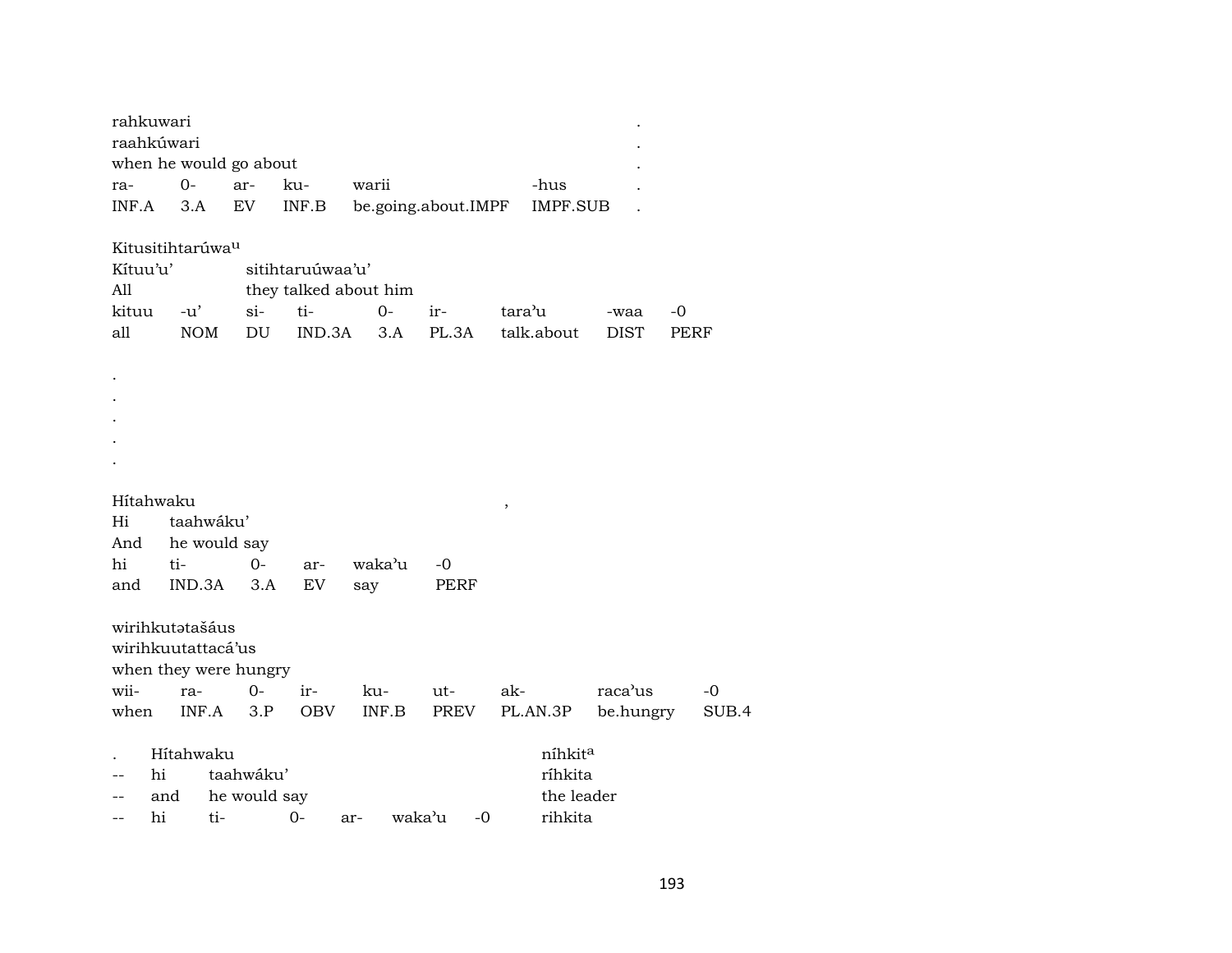|                               | and                            | IND.3A                                                                                                       | 3.A                                    | EV                                                         | say                       | PERF                | leader              |                                                       |                                                                                  |                 |             |        |                |       |
|-------------------------------|--------------------------------|--------------------------------------------------------------------------------------------------------------|----------------------------------------|------------------------------------------------------------|---------------------------|---------------------|---------------------|-------------------------------------------------------|----------------------------------------------------------------------------------|-----------------|-------------|--------|----------------|-------|
| ra-                           | raáhku'u<br>his being<br>$0 -$ | ráhku <sup>u</sup> airiruruksáwahšu<br>ar-                                                                   | ku-                                    | $\mathbf 0$                                                | $-u$                      | a<br>or<br>a        | irii-               | iriiruuruksáwahcu<br>whoever it might even be<br>ruu- | ra-                                                                              | $0-$            | uks-        | awahc- | $\overline{0}$ | $-u$  |
| INF.A                         | 3.A                            | EV                                                                                                           | INF.B                                  | be                                                         | SUB.D                     | or                  | what                | then                                                  | <b>ABS</b>                                                                       | 3.A             | <b>JUSS</b> | even   | be             | SUB.D |
| kúrahus<br>kúrahus<br>old.man | an old man<br>kurahuus         | $\overline{\phantom{a}}$<br>$\overline{\phantom{a}}$<br>$\overline{\phantom{a}}$<br>$\overline{\phantom{a}}$ | pīta<br>piíta<br>a man<br>wiita<br>man | $\cdot$<br>$\cdot$<br>$\cdot$<br>$\overline{ }$<br>$\cdot$ |                           |                     |                     |                                                       |                                                                                  |                 |             |        |                |       |
| kara-<br><b>NEG</b>           | ra-<br><b>ABS</b>              | kararurawakuráwari<br>kararuraawakuuráwari<br>one who did not doubt things<br>$O -$<br>3.A                   | uur-<br><b>PREV</b>                    | raa-<br>way                                                | wakuur-<br>word           |                     | raa.warii           | doubt.DIST.IMPF                                       | -hus                                                                             | <b>IMPF.SUB</b> |             |        |                |       |
|                               | Hítahwaku                      |                                                                                                              |                                        |                                                            |                           |                     |                     | $\boldsymbol{\mathcal{C}}$<br>xkaa                    |                                                                                  |                 |             |        |                |       |
|                               | Hi                             | taahwáku'                                                                                                    |                                        |                                                            |                           |                     |                     | $\boldsymbol{\zeta}\boldsymbol{\zeta}$<br>Iíka'a      |                                                                                  |                 |             |        |                |       |
|                               | And                            | he would say                                                                                                 |                                        |                                                            |                           |                     | $\ddot{\cdot}$      | $\boldsymbol{\mathcal{G}}$<br>Oh my                   |                                                                                  |                 |             |        |                |       |
|                               | hi                             | ti-<br>IND.3A                                                                                                | $O -$<br>3.A                           | ar-<br>EV                                                  | waka'u                    | $-0$<br><b>PERF</b> |                     | $\pmb{\mathsf{H}}$<br>iika'a<br>$\pmb{\mathsf{H}}$    |                                                                                  |                 |             |        |                |       |
|                               | and                            |                                                                                                              |                                        |                                                            | say                       |                     |                     | oh.my                                                 |                                                                                  |                 |             |        |                |       |
| Ţ<br>$\cdot$                  |                                | tirastakawáhatn<br>tirastaakáwaahat<br>you (pl) in the Heavens                                               |                                        |                                                            |                           |                     |                     |                                                       | $\overline{\phantom{a}}$<br>$\overline{\phantom{a}}$<br>$\overline{\phantom{a}}$ |                 |             |        |                |       |
| $\cdot$<br>$\cdot$            | tii-<br>this                   | ra-<br><b>ABS</b>                                                                                            | $S-$<br>$2.A$                          | rak-<br>$1/2$ .PL                                          | a.hak<br>extend.in.a.line |                     | -waa<br><b>DIST</b> | $-0$<br>SUB.4                                         | $\overline{\phantom{a}}$<br>$\overline{\phantom{a}}$                             |                 |             |        |                |       |

təstakítaw<sup>i</sup>

tastakítawi'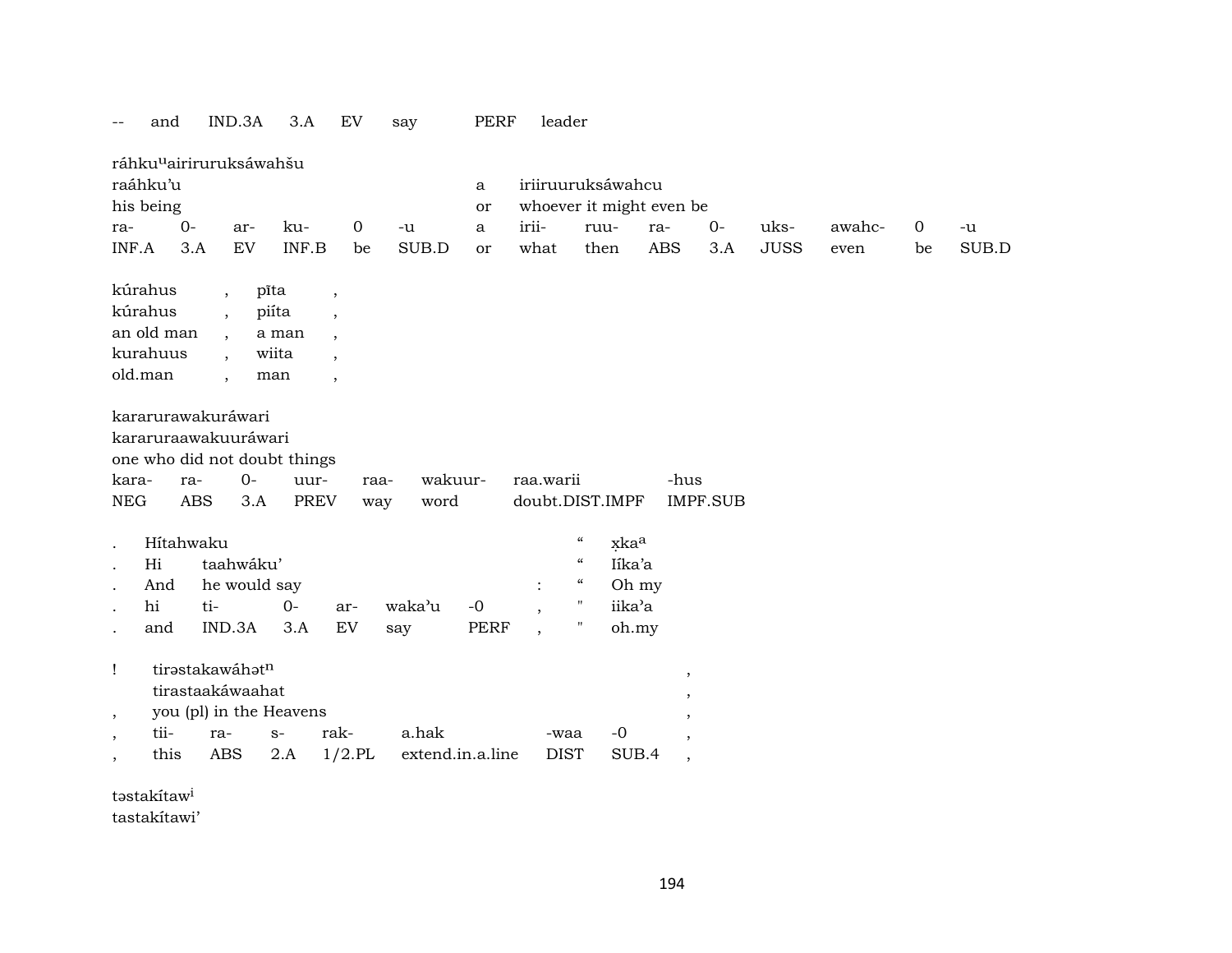| rak-<br>$-0$<br>ta-<br>$S-$<br>kita.wi<br>$1/2$ .PL<br>be.the.leader<br>2.A<br>IND.1/2A<br>PERF<br>tirátpari<br>tirátpari<br>as I go about<br>tii-<br>$t-$<br>warii<br>-hus<br>ra-<br>this<br>ABS<br>be.going.about.IMPF<br><b>IMPF.SUB</b><br>1.A<br>Híritišk <sup>a</sup> |
|-----------------------------------------------------------------------------------------------------------------------------------------------------------------------------------------------------------------------------------------------------------------------------|
|                                                                                                                                                                                                                                                                             |
|                                                                                                                                                                                                                                                                             |
|                                                                                                                                                                                                                                                                             |
|                                                                                                                                                                                                                                                                             |
|                                                                                                                                                                                                                                                                             |
|                                                                                                                                                                                                                                                                             |
|                                                                                                                                                                                                                                                                             |
|                                                                                                                                                                                                                                                                             |
|                                                                                                                                                                                                                                                                             |
|                                                                                                                                                                                                                                                                             |
| Hi<br>riíticka'                                                                                                                                                                                                                                                             |
| And<br>I want                                                                                                                                                                                                                                                               |
| hi<br>rii-<br>wicka<br>$-0$<br>t-                                                                                                                                                                                                                                           |
| ASSR<br>1.A<br>want<br><b>PERF</b><br>and                                                                                                                                                                                                                                   |
|                                                                                                                                                                                                                                                                             |
| kíririkurətkuksuhuhakáwaəš                                                                                                                                                                                                                                                  |
| kíriku'<br>kuratkuksuhuuhaakáwa'ac                                                                                                                                                                                                                                          |
| something that I eat at last                                                                                                                                                                                                                                                |
| kirikuu<br>uks-<br>ku-<br>ku-<br>uhur-<br>haakawahc<br>-0<br>ra-<br>$t-$                                                                                                                                                                                                    |
| INF.B<br>SU.<br>anything<br>INDF<br>INF.A<br>JUSS<br>finally<br>1.A<br>eat                                                                                                                                                                                                  |
| н                                                                                                                                                                                                                                                                           |
| Airikuahaširá <sup>a</sup><br>iriku'ahacíra'a<br>A                                                                                                                                                                                                                          |
| $\pmb{\mathsf{H}}$<br>And                                                                                                                                                                                                                                                   |
| that is his way<br>$\mathbf H$<br>$\overline{a}$<br>iriku-<br>aciir-<br>0<br>ar-                                                                                                                                                                                            |
| ra-<br>raa-<br>a<br>н<br>that.is<br>EV<br>ABS<br>IN.DU.A<br>EX<br>and<br>be                                                                                                                                                                                                 |
| way                                                                                                                                                                                                                                                                         |
| "<br>Káwahar <sup>u</sup><br>Náw <sup>a</sup><br>Káwahar <sup>u</sup><br>$\ddot{\phantom{0}}$                                                                                                                                                                               |
| Káwahaaru'<br>$\epsilon\epsilon$<br>Ráwa<br>Káwahaaru'                                                                                                                                                                                                                      |
| $\zeta\zeta$<br>Fortune<br><b>Now</b><br>Fortune<br>$\overline{\phantom{a}}$                                                                                                                                                                                                |
| $\pmb{\mathsf{H}}$<br>kawahaar<br>$-u^{\prime}$<br>kawahaar<br>$-u^{\prime}$<br>rawa<br>$\overline{\phantom{a}}$                                                                                                                                                            |
| н<br><b>NOM</b><br>be.fortunate<br>be.fortunate<br><b>NOM</b><br>now                                                                                                                                                                                                        |

SUB.4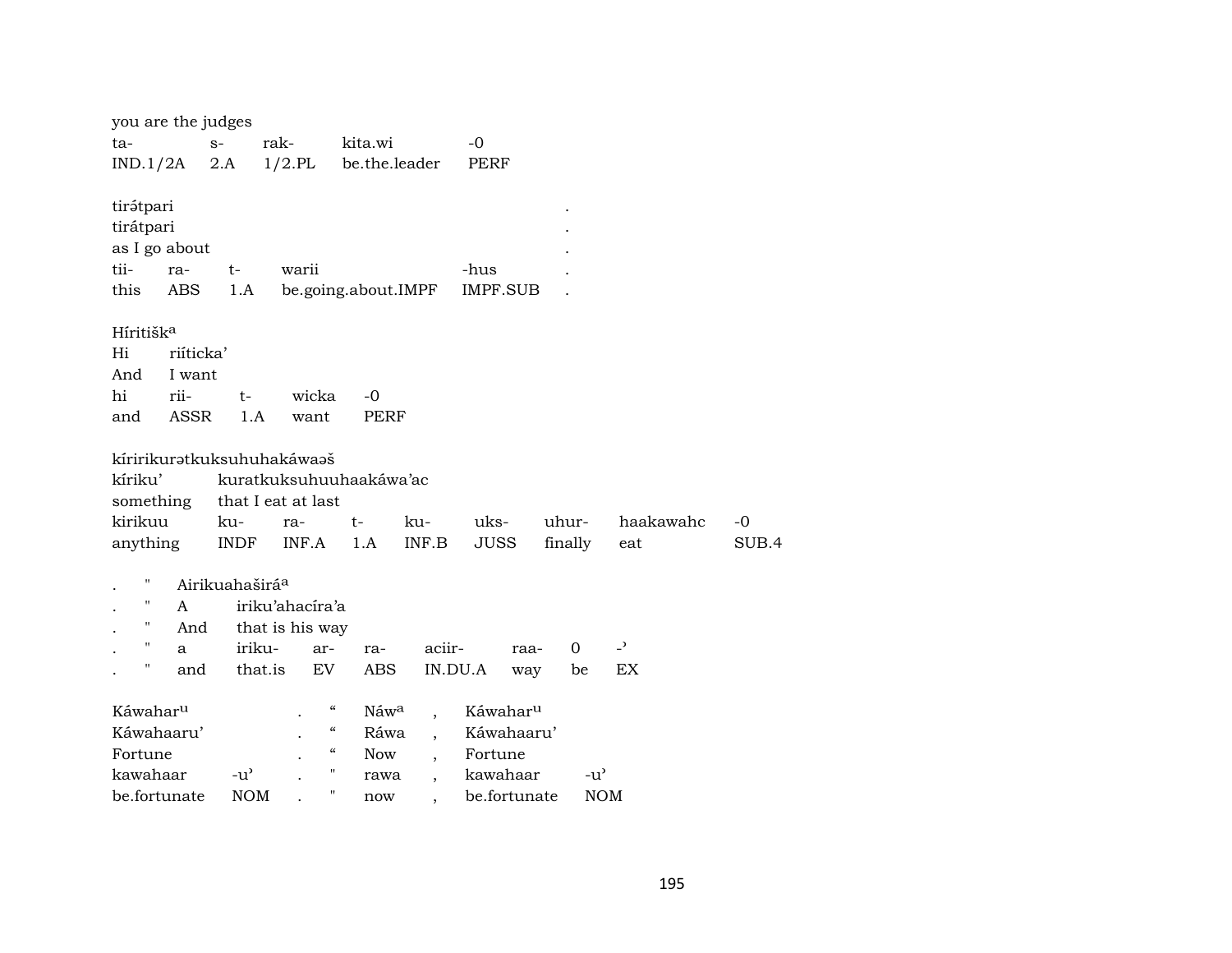| kiraitákawaas    |       |                                   |                  |                          |           |           |             | kírik <sup>u</sup> |          |
|------------------|-------|-----------------------------------|------------------|--------------------------|-----------|-----------|-------------|--------------------|----------|
| kíra itaákawa'ac |       |                                   |                  |                          |           |           |             | kíriku'            |          |
| perhaps I'll eat |       |                                   |                  |                          |           |           |             | something          |          |
| kira             |       | $i-$                              |                  | t-                       |           | haakawahc | $-0$        | kirikuu            |          |
| perhaps          |       | CONT.1/2A                         |                  | 1.A                      | eat       |           | PERF        | anything           |          |
| títiri           |       |                                   | xka <sup>a</sup> | Ţ                        |           |           |             |                    |          |
| tiítiiri         |       |                                   | Iíka'a           |                          |           |           |             |                    |          |
| today            |       |                                   | Oh my            |                          |           |           |             |                    |          |
| tii-             | tiiri |                                   | iika'a           | $\overline{\phantom{a}}$ |           |           |             |                    |          |
|                  |       |                                   |                  |                          |           |           |             |                    |          |
| here             | now   | $\ddot{\phantom{a}}$              | oh.my            |                          |           |           |             |                    |          |
|                  |       | witikutarahkisíšisat <sup>n</sup> |                  |                          |           |           |             |                    |          |
|                  |       | witikutarahkisíciisat             |                  |                          |           |           |             | $\pmb{\mathsf{H}}$ |          |
|                  |       | I am exhausted now                |                  |                          |           |           |             | $\pmb{\mathsf{H}}$ |          |
| wi-              | ti-   |                                   | ku-              | tarahkis-                |           | iciisat   | $-0$        | $\pmb{\mathsf{H}}$ |          |
| QUOT             |       | IND.3A                            | 1.P              |                          | be.strong | be.tired  | PERF        | н                  |          |
|                  |       |                                   |                  |                          |           |           |             |                    |          |
|                  |       | Nikutihwawakiáh <sup>u</sup>      |                  |                          |           |           |             |                    |          |
|                  |       | Rikutihwaawaki'aahu'              |                  |                          |           |           |             |                    |          |
|                  |       | That is what they say             |                  |                          |           |           |             |                    |          |
| riku-            | ti    |                                   | $0 -$            | ir-                      |           | waa-      | waki.a      | -:hus              |          |
| that.is          |       | $IND.3A$ $3.A$                    |                  | PL.3A                    |           | DIST      | say.PL.IMPF | <b>IMPF</b>        |          |
|                  |       |                                   |                  |                          |           |           |             |                    |          |
|                  |       | irikararurawakúrawu               |                  |                          |           |           |             |                    |          |
|                  |       | iriikararuraawakuúrawu            |                  |                          |           |           |             |                    |          |
|                  |       | the one who does not doubt him    |                  |                          |           |           |             |                    |          |
| irii-            | kara- | ra-                               |                  | $O -$                    | uur-      | raa-      | wakuur-     | raa.wuu            | -hus     |
| that             | NEG   | ABS                               |                  | 3.A                      | PREV      | way       | word        | doubt              | IMPF.SUB |
|                  |       |                                   |                  |                          |           |           |             |                    |          |

, . . .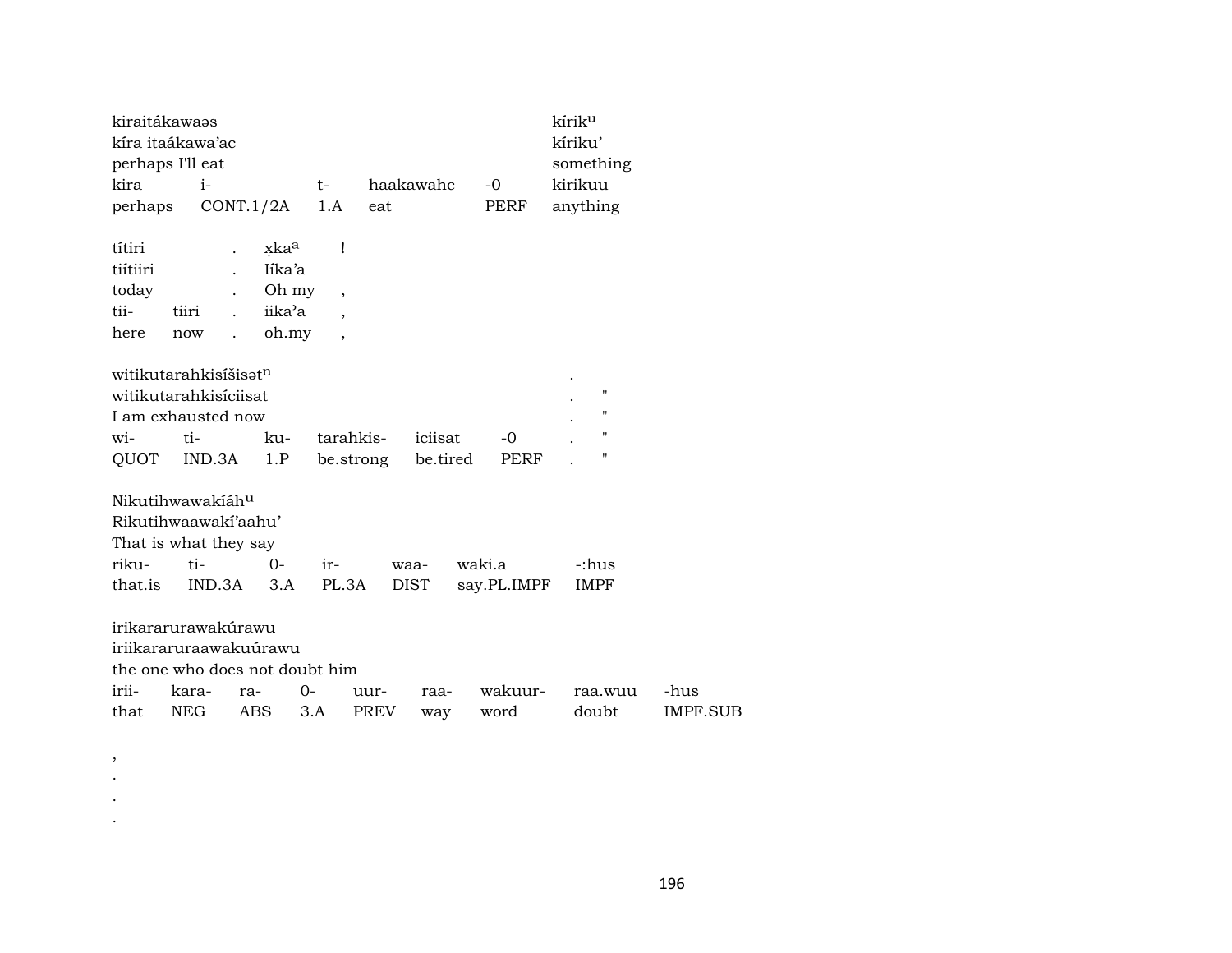| nikutitpakurúutn<br>Rikutitpakúruu'ut  |                          |              | That is the way they talked |                        |      |        |         |                |                                        |             |                 |
|----------------------------------------|--------------------------|--------------|-----------------------------|------------------------|------|--------|---------|----------------|----------------------------------------|-------------|-----------------|
| riku-                                  | ti-                      |              | $O -$                       | ir-                    | ut-  |        | wakuur- | uu             | -uk                                    | $-0$        |                 |
| that.is                                |                          | IND.3A       | 3.A                         | PL.3A                  | PREV | word   |         | be             | <b>DIST</b>                            | <b>PERF</b> |                 |
|                                        |                          |              |                             |                        |      |        |         |                |                                        |             |                 |
|                                        |                          |              |                             |                        |      |        |         |                |                                        |             |                 |
|                                        |                          |              |                             |                        |      |        |         |                |                                        |             |                 |
|                                        |                          |              |                             |                        |      |        |         |                |                                        |             |                 |
|                                        |                          |              |                             |                        |      |        |         |                |                                        |             |                 |
|                                        |                          |              |                             |                        |      |        |         |                |                                        |             |                 |
| Ašíirirurawakurawu                     |                          |              |                             |                        |      |        |         |                |                                        |             |                 |
| A                                      | ci                       |              |                             | iriiruraawakuúrawu     |      |        |         |                |                                        |             |                 |
| And                                    | but                      |              |                             | the one who doubts him |      |        |         |                |                                        |             |                 |
| a                                      | ci                       | irii-        | ra-                         | $0-$                   | uur- | raa-   |         | wakuur-        | raa.wuu                                |             | -hus            |
| and                                    | but                      | that         | ABS                         | 3.A                    | PREV | way    |         | word           | doubt                                  |             | <b>IMPF.SUB</b> |
|                                        |                          |              |                             |                        |      |        |         |                |                                        |             |                 |
| hiruwitaxwaku                          |                          |              |                             |                        |      |        |         |                | $\mathcal{C}$                          |             |                 |
| hiru                                   |                          | witaahwáku'  |                             |                        |      |        |         |                | $\epsilon\epsilon$                     |             |                 |
| then                                   |                          | he would say |                             |                        |      |        |         | $\ddot{\cdot}$ | $\boldsymbol{\zeta}\boldsymbol{\zeta}$ |             |                 |
| hiruu                                  | wi-                      |              | ti-                         | $0-$                   | ar-  | waka'u | $-0$    |                | 11                                     |             |                 |
| then                                   |                          | QUOT         | IND.3A                      | 3.A                    | EV   | say    | PERF    | $\overline{ }$ | $\mathbf{H}$                           |             |                 |
| Ári                                    | $\mathbf{I}$             |              |                             |                        |      |        |         |                |                                        |             |                 |
| Ári'                                   |                          |              |                             |                        |      |        |         |                |                                        |             |                 |
| Why                                    | $\overline{\phantom{a}}$ |              |                             |                        |      |        |         |                |                                        |             |                 |
| arii                                   | $\overline{\phantom{a}}$ |              |                             |                        |      |        |         |                |                                        |             |                 |
| oh                                     | $\overline{\phantom{a}}$ |              |                             |                        |      |        |         |                |                                        |             |                 |
| nakurariwatirahi<br>rakurariiwatíraahu |                          |              |                             |                        |      |        |         |                |                                        |             |                 |

 $\mathcal{L}(\mathcal{A})$  . The  $\mathcal{L}(\mathcal{A})$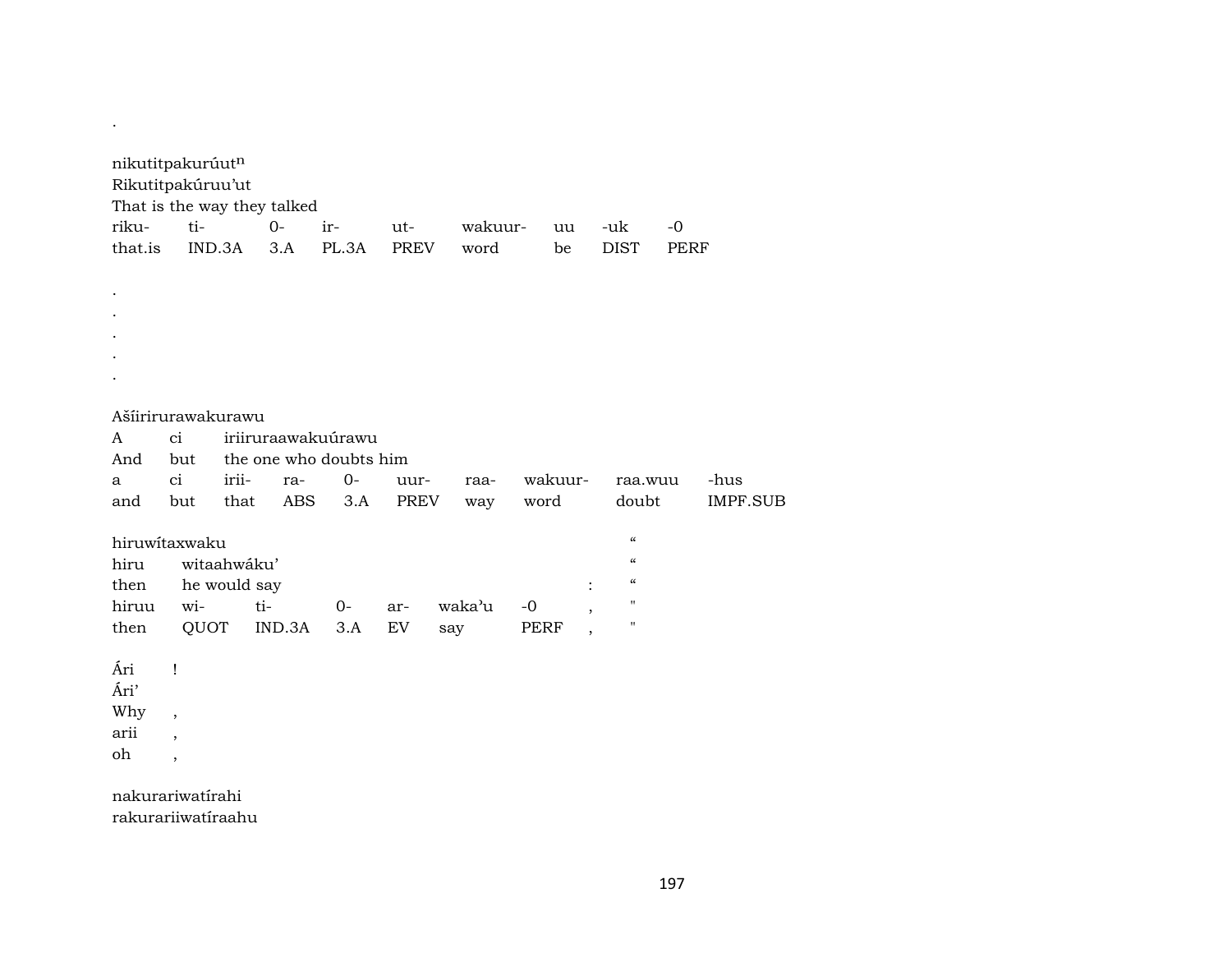| be looking around                     |                               |               |                      |          |                      |            |                      |            |             |
|---------------------------------------|-------------------------------|---------------|----------------------|----------|----------------------|------------|----------------------|------------|-------------|
| ra-                                   | $0-$                          | ku-           | raar-                |          | riiwatir             |            | -a                   | -hus       |             |
| INF.A                                 | 3.A                           | INF.B         | PL.INDV.A            |          | look.around          |            | SUB.1                |            | IMPF.SUB    |
|                                       |                               |               |                      |          |                      |            |                      |            |             |
|                                       | Hihirusitəsitára <sup>u</sup> |               |                      |          |                      |            |                      |            |             |
| Hi                                    | hiru                          |               | sitasitára'u'        |          |                      |            |                      |            |             |
| And                                   | then                          |               | you (pl) talk of him |          |                      |            |                      |            |             |
| hi                                    | hiruu                         | $si-$         | ta-                  |          | $S-$                 | $i-$       | tara'u               |            | $-0$        |
| and                                   | then                          | DU            |                      | IND.1/2A | 2.A                  | <b>SEQ</b> |                      | talk.about | <b>PERF</b> |
| Káwahar <sup>u</sup>                  |                               |               | Náwa                 |          | Káwahar <sup>u</sup> |            |                      |            |             |
| Káwahaaru'                            |                               |               | Ráwa                 |          | Káwahaaru'           |            |                      |            |             |
| Fortune                               |                               |               | <b>Now</b>           |          | Fortune              |            |                      |            |             |
| kawahaar                              |                               | $-u^{\prime}$ | rawa                 |          | kawahaar             |            | $-u^{\prime}$        |            |             |
| be.fortunate                          |                               | <b>NOM</b>    | now                  |          | be.fortunate         |            | <b>NOM</b>           |            |             |
|                                       |                               |               |                      |          |                      |            |                      |            |             |
| kirukúrar <sup>i</sup> t <sup>n</sup> |                               |               |                      |          |                      |            |                      | Nawa       |             |
| kiru kúraarit                         |                               |               |                      |          |                      |            | $\ddot{\phantom{0}}$ | Ráwa       |             |
| where stands he                       |                               |               |                      |          |                      |            | 5.                   | <b>Now</b> |             |
| kiruu                                 | ku-                           | ra-           | $0-$                 | arik     |                      | $-0$       |                      | rawa       |             |
| where                                 | <b>INDF</b>                   | ABS           | 3.A                  |          | be.standing          | PERF       |                      | now        |             |
| kirúkuraritn                          |                               |               |                      |          |                      |            |                      |            |             |
| kiru kúraarit                         |                               |               |                      |          |                      |            |                      |            |             |
| where stands he                       |                               |               |                      |          |                      |            |                      |            |             |
| kiruu                                 | ku-                           | ra-           | $0-$                 | arik     |                      | $-0$       |                      |            |             |
| where                                 | <b>INDF</b>                   | ABS           | 3.A                  |          | be.standing          | PERF       |                      |            |             |
| Káwahar <sup>u</sup>                  |                               |               |                      |          |                      |            |                      |            |             |
| Káwahaaru'                            |                               |               | $\,$                 |          |                      |            |                      |            |             |
| Fortune                               |                               |               | ,                    |          |                      |            |                      |            |             |
| kawahaar                              |                               | $-u^{\prime}$ | $\overline{ }$       |          |                      |            |                      |            |             |
| be.fortunate                          |                               | <b>NOM</b>    | ,                    |          |                      |            |                      |            |             |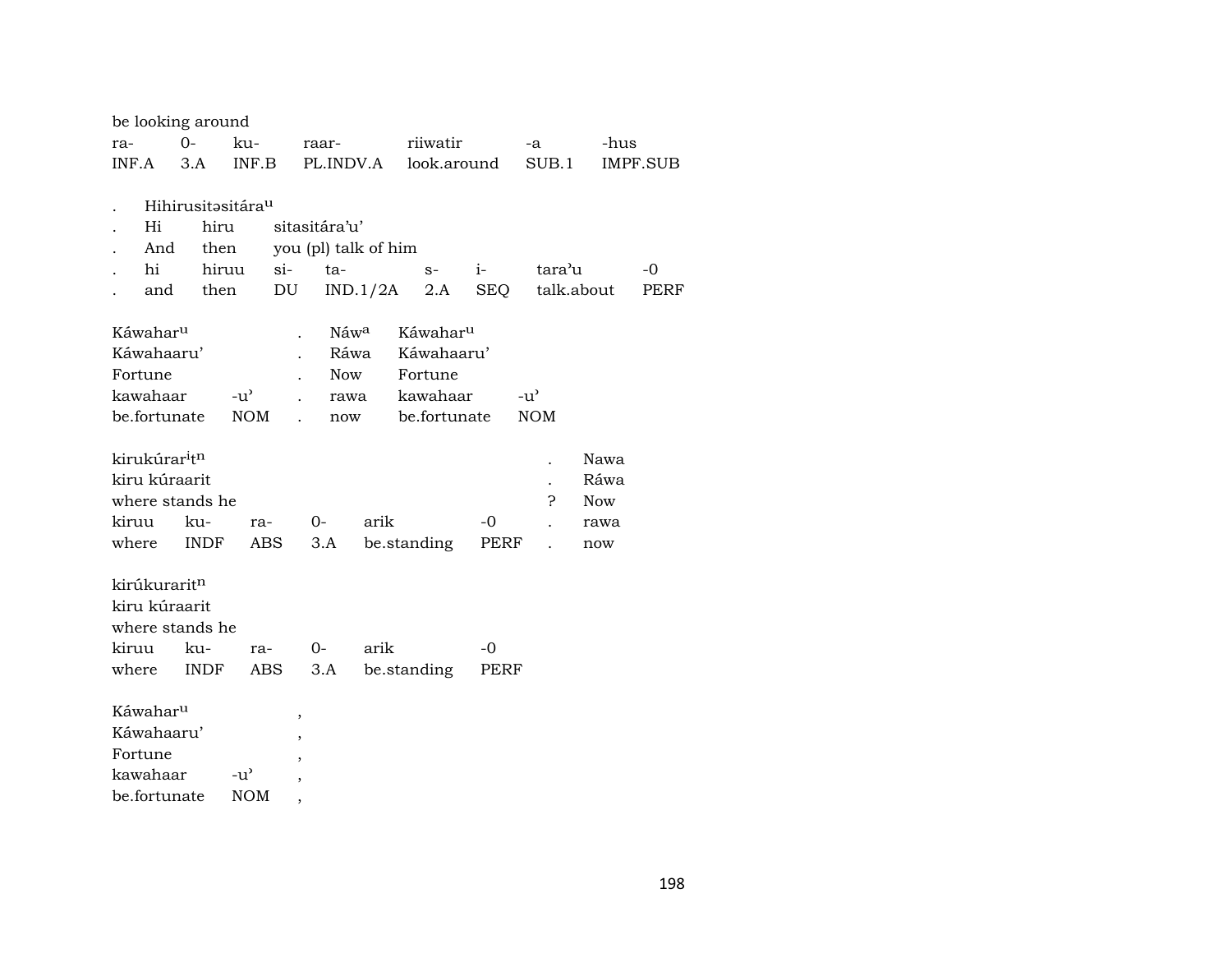|                 |                                                        | kišiharitarápiwahatn                                                                |                                      |                   |                |                         |           |                      |        |               |                                 |             |      |
|-----------------|--------------------------------------------------------|-------------------------------------------------------------------------------------|--------------------------------------|-------------------|----------------|-------------------------|-----------|----------------------|--------|---------------|---------------------------------|-------------|------|
| kici            |                                                        | haariitaraápiwaahat                                                                 |                                      |                   |                |                         |           |                      |        |               |                                 |             |      |
| but             |                                                        | here we sit around                                                                  |                                      |                   |                |                         |           |                      |        |               |                                 |             |      |
| kici            | haa-                                                   |                                                                                     | rii-                                 | t-                | $a-$           |                         | rak-      |                      | wi.hak |               |                                 | -waa        | $-0$ |
| but             |                                                        | here                                                                                | ASSR                                 | 1.A               |                | IN.PL.A                 |           | $1/2$ .PL            |        | be.sitting.PL |                                 | <b>DIST</b> | PERF |
|                 | haa-                                                   | Hawitirituhákiriku<br>Haawitiriituuhaákiriku<br>Here we look at each other<br>witi- | rii-                                 |                   | t-             | ut-                     |           | rak-                 |        | kirik.kus     |                                 | -0          |      |
|                 | here                                                   | <b>REFL</b>                                                                         |                                      | <b>ASSR</b>       | 1.A            | PREV                    |           | $1/2$ .PL            |        | look.at       |                                 | PERF        |      |
|                 | Iirihiri<br>L<br>And<br>$\mathbf{i}$<br>and            | iriihiíri'<br>irii-<br>that                                                         | it is the other one<br>hii-<br>other |                   | ri-<br>CONT.3A |                         | 0-<br>3.A | $\overline{0}$<br>be | -0     | PERF          |                                 |             |      |
| tii-<br>this    | tíratpakahu<br>tíratpaakahu<br>this that I say<br>ra-  | $t-$<br>ABS                                                                         | 1.A                                  | waaka<br>say.IMPF |                | -hus<br><b>IMPF.SUB</b> |           |                      |        |               |                                 |             |      |
| ra-             | rakurariwátir <sup>a</sup><br>rakurariiwátira<br>INF.A | you should look around<br>$0-$<br>3.A                                               | ku-<br>INF.B                         | raar-             | PL.INDV.A      |                         | riiwatir  | look.around          | -a     | SUB.1         | Ţ                               |             |      |
| Hi<br>And<br>hi | $\sin$                                                 | Hísiisutiritkírik <sup>u</sup><br>si'isuutiirit<br>you'll see it<br>$i-$            |                                      |                   | $S-$           | ut-                     |           | iirik                | -0     |               | kíriku'<br>something<br>kirikuu |             |      |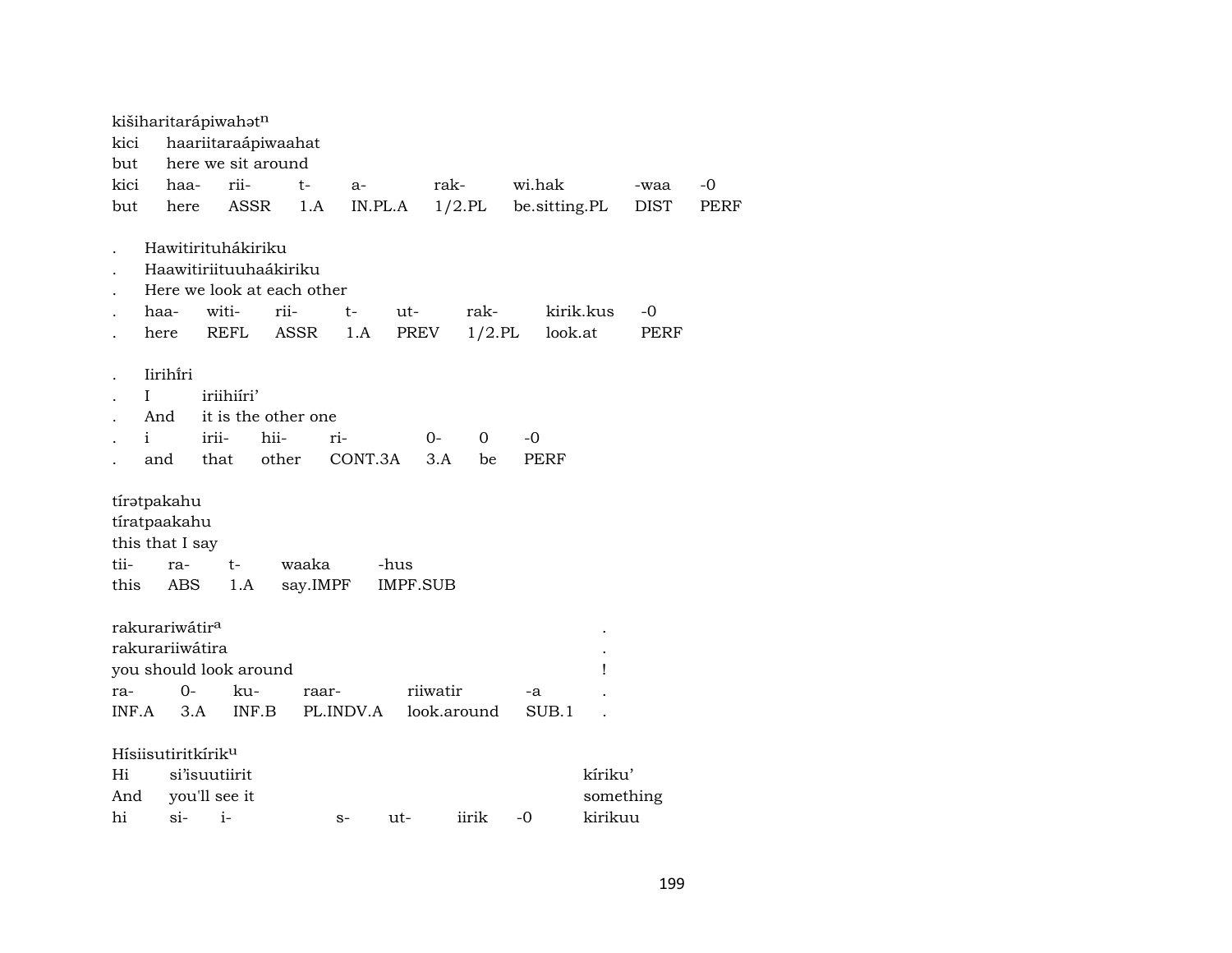## and DU CONT.1/2A 2.A PREV see PERF anything

| rakuwáwa <sup>a</sup><br>to eat |                                        | rakuwaáwa'a              |                |      |                     |      |         |                          | $\overline{\phantom{a}}$ | náwa<br>Ráwa<br><b>Now</b> |                          |            |
|---------------------------------|----------------------------------------|--------------------------|----------------|------|---------------------|------|---------|--------------------------|--------------------------|----------------------------|--------------------------|------------|
| ra-                             |                                        | $0-$                     | ku-            |      | waawa-              | a    | $-0$    |                          | $\ddot{\phantom{a}}$     | rawa                       |                          |            |
| <b>ABS</b>                      |                                        | 3.A                      | INF.B          |      | <b>DIST</b>         | eat  | SUB.4   |                          |                          | now                        |                          |            |
| asiiskútit <sup>n</sup>         |                                        |                          |                |      |                     |      |         |                          |                          |                            |                          |            |
| a                               |                                        | si'iskuútit              |                |      |                     |      |         |                          |                          |                            |                          |            |
| and                             |                                        | you'll kill it           |                |      |                     |      |         |                          |                          | Ţ                          |                          |            |
| a                               |                                        | $si$ -                   | $i-$           |      | $S-$                |      | kuut.ik | $-0$                     |                          |                            |                          |            |
| and                             |                                        | DU                       | CONT.1/2A      |      | 2.A                 | kill |         | PERF                     |                          |                            |                          |            |
| Aahawáku                        |                                        |                          |                |      |                     |      |         |                          |                          | ihi                        |                          | níhkita    |
| A                               |                                        | ahawáku'                 |                |      |                     |      |         | $\, ,$                   |                          | ihi                        | $\overline{ }$ ,         | ríhkita    |
| And                             |                                        | he said                  |                |      |                     |      |         | ,                        |                          | uh                         |                          | the leader |
| a                               |                                        | ar-                      | ra-            | $O-$ | waka'u              |      | $-0$    | $\overline{\phantom{a}}$ |                          | ihii                       | $\overline{\phantom{a}}$ | rihkita    |
| and                             |                                        | EV                       | ABS            | 3.A  | say                 |      | PERF    |                          |                          | uh                         |                          | leader     |
| $\,$                            | $\boldsymbol{\zeta}\boldsymbol{\zeta}$ |                          | Irikúruutn     |      |                     |      |         |                          |                          |                            |                          |            |
|                                 | "                                      |                          | Irikúruu'ut    |      |                     |      |         |                          |                          |                            |                          |            |
| $\ddot{\cdot}$                  | $\epsilon\epsilon$                     |                          | It is that way |      |                     |      |         |                          |                          |                            |                          |            |
| ,                               | Ħ                                      | irii-                    | kuur-          |      | ra-                 | $0-$ | ut-     |                          | $\mathbf 0$              | $\overline{\phantom{a}}$   |                          |            |
| ,                               | П                                      | that                     | <b>DUB</b>     |      | <b>ABS</b>          | 3.A  | PREV    |                          | be                       | EX                         |                          |            |
| tirašíhwari                     |                                        |                          |                |      |                     |      |         |                          |                          |                            |                          |            |
| tiracíhwari                     |                                        |                          |                |      |                     |      |         |                          |                          |                            |                          |            |
|                                 |                                        | while we were living     |                |      |                     |      |         |                          |                          |                            |                          |            |
| tii-                            |                                        | ra-                      | aciir-         |      | warii               |      |         |                          | -hus                     |                            |                          |            |
| this                            |                                        | ABS                      | IN.DU.A        |      | be.going.about.IMPF |      |         |                          |                          | IMPF.SUB                   |                          |            |
|                                 |                                        | kakašikítaw <sup>i</sup> |                |      |                     |      |         |                          |                          | $\vdots$                   |                          |            |
|                                 |                                        | kaakaacihkítawi'         |                |      |                     |      |         |                          |                          |                            |                          |            |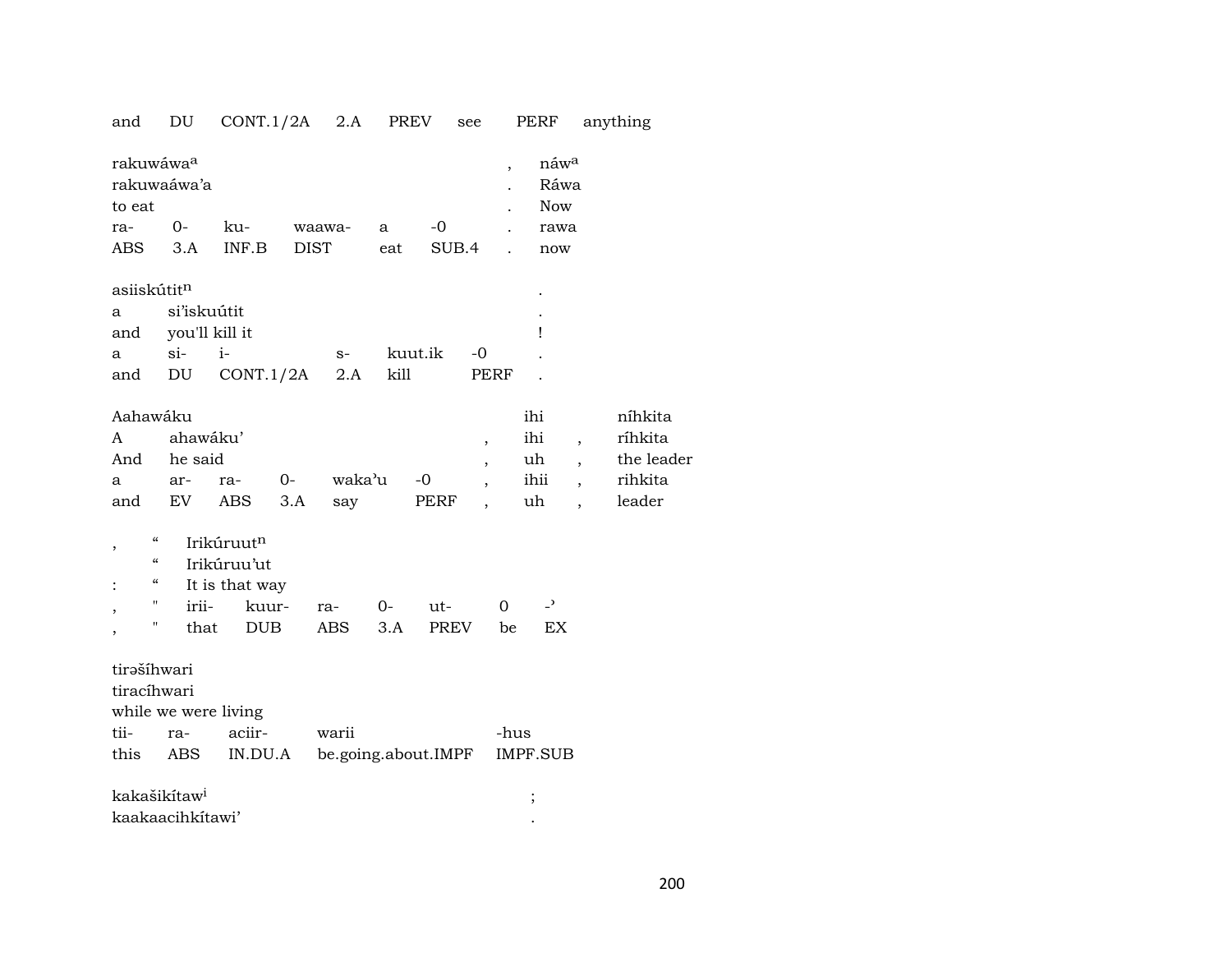|               | we are not judges            |         |                                     |                     |      |                      |               |                          |
|---------------|------------------------------|---------|-------------------------------------|---------------------|------|----------------------|---------------|--------------------------|
| kaaka-        |                              | aciir-  | kita.wi                             |                     | $-0$ |                      |               |                          |
|               | NEG.IND.1/2A                 | IN.DU.A |                                     | be.the.leader       | PERF |                      |               |                          |
|               |                              |         |                                     |                     |      |                      |               |                          |
|               | hirutiráwahatn               |         |                                     |                     |      |                      |               |                          |
| Hiru          | Tiráwaahat                   |         |                                     |                     |      |                      |               |                          |
| There         | the Heavens                  |         |                                     |                     |      |                      |               |                          |
| hiruu         | tii-                         | ra-     | $0-$                                | a.hak               |      | -waa                 | $-0$          |                          |
| there         | this                         | ABS     | 3.A                                 | extend.in.a.line    |      | <b>DIST</b>          | SUB.4         |                          |
| tíhiru        |                              |         |                                     |                     |      | Káwahar <sup>u</sup> |               | $\vdots$                 |
| tiíhiru'      |                              |         |                                     |                     |      | Káwahaaru'           |               |                          |
| he made it    |                              |         |                                     |                     |      | Fortune              |               | ,                        |
| tiir-         | ri-                          | 0-      | ra'uk                               | $-0$                |      | kawahaar             | $-u^{\prime}$ | ,                        |
| <b>INFR</b>   | CONT.3A                      | 3.A     | make                                | PERF                |      | be.fortunate         | <b>NOM</b>    | $\overline{\phantom{a}}$ |
|               |                              |         |                                     |                     |      |                      |               |                          |
|               | nikurakúhawar <sup>u</sup>   |         |                                     |                     |      |                      |               |                          |
|               | rikurakúhaawaaru             |         |                                     |                     |      |                      |               |                          |
|               |                              |         | his being the one who causes things |                     |      |                      |               |                          |
| riku-         | ra-                          | $0-$    | ku-                                 | ut-                 | raar |                      | -waa          | -u                       |
| that.is       | INF.A                        | 3.A     | INF.B                               | PREV                |      | be.the.cause         | <b>DIST</b>   | SUB.D                    |
|               |                              |         |                                     |                     |      |                      |               |                          |
| tirašíhwari   |                              |         |                                     |                     |      |                      |               |                          |
| tiracíhwari   |                              |         |                                     |                     |      |                      |               |                          |
|               | while we are living          |         |                                     |                     |      |                      |               |                          |
| tii-          | ra-                          | aciir-  | warii                               |                     |      | -hus                 |               |                          |
| this          | ABS                          | IN.DU.A |                                     | be.going.about.IMPF |      | <b>IMPF.SUB</b>      |               |                          |
|               |                              |         |                                     |                     |      |                      |               |                          |
|               | rəšihkuhakawáhš <sup>u</sup> |         |                                     |                     |      |                      | $\vdots$      |                          |
|               | racihkuhaakawáhcu            |         |                                     |                     |      |                      |               |                          |
| for us to eat |                              |         |                                     |                     |      |                      |               |                          |
| ra-           | aciir-                       | ku-     |                                     | haakawahc           | -hus |                      |               |                          |
| INF.A         | IN.DU.A                      | INF.B   | eat                                 |                     |      | IMPF.SUB             |               |                          |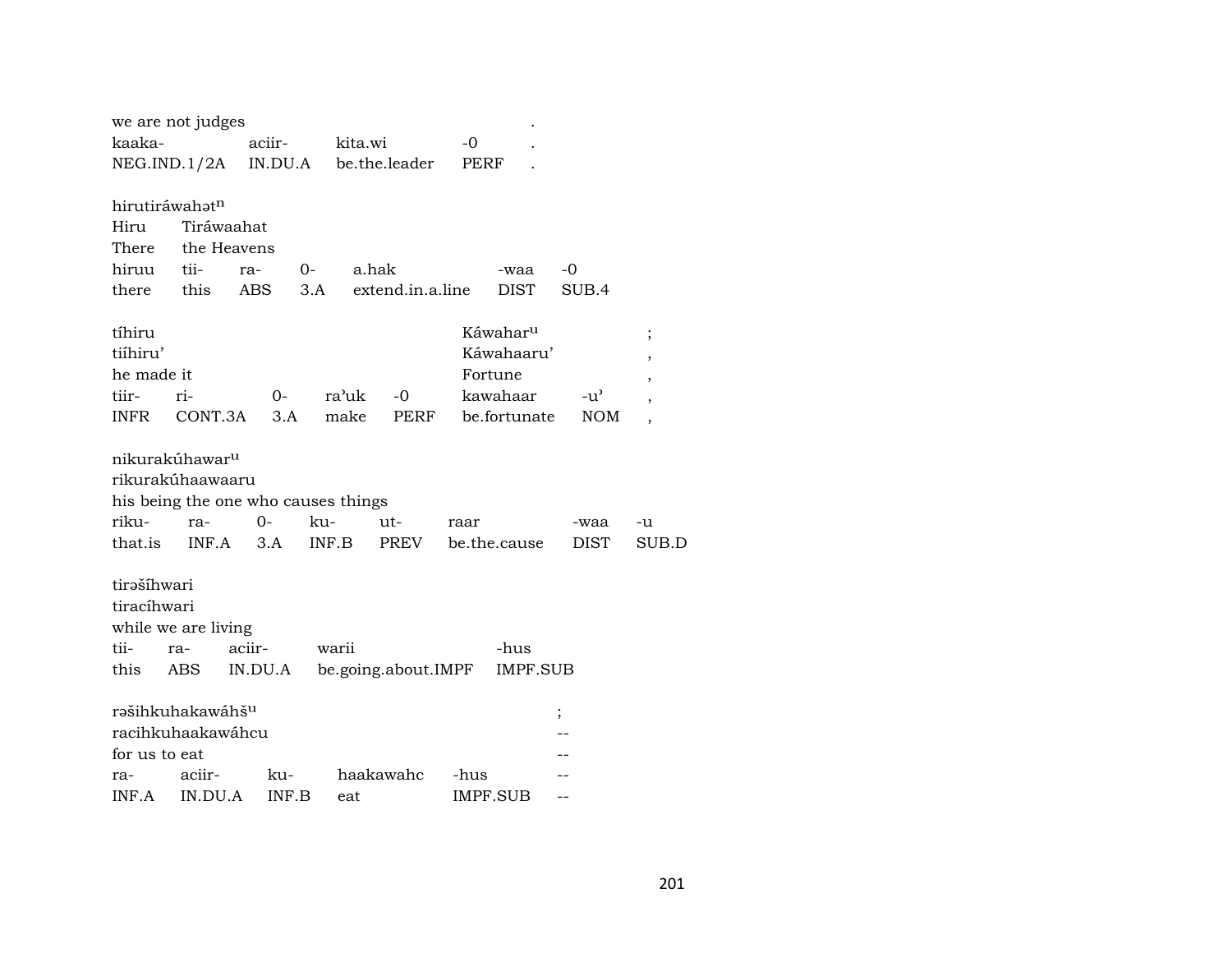|                          | rakuhákawaəš               |                          |                               |             |                       |           |                 |              |          |       |
|--------------------------|----------------------------|--------------------------|-------------------------------|-------------|-----------------------|-----------|-----------------|--------------|----------|-------|
|                          | rakuhaákawa'ac             |                          |                               |             |                       |           |                 |              |          |       |
| to eat                   |                            |                          |                               |             |                       |           |                 |              |          |       |
| ra-                      |                            | 0-                       | ku-                           |             | haakawahc             | $-0$      |                 |              |          |       |
| INF.A                    |                            | 3.A                      | INF.B                         | eat         |                       |           | SUB.4           |              |          |       |
|                          | nawitəkaráhis <sup>u</sup> |                          |                               |             |                       |           | п               |              |          |       |
|                          |                            |                          | raawiitakaaraáhisu'           |             |                       |           | п               |              |          |       |
|                          | suddenly                   |                          |                               |             |                       |           | п               |              |          |       |
| raa-                     |                            | wii-                     |                               | takaaraahis | $-u^{\prime}$         |           | п               |              |          |       |
| just                     |                            | now                      |                               | all.at.once | <b>NOM</b>            |           | п               |              |          |       |
|                          |                            |                          | Nikuwitiwawákahu              |             |                       |           |                 |              |          |       |
|                          |                            |                          | Rikuwitiwaawákaahu'           |             |                       |           |                 |              |          |       |
|                          |                            |                          | That is what he always says   |             |                       |           |                 |              |          |       |
| riku-                    |                            | wi-                      |                               | ti-         | $O -$                 | waa-      | waka            | -:hus        |          |       |
| that.is                  |                            |                          | QUOT                          | IND.3A      | 3.A                   | DIST      | say.IMPF        | IMPF         |          |       |
|                          |                            |                          |                               |             |                       |           |                 |              |          |       |
|                          |                            |                          | iriruwakawiriwar <sup>a</sup> |             |                       |           |                 |              |          |       |
|                          |                            |                          | iriruhwakaawiriwaara          |             |                       |           |                 |              |          |       |
|                          |                            |                          | the one who has good words    |             |                       |           |                 |              |          |       |
| irii-                    |                            | ra-                      | $0-$                          | uur-        |                       | wakaara-  | -wi             | hi.wa.ar     |          | -a    |
| that                     |                            | <b>ABS</b>               | 3.A                           | <b>PREV</b> | noise                 |           | SUB.L           | be.good.DIST |          | SUB.1 |
|                          |                            |                          |                               |             |                       |           |                 |              |          |       |
| ;                        |                            | kárarurawari             |                               |             |                       |           |                 |              |          |       |
|                          |                            |                          |                               |             |                       |           |                 |              |          |       |
|                          | káraruuraawaari            |                          |                               |             |                       |           |                 |              |          |       |
| $\overline{\phantom{a}}$ |                            |                          | he who believes things        |             |                       |           |                 |              |          |       |
| $\overline{ }$           | kara-                      |                          | ra-                           | $O -$       | uur-                  | raa.warii |                 | -hus         |          |       |
| $\overline{\phantom{a}}$ | <b>NEG</b>                 |                          | <b>ABS</b>                    | 3.A         | PREV                  |           | doubt.DIST.IMPF |              | IMPF.SUB |       |
|                          |                            |                          |                               |             |                       |           |                 |              |          |       |
| Náw <sup>a</sup>         |                            |                          | ruaháahu                      |             |                       |           |                 |              |          |       |
| Ráwa<br><b>Now</b>       |                            | $\overline{\phantom{a}}$ | ruu'ahaá'ahu                  |             | those who were coming |           |                 |              |          |       |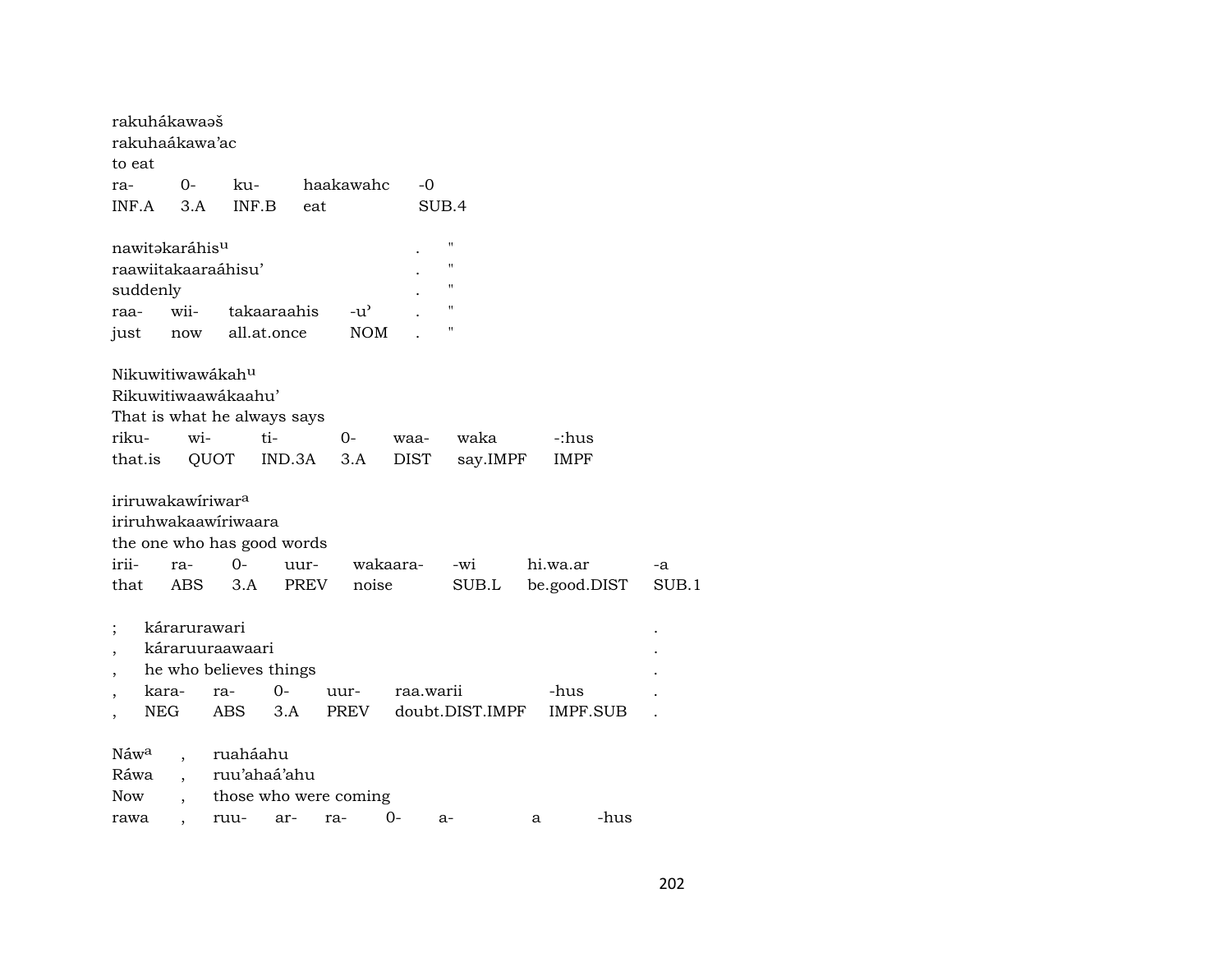| $\cdot$ |  |  |  |
|---------|--|--|--|

| wiwititatašáus<br>wiwitiitattacá'us<br>they were hungry                  |               |              |                            |                       |                     |         |               |                                                                    |                                              |                                                                    |                             |                                                                  |      |
|--------------------------------------------------------------------------|---------------|--------------|----------------------------|-----------------------|---------------------|---------|---------------|--------------------------------------------------------------------|----------------------------------------------|--------------------------------------------------------------------|-----------------------------|------------------------------------------------------------------|------|
| wii-                                                                     |               | wi-          |                            | ti-                   | $O -$               | ir-     | $ut -$        |                                                                    | ak-                                          |                                                                    | raca'us                     |                                                                  | -0   |
| now                                                                      |               | QUOT         |                            | IND.3A                | 3.P                 | OBV     | PREV          |                                                                    | PL.AN.3P                                     |                                                                    | be.hungry                   |                                                                  | PERF |
| $\bullet$                                                                | A<br>And<br>a |              | Aahawáku<br>he said<br>ar- | ahawáku'<br>ra-       | $0-$                | waka'u  | $-0$          |                                                                    |                                              | $\boldsymbol{\zeta}\boldsymbol{\zeta}$<br>$\epsilon\epsilon$<br>11 | hã<br>Haa<br>Ha<br>haa      | Ţ<br>$\overline{\phantom{a}}$<br>$\overline{\phantom{a}}$        |      |
|                                                                          | and           |              | EV                         | ABS                   | 3.A                 | say     | PERF          |                                                                    |                                              | н                                                                  | ha                          | $\overline{ }$                                                   |      |
| irirír <sup>i</sup> tn<br>iríriirit<br>there it stands<br>irii-<br>there |               | rii-<br>ASSR |                            | $O -$<br>3.A          | arik<br>be.standing |         | $-0$<br>PERF  | $^\mathrm{^\mathrm{o}}$<br>,<br>,<br>,<br>$\overline{\phantom{a}}$ | п<br>$\pmb{\mathsf{H}}$<br>п<br>П            |                                                                    |                             |                                                                  |      |
| kúaru<br>kú'aaru<br>perhaps its being<br>ku-<br><b>INDF</b>              |               | $ii-$        | SUBJ.3A                    | $0-$<br>3.A           | ar-<br>EV.          | 0<br>be | $-u$<br>SUB.D |                                                                    | kíwiku<br>kíwiiku'<br>kiwiik<br>buffalo.bull | a buffalo bull                                                     | $-u^{\prime}$<br><b>NOM</b> | $\cdot$<br>,<br>$\cdot$<br>$\bullet$<br>$\overline{\phantom{a}}$ |      |
| áku                                                                      |               |              |                            | nahúrahk <sup>i</sup> |                     |         |               |                                                                    |                                              |                                                                    |                             |                                                                  |      |

| -------- | ----------------- |  |
|----------|-------------------|--|
|          | rahírahki         |  |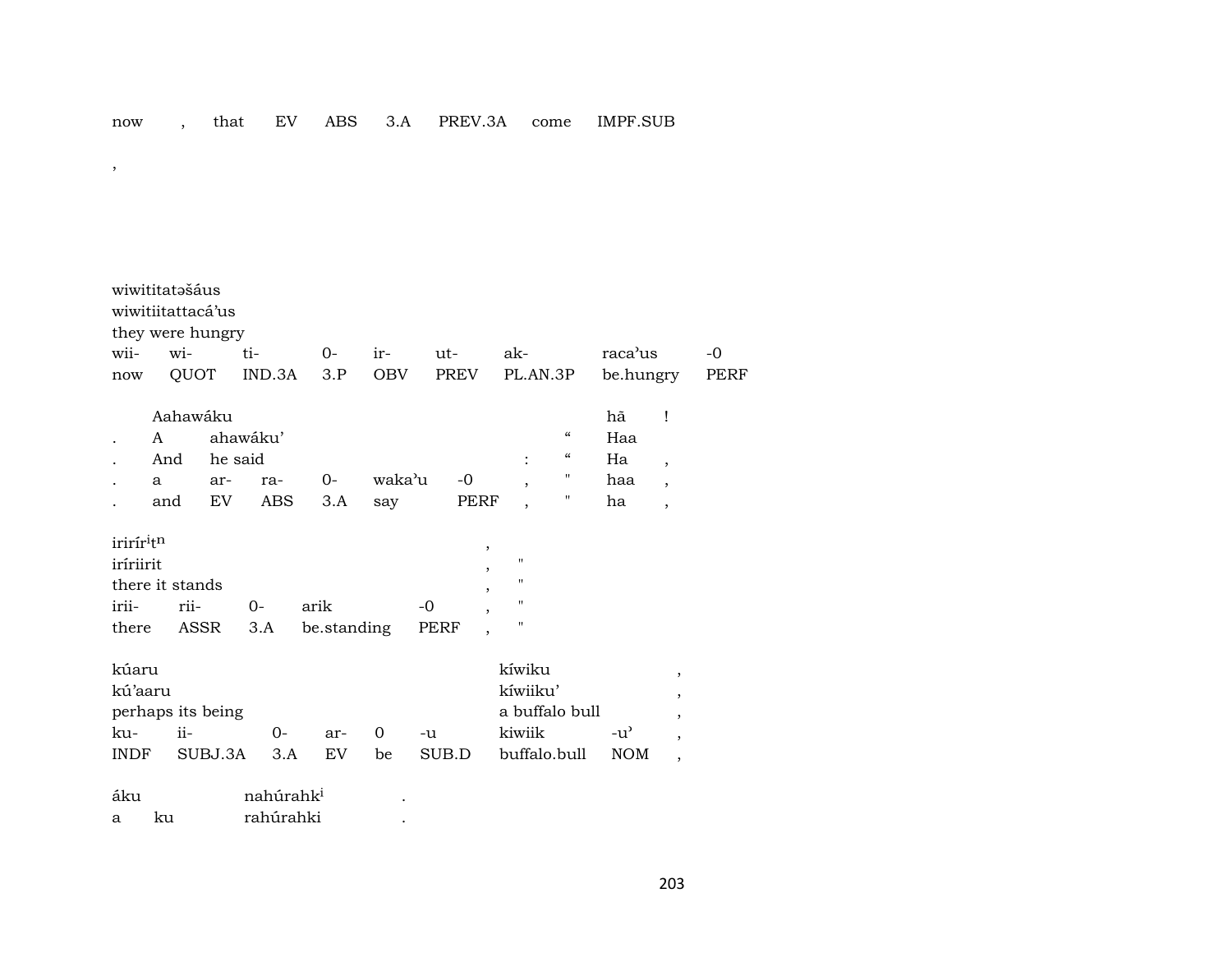| or<br>a             | perhaps<br>ku                                              | a deer   | rahuraar                      | -kis       |               |                    |                    |                     |             |
|---------------------|------------------------------------------------------------|----------|-------------------------------|------------|---------------|--------------------|--------------------|---------------------|-------------|
| or                  | <b>INDF</b>                                                |          | animal                        | <b>DIM</b> |               |                    |                    |                     |             |
| Ahawáku             |                                                            |          |                               |            | ,             | $\epsilon\epsilon$ | Náwa               | ,                   |             |
| Ahawáku'            |                                                            |          |                               |            |               | $\epsilon\epsilon$ | Ráwa               |                     |             |
| He said             |                                                            |          |                               |            |               | $\epsilon$         | <b>Now</b>         | $\cdot$             |             |
| ar-                 | ra-                                                        | $0-$     | waka'u                        | $-0$       |               | Н                  | rawa               |                     |             |
| EV                  | ABS                                                        | $3.A$    | say                           | PERF       |               | 11                 | now                | $\overline{ }$      |             |
| náwairi             |                                                            |          | Káwahar <sup>u</sup>          |            |               |                    | $\pmb{\mathsf{H}}$ |                     |             |
| ráwa                | iri                                                        |          | Káwahaaru'                    |            |               |                    | $\pmb{\mathsf{H}}$ |                     |             |
| now                 | there                                                      |          | Fortune                       |            |               |                    | $\mathbf H$        |                     |             |
| rawa                | irii                                                       |          | kawahaar                      |            | $-u^{\prime}$ |                    | $\mathbf{H}$       |                     |             |
| now                 | there                                                      |          | be.fortunate                  |            | <b>NOM</b>    |                    | $\pmb{\mathsf{H}}$ |                     |             |
|                     | Nikutatušukstakuhúru<br>Rikutatucukstaakuhúru'             |          |                               |            |               |                    |                    |                     |             |
|                     |                                                            |          | That is the way we used to do |            |               |                    |                    |                     |             |
| riku-               | ta-                                                        |          | $t-$                          | ut-        | uks-          | rak-               |                    | uhuur.uu            | $-0$        |
| that.is             |                                                            | IND.1/2A | 1.A                           | PREV       | AOR           |                    | $1/2$ .PL          | be.the.way.one.does | <b>PERF</b> |
| $si-$<br>DU         | Sirihkutíritn<br>Sirihkuutiírit<br>When they saw it<br>ra- | INF.A    | $0-$<br>ir-<br>3.A            | PL.3A      | ku-<br>INF.B  | ut-<br><b>PREV</b> | iirik<br>see       | -0<br>SUB.4         |             |
| nakuwáwaa<br>to eat | rakuwaáwa'a                                                |          |                               |            |               |                    | $^\mathrm{,}$      |                     |             |
| ra-                 | 0-                                                         | ku-      | waawa-                        | a          | -0            |                    |                    |                     |             |
| ABS                 | 3.A                                                        | INF.B    | <b>DIST</b>                   | eat        |               | SUB.4              | ,                  |                     |             |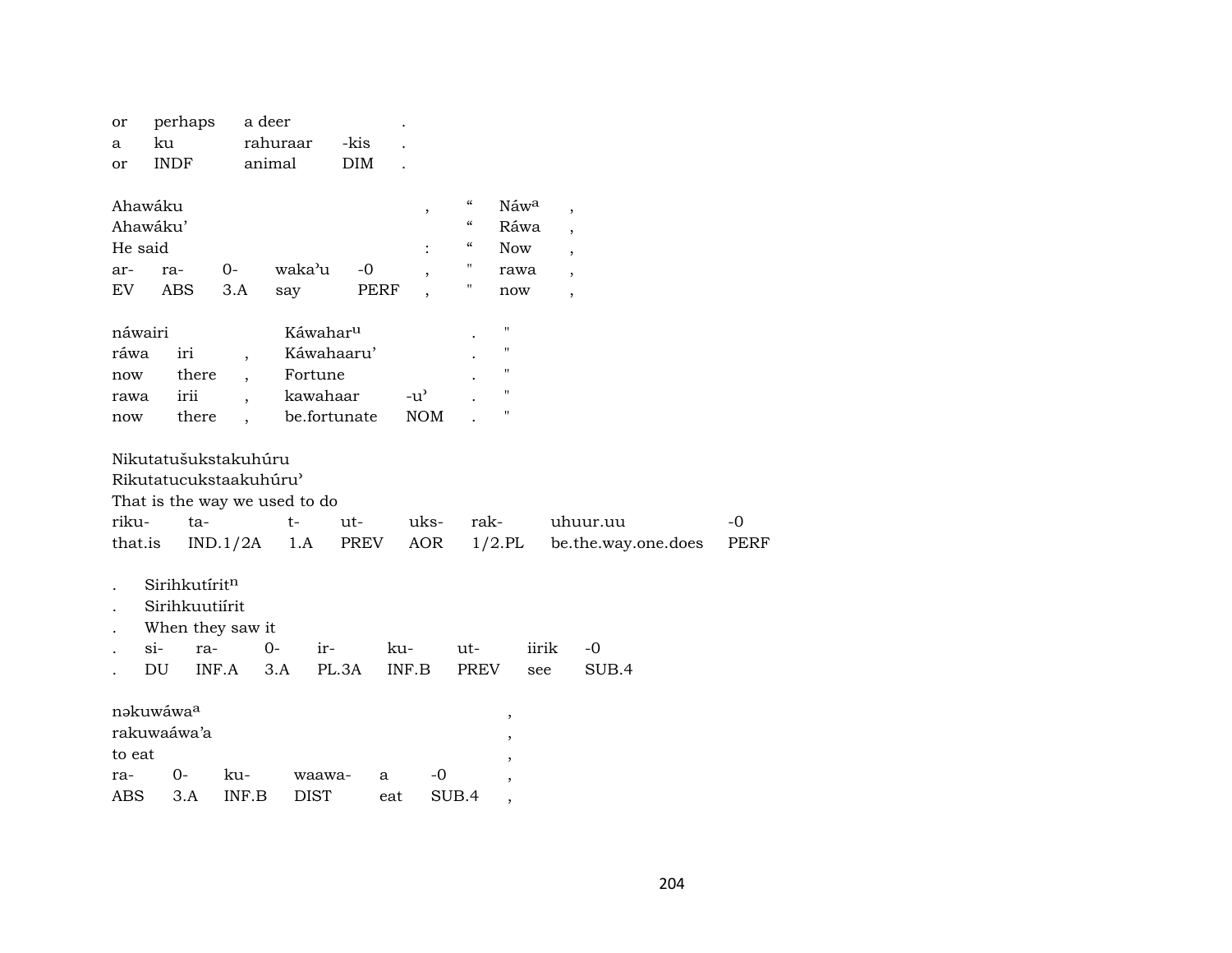|     | "<br>hiirirútiwaku                     |                                     |                 |  |           |       |  |  |      |  |  |  |
|-----|----------------------------------------|-------------------------------------|-----------------|--|-----------|-------|--|--|------|--|--|--|
|     | $\epsilon\epsilon$<br>hi iriruutiwáku' |                                     |                 |  |           |       |  |  |      |  |  |  |
|     |                                        | $\epsilon$<br>and thereupon he said |                 |  |           |       |  |  |      |  |  |  |
| hi  | irii- ruu- ti-                         |                                     | $\overline{O}$  |  | waka'u -0 |       |  |  | rawa |  |  |  |
| and | then                                   |                                     | then IND.3A 3.A |  | sav       | PERF. |  |  | now  |  |  |  |

| náw <sup>a</sup> iri |       | Káwahar <sup>u</sup> |        |  |  |  |
|----------------------|-------|----------------------|--------|--|--|--|
| ráwa                 | iri   | Káwahaaru'           |        |  |  |  |
| now                  | there | Fortune              |        |  |  |  |
| rawa                 | 1r11  | kawahaar             | $-11'$ |  |  |  |
| now                  | there | be.fortunate         | NOM    |  |  |  |

|                  | tírəstakawahət <sup>n</sup> |  |      |                                                 |         |  |  |  |  |  |  |  |
|------------------|-----------------------------|--|------|-------------------------------------------------|---------|--|--|--|--|--|--|--|
| tírastaakawaahat |                             |  |      |                                                 |         |  |  |  |  |  |  |  |
|                  | you Heavens here            |  |      |                                                 |         |  |  |  |  |  |  |  |
|                  | tii- ra- s-                 |  | rak- | a hak                                           | -waa -0 |  |  |  |  |  |  |  |
|                  |                             |  |      | here ABS 2.A 1/2.PL extend.in.a.line DIST SUB.4 |         |  |  |  |  |  |  |  |

|      |      | Náw <sup>a</sup> , wiritákawašist <sup>a</sup> |     |           |      |            |  |   |  |  |  |
|------|------|------------------------------------------------|-----|-----------|------|------------|--|---|--|--|--|
| ráwa |      | wiritaákawahcista                              |     |           |      |            |  |   |  |  |  |
| now  |      | we are going to eat now                        |     |           |      |            |  |   |  |  |  |
| rawa | wii- | rii-                                           | t-  | haakawahc | -his | -ta        |  | " |  |  |  |
| now  | now  | ASSR                                           | 1.A | eat       | PERF | <b>INT</b> |  | Π |  |  |  |

|                      | Ahihwawáktiku     |      |       |       |             |       | ٠              |                                        |                  |  |
|----------------------|-------------------|------|-------|-------|-------------|-------|----------------|----------------------------------------|------------------|--|
|                      | Ahihwaawáktiku'   |      |       |       |             |       | ٠              |                                        |                  |  |
|                      | They were talking |      |       |       |             |       | $\bullet$      |                                        |                  |  |
| ar-                  | ra-               | $0-$ | $ir-$ |       | waa.wak.tik | -:hus |                |                                        |                  |  |
| EV                   | ABS               | 3.A  | PL.3A |       | talk        | IMPF  |                |                                        |                  |  |
|                      |                   |      |       |       |             |       |                |                                        |                  |  |
| Ahihwak <sup>i</sup> |                   |      |       |       |             |       |                | $\epsilon$                             | Náw <sup>a</sup> |  |
|                      | Ahíhwaki'         |      |       |       |             |       |                | $\boldsymbol{\zeta}\boldsymbol{\zeta}$ | Ráwa             |  |
| They said            |                   |      |       |       |             |       | $\ddot{\cdot}$ | $\epsilon$                             | <b>Now</b>       |  |
| ar-                  | $ri-$             |      | 0-    | $ir-$ | waki        | -0    |                | 11                                     | rawa             |  |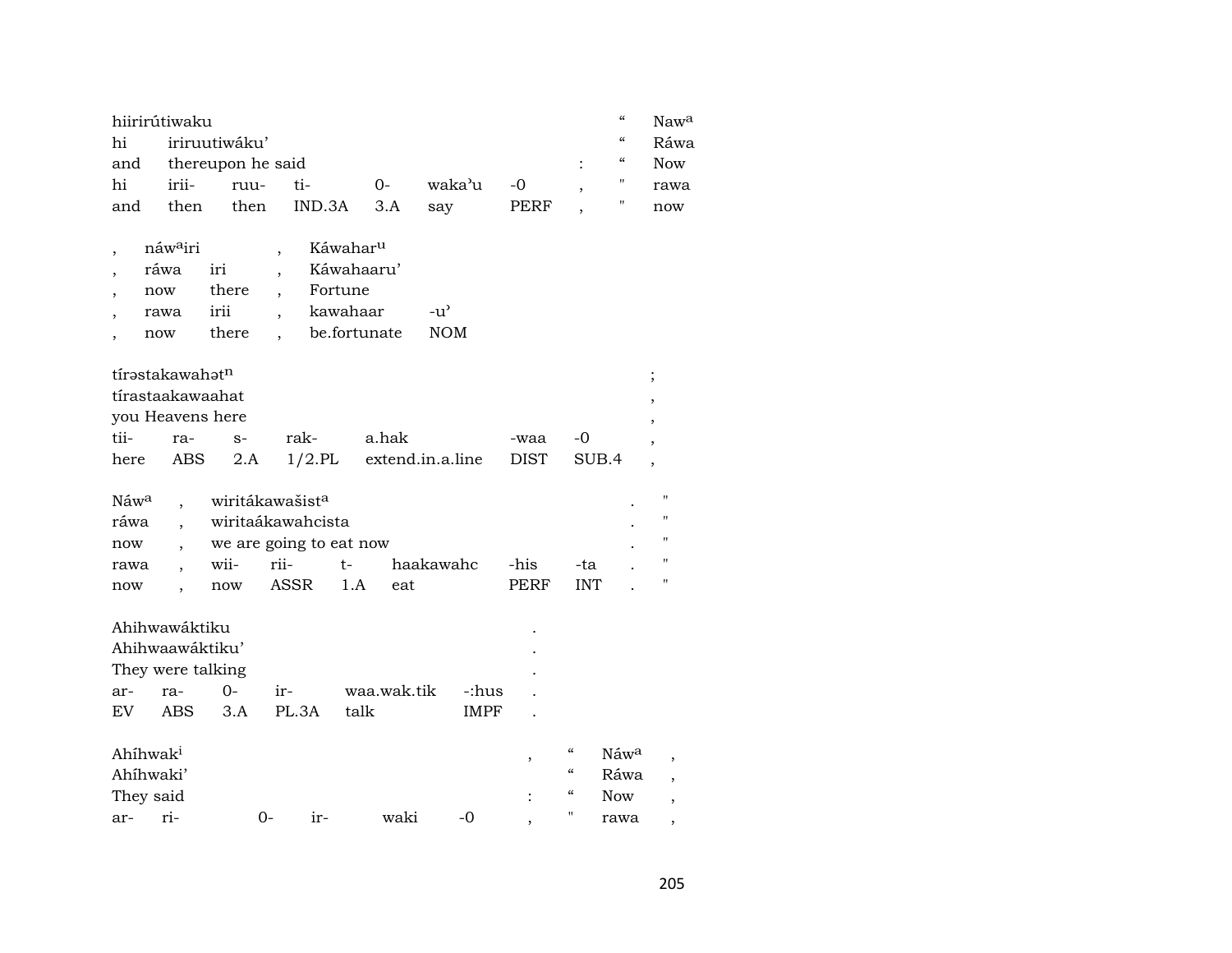| EV | CONT.3A |  | PL 3A | say PL | ÆRF<br>סם |  | now |  |
|----|---------|--|-------|--------|-----------|--|-----|--|
|----|---------|--|-------|--------|-----------|--|-----|--|

| Šaká <sup>a</sup> súksparit <sup>n</sup><br>Cakaá'a<br>Pleiades shoot it<br>cakaa'a<br>Pleiades |            |            | súksparit<br>shoot it<br>$i-$ | CONT.1/2A     |            | $S-$<br>2.A |      | uks-<br>JUSS | warik<br>shoot     |                          | $-0$<br>PERF       | ï | $\blacksquare$<br>$\blacksquare$<br>$\blacksquare$<br>11 |
|-------------------------------------------------------------------------------------------------|------------|------------|-------------------------------|---------------|------------|-------------|------|--------------|--------------------|--------------------------|--------------------|---|----------------------------------------------------------|
| Ahawáku                                                                                         |            |            |                               |               |            |             |      | Šakáª        |                    |                          | $\mathcal{C}$      |   |                                                          |
| Ahawáku'                                                                                        |            |            |                               |               |            |             |      | Cakaá'a      |                    |                          | $\epsilon\epsilon$ |   |                                                          |
| He said                                                                                         |            |            |                               |               |            |             |      | Pleides      |                    |                          | $\mathcal{C}$      |   |                                                          |
| ar-                                                                                             | ra-        | $O-$       |                               | waka'u        | $-0$       |             |      | cakaa'a      |                    |                          | $\pmb{\mathsf{H}}$ |   |                                                          |
| EV.                                                                                             | <b>ABS</b> | 3.A        | say                           |               |            | PERF        |      | Pleiades     |                    |                          | п                  |   |                                                          |
|                                                                                                 |            |            |                               |               |            |             |      |              |                    |                          |                    |   |                                                          |
| Kakúri                                                                                          |            |            |                               |               |            |             |      |              |                    | $^\mathrm{^{^\circ}}$    |                    |   |                                                          |
| Kaakúri'                                                                                        |            |            |                               |               |            |             |      |              |                    | $\overline{\phantom{a}}$ |                    |   |                                                          |
| No                                                                                              |            |            |                               |               |            |             |      |              |                    | $\overline{\phantom{a}}$ |                    |   |                                                          |
| kaaki-                                                                                          |            | $0-$       |                               | uur-          | $i-$       |             | 0    | -0           |                    |                          |                    |   |                                                          |
| NEG.IND.3A                                                                                      |            | 3.A        |                               | PREV          | <b>SEQ</b> |             | be   | <b>PERF</b>  |                    |                          |                    |   |                                                          |
| kakatiwárikst <sup>a</sup>                                                                      |            |            |                               |               |            |             |      |              |                    |                          |                    |   |                                                          |
| kaakatiiwáriksta                                                                                |            |            |                               |               |            |             |      |              |                    | $\vdots$                 |                    |   |                                                          |
| I am not going to shoot it                                                                      |            |            |                               |               |            |             |      |              |                    |                          |                    |   |                                                          |
| kaaka-                                                                                          |            | $t-$       |                               | $i-$          |            | warik       | -his |              | -ta                |                          |                    |   |                                                          |
| NEG.ID.1/2A 1.A                                                                                 |            |            |                               | SEQ           |            | shoot       |      | PERF         | <b>INT</b>         |                          |                    |   |                                                          |
|                                                                                                 |            |            |                               |               |            |             |      |              |                    |                          |                    |   |                                                          |
| hirukáwahar <sup>u</sup>                                                                        |            |            |                               |               |            |             |      |              |                    |                          |                    |   |                                                          |
| Hiru                                                                                            |            | Káwahaaru' |                               |               |            |             |      |              |                    |                          |                    |   |                                                          |
| There                                                                                           | Fortune    |            |                               |               |            |             |      |              |                    |                          |                    |   |                                                          |
| hiruu kawahaar                                                                                  |            |            |                               | $-u^{\prime}$ |            |             |      |              |                    |                          |                    |   |                                                          |
| there be.fortunate                                                                              |            |            |                               | <b>NOM</b>    |            |             |      |              |                    |                          |                    |   |                                                          |
|                                                                                                 |            |            |                               |               |            |             |      |              |                    |                          |                    |   |                                                          |
| rúksparitn                                                                                      |            |            |                               |               |            |             |      |              | $\pmb{\mathsf{H}}$ |                          |                    |   |                                                          |

| 1 uite put te |  |
|---------------|--|
| rúksparit     |  |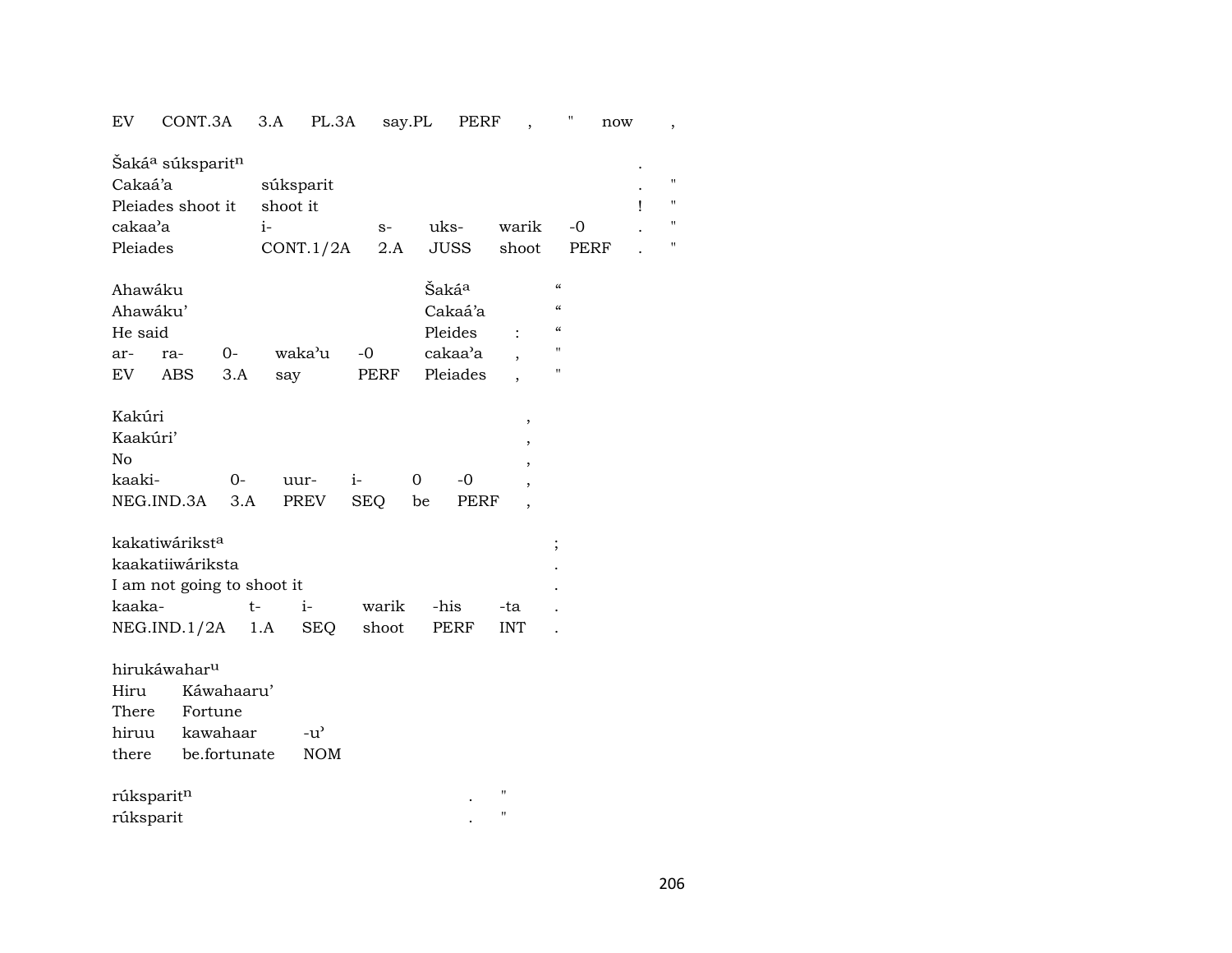| let him shoot it         |      |         |             |              |         |                | Ĩ                                      | П |                          |             |
|--------------------------|------|---------|-------------|--------------|---------|----------------|----------------------------------------|---|--------------------------|-------------|
| ri-                      |      | $O -$   | uks-        | warik        |         | $-0$           |                                        | П |                          |             |
| CONT.3A                  |      | 3.A     | <b>JUSS</b> | shoot        |         | <b>PERF</b>    |                                        | " |                          |             |
| Ahawáku                  |      |         |             |              |         | ,              | $\epsilon\epsilon$                     |   |                          |             |
| Ahawáku'                 |      |         |             |              |         |                | $\epsilon\epsilon$                     |   |                          |             |
| He said                  |      |         |             |              |         | $\ddot{\cdot}$ | $\boldsymbol{\zeta}\boldsymbol{\zeta}$ |   |                          |             |
| ar-                      | ra-  | $0-$    | waka'u      |              | -0      |                | п                                      |   |                          |             |
| EV                       | ABS  | 3.A     | say         |              | PERF    |                | п                                      |   |                          |             |
| Kakúri                   |      |         |             |              |         |                |                                        |   |                          |             |
| Kaakúri'                 |      |         |             |              |         |                |                                        |   | $\,$                     |             |
| No                       |      |         |             |              |         |                |                                        |   |                          |             |
| kaaki-                   |      | 0-      | uur-        | $i-$         |         | 0              | $-0$                                   |   | $\overline{\phantom{a}}$ |             |
| NEG.IND.3A               |      | 3.A     | PREV        |              | SEQ     | be             | PERF                                   |   |                          |             |
| núrišuks                 |      |         |             |              |         |                |                                        |   |                          |             |
| ruúricuks                |      |         |             |              |         |                |                                        |   |                          |             |
| let it be                |      |         |             |              |         |                |                                        |   |                          |             |
| ruu-                     | ri-  |         | 0-          | ir-          |         | ut-            | uks-                                   |   | 0                        | $-0$        |
| then                     |      | CONT.3A | 3.A         | <b>OBV</b>   |         | PREV           | JUSS                                   |   | be                       | <b>PERF</b> |
| iriwiraspak <sup>a</sup> |      |         |             |              |         |                |                                        | ; |                          |             |
| iriwiraspaaka            |      |         |             |              |         |                |                                        |   |                          |             |
| what you have said       |      |         |             |              |         |                |                                        |   |                          |             |
| irii-                    | wii- | ra-     | $S-$        |              | waak    |                | -a                                     |   |                          |             |
| what                     | now  | ABS     |             | 2.A          | say.SUB |                | SUB.1                                  |   |                          |             |
| tuhahúhtawi              |      |         |             |              |         |                |                                        | , |                          |             |
| Tuuhaahúhtawi'           |      |         |             |              |         |                |                                        |   |                          |             |
| It is difficult          |      |         |             |              |         |                |                                        |   |                          |             |
| ti-                      | 0-   | ut-     |             | raa.huhtawii |         |                | -0                                     |   |                          |             |
| IND.3A                   | 3.A  |         | <b>PREV</b> | be.difficult |         |                | PERF                                   |   |                          |             |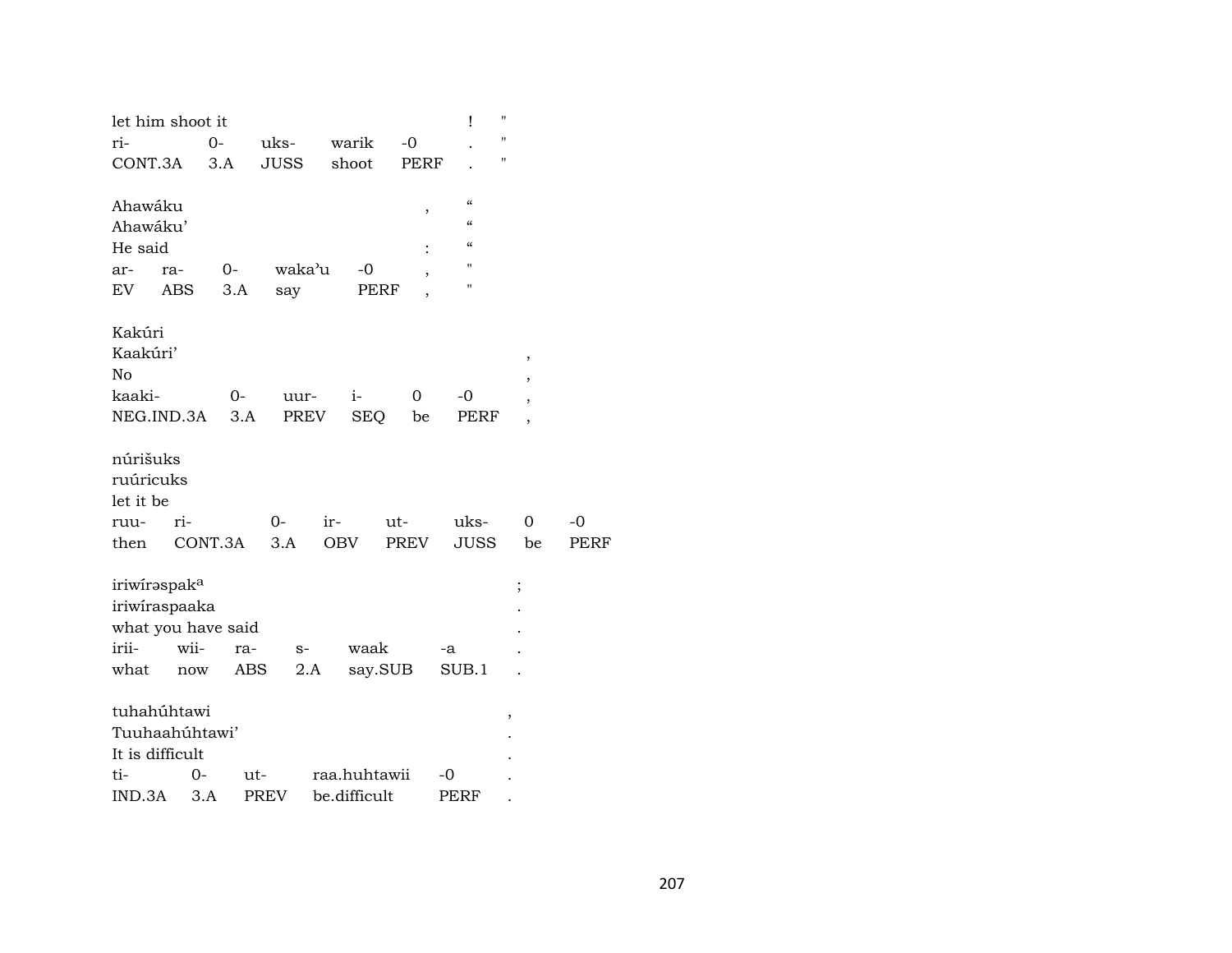|                  | witašakúhašaus<br>Witacakuúhaca'us    |                 |                            |           |      |       |                          |             |      |                    |
|------------------|---------------------------------------|-----------------|----------------------------|-----------|------|-------|--------------------------|-------------|------|--------------------|
|                  | We are hungry                         |                 |                            |           |      |       |                          |             |      |                    |
| wi-              | ti-                                   |                 | aca-                       | ku-       |      | ut-   | raca'us                  |             | -0   |                    |
| QUOT             | IND.3A                                |                 | IN.DU.P                    | 1.P       |      | PREV  | be.hungry                |             | PERF |                    |
|                  |                                       |                 |                            |           |      |       |                          |             |      |                    |
| Náw <sup>a</sup> |                                       |                 | šúskparitn                 |           |      |       |                          |             |      |                    |
| Ráwa             |                                       |                 | súksparit                  |           |      |       |                          |             |      | $^{\prime\prime}$  |
| Now              |                                       | shoot it        |                            |           |      |       |                          |             | ı    |                    |
| rawa             |                                       | $i-$            |                            | $S-$      | uks- |       | warik                    | $-0$        |      |                    |
| now              |                                       |                 | CONT.1/2A                  | 2.A       |      | JUSS  | shoot                    | <b>PERF</b> |      | Ħ                  |
|                  |                                       |                 |                            |           |      |       |                          |             |      |                    |
| Ahawáku          |                                       |                 |                            |           |      |       | $\mathcal{C}$<br>$\mu$   |             |      |                    |
| Ahawáku'         |                                       |                 |                            |           |      |       |                          |             |      |                    |
| He said          |                                       |                 |                            |           |      |       | $\alpha$                 |             |      |                    |
| ar-              | ra-                                   | $0-$            | waka'u                     | -0        |      |       | П                        |             |      |                    |
| EV               | ABS                                   | 3.A             | say                        | PERF      |      |       | Ħ                        |             |      |                    |
|                  | Iwiritiwáriksta                       |                 |                            |           |      |       |                          |             |      | $\blacksquare$     |
| I                |                                       | wiritiiwáriksta |                            |           |      |       |                          |             |      | $\pmb{\mathsf{H}}$ |
| And              |                                       |                 | now I am going to shoot it |           |      |       |                          |             |      | н                  |
| i                | wii-                                  | rii-            | $t-$                       | $i-$      |      | warik | -his                     | -ta         |      | $\pmb{\mathsf{H}}$ |
| and              | now                                   | ASSR            | 1.A                        | SEQ       |      | shoot | <b>PERF</b>              | <b>INT</b>  |      |                    |
|                  |                                       |                 |                            |           |      |       |                          |             |      |                    |
| Híruahiatn       |                                       |                 |                            |           |      |       |                          |             |      |                    |
| Hiru             | ahí'at                                |                 |                            |           |      |       |                          |             |      |                    |
| Then             | he went                               |                 |                            |           |      |       |                          |             |      |                    |
| hiruu            | ar-                                   | ri-             |                            | $0-$      | at   | $-0$  |                          |             |      |                    |
| then             | EV                                    |                 | CONT.3A                    | 3.A       | go   | PERF  |                          |             |      |                    |
|                  |                                       |                 |                            |           |      |       | $\overline{\phantom{a}}$ |             |      |                    |
|                  | Aahatakás <sup>i</sup> t <sup>n</sup> |                 |                            |           |      |       |                          |             |      |                    |
| a                | ahatakaásit                           |                 |                            |           |      |       |                          |             |      |                    |
| and              | he shot                               |                 |                            |           |      |       |                          |             |      |                    |
| а                | ar-                                   | ra-             | 0-                         | takaas.ik |      | -0    |                          |             |      |                    |

 $\cdot$  $\cdot$  $\ddot{\phantom{0}}$  $\cdot$  $\bullet$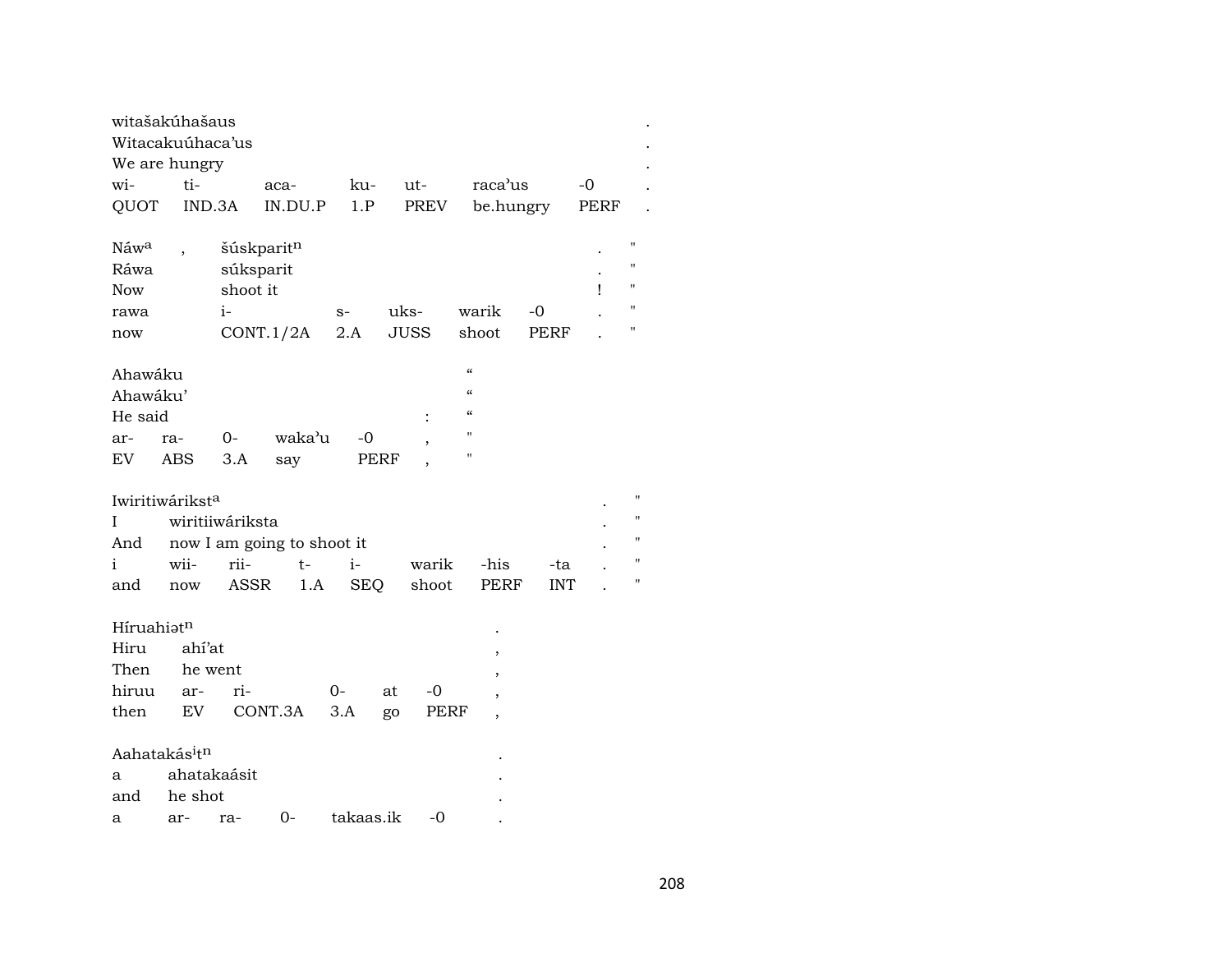| and      | EV                |        | <b>ABS</b>              | 3.A    | shoot       |       | PERF      |             |            |      |      |  |
|----------|-------------------|--------|-------------------------|--------|-------------|-------|-----------|-------------|------------|------|------|--|
|          | Tihwakiahu        |        |                         |        |             |       |           |             |            |      |      |  |
|          | Tihwaki'aahu'     |        |                         |        |             |       |           |             |            |      |      |  |
| They say |                   |        |                         |        |             |       |           |             |            |      |      |  |
| ti-      |                   | $0-$   | ir-                     |        | waki.a      |       |           | -:hus       |            |      |      |  |
| IND.3A   |                   | 3.A    | PL.3A                   |        | say.PL.IMPF |       |           | <b>IMPF</b> |            |      |      |  |
|          | ruwitiriwiuhatn   |        |                         |        |             |       |           |             |            |      |      |  |
|          | ruuwitiriwi'uuhat |        |                         |        |             |       |           |             |            |      |      |  |
|          |                   |        | then he brought it down |        |             |       |           |             |            |      |      |  |
| ruu-     | wi-               |        | ti-                     |        | $O-$        | ri-   |           | wi.uuhak    | $-0$       |      |      |  |
| then     |                   | QUOT   |                         | IND.3A | 3.A         | PORT  |           | fall        | PERF       |      |      |  |
|          |                   |        |                         |        |             |       |           |             |            |      |      |  |
|          | Hiwihiruahíra     |        |                         |        |             |       |           |             |            |      |      |  |
| Hi       |                   | wihiru |                         |        | ahiíra'     |       |           |             |            |      |      |  |
| And      | then              |        |                         |        | he came     |       |           |             |            |      |      |  |
| hi       | wii-              |        | hiruu                   |        | ar-<br>ra-  |       | $O-$      | a-          | ir-        | a    | -0   |  |
| and      | now               |        | then                    |        | EV          | ABS   | 3.A       | PREV.3A     | <b>OBV</b> | come | PERF |  |
|          | Híkiši            |        |                         |        |             |       |           |             |            |      |      |  |
|          | Hi                | kici   |                         |        |             |       |           |             |            |      |      |  |
|          | And               | but    |                         |        |             |       |           |             |            |      |      |  |
|          | hi                | kici   |                         |        |             |       |           |             |            |      |      |  |
|          | and               | but    |                         |        |             |       |           |             |            |      |      |  |
|          | aharəšarakísa     |        |                         |        |             |       |           |             |            |      |      |  |
|          | ahaaracarahkisa'  |        |                         |        |             |       |           |             |            |      |      |  |
|          | they came running |        |                         |        |             |       |           |             |            |      |      |  |
| ar-      | ra-               |        | $0-$                    | a-     |             | raar- |           | tarahkis-   | a          | -0   |      |  |
| EV       | ABS               |        | 3.A                     |        | PREV.3A     |       | PL.INDV.A | be.strong   | come       | PERF |      |  |
|          |                   |        |                         |        |             |       |           |             |            |      |      |  |

. .

209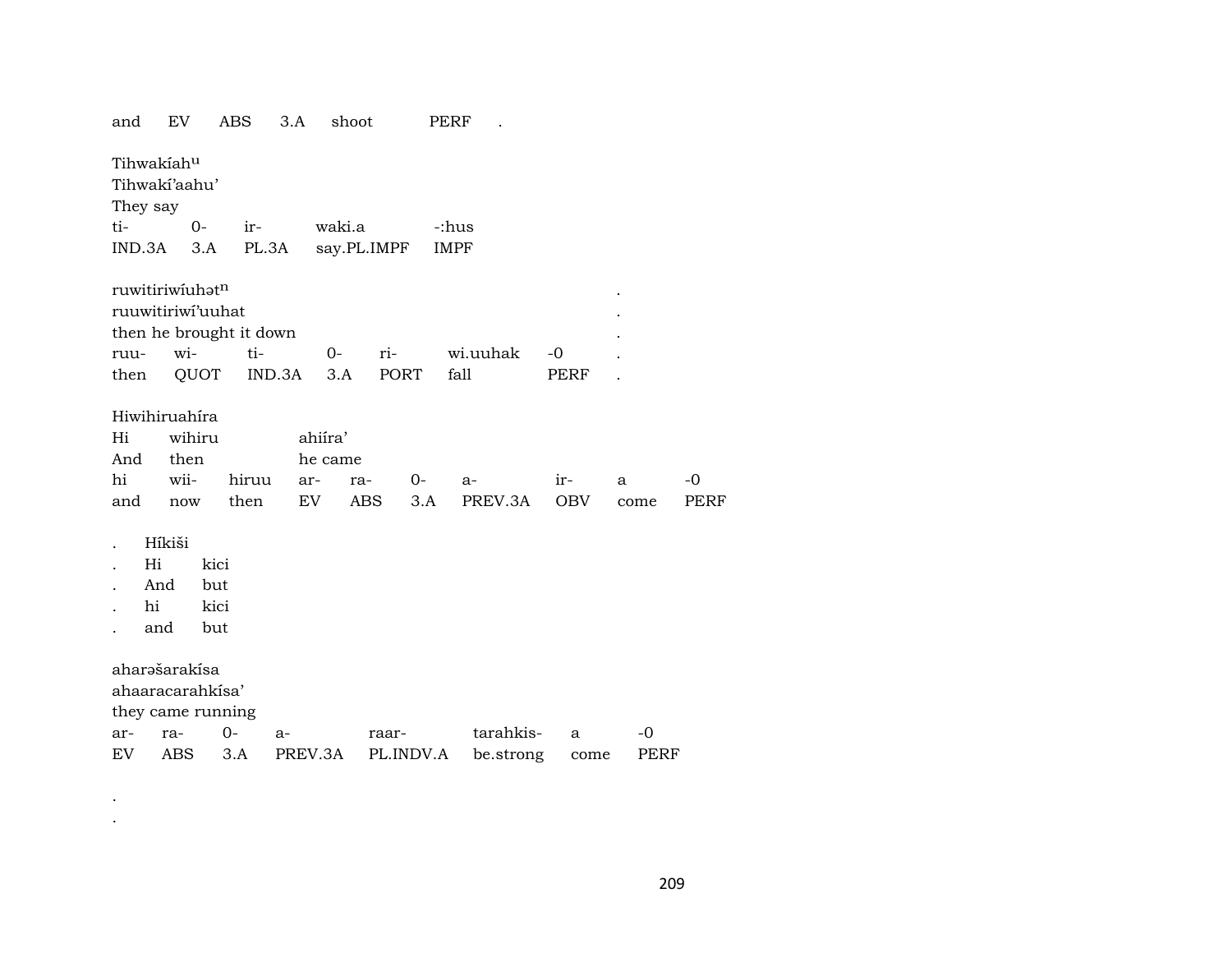| Ahawáku  |                   |                      |             |                    |                | $\mathcal{C}$            | Náwairi            |                                        |                          |             |
|----------|-------------------|----------------------|-------------|--------------------|----------------|--------------------------|--------------------|----------------------------------------|--------------------------|-------------|
| Ahawáku' |                   |                      |             |                    |                | $\pmb{\zeta}\pmb{\zeta}$ | Ráwa               | iíri                                   | $\overline{ }$           |             |
| He said  |                   |                      |             |                    | $\ddot{\cdot}$ | $\mathcal{C}\mathcal{C}$ | <b>Now</b>         | then                                   | $\overline{\phantom{a}}$ |             |
| ar-      | ra-               | $0-$                 | waka'u      | $-0$               |                | $\pmb{\mathsf{H}}$       | rawa               | irii                                   | $\overline{\phantom{a}}$ |             |
| EV       | <b>ABS</b>        | 3.A                  | say         | PERF               |                | 11                       | now                | then                                   | $\overline{\phantom{a}}$ |             |
|          |                   |                      |             |                    |                |                          |                    |                                        |                          |             |
| wirísa   |                   |                      |             |                    |                |                          |                    |                                        |                          |             |
| wiriísa  |                   |                      |             |                    |                |                          | $\pmb{\mathsf{H}}$ |                                        |                          |             |
|          | now it lies there |                      |             |                    |                |                          | $\mathbf{H}$       |                                        |                          |             |
| wii-     | ri-               |                      | $0-$        | sa                 | $-0$           |                          | $\mathbf H$        |                                        |                          |             |
| now      | CONT.3A           |                      | 3.A         | be.lying           | PERF           |                          | п                  |                                        |                          |             |
|          |                   |                      |             |                    |                |                          |                    |                                        |                          |             |
|          | wikuhitatəšáus    |                      |             |                    |                |                          |                    |                                        |                          |             |
|          | Wikuhiitattacá'us |                      |             |                    |                |                          |                    |                                        |                          |             |
|          |                   | Now they were hungry |             |                    |                |                          |                    |                                        |                          |             |
| wii-     | kuur-             | ra-                  | $0-$        | ir-                | ut-            |                          | ak-                | raca'us                                |                          | $-0$        |
| now      | <b>DUB</b>        | <b>ABS</b>           | 3.P         | <b>OBV</b>         | <b>PREV</b>    |                          | PL.AN.3P           | be.hungry                              |                          | <b>PERF</b> |
| п        |                   | Aahárahwišatn        |             |                    |                |                          |                    |                                        |                          |             |
|          | A                 |                      | ahárahwicat |                    |                |                          |                    |                                        |                          |             |
|          | And               |                      |             | they arrived there |                |                          |                    |                                        |                          |             |
|          | a                 | ar-                  | ra-         | $0-$               | raar-          |                          | wic.at             | $-0$                                   |                          |             |
|          | and               | EV                   | ABS         | 3.A                | PL.INDV.A      |                          | arrive             | <b>PERF</b>                            |                          |             |
|          |                   |                      |             |                    |                |                          |                    |                                        |                          |             |
| Aahawáku |                   |                      |             |                    |                |                          | šaká <sup>a</sup>  | $\boldsymbol{\mathcal{C}}$             |                          |             |
| A        | ahawáku'          |                      |             |                    |                |                          | Cakaá'a            | $\boldsymbol{\zeta}\boldsymbol{\zeta}$ |                          |             |
| And      | he said           |                      |             |                    |                |                          | Pleides            | $\boldsymbol{\zeta}\boldsymbol{\zeta}$ |                          |             |
| a        | ar-               | ra-                  | $0-$        | waka'u             | -0             |                          | cakaa'a            | "                                      |                          |             |
| and      | <b>EV</b>         | ABS                  | 3.A         | say                | PERF           |                          | Pleiades           | $\pmb{\mathsf{H}}$                     |                          |             |

. .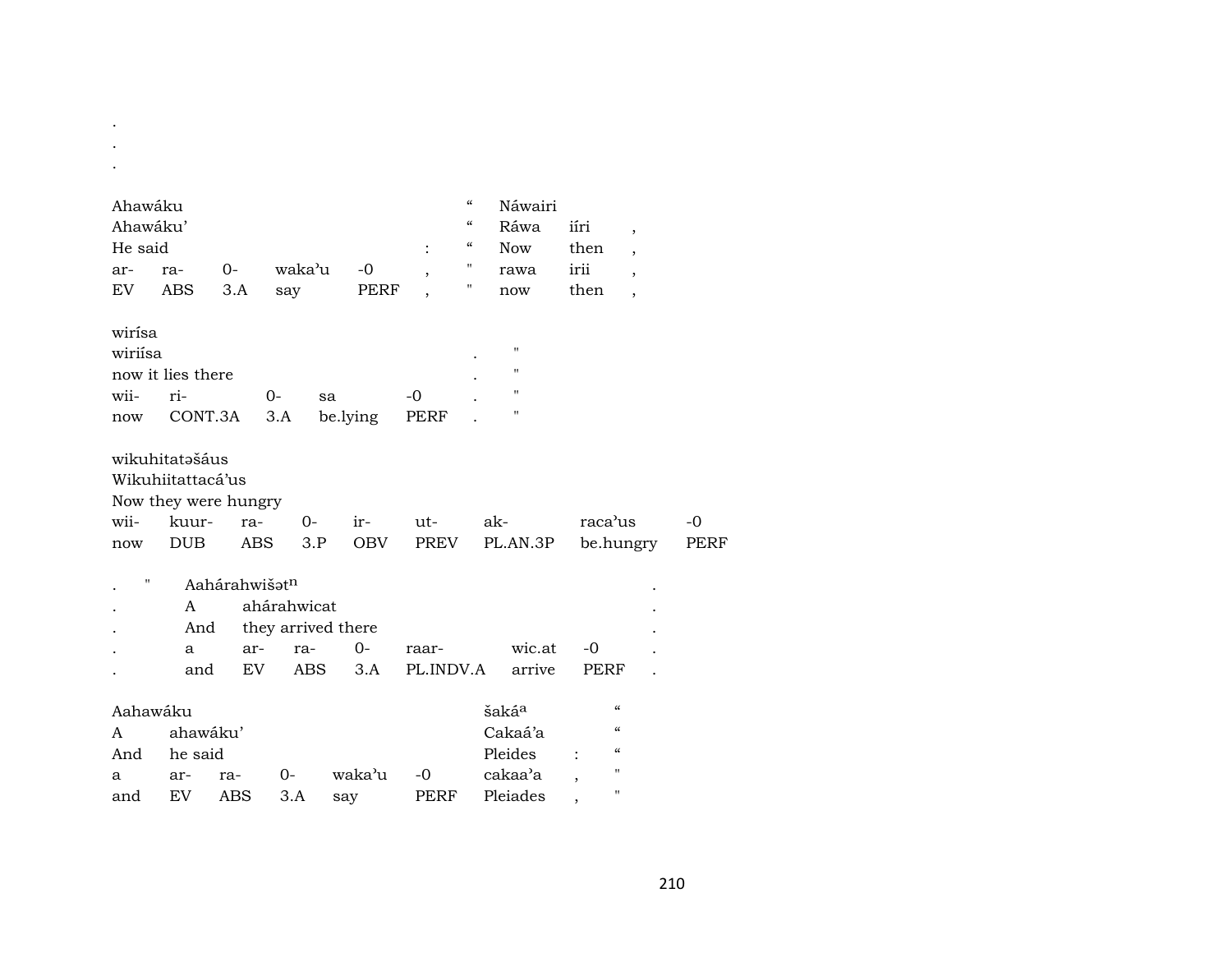| Nawahá                   |      | Ţ                        |                                       |             |           |                          |             |             |                          |      |
|--------------------------|------|--------------------------|---------------------------------------|-------------|-----------|--------------------------|-------------|-------------|--------------------------|------|
| Ráwa                     | haa  |                          |                                       |             |           |                          |             |             |                          |      |
| <b>Now</b>               | see  | ,                        |                                       |             |           |                          |             |             |                          |      |
| rawa                     | haa  |                          |                                       |             |           |                          |             |             |                          |      |
| now                      | see  | $\overline{\phantom{a}}$ |                                       |             |           |                          |             |             |                          |      |
| hawirisuhatíšis          |      |                          |                                       |             |           |                          |             |             |                          |      |
| haawirisuuhaattiícis     |      |                          |                                       |             |           |                          |             |             |                          |      |
| here you have learned    |      |                          |                                       |             |           |                          |             |             |                          |      |
| haa-                     | wii- | rii-                     | $S-$                                  | ut-         | rak-      |                          | riicis      |             | $-0$                     |      |
| here                     | now  | <b>ASSR</b>              | 2.A                                   | PREV        | $1/2$ .PL |                          | learn.about |             |                          | PERF |
| nawahá                   |      | Ţ                        | kirúkurar <sup>i</sup> t <sup>n</sup> |             |           |                          |             |             |                          |      |
| Ráwa                     | haa  |                          | kirú kuraarit                         |             |           |                          |             |             |                          |      |
| <b>Now</b>               | see  | ,                        | where is he                           |             |           |                          |             |             |                          |      |
| rawa                     | haa  |                          | kiruu                                 | ku-         | ra-       | $0-$                     | arik        |             |                          | $-0$ |
| now                      | see  |                          | where                                 | <b>INDF</b> | ABS       | 3.A                      |             | be.standing |                          | PERF |
| Káwahar <sup>u</sup>     |      |                          | ,                                     |             |           |                          |             |             |                          |      |
| Káwahaaru'               |      |                          |                                       |             |           |                          |             |             |                          |      |
| Fortune                  |      |                          |                                       |             |           |                          |             |             |                          |      |
| kawahaar                 |      | $-u^{\prime}$            |                                       |             |           |                          |             |             |                          |      |
| be.fortunate             |      | <b>NOM</b>               |                                       |             |           |                          |             |             |                          |      |
| tiwirakútik <sup>a</sup> |      |                          |                                       |             |           |                          |             | Hã          | Ţ                        |      |
| tiwirakuútika            |      |                          |                                       |             |           |                          |             | Haa         |                          |      |
| when he killed it        |      |                          |                                       |             |           |                          | ?           | Ha          | $\overline{\phantom{a}}$ |      |
| tii-                     | wii- | ra-                      | 0-                                    | kuut.ik     | -a        |                          |             | haa         | $\overline{\phantom{a}}$ |      |
| when                     | when | <b>ABS</b>               | 3.A                                   | kill        |           | SUB.1                    |             | ha          | ,                        |      |
| harítar <sup>i</sup> tn  |      |                          |                                       |             |           | $\overline{\phantom{a}}$ | hã          | Ţ           |                          |      |
| haariítarit              |      |                          |                                       |             |           |                          | Haa         |             |                          |      |
| here I stand             |      |                          |                                       |             |           |                          | Ha          |             |                          |      |
| haa-                     | rii- | t-                       | arik                                  |             | -0        |                          | haa         |             |                          |      |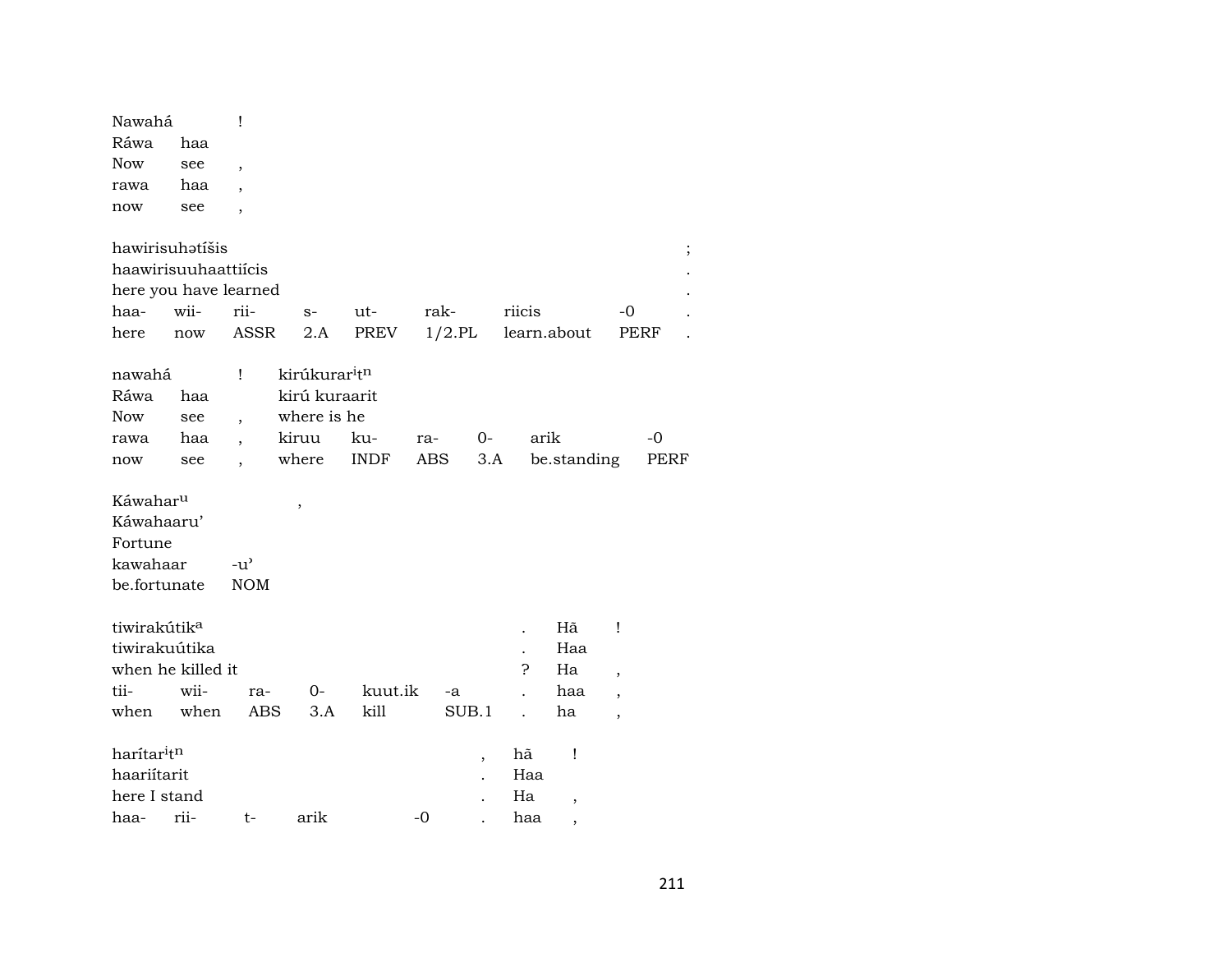| ASSR<br>here                                                                                                                                                                                      | 1.A                                                                           | be.standing                      | PERF                             | $\ddot{\phantom{a}}$ | ha                                         | $\cdot$                     |                                                                                                                                                                               |     |          |       |
|---------------------------------------------------------------------------------------------------------------------------------------------------------------------------------------------------|-------------------------------------------------------------------------------|----------------------------------|----------------------------------|----------------------|--------------------------------------------|-----------------------------|-------------------------------------------------------------------------------------------------------------------------------------------------------------------------------|-----|----------|-------|
| tiratárik <sup>i</sup><br>tiraatáriki<br>I who stand here<br>tii-<br>ra-<br>ABS<br>here                                                                                                           | $t-$<br>1.A                                                                   | arik<br>be.standing              | $-i$<br>SUB.2                    |                      |                                            |                             |                                                                                                                                                                               |     |          |       |
| tatuhátiwiras <sup>a</sup><br>tatuuhá'a<br>I caused it                                                                                                                                            |                                                                               |                                  |                                  |                      | tiwiraasa                                  | this one lying              |                                                                                                                                                                               |     |          |       |
| ta-                                                                                                                                                                                               | t-<br>ut-                                                                     | raar                             |                                  | $-$ <sup>2</sup>     | tii-                                       | wii-                        | ra-                                                                                                                                                                           | 0-  | sa       | $-0$  |
| IND.1/2A                                                                                                                                                                                          | 1.A                                                                           | PREV                             | be.the.cause                     | EX                   | this                                       | $\operatorname{now}$        | ABS                                                                                                                                                                           | 3.A | be.lying | SUB.4 |
| tiwirašihakawašístar <sup>i</sup> tn<br>tiwiraciihaákawahcístarit<br>this one that we are going to eat<br>tii-<br>wii-<br>this<br>now<br>Aahihwak <sup>i</sup><br>$\mathbf{A}$<br>And<br>a<br>and | ra-<br><b>ABS</b><br>ahíhwaki'<br>they said<br>ar-<br>ra-<br>EV<br><b>ABS</b> | aciir-<br>IN.DU.A<br>$0-$<br>3.A | haakawahc<br>eat<br>ir-<br>PL.3A | waki<br>say.PL       | -his<br><b>PERF</b><br>$-0$<br><b>PERF</b> | -ta<br><b>INT</b><br>$\, ,$ | -rit<br><b>INT.SUB</b><br>$\boldsymbol{\zeta}\boldsymbol{\zeta}$<br>$\pmb{\mathcal{C}}$<br>$\boldsymbol{\zeta}\boldsymbol{\zeta}$<br>$\pmb{\mathsf{H}}$<br>$\pmb{\mathsf{H}}$ |     |          |       |
| Irísuhaa<br>$\mathbf I$<br>And<br>rii-<br>i                                                                                                                                                       | rísuuha'a<br>you did cause it<br>$S-$                                         | ut-                              | raar                             |                      | $\overline{\phantom{0}}$                   |                             |                                                                                                                                                                               |     |          |       |
| ASSR<br>and                                                                                                                                                                                       | 2.A                                                                           | PREV                             | be.the.cause                     |                      | EX                                         |                             |                                                                                                                                                                               |     |          |       |
| hikiširuhá<br>hi<br>kici                                                                                                                                                                          | ruuhá'a                                                                       |                                  |                                  |                      |                                            |                             |                                                                                                                                                                               |     |          |       |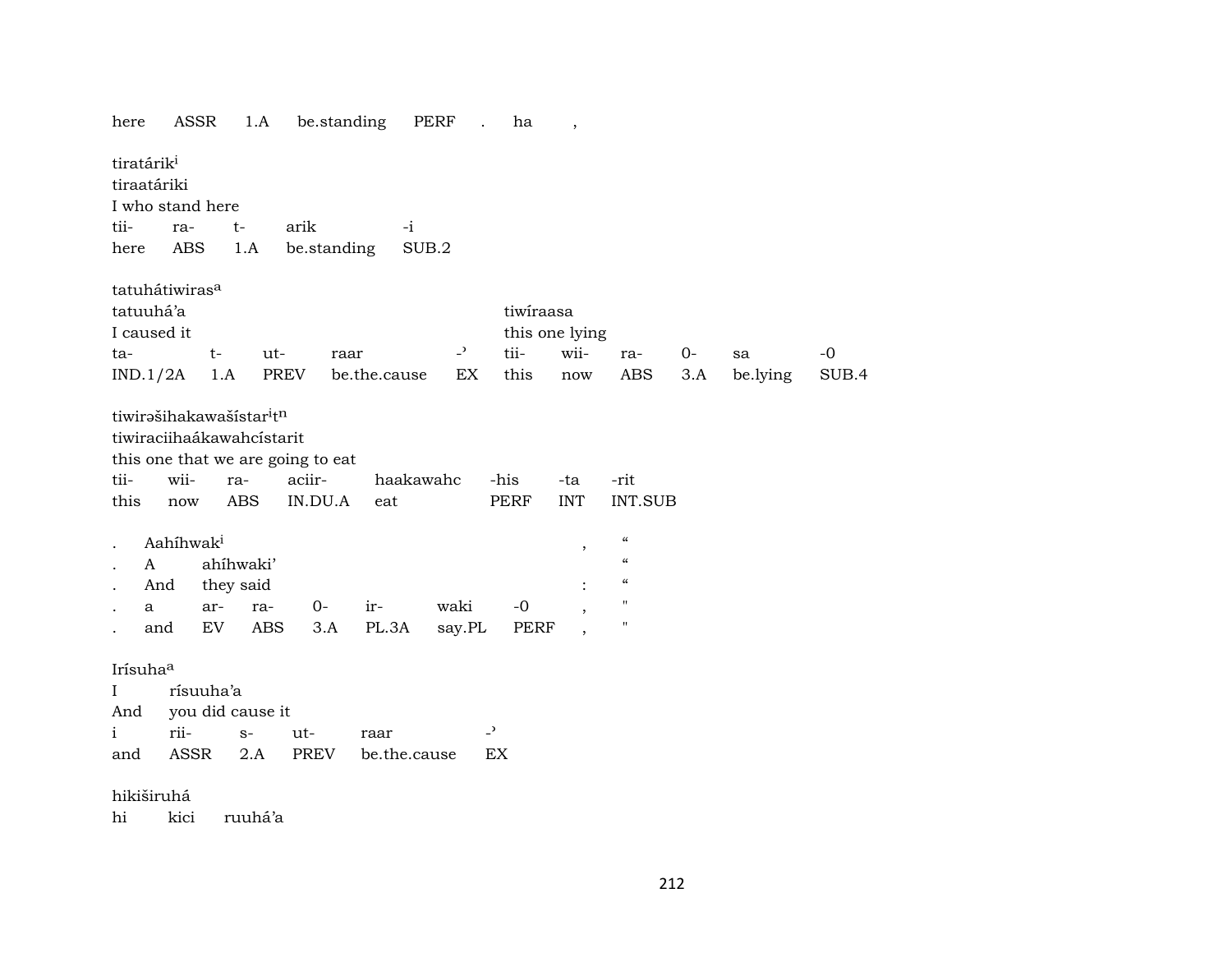| and                  | but                     | he caused it     |        |             |          |                          |                                        |                |               |
|----------------------|-------------------------|------------------|--------|-------------|----------|--------------------------|----------------------------------------|----------------|---------------|
| hi                   | kici                    | ra-              | 0-     | ut-         | raar     |                          | $\overline{\phantom{a}}$               |                |               |
| and                  | but                     | <b>ABS</b>       | 3.A    | <b>PREV</b> |          | be.the.cause             | <b>EX</b>                              |                |               |
| Káwahar <sup>u</sup> |                         |                  |        |             |          |                          |                                        |                |               |
| Káwahaaru'           |                         |                  | $\, ,$ |             |          |                          |                                        |                |               |
| Fortune              |                         |                  |        |             |          |                          |                                        |                |               |
| kawahaar             |                         | $-u^{\prime}$    |        |             |          |                          |                                        |                |               |
|                      | be.fortunate            | <b>NOM</b>       |        |             |          |                          |                                        |                |               |
|                      | rahkuwíška <sup>a</sup> |                  |        |             |          |                          |                                        |                |               |
|                      | raahkuwicka'a           |                  |        |             |          |                          | $\boldsymbol{\zeta}\boldsymbol{\zeta}$ |                |               |
|                      | when he thought         |                  |        |             |          |                          | $\boldsymbol{\zeta}\boldsymbol{\zeta}$ |                |               |
| ra-                  | $0-$                    | ar-              | ku-    | wicka       | -a       |                          | п                                      |                |               |
| INF.A                | 3.A                     | <b>EV</b>        | INF.B  | want        | SUB.1    |                          | п                                      |                |               |
|                      | suhuhákawaəš            |                  |        |             |          |                          |                                        | $\blacksquare$ |               |
|                      | Suhuuhaákawa'ac         |                  |        |             |          |                          |                                        | $\blacksquare$ |               |
| Eat it now           |                         |                  |        |             |          |                          |                                        | "              |               |
| i-                   |                         | $S-$             | uhur-  | haakawahc   |          | -0                       |                                        | "              |               |
| CONT.1/2A            |                         | 2.A              | now    | eat         |          | <b>PERF</b>              |                                        | $\blacksquare$ |               |
|                      |                         |                  |        |             |          |                          |                                        |                |               |
| Irár <sup>i</sup>    |                         |                  |        |             |          | $\overline{\phantom{a}}$ | tiratáritn                             |                |               |
| Iraári'              |                         |                  |        |             |          |                          | tiraataárit                            |                |               |
| <b>Brother</b>       |                         |                  |        |             |          | $\overline{\phantom{a}}$ | every now and then                     |                |               |
| i-                   |                         | -raar-           |        | -ri'        |          | $\overline{\phantom{a}}$ | tiraataarit                            |                |               |
| 3.POSS.A             |                         | same.sex.sibling |        |             | 3.POSS.B |                          | every.now.and.then                     |                |               |
|                      | nahkuwíška <sup>a</sup> |                  |        |             |          |                          | Káwahar <sup>u</sup>                   |                |               |
|                      | raahkuwícka'a           |                  |        |             |          |                          | Káwahaaru'                             |                |               |
|                      | when he thought         |                  |        |             |          |                          | Fortune                                |                |               |
| ra-                  | 0-                      | ar-              | ku-    | wicka       | -a       |                          | kawahaar                               |                | $-u^{\prime}$ |
| INF.A                | 3.A                     | EV               | INF.B  | want        | SUB.1    |                          | be.fortunate                           |                | <b>NOM</b>    |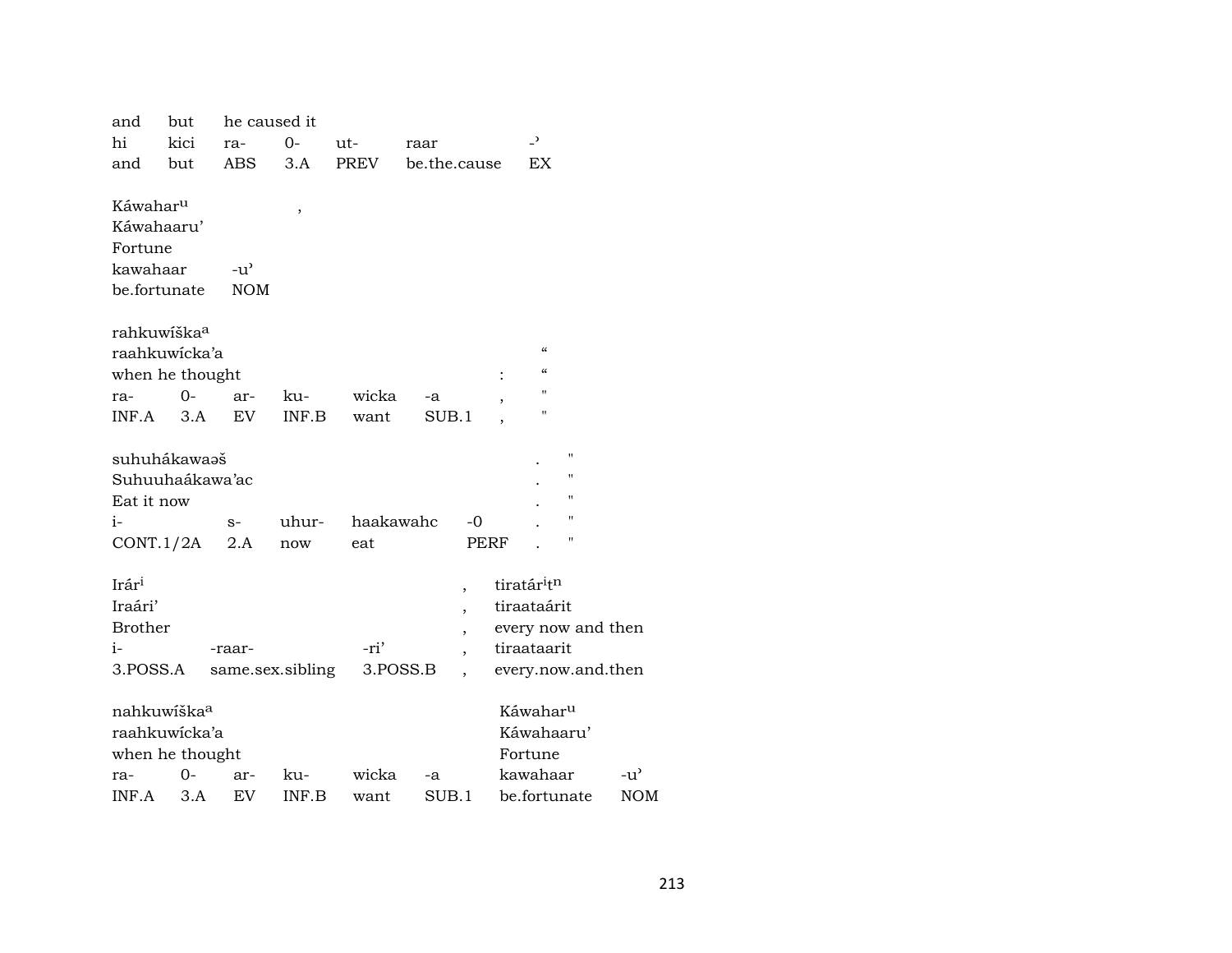|                        | $\epsilon$              |
|------------------------|-------------------------|
| $\bullet$<br>$\bullet$ | $\epsilon$              |
| ,                      | $^{\prime\prime}$       |
| ,                      | $\blacksquare$          |
|                        | kirakarisihákawaaš<br>٠ |

| Kíra kariisihaákawa'ac |                               |         |              |             |  |
|------------------------|-------------------------------|---------|--------------|-------------|--|
| Perhaps you won't eat  |                               |         |              |             |  |
| kira kara- i-          |                               | $s-$ i- | haakawahc -0 |             |  |
|                        | perhaps NEG CONT.1/2A 2.A SEQ |         | eat          | <b>PERF</b> |  |

| Ħ<br>Ħ |                |   |
|--------|----------------|---|
| Ħ      |                |   |
|        | Irári          | , |
|        | Iraári'        | , |
|        | <b>Brother</b> | , |

 $\mathbf{u}$ 

| -raar-                               | -ri' |  |
|--------------------------------------|------|--|
| 3. POSS.A same.sex.sibling 3. POSS.B |      |  |

|     | atariwáhtikut <sup>n</sup>    |                          |  |                 |      |       |  |
|-----|-------------------------------|--------------------------|--|-----------------|------|-------|--|
| a   | taariwáhtiikut                |                          |  |                 |      |       |  |
|     | and one would starve to death |                          |  |                 |      |       |  |
| a   | ti-                           |                          |  | 0- ar- riwahtii | kuut | $-0$  |  |
| and |                               | IND.3A 3.P EV be.starved |  | die             | PERF |       |  |
|     | Nikutihwakiáh <sup>u</sup>    |                          |  |                 |      |       |  |
|     | Rikutihwaki'aahu'             |                          |  |                 |      |       |  |
|     | That is what they say         |                          |  |                 |      |       |  |
|     | riku- ti-                     |                          |  | waki.a          |      | -:hus |  |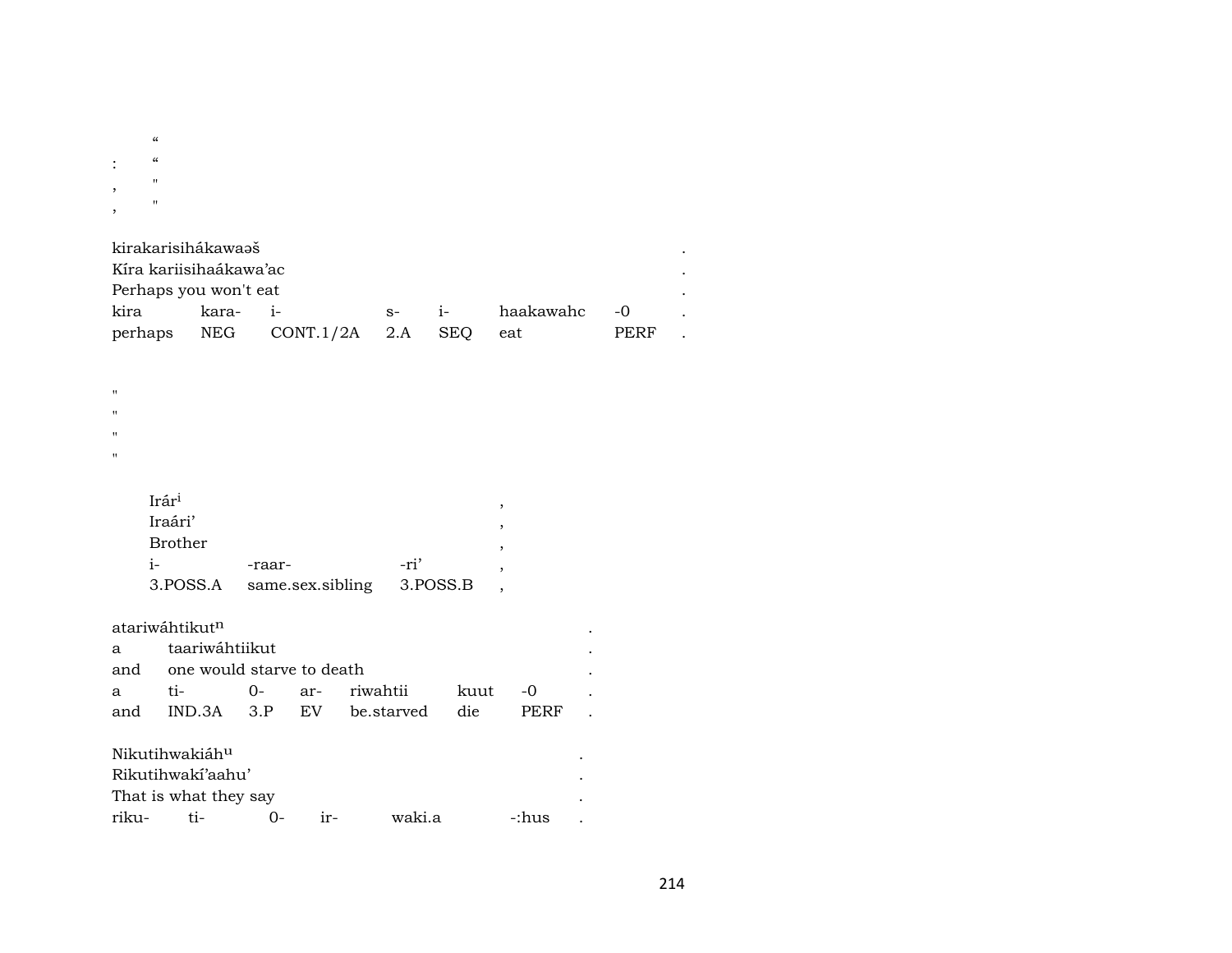| that.is                                            | IND.3A                                                     |             | 3.P           | PL.3A       |         | say.PL.IMPF               |       | <b>IMPF</b> |      |      |
|----------------------------------------------------|------------------------------------------------------------|-------------|---------------|-------------|---------|---------------------------|-------|-------------|------|------|
|                                                    | Awitariwáhtikutn                                           |             |               |             |         |                           |       |             |      |      |
| A                                                  | witaariwáhtiikut                                           |             |               |             |         |                           |       |             |      |      |
| And                                                | he would starve to death                                   |             |               |             |         |                           |       |             |      |      |
| a                                                  | wi-                                                        | ti-         |               | $0-$        | ar-     | riwahtii                  |       | kuut        | -0   |      |
| and                                                | QUOT                                                       |             | IND.3A        | 3.P         | EV      | be.starved                |       | die         | PERF |      |
| šáhiks<br>cáhiks<br>a person<br>icaahiks<br>person |                                                            |             |               |             |         |                           |       |             |      |      |
|                                                    | ararutarurawiúsit                                          |             |               |             |         |                           |       |             |      |      |
| a                                                  | raaruutáruurawi'uusit                                      |             |               |             |         |                           |       |             |      |      |
| and                                                | then he would just expire                                  |             |               |             |         |                           |       |             |      |      |
| a                                                  | raa-                                                       | ruu-        | ti-           |             | $O -$   | ar-                       | uur-  | awi.uusik   |      | -0   |
| and                                                | just                                                       | then        |               | IND.3A      | 3.A     | EV                        | PREV  | pass.away   |      | PERF |
| ti-                                                | Tuhahuhtáwi<br>Tuhaahúhtawi'<br>It was difficult<br>IND.3A | $0-$<br>3.A | $ut-$<br>PREV | raa-<br>way |         | huur.tawi<br>be.difficult |       | -0<br>PERF  |      |      |
| rakuhásaus<br>to be hungry                         | rakuuháca'us                                               |             |               |             |         |                           |       |             |      |      |
| ra-                                                | $O -$                                                      | ku-         | ut-           |             | raca'us |                           | -0    |             |      |      |
| INF.A                                              | 3.A                                                        | INF.B       |               | PREV        |         | be.hungry                 | SUB.4 |             |      |      |
| Híhikiri                                           |                                                            |             | kakawiška     |             |         |                           |       |             |      |      |
| Hi                                                 | híkiiri                                                    |             | kaakaahwicka' |             |         |                           |       |             |      |      |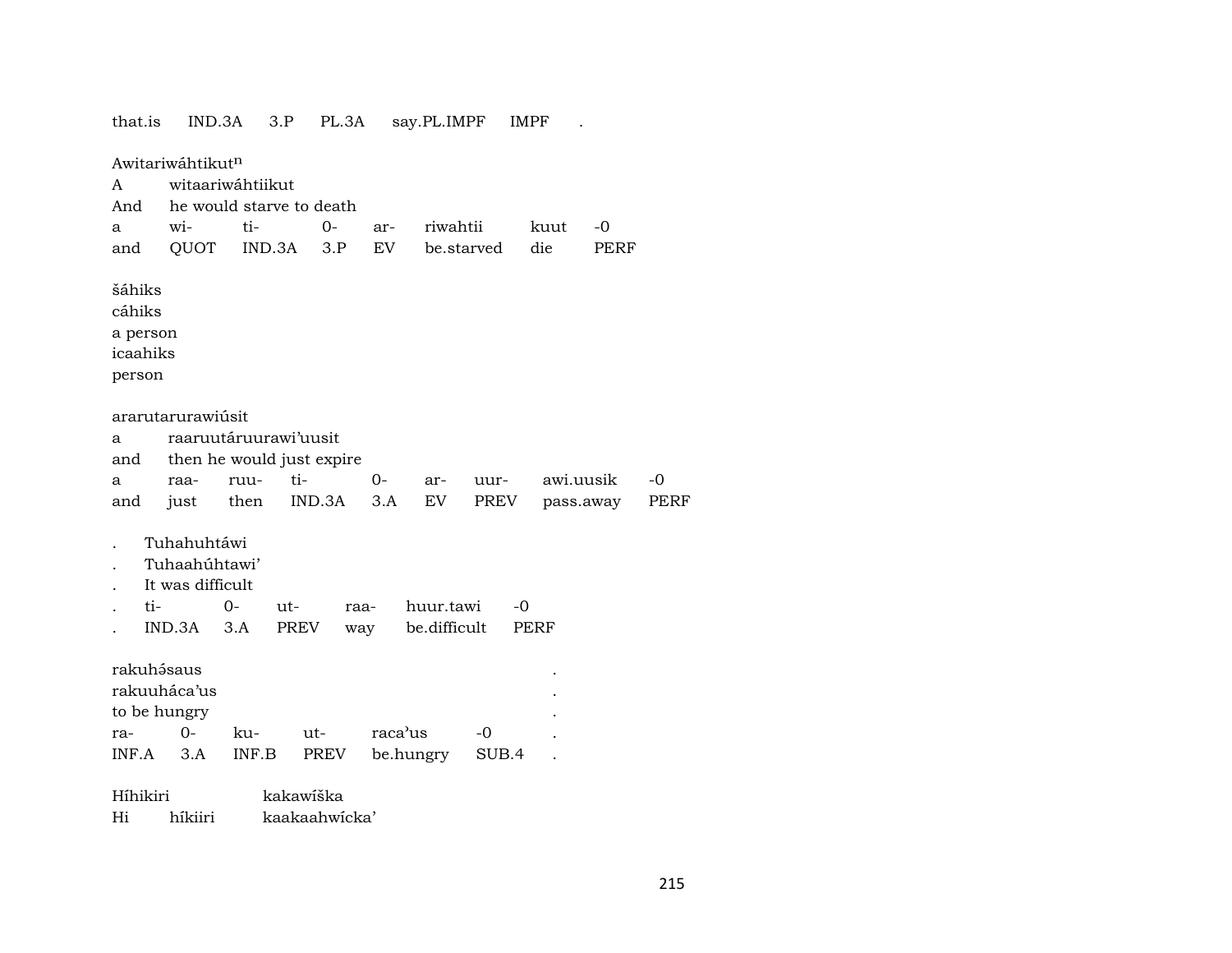| And                      | so it was                    |                                     | he did not want it            |     |            |       |           |             |      |       |                          |                          |
|--------------------------|------------------------------|-------------------------------------|-------------------------------|-----|------------|-------|-----------|-------------|------|-------|--------------------------|--------------------------|
| hi                       | hikiiri                      |                                     | kaaki-                        |     | $\Omega$   | ar-   |           | wicka       | -0   |       |                          |                          |
| and                      | indeed                       |                                     | NEG.IND.3A                    |     | 3.A        | EV.   |           | want        | PERF |       |                          |                          |
| Káwahar <sup>u</sup>     |                              |                                     | $\vdots$                      |     |            |       |           |             |      |       |                          |                          |
|                          | Káwahaaru'                   |                                     |                               |     |            |       |           |             |      |       |                          |                          |
| Fortune                  |                              |                                     |                               |     |            |       |           |             |      |       |                          |                          |
| kawahaar                 |                              | $-u$ <sup><math>\prime</math></sup> |                               |     |            |       |           |             |      |       |                          |                          |
|                          | be.fortunate                 | <b>NOM</b>                          |                               |     |            |       |           |             |      |       |                          |                          |
|                          | ikarahákawašist <sup>a</sup> |                                     |                               |     |            |       |           |             | $\,$ |       |                          |                          |
| $\mathbf{I}$             |                              |                                     | karahaákawahcista             |     |            |       |           |             |      |       |                          |                          |
| And                      |                              |                                     | he was not going to eat       |     |            |       |           |             |      |       |                          |                          |
| $\mathbf{i}$             | ka-                          | ra-                                 | $0-$                          |     | haakawahc  |       | -his      | -ta         |      |       |                          |                          |
| and                      | <b>NEG</b>                   | <b>ABS</b>                          | 3.A                           | eat |            |       | PERF      | <b>INT</b>  |      |       |                          |                          |
|                          | atariwáhtikutn               |                                     |                               |     |            |       |           |             |      |       | Náw <sup>a</sup>         | $\overline{\phantom{a}}$ |
| a                        | taariwáhtiikut               |                                     |                               |     |            |       |           |             |      |       | Ráwa                     | $\overline{\phantom{a}}$ |
| and                      |                              |                                     | one would starve to death     |     |            |       |           |             |      |       | <b>Now</b>               | $\overline{\phantom{a}}$ |
| a                        | ti-                          | $0-$                                | ar-                           |     | riwahtii   |       | kuut      | $-0$        |      |       | rawa                     | $\overline{\phantom{a}}$ |
| and                      | IND.3A                       |                                     | EV.<br>3.P                    |     | be.starved |       | die       | <b>PERF</b> |      |       | now                      | $\overline{\phantom{a}}$ |
|                          | hiruahiriraráwihutn          |                                     |                               |     |            |       |           |             |      |       |                          |                          |
| hiru                     |                              |                                     | ahiriiraraawihut              |     |            |       |           |             |      |       |                          |                          |
| then                     |                              |                                     | they packed it on their backs |     |            |       |           |             |      |       |                          |                          |
| hiruu                    | ar-                          | ra-                                 | $0-$                          | ir- |            | $i-$  |           | raar-       |      |       | ra.awi.huk               | $-0$                     |
| then                     | EV                           | <b>ABS</b>                          | 3.A                           |     | PL.3A      | SEQ   |           | 3PL.INAN.P  |      | carry |                          | <b>PERF</b>              |
|                          | hiruahíraratn                |                                     |                               |     |            |       |           |             |      |       | $\, ,$                   |                          |
| $\overline{\phantom{a}}$ | hiru                         | ahíraarat                           |                               |     |            |       |           |             |      |       |                          |                          |
| $\overline{ }$           | then                         | they went                           |                               |     |            |       |           |             |      |       |                          |                          |
|                          | hiruu                        | ar-                                 | ri-                           |     | 0-         | raar- |           | at          | -0   |       |                          |                          |
| $\overline{ }$           | then                         | EV                                  | CONT.3A                       |     | 3.A        |       | PL.INDV.A | go          | PERF |       | $\overline{\phantom{a}}$ |                          |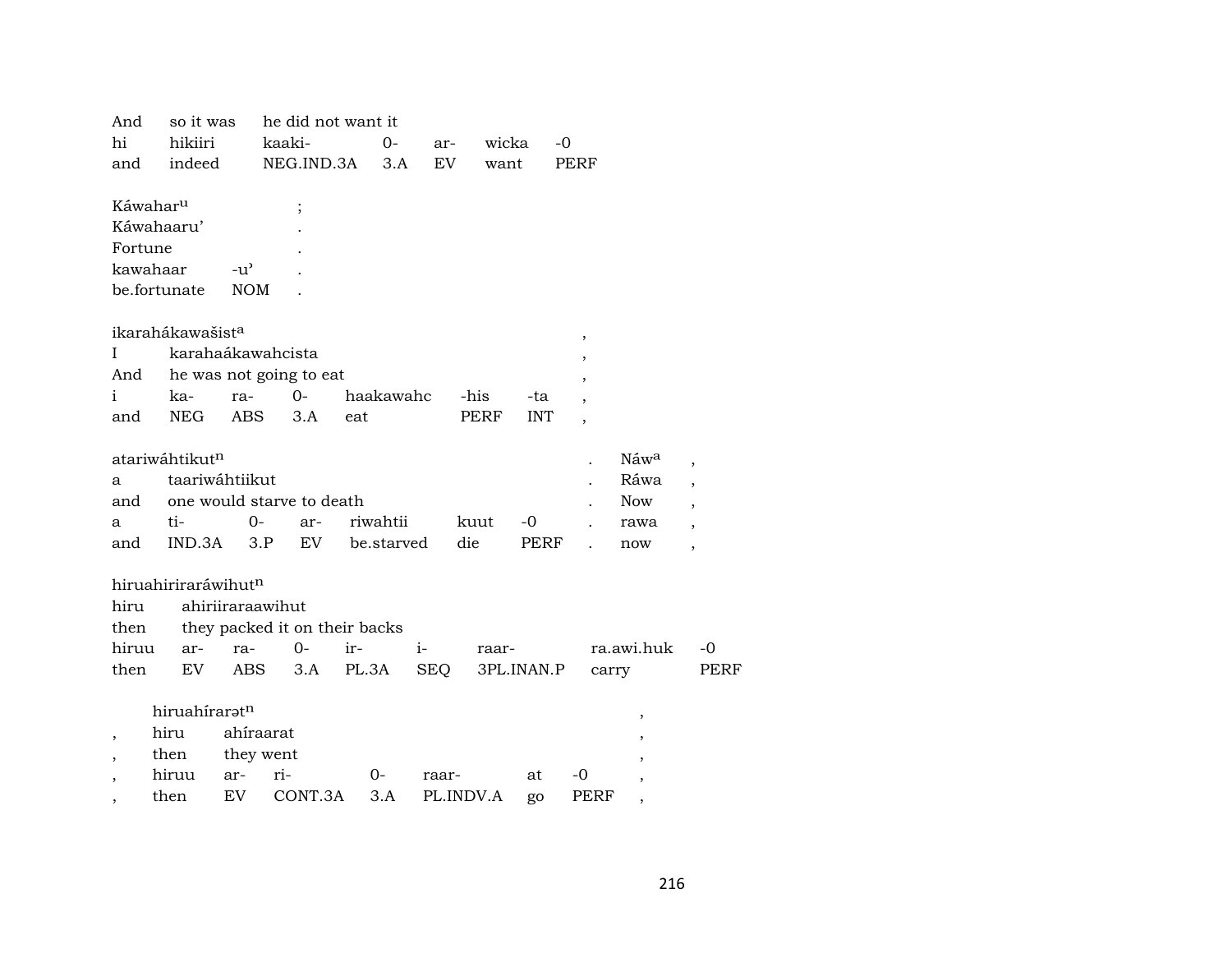| aahawitik <sup>u</sup>     |                                                                                             |               |              |                  |             |                |                    |                         |                               |
|----------------------------|---------------------------------------------------------------------------------------------|---------------|--------------|------------------|-------------|----------------|--------------------|-------------------------|-------------------------------|
| а                          | ahawiitiku'                                                                                 |               |              |                  |             |                |                    |                         |                               |
| and                        |                                                                                             | he would stop |              |                  |             |                |                    |                         |                               |
| a                          | ar-                                                                                         | ra-           | $0-$         | wi.itik          | -:hus       |                |                    |                         |                               |
| and                        | EV                                                                                          | <b>ABS</b>    | 3.A          | sit.down         | <b>IMPF</b> |                |                    |                         |                               |
| Aharáriratn<br>Aharaárirat | They sat down                                                                               |               |              |                  |             |                |                    | xkaa<br>Iíka'a<br>Oh my | Ţ<br>$\overline{\phantom{a}}$ |
| ar-                        | ra-                                                                                         | $0-$          | raar-        |                  | ri.ra.at    | -0             |                    | iika'a                  | $\overline{\phantom{a}}$      |
| EV                         | <b>ABS</b>                                                                                  | 3.A           | PL.INDV.A    |                  | sit.down    | PERF           |                    | oh.my                   | $\overline{\phantom{a}}$      |
| ar-<br>EV <sub></sub><br>; | ahihkarukíšpahi<br>ahihkaaruhkicpaahi'<br>they were joking as they ate<br>ra-<br><b>ABS</b> | $O -$<br>3.A  | ir-<br>PL.3A | kaaruur-<br>meal |             | kihc-<br>clown | wa-<br><b>DIST</b> | aar<br>become           | -i<br><b>IMPF</b>             |
|                            | ahihkarukíšpahi<br>ahihkaaruhkicpaahi'                                                      |               |              |                  |             |                |                    |                         |                               |
| ar-<br>EV                  | they were joking as they ate<br>ra-<br>ABS                                                  | $O -$<br>3.A  | ir-<br>PL.3A | kaaruur-<br>meal |             | kihc-<br>clown | wa-<br>DIST        | aar<br>become           | -i<br>IMPF                    |
|                            |                                                                                             |               |              |                  |             |                |                    |                         |                               |

 $\bullet$  $\langle \cdot \rangle$  $\langle \cdot \rangle$  $\ddot{\phantom{a}}$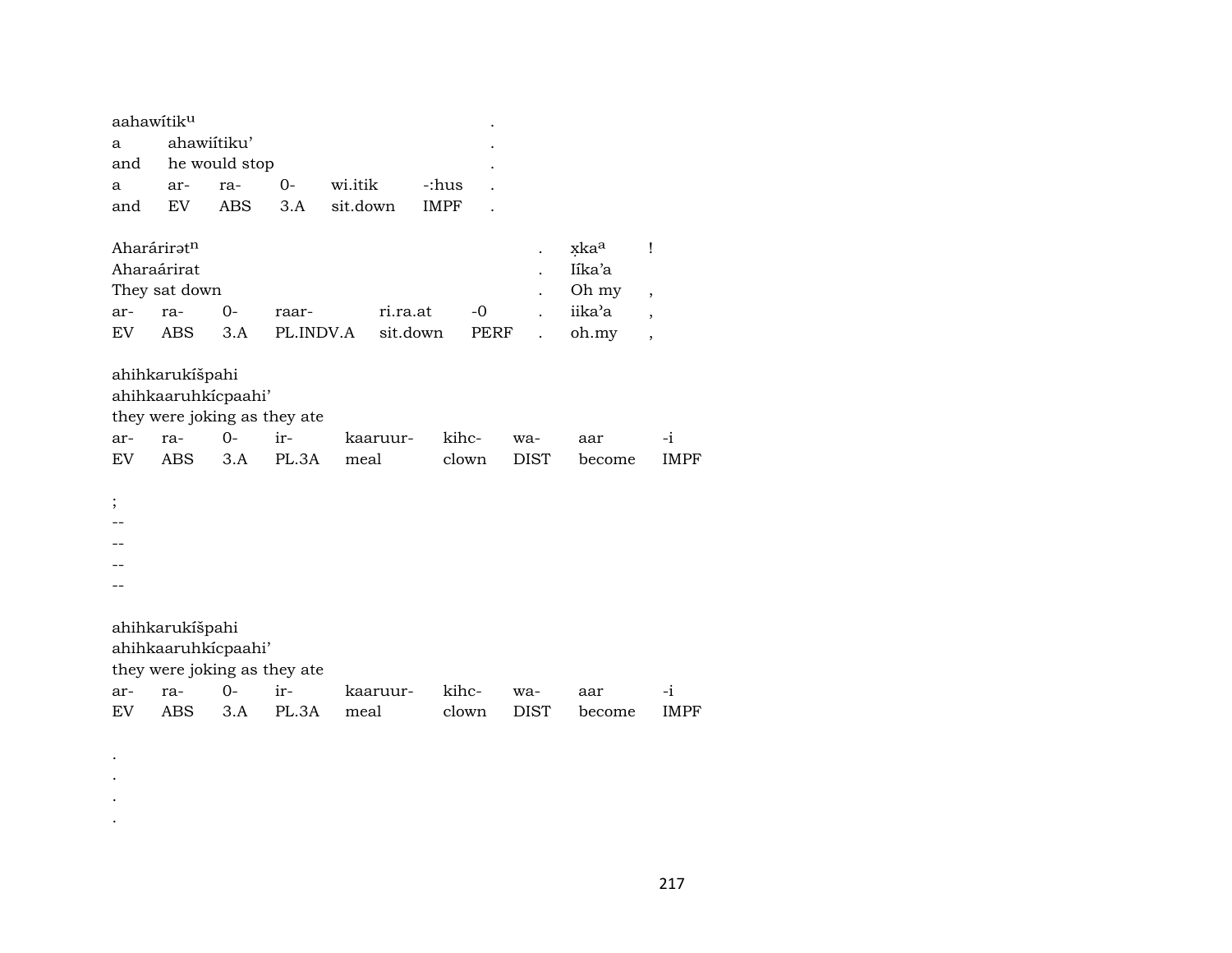| Náwa<br>Ráwa<br>Now                                         | $\overline{\phantom{a}}$<br>$\overline{\phantom{a}}$<br>$\overline{\phantom{a}}$ | ahawáku<br>ahawáku'<br>he said |             |                  |                          | $\ddot{\cdot}$                                       | $\boldsymbol{\mathcal{C}}$<br>$\pmb{\zeta}\pmb{\zeta}$<br>$\boldsymbol{\zeta}\boldsymbol{\zeta}$ |                    |              |                          |      |       |             |
|-------------------------------------------------------------|----------------------------------------------------------------------------------|--------------------------------|-------------|------------------|--------------------------|------------------------------------------------------|--------------------------------------------------------------------------------------------------|--------------------|--------------|--------------------------|------|-------|-------------|
| rawa<br>$\operatorname{now}$                                | $\overline{\phantom{a}}$<br>$\ddot{\phantom{0}}$                                 | ar-<br>ra-<br>ABS<br>EV        | $0-$<br>3.A | waka'u<br>say    | $-0$<br><b>PERF</b>      | $\overline{\phantom{a}}$<br>$\overline{\phantom{a}}$ | $\pmb{\mathsf{H}}$<br>$\pmb{\mathsf{H}}$                                                         |                    |              |                          |      |       |             |
| Nawahá                                                      |                                                                                  | $\mathbf{I}$                   |             |                  |                          |                                                      |                                                                                                  |                    |              |                          |      |       |             |
| Ráwa                                                        | haa                                                                              |                                |             |                  |                          |                                                      |                                                                                                  |                    |              |                          |      |       |             |
| Now                                                         | see                                                                              | $\overline{ }$                 |             |                  |                          |                                                      |                                                                                                  |                    |              |                          |      |       |             |
| rawa                                                        | haa                                                                              | $\cdot$                        |             |                  |                          |                                                      |                                                                                                  |                    |              |                          |      |       |             |
| $\operatorname{now}$                                        | see                                                                              | $\overline{\phantom{a}}$       |             |                  |                          |                                                      |                                                                                                  |                    |              |                          |      |       |             |
|                                                             | kišírikutatuutn                                                                  |                                |             |                  |                          |                                                      |                                                                                                  | 11                 | $\mathbf I$  | $\,$                     |      |       |             |
| kici                                                        | rikutátuu'ut                                                                     |                                |             |                  |                          |                                                      |                                                                                                  | $\pmb{\mathsf{H}}$ | $\rm I$      |                          |      |       |             |
| but                                                         |                                                                                  | that is how I am               |             |                  |                          |                                                      |                                                                                                  | $\pmb{\mathsf{H}}$ | And          |                          |      |       |             |
| kici                                                        | riku-                                                                            | ta-                            | $t-$        | ut-              | $\mathbf 0$              | $\overline{a}$                                       |                                                                                                  | $\pmb{\mathsf{H}}$ | $\mathbf{i}$ | $\overline{\phantom{a}}$ |      |       |             |
| but                                                         | that.is                                                                          | IND.1/2A                       | 1.A         | <b>PREV</b>      | be                       | EX                                                   |                                                                                                  | $\pmb{\cdot}$      | and          | $\overline{\phantom{a}}$ |      |       |             |
| irár <sup>i</sup><br>iraári'<br>brother<br>$i-$<br>3.POSS.A |                                                                                  | -raar-<br>same.sex.sibling     |             | -ri'<br>3.POSS.B | $^\mathrm{^{^\circ}}$    |                                                      |                                                                                                  |                    |              |                          |      |       |             |
|                                                             | ritirítatatúšuksiritn                                                            |                                |             |                  |                          |                                                      |                                                                                                  |                    |              |                          |      |       |             |
| ritiiriíta                                                  |                                                                                  |                                |             |                  |                          |                                                      | tatúcuksiirit                                                                                    |                    |              |                          |      |       |             |
| I knew him                                                  |                                                                                  |                                |             |                  | $\ddot{\cdot}$           |                                                      | I saw him                                                                                        |                    |              |                          |      |       |             |
| rii-                                                        | $t-$                                                                             | ir-                            | iita        | $-0$             | $\overline{\phantom{a}}$ | ta-                                                  |                                                                                                  |                    | $t-$         | ut-                      | uks- | iirik | $-0$        |
| ASSR                                                        | 1.A                                                                              | PREV.1/2A                      | know        | PERF             | $\overline{\phantom{a}}$ |                                                      | IND.1/2A                                                                                         |                    | 1.A          | PREV                     | AOR  | see   | <b>PERF</b> |
|                                                             | Ahawišahu                                                                        |                                |             |                  |                          | $\cdot$                                              | hi                                                                                               |                    | $\, ,$       |                          |      |       |             |
|                                                             | Ahaawicaahu'                                                                     |                                |             |                  |                          | $\, ,$                                               | hi                                                                                               |                    |              |                          |      |       |             |

 $\mathcal{L}^{\mathcal{L}}(\mathcal{L}^{\mathcal{L}}(\mathcal{L}^{\mathcal{L}}(\mathcal{L}^{\mathcal{L}}(\mathcal{L}^{\mathcal{L}}(\mathcal{L}^{\mathcal{L}}(\mathcal{L}^{\mathcal{L}}(\mathcal{L}^{\mathcal{L}}(\mathcal{L}^{\mathcal{L}}(\mathcal{L}^{\mathcal{L}}(\mathcal{L}^{\mathcal{L}}(\mathcal{L}^{\mathcal{L}}(\mathcal{L}^{\mathcal{L}}(\mathcal{L}^{\mathcal{L}}(\mathcal{L}^{\mathcal{L}}(\mathcal{L}^{\mathcal{L}}(\mathcal{L}^{\mathcal{L$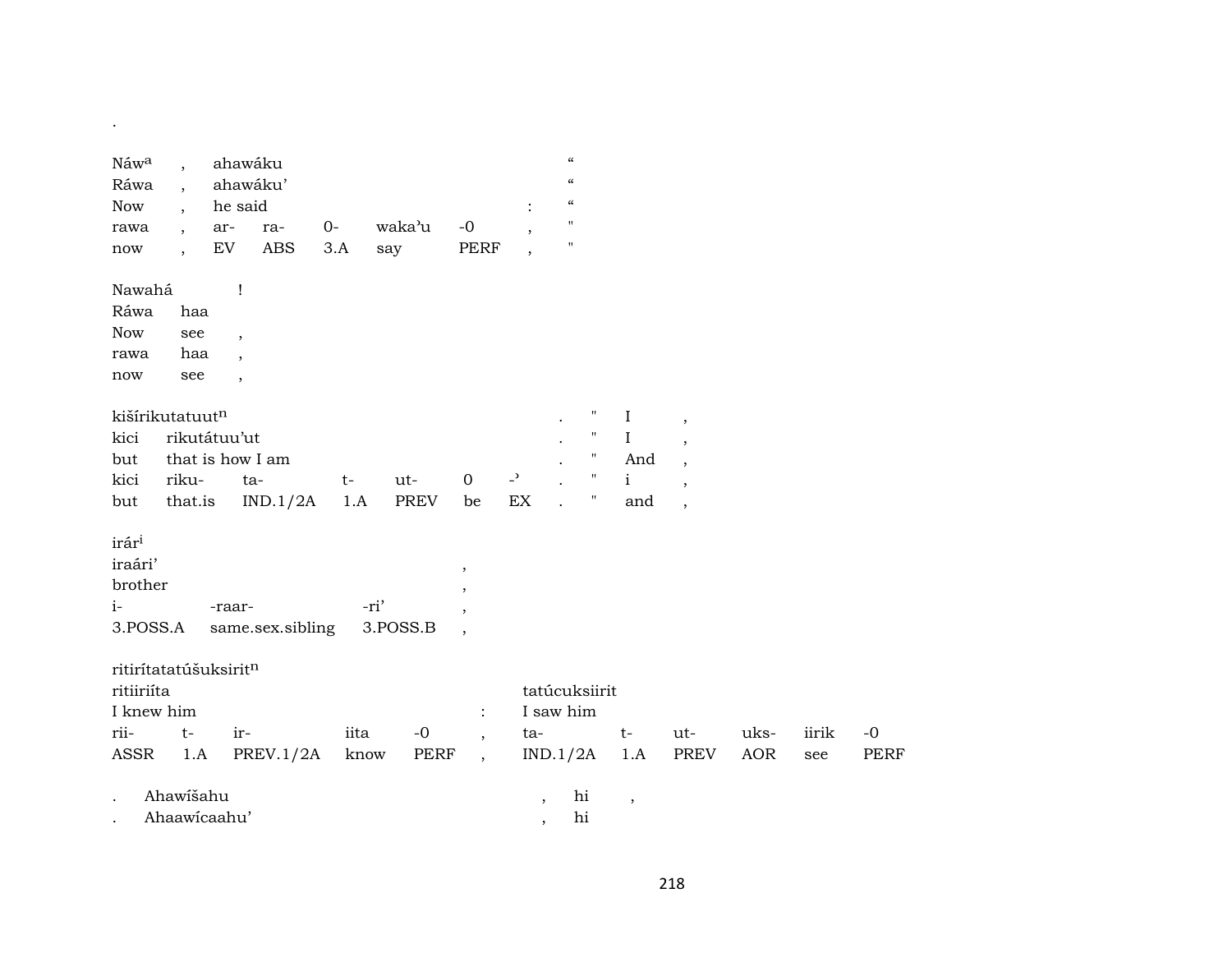|                                                 |        |                                     | They were arriving         |                      |             |      |             | $\overline{ }$                         | and         |     |      |             |
|-------------------------------------------------|--------|-------------------------------------|----------------------------|----------------------|-------------|------|-------------|----------------------------------------|-------------|-----|------|-------------|
| $\, ,$                                          | ar-    | ra-                                 | $O -$                      | $a-$                 | wic.a       |      | -:hus       |                                        | hi          |     |      |             |
| $\overline{\phantom{a}}$                        | EV     | <b>ABS</b>                          | 3.A                        | PREV.3A              | arrive      |      | <b>IMPF</b> | $\overline{\phantom{a}}$               | and         |     |      |             |
| píra <sup>u</sup><br>piíra'u'<br>child<br>piira |        | $-u^{\prime}$                       |                            |                      |             |      |             |                                        |             |     |      |             |
| child                                           |        | <b>NOM</b>                          |                            |                      |             |      |             |                                        |             |     |      |             |
|                                                 |        | Kahuhkiráwašititn<br>his became ill | kuuhuhkiraáwaahcitit       |                      |             |      |             |                                        | $\vdots$    | --  |      |             |
| kuur-                                           |        | ra-                                 | 0-                         | uur-                 | kiraawaahc  |      | -0          |                                        | -itik       |     |      |             |
| <b>DUB</b>                                      |        | ABS                                 | 3.P                        | POSS.P               | be.sick     |      | <b>PERF</b> |                                        | <b>INCH</b> | $-$ |      |             |
| pírask <sup>i</sup>                             |        |                                     | $\overline{\phantom{a}}$   |                      |             |      |             |                                        |             |     |      |             |
| piíraski                                        |        |                                     |                            |                      |             |      |             |                                        |             |     |      |             |
| a boy                                           |        |                                     |                            |                      |             |      |             |                                        |             |     |      |             |
| piiras-                                         |        | -kis                                |                            |                      |             |      |             |                                        |             |     |      |             |
| boy                                             |        | <b>DIM</b>                          |                            |                      |             |      |             |                                        |             |     |      |             |
|                                                 |        |                                     | piraskihikuhuhkiráwašititn |                      |             |      |             |                                        |             |     |      |             |
| Piíraski                                        |        |                                     | hi                         | kuuhuhkiraáwaahcitit |             |      |             |                                        |             |     |      |             |
| The boy                                         |        |                                     | and                        | his became ill       |             |      |             |                                        |             |     |      |             |
| piiras-                                         |        | -kis                                | hi                         | kuur-                | ra-         | $0-$ | uur-        |                                        | kiraawaahc  |     | $-0$ | -itik       |
| boy                                             |        | <b>DIM</b>                          | and                        | <b>DUB</b>           | ABS         | 3.P  | POSS.P      |                                        | be.sick     |     | PERF | <b>INCH</b> |
| $\overline{\phantom{a}}$                        |        | Tihwakiahu                          |                            |                      |             |      |             | $\boldsymbol{\zeta}\boldsymbol{\zeta}$ |             |     |      |             |
| $\ddot{\phantom{a}}$                            |        | Tihwakí'aahu'                       |                            |                      |             |      |             |                                        |             |     |      |             |
| $\cdot$                                         |        | They say                            |                            |                      |             |      |             |                                        |             |     |      |             |
|                                                 | ti-    |                                     | $0-$                       | ir-                  | waki.a      |      | -:hus       |                                        |             |     |      |             |
|                                                 | IND.3A |                                     | 3.A                        | PL.3A                | say.PL.IMPF |      | <b>IMPF</b> |                                        |             |     |      |             |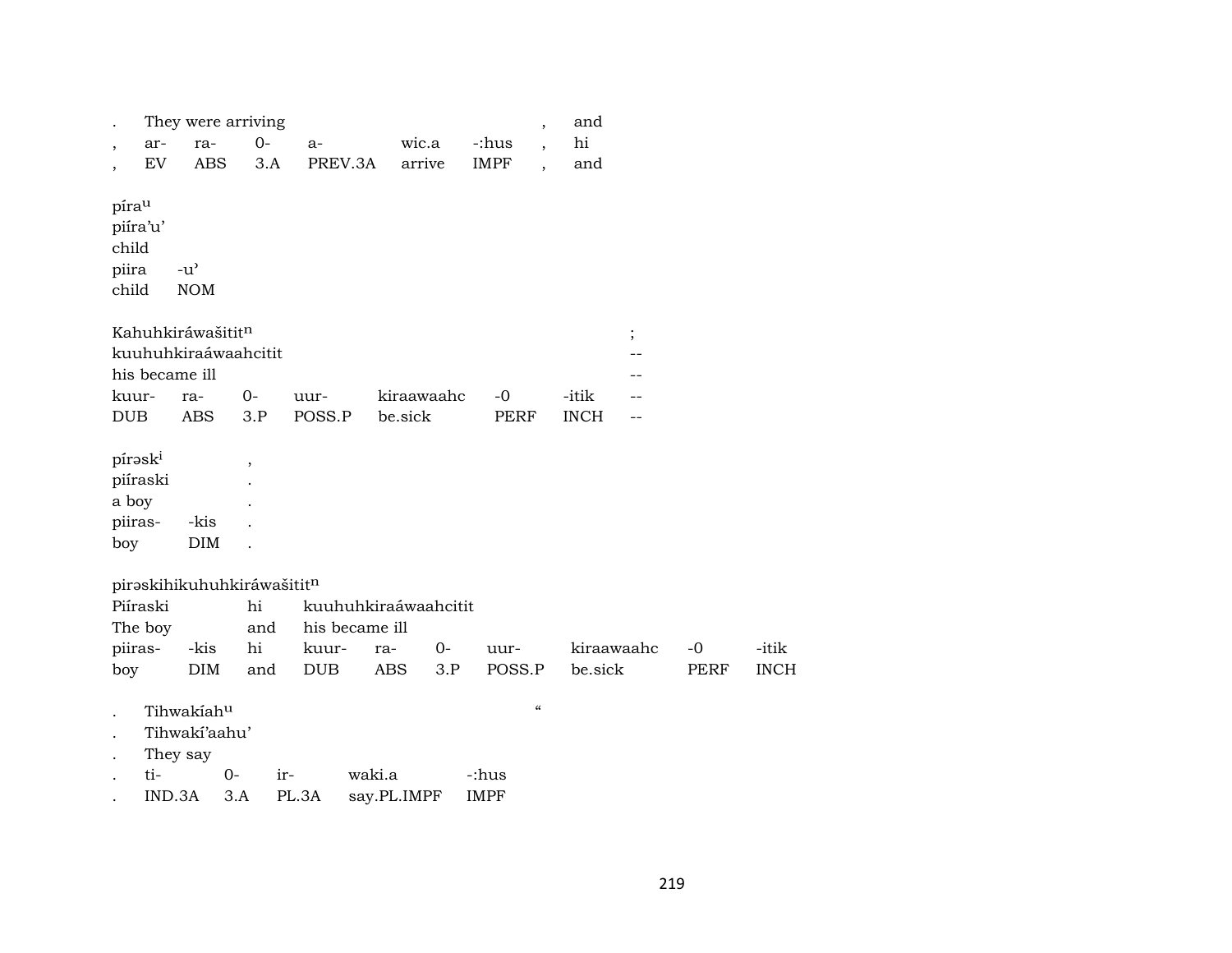| Witirarítis<br>witiraaríttis<br>he was older                   |       |                           |                               |            |            | pirəski<br>piíraski<br>the boy |            |             |             |
|----------------------------------------------------------------|-------|---------------------------|-------------------------------|------------|------------|--------------------------------|------------|-------------|-------------|
| wi-                                                            | ti-   |                           | $0-$                          | raariktis  | $-0$       | piiras-                        | -kis       |             |             |
| QUOT                                                           |       | IND.3A                    | 3.A                           | be.older   | PERF       | boy                            | DIM        |             |             |
| Irári<br>Iraári'<br><b>Brother</b><br>$i-$<br>3.POSS.A         |       | -raar-                    | same.sex.sibling              | -ri'       | 3.POSS.B   | $\, ,$<br>$\overline{ }$       |            |             |             |
| hiruwitarúši <sup>a</sup>                                      |       |                           |                               |            |            |                                |            |             |             |
| hiru                                                           |       | witaruúci'a               |                               |            |            |                                |            |             |             |
| then                                                           |       | he would do it            |                               |            |            |                                |            |             |             |
| hiruu                                                          | wi-   |                           | ti-                           | 0-         | ut-<br>ar- | $i-$                           | aar        | -0          |             |
| then                                                           |       | QUOT                      | IND.3A                        | 3.A        | EV         | PREV<br><b>SEQ</b>             | do         | <b>PERF</b> |             |
| Šaká <sup>a</sup><br>Cakaá'a<br>Pleides<br>cakaa'a<br>Pleiades |       | ,                         |                               |            |            |                                |            |             |             |
| atirawitírara                                                  |       |                           |                               |            |            |                                |            |             |             |
| Atíra'                                                         |       |                           | witirara                      |            |            |                                |            |             |             |
| Mother (bundle)                                                |       |                           |                               | he carried |            |                                |            |             |             |
| ati-                                                           |       | raa                       | wi-                           | ti-        | $0-$       | raar-                          |            | raah        | $-0$        |
| 1.POSS                                                         |       | mother                    | QUOT                          | IND.3A     | 3.A        |                                | 3PL.iNAN.P | have        | <b>PERF</b> |
| ,<br>hiru<br>,                                                 | then  | hiruwitarúši <sup>a</sup> | witaruúci'a<br>he would do it |            |            |                                |            |             |             |
|                                                                | hiruu | wi-                       | ti-                           | $0-$       | ar-        | ut-                            | $i-$       | aar         | $-0$        |
| $\overline{\phantom{a}}$                                       |       |                           |                               |            |            |                                |            |             |             |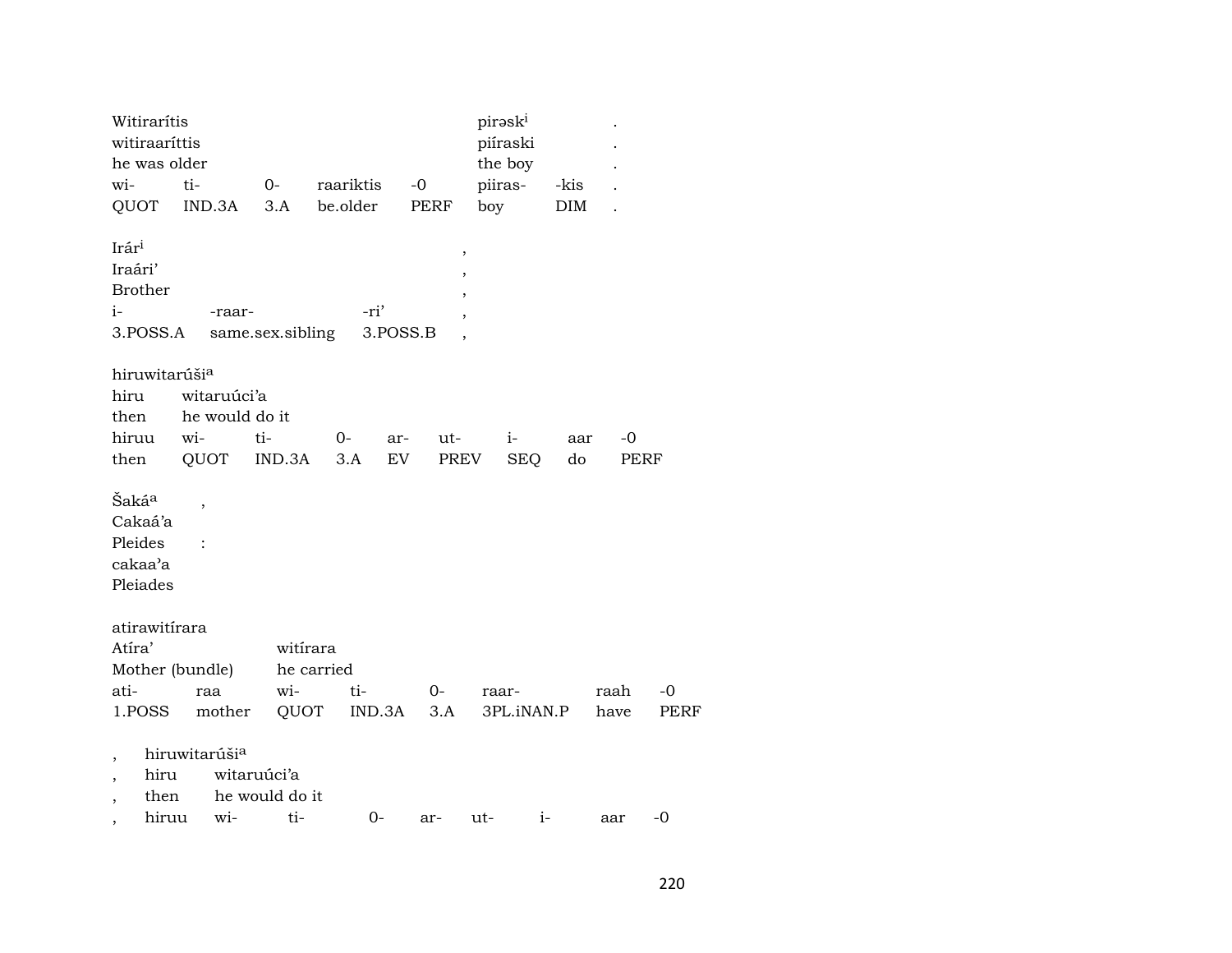## , then QUOT IND.3A 3.A EV PREV SEQ do PERF

- , Šaká<sup>a "</sup> Náw<sup>a</sup> Cakaá'a " Ráwa<br>Pleides " Now Pleides " Now cakaa"a " rawa
	- Pleiades " now

| tirəstaukátaw <sup>i</sup>   |         |      |      |                                 |       |  | náw <sup>a</sup> |  |  |  |
|------------------------------|---------|------|------|---------------------------------|-------|--|------------------|--|--|--|
| tirasta'uukátawi             |         |      |      |                                 |       |  |                  |  |  |  |
| you hanging here in the west |         |      |      |                                 |       |  |                  |  |  |  |
| tii-                         | ra-     | $S-$ | raa- | uukata                          | $-wi$ |  | rawa             |  |  |  |
| here                         | ABS 2.A |      |      | way hang.on.the.west.wall SUB.L |       |  | now              |  |  |  |

| witəstapáruksti |                             |      |      |            |       |  |
|-----------------|-----------------------------|------|------|------------|-------|--|
|                 | witastaapaáruksti'          |      |      |            |       |  |
|                 | you are supposed to be holy |      |      |            |       |  |
| wi-             | ta-                         | $S-$ | rak- | waarukstii | $-()$ |  |
| QUOT            | $IND.1/2A$ 2.A $1/2.PL$     |      |      | be.holy    | PERF  |  |

## $[] \centering \includegraphics[width=0.47\textwidth]{images/TrDiM-Architecture.png} \caption{The first two different values of $M=1000$ and $M=1000$ and $M=1000$ and $M=1000$ and $M=1000$ and $M=1000$ and $M=1000$ and $M=1000$ and $M=1000$ and $M=1000$ and $M=1000$ and $M=1000$ and $M=1000$ and $M=1000$ and $M=1000$ and $M=1000$ and $M=1000$ and $M=1000$ and $M=1000$ and $M=1000$ and $M=$

witastaapaáruksti'

| You are supposed to be holy |                                  |  |  |                    |      |  |  |  |  |  |  |
|-----------------------------|----------------------------------|--|--|--------------------|------|--|--|--|--|--|--|
|                             | wi- ta- s-                       |  |  | rak- waarukstii -0 |      |  |  |  |  |  |  |
|                             | QUOT IND.1/2A 2.A 1/2.PL be.holy |  |  |                    | PERF |  |  |  |  |  |  |

| irítišk <sup>a</sup>      |            |      |       |      | píra <sup>u</sup> |      |
|---------------------------|------------|------|-------|------|-------------------|------|
| $\mathbf{i}$ $\mathbf{j}$ | riíticka'  |      |       |      | piíra'u'          |      |
|                           | and I want |      |       |      | child             |      |
| $\mathbf{i}$              | rii-       | $t-$ | wicka | $-0$ | piira -u'         |      |
| and                       | ASSR 1.A   |      | want  | PERF | child             | NOM. |

nakukurirahíritit $^{\rm n}$ rakukuriiraahiíriitit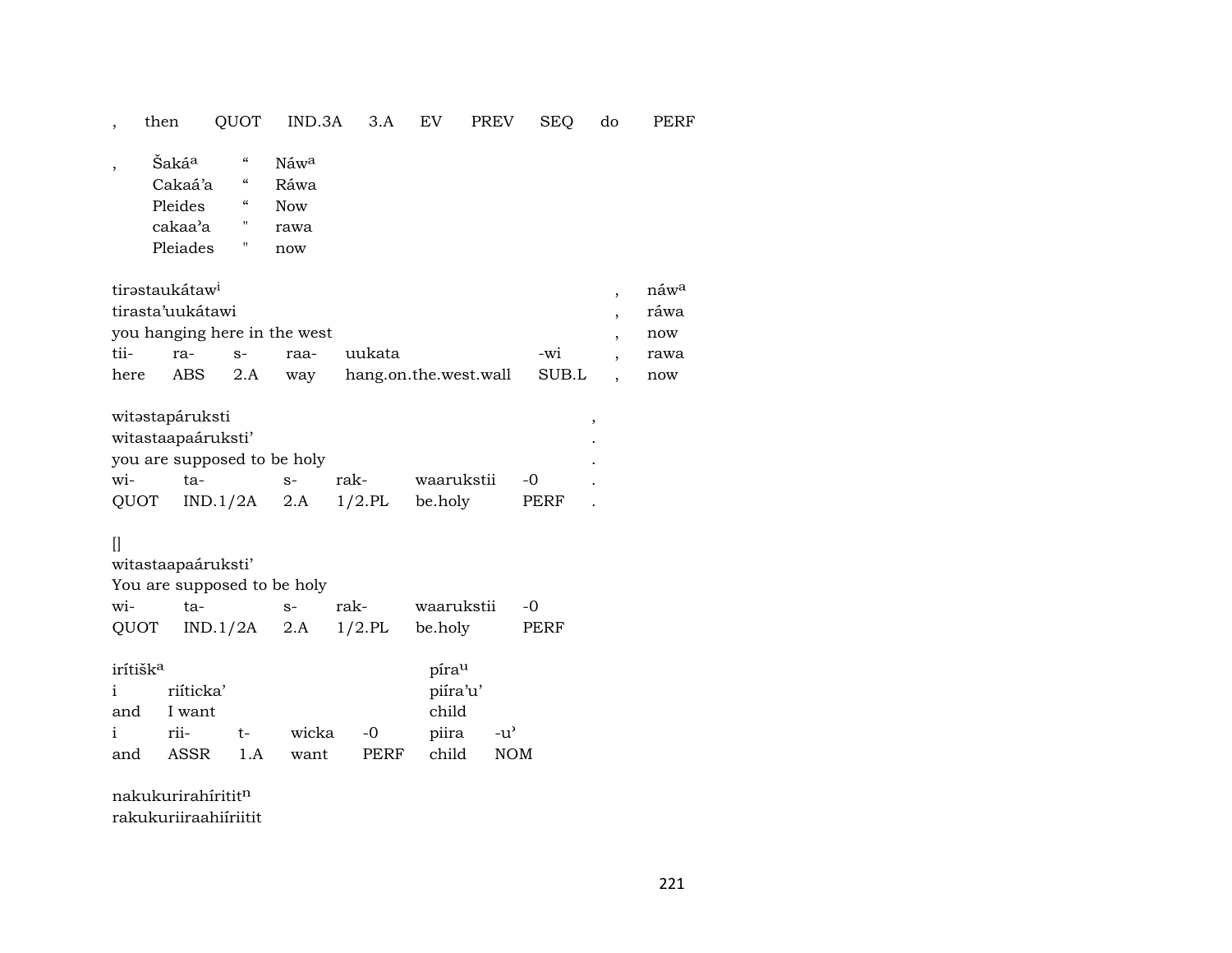| that mine get well        |                            |                    |                   |                            |               |       |
|---------------------------|----------------------------|--------------------|-------------------|----------------------------|---------------|-------|
| ku-<br>ku-<br>ra-         | ri-                        | uur-               | hiir<br>raa-      |                            | -a            | -itik |
| INF.A<br>1.P<br>INF.B     | PHYS.POSS                  | POSS.P             | way               | be.good                    | SUB.1         | INCH  |
|                           |                            |                    |                   |                            |               |       |
| н<br>Nikuwitiwawákahu     |                            |                    |                   |                            |               |       |
| н<br>Rikuwitiwaawákaahu'  |                            |                    |                   |                            |               |       |
|                           | That is what he was saying |                    |                   |                            |               |       |
| Ħ<br>riku-                | ti-<br>wi-                 | $0 -$<br>waa-      | waka              | -:hus                      |               |       |
| н<br>that.is              | QUOT<br>IND.3A             | <b>DIST</b><br>3.A | say.IMPF          | <b>IMPF</b>                |               |       |
| rahkutkírik <sup>u</sup>  |                            |                    |                   |                            |               |       |
| raahkutkíriku             |                            |                    |                   |                            |               |       |
| when he would look at him |                            |                    |                   |                            |               |       |
| $0-$<br>ra-               | ku-<br>ar-                 | kirik.kus<br>$ut-$ | -0                |                            |               |       |
| 3.A<br>INF.A              | EV<br>INF.B                | look.at<br>PREV    |                   | SUB.4                      |               |       |
|                           |                            |                    |                   |                            |               |       |
| pírau                     | Irikuháhura <sup>a</sup>   |                    |                   |                            |               |       |
| piíra'u'                  | Iriikuuháhuraa'a           |                    |                   |                            |               |       |
| the child                 | Wherever the place was     |                    |                   |                            |               |       |
| piira<br>$-u^{\prime}$    | irii-<br>kuur-             | $0-$<br>ra-        | huraar            | $\overline{\phantom{a}}$   |               |       |
| child<br><b>NOM</b>       | where<br><b>DUB</b>        | <b>ABS</b><br>3.A  | be.land           | EX                         |               |       |
|                           |                            |                    |                   |                            |               |       |
| hírihwak <sup>i</sup>     |                            |                    | Šaká <sup>a</sup> | pírau                      |               |       |
| ríhwaki'<br>hi            |                            |                    | Cakaá'a           | piíra'u'                   |               |       |
| they said<br>and          |                            |                    | Pleides           | child                      |               |       |
| hi<br>$0-$<br>ra-         | waki<br>ir-                | $-0$               | cakaa'a           | piira                      | $-u^{\prime}$ |       |
| ABS<br>3.A<br>and         | PL.3A<br>say.PL            | PERF               | Pleiades          |                            | <b>NOM</b>    |       |
| wiwituhkutn               |                            |                    |                   | $\boldsymbol{\mathcal{C}}$ |               |       |
| wiwituhkut                |                            |                    |                   |                            |               |       |
| his had died              |                            |                    |                   |                            |               |       |
| wii-<br>wi-<br>ti-        | $0-$<br>uur-               | kuut               | -0                |                            |               |       |
| QUOT                      | 3.P<br>IND.3A<br>POSS.P    | die                | PERF              |                            |               |       |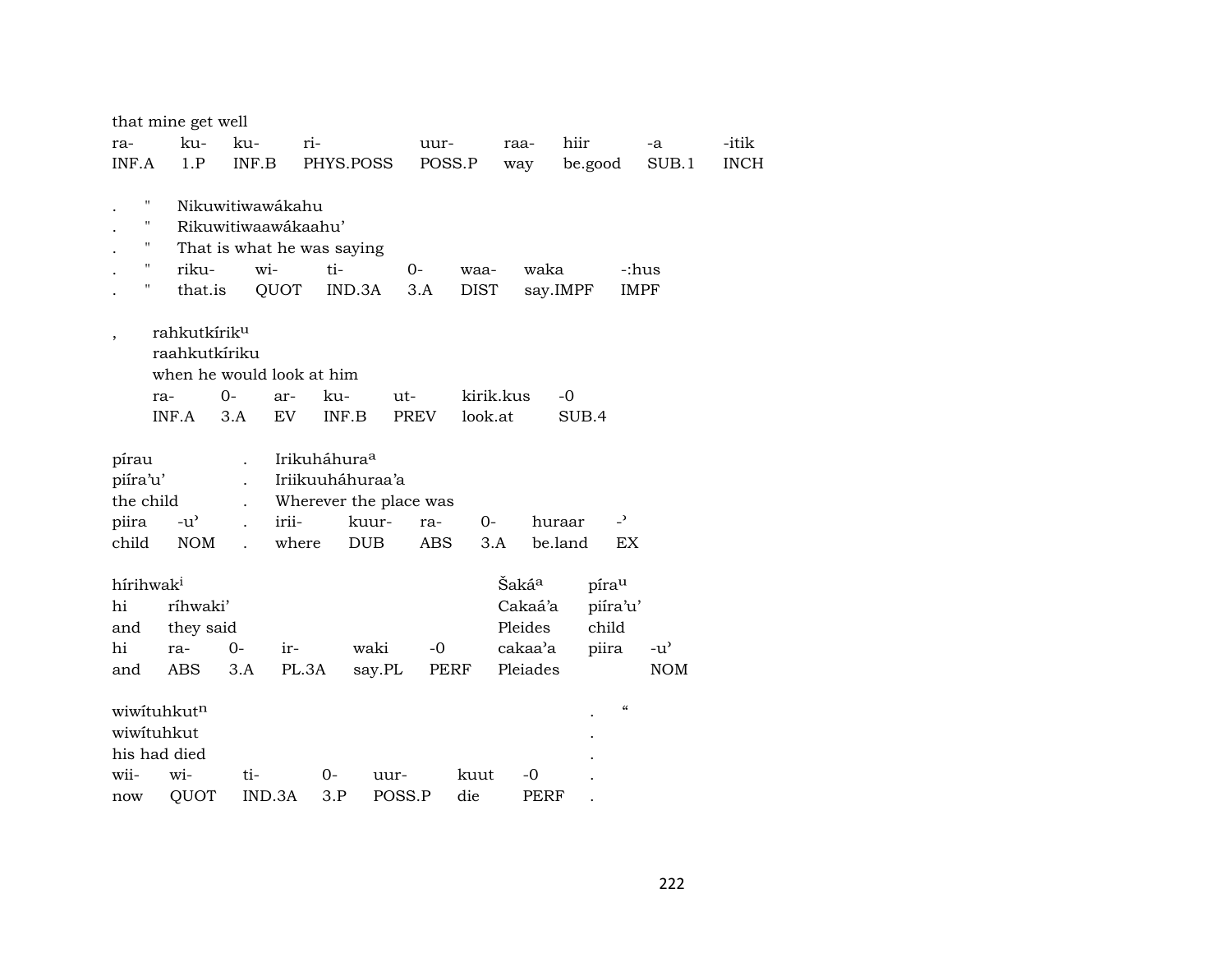|                                                                               | Hikuruhuší <sup>a</sup>                                   |        |                                           |          |                  |            |       |            | $\, ,$                   |            |       |
|-------------------------------------------------------------------------------|-----------------------------------------------------------|--------|-------------------------------------------|----------|------------------|------------|-------|------------|--------------------------|------------|-------|
| Hi<br>And                                                                     | kuruuhúci'a<br>then he did it                             |        |                                           |          |                  |            |       |            |                          |            |       |
| hi                                                                            | kuruur-                                                   |        | ri-                                       | $O -$    | ut-              | $i-$       | aar   | $-0$       |                          |            |       |
| and                                                                           | <b>DUB</b>                                                |        | CONT.3A                                   | 3.A      | PREV             | <b>SEQ</b> | do    | PERF       | $\overline{\phantom{a}}$ |            |       |
|                                                                               | ahárawiruta                                               |        |                                           |          |                  |            |       |            |                          |            |       |
|                                                                               | aharaáwiiruuta                                            |        |                                           |          |                  |            |       |            |                          |            |       |
|                                                                               | his going there angrily                                   |        |                                           |          |                  |            |       |            |                          |            |       |
| ar-                                                                           | ra-                                                       | $0 -$  | raawiir-                                  | u.at     |                  | -a         |       |            |                          |            |       |
| EV                                                                            | <b>ABS</b>                                                | 3.A    | angrily                                   |          | extend.in.a.line |            | SUB.1 |            |                          |            |       |
| átira<br>Átira'<br>Mother<br>ati-<br>1.POSS                                   | raa                                                       | mother |                                           |          |                  |            |       |            |                          |            |       |
|                                                                               | aharurášaw <sup>i</sup><br>aharuurácawi<br>where his hung |        |                                           |          |                  |            |       |            |                          |            |       |
| ar-                                                                           | ra-                                                       | $O -$  | $a-$                                      | ri-      |                  | uur-       |       | raar-      | ta                       |            | -wi   |
| EV                                                                            | <b>ABS</b>                                                | 3.A    | POSS.3A                                   |          | PHYS.POSS        | POSS.A     |       | 3PL.INAN.P |                          | be.hanging | SUB.L |
| $\, ,$<br>$\overline{\phantom{a}}$<br>,<br>$\overline{\phantom{a}}$<br>$\, ,$ |                                                           |        |                                           |          |                  |            |       |            |                          |            |       |
| hi<br>and                                                                     | hikuruhirašaríkutn                                        |        | kuruuhiiracaríkut<br>then he took it down |          |                  |            |       |            |                          |            |       |
| hi                                                                            | kuruur- ri-                                               |        |                                           | $0-$ ir- |                  | $1111r -$  | raar- |            | ta rikuk                 | $-0$       |       |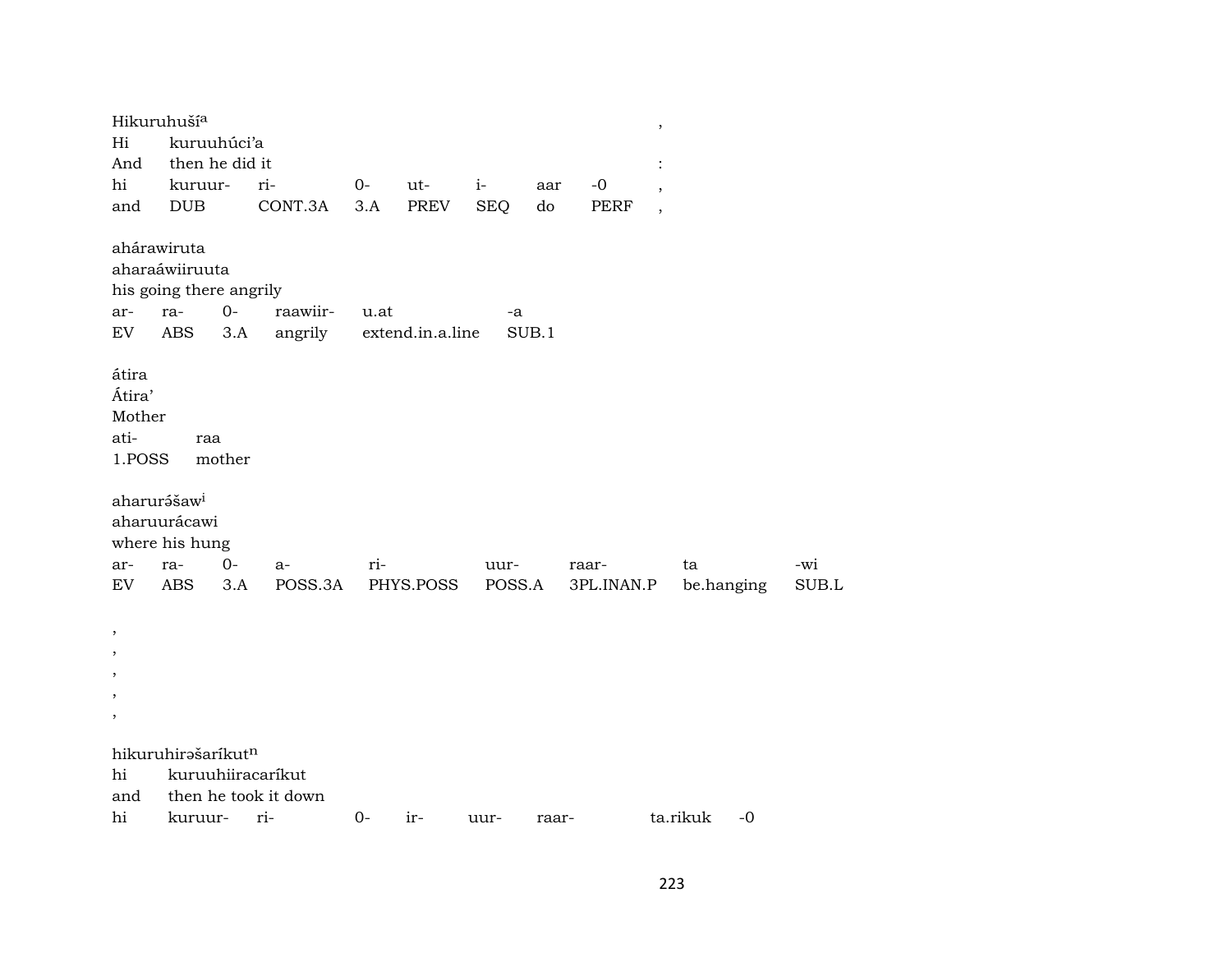$\vdots$ 

aaharašawihuratn aharacaawihurat a he threw it down on the ground and  $O$ taawihurahk  $-0$ raar- $\mathbf{a}$ arra-3PL.INAN.P throw.to.the.ground PERF EV ABS  $3.A$ and  $\ddot{\phantom{a}}$ Irár<sup>i</sup> Iraári' **Brother**  $i-$ -ri' -raar-3.POSS.A same.sex.sibling 3.POSS.B aaharəšawihurətn aharacaawihurat a he threw it down on the ground and  $O$ taawihurahk  $-0$ arraraara  $3.A$ throw.to.the.ground EV **ABS** 3PL.INAN.P PERF and  $\alpha$ Ahawáku Ahawáku'  $\alpha$  $\boldsymbol{\mathcal{C}}$ He said  $\ddot{\cdot}$  $-0$  $O$ waka'u  $\boldsymbol{\mathsf{H}}$ arra- ${\rm EV}$ ABS  $3.A$ say PERF  $^{\prime}$ 

## Aríahihwarúksti<sup>u</sup>

Ári<sup>2</sup> ahihwaarúkstii'u  $\overline{\phantom{a}}$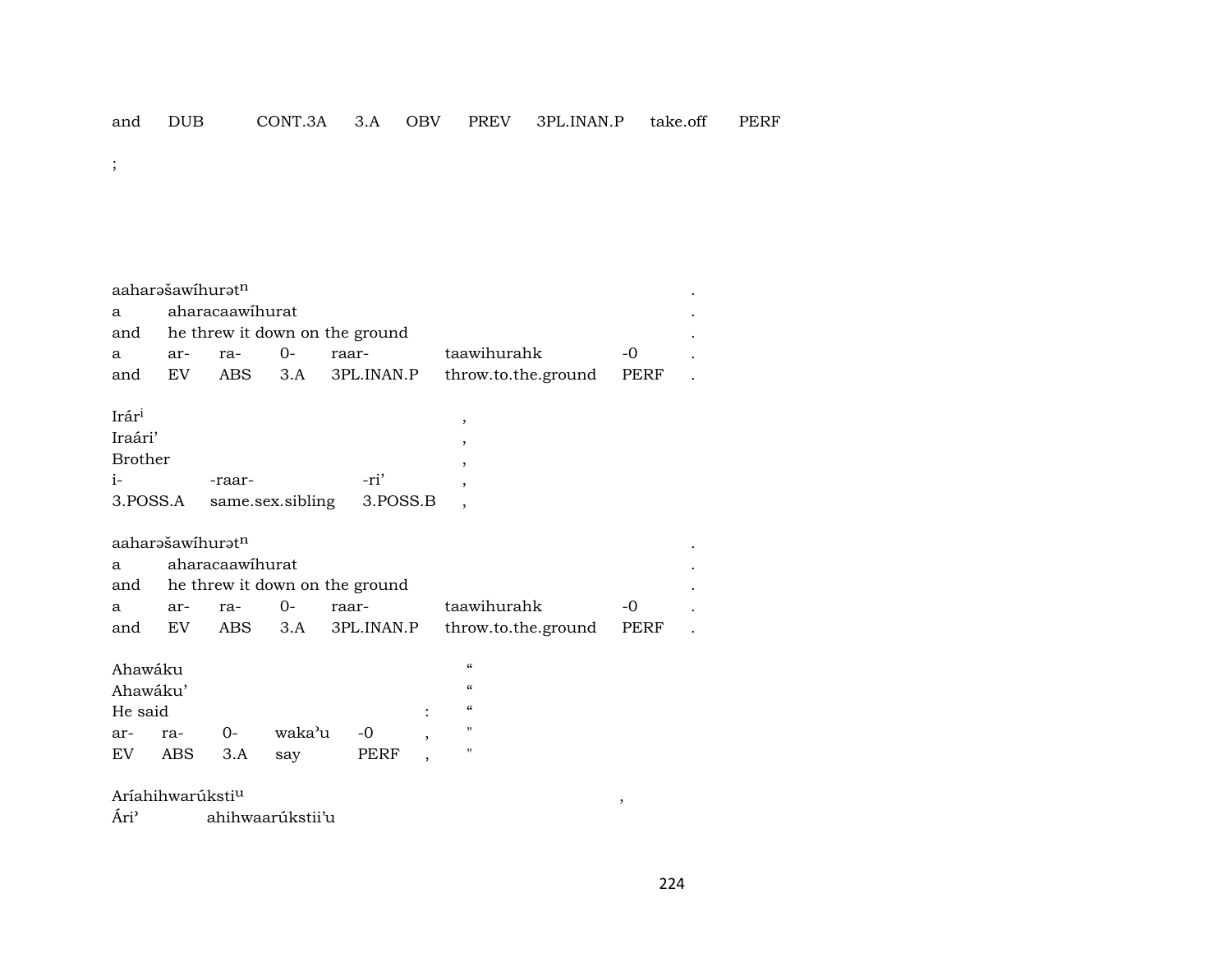| Ah                                                                                        |                      |                                 | it's supposed to be holy  |             |               |            |                                                                                                            |        |             |      |
|-------------------------------------------------------------------------------------------|----------------------|---------------------------------|---------------------------|-------------|---------------|------------|------------------------------------------------------------------------------------------------------------|--------|-------------|------|
| arii                                                                                      | $\overline{ }$       | ar-                             | ra-                       | $0-$        | ir-           | waarukstii |                                                                                                            | $-u$   |             |      |
| oh                                                                                        | $\ddot{\phantom{0}}$ | EV                              | ABS                       | 3.A         | OBV           | be.holy    |                                                                                                            | SUB.D  |             |      |
| tíraruš <sup>i</sup><br>tíraruuci<br>this one<br>tii-<br>this<br>Aahuharukáwa<br>A<br>And | ra-<br>ABS           | $0-$<br>3.A<br>he stamped on it | ra.uc<br>ahuuhaarukaáwaa' | be.lying.PL | $-i$<br>SUB.2 |            | $\bar{\mathbf{H}}$<br>$\pmb{\mathsf{H}}$<br>$\pmb{\mathsf{H}}$<br>$\pmb{\mathsf{H}}$<br>$\pmb{\mathsf{H}}$ |        |             |      |
| a                                                                                         | ar-<br>EV            | ra-<br>ABS                      | $O -$                     | ut-<br>PREV | raar-         |            |                                                                                                            | ukaa.a | -wa         | $-0$ |
| and                                                                                       |                      |                                 | 3.A                       |             |               | 3PL.INAN.P |                                                                                                            | jump   | <b>DIST</b> | PERF |
| $\vdots$<br>,                                                                             |                      |                                 |                           |             |               |            |                                                                                                            |        |             |      |
|                                                                                           |                      |                                 |                           |             |               |            |                                                                                                            |        |             |      |
|                                                                                           |                      |                                 |                           |             |               |            |                                                                                                            |        |             |      |
| ahuharukáwa                                                                               |                      |                                 |                           |             |               |            |                                                                                                            |        |             |      |
| a                                                                                         |                      |                                 | ahuuhaarukaáwaa'          |             |               |            |                                                                                                            |        |             |      |
| and                                                                                       |                      | he stamped on it                |                           |             |               |            |                                                                                                            |        |             |      |
| a                                                                                         | ar-                  | ra-                             | $O -$                     | ut-         | raar-         |            |                                                                                                            | ukaa.a | -wa         | $-o$ |
| and                                                                                       | EV.                  | ABS                             | 3.A                       | PREV        |               | 3PL.INAN.P |                                                                                                            | jump   | DIST        | PERF |
| átira<br>Átira'<br>Mother<br>ati-                                                         |                      | raa                             |                           |             |               |            |                                                                                                            |        |             |      |
| 1.POSS                                                                                    |                      | mother                          |                           |             |               |            |                                                                                                            |        |             |      |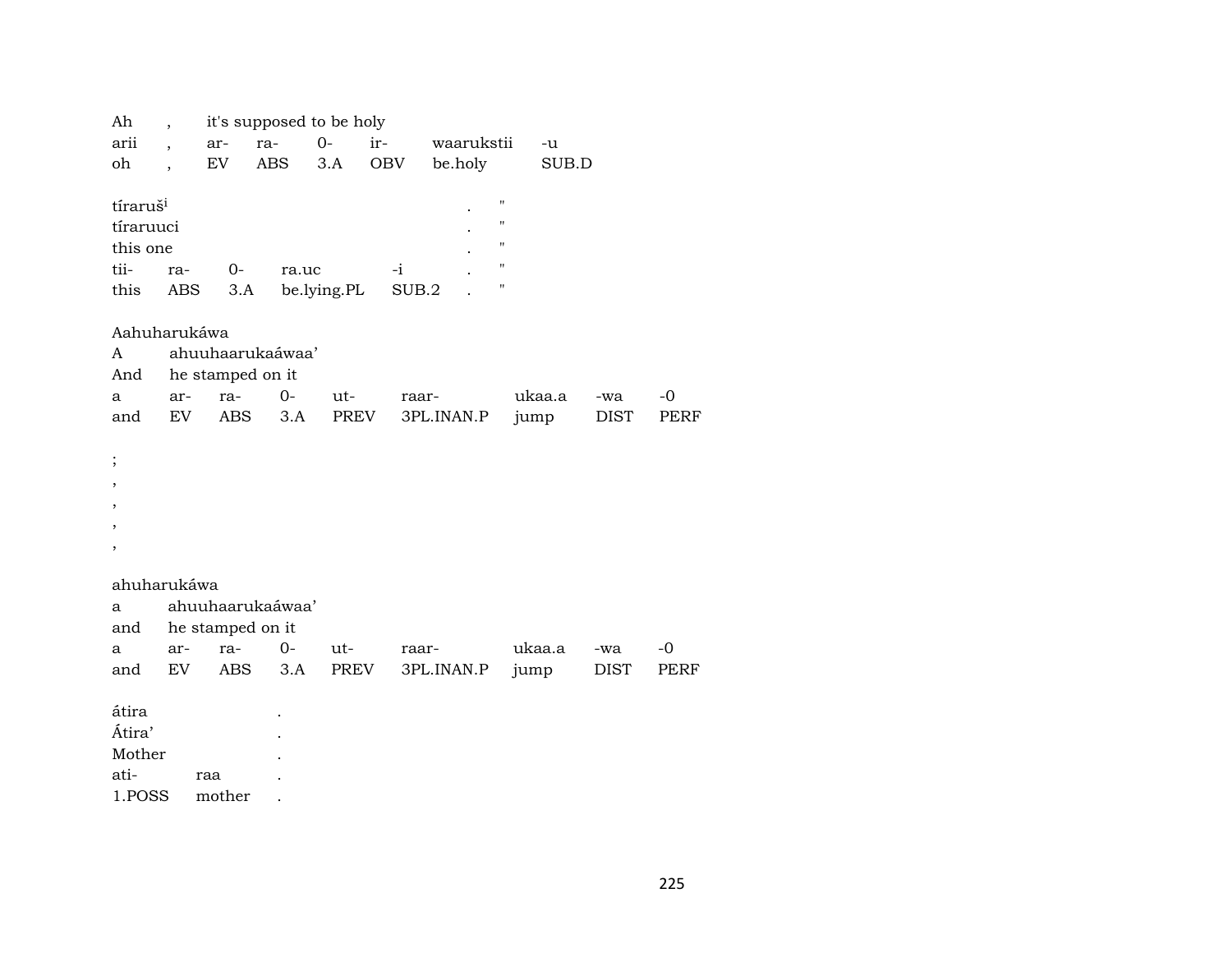| Karawituhi<br>Karawituuhi<br>kara-<br>${\rm NEG}$ | He was not good<br>wi-<br>QUOT                           | ti-<br>IND.3A                                                                                                                             | $0-$<br>uur-<br>3.A | hiir<br><b>PREV</b><br>be.good           | $-0$<br><b>PERF</b> |                 |                      |             |                                 |                    |                         |
|---------------------------------------------------|----------------------------------------------------------|-------------------------------------------------------------------------------------------------------------------------------------------|---------------------|------------------------------------------|---------------------|-----------------|----------------------|-------------|---------------------------------|--------------------|-------------------------|
| Kítuu'u'<br>All<br>kituu<br>all                   | Kitúiriruuksawašta <sup>u</sup><br>$-u'$<br><b>NOM</b>   | iriru'úksawactaa'u<br>whatever the ways might even have been<br>irii-<br>ra-<br><b>ABS</b><br>what                                        | $0-$<br>3.A         | uks-<br><b>JUSS</b>                      | awahc-<br>even      | raa-<br>way     | 0<br>$-u$<br>be      | SUB.D       |                                 |                    |                         |
| hi<br>and<br>hi<br>and                            | hirurawakuráwari<br>he doubted them<br>ra-<br><b>ABS</b> | ruraawakuuráwari'<br>$0-$<br>uur-<br><b>PREV</b><br>3.A                                                                                   | raa-<br>way         | wakuur-<br>word                          | raa.warii           | doubt.DIST.IMPF | -:hus<br><b>IMPF</b> |             |                                 |                    |                         |
| $\bullet$                                         |                                                          |                                                                                                                                           |                     |                                          |                     |                 |                      |             |                                 |                    |                         |
| Kítuu'u'<br>All<br>kituu<br>all                   | $-u'$<br><b>NOM</b>                                      | Kitukakirakurawakuriwiriksiku<br>kaakí' rakuraawakuuriwiiríksiku<br>he was not able to believe in anything at all<br>kaaki-<br>NEG.IND.3A | $O -$<br>3.A        | $\mathbf 0$<br>$-0$<br><b>PERF</b><br>be | ra-<br>INF.A        | $0-$<br>3.A     | ku-<br>INF.B         | raa-<br>way | wakuur.riiriks.ik<br>believe.in | -wa<br><b>DIST</b> | -hus<br><b>IMPF.SUB</b> |

píta . piíta . the man .

wiita .

226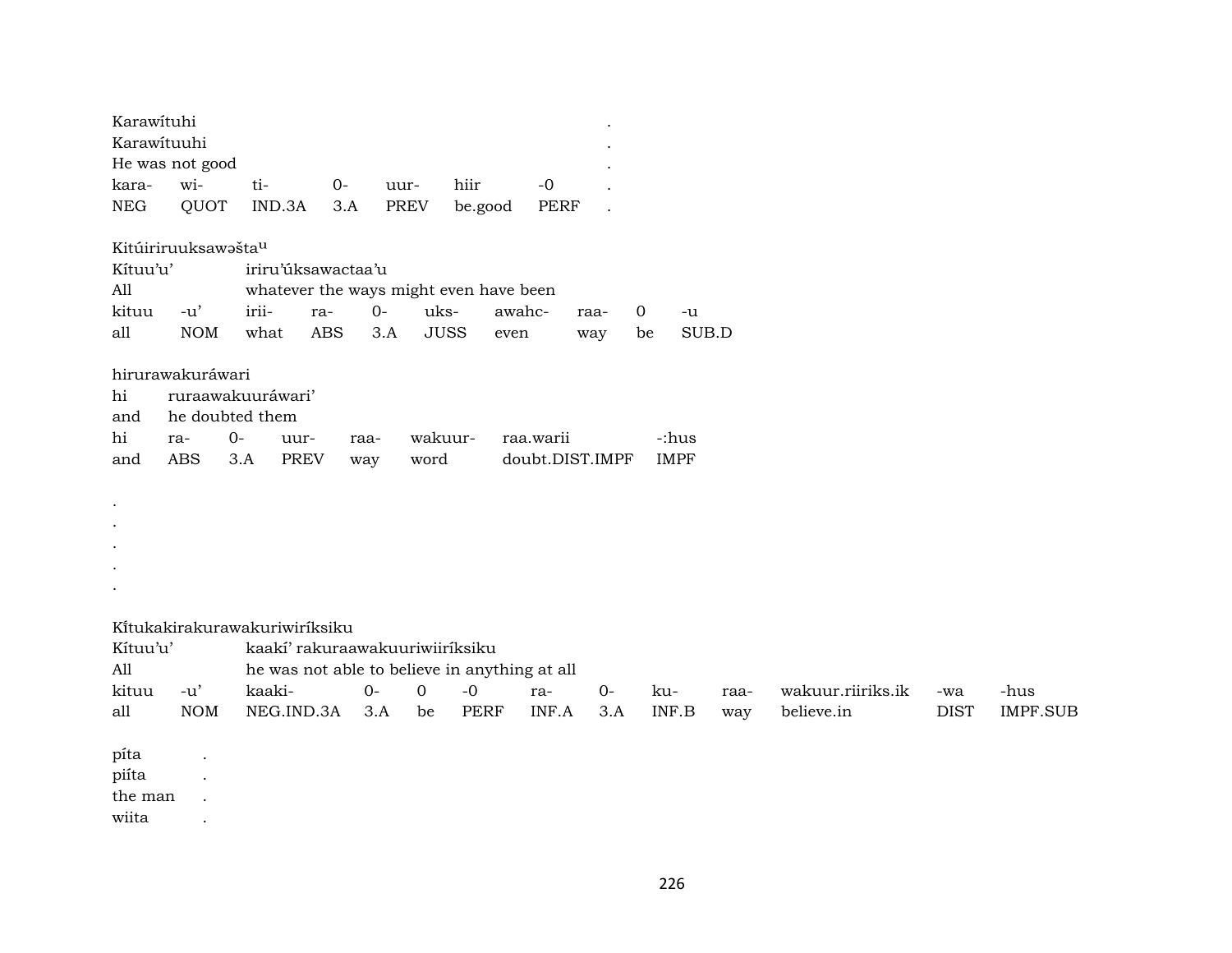man

 $\mathcal{L}^{\text{max}}$  ,  $\mathcal{L}^{\text{max}}$ 

|                                                        | Now<br>rawa<br>now | Náwa<br>Ráwa                            | $\mathbf{i}$<br>$\mathbf{i}$<br>and<br>i<br>and | $\overline{ }$<br>$\overline{ }$ | irár <sup>i</sup><br>iraári'<br>$i-$ | brother<br>3.POSS.A             | -raar- |                | same.sex.sibling | -ri'<br>3.POSS.B |       | , |
|--------------------------------------------------------|--------------------|-----------------------------------------|-------------------------------------------------|----------------------------------|--------------------------------------|---------------------------------|--------|----------------|------------------|------------------|-------|---|
| ritiráit <sup>a</sup>                                  |                    |                                         |                                                 |                                  |                                      |                                 |        | ,              |                  |                  |       |   |
| riitiraá'iita                                          |                    |                                         |                                                 |                                  |                                      |                                 |        |                |                  |                  |       |   |
|                                                        |                    | I do know it                            |                                                 |                                  |                                      |                                 |        |                |                  |                  |       |   |
| rii-                                                   |                    | $t-$                                    | ir-                                             |                                  |                                      | raa.iita                        | -0     |                |                  |                  |       |   |
| ASSR                                                   |                    | 1.A                                     | PREV.1/2A                                       |                                  |                                      | know                            | PERF   |                |                  |                  |       |   |
| a<br>and                                               |                    |                                         | araruriritkáruwatatn<br>raaruuriiritkáruuwatat  |                                  |                                      | then he just broke out all over |        |                |                  |                  |       |   |
| a                                                      |                    | raa-                                    | ruu-                                            | rii-                             |                                      | $O -$                           |        | rit.kawatak    |                  | -ruu             | $-0$  |   |
| and                                                    |                    | just                                    | then                                            |                                  | ASSR                                 | 3.A                             |        | develop.a.hole |                  | DIST             | PERF  |   |
| hiru<br>there                                          |                    | hirutirástawaw <sup>i</sup><br>his feet | tiraástawaawi                                   |                                  |                                      |                                 |        |                |                  |                  |       |   |
| hiruu                                                  |                    | tii-                                    | ra-                                             | $0-$                             |                                      | as-                             | ta     |                | -waa             | -wi              |       |   |
| there                                                  |                    | this                                    | <b>ABS</b>                                      |                                  | 3.A                                  | foot                            |        | be.hanging     | <b>DIST</b>      |                  | SUB.L |   |
| Irári<br>Iraári'<br><b>Brother</b><br>$i-$<br>3.POSS.A |                    |                                         | -raar-<br>same.sex.sibling                      |                                  |                                      | -ri'<br>3.POSS.B                |        | ,              |                  |                  |       |   |
|                                                        |                    |                                         |                                                 |                                  |                                      |                                 |        |                |                  |                  |       |   |
|                                                        |                    |                                         | hikuhapikáruwatatn                              |                                  |                                      |                                 |        |                |                  |                  |       |   |
| hi                                                     |                    |                                         | kuuhapiikáruuwatat                              |                                  |                                      |                                 |        |                |                  |                  |       |   |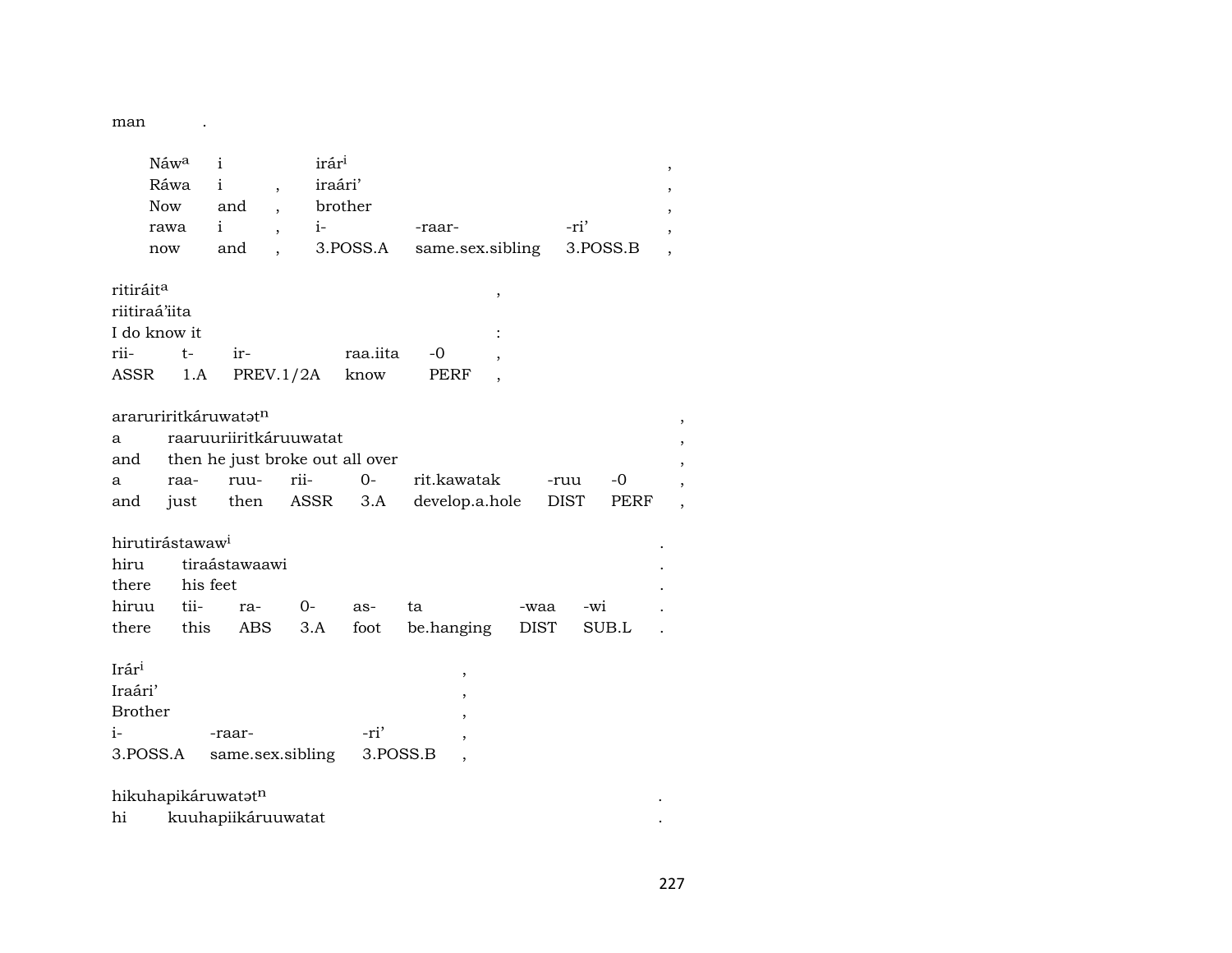| and           |               |     | his testicles broke out |          |            |             |      |           |  |  |  |
|---------------|---------------|-----|-------------------------|----------|------------|-------------|------|-----------|--|--|--|
| hi            | kuur-         | ra- | $0-$                    | piik-    | kawatak    | -ruu        | -0   | $\bullet$ |  |  |  |
| and           | <b>DUB</b>    | ABS | 3.A                     | testicle | get.out    | <b>DIST</b> | PERF |           |  |  |  |
| Tirapiktášaku |               |     |                         |          |            |             |      |           |  |  |  |
|               | Tirapiktácaku |     |                         |          |            |             |      |           |  |  |  |
| His testicles |               |     |                         |          |            |             |      |           |  |  |  |
| tii-          | ra-           | 0-  | piik-                   | raar-    | ta         | kus         |      | -0        |  |  |  |
| this          | ABS           | 3.A | testicle                | PL       | be.hanging | be sitting  |      | SUB.4     |  |  |  |

hikuhapiktašáhakaaš hi kuuhapiktacáhaaka'ac and his testicles opened up hi kuur- ra- 0- piik- raar- ta.haakahc -0 and DUB ABS 3.A testicle PL be.opened.up PERF

, hikuhapiktáhkawatatn

,

. . . . .

- , hi kuuhapiktáhkawatat
- , and his testicles dropped out
- , hi kuur- ra- 0- piik- raar- kawatak -0
- , and DUB ABS 3.A testicle PL get.out PERF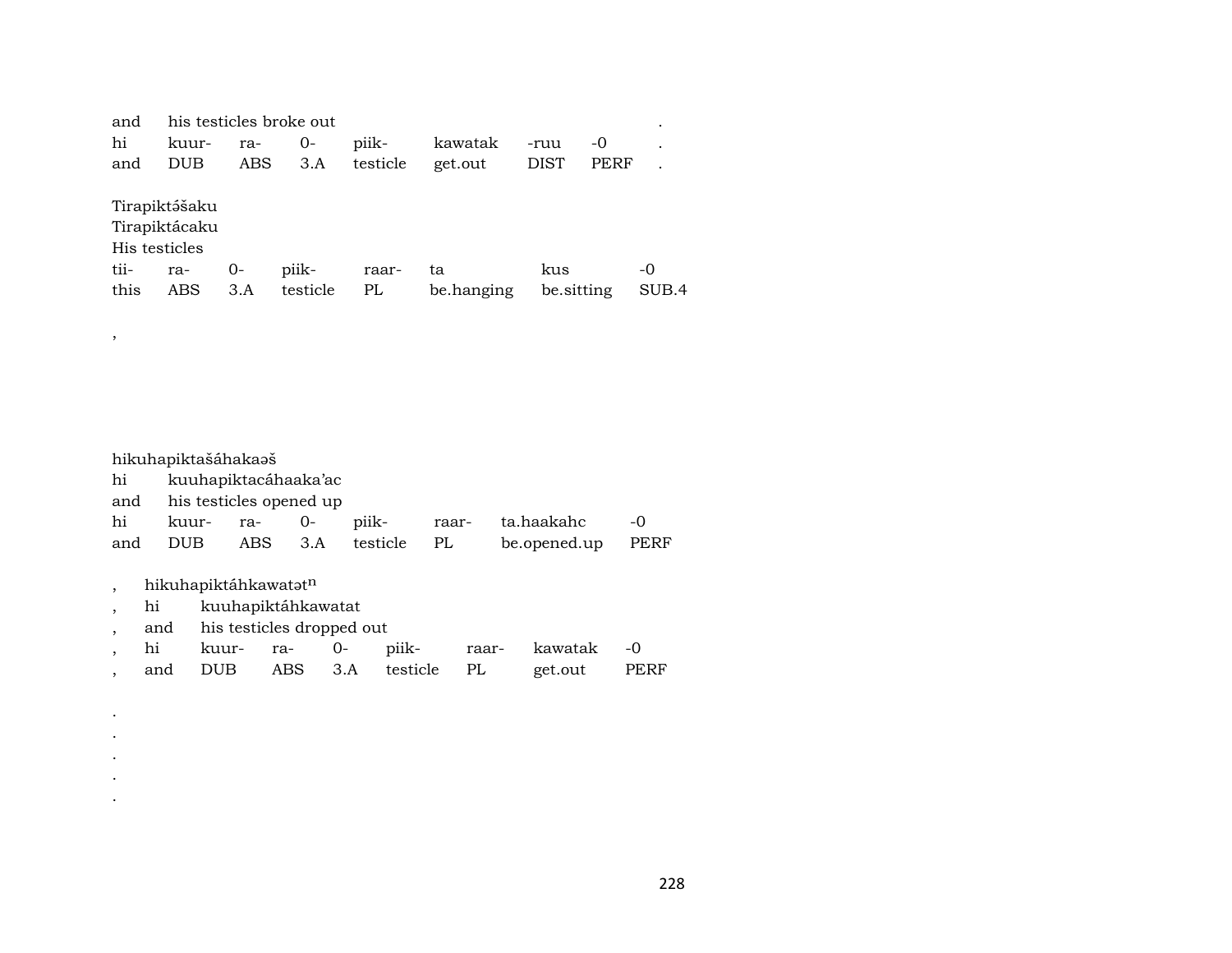| Irár <sup>i</sup> |                  |          |  |
|-------------------|------------------|----------|--|
| Iraári'           |                  |          |  |
| <b>Brother</b>    |                  |          |  |
| $1-$              | -raar-           | -ri'     |  |
| 3.POSS.A          | same.sex.sibling | 3.POSS.B |  |
|                   |                  |          |  |

arirahurápīt $^{\rm a}$ 

| arirahurapīt <sup>a</sup> |           |                                 |                                      |      |      |       |  |  |  |  |  |
|---------------------------|-----------|---------------------------------|--------------------------------------|------|------|-------|--|--|--|--|--|
| a a                       | ríraahura | piíta                           |                                      |      |      |       |  |  |  |  |  |
|                           |           | and he became rotten<br>the man |                                      |      |      |       |  |  |  |  |  |
| $\mathbf{a}$              | ri- 0-    |                                 | raahur                               | -aar | $-0$ | wiita |  |  |  |  |  |
|                           |           |                                 | and CONT.3A 3.A be.spoiled INCH PERF |      |      | man   |  |  |  |  |  |

 $\mathcal{L}^{\text{max}}_{\text{max}}$  . The  $\mathcal{L}^{\text{max}}_{\text{max}}$ 

 $\text{aríkut}^{\text{n}}$ 

| a riíkut                       |  |  |  |
|--------------------------------|--|--|--|
| and he died                    |  |  |  |
| a ri-  0- i- kuut -0           |  |  |  |
| and CONT.3A 3.P SEQ die PERF . |  |  |  |

Nikurarakítaw<sup>i</sup>

Rikuraraakítawi

| That being the reason |  |
|-----------------------|--|
|-----------------------|--|

| riku- ra- 0- raa- kita |  |                                         | -wi |
|------------------------|--|-----------------------------------------|-----|
|                        |  | that.is ABS 3.A way be.the.reason SUB.L |     |

| níkuahutar <sup>a</sup>    |  |  |  |     |     |       |  |  |  |  |
|----------------------------|--|--|--|-----|-----|-------|--|--|--|--|
| ríku'ahuutaara             |  |  |  |     |     |       |  |  |  |  |
| that that he did           |  |  |  |     |     |       |  |  |  |  |
| riku- ar- ra- 0-           |  |  |  | ut- | aar | -a    |  |  |  |  |
| that.is EV ABS 3.A PREV do |  |  |  |     |     | SUB.1 |  |  |  |  |

| atíra           |  | tírarušpaw <sup>i</sup> |     |         |       |      |       |  |  |
|-----------------|--|-------------------------|-----|---------|-------|------|-------|--|--|
| Atíra'          |  | tírarucpaawi            |     |         |       |      |       |  |  |
| Mother (bundle) |  | this one                |     |         |       |      |       |  |  |
| ati-<br>raa     |  | tii-                    | ra- | $($ ) – | ra.uc | -waa | $-wi$ |  |  |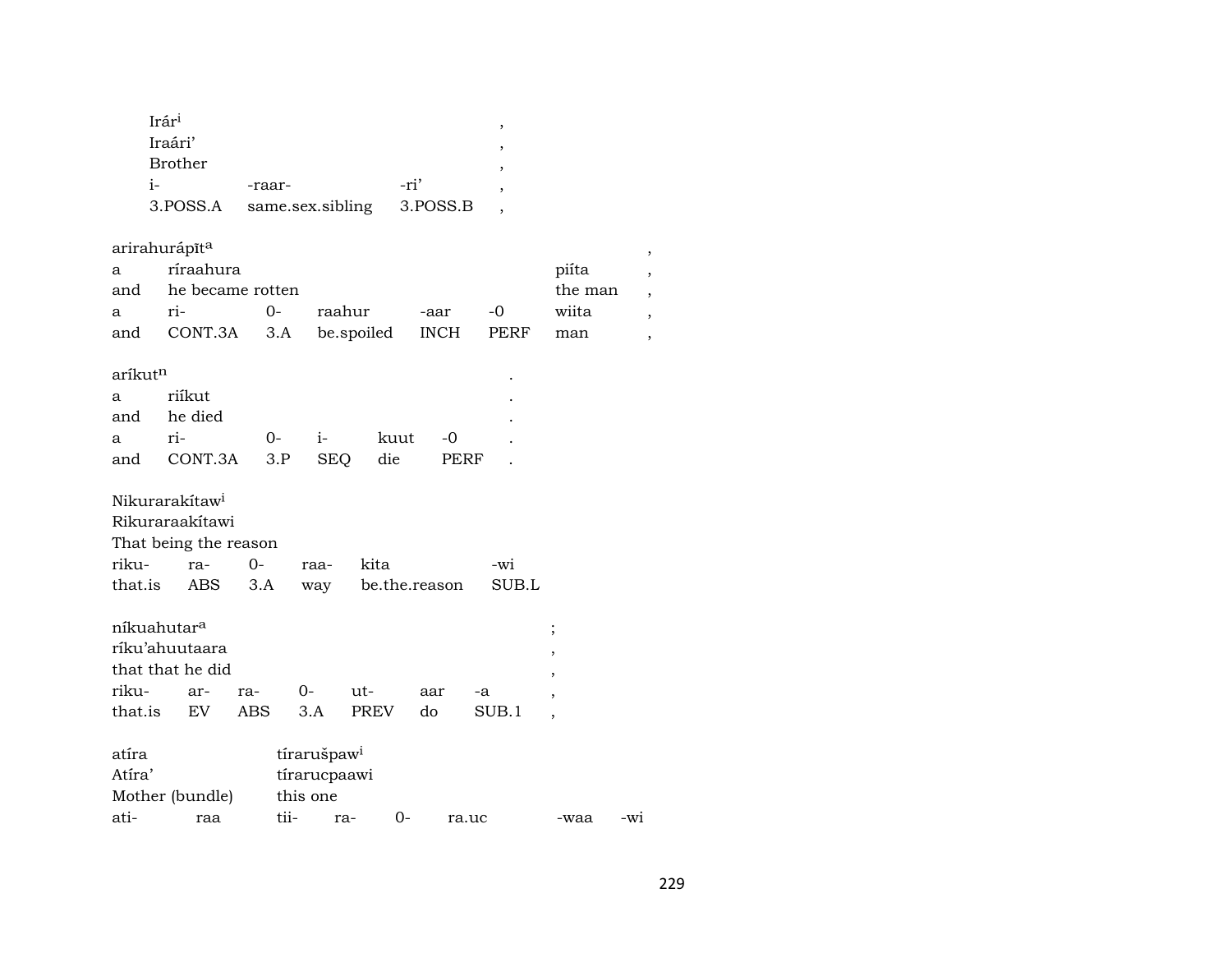| 1.POSS<br>mother                                                              | this                                        | ABS<br>3.A | be.lying.PL                | DIST        | SUB.L           |                     |             |
|-------------------------------------------------------------------------------|---------------------------------------------|------------|----------------------------|-------------|-----------------|---------------------|-------------|
| ahuharukawahúspari<br>ahuhaarukaawaahúspari'<br>he went around stomping on it |                                             |            |                            |             |                 |                     |             |
| $0-$<br>ra-<br>ar-                                                            | $ut -$                                      | raar-      | ukaa.a                     | -wa         | -hus            | warii               | -:hus       |
| EV<br><b>ABS</b><br>3.A                                                       | PREV                                        | 3PL.INAN.P | jump                       | <b>DIST</b> | <b>IMPF.SUB</b> | be.going.about.IMPF | <b>IMPF</b> |
|                                                                               |                                             |            |                            |             |                 |                     |             |
| Ahawáku                                                                       |                                             |            | $\boldsymbol{\mathcal{C}}$ |             |                 |                     |             |
| Ahawáku'                                                                      |                                             |            | $\pmb{\zeta}\pmb{\zeta}$   |             |                 |                     |             |
| He said                                                                       |                                             |            | $\boldsymbol{\mathcal{C}}$ |             |                 |                     |             |
| ar-<br>ra-                                                                    | $0-$<br>waka'u                              | $-0$       | $\pmb{\mathsf{H}}$         |             |                 |                     |             |
| EV<br>ABS                                                                     | 3.A<br>say                                  | PERF       | $\pmb{\mathsf{H}}$         |             |                 |                     |             |
| Kakástaparuksti<br>Kaakaástapaaruksti'<br>You (pl) are not holy               |                                             |            |                            |             |                 |                     |             |
| kaaka-                                                                        | rak-<br>$S-$                                | waarukstii | $-0$                       |             |                 |                     |             |
| NEG.IND.1/2A                                                                  | 2.A<br>$1/2$ .PL                            | be.holy    | <b>PERF</b>                |             |                 |                     |             |
| Atírəstakawahətn<br>A<br>And<br>$\overline{\phantom{a}}$                      | tírastaakawaahat<br>you (pl) in the Heavens |            |                            |             |                 |                     |             |
| tii-<br>a<br>$\overline{\phantom{a}}$                                         | ra-<br>$S-$                                 | rak-       | a.hak                      |             | -waa            | $-0$                |             |
| this<br>and<br>$\overline{\phantom{a}}$                                       | ABS<br>2.A                                  | $1/2$ .PL  | extend.in.a.line           |             | <b>DIST</b>     | SUB.4               |             |
|                                                                               |                                             |            |                            |             |                 |                     |             |

iriwikaririsúrakti iriwikariiriisúrakti

, , ,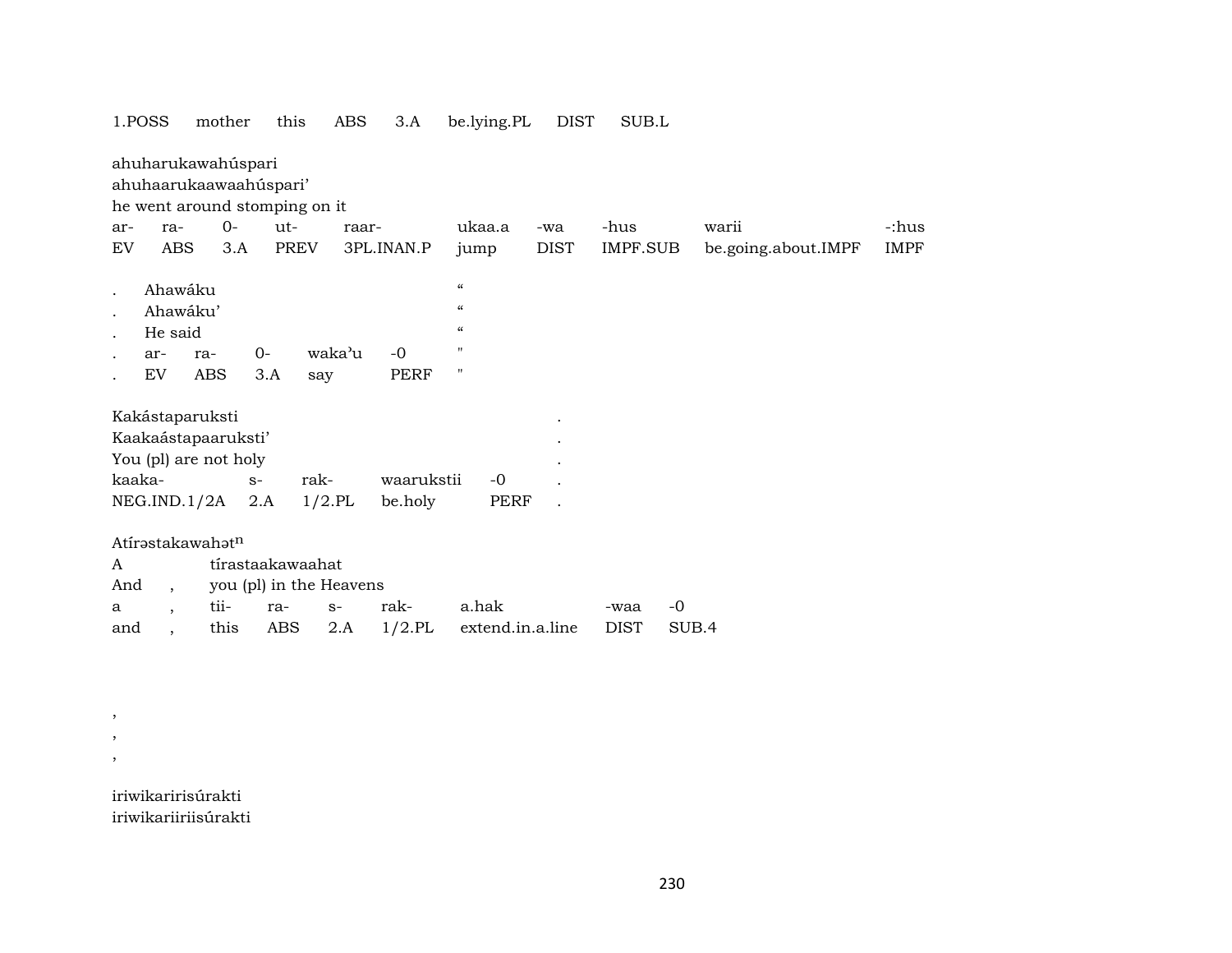| irii-                                                      | you (pl) are not good<br>wii-                       | karii-                                       |           | rii-        | $S-$  | uur-                                             | rak-                                      |           | hiir            | $-0$        |             |              |             |             |
|------------------------------------------------------------|-----------------------------------------------------|----------------------------------------------|-----------|-------------|-------|--------------------------------------------------|-------------------------------------------|-----------|-----------------|-------------|-------------|--------------|-------------|-------------|
| there                                                      | now                                                 | EMPH.NEG                                     |           | ASSR        | 2.A   | <b>PREV</b>                                      |                                           | $1/2$ .PL | be.good         | <b>PERF</b> |             |              |             |             |
| $\bullet$                                                  |                                                     |                                              |           |             |       |                                                  |                                           |           |                 |             |             |              |             |             |
| $\,$<br>$\,$                                               |                                                     |                                              |           |             |       |                                                  |                                           |           |                 |             |             |              |             |             |
| $\,$                                                       |                                                     |                                              |           |             |       |                                                  |                                           |           |                 |             |             |              |             |             |
| $\,$                                                       |                                                     |                                              |           |             |       |                                                  |                                           |           |                 |             |             |              |             |             |
|                                                            | Ahastápiška <sup>a</sup> suksuríwa<br>ahastápicka'a |                                              |           |             |       |                                                  | $\mathcal{C}$                             |           | Súksuríwa       |             |             |              |             |             |
| ar-                                                        | when you thought<br>ra-<br>$S-$                     | rak-                                         |           | wicka       | -a    | $\ddot{\cdot}$                                   | $\boldsymbol{\mathcal{C}}$<br>$\pmb{\Pi}$ | $i-$      | Live (on earth) | $S-$        | uks-        | hurii        | -waa        | $-0$        |
| EV                                                         | <b>ABS</b>                                          | 2.A                                          | $1/2$ .PL | think       | SUB.1 | $\overline{\phantom{a}}$<br>$\ddot{\phantom{0}}$ | $\pmb{\mathsf{H}}$                        |           | CONT.1/2A       | 2.A         | <b>JUSS</b> | go.around.PL | <b>DIST</b> | <b>PERF</b> |
| $\bullet$<br>$\mathbf{H}$<br>$\bullet$<br>$\mathbf H$<br>Ţ |                                                     | Witiwawaku<br>Witiwaawáku'<br>He said things |           |             |       |                                                  |                                           |           |                 |             |             |              |             |             |
| $\mathsf{H}$<br>$\bullet$                                  | wi-                                                 | ti-                                          | $0-$      | waa-        |       | waka'u                                           | $-0$                                      |           |                 |             |             |              |             |             |
| 11                                                         | QUOT                                                | IND.3A                                       | 3.A       | <b>DIST</b> |       | say                                              | <b>PERF</b>                               |           |                 |             |             |              |             |             |
|                                                            | kararakuhwakawiríwar <sup>a</sup>                   |                                              |           |             |       |                                                  |                                           |           |                 |             |             |              |             |             |
|                                                            | kararakuhwakaawiríwaara                             |                                              |           |             |       |                                                  |                                           |           |                 |             |             |              |             |             |
|                                                            | words that were not good                            |                                              |           |             |       |                                                  |                                           |           |                 |             |             |              |             |             |
| kara-                                                      | ra-                                                 | $0 -$                                        | ku-       | uur-        |       | wakaara-                                         | -wi                                       |           | hi.wa.ar        |             | -a          |              |             |             |
| <b>NEG</b>                                                 | INF.A                                               | 3.A                                          | INF.B     | <b>PREV</b> | noise |                                                  | SUB.L                                     |           | be.good.DIST    |             | SUB.1       |              |             |             |

. . . . .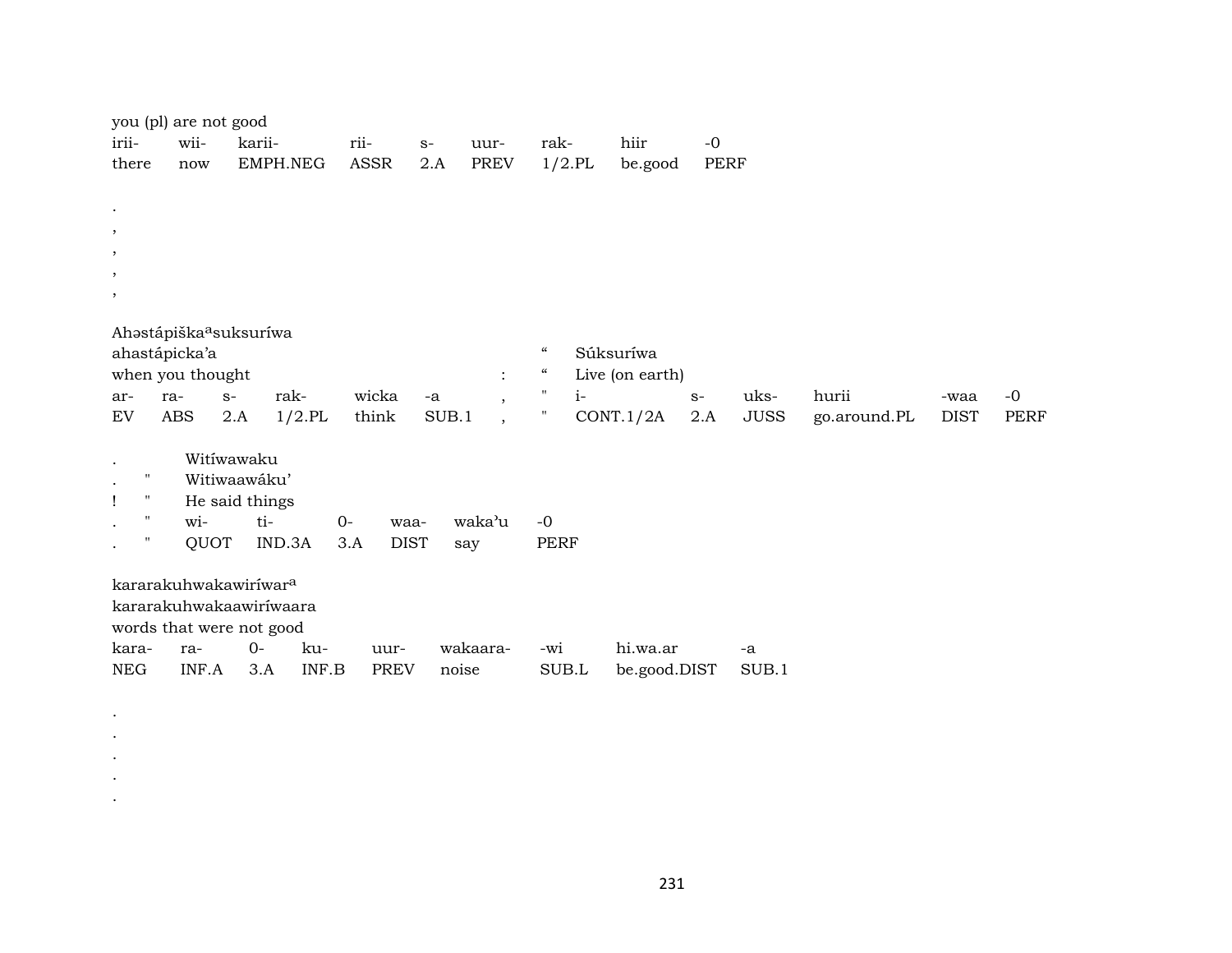|         | Náw <sup>a</sup> |                          | irár <sup>i</sup> |           |           |                  |    |                   |      | $\overline{\phantom{a}}$ |
|---------|------------------|--------------------------|-------------------|-----------|-----------|------------------|----|-------------------|------|--------------------------|
|         | Ráwa             |                          | iraári'           |           |           |                  |    |                   |      |                          |
|         | <b>Now</b>       |                          | brother           |           |           |                  |    |                   |      |                          |
|         | rawa             |                          | $i-$              |           | -raar-    |                  |    | -ri'              |      |                          |
|         | now              |                          | 3.POSS.A          |           |           | same.sex.sibling |    | 3.POSS.B          |      |                          |
|         | nikutihwakíahu   |                          |                   |           |           |                  |    |                   |      |                          |
|         |                  | rikutihwakí'aahu'        |                   |           |           |                  |    |                   |      |                          |
|         |                  | that is what they say    |                   |           |           |                  |    |                   |      |                          |
| riku-   |                  | ti-                      | $0-$              | ir-       |           | waki.a           |    | -:hus             |      |                          |
| that.is |                  | IND.3A                   | 3.P               |           | PL.3A     | say.PL.IMPF      |    | <b>IMPF</b>       |      |                          |
|         | Aharahparísatn   |                          |                   |           |           |                  |    |                   |      |                          |
|         |                  | Aharaahpaariisat         |                   |           |           |                  |    |                   |      |                          |
|         |                  | They went hunting        |                   |           |           |                  |    |                   |      |                          |
| ar-     | ra-              | $O -$                    | raar-             |           |           | paariis-         | at | -0                |      |                          |
| EV.     | <b>ABS</b>       | 3.A                      |                   | PL.INDV.A |           | hunter           | go | PERF              |      |                          |
|         | witirahparisatn  |                          |                   |           |           |                  |    |                   |      | ,                        |
|         |                  | Witiraahpaariisat        |                   |           |           |                  |    |                   |      |                          |
|         |                  | They went hunting        |                   |           |           |                  |    |                   |      |                          |
| wi-     | ti-              |                          | 0-                | raar-     |           | paariis-         |    | at                | -0   |                          |
| QUOT    |                  | IND.3A                   | 3.A               |           | PL.INDV.A | hunter           |    | go                | PERF |                          |
|         | aháparisotn      |                          |                   |           |           |                  |    | Šaká <sup>a</sup> |      |                          |
|         | ahápaariisat     |                          |                   |           |           |                  |    | Cakaá'a           |      |                          |
|         | he went hunting  |                          |                   |           |           |                  |    | Pleides           |      |                          |
| ar-     | ra-              | $0-$                     |                   | paariis-  | at        | -0               |    | cakaa'a           |      |                          |
| EV      | <b>ABS</b>       | 3.A                      | hunter            |           | go        | PERF             |    | Pleiades          |      |                          |
|         | Náwa             |                          | irár <sup>i</sup> |           |           |                  |    |                   |      |                          |
|         | Ráwa             |                          | iraári'           |           |           |                  |    |                   |      |                          |
|         | <b>Now</b>       | $\overline{\phantom{a}}$ | brother           |           |           |                  |    |                   |      |                          |
|         | rawa             |                          | $i-$              |           | -raar-    |                  |    | -ri'              |      |                          |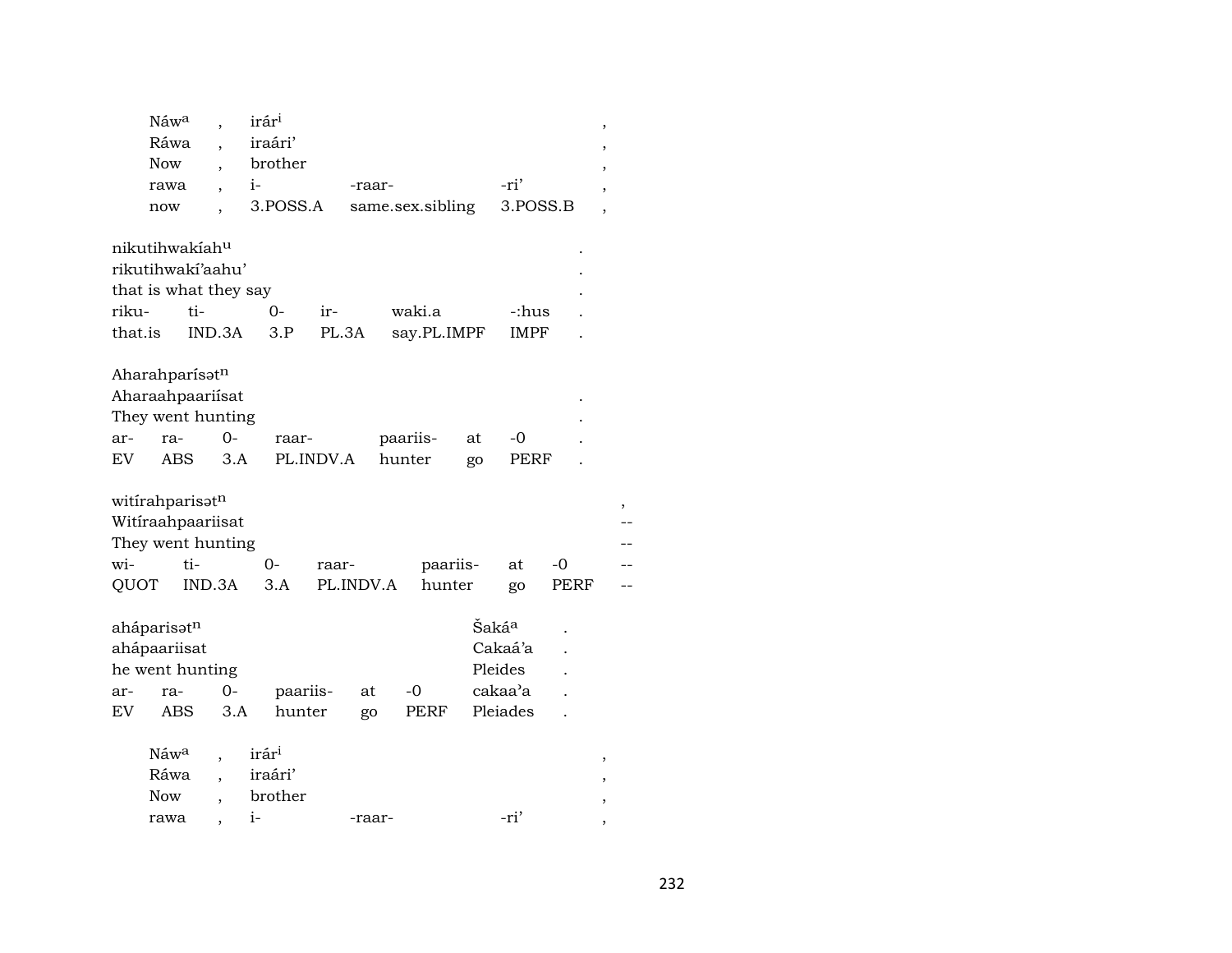now , 3.POSS.A same.sex.sibling 3.POSS.B , kakatiráit<sup>a</sup> en an amháin a bhfuil an scoilean an aiscealta an aiscealta an aiscealta an aiscealta an aiscealta kaakaatiraá'iita , I do not know , kaaka- t- ir- raa.iita -0 , NEG.IND.1/2A 1.A PREV.1/2A know PERF , tiraíwat<sup>n</sup> tiiraa'iíwat . they tell it ti- 0- ir- raa.iiwaat -0 . IND.3A 3.A PL.3A tell.a.story PERF Hiruirikuháhura° Hiru iriikuuháhuraa'a There wherever the place was hiruu irii- kuur- ra- 0- huraar -<sup>"</sup> there where DUB ABS 3.A be.land EX hiahitətahúru hi ahiitattahúru' and they were attacked hi ar- ra- 0- ir- ut- ak- rahur.uu -0 and EV ABS 3.A PL.3A PREV PL.AN.3P attack PERF Atakuhúr<sup>u</sup> . attakuhuúru' . the traveling party . aktaku.huur- -u' . party.on.the.move NOM .

Akúhiraki

A kúhiiraki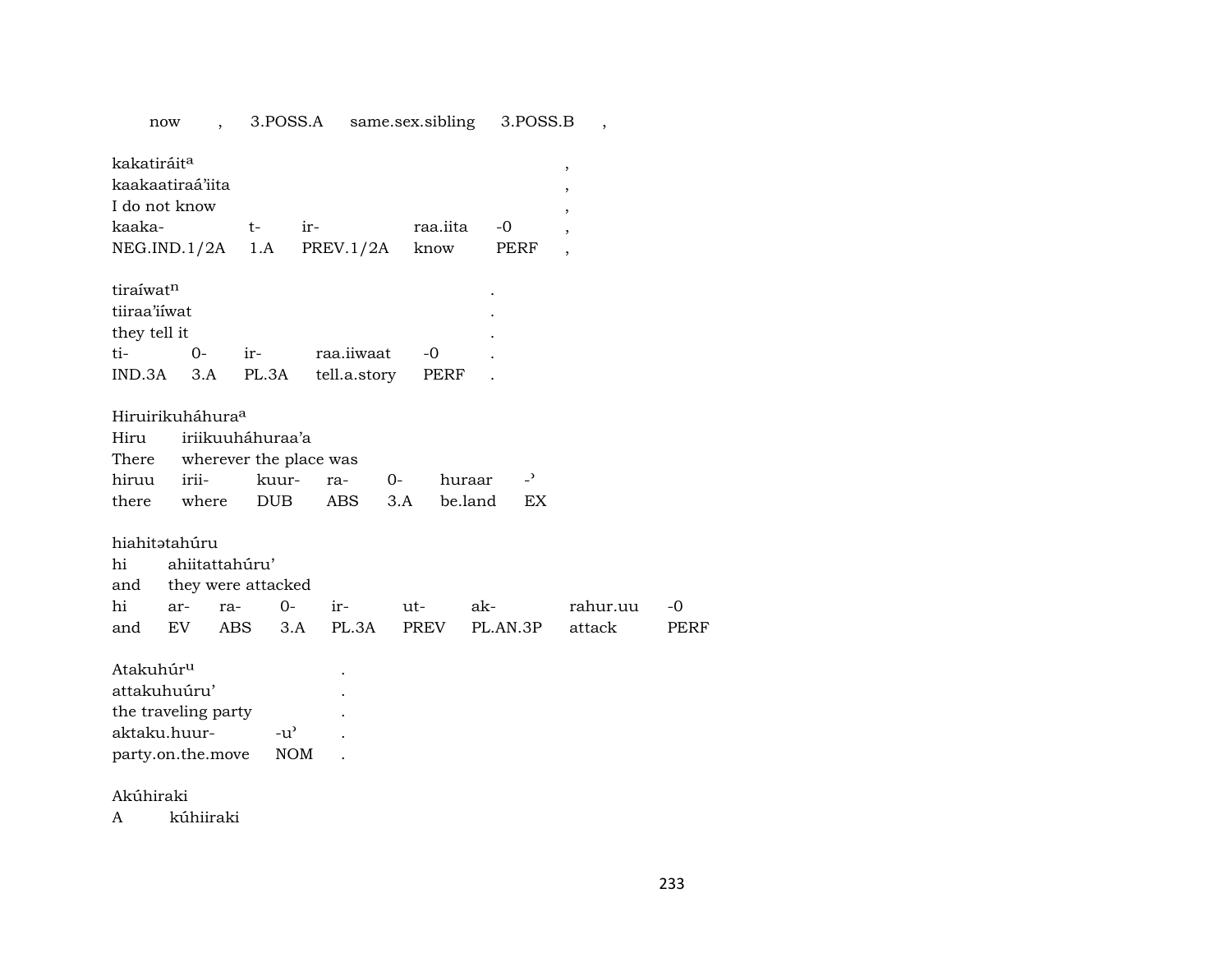| And                                         |            |             | they were massacred      |         |                                                                                                                                                                                                                                                                                                                                                                                                                                                                     |                   |       |          |                |      |      |
|---------------------------------------------|------------|-------------|--------------------------|---------|---------------------------------------------------------------------------------------------------------------------------------------------------------------------------------------------------------------------------------------------------------------------------------------------------------------------------------------------------------------------------------------------------------------------------------------------------------------------|-------------------|-------|----------|----------------|------|------|
| a                                           | kuur-      |             | ra-                      | $0-$    | ir-                                                                                                                                                                                                                                                                                                                                                                                                                                                                 |                   | ak-   |          | kii            |      | $-0$ |
| and                                         | DUB        |             | ABS                      | 3.A     |                                                                                                                                                                                                                                                                                                                                                                                                                                                                     | 3.INDF            |       | PL.AN.3P | kill.in.battle |      | PERF |
|                                             |            |             |                          |         |                                                                                                                                                                                                                                                                                                                                                                                                                                                                     |                   |       |          |                |      |      |
|                                             | Híiri      |             | Šakáª                    |         |                                                                                                                                                                                                                                                                                                                                                                                                                                                                     | Šaká <sup>a</sup> |       | ,        |                |      |      |
| Hi                                          |            | iri         |                          | Cakaá'a | $\frac{1}{2} \frac{1}{2} \left( \frac{1}{2} \right) \left( \frac{1}{2} \right) \left( \frac{1}{2} \right) \left( \frac{1}{2} \right) \left( \frac{1}{2} \right) \left( \frac{1}{2} \right) \left( \frac{1}{2} \right) \left( \frac{1}{2} \right) \left( \frac{1}{2} \right) \left( \frac{1}{2} \right) \left( \frac{1}{2} \right) \left( \frac{1}{2} \right) \left( \frac{1}{2} \right) \left( \frac{1}{2} \right) \left( \frac{1}{2} \right) \left( \frac{1}{2} \$ | Cakaá'a           |       |          |                |      |      |
|                                             | And        | that        |                          | Pleides | $\frac{1}{2}$ and $\frac{1}{2}$                                                                                                                                                                                                                                                                                                                                                                                                                                     | Pleides           |       |          |                |      |      |
| hi                                          |            |             | irii cakaa'a             |         |                                                                                                                                                                                                                                                                                                                                                                                                                                                                     | -- cakaa'a        |       |          |                |      |      |
|                                             | and        |             | that Pleiades            |         |                                                                                                                                                                                                                                                                                                                                                                                                                                                                     | -- Pleiades       |       |          |                |      |      |
|                                             |            |             |                          |         |                                                                                                                                                                                                                                                                                                                                                                                                                                                                     |                   |       |          |                |      |      |
| hikuharíru <sup>a</sup>                     |            |             |                          |         |                                                                                                                                                                                                                                                                                                                                                                                                                                                                     |                   |       |          |                |      |      |
| hi                                          |            | kuuharíru'a |                          |         |                                                                                                                                                                                                                                                                                                                                                                                                                                                                     |                   |       |          |                |      |      |
|                                             |            |             | and he became frightened |         |                                                                                                                                                                                                                                                                                                                                                                                                                                                                     |                   |       |          |                |      |      |
| hi                                          |            | kuur-       | ra-                      | $0-$    | riru                                                                                                                                                                                                                                                                                                                                                                                                                                                                |                   |       | -aar     | -0             |      |      |
| and DUB                                     |            |             | ABS                      | 3.P     |                                                                                                                                                                                                                                                                                                                                                                                                                                                                     | be.frightened     |       | INCH     | PERF           |      |      |
|                                             | tihwakiahu |             |                          |         |                                                                                                                                                                                                                                                                                                                                                                                                                                                                     |                   |       |          |                |      |      |
| Tihwakí'aahu'                               |            |             |                          |         |                                                                                                                                                                                                                                                                                                                                                                                                                                                                     |                   |       |          |                |      |      |
| They say                                    |            |             |                          |         |                                                                                                                                                                                                                                                                                                                                                                                                                                                                     |                   |       |          |                |      |      |
| ti-                                         |            | $0-$        | ir-                      |         | waki.a                                                                                                                                                                                                                                                                                                                                                                                                                                                              |                   | -:hus |          |                |      |      |
| $IND.3A$ $3.A$                              |            |             | PL.3A                    |         |                                                                                                                                                                                                                                                                                                                                                                                                                                                                     | say.PL.IMPF       | IMPF  |          |                |      |      |
|                                             |            |             |                          |         |                                                                                                                                                                                                                                                                                                                                                                                                                                                                     |                   |       |          |                |      |      |
| hikuharíru <sup>a</sup>                     |            |             |                          |         |                                                                                                                                                                                                                                                                                                                                                                                                                                                                     |                   |       |          |                |      |      |
| hi                                          |            | kuuharíru'a |                          |         |                                                                                                                                                                                                                                                                                                                                                                                                                                                                     |                   |       |          |                |      |      |
|                                             |            |             | and he became frightened |         |                                                                                                                                                                                                                                                                                                                                                                                                                                                                     |                   |       |          |                |      |      |
| hi                                          | kuur-      |             | ra-                      | $0-$    | riru                                                                                                                                                                                                                                                                                                                                                                                                                                                                |                   |       | -aar     | -0             |      |      |
| and DUB                                     |            |             | ABS                      | 3.P     |                                                                                                                                                                                                                                                                                                                                                                                                                                                                     | be.frightened     |       | INCH     | PERF           |      |      |
|                                             |            |             |                          |         |                                                                                                                                                                                                                                                                                                                                                                                                                                                                     |                   |       |          |                |      |      |
| ruwitikiškárust <sup>i</sup> t <sup>n</sup> |            |             |                          |         |                                                                                                                                                                                                                                                                                                                                                                                                                                                                     |                   |       |          |                |      |      |
| Ruuwitiikickárustit                         |            |             |                          |         |                                                                                                                                                                                                                                                                                                                                                                                                                                                                     |                   |       |          |                |      |      |
|                                             |            |             |                          |         |                                                                                                                                                                                                                                                                                                                                                                                                                                                                     |                   |       |          |                |      |      |
| Then he became weak                         |            |             |                          |         |                                                                                                                                                                                                                                                                                                                                                                                                                                                                     |                   |       |          |                |      |      |
| ruu-                                        | $W1$ -     |             | ti-                      |         | $0-$                                                                                                                                                                                                                                                                                                                                                                                                                                                                | $i-$              | kiic- |          | karuus         | -rik | $-0$ |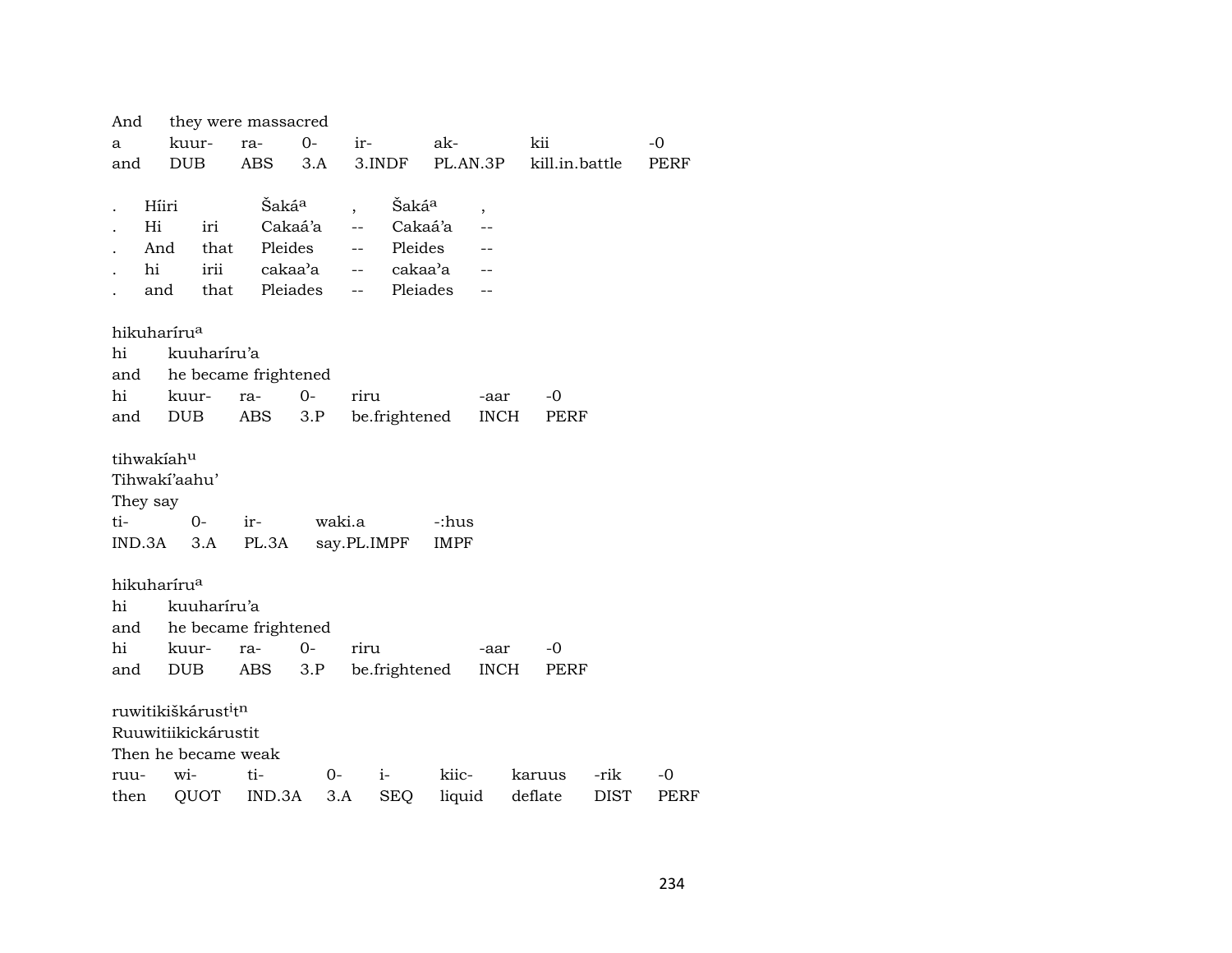| $\bullet$                                                          |                                                                      |                                                                                       |                               |                                 |                    |                           |                     |                                                                                                     |                             |               |                 |                   |               |
|--------------------------------------------------------------------|----------------------------------------------------------------------|---------------------------------------------------------------------------------------|-------------------------------|---------------------------------|--------------------|---------------------------|---------------------|-----------------------------------------------------------------------------------------------------|-----------------------------|---------------|-----------------|-------------------|---------------|
| Hiru<br>Then<br>hiruu<br>then                                      | Hiruwitarušiášapārau<br>witarúci'a<br>she would do it<br>wi-<br>QUOT | ti-<br>IND.3A                                                                         | $0 -$<br>3.A                  | ut-<br>ar-<br>EV<br><b>PREV</b> | $i-$<br><b>SEQ</b> | aar<br>do                 | $-0$<br><b>PERF</b> | capaára'u<br>his wife<br>capaak<br>woman                                                            | ra-<br>$\operatorname{ABS}$ | $0-$<br>$3.A$ | $a-$<br>POSS.3A | $\mathbf 0$<br>be | $-u$<br>SUB.D |
| $\vdots$<br>a<br>and<br>$\ddot{\cdot}$<br>a<br>$\,$<br>and<br>$\,$ | awitirikítaw <sup>u</sup><br>wi-<br>QUOT                             | witiirikítawu<br>she put him on the horse<br>ti-<br>IND.3A                            | $O -$<br>3.A                  | ir-<br><b>OBV</b>               | ikita<br>ride      | wuh<br>put                | $-0$<br><b>PERF</b> | $\,$<br>$\overline{\phantom{a}}$<br>$\overline{\phantom{a}}$<br>$\cdot$<br>$\overline{\phantom{a}}$ |                             |               |                 |                   |               |
| a<br>and<br>a<br>and                                               | áraruwitatiríwirahatn<br>raa-<br>just                                | raaruuwitaariríwiraahat<br>then he would just roll off<br>wi-<br>ruu-<br>QUOT<br>then | ti-<br>IND.3A                 | $0-$<br>3.A                     | ar-<br>EV          | iriwiraa.hak<br>roll.over |                     | $-0$<br><b>PERF</b>                                                                                 |                             |               |                 |                   |               |
| $\bullet$<br>Hi<br>$\cdot$<br>And<br>hi<br>$\cdot$<br>and          | Hínahiritn<br>raáhiirit<br>finally<br>raahiirit<br>finally           | šápatn<br>cápaat                                                                      | the woman<br>icapaak<br>woman |                                 |                    |                           |                     |                                                                                                     |                             |               |                 |                   |               |
| hiahašárisa<br>hi<br>and<br>hi                                     | ahaacárisa<br>she became angry<br>ar-<br>ra-                         | $0 -$                                                                                 | icaris                        | -aar                            | $-0$               |                           |                     |                                                                                                     |                             |               |                 |                   |               |

 $\sim 10^{-1}$  $\sim$ 

235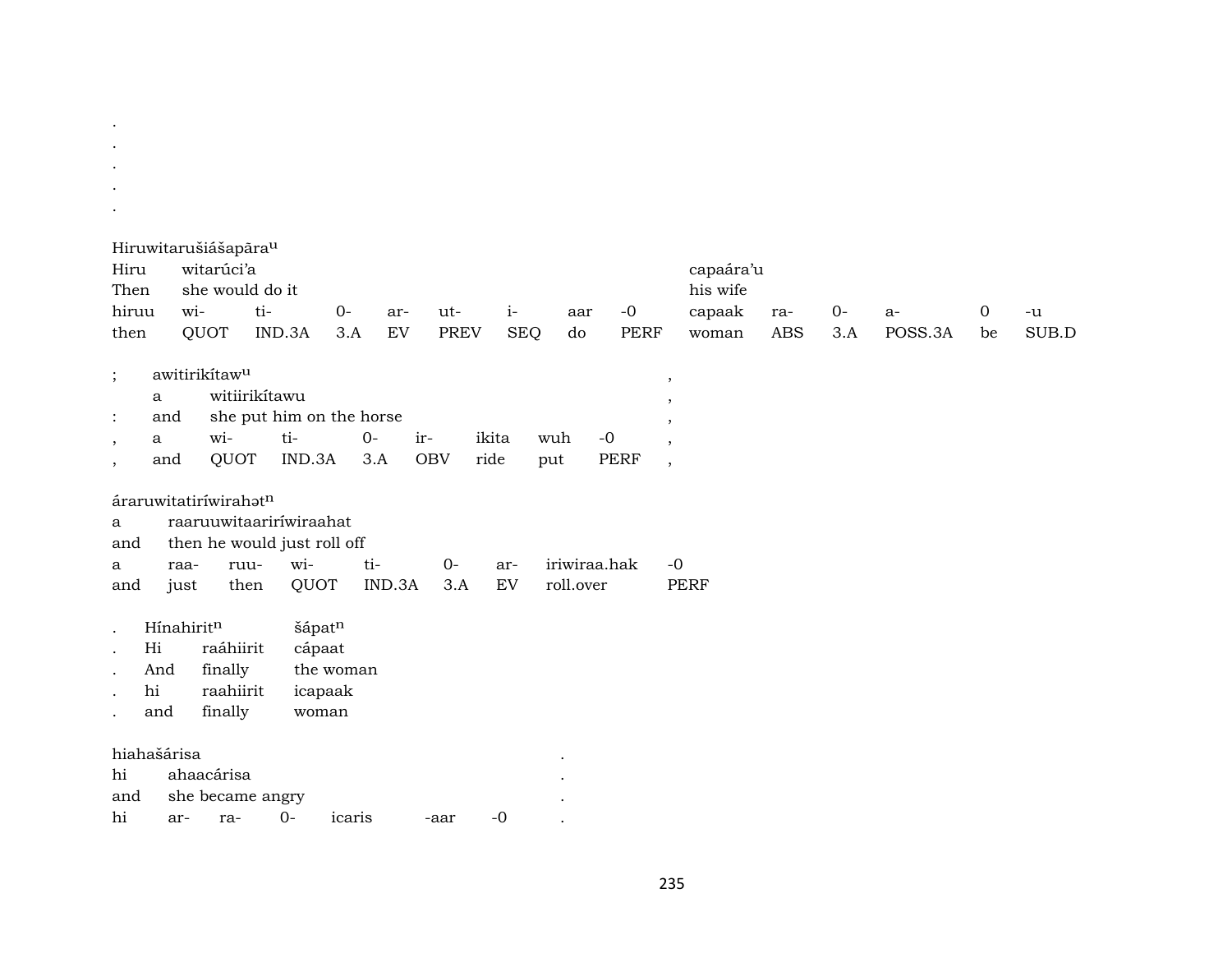| and                   | EV                                                   | <b>ABS</b>                                                  | 3.A                                                         | be.mean                          |                                                              | <b>INCH</b>                                                            | <b>PERF</b>                                                                         |                                                                |      |             |
|-----------------------|------------------------------------------------------|-------------------------------------------------------------|-------------------------------------------------------------|----------------------------------|--------------------------------------------------------------|------------------------------------------------------------------------|-------------------------------------------------------------------------------------|----------------------------------------------------------------|------|-------------|
| ar-<br>EV <sub></sub> | Ahawaku<br>Ahawáku'<br>She said<br>ra-<br><b>ABS</b> | 0-<br>3.A                                                   | waka'u<br>say                                               | $-0$                             | $\, ,$<br>$\ddot{\cdot}$<br>$\overline{\phantom{a}}$<br>PERF | $\mathcal{C}\mathcal{C}$<br>$\epsilon$<br>$\epsilon\epsilon$<br>Н<br>Н | Kárihak <sup>i</sup><br>Kárihaaki<br>Oh, I see<br>karihaaki <sup>3</sup><br>oh.gosh | $\, ,$<br>$\overline{\phantom{a}}$<br>$\overline{\phantom{a}}$ |      |             |
|                       |                                                      | rarurikurahuhkapákis <sup>i</sup> t <sup>n</sup>            |                                                             |                                  |                                                              |                                                                        |                                                                                     |                                                                |      |             |
|                       |                                                      |                                                             | raaruurikuurahuhkaapaákisiki<br>you have just mistreated me |                                  |                                                              |                                                                        |                                                                                     |                                                                |      |             |
| raa-                  | ruu-                                                 | ri-                                                         |                                                             | $0-$                             | ku-                                                          | rahur-                                                                 | kaapaakis                                                                           |                                                                | -ik  | $-i$        |
| just                  | then                                                 |                                                             | CONT.3A                                                     | 3.A                              | 1.P                                                          | do                                                                     | be.pitiful                                                                          |                                                                | CAUS | SUB.2       |
|                       | Áripīta<br>Ári'<br>Ah,<br>arii<br>oh                 | piíta<br>a man<br>wiita<br>man                              | tíhas<br>tiíhas<br>tiir-<br><b>INFR</b>                     | you must be<br>ra-<br><b>ABS</b> | $S-$<br>2.A                                                  | $\overline{0}$<br>be                                                   | $-0$<br>PERF                                                                        |                                                                |      |             |
| tírak <sup>u</sup>    |                                                      |                                                             |                                                             |                                  |                                                              |                                                                        |                                                                                     |                                                                |      |             |
| tíraaku<br>this one   |                                                      |                                                             |                                                             |                                  |                                                              |                                                                        | $\pmb{\mathsf{H}}$<br>$\pmb{\mathsf{H}}$                                            |                                                                |      |             |
| tii-                  | ra-                                                  | 0-                                                          | kus                                                         |                                  | $-0$                                                         |                                                                        |                                                                                     |                                                                |      |             |
| this                  | <b>ABS</b>                                           | 3.A                                                         | be sitting                                                  |                                  | SUB.4                                                        |                                                                        |                                                                                     |                                                                |      |             |
|                       |                                                      | Naruwítiriškawawis <sup>u</sup><br>Raaruuwitirickawaawiisu' | Then she just slapped his face all over                     |                                  |                                                              |                                                                        |                                                                                     |                                                                |      |             |
| raa-                  | ruu-                                                 | wi-                                                         | ti-                                                         |                                  | $0-$                                                         | ir-                                                                    | icka-                                                                               | waawa-                                                         | is   | -:hus       |
| just                  | then                                                 |                                                             | QUOT                                                        | IND.3A                           | 3.A                                                          | <b>OBV</b>                                                             | face                                                                                | <b>DIST</b>                                                    | hit  | <b>IMPF</b> |
|                       |                                                      |                                                             |                                                             |                                  |                                                              |                                                                        |                                                                                     |                                                                |      |             |

. Iririškawawísu

. Iriirickáwaawisu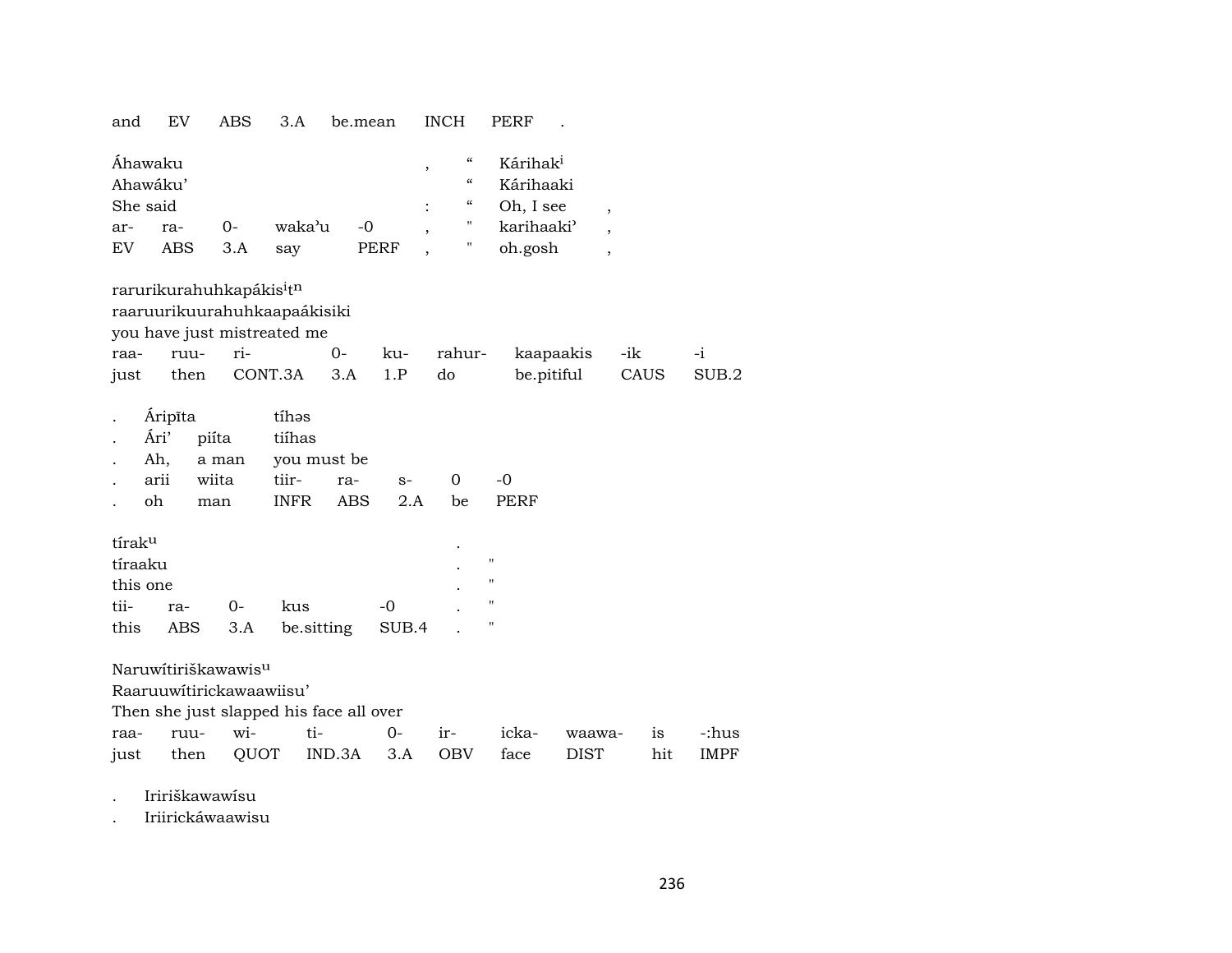|                        |       |                              |                           |               | While she was slapping his face |              |            |       |              |             |                          |
|------------------------|-------|------------------------------|---------------------------|---------------|---------------------------------|--------------|------------|-------|--------------|-------------|--------------------------|
|                        | irii- |                              | ra-                       | $O -$         | icka-                           | waawa-       |            | is    | -hus         |             |                          |
|                        |       | when                         | ABS                       | 3.A           | face                            | <b>DIST</b>  |            | hit   | IMPF.SUB     |             |                          |
|                        |       |                              |                           |               |                                 |              |            |       |              |             |                          |
| hínahirit <sup>n</sup> |       |                              |                           |               | hikuhahwišaks <sup>a</sup>      |              |            |       |              |             |                          |
| hi                     |       | raáhiirit                    |                           | hi            |                                 | kuuhawicaksa |            |       |              |             |                          |
| and                    |       | finally                      |                           | and           | he revived                      |              |            |       |              |             |                          |
| hi                     |       | raahiirit                    |                           | hi            | kuur-                           | ra-          | $0-$       |       | wicaks.aar   |             | -0                       |
| and                    |       | finally                      |                           | and           | DUB                             | ABS          | 3.P        |       | come.to.mind |             | PERF                     |
|                        |       |                              |                           |               |                                 |              |            |       |              |             |                          |
|                        |       |                              |                           |               |                                 |              |            |       |              |             |                          |
|                        |       |                              |                           |               |                                 |              |            |       |              |             |                          |
|                        |       |                              |                           |               |                                 |              |            |       |              |             |                          |
|                        |       |                              |                           |               |                                 |              |            |       |              |             |                          |
|                        |       |                              |                           |               |                                 |              |            |       |              |             |                          |
| Šapát <sup>n</sup>     |       |                              |                           | nikuwituháa   |                                 |              |            |       |              |             |                          |
| Cápaat                 |       |                              |                           | rikuwituuhá'a |                                 |              |            |       |              |             |                          |
|                        |       | The woman                    |                           |               | that one was the cause          |              |            |       |              |             |                          |
| icapaak                |       |                              | riku-                     |               | wi-                             | ti-          | $0-$       |       | ut-          | raar        | $\overline{\phantom{0}}$ |
| woman                  |       |                              | that.is                   |               | QUOT                            | IND.3A       | 3.A        |       | <b>PREV</b>  | do          | EX                       |
|                        |       |                              |                           |               |                                 |              |            |       |              |             |                          |
|                        |       |                              | áhihwišaksik <sup>a</sup> |               |                                 |              |            |       | $\vdots$     |             |                          |
|                        |       |                              | ahihwicaksika             |               |                                 |              |            |       |              |             |                          |
|                        |       |                              | when he revived           |               |                                 |              |            |       |              |             |                          |
|                        |       | ar-                          | ra-                       | $0-$          | ir-                             | wicaks.ik    |            | -a    |              |             |                          |
|                        |       | EV.                          | <b>ABS</b>                | 3.A           | <b>OBV</b>                      | revive       |            | SUB.1 |              |             |                          |
|                        |       |                              |                           |               |                                 |              |            |       |              |             |                          |
|                        |       | šápatwitihkútik <sup>u</sup> |                           |               |                                 |              |            |       |              |             |                          |
| Cápaat                 |       |                              |                           | witihkuútiku' |                                 |              |            |       |              |             |                          |
|                        |       | The woman                    |                           |               | she was beating him             |              |            |       |              |             | ,                        |
| icapaak                |       |                              | wi-                       |               | ti-                             | 0-           | ir-        |       | kuut.ik      | -:hus       | ,                        |
| woman                  |       |                              | QUOT                      |               | IND.3A                          | 3.A          | <b>OBV</b> | beat  |              | <b>IMPF</b> | ,                        |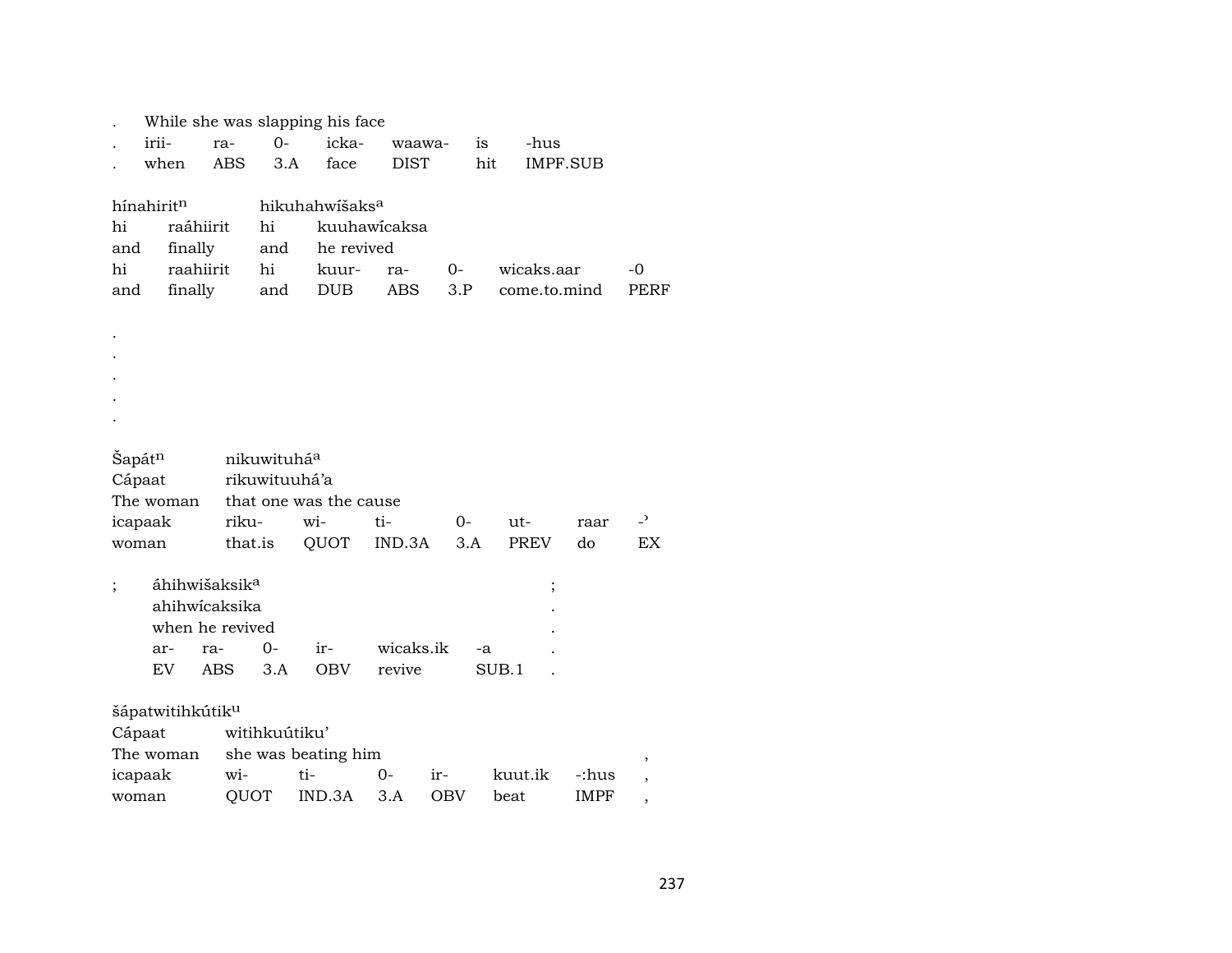|                                                           | hirahirikuhawišaks <sup>a</sup>              |                                                                             |                                       |                                 |               |                    |                    |                             |                      |             |                                                    |                                        |
|-----------------------------------------------------------|----------------------------------------------|-----------------------------------------------------------------------------|---------------------------------------|---------------------------------|---------------|--------------------|--------------------|-----------------------------|----------------------|-------------|----------------------------------------------------|----------------------------------------|
| hi                                                        | raáhiirit                                    |                                                                             | kuuhawicaksa                          |                                 |               |                    |                    |                             |                      |             |                                                    |                                        |
| and                                                       | finally                                      |                                                                             | he revived                            |                                 |               |                    |                    |                             |                      |             |                                                    |                                        |
| hi                                                        | raahiirit                                    | kuur-                                                                       |                                       | ra-                             |               | $O-$               |                    | wicaks.aar                  |                      | -0          |                                                    |                                        |
| and                                                       | finally                                      | <b>DUB</b>                                                                  |                                       | <b>ABS</b>                      |               | 3.P                |                    | come.to.mind                |                      | <b>PERF</b> |                                                    |                                        |
| Siwitítkirik <sup>u</sup><br>Siwitítkiriku<br>$si-$<br>DU | They watched him<br>wi-<br>QUOT              | ti-<br>IND.3A                                                               | 0-                                    | 3.A                             | ir-<br>PL.3A  |                    | ut-<br><b>PREV</b> |                             | kirik.kus<br>look.at |             | -0<br><b>PERF</b>                                  |                                        |
| ki̇̃tu<br>kítuu'u'<br>all<br>kituu<br>all                 | -u'<br><b>NOM</b>                            | everyone<br>icaahiks<br>person                                              | šahikstahki̇̃tu<br>cahikstaahkituu'u' | raar-<br>$\mathbf{P}\mathbf{L}$ |               | kituu<br>all       |                    | $-u^{\prime}$<br><b>NOM</b> |                      |             | Šakáª<br>Cakaá'a<br>Pleides<br>cakaa'a<br>Pleiades |                                        |
| wiahariruar <sup>a</sup>                                  | wi'ahariru'aara<br>when he became frightened |                                                                             |                                       |                                 |               |                    |                    |                             |                      |             |                                                    | $\epsilon$<br>$\epsilon$<br>$\epsilon$ |
| wii-                                                      | ar-                                          | ra-                                                                         | $0 -$                                 | riru                            |               |                    |                    | -aar                        | -a                   |             |                                                    | $^{\prime}$                            |
| when                                                      | EV                                           | ABS                                                                         | 3.P                                   |                                 | be.frightened |                    |                    | <b>INCH</b>                 | SUB.1                |             |                                                    | 11                                     |
| Áka <sup>a</sup><br>Aáka'a<br>Oh my<br>aaka'a<br>oh.my    | Ţ<br>$\overline{\phantom{a}}$                | tihasírariks<br>tiihasiíraariks<br>he must truly be<br>tiir-<br><b>INFR</b> | ra-<br>ABS                            | $S-$                            | 2.A           | $i-$<br><b>SEQ</b> |                    | raariks<br>be.true          | $-0$<br>PERF         |             |                                                    |                                        |
| pītatiraku                                                |                                              |                                                                             |                                       |                                 |               |                    |                    |                             |                      |             |                                                    |                                        |
| piíta                                                     | tíraaku                                      |                                                                             |                                       |                                 |               |                    |                    |                             |                      |             |                                                    |                                        |
| man                                                       | this one                                     |                                                                             |                                       |                                 |               |                    |                    |                             |                      |             |                                                    |                                        |
| wiita                                                     | tii-                                         | ra-                                                                         | 0-                                    | kus                             |               |                    | $-0$               |                             |                      |             |                                                    |                                        |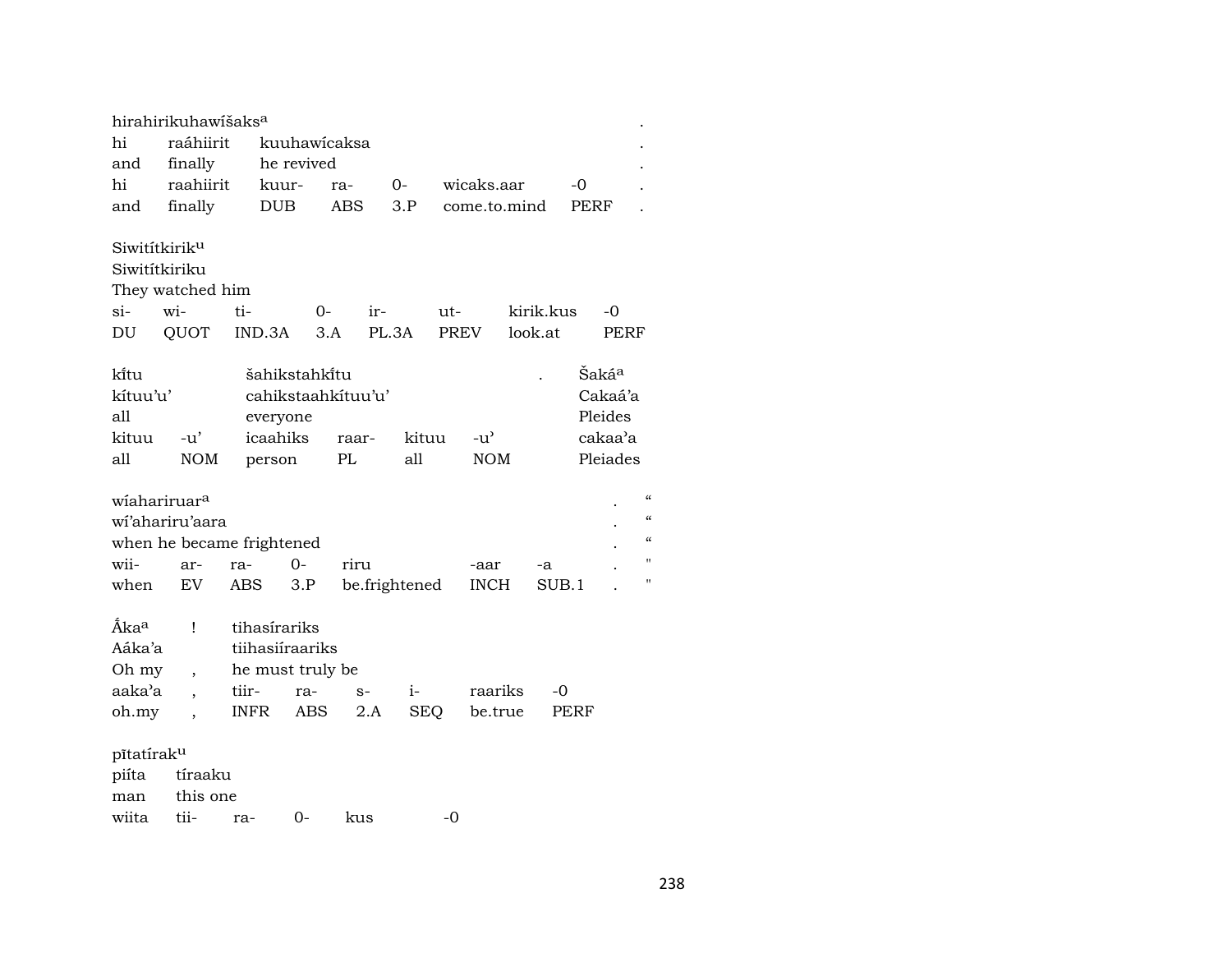| man                                                       | this                                                                                                           | ABS                                                               | 3.A                           | be.sitting           | SUB.4       |                                                                          |                                                                  |             |            |             |             |
|-----------------------------------------------------------|----------------------------------------------------------------------------------------------------------------|-------------------------------------------------------------------|-------------------------------|----------------------|-------------|--------------------------------------------------------------------------|------------------------------------------------------------------|-------------|------------|-------------|-------------|
| ráku <sup>u</sup><br>ráku'u<br>his being                  |                                                                                                                |                                                                   |                               |                      | ı           |                                                                          |                                                                  |             |            |             |             |
| ra-                                                       | 0-                                                                                                             | ku-                                                               | 0                             | -u                   |             |                                                                          |                                                                  |             |            |             |             |
| INF.A                                                     | 3.A                                                                                                            | INF.B                                                             | be                            | SUB.D                |             |                                                                          |                                                                  |             |            |             |             |
|                                                           |                                                                                                                | Arihirarutušiwakúruut                                             |                               |                      |             |                                                                          |                                                                  |             |            |             |             |
| Ári'                                                      | hi                                                                                                             |                                                                   |                               | raaruutuciwakúruu'ut |             |                                                                          |                                                                  |             |            |             |             |
| Why,                                                      | and                                                                                                            | so he is just a talker                                            |                               |                      |             |                                                                          |                                                                  |             |            |             |             |
| arii                                                      | hi                                                                                                             | raa-                                                              | ruu-                          | ti-                  | $0-$        | ut-                                                                      | $i-$                                                             | wakuur-     | uu         | -uk         | $-0$        |
| oh                                                        | and                                                                                                            | just                                                              | then                          | IND.3A               | 3.A         | PREV                                                                     | <b>SEQ</b>                                                       | word        | be         | <b>DIST</b> | <b>PERF</b> |
| kara-<br><b>NEG</b><br>н.<br>н<br>н<br>$\pmb{\mathsf{H}}$ | kararuhwakawiriwar <sup>a</sup><br>ra-<br><b>ABS</b><br>Irár <sup>i</sup><br>Iraári'<br><b>Brother</b><br>$i-$ | kararuhwakaawiriwaara<br>whose words are not good<br>$O -$<br>3.A | uur-<br><b>PREV</b><br>-raar- | wakaara-<br>noise    | -wi<br>-ri' | SUB.L<br>$\overline{\phantom{a}}$<br>$\overline{\phantom{a}}$<br>$\cdot$ | hi.wa.ar<br>be.good.DIST<br>šápatn<br>cápaat<br>woman<br>icapaak | -a<br>SUB.1 |            |             |             |
| н                                                         | 3.POSS.A                                                                                                       |                                                                   |                               | same.sex.sibling     | 3.POSS.B    | $\ddot{\phantom{0}}$                                                     | woman                                                            |             |            |             |             |
| a<br>and                                                  | akuhiriríkis <sup>i</sup> t <sup>n</sup><br>kuhiiriiríkisit<br>his saved him                                   |                                                                   |                               |                      |             |                                                                          |                                                                  |             |            |             |             |
| a                                                         | kuur-                                                                                                          | ra-                                                               | $0-$                          | $a-$                 | ir-         | ri-                                                                      |                                                                  | uur-        | $i-$       | kisik       | $-0$        |
| and                                                       | <b>DUB</b>                                                                                                     | <b>ABS</b>                                                        | 3.A                           | POSS.3A              | OBV         |                                                                          | PHYS.POSS                                                        | POSS.A      | <b>SEQ</b> | survive     | <b>PERF</b> |
|                                                           | Itirúkspari                                                                                                    |                                                                   |                               |                      |             |                                                                          |                                                                  |             |            |             |             |
| $\mathbf I$                                               |                                                                                                                | tirúkspari'                                                       |                               |                      |             |                                                                          |                                                                  |             |            |             |             |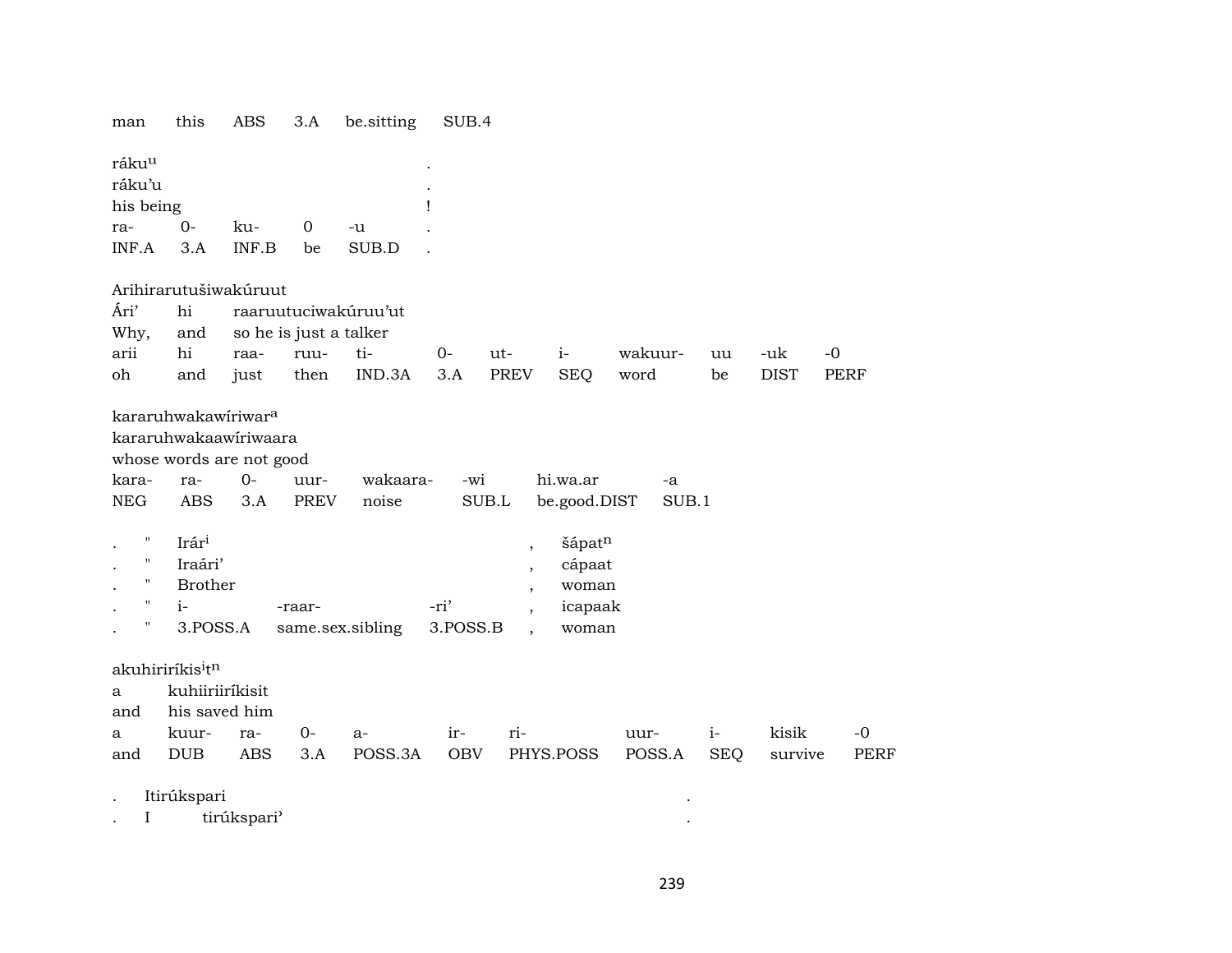|                      | And                                                              | here he lived                        |                            |                     |                  |                      |                                            |                                                               |             |      |
|----------------------|------------------------------------------------------------------|--------------------------------------|----------------------------|---------------------|------------------|----------------------|--------------------------------------------|---------------------------------------------------------------|-------------|------|
|                      | $\mathbf{i}$                                                     | tii-                                 | ra-                        | $0-$                | uks-             | warii                |                                            |                                                               | -:hus       |      |
|                      | and                                                              | here                                 | ABS                        | 3.A                 | AOR              |                      | be.going.about.IMPF                        |                                                               | <b>IMPF</b> |      |
| $[]$<br>tii-<br>here | Tirúkspari'<br>Here he lived<br>ra-<br>ABS                       | $0-$<br>3.A                          | uks-<br>AOR                | warii               |                  | be.going.about.IMPF  | -:hus<br><b>IMPF</b>                       |                                                               |             |      |
|                      | Suhurítirihi                                                     |                                      |                            |                     |                  |                      |                                            |                                                               |             |      |
|                      | Suúhuri'                                                         | tíriihi'                             |                            |                     |                  |                      |                                            |                                                               |             |      |
|                      | Beyond                                                           | here it was                          |                            |                     |                  |                      |                                            |                                                               |             |      |
|                      | suuhuri'                                                         | tii-                                 | ra-                        | 0-                  | ihii             |                      | $-0$                                       |                                                               |             |      |
|                      | over.here                                                        | here                                 | ABS                        | 3.A                 | be.in.a.place    |                      | PERF                                       |                                                               |             |      |
| ra-<br>ABS           | rarahúrar <sup>a</sup><br>raraahúraara<br>0-<br>3.A              | when he became rotten<br>raahur      | be.spoiled                 | -aar<br><b>INCH</b> | -a<br>SUB.1      | $\ddot{\phantom{0}}$ | I<br>$\rm I$<br>And<br>$\mathbf{i}$<br>and | šápat <sup>n</sup><br>cápaat<br>the woman<br>icapaak<br>woman |             |      |
| irii-                | irihiririkskítaw <sup>i</sup><br>irihiiriirikskítawi'<br>hii-    | that one was in charge of him<br>ra- | $0-$                       | $ir-$               | $i-$             | uks-                 |                                            | kita.wi                                                       |             | $-0$ |
| that                 | other                                                            | ABS                                  | 3.A                        | OBV                 | <b>SEQ</b>       | AOR                  |                                            | be.the.leader                                                 |             | PERF |
|                      | Irár <sup>i</sup><br>Iraári'<br><b>Brother</b><br>i-<br>3.POSS.A |                                      | -raar-<br>same.sex.sibling |                     | -ri'<br>3.POSS.B |                      | ,                                          |                                                               |             |      |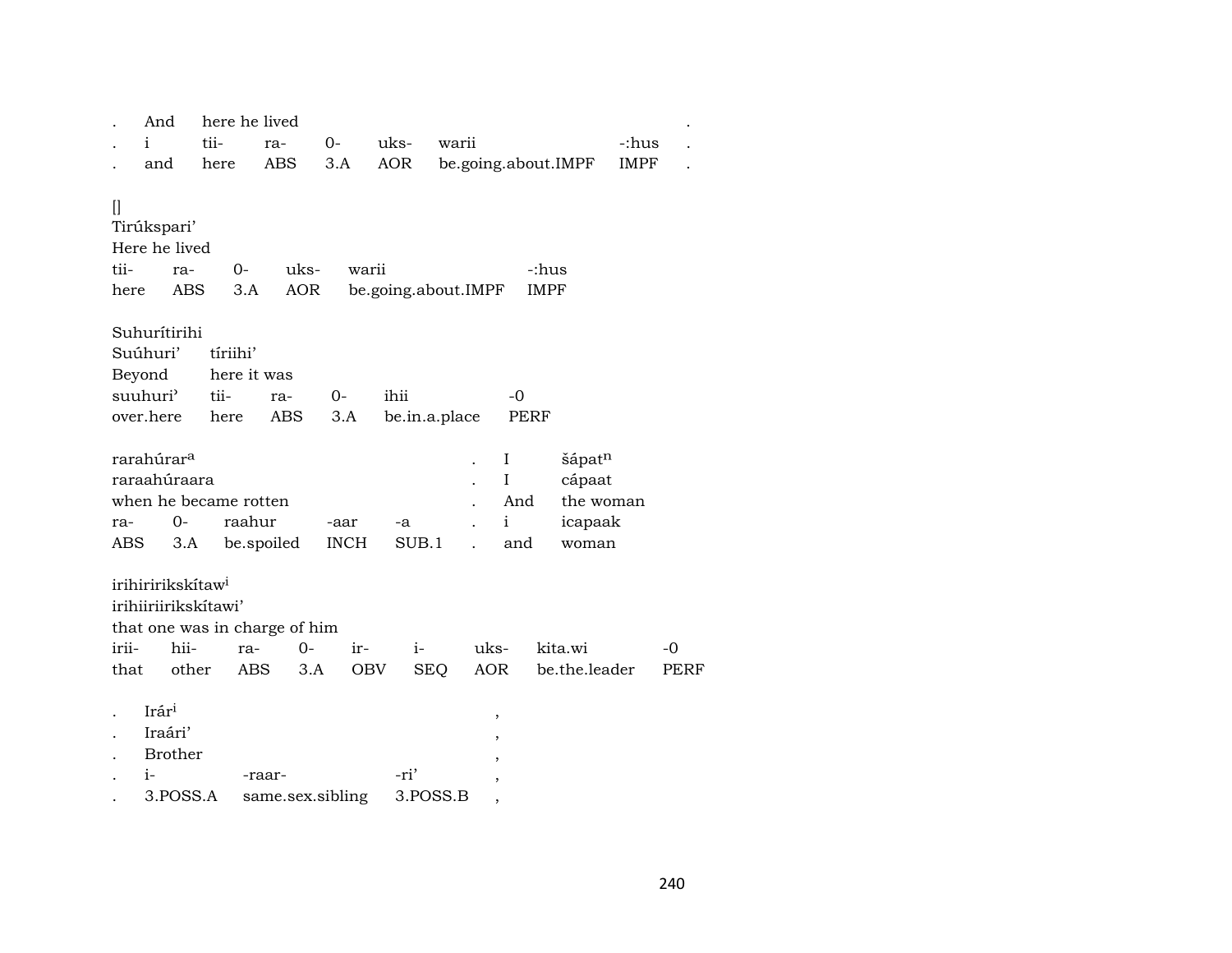| kaakukskítawi'<br>piíta<br>he was not in charge<br>the man<br>$O-$<br>wiita<br>kaaki-<br>uks-<br>kita.wi<br>$-0$<br>NEG.IND.3A<br><b>AOR</b><br>3.A<br>be.the.leader<br><b>PERF</b><br>man<br>irihitukskítaw <sup>i</sup><br>Irihiitukskítawi' |  |
|------------------------------------------------------------------------------------------------------------------------------------------------------------------------------------------------------------------------------------------------|--|
|                                                                                                                                                                                                                                                |  |
|                                                                                                                                                                                                                                                |  |
|                                                                                                                                                                                                                                                |  |
|                                                                                                                                                                                                                                                |  |
|                                                                                                                                                                                                                                                |  |
|                                                                                                                                                                                                                                                |  |
| That one was in change                                                                                                                                                                                                                         |  |
| hii-<br>irii-<br>ti-<br>$O-$<br>uks-<br>kita.wi<br>$-0$                                                                                                                                                                                        |  |
| IND.3A<br><b>PERF</b><br>other<br><b>AOR</b><br>be.the.leader<br>3.A<br>that                                                                                                                                                                   |  |
| šápatn                                                                                                                                                                                                                                         |  |
| cápaat                                                                                                                                                                                                                                         |  |
| the woman                                                                                                                                                                                                                                      |  |
| icapaak                                                                                                                                                                                                                                        |  |
| woman                                                                                                                                                                                                                                          |  |
| Ruharurikuahiririkisik <sup>a</sup>                                                                                                                                                                                                            |  |
| Ruúhaaru<br>riku'ahiiriirikisika                                                                                                                                                                                                               |  |
| Its being the cause<br>her being the one who saved him                                                                                                                                                                                         |  |
| kisik -a<br>$0-$<br>riku-<br>ut-<br>$O -$<br>ar-<br>ra-<br>ir-<br>ri-<br>$i-$<br>$a-$<br>uur-<br>ra-<br>raar<br>-u                                                                                                                             |  |
| <b>PREV</b><br>EV<br><b>ABS</b><br><b>PREV</b><br><b>ABS</b><br>3.A<br>be.the.cause<br>SUB.D<br>3.A<br>PREV.3A<br><b>OBV</b><br>PHYS.POSS<br>SEQ survive SUB.1<br>that.is                                                                      |  |
| ikúrašta                                                                                                                                                                                                                                       |  |
| $\,$<br>kúraacta<br>$\mathbf{i}$                                                                                                                                                                                                               |  |
| he was going to be hers<br>and                                                                                                                                                                                                                 |  |
| $0-$<br>$\mathbf{i}$<br>ku-<br>ra-<br>0<br>-ta<br>a-<br>-a                                                                                                                                                                                     |  |
| <b>ABS</b><br><b>INT</b><br><b>INDF</b><br>PREV.3A<br>SUB.1<br>3.A<br>and<br>be                                                                                                                                                                |  |
|                                                                                                                                                                                                                                                |  |
|                                                                                                                                                                                                                                                |  |
| irár <sup>i</sup><br>Náwa<br>$\overline{\phantom{a}}$<br>$\cdot$                                                                                                                                                                               |  |
| Ráwa<br>iraári'<br>$\overline{\phantom{a}}$<br>,<br>brother<br>Now<br>,                                                                                                                                                                        |  |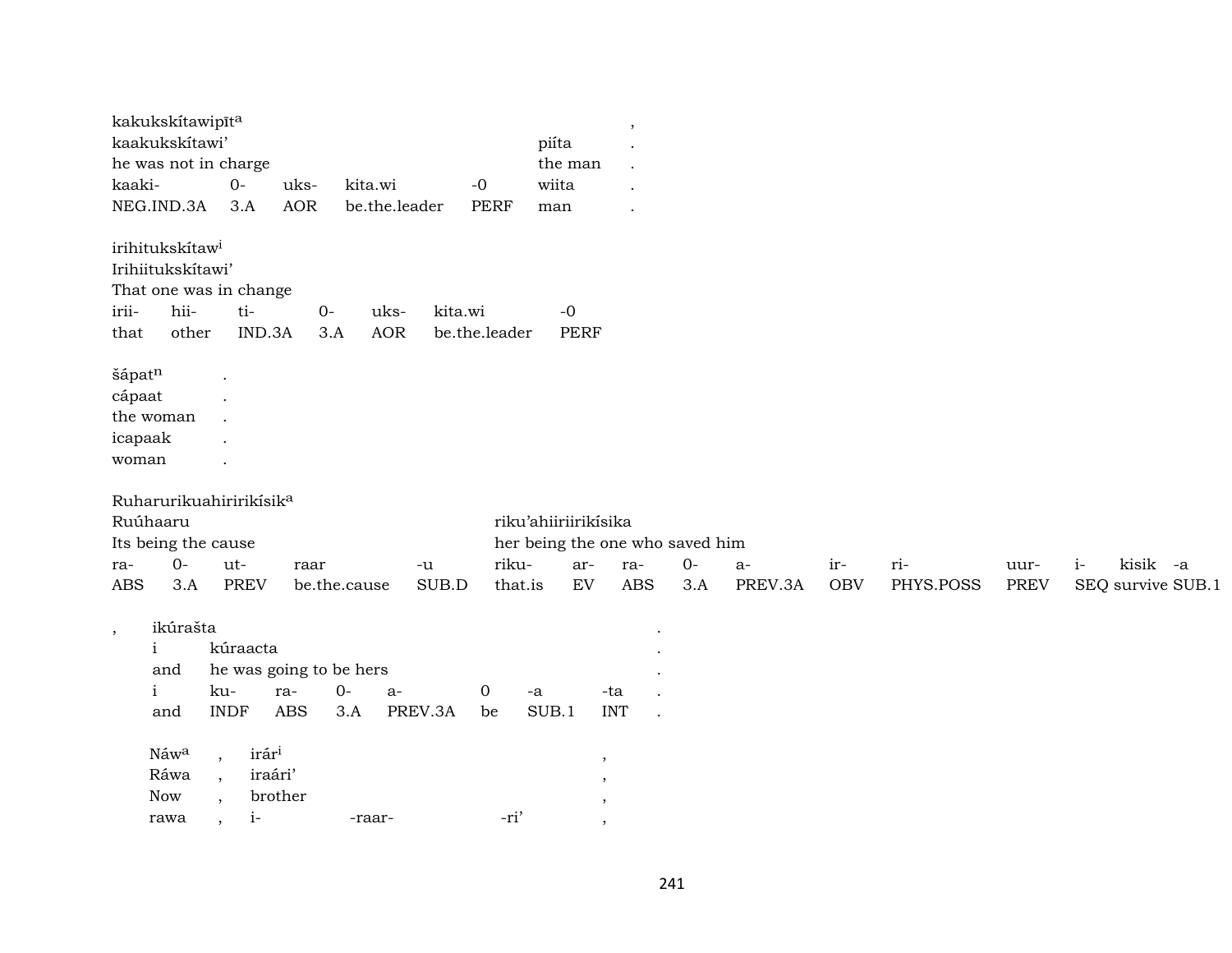|              | now                               |                                | 3.POSS.A          | same.sex.sibling |       | 3.POSS.B    |                          | $\cdot$ |                          |      |             |
|--------------|-----------------------------------|--------------------------------|-------------------|------------------|-------|-------------|--------------------------|---------|--------------------------|------|-------------|
| irirutíkarus | iriruutíkarus                     |                                |                   |                  |       | $\,$        |                          |         |                          |      |             |
|              |                                   | then that one was deflated     |                   |                  |       |             |                          |         |                          |      |             |
| irii-        | ruu-                              | ti-                            | $O -$             | karuus           | $-0$  |             |                          |         |                          |      |             |
| that         | then                              | IND.3A                         | 3.A               | deflate          |       | <b>PERF</b> |                          |         |                          |      |             |
| irirutíkarus |                                   |                                |                   |                  |       |             |                          |         |                          |      |             |
|              | Iriruutíkarus                     |                                |                   |                  |       |             |                          |         |                          |      |             |
|              |                                   | Then that one was deflated     |                   |                  |       |             |                          |         |                          |      |             |
| irii-        | ruu-                              | ti-                            | $0 -$             | karuus           | $-0$  |             |                          |         |                          |      |             |
| that         | then                              | IND.3A                         | 3.A               | deflate          |       | PERF        |                          |         |                          |      |             |
| kúrakuruihi  |                                   |                                |                   |                  |       |             |                          |         |                          |      |             |
| kúrakuuru    |                                   |                                |                   |                  |       |             |                          | ihi     | $\overline{\phantom{a}}$ |      |             |
|              | his being like                    |                                |                   |                  |       |             | $\overline{\phantom{a}}$ | uh      | $\overline{\phantom{a}}$ |      |             |
| ku-          | ra-                               | 0-                             | ku-               | uur-             | 0     | -u          | $\overline{\phantom{a}}$ | ihii    | $\cdot$                  |      |             |
| INF.B        | <b>ABS</b>                        | 3.A                            | INF.B             | PREV             | be    | SUB.D       | $\ddot{\phantom{0}}$     | uh      | $\overline{\phantom{a}}$ |      |             |
|              | kusirihkušikiritahət <sup>n</sup> |                                |                   |                  |       |             |                          |         |                          |      |             |
|              |                                   | kusirihkuucikiiriitahut        |                   |                  |       |             |                          |         |                          |      |             |
|              |                                   | when they held him by the nape |                   |                  |       |             |                          |         |                          |      |             |
| ku-          | $\sin$                            | ra-                            | $0-$              | ir-              | ku-   | ut-         | $i-$                     |         | kiiriit-                 | ahuk | $-0$        |
| <b>INDF</b>  | <b>DU</b>                         | INF.A                          | 3.A               | PL.3A            | INF.B | PREV        | <b>SEQ</b>               |         | nape                     | hold | <b>PERF</b> |
|              | asakirakuksisáris <sup>u</sup>    |                                |                   |                  |       |             |                          |         |                          |      |             |
| asaáki       |                                   |                                | rakuksicáriisu    |                  |       |             |                          |         |                          |      |             |
| a dog        |                                   |                                | one that was mean |                  |       |             |                          |         |                          |      |             |
| asaa-        | -kis                              | ra-                            | 0-                | ku-              | uks-  | icaris      |                          | -u      |                          |      |             |
| dog          | <b>DIM</b>                        | INF.A                          | 3.A               | INF.B            | AOR   | be.mean     |                          | SUB.D   |                          |      |             |

Rakuksáwašu

Rakuksáwahcu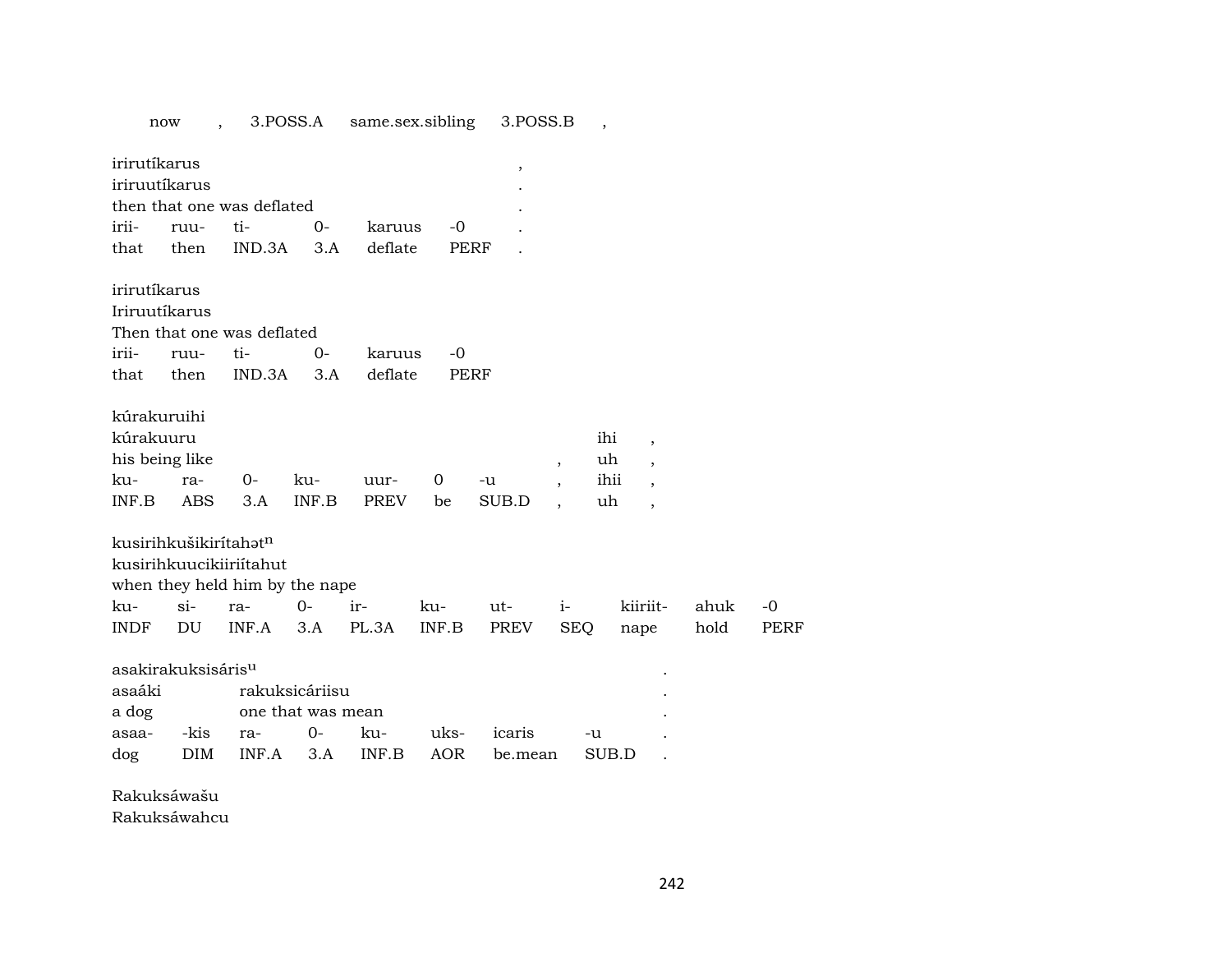| Even if it was                 |            |                            |                          |                   |          |              |       |       |      |
|--------------------------------|------------|----------------------------|--------------------------|-------------------|----------|--------------|-------|-------|------|
| ra-                            | 0-         | ku-                        | uks-                     | awahc-            | 0<br>-u  |              |       |       |      |
| INF.A                          | 3.A        | INF.B                      | <b>JUSS</b>              | even              | be       | SUB.D        |       |       |      |
|                                |            |                            |                          |                   |          |              |       |       |      |
| pirəskiripəški                 |            |                            | $\, ,$                   |                   |          |              |       |       |      |
| piiraskíripacki                |            |                            | $\overline{\phantom{a}}$ |                   |          |              |       |       |      |
| a little boy                   |            |                            | $\overline{\phantom{a}}$ |                   |          |              |       |       |      |
| piiras-                        | kiripac    | -kis                       |                          |                   |          |              |       |       |      |
| boy                            | small      | <b>DIM</b>                 |                          |                   |          |              |       |       |      |
|                                |            |                            |                          |                   |          |              |       |       |      |
| hiparatíhkutitn                |            |                            |                          |                   |          |              |       |       |      |
| hi                             | pára       |                            | tíhkuutit                |                   |          |              |       |       |      |
| and                            | almost     |                            | he was whipped           |                   |          |              |       |       |      |
| hi                             | para       | ti-                        | $0-$                     | ir-               | kuut.ik  | $-0$         |       |       |      |
| and                            | perhaps    | IND.3A                     | 3.A                      | 3.INDF            | beat     | <b>PERF</b>  |       |       |      |
|                                |            |                            |                          |                   |          |              |       |       |      |
| Akihiwisirirīt <sup>a</sup>    |            |                            |                          |                   |          |              |       |       |      |
| Aki                            |            | hi                         | wisiriiriíta             |                   |          |              |       |       |      |
| And here                       |            | and                        |                          | now they knew him |          |              |       |       |      |
| $a-$                           | ki         | hi                         | wii-                     | $si-$<br>ra-      | $0-$     | $a-$         | ir-   | iita  | $-0$ |
| and                            | there      | and                        | now                      | DU<br>ABS.        | 3.A      | PREV.3A      | PL.3A | know  | PERF |
|                                | rikutuhá   |                            |                          |                   |          |              |       |       |      |
|                                | Rikutuuhá' |                            |                          |                   |          |              |       |       |      |
|                                |            |                            |                          |                   |          |              |       |       |      |
| riku-                          |            | That was the reason<br>ti- | $0-$                     | $ut -$            | $\Omega$ | $-0$         |       |       |      |
|                                | that.is    | IND.3A                     |                          | raa-              |          | <b>PERF</b>  |       |       |      |
|                                |            |                            | 3.A                      | PREV<br>way       | be       |              |       |       |      |
| kararuwakawiriwar <sup>a</sup> |            |                            |                          |                   |          |              |       |       |      |
|                                |            | kararuhwakaawiriwaara      |                          |                   |          |              |       |       |      |
|                                |            | his words not being good   |                          |                   |          |              |       |       |      |
| kara-                          | ra-        | $0-$                       | uur-                     | wakaara-          | -wi      | hi.wa.ar     |       | -a    |      |
| <b>NEG</b>                     | <b>ABS</b> | 3.A                        | <b>PREV</b>              | noise             | SUB.L    | be.good.DIST |       | SUB.1 |      |